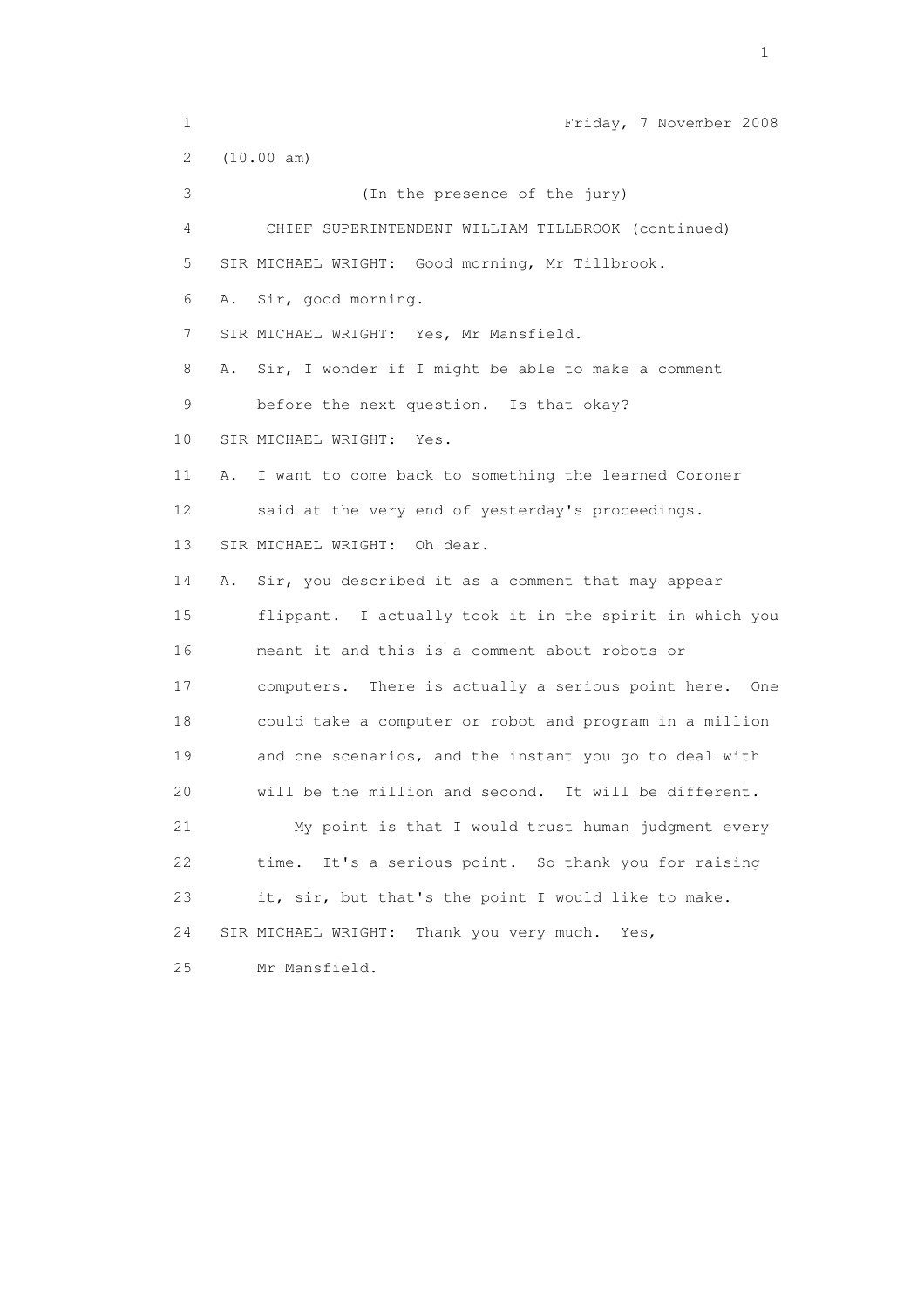1 Questions from MR MANSFIELD (continued) 2 MR MANSFIELD: Just as a postscript to that, it has to be 3 human judgment which is in a context of training, 4 experience, information, for a start, does it not? 5 A. All of those things. 6 Q. All of those things, and not just clearly a reaction 7 based on an emotional or instinctive response? 8 A. I don't think you can ever write those things out, in 9 all honesty, you can never write those things out, but 10 I wouldn't suggest for a minute that the outcome would 11 be based purely on emotion or reaction or instinct. 12 There will be a lot of things that lead up to that. 13 Q. What you are trying to do in training and education is 14 to, as far as humanly possible, provide people with the 15 facility to make a proper judgment without being 16 overinfluenced by matters which may lead to 17 misconceptions? 18 A. Humanly possible is the key phrase there, sir. We can 19 provide the best training, the best equipment that the 20 world has to offer, but you are providing that training 21 and equipment to human beings whose judgment, whose 22 professional judgment, ultimately you must rely on. 23 Q. Then of course it's a question of assessing whether that 24 judgment has been properly exercised; that's the further 25 question?

 $\overline{2}$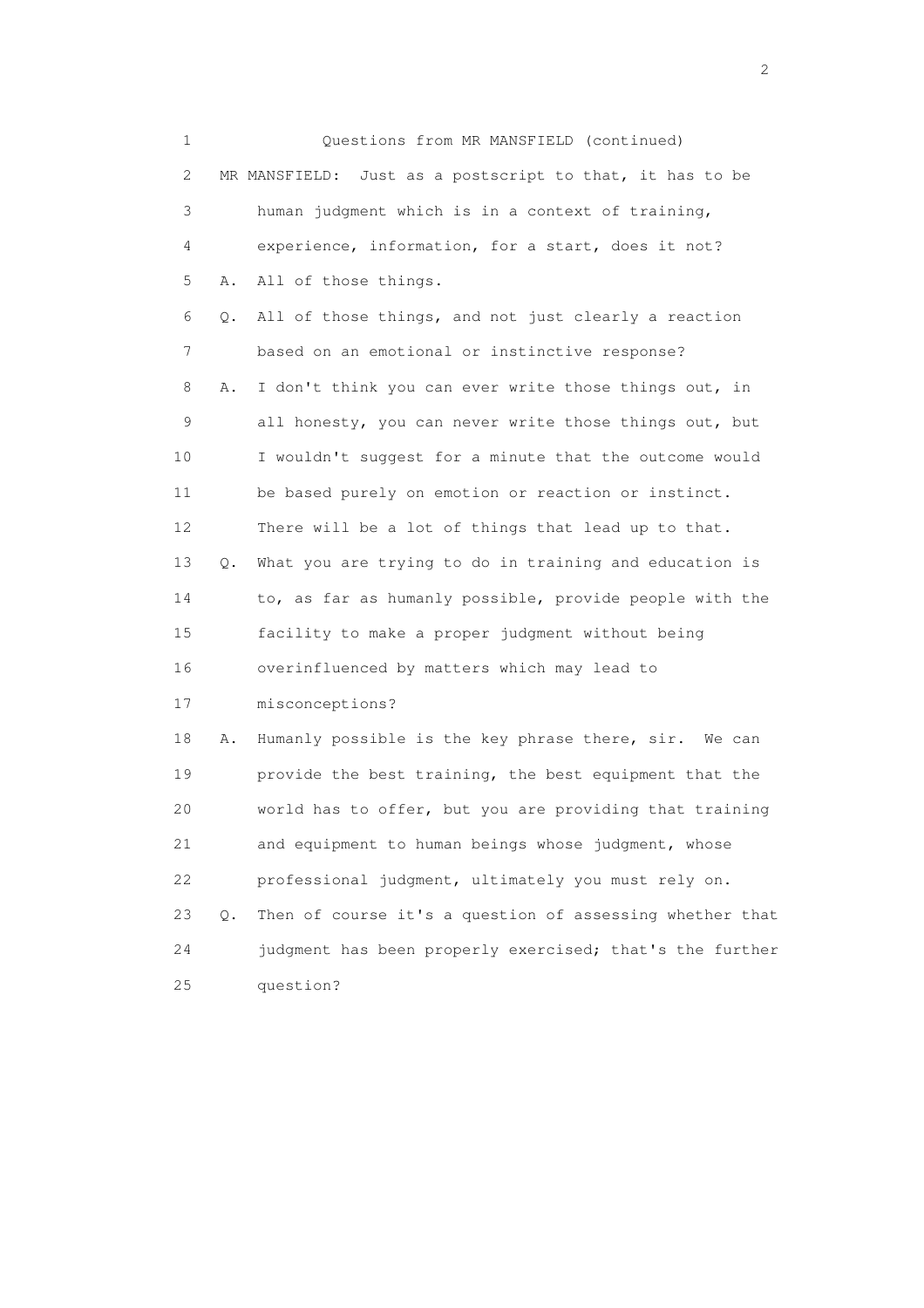1 A. This process I would suggest, sir, is of course part of 2 that assessment, and again you asked me yesterday what 3 has or what would CO19 do differently, and with 4 reference to the learned Coroner's late direction 5 yesterday, of course I can't discuss tactics; however, 6 CO19 and the Metropolitan Police is not so arrogant that 7 we don't debrief and examine in minute detail every 8 operation that we undertake. 9 Q. One of the objects of debriefing and looking back is to 10 assess whether there are -- and I have called it 11 protocols or safeguards that could be put in place to 12 minimise, I have never suggested they can be eradicated, 13 to minimise the risks of a wrongful shooting. Have you 14 understood the question? 15 A. I do, sir, I do understand. The safeguards will be the 16 way in which you train and equip your staff to do the 17 job. 18 Q. Yes, and what they are trained to look for? 19 A. Yes, that will form part of their threat assessment. 20 Q. Plainly, within that, and you haven't been asked about 21 it but I'll ask you now, they have to, as it were, be 22 trained to deal with the risk of perceptual distortion, 23 don't they? 24 A. I mean, that's a science in itself, sir, which we of 25 course can discuss. It is, and we discussed it

 $\sim$  3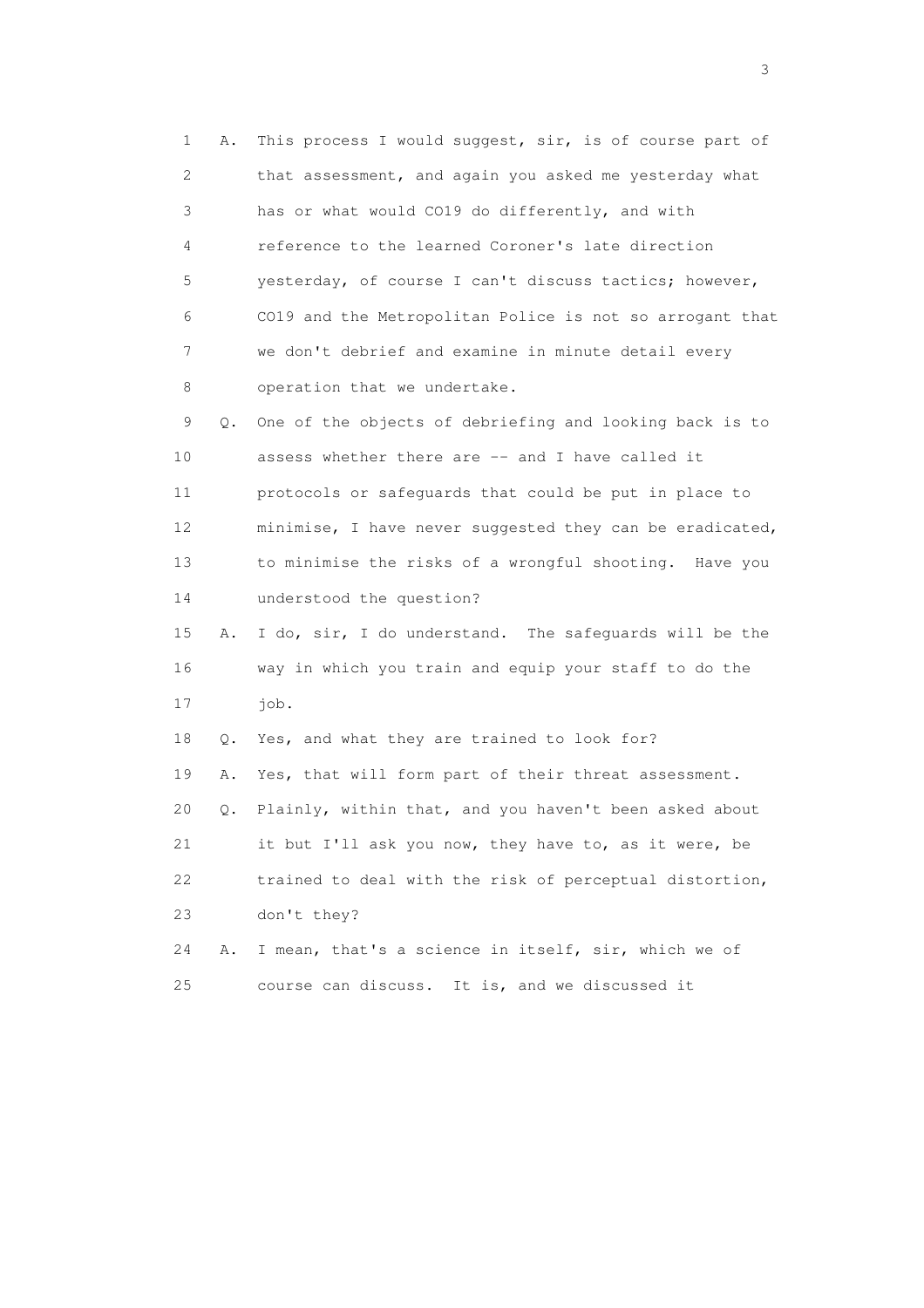1 yesterday afternoon, it is one of a number of human 2 reactions that any person would go through at times of 3 trauma. 4 Q. Of course. We are dealing with specialised firearms 5 officers. 6 A. We are, sir. We are dealing with highly trained, highly 7 professional people, who remain human beings, subject to 8 human reaction. 9 Q. That topic is certainly foremost in the minds of 10 officers when they come to make their statements about 11 what they remember, isn't it? 12 A. Foremost in their minds -- I can't comment on that. 13 They will be aware of it. I can't confirm for you or 14 otherwise it will be foremost in their minds. They will 15 be aware of it, and again I think we discussed it 16 briefly yesterday afternoon. 17 Q. Now I want to move, if I may, to just a few other 18 topics, because one of the things I want to ask you 19 about I am afraid is a tactic and obviously if you can't 20 answer it I can't pursue it. 21 By July 2005, at least by then, had firearms -- in 22 other words between 2001 and 2005, when the 23 Metropolitan Police were anticipating the possibility of 24 foot-borne suicide bombers, had there been any training 25 within SO19 that you are aware of which involved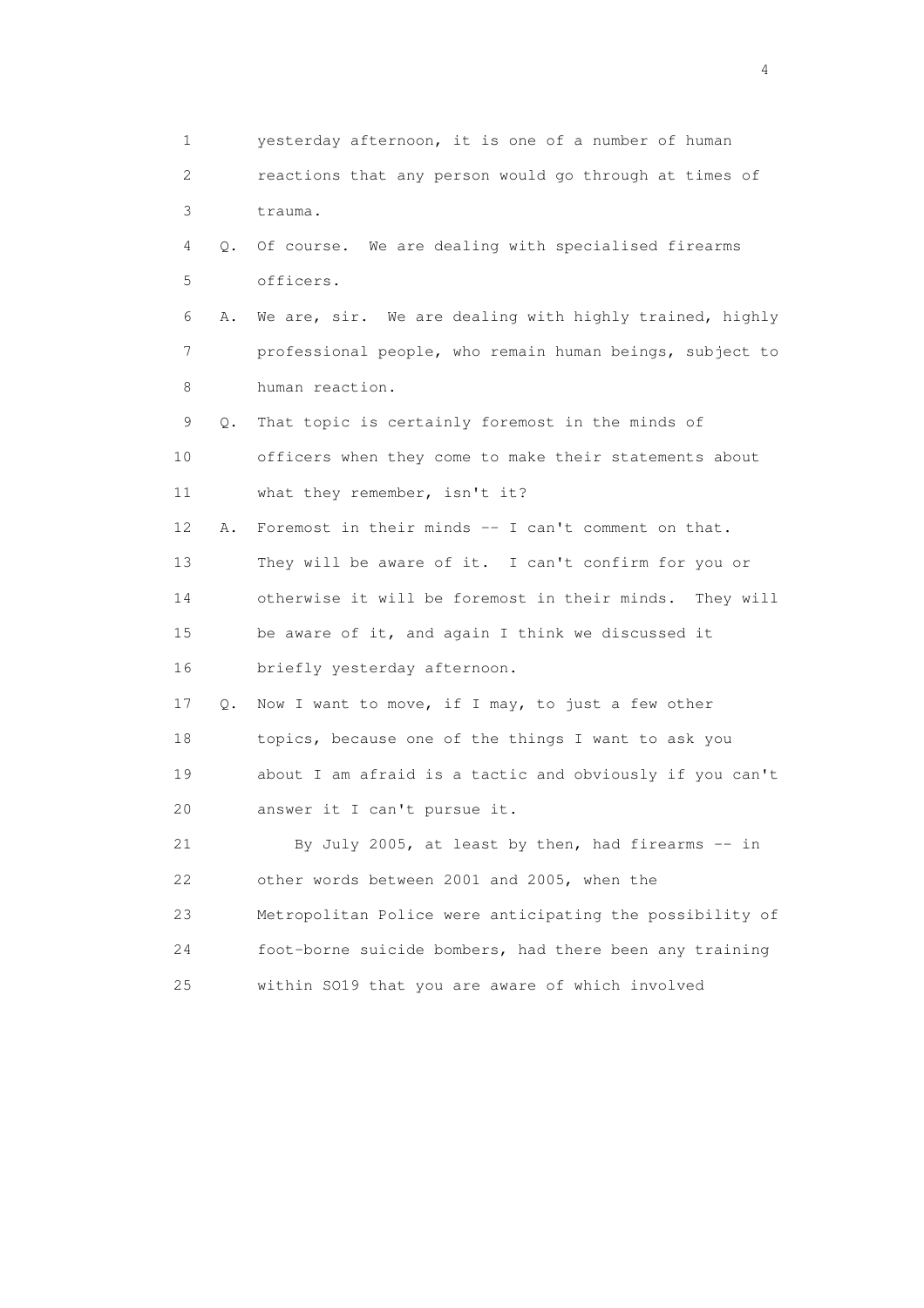1 a covert approach to a suicide bomber in an urban 2 environment where there might be a number of people, so 3 it might be a tube station concourse, it might be a bus 4 queue, it might be a shopping precinct, but it's 5 a covert approach from behind in which two officers 6 simultaneously secure both arms of the suspect in 7 a standing position. Was there any tactic akin to that 8 practised before 2005?

 9 A. I don't feel in a position to discuss that, sir. 10 Q. Well, sir, I do feel this is a somewhat important issue, 11 because we have heard it in relation to Ivor and what he 12 thought he could do, and I have already put it to 13 another officer, the one before this. He indicated the 14 reasonableness of the approach, and that I should ask 15 this officer about it. Now, if there was such a tactic 16 developed, I think we are entitled to know about it in 17 relation to particularly decisions taken by the control 18 room at the point at which it was 10.03 in the 19 morning --

 20 SIR MICHAEL WRIGHT: I think I have heard Mr Tillbrook's 21 answer. Effectively what he is saying is that this is 22 sensitive, I think.

 23 A. It is, sir, and there is a bit more to it. I wasn't 24 with CO19 for about two and a half years prior to 2005. 25 What I would be prepared to say is, and clearly, sir,

 $\sim$  5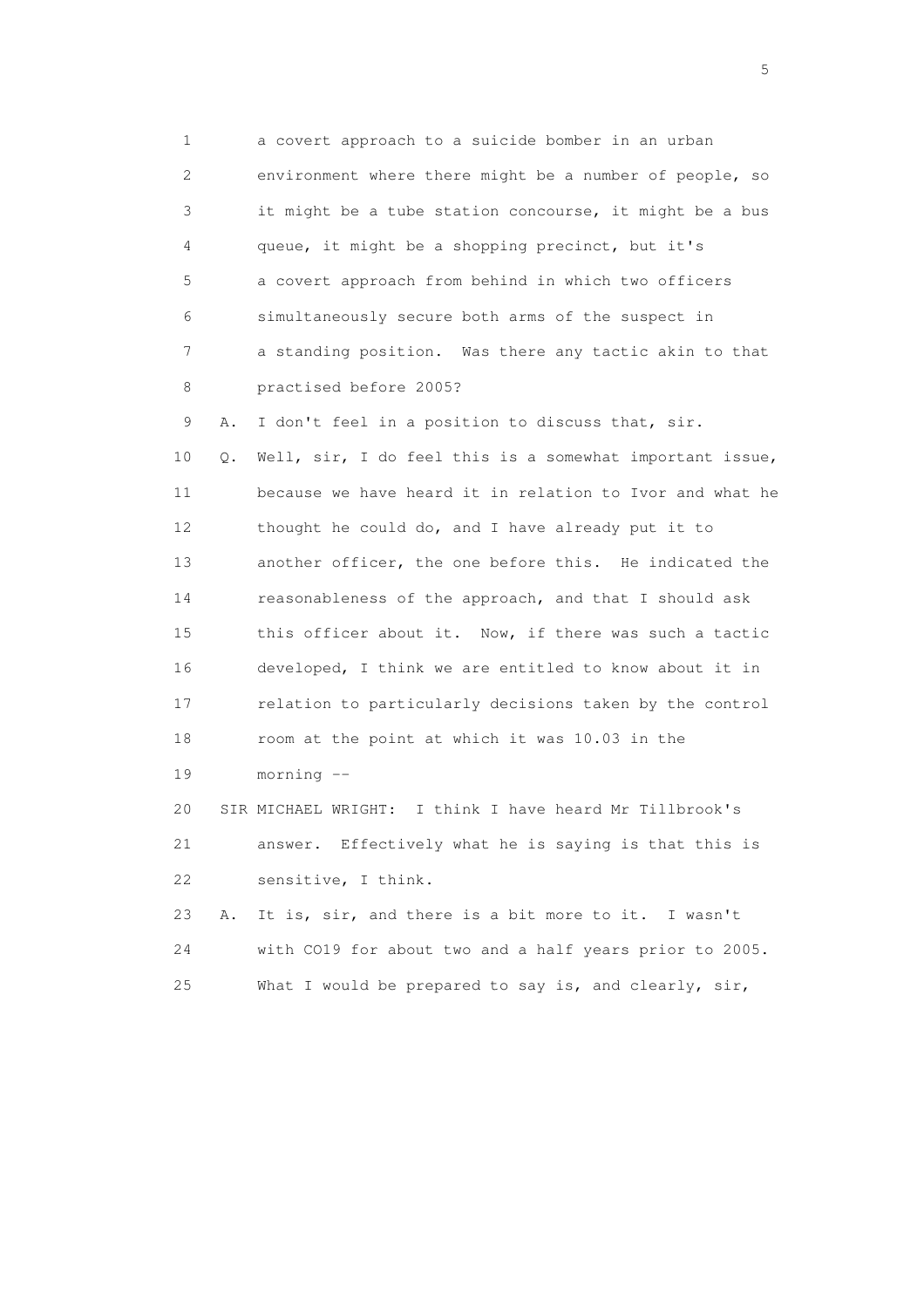1 I can't confirm for you whether that's correct or not -- 2 SIR MICHAEL WRIGHT: I see --

3 A. You are right, sir.

 4 SIR MICHAEL WRIGHT: Is the answer that you don't know? 5 A. That's part of it, but also clearly it is sensitive, and 6 what I would say is this: since my arrival in CO19 we 7 have and will continue to look at any available tactic 8 that will enable us to resolve an incident with due 9 regard to the safety of the public and police, and I'm 10 afraid that's as far as I can go on that issue. 11 SIR MICHAEL WRIGHT: Yes, I think if Mr Mansfield wants to 12 press this, I would prefer to call it a manoeuvre rather 13 than a tactic, but still. 14 MR MANSFIELD: Yes, yes. 15 SIR MICHAEL WRIGHT: Isn't this something which I ought to 16 ask Mr Tillbrook to discuss with Mr Horwell briefly in 17 the absence of the jury? 18 MR MANSFIELD: Yes, I think this one is relevant to the 19 particular circumstances of this case as well as 20 generally, so yes. 21 SIR MICHAEL WRIGHT: We are in the position where Ivor told 22 us that he described to us a manoeuvre that he thought 23 he could have undertaken with the assistance of Ken.

24 That's what you are after?

25 MR MANSFIELD: Yes.

 $\sim$  6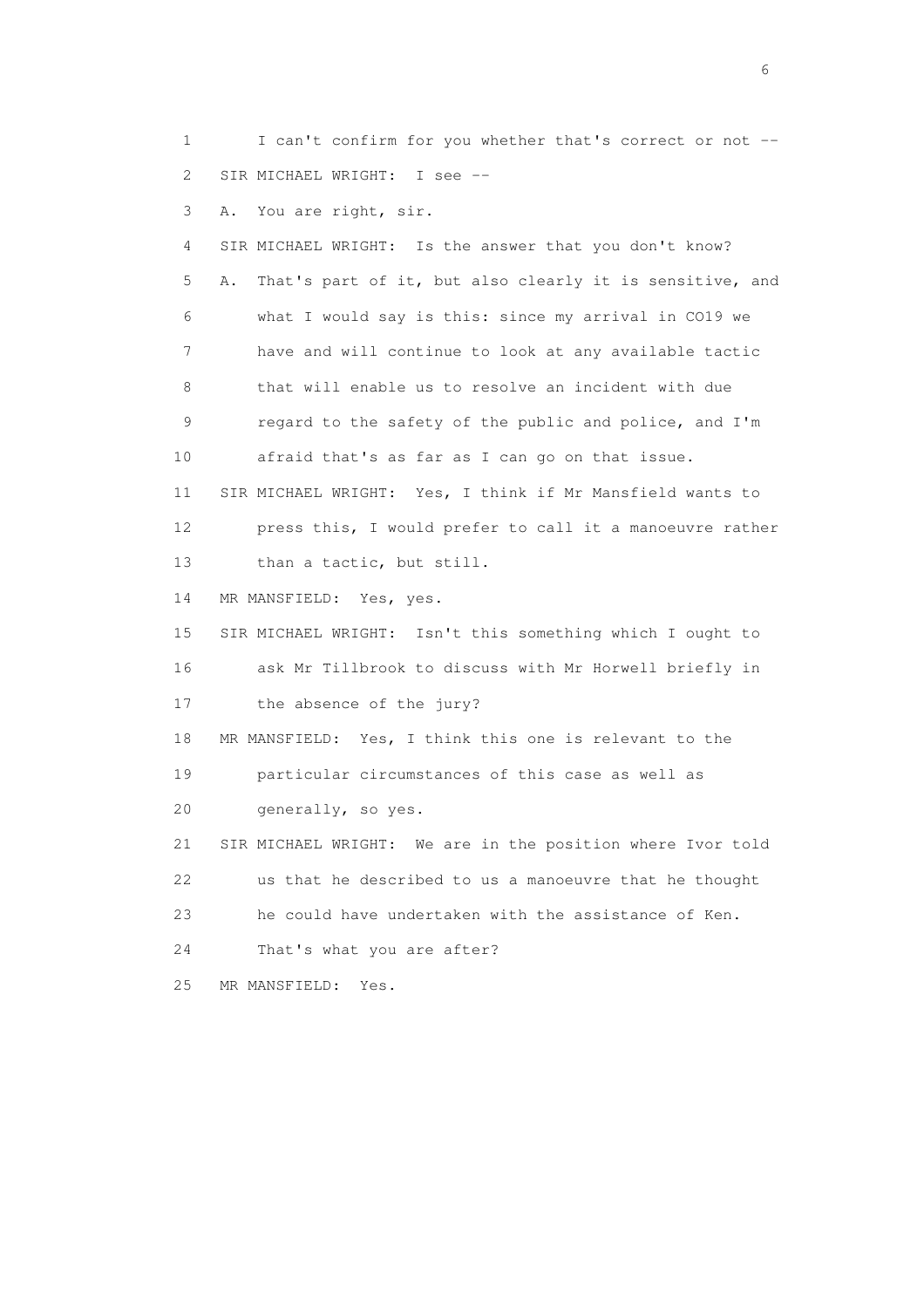1 SIR MICHAEL WRIGHT: You want to know whether it's been 2 trained? 3 MR MANSFIELD: Yes, by CO19. 4 SIR MICHAEL WRIGHT: Do you have Superintendent Stewart 5 here? 6 MR HORWELL: Commander Stewart is here. 7 SIR MICHAEL WRIGHT: I beg his pardon. 8 MR HORWELL: I didn't mean it in that sense, I was just 9 identifying him properly. 10 SIR MICHAEL WRIGHT: Would that be helpful? 11 MR HORWELL: We have of course had discussions in these 12 terms already, although -- 13 SIR MICHAEL WRIGHT: What I am really thinking of is that 14 you and Commander Stewart between you can give 15 Mr Tillbrook such guidance as you feel is appropriate as 16 far as answering that question is concerned. 17 MR HORWELL: I am more than happy to take that opportunity. 18 The position may still remain that -- 19 SIR MICHAEL WRIGHT: I understand that. 20 MR HORWELL: -- this witness's concern is that no-one, no 21 terrorist, should benefit from the evidence given at 22 this inquest, and even going back to what was happening 23 in 2005 could be of assistance to a terrorist in 24 determining police thinking in 2008. That's 25 Mr Tillbrook's concern, I have no doubt, and it's also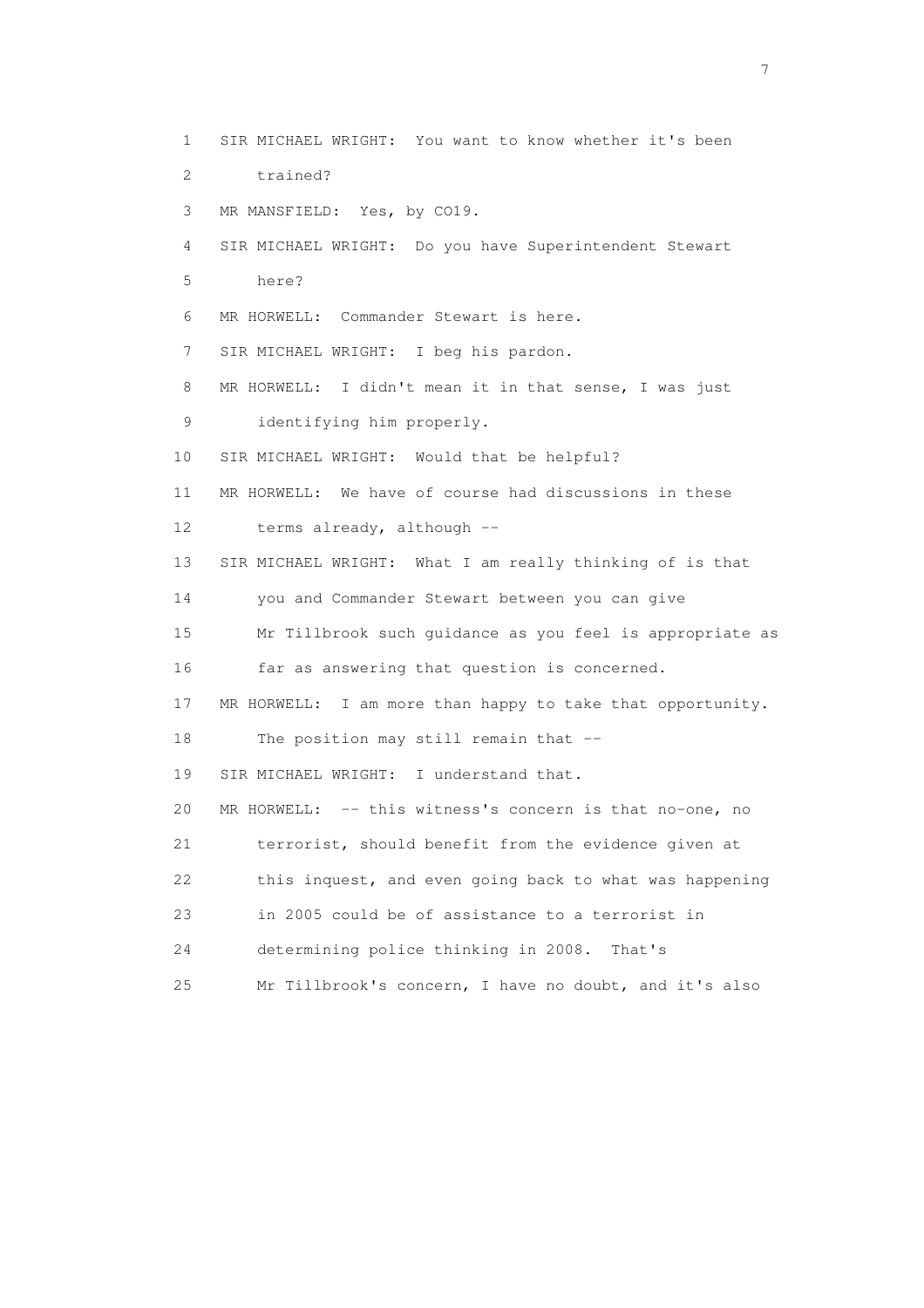1 mine.

| 2  | SIR MICHAEL WRIGHT: Yes, I understand that. I understand       |
|----|----------------------------------------------------------------|
| 3  | that, but I think, I mean, what you are really asking me       |
| 4  | to do is to sort of conduct an informal PII hearing on         |
| 5  | a very narrow specific aspect.                                 |
| 6  | MR HORWELL: Yes.                                               |
| 7  | SIR MICHAEL WRIGHT: I am quite prepared to do that. It may     |
| 8  | be that I will have to be addressed in closed court.           |
| 9  | MR HORWELL: I understand.                                      |
| 10 | SIR MICHAEL WRIGHT: I think I will send the jury back for      |
| 11 | another cup of coffee and --                                   |
| 12 | MR MANSFIELD: Sir, would it help if I just finish the          |
| 13 | questions I have to ask.                                       |
| 14 | SIR MICHAEL WRIGHT: Certainly. Pick a suitable time to do      |
| 15 | it.                                                            |
| 16 | MR MANSFIELD: Rather than in and out.                          |
| 17 | SIR MICHAEL WRIGHT: Certainly.                                 |
| 18 | MR MANSFIELD: I have only two more topics.                     |
| 19 | A. Yes, sir.                                                   |
| 20 | They are related to ARVs and TSTs.<br>Q.                       |
| 21 | Yes, sir.<br>Α.                                                |
| 22 | You have given us some helpful information about both of<br>Q. |
| 23 | First of all, can I deal with the TST, because<br>them.        |
| 24 | they are accustomed to providing mobile support to             |
| 25 | surveillance?                                                  |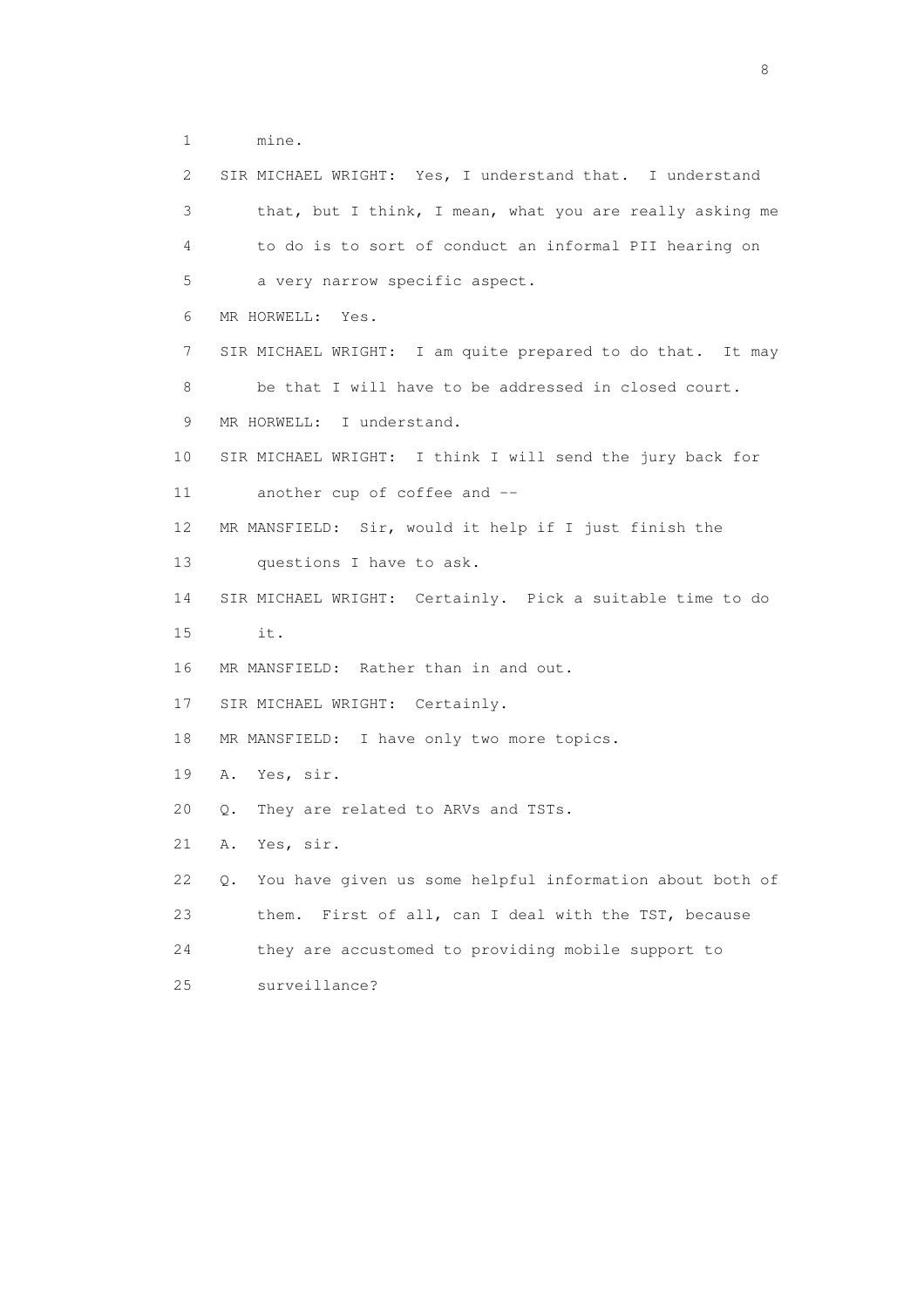1 A. They are, sir.

 2 Q. In other words, what's known as MASTS. You indicated it 3 was a sergeant and nine PCs available that day? 4 A. Yes, sir. 5 Q. That is the 22nd, from 7 am. Now, do we understand that 6 they could be split into three vehicles, given the 7 number of people, or you can't say? 8 A. It would be reasonable to suggest, sir, that that team 9 could be deployed into a number of vehicles. Clearly 10 that would be a decision for the team leader and the 11 tacticians on the day. 12 Q. Yes, I understand that. 13 SIR MICHAEL WRIGHT: It might be three, it might be more. 14 A. Yes. 15 MR MANSFIELD: So that from 7 o'clock onwards -- I had 16 better ask you this first. 17 If they can be split into a number of vehicles, they 18 don't all have to travel together, or do they? Could 19 they be split to different locations? 20 A. In theory, sir, in theory, however, the tactical experts 21 and the team leaders I'm sure would prefer, if they are 22 going to deploy as a team, then they deploy as a team. 23 Q. Right, but is it possible, in practice, for them to be 24 split to different locations? That's all I am asking 25 you now.

en de la construction de la construction de la construction de la construction de la construction de la constr<br>1911 : la construction de la construction de la construction de la construction de la construction de la const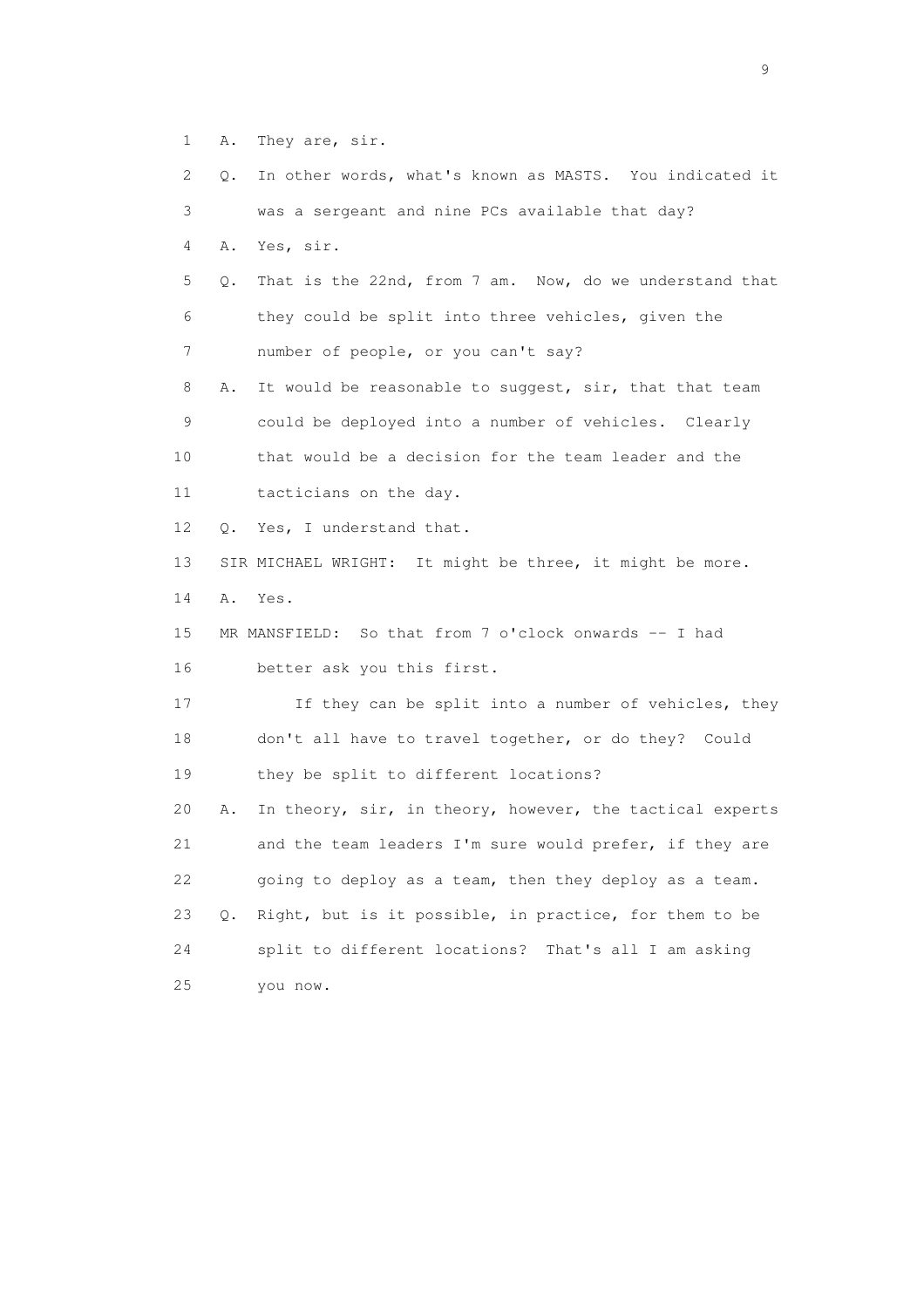1 SIR MICHAEL WRIGHT: What you are really talking about is 2 doing different jobs, I mean different deployments. 3 MR MANSFIELD: Well, I'll come to the point.

 4 In other words, if at 7 in the morning there were at 5 least two addresses that were of interest, Portnall Road 6 and Scotia Road, and we know there were two addresses by 7 that time, would it have been possible to send part of 8 the TST team to Portnall Road and part of the TST team 9 to Scotia Road?

 10 A. What I would say, sir, is that it would be extremely 11 rare for tactical advisers or team leaders to dilute 12 their resources in that way.

13 O. That's what I wanted to know.

 14 SIR MICHAEL WRIGHT: If they are going to go to separate 15 destinations, effectively the tactical adviser loses the 16 team leader and the team leader loses the tactical 17 adviser.

 18 A. Indeed, sir, and the way that they train, the way that 19 they practice day in, day out relies on the strength of 20 the team and to dilute it  $-$ 

21 SIR MICHAEL WRIGHT: It's a team effort.

22 A. Indeed, sir, and it would clearly dilute the resources

23 available and clearly limit the tactical options

24 available to them.

25 SIR MICHAEL WRIGHT: So you don't envisage as a matter of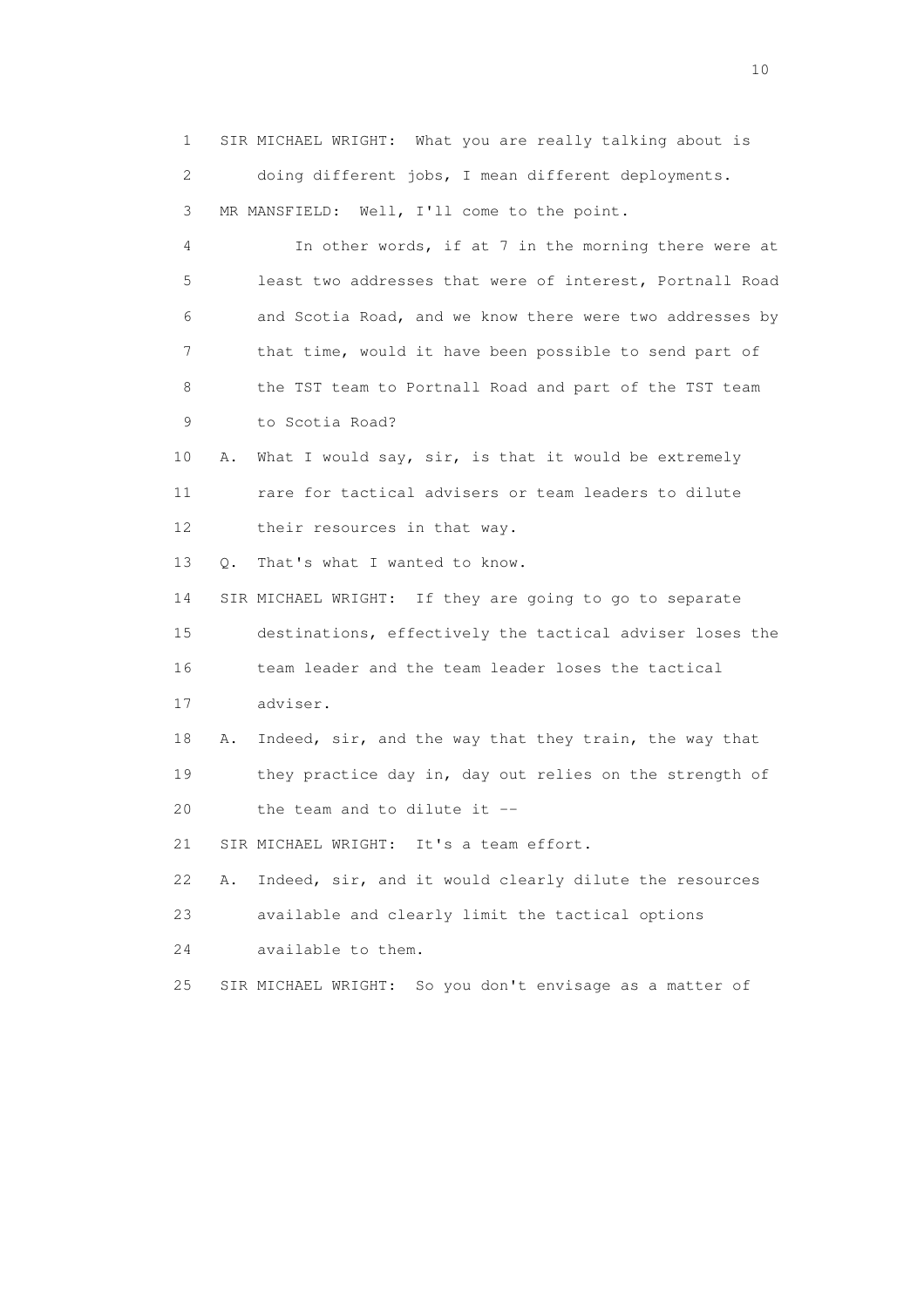1 practicality, really, even though it's a nine-man team, 2 you don't envisage it being split up in order to cover 3 two targets? 4 A. It would be extremely rare, sir. 5 SIR MICHAEL WRIGHT: I am not sure that's necessarily what 6 Mr Mansfield is putting. 7 MR MANSFIELD: I am just dealing with the extreme position. 8 However, what I want to come to specifically, if at 9 7 o'clock someone at New Scotland Yard, we need not go 10 through the command team, someone had decided that as 11 an interim measure it was desirable to keep the team 12 together, that is the nine constables and the sergeant, 13 and to send them to the vicinity of Scotia Road, that 14 would have been possible, wouldn't it? 15 A. Sorry, I missed the first part of the question, sir. If 16 a senior Commander had decided to keep them together or 17 to split them up? 18 Q. Well, if they had been decided -- you suggested it's 19 desirable to keep them together? 20 A. Yes. 21 Q. Now, on that basis, if a senior Commander had decided 22 that it would be desirable to send them as a unit to 23 Scotia Road on an interim basis, that would have been 24 possible? 25 A. Theoretically it would have been possible. However,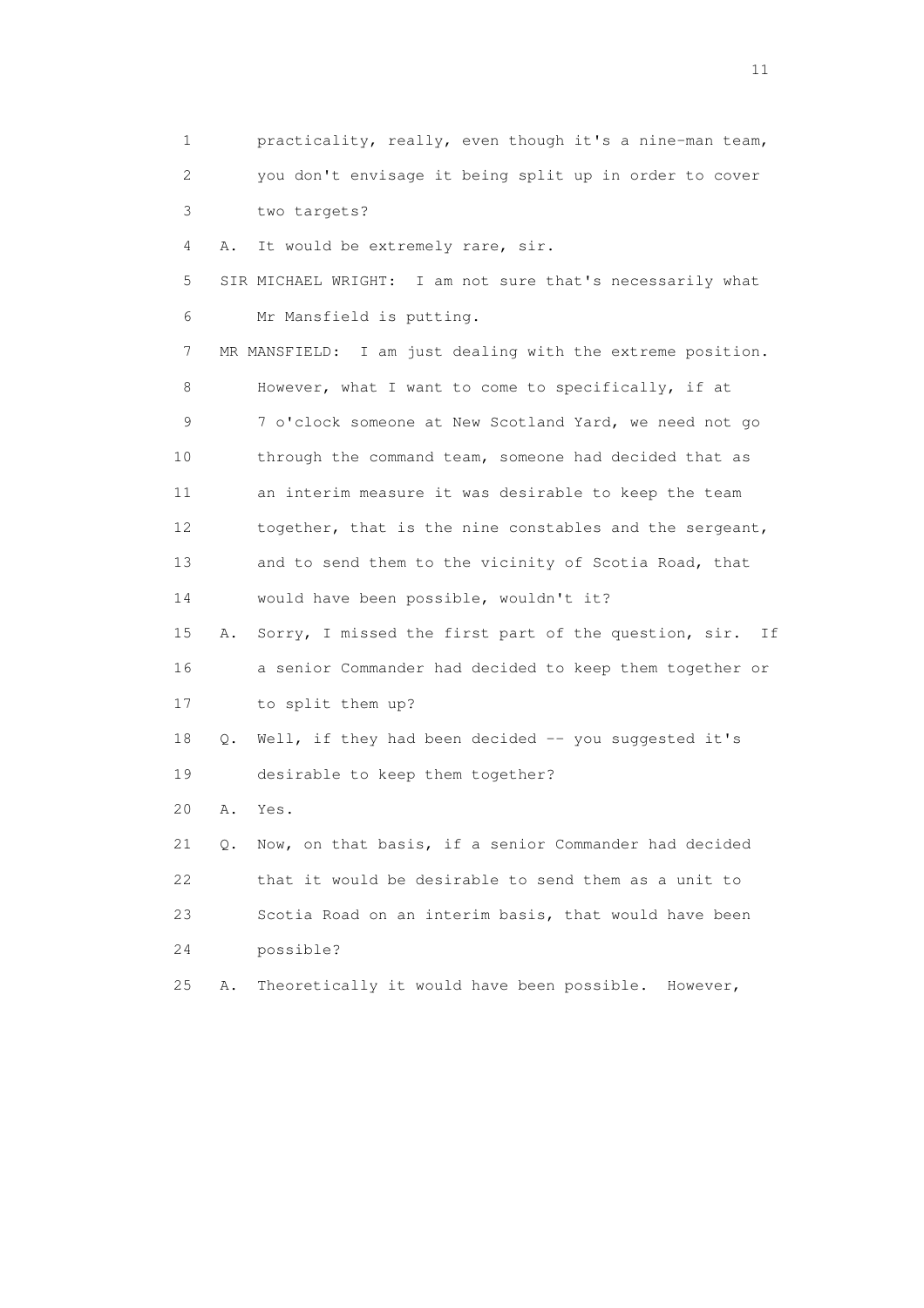1 clearly the senior tactical adviser would need to, in 2 light of the fact that it was a TST resource, not an SFO 3 resource, tactical adviser would need to revise in this 4 case his tactical options. 5 Q. I understand that. 6 SIR MICHAEL WRIGHT: What we are talking about really is gap 7 plugging, as you appreciate. 8 A. Yes, sir. However, of course I am not in a position to 9 know exactly, the resource -- 10 SIR MICHAEL WRIGHT: We don't know what they were doing that 11 day. 12 A. I don't, sir. The resources clearly in black and white 13 on a piece of paper indicate that that TST team was on 14 duty. I of course have no idea where they were or their 15 state of preparedness. 16 MR MANSFIELD: No, I'm not suggesting that you do know 17 exactly where they were. The procedure presumably is 18 well known to tactical advisers. If they did want this 19 team to be deployed, given the nature of the threat 20 which we have heard about so often here, there is no 21 question that this must have been, on the 22nd, probably 22 the highest threat level, ie a possibility of another 23 suicide bomber, the highest threat level in London? 24 A. I would suggest it doesn't get any higher, sir. 25 Q. So if somebody at New Scotland Yard had said, "We now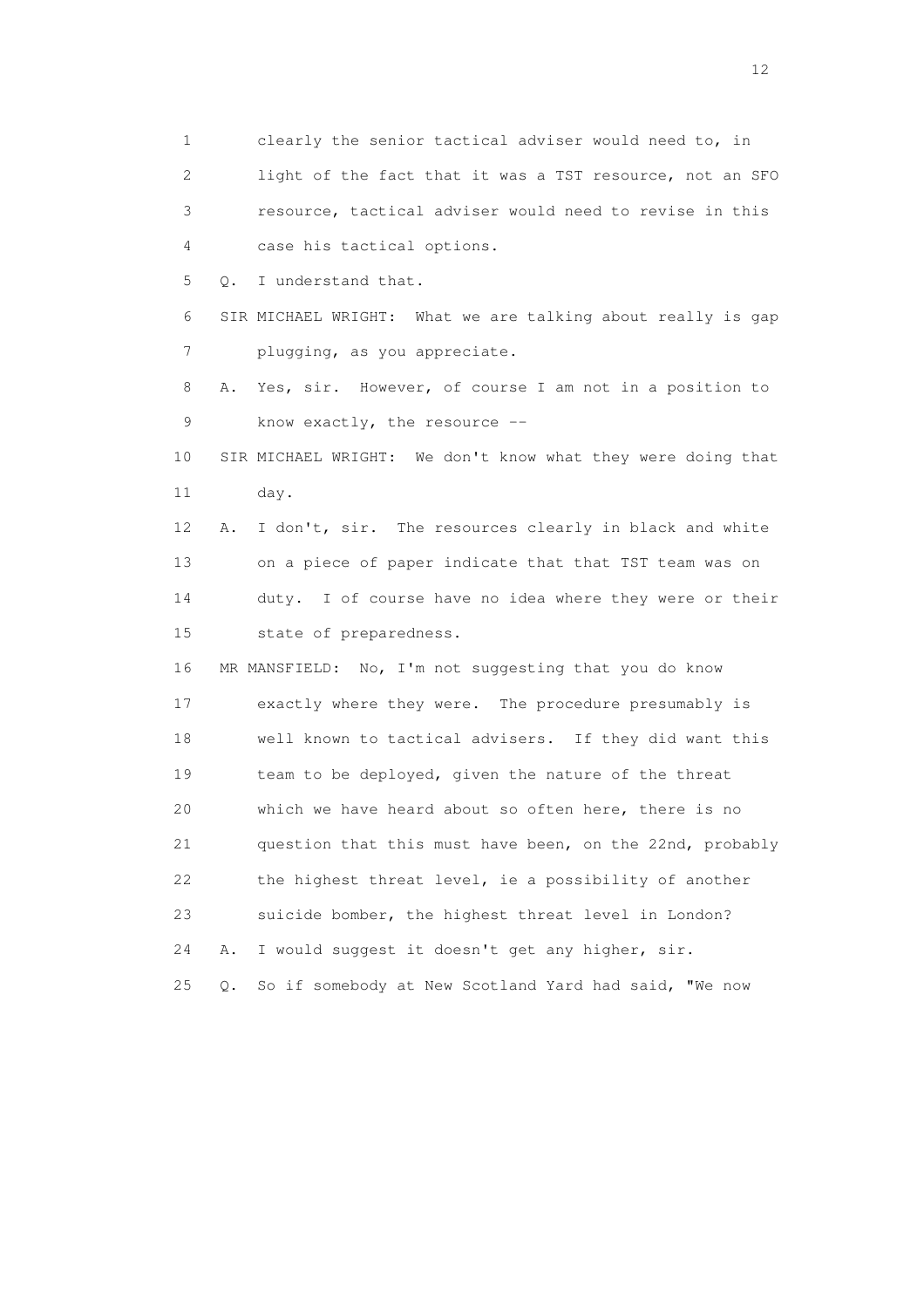1 have the highest threat level ever and we would like to 2 send whatever else is going on in London and whatever 3 else is happening to the TST, we would like to send them 4 down to Scotia Road", that's entirely possible, isn't 5 it?

 6 A. It's an option that would need to be considered. It's 7 a well trained resource. Clearly, and we have gone 8 through the levels of training yesterday, the SFOs are 9 the highest trained resource. However the TSTs are very 10 professional, well trained officers, and an available 11 resource. If someone wanted to consider making that 12 decision, then the tactical adviser would look at the 13 resource available, ie it's TST, not SFO, would look at 14 what that resource was going to be asked to do and 15 provide appropriate advice to the command team. 16 Q. Yes, I understand all that. May I pass on from the TSTs 17 to the ARVs, and I'm going to be specific about this, so 18 you can follow. Please look at your statement if you 19 need to. There is more information in that, I believe, 20 about the actual availability of armed response, the 21 next tier down?

 22 A. There is, sir, would you mind giving me the paragraph, 23 sir? I have it, paragraph 16.

 24 Q. That's it. I'm going from the evidence you gave 25 yesterday which is in line with that. Now, the nearest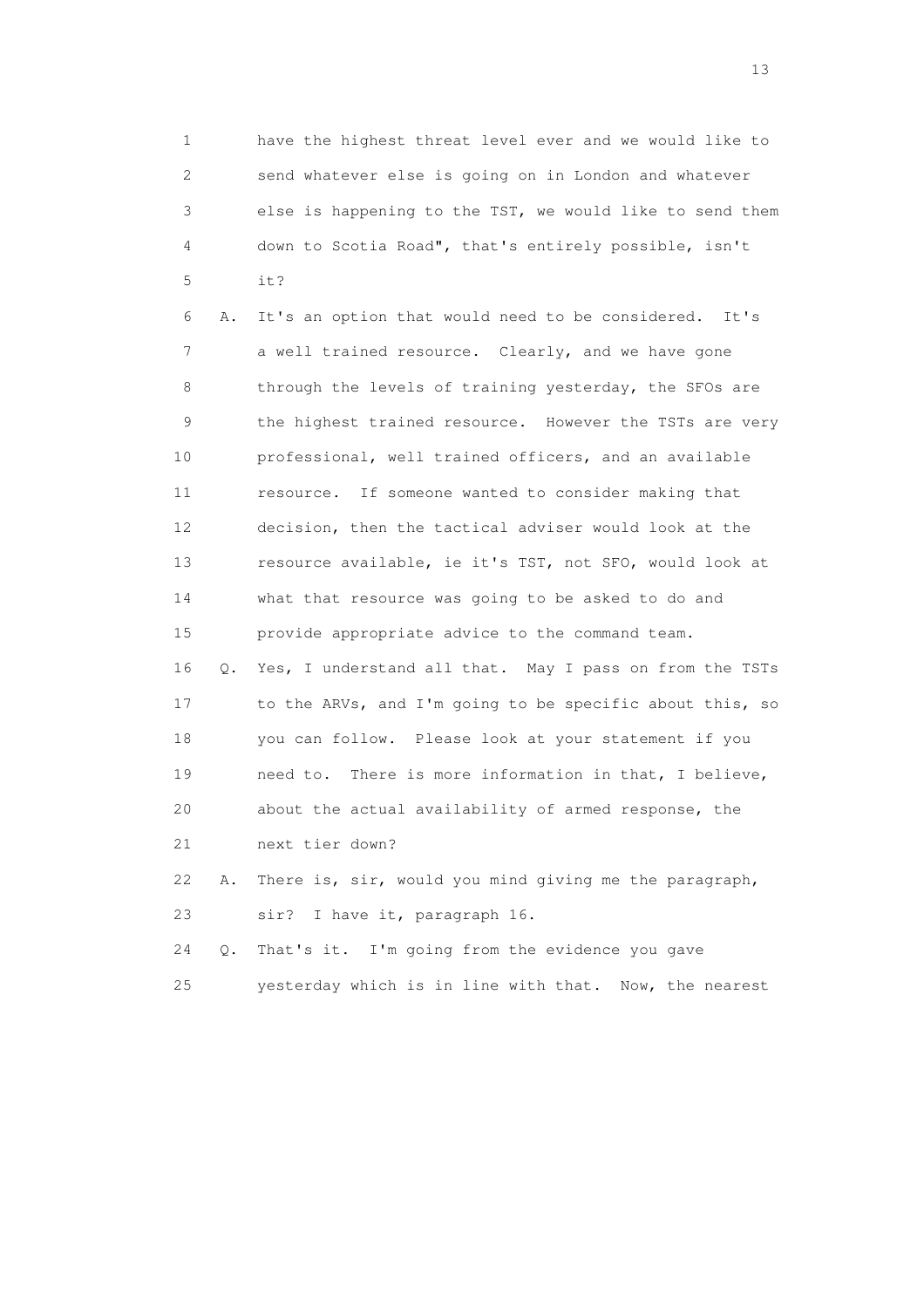1 ARV -- I'll take it in time, I was going to be specific. 2 At 6 o'clock in the morning of the 22nd, would there 3 have been an ARV in Lambeth and an ARV in Southwark? Or 4 is it that's just their bases, they could have been 5 anywhere in London? 6 A. The bases are in Lambeth and Tower Hamlets. My 7 statement covers from the early shift. I think, sir, 8 unfortunately to answer that question, I would need to 9 look at the night duty shift from the 21st into the 10 22nd. 11 Q. Yes, I'm just wanting to know, if you are able to help, 12 about the availability of ARVs in terms of the areas 13 that they were covering at 6 o'clock in the morning, and 14 then I think it changes because the shifts change? 15 A. They do, sir. All I can say in answer to that is that 16 at 6 o'clock, yes, there would be ARVs available. It is 17 a 24/7 response. I am not in a position sitting here 18 now to tell you whether it was 6 am. That would have 19 been the night duty before. 20 Q. At 7 am? 21 A. At 7 am it would be reasonable to expect that the early 22 shift ARVs would be in the process of being briefed and 23 deployed, so what we can do is now take the information

25 SIR MICHAEL WRIGHT: The real trouble is again that we don't

24 in my statement that covers the available resource at --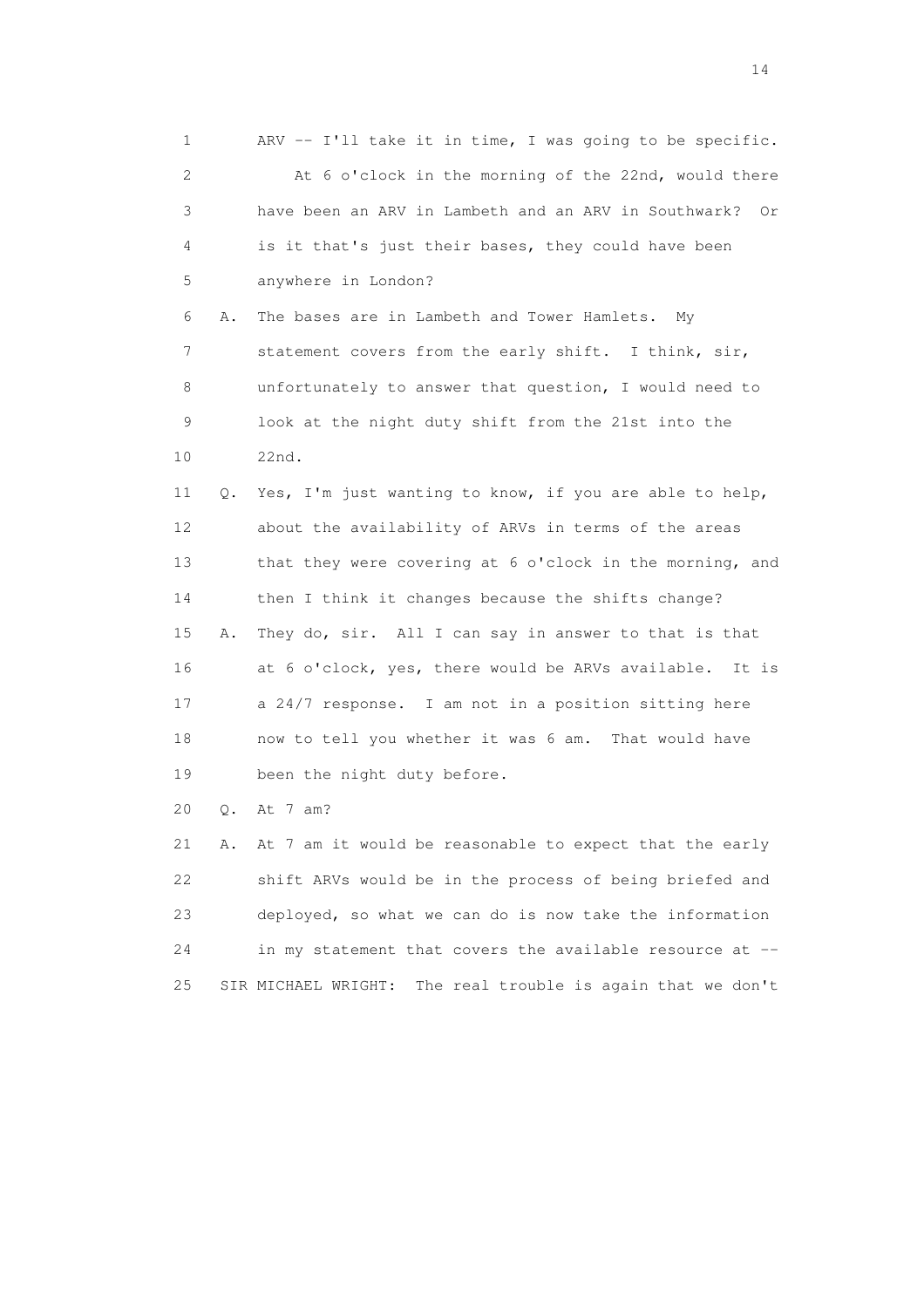1 know what they were doing?

 2 A. Indeed, sir. All I have is indication of what their 3 directed patrol was for that shift, not of knowing 4 exactly where they were at which time. It may be 5 possible -- 6 MR MANSFIELD: It's all right, don't worry, I'm not going to 7 go down -- 8 SIR MICHAEL WRIGHT: Not at three years' remove. The 9 trouble is, Mr Mansfield, I don't think this was ever

10 gone into at the Health and Safety trial, was it? 11 MR MANSFIELD: Well, it was to some extent but not in this 12 kind of detail.

 13 The question really is rather than asking you to go 14 back and find out where they actually were, if, and 15 please understand, I am dealing with a very precise 16 situation now, if somebody at New Scotland Yard, and I'm 17 not suggesting anybody had done this, in the command or 18 control room had calculated that the window of 19 opportunity for an armed stop, in other words stopping 20 someone between the place, namely the block of flats, 21 21 Scotia Road, and a bus stop; and it will depend on 22 what bus stops were operational, but I'm going to use 23 a minimum window of four minutes, all right, so they 24 have calculated it's four minutes within which they have 25 to do a stop; it may be longer because nobody knows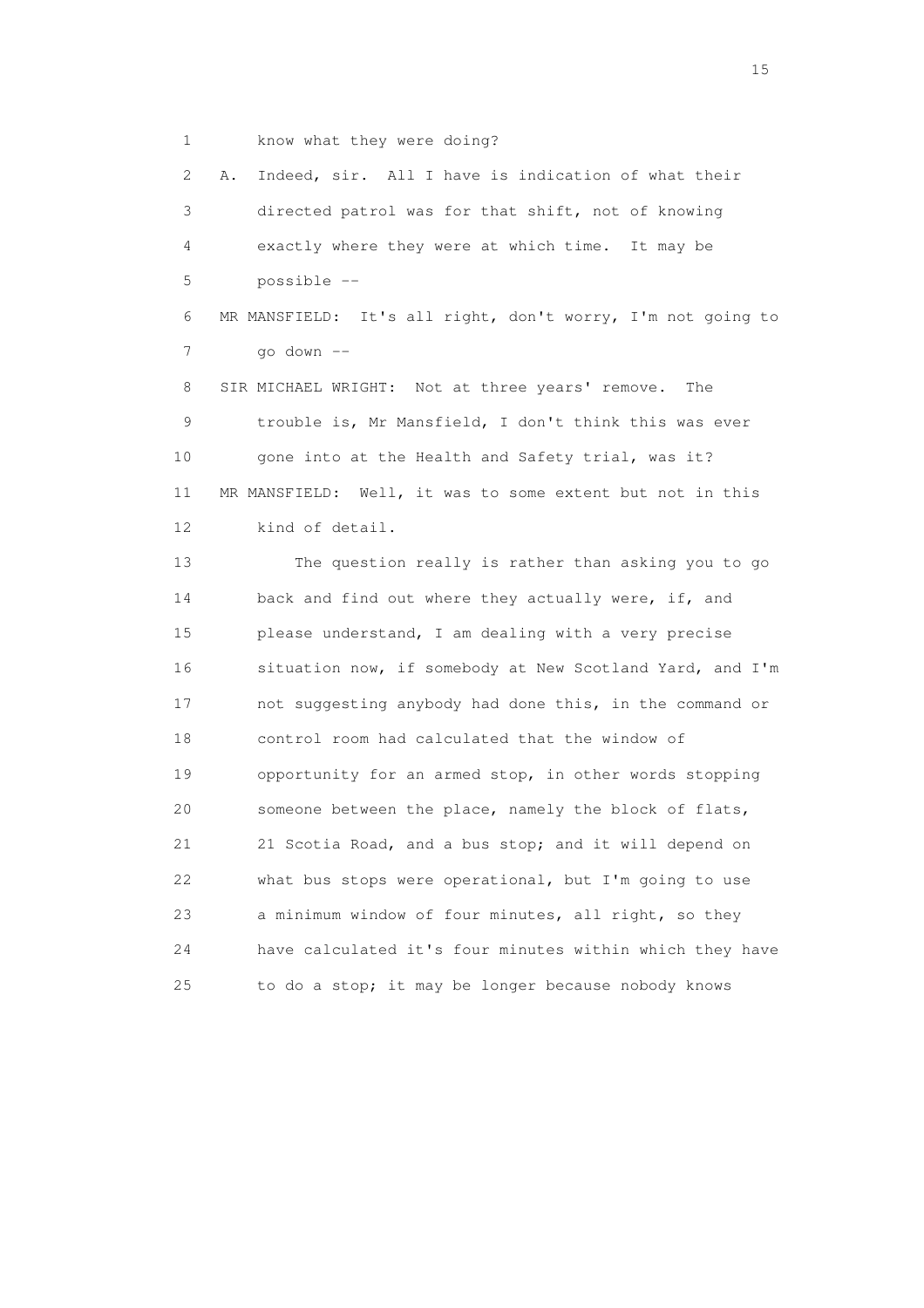1 which way somebody is going to turn or go, but that's 2 a minimum.

 3 It would have been possible, would it not, to have 4 asked or requested for ARVs on standby, that's a known 5 procedure, isn't it?

6 A. The request is possible.

 7 Q. But it's a known procedure, isn't it, to put them on 8 standby?

 9 A. Yes and no, sir. What you are talking about, you are 10 stepping into the realms of a pre-planned operation. 11 Generally the ARVs are there for response, spontaneous 12 response. However, the ARVs can be deployed into 13 a pre-planned situation. So what I am saying is the 14 request is possible. The tactical advice would again 15 need to be commensurate with the fact that it's an ARV, 16 not a TST or an SFO, and the tactical options would 17 clearly have to be reviewed by the tactical adviser. 18 Q. Of course, but this is all in the absence of specialised 19 officers being there, do you follow? 20 A. I do, sir, and the first armed response that the Met 21 provides is an ARV. 22 Q. Yes, but of course because you don't know where they 23 are, it's pretty tight to get an ARV, which you don't 24 know where it is, it could be anywhere within the -- I'm 25 only dealing with the south London boroughs for the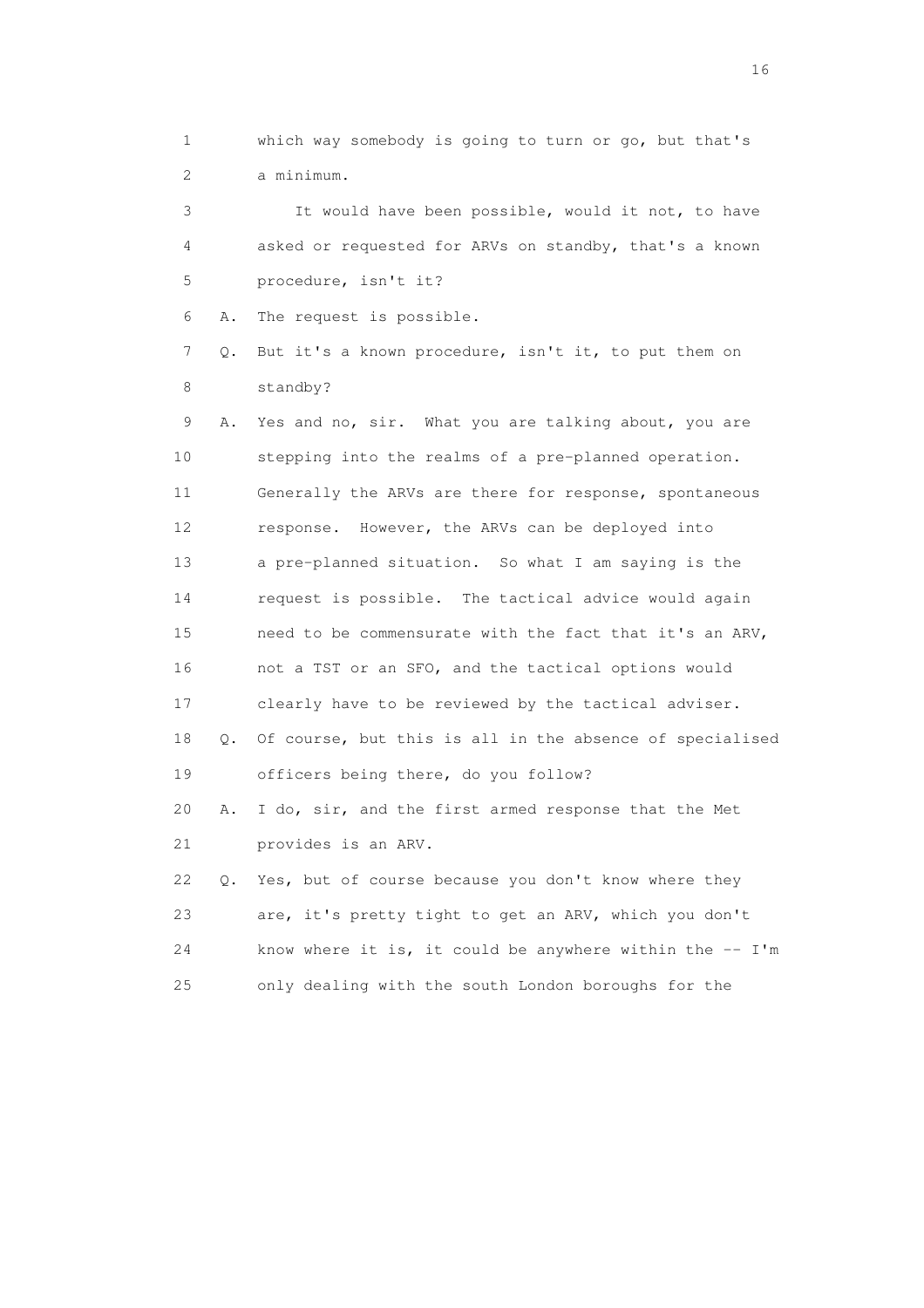| 1  | moment, Lambeth and Southwark, it's going to be pretty         |
|----|----------------------------------------------------------------|
| 2  | tight to get one there within a window of four minutes,        |
| 3  | just spontaneously?                                            |
| 4  | Possibly, sir, but not impossible. It will depend on<br>Α.     |
| 5  | where they are. It will take a phone call to mobilise          |
| 6  | an ARV or a call over the radio and it depends where           |
| 7  | they are.                                                      |
| 8  | We don't want to depend when we have the highest threat<br>Q.  |
| 9  | possible, do you follow; this is not just any old              |
| 10 | threat, this is the highest threat possible where you          |
| 11 | don't want to take any unnecessary risks. The way in           |
| 12 | which it could have been done with tactical advice is to       |
| 13 | alert any available ARV, wherever they are in London,          |
| 14 | but certainly the nearest one, to be on standby for            |
| 15 | a period of time to deal with the biggest threat               |
| 16 | London's faced. Now, that's entirely possible?                 |
| 17 | I understand, sir --<br>Α.                                     |
| 18 | SIR MICHAEL WRIGHT:<br>What do you mean by standby,            |
| 19 | Mr Mansfield?                                                  |
| 20 | I mean to be in a position to reach the<br>MR MANSFIELD:       |
| 21 | scene.                                                         |
| 22 | SIR MICHAEL WRIGHT:<br>They have to be somewhere pretty close. |
| 23 | Somewhere pretty close but not obviously<br>MR MANSFIELD:      |
| 24 | within sight of the block and not to arouse suspicion,         |
| 25 | not to compromise the operation, which is covert; in           |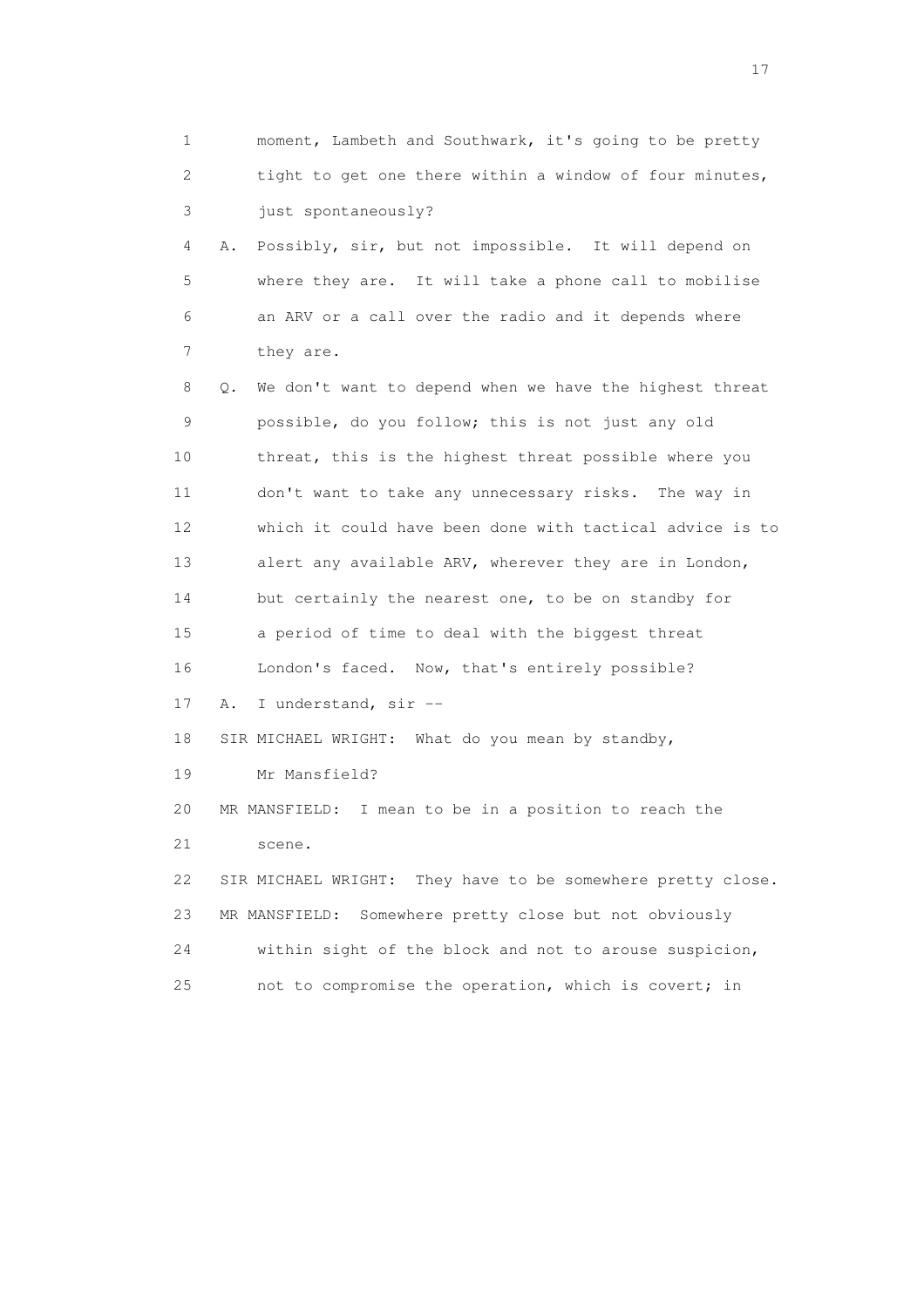1 other words we know at that time in the morning it 2 wouldn't take more than a few minutes to get there, 3 provided it's within a compass of Scotia Road. In other 4 words, within at least a five or six-minute range of 5 Scotia Road.

6 A. Yes, I understand all of that.

7 Q. You do?

 8 A. I acknowledge the threat and I'm not looking to -- 9 I wasn't for a second looking to belittle the level of 10 threat here. What I am saying to you is that the ARVs 11 are a 24/7 resource. They are a response -- there are 12 operations and scenarios where in my experience they 13 have been available to take part in an operation. But 14 clearly it depends at the time what is available on the 15 day. Now, again I would suggest to you that if a call 16 had gone in for an ARV, given the circumstances, then 17 CO19 would have made the utmost effort to source this 18 operation, but neither of us at the moment are in 19 a position to say where those ARVs were and what the 20 response time would have been.

 21 Q. No, I appreciate. Finally this: if someone in the 22 command room on the back of -- I am going back to CO19 23 for the moment -- wished to direct CO19 to do an armed 24 stop safely away from the premises, in relation to 25 anyone who could not be discounted, in other words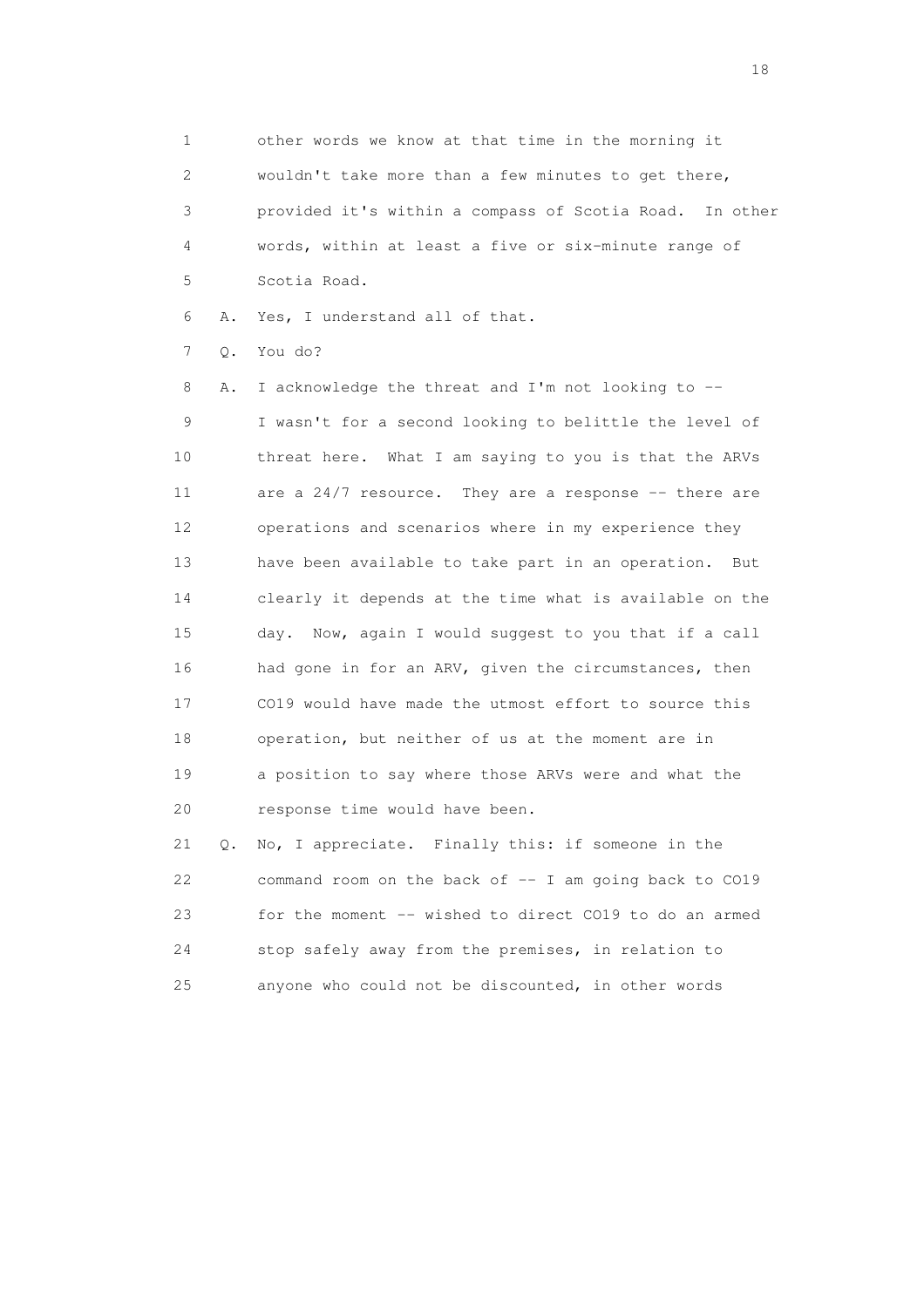1 anyone who was a positive suspect, a probable suspect, 2 or a possible suspect, but not a negative, SO19 could do 3 that, couldn't they? 4 A. Safely. 5 Q. Yes. 6 A. They would do everything within their power to do 7 whatever's required of them safely. 8 Q. Just to be clear, if the command room had decided they 9 wanted an armed stop, because of the level of threat 10 here, an armed stop safely on a possible suspect because 11 of the risks, that could have been entertained by SO19? 12 A. If the request was made to put a stop on somebody, and

 13 what I would do, you are dealing with possibles or 14 probables, I will just use the word threat, it's their 15 approach to a threat. They will approach that threat, 16 they will assess it and they will put that stop in where 17 they consider it is safe to do so in the interests of 18 the public and themselves and of course the subject that 19 they are approaching.

 20 Q. Yes, I follow all of that. That's the consequence. But 21 if they are asked to do so by the command, in other 22 words an order to intervene, they will then determine 23 where it's safest to do it?

 24 A. They will, sir, based on their experience and their 25 training.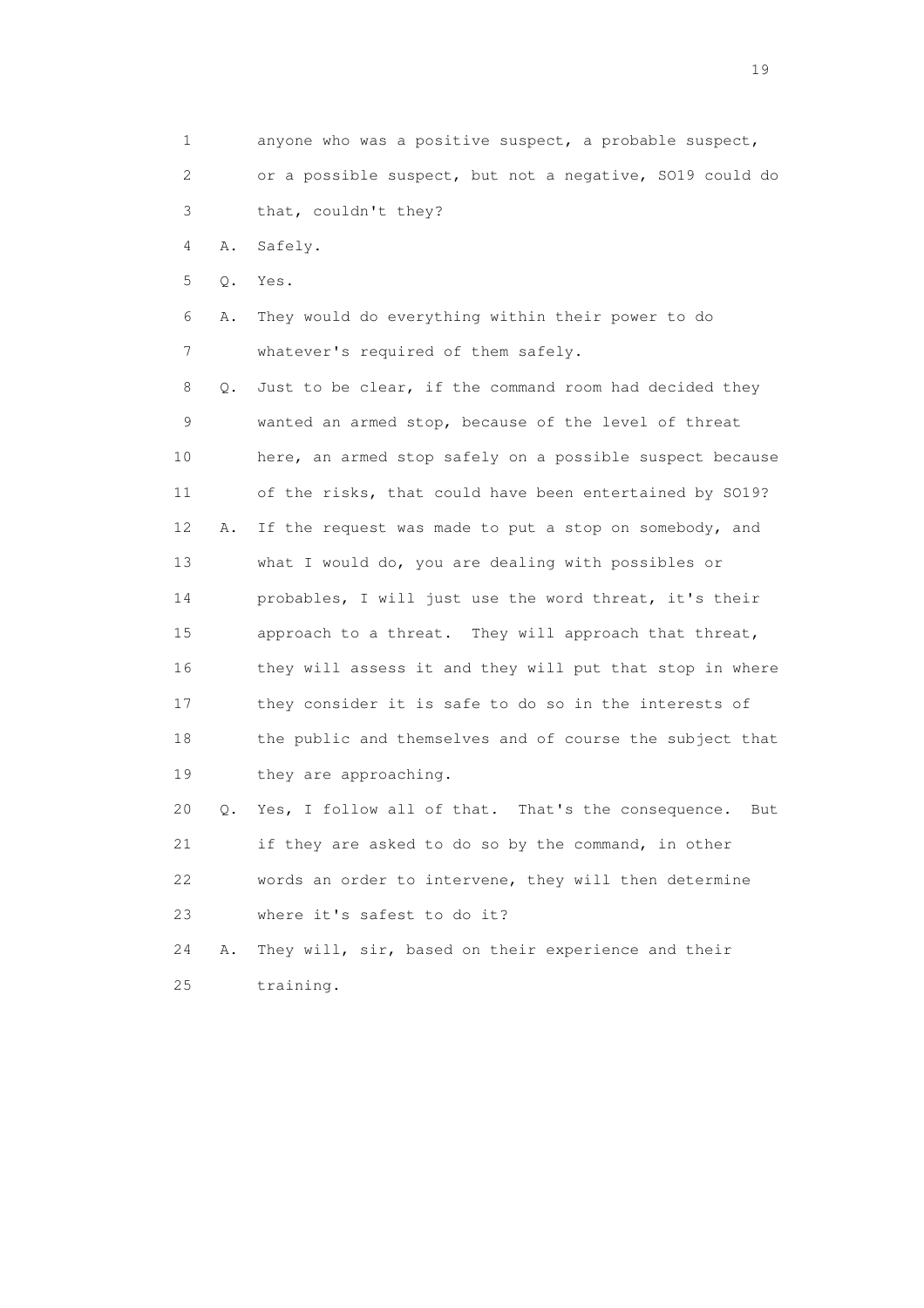1 MR MANSFIELD: Yes, thank you very much.

2 SIR MICHAEL WRIGHT: On the point that Mr Mansfield was

 3 making a moment ago, I have just been looking up your 4 tables, your statistics.

5 A. Yes, sir.

 6 SIR MICHAEL WRIGHT: In 2005, you record that there were 670 7 SFO operations.

8 A. Yes, sir.

 9 SIR MICHAEL WRIGHT: Which presumably means 670 occasions 10 when SFOs were called out?

 11 A. Or allocated to an operation, sir, and bearing in mind 12 what I said yesterday, that can mean more than one team. 13 SIR MICHAEL WRIGHT: The interesting statistic is that in 14 the same year there were 14,500 calls for ARVs.

15 A. Indeed, sir.

 16 SIR MICHAEL WRIGHT: That's the differential in volume. 17 A. Indeed, sir, and it follows on really from what Mr Swain 18 was saying yesterday, it indicates the pervading threat 19 in London and in fact the state of mind of the public at 20 the time. Sorry to talk over you. Clearly that's the 21 highest figure for some years. 22 SIR MICHAEL WRIGHT: It is in fact the highest figure for

 23 any of the years that you have recorded. But ARVs, of 24 course, are called out or may be called out whenever 25 there is perceived to be not obviously, not bomb threats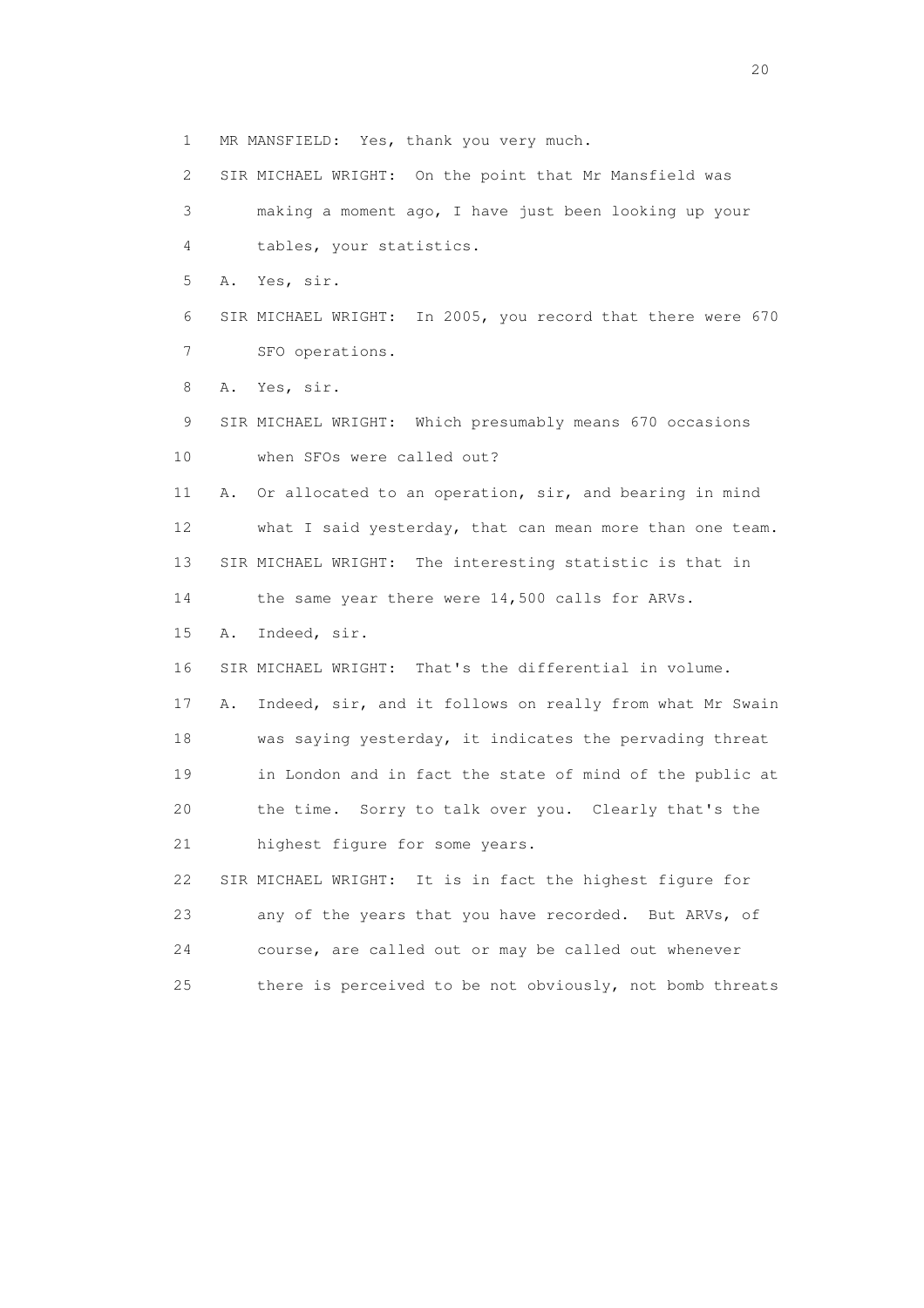1 but any firearms threat.

 2 A. Indeed, sir, any threat, it could be a call from the 3 public or our unarmed colleagues, and as I suggested 4 yesterday, this is a spontaneous response and perhaps 5 without the benefits of properly developed intelligence 6 or without the luxury of planning, this is a spontaneous 7 response, so I and we the public, only 10 per cent of 8 the police in London, sir, are armed and because of that 9 90 per cent can remain unarmed. But the Met clearly has 10 to have an armed response in the 21st century -- 11 SIR MICHAEL WRIGHT: To cover all sorts of emergencies. 12 A. Indeed, sir, and they answer thousands and thousands of 13 calls every year. 14 SIR MICHAEL WRIGHT: What I am really getting at is that we 15 now don't know at this remove whether there was an ARV 16 available between 6 o'clock and 9 o'clock on the morning 17 of 22 July, but it must be a fair chance that there 18 wasn't. 19 A. All I can confirm, sir, is that there would have been 20 ARVs on duty. It's a 24/7 response. That's all I can 21 confirm at the moment. And it would have met the night 22 duty service level agreement. 23 SIR MICHAEL WRIGHT: Yes. But also, of course, I mean, this 24 is an obvious, it is the blindingly obvious, that if you 25 take an ARV away for three hours simply to back up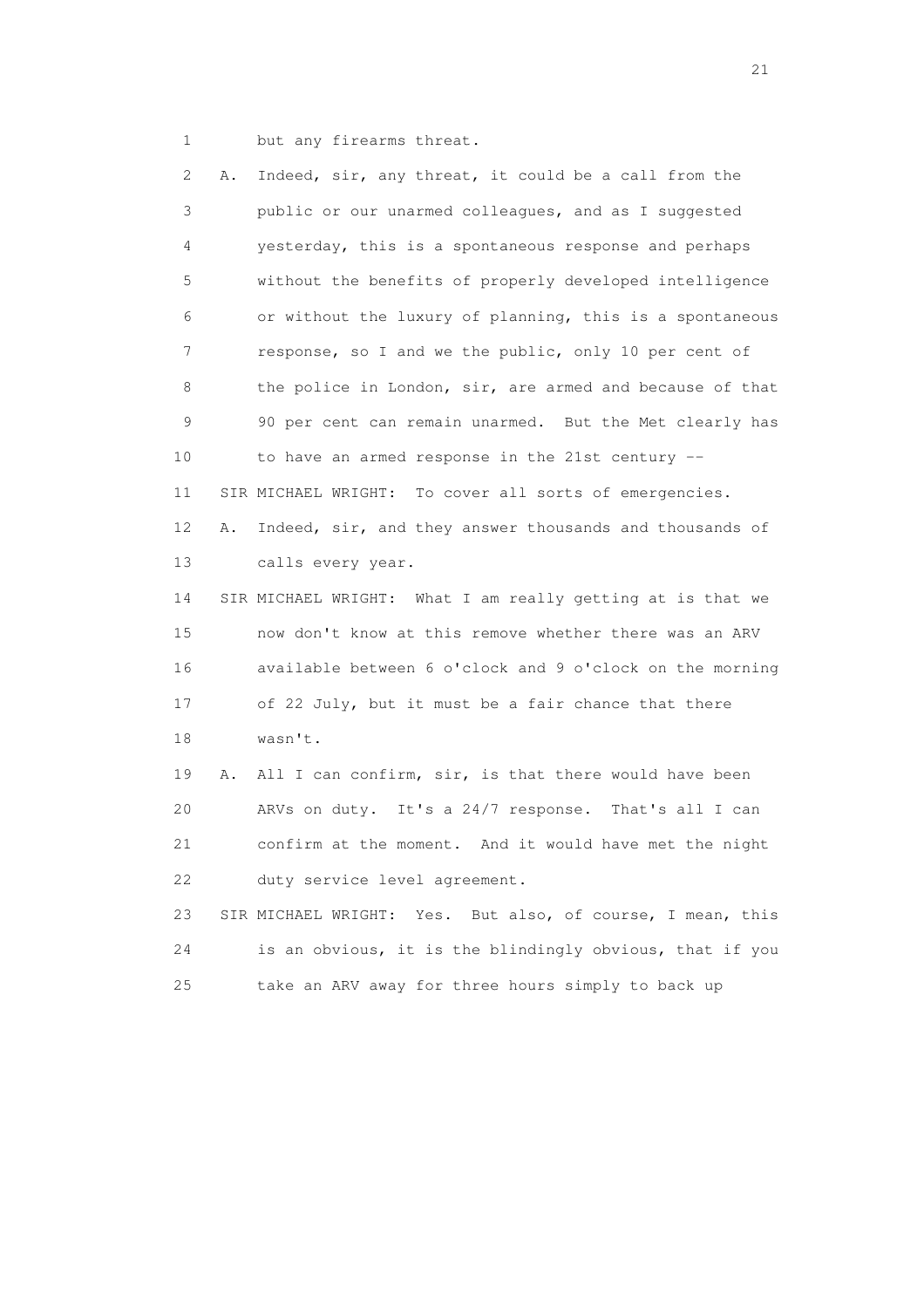1 a surveillance team, then you have lost them for 2 whatever other purpose they may be required? 3 A. That is correct, sir. But of course one has to have due 4 regard to the threat. 5 SIR MICHAEL WRIGHT: Oh, Mr Mansfield has made the point 6 about the threat -- 7 A. I don't disagree with anything Mr Mansfield has said 8 about the pervading threat, but it is a limited resource 9 and there will be people within my department, the duty 10 officer, inspector in particular, who would need to 11 consider that request, bearing in mind the duty 12 officer's responsibility to service all of London. 13 SIR MICHAEL WRIGHT: All of London, yes. 14 Now, Mr Mansfield, Mr Horwell, if you both want 15 a break -- 16 MR HOUGH: Sir, it may be better, more efficient, for 17 everybody else to ask their questions, then to have -- 18 SIR MICHAEL WRIGHT: Because then we will have to put the 19 screens up anyway. 20 MR HOUGH: Or just to have a break once others have asked 21 their questions and before this potential question is -- 22 SIR MICHAEL WRIGHT: You are as always being pragmatic. 23 Thank you, Mr Hough. 24 MR DAVIES: No questions, sir. 25 MR STERN: Sir, I do have questions, but --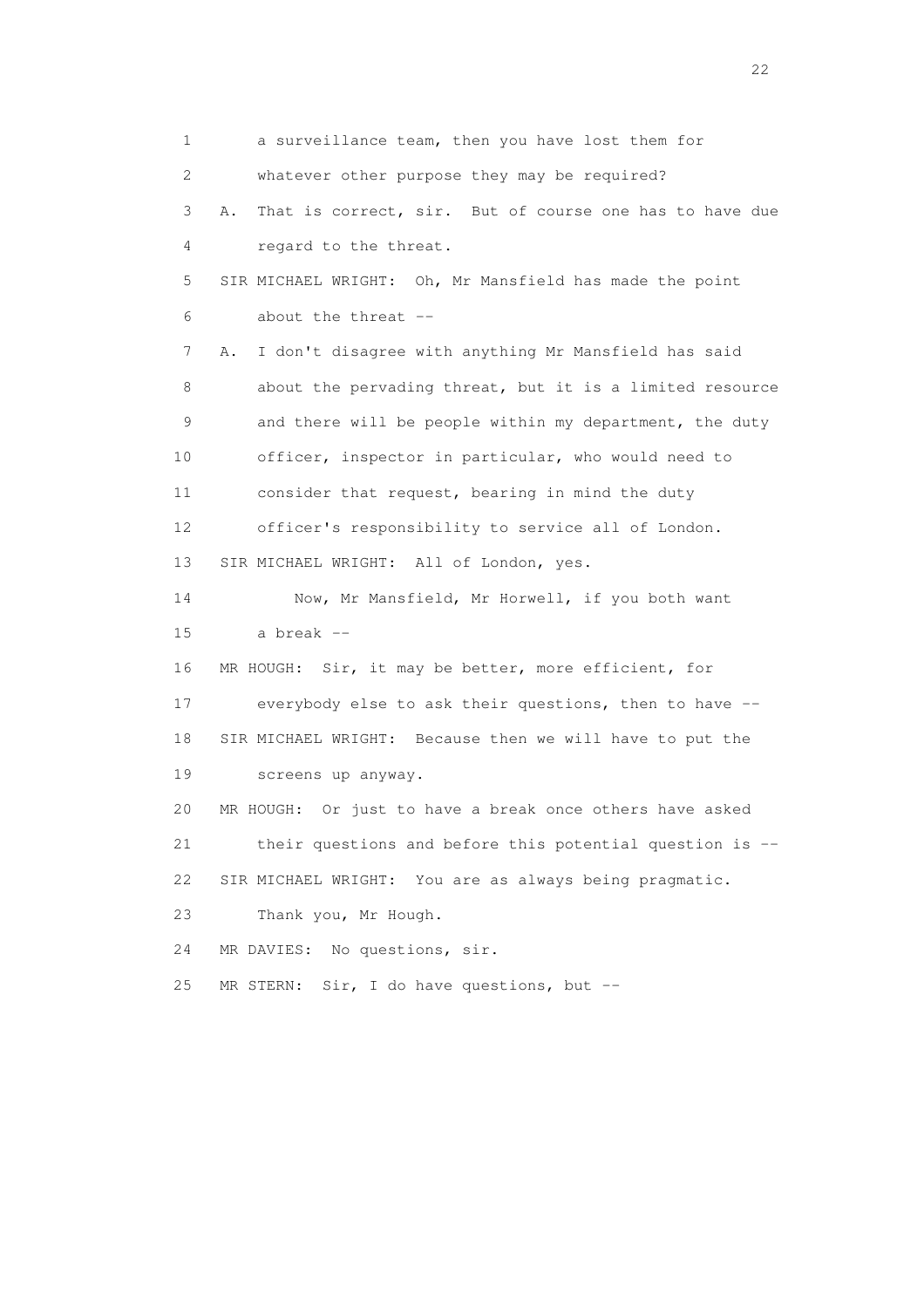1 SIR MICHAEL WRIGHT: Yes, Mr Stern.

 2 MR STERN: I hate to disagree with Mr Hough, who I never 3 disagree with, but I would prefer, if it is at all 4 possible, for this matter to be dealt with before I ask 5 any questions. 6 SIR MICHAEL WRIGHT: No, let us go on. I will let anybody 7 who wants to come back on it. 8 Ouestions from MR STERN 9 MR STERN: Very well. 10 Mr Tillbrook, I represent C2 and C12. 11 A. Good morning, sir. 12 Q. Good morning. We have heard quite a bit about the 13 training of specialist firearms officers in relation to 14 accuracy of shooting? 15 A. Yes, sir. 16 Q. I'm not going to ask you about that, but there are 17 a very broad range of skills over and above that, are 18 there not? 19 A. There are, sir. Accuracy of shooting is clearly 20 essential but it is just a part of the make-up of 21 an SFO. 22 Q. In addition to physical skills, there are also, I think, 23 tactical skills that are taught? 24 A. Yes, sir. Their training skills are developed and they 25 are trained to employ those shooting skills in a variety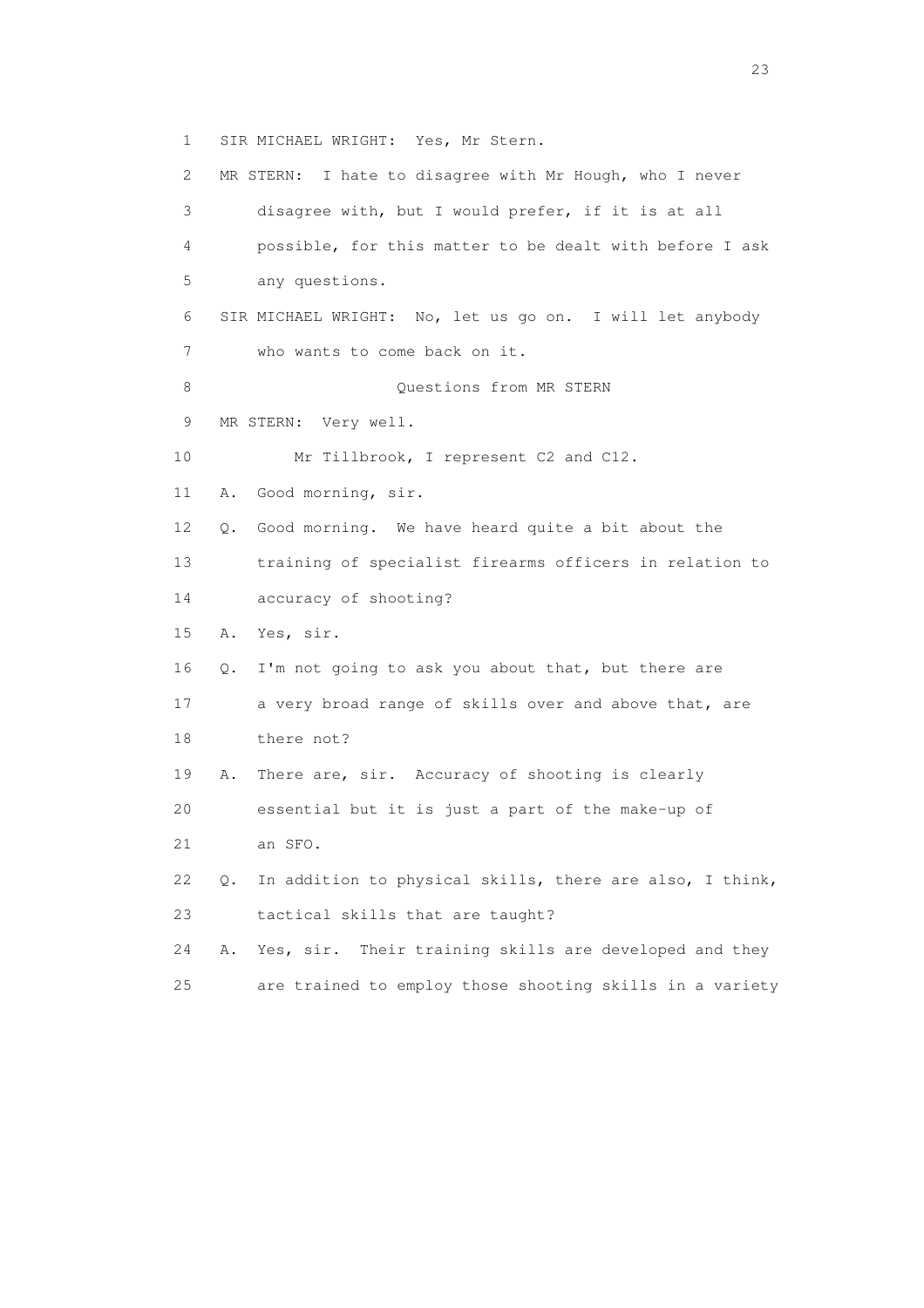1 of environments.

| 2  | Q. | They are, if I may call them such, classroom skills or    |
|----|----|-----------------------------------------------------------|
| 3  |    | in a classroom environment, strategic planning?           |
| 4  | Α. | Yes, sir, planning, briefing, researching.                |
| 5  | Q. | We have seen, I think, one or two PowerPoint              |
| 6  |    | presentations, and obviously there are a number of those  |
| 7  |    | that are also given to CO19 officers or to specialist     |
| 8  |    | firearms officers to help them with that sort of          |
| 9  |    | training as well?                                         |
| 10 | Α. | There are, sir, and I dare say if I put an experienced    |
| 11 |    | instructor in this seat, they could give you chapter and  |
| 12 |    | verse on all of that.                                     |
| 13 | О. | I am just asking for the general picture at the moment.   |
| 14 | Α. | Yes, sir.                                                 |
| 15 | Q. | There are quite a lot of classroom skills, if you like,   |
| 16 |    | in addition to the physical skills?                       |
| 17 | Α. | Yes, sir. In fact everything is done to best equip        |
| 18 |    | these individuals to do the extremely challenging job     |
| 19 |    | that they do.                                             |
| 20 | Q. | Now, the other aspect of training that I want to ask you  |
| 21 |    | about is judgment training, because you have been asked   |
| 22 |    | a number of questions about specialist firearms           |
| 23 |    | officers' judgment. What sort of judgment training is     |
| 24 |    | Just in general terms.<br>there?                          |
| 25 | Α. | Yes, sir.<br>This may take a couple of minutes to answer. |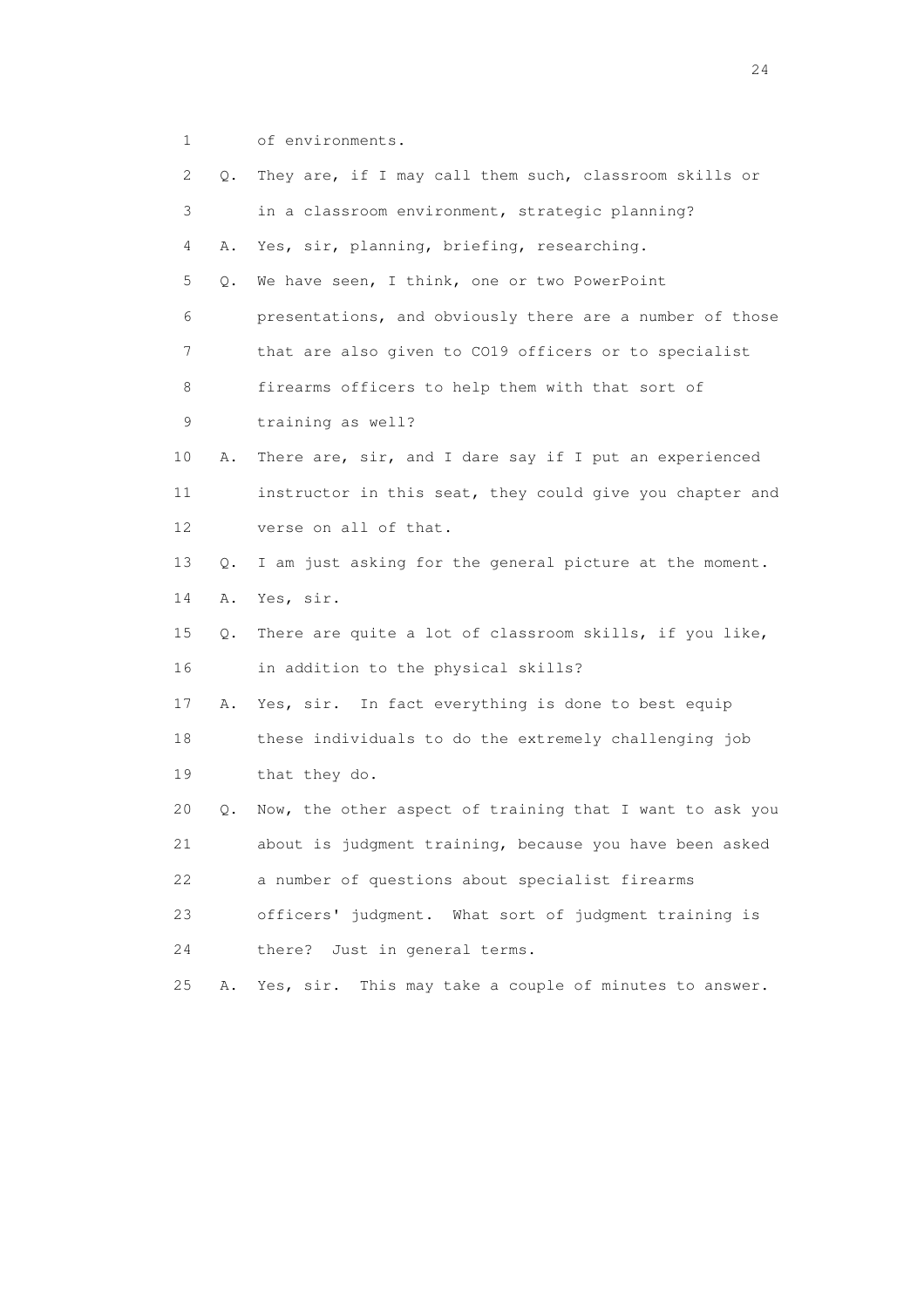1 Q. Don't worry.

| $\mathbf{2}^{\mathsf{I}}$ | Α. | Judgment is something that is assessed right from the      |
|---------------------------|----|------------------------------------------------------------|
| 3                         |    | point that an officer applies to join CO19. It is the      |
| 4                         |    | subject of comment by the officer's line manager and       |
| 5                         |    | senior line managers, even at the application stage.<br>So |
| 6                         |    | if one takes the application form and the various          |
| 7                         |    | assessments that an officer would go through to join the   |
| 8                         |    | department, the first time that it is properly, let us     |
| 9                         |    | say, assessed in practice would be on an initial           |
| 10                        |    | firearms course. What this actually consists of is         |
| 11                        |    | a set of video scenarios where an officer will be          |
| 12                        |    | placed, generally with a partner or a colleague, placed    |
| 13                        |    | in front of a large screen --                              |
| 14                        | Q. | When you say large, all of us have different views as to   |
| 15                        |    | what large --                                              |
| 16                        | Α. | Cinematic, sir. Virtually cinematic. Several feet wide     |
| 17                        |    | and high.                                                  |
| 18                        | Q. | We are not talking about a widescreen television; we are   |
| 19                        |    | talking about much bigger than that?                       |
| 20                        | Α. | It is large, sir. I'm just trying to picture it.<br>It     |
| 21                        |    | would be virtually life size.                              |
| 22                        |    | SIR MICHAEL WRIGHT: Life size.                             |
| 23                        | Α. | And a video scenario will play out in front of the         |
| 24                        |    | officers, they will be told to interact with that          |
| 25                        |    | screen, bearing in mind that the screen won't interact     |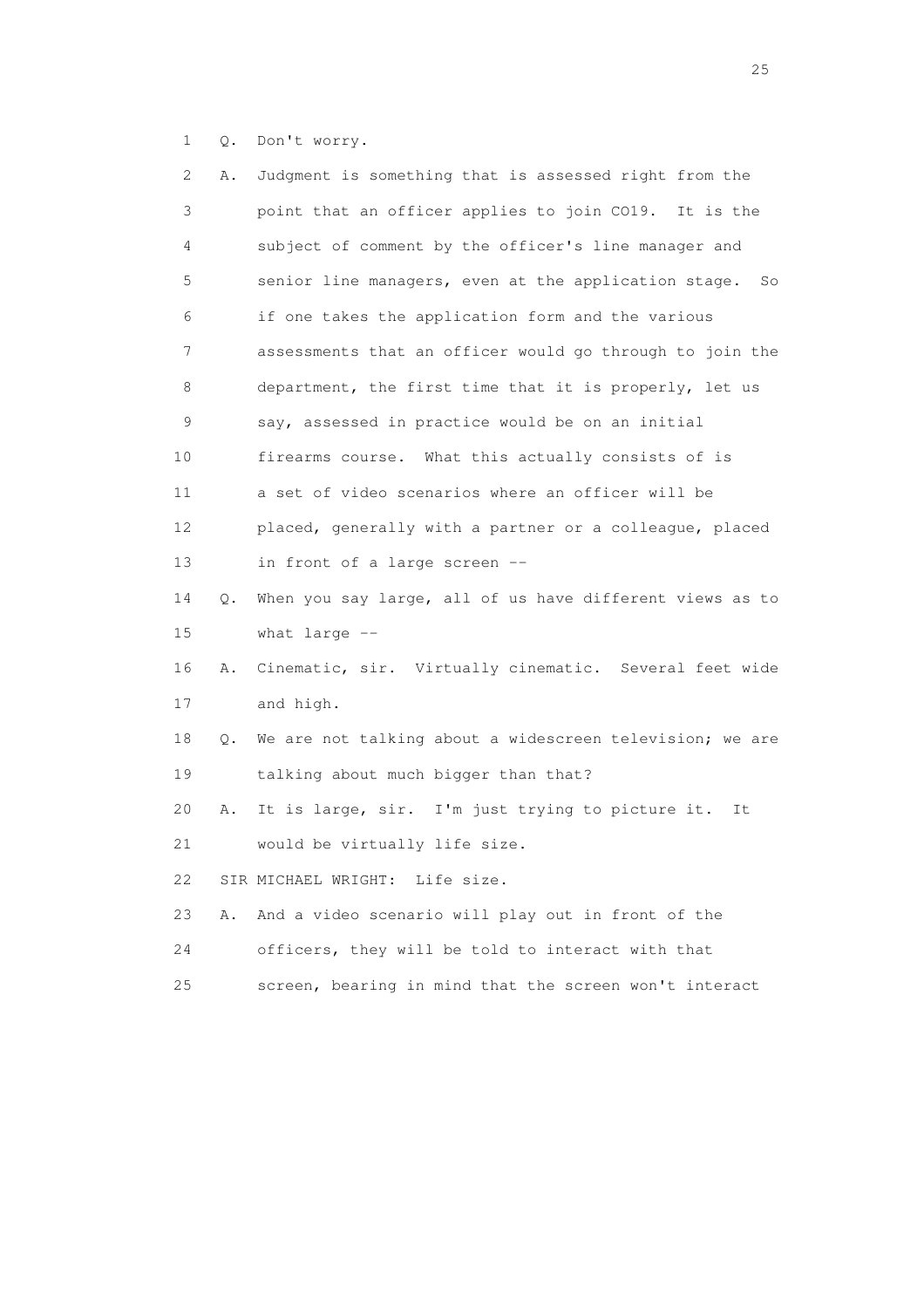1 with them, but they are told to interact, and these 2 scenarios are there to, let us say, test an officer's 3 judgment. The two skills that any of us, I think, 4 certainly in my department, would look for from 5 a firearms officer is the ability to handle and shoot 6 a weapon safely, fundamentally, but equally 7 fundamentally is to exercise good judgment.

 8 Clearly there are other skills, but they are the two 9 fundamental qualities we would look for, and this is one 10 way which you can test an officer's judgment and 11 decision-making. So the scenario is played out, and 12 they are told to react to what they see on the screen, 13 and then they are debriefed afterwards, and their 14 reactions and their decisions are discussed. 15 MR STERN: Those scenarios, are they just watching it or are 16 they participating in it; in other words, that they are 17 holding a gun or not holding a gun, how does it -- 18 A. It's very much interactive, sir. They are holding 19 a weapon, and indeed not all of these scenarios are what 20 we would term shoot scenarios. They may indeed be 21 circumstances where it is not appropriate to actually 22 open fire, so they watch the video and they provide the 23 most appropriate, in their honestly held belief, the 24 most appropriate response to what happens on the video. 25 Q. I think you are not an authorised firearms officer?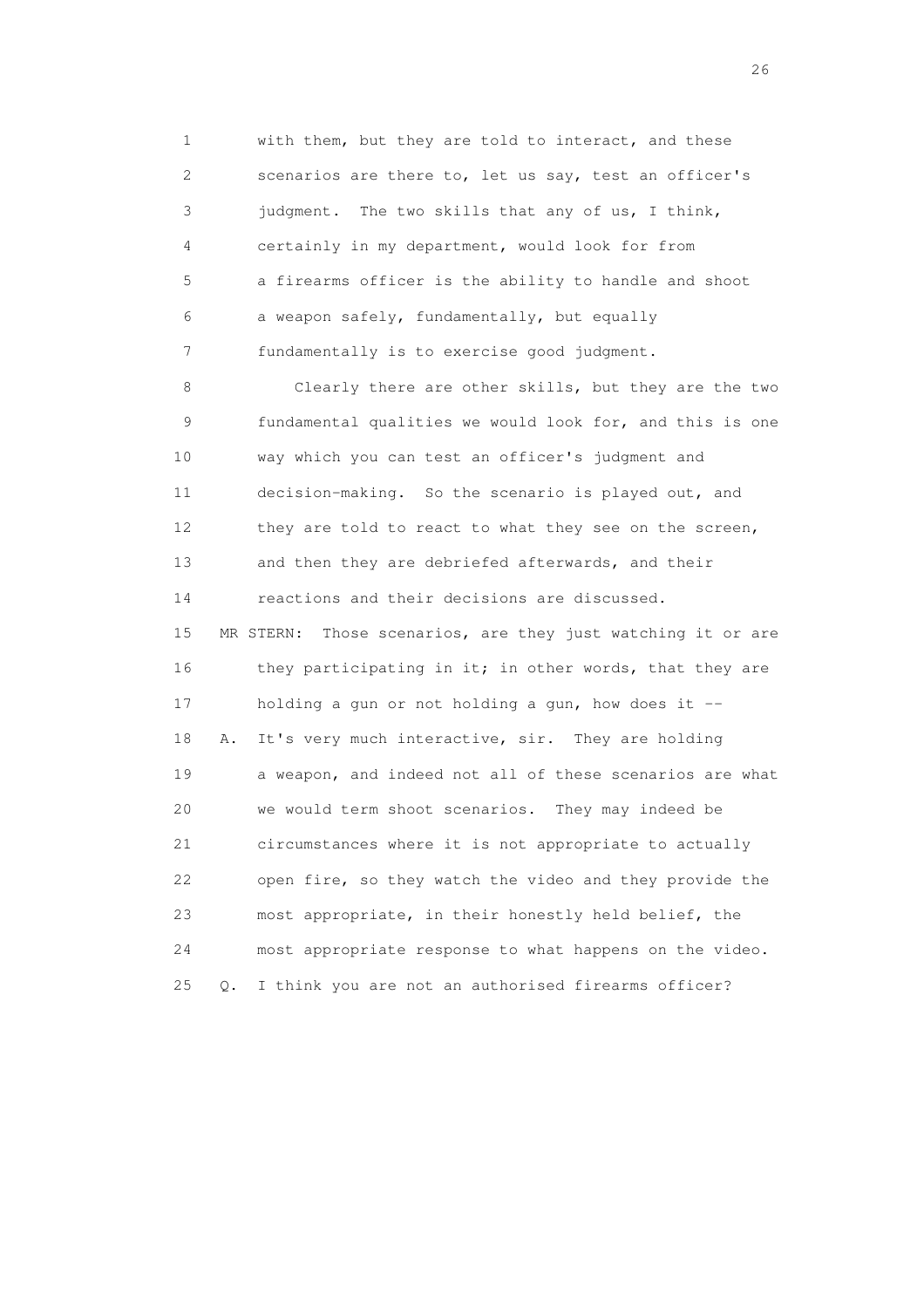1 A. I have done the AFO training, sir, but I don't think the 2 Met wants its senior managers deploying on the 3 street with firearms, but I have done the AFO training,

4 I have done the training.

 5 Q. That's what I was going to ask you. I won't ask whether 6 you passed.

7 A. I did, sir.

 8 Q. You have done the training, and you will have done that 9 judgment training scenario, as you have described it? 10 A. I have, sir, yes.

11 Q. How difficult is it?

12 A. Of course the scenarios vary, some of them are extremely 13 complex, but one does find oneself standing there next 14 to a partner with ear protection on, eye protection, 15 with a weapon, with a live weapon, interacting with 16 something which you know is a video. Nevertheless, my 17 experience is you do find the sweaty palms and the 18 concentration is required, and it's not easy, even 19 though you know it's a training environment. And 20 neither is it actually a test of shooting skills. You 21 know this is all about judgment and decision-making, and 22 it's one of the best things that you can do to put 23 yourself into the shoes of a firearms officer and 24 decisions that they have to make day in, day out. And 25 at some stage if you wish, we can discuss how we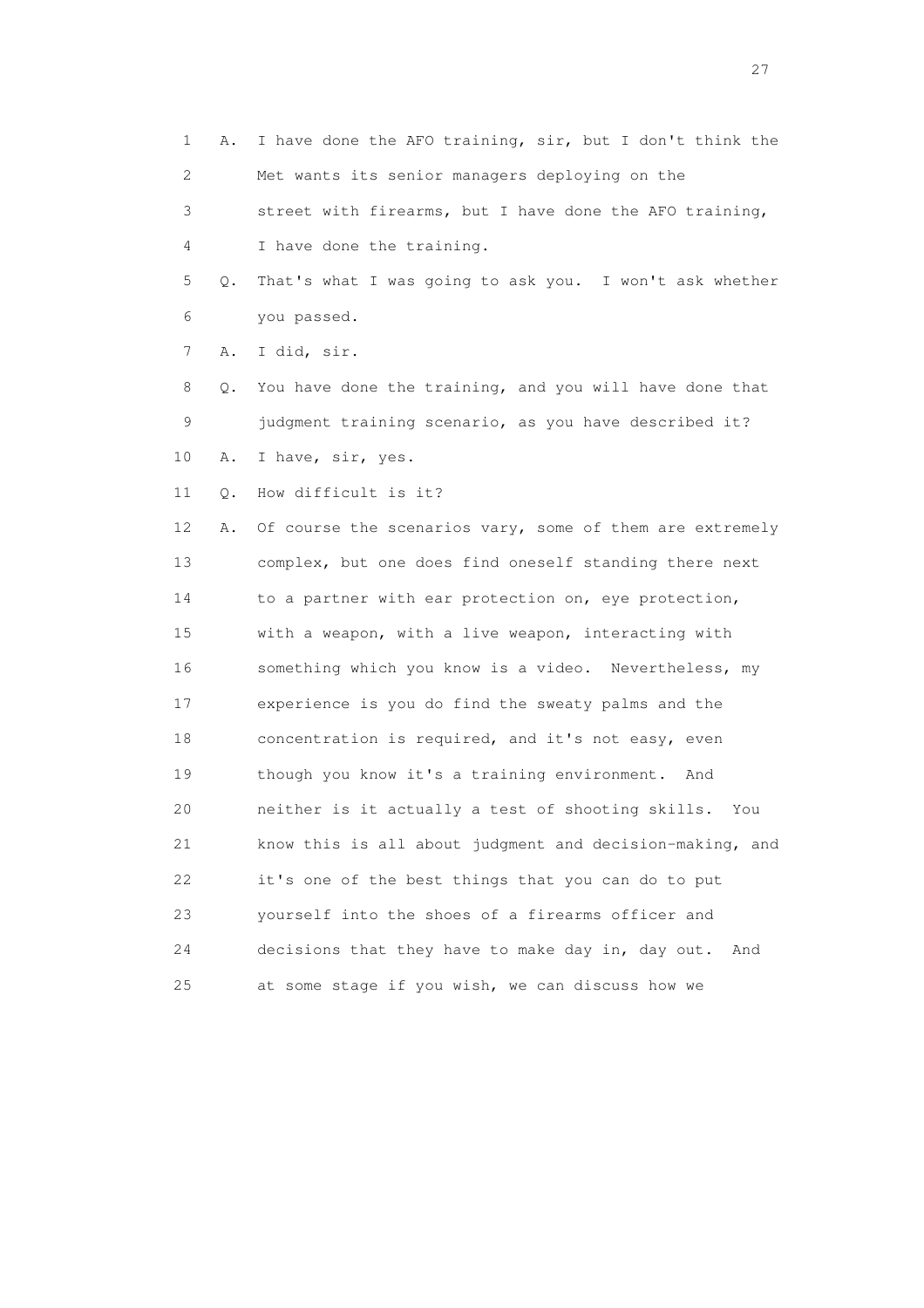| 1  |       | actually put the public through this as well.            |
|----|-------|----------------------------------------------------------|
| 2  | Q.    | I was going to ask you, do you put other people in the   |
| 3  |       | shoes of firearms officers, other people who are not     |
| 4  |       | qualified firearms officers?                             |
| 5  | Α.    | We do, sir. We have a laser version of this training     |
| 6  |       | tool, portable, that we regularly take out and we do     |
| 7  |       | public engagements so we talk about the work that CO19   |
| 8  |       | It is one of the last sections of the<br>does.           |
| 9  |       | Metropolitan Police Service to actually go out and       |
| 10 |       | explain to the public, and in my view something maybe we |
| 11 |       | have been missing for a few years, one of the last       |
| 12 |       | sections of the Met to go out and talk to the public     |
| 13 |       | about what we do.                                        |
| 14 | Q.    | Have you yourself done this, taken it round?             |
| 15 | Α.    | A number of times, yes, sir.                             |
| 16 | $Q$ . | Approximately how many times?                            |
| 17 | Α.    | Somewhere between 15 and 20, I would suggest, sir.       |
| 18 | Q.    | What sort of people have you taken them round to?        |
| 19 | Α.    | That varies. The Metropolitan Police Authority           |
| 20 |       | themselves, the policing community consultative groups,  |
| 21 |       | stakeholder groups where we think we can get a message   |
| 22 |       | Clearly sometimes the request comes into us.<br>across.  |
| 23 |       | On occasions we would get in touch with a borough and    |
| 24 |       | say, "Could you please set this up, we would like to     |
| 25 |       | come out and deliver some messages about what we do".    |

28 and 28 and 28 and 28 and 28 and 28 and 28 and 28 and 28 and 28 and 28 and 28 and 28 and 28 and 28 and 28 and 28 and 28 and 28 and 28 and 28 and 28 and 28 and 28 and 28 and 28 and 28 and 28 and 28 and 28 and 28 and 28 an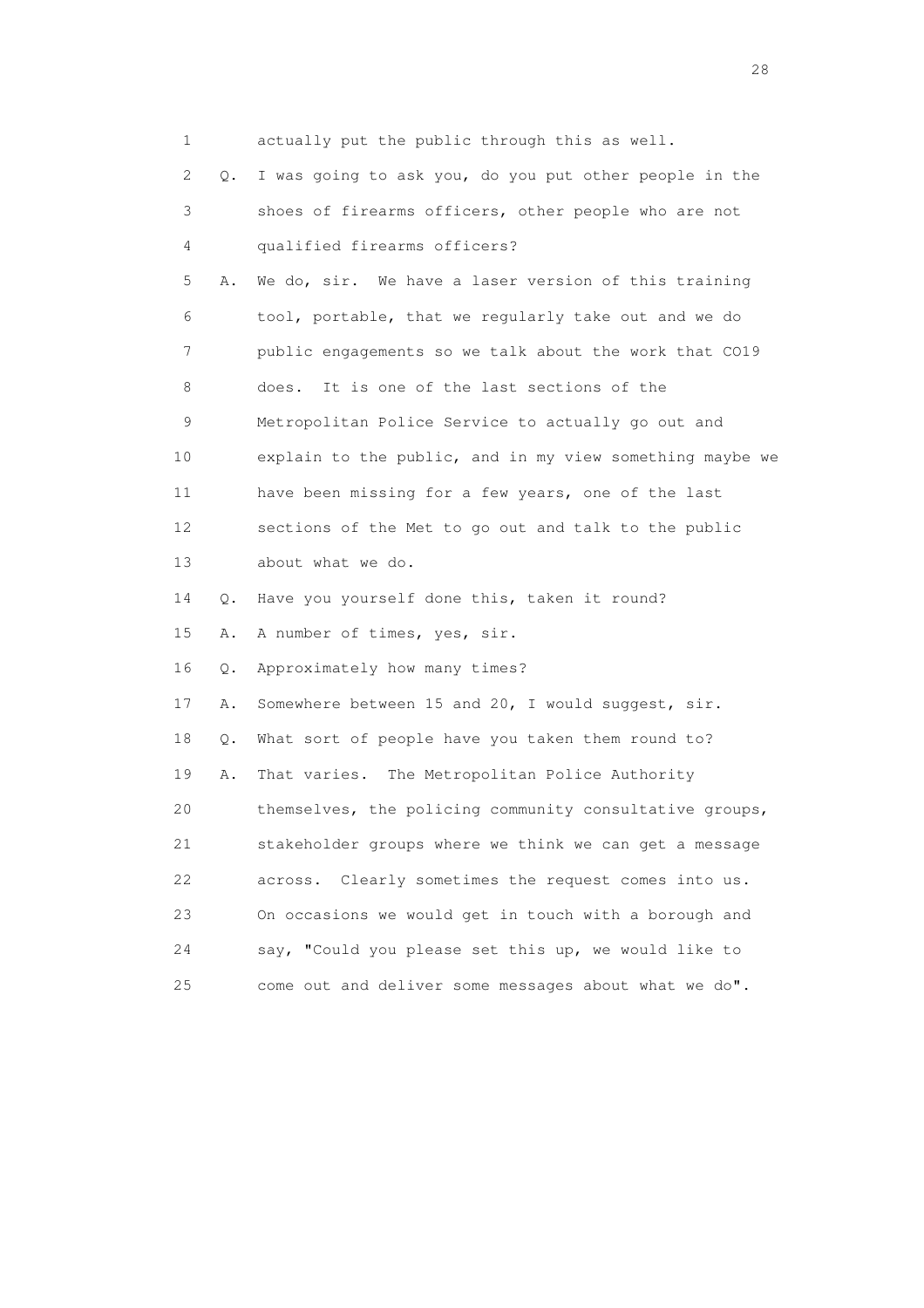| 1                         |    | And we, to come back to the tool itself, again it's       |
|---------------------------|----|-----------------------------------------------------------|
| $\mathbf{2}^{\mathsf{I}}$ |    | a large screen, it's a laser version, so it's completely  |
| 3                         |    | safe, we explain to the public that it's not a test of    |
| 4                         |    | shooting skill, it is all about judgment, and we put      |
| 5                         |    | them into the shoes of a firearms officer.                |
| 6                         | Q. | These people who have done it have obviously not had      |
| 7                         |    | firearms training?                                        |
| 8                         | Α. | Some, sir. You get the occasional one slip in who is      |
| 9                         |    | a private shooter but by and large, no, they are not.     |
| 10                        | Q. | Have you experienced from having seen people do it,       |
| 11                        |    | their perceptual distortion or not?                       |
| 12                        | Α. | I have, sir. Again, I think I said yesterday this is      |
| 13                        |    | a science in itself and I'm not a scientist --            |
| 14                        | Q. | Let me make it clear, I'm not asking you from             |
| 15                        |    | a scientist's point of view or an expert, but your        |
| 16                        |    | experience of having seen it?                             |
| 17                        | Α. | I understand the question, sir, yes, and to keep it in    |
| 18                        |    | layperson's terms, I have seen the reaction and when we   |
| 19                        |    | do the debrief of the members of the public afterwards,   |
| 20                        |    | you can see that the effect on them of what again is      |
| 21                        |    | clearly a video, but pressure is put on them to deal      |
| 22                        |    | with a scenario --                                        |
| 23                        |    | SIR MICHAEL WRIGHT: This is interesting, Mr Stern, but    |
| 24                        |    | where are we going?                                       |
| 25                        |    | MR STERN: I'm going to ask about perceptual distortion in |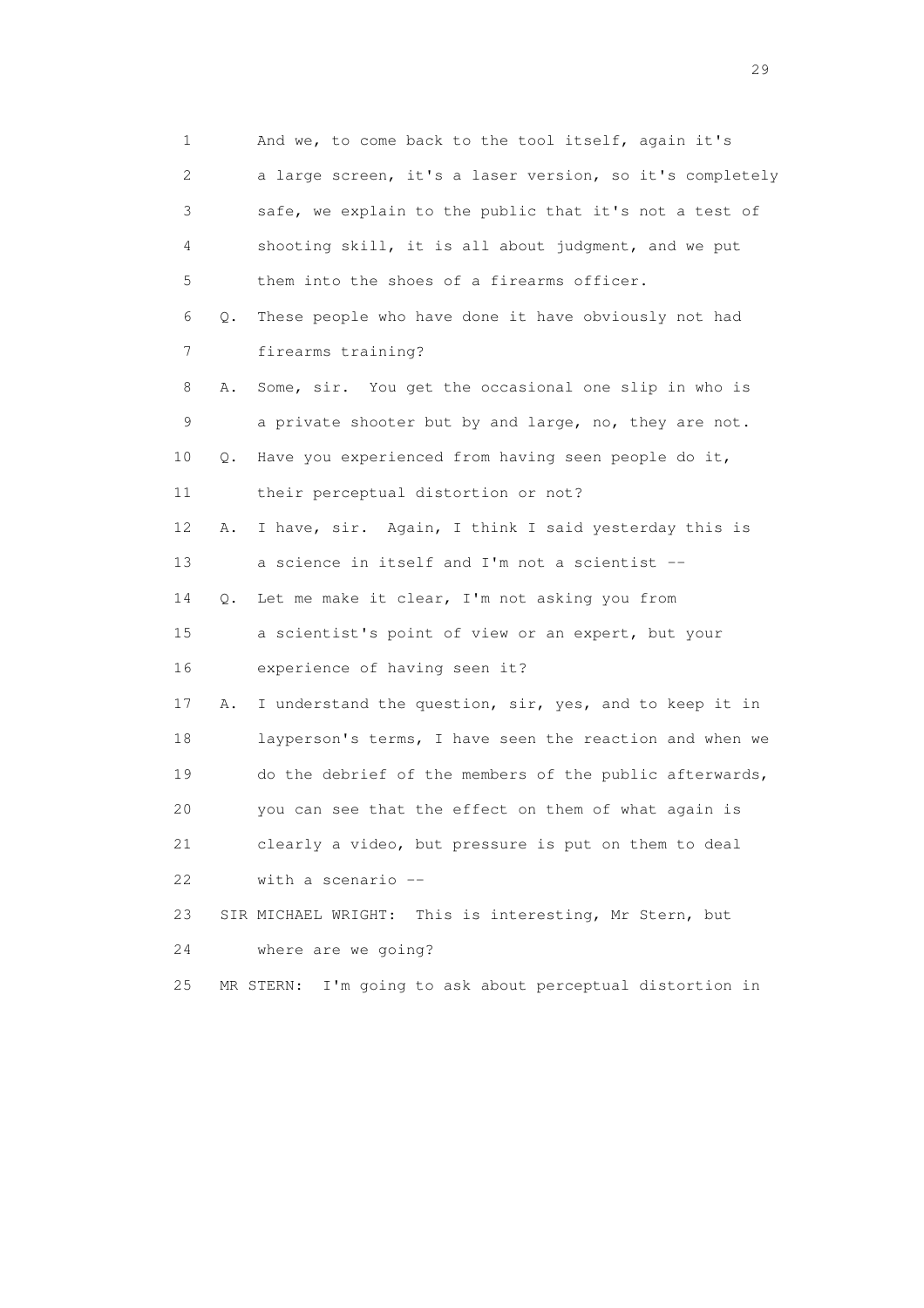1 these individuals who have not undertaken -- 2 SIR MICHAEL WRIGHT: We are concerned with police officers. 3 MR STERN: I know we are, sir, but we are also concerned 4 with members of the public, and I am asking whether 5 members of the public who have taken these courses have 6 had any visual distortion or auditory distortion, 7 anything like that?

 8 A. I understand, sir. Can I give two examples, one of 9 which is personal, obviously as a police officer, and 10 one from the public perspective.

11 I can't remember the exact video scenario that I was 12 dealing with, but clearly I was stood there with 13 a partner dealing with a video scenario. We both, I 14 believe, fired in the end, it was established, although 15 that was not clear to either of us at the time, and when 16 the instructor sat us down, it was clear that both the 17 partner and I had seen and heard different things, even 18 though we genuinely believed in what we thought we were 19 seeing and hearing at the time.

20 So that was clear.

 21 The public example, there is one scenario where the 22 public are put in the shoes of a firearms officer 23 responding to a silent alarm at a bank, and at one 24 point, a suspect bursts out of the bank dressed head to 25 foot in denim, runs away and eventually turns and shoots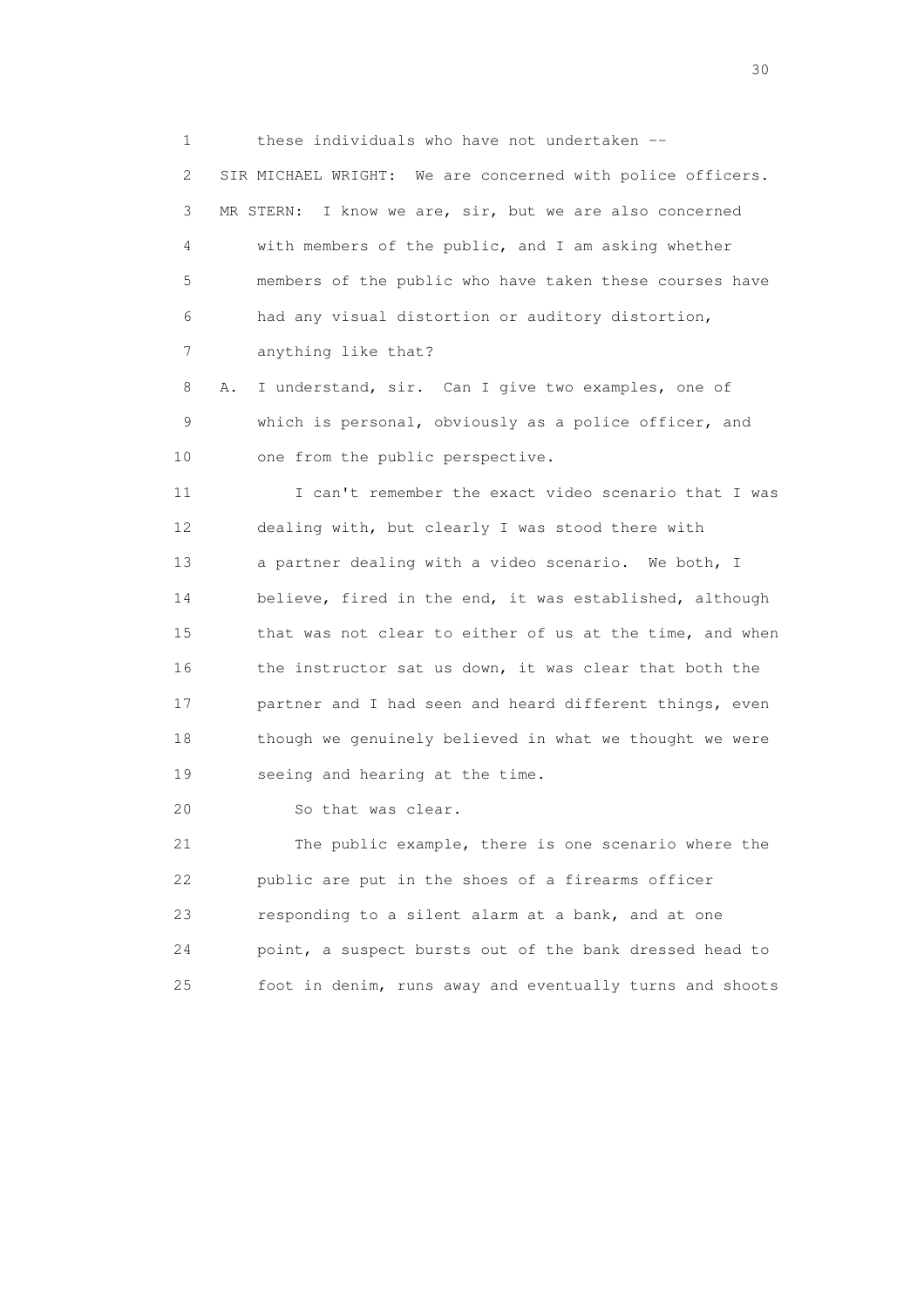1 at the officer. However, during the debrief, one member 2 of the public described the subject to me as wearing 3 a Hawaiian shirt. It's but one example but it does give 4 an indication, and I spoke yesterday about human 5 reactions. 6 SIR MICHAEL WRIGHT: This is an example, really, this is 7 very, very well known, I'm sure, that when you ask 8 a group of people to watch an unexpected, startling 9 incident, they all come up with sometimes wildly 10 different versions. 11 A. They do, sir. It is a human reaction and human 12 reactions -- 13 SIR MICHAEL WRIGHT: I have to say that we have actually 14 heard some examples of that in the course of this case. 15 MR STERN: We have. 16 A. It's no surprise to me, sir. 17 Q. That's really what I wanted to ask you, whether it was 18 a surprise, because we have heard obviously a range of 19 people who were actually in the carriage who heard 20 completely different things, saw completely things. 21 That doesn't surprise you? 22 A. I am not at all surprised by that, particularly if it 23 was members of the public, and police officers are not 24 immune to this, but if it's from members of the public 25 I would completely understand that as well.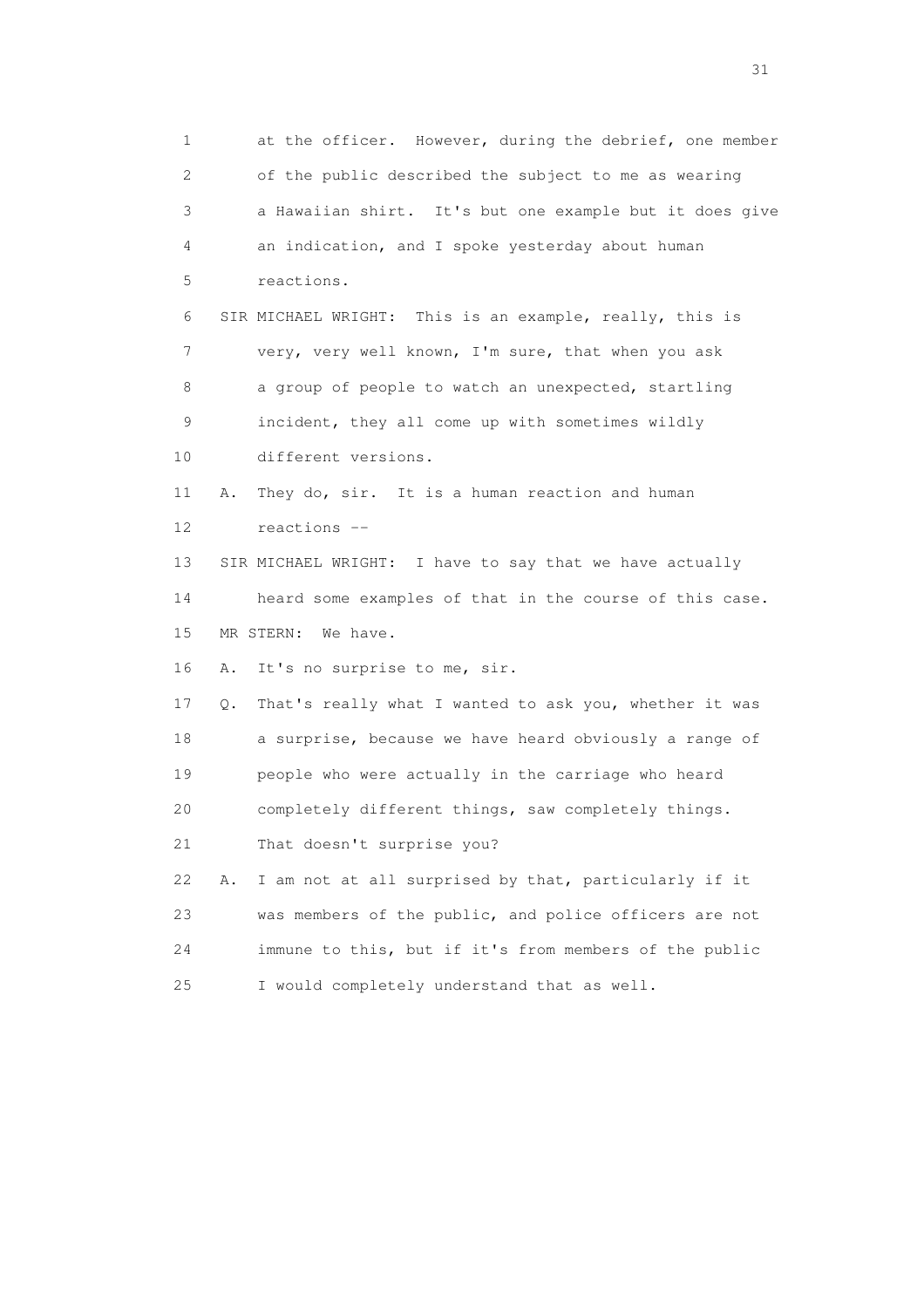1 SIR MICHAEL WRIGHT: All you can ever do --

 2 MR MANSFIELD: If this is going to be examined, I would like 3 the witness to be asked about where members of the 4 public all say the same thing. 5 SIR MICHAEL WRIGHT: I am not sure at the moment -- I see 6 what Mr Stern is doing -- I'm not sure it will help the 7 jury very much to know what happened to general members 8 of the public, because they have seen a demonstration, 9 in fact, but what we are talking about is the extent to 10 which you are able to overcome that tendency by 11 training. 12 A. Indeed, sir. And it's trained from the -- right from 13 what you would call the introductory or entry level 14 course, ie the initial firearms course, it's trained. 15 But I can also say, having, and I have spoken to 16 instructors about this, that SFOs when they conduct 17 exercises, hostage rescue, et cetera, they will debrief 18 and they will still discuss issues of, let us call it 19 perceptual distortion. They probably won't, they may 20 use those phrases, but they will talk about what they 21 see and what they hear. 22 So yes it's trained, it's examined constantly --

 23 SIR MICHAEL WRIGHT: I think the two questions really are 24 these: is it your view and your experience that by 25 training, you can reduce the propensity of your police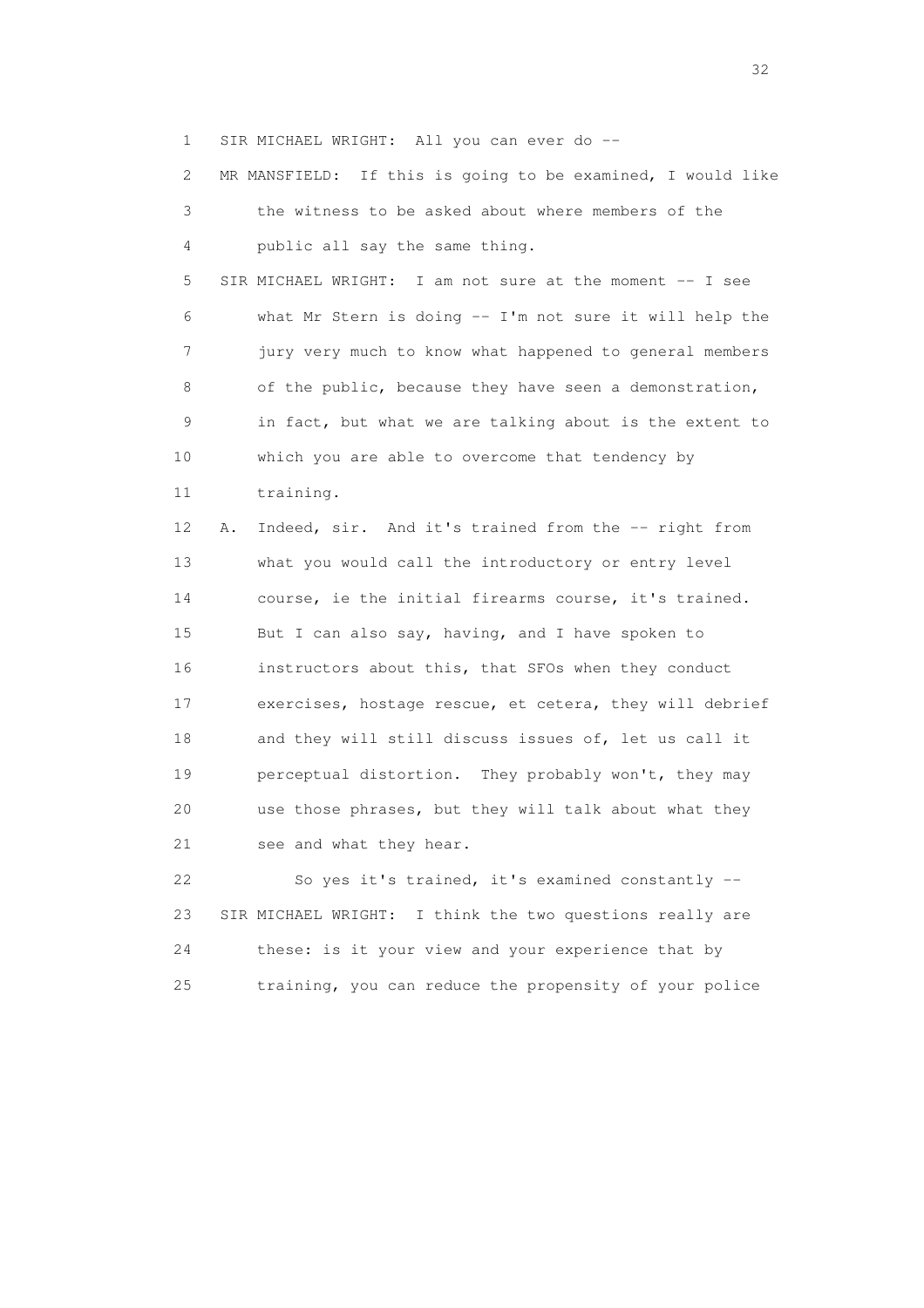1 officers to suffer perceptual distortion? 2 A. I think, sir, my response would be that you can train 3 them to acknowledge it and be aware of it -- 4 SIR MICHAEL WRIGHT: Can you improve the results? 5 A. I think it would be reasonable to adduce that through 6 experience and exposure, you may reduce the impact. 7 I would suggest you could never train it out -- 8 SIR MICHAEL WRIGHT: You can't get rid of it. 9 A. You can't, sir. It's a human reaction, but you may 10 through constant exposure reduce the impact. You may. 11 SIR MICHAEL WRIGHT: That's really the point. 12 MR STERN: That is the point, I'm grateful. 13 I think the position is this: that if a specialist 14 firearms officer, during the course of the training, is 15 failing in these judgment trainings, then obviously you 16 have the power to remove their ticket or card? 17 A. Yes, instructors do, sir. 18 Q. When I say you, I mean the instructors and ultimately 19 CO19? 20 A. If it was clear, if it was clear that an officer's 21 judgment generally was not up to the job, then there 22 would be an obligation on CO19 not to pursue that 23 officer's firearms career. 24 Q. And that is what is taken seriously by CO19? 25 A. Extremely seriously, sir, yes. As I said just now it's

<u>33</u> and the state of the state of the state of the state of the state of the state of the state of the state of the state of the state of the state of the state of the state of the state of the state of the state of the s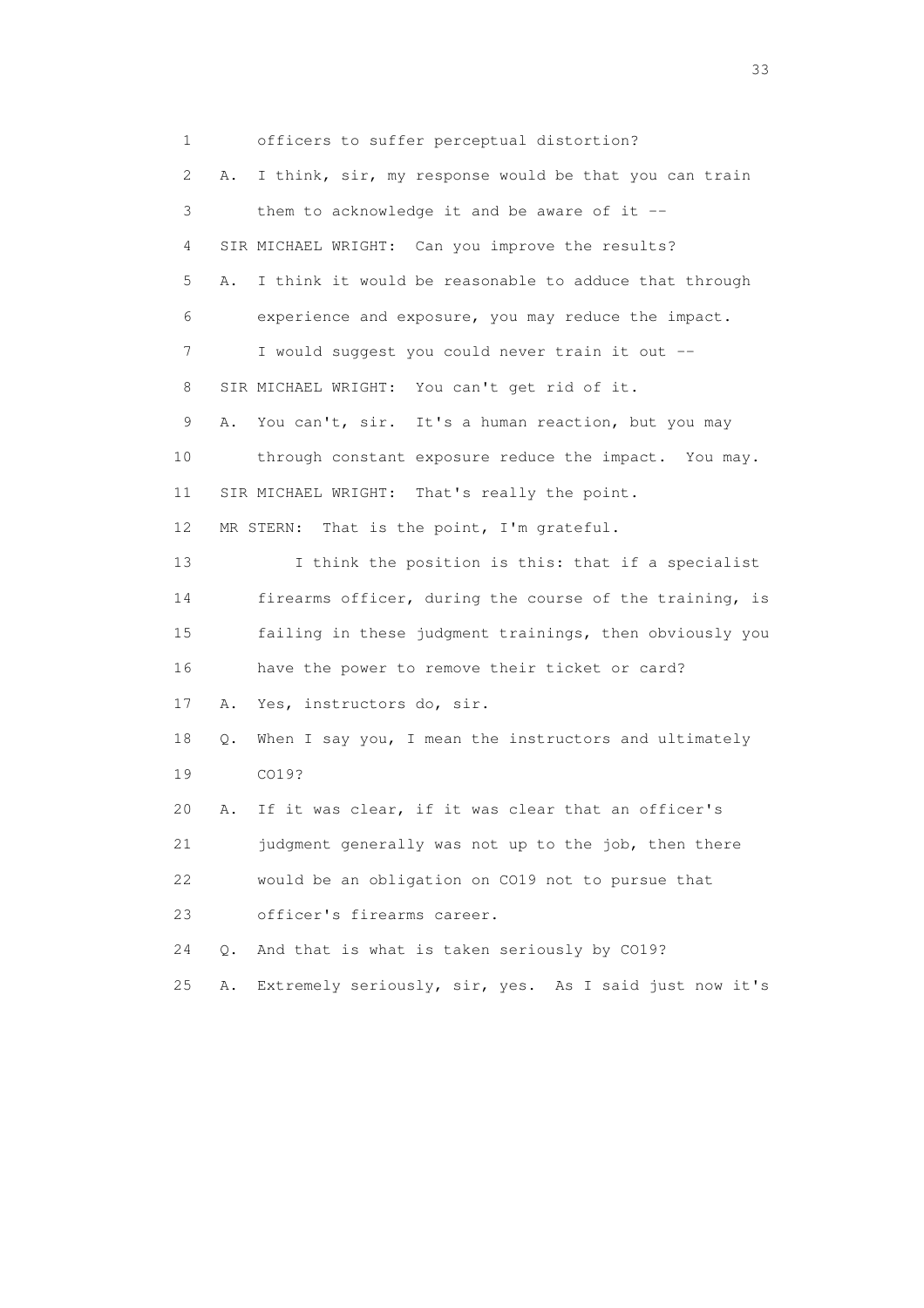1 one of the two fundamental qualities that we look for. 2 MR STERN: Thank you very much. 3 SIR MICHAEL WRIGHT: Ms Leek. 4 MS LEEK: No questions, thank you, sir. 5 SIR MICHAEL WRIGHT: Mr Perry. 6 Questions from MR PERRY 7 MR PERRY: Thank you very much, sir. 8 Mr Tillbrook, I ask questions on behalf of 9 Commander McDowall, and Cressida Dick and also 10 Chief Inspector Esposito, and Mr Purser. 11 I have just three topics, if I may, please, sir, and 12 the first is the ACPO firearms manual. Could we have on 13 the screen page 269 of the documents which is an extract 14 from the ACPO firearms manual. 15 I just want to look at the paragraphs under the 16 heading, "Tactical Advice", Mr Tillbrook. 17 A. Yes, sir. 18 Q. If I may, please, concentrate on 5.4 and 5.5. May we go 19 through them first of all just to see what we are 20 dealing with. 5.4 first of all: 21 "While the need for tactical advice will always 22 exist at the level of Silver Commander as a priority, 23 Gold Commanders may wish to seek the advice of 24 a tactical adviser concerning the potential operational 25 effect of setting tactical parameters."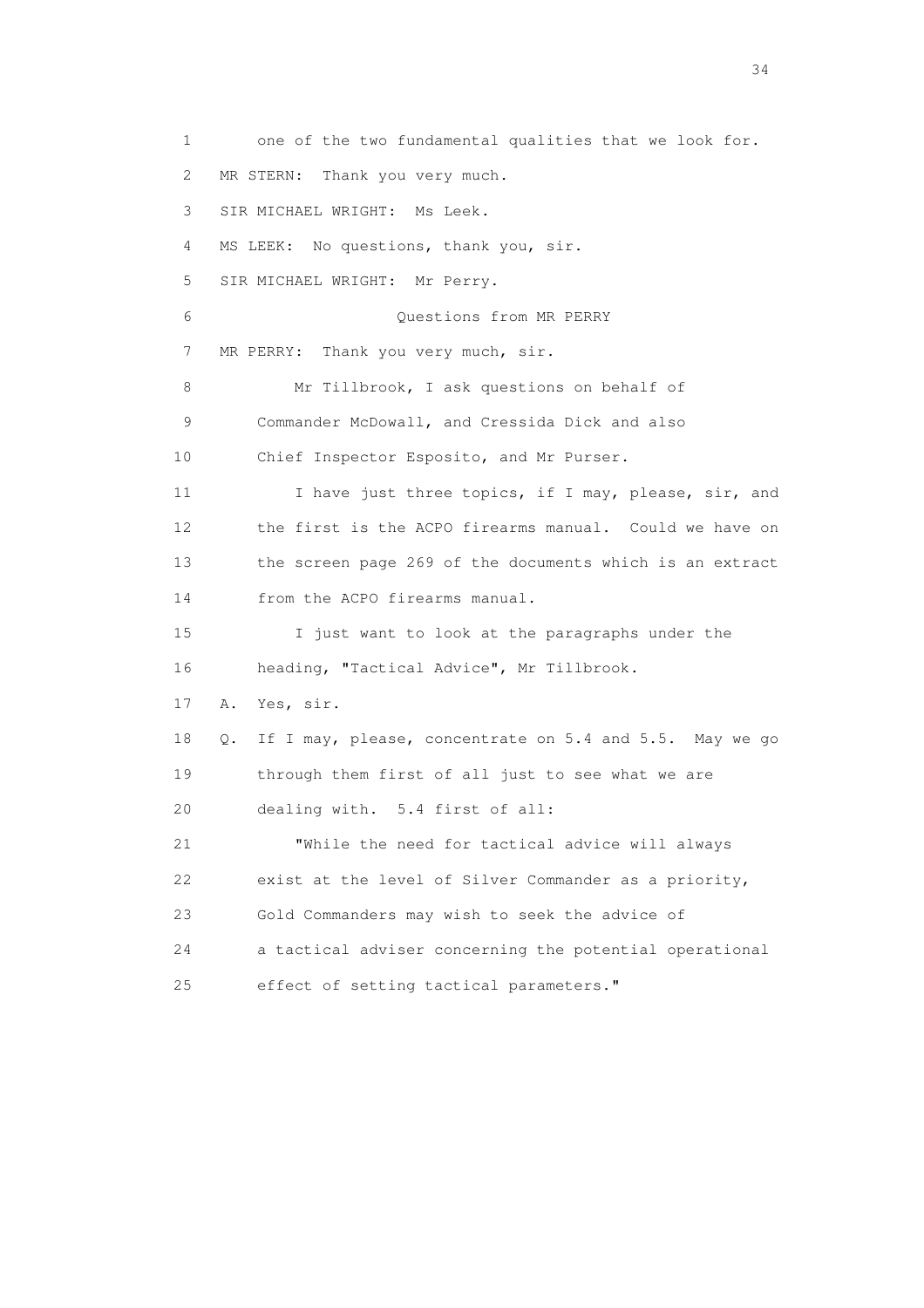1 A. Yes, sir.

| 2  | Q. | So what I would like your assistance upon, please,       |
|----|----|----------------------------------------------------------|
| 3  |    | Mr Tillbrook, is this: what this is in effect saying is, |
| 4  |    | if you are the Silver, you need to have a tactical       |
| 5  |    | adviser?                                                 |
| 6  | Α. | It's essential, sir, yes.                                |
| 7  | Q. | Thank you. If you are Gold, it's in effect a discretion  |
| 8  |    | vested in Gold as to whether he thinks it appropriate to |
| 9  |    | seek tactical advice?                                    |
| 10 | Α. | Indeed, sir, should Gold request it, it would be made    |
| 11 |    | available.                                               |
| 12 | Q. | Yes, and that is a conventional and well-known rule      |
| 13 |    | within the Metropolitan Police?                          |
| 14 | Α. | Indeed, sir, it's the ACPO manual which --               |
| 15 | Q. | It's basic, isn't it?                                    |
| 16 | Α. | Yes.                                                     |
| 17 | Q. | Thank you. Now, the second thing is, if we go on to      |
| 18 |    | 5.5:                                                     |
| 19 |    | "The advisers do not make any decisions or take          |
| 20 |    | independent action. The responsibility for the validity  |
| 21 |    | and reliability of the advice lies with the adviser, but |
| 22 |    | the responsibility for the use of the advice lies with   |
| 23 |    | the Commander."                                          |
| 24 |    | So what this is making clear, this particular            |
| 25 |    | paragraph, that advisers advise, Commanders decide?      |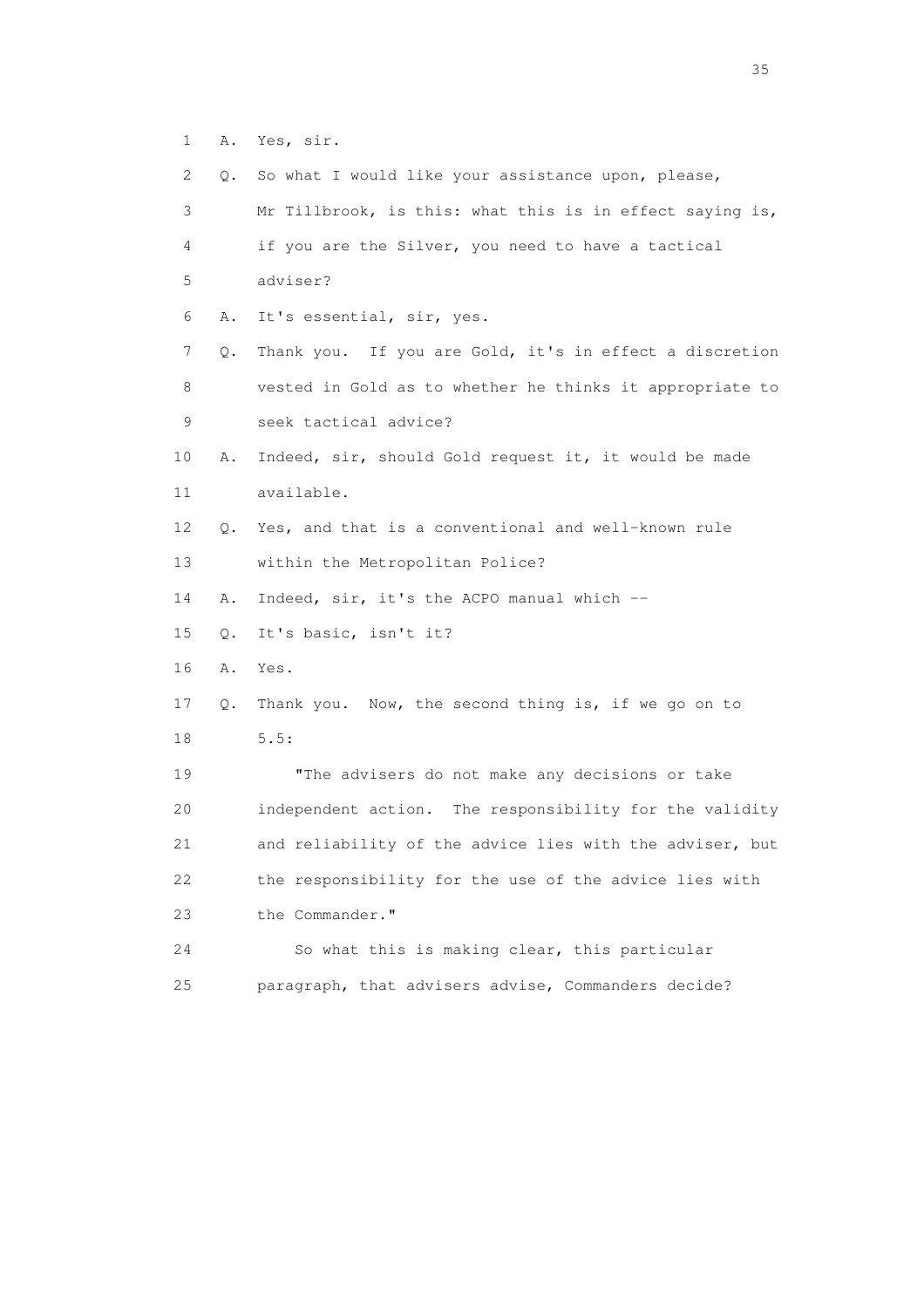1 A. Indeed, sir.

| $\mathbf{2}^{\mathsf{I}}$ |    | Q. Commanders assume the responsibility of command hoping |
|---------------------------|----|-----------------------------------------------------------|
| 3                         |    | that they have received the best possible advice?         |
| 4                         | Α. | Yes, sir. May I suggest that the advice available from    |
| 5                         |    | a CO19 senior tactical adviser is the best possible       |
| 6                         |    | advice.                                                   |
| 7                         | Q. | Thank you very much for that. I just want to ask<br>Yes.  |
| 8                         |    | you just these points on this particular topic: we have   |
| 9                         |    | just looked at those paragraphs, but we should bear in    |
| 10                        |    | mind that so far as the command structure is concerned,   |
| 11                        |    | the starting point, again it's a basic point, is that     |
| 12                        |    | Gold sets the strategy?                                   |
| 13                        | Α. | Yes.                                                      |
| 14                        | Q. | The tactical implementation of the strategy is a matter   |
| 15                        |    | for Silver?                                               |
| 16                        | Α. | Yes, sir.                                                 |
| 17                        | Q. | That's in the Gold, Silver, Bronze command structure?     |
| 18                        | Α. | Yes.                                                      |
| 19                        | Q. | That is how the structure is supposed to operate?         |
| 20                        | Α. | Clearly, sir, it's one that's been in existence for some  |
| 21                        |    | years and is understood by us all.                        |
| 22                        | Q. | It wouldn't be for the Gold Commander to micromanage or   |
| 23                        |    | concern himself in the minutiae of the tactics?           |
| 24                        | Α. | Generally, sir, no. You can't always write it off.        |
| 25                        |    | Generally -- generally on principle that is not Gold's    |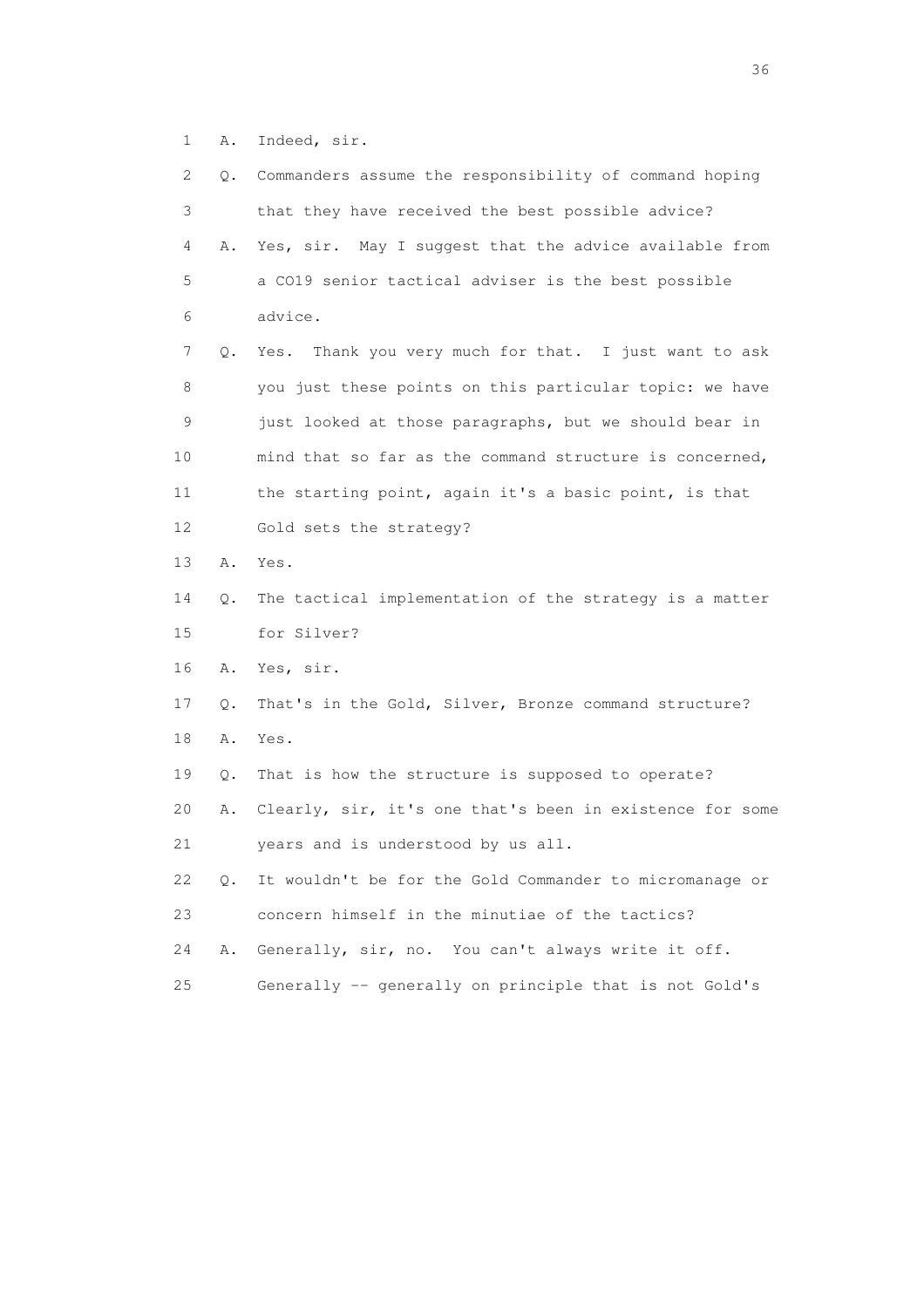1 role.

| 2  | Q.    | Thank you. The second matter -- that's the first         |
|----|-------|----------------------------------------------------------|
| 3  |       | matter, so I am moving on to the second point -- I want  |
| 4  |       | to deal with, please, Mr Tillbrook, is this: you have    |
| 5  |       | told us that you were not within CO19 in July 2005?      |
| 6  | Α.    | That's correct, sir.                                     |
| 7  | Q.    | We of course have heard in this case from those who were |
| 8  |       | in CO19 at the time, including Andrew, a person whom you |
| 9  |       | know?                                                    |
| 10 | Α.    | I do, sir.                                               |
| 11 | Q.    | Inspector ZAJ, someone else whom you know.               |
| 12 | Α.    | I do, sir, yes.                                          |
| 13 | О.    | Also Chief Inspector Esposito, again someone else you    |
| 14 |       | know?                                                    |
| 15 | Α.    | Yes, sir.                                                |
| 16 | Q.    | Would it be fair, do you think, to say this: that they   |
| 17 |       | would be in a better position to explain the firearms    |
| 18 |       | resources on the day and the issues surrounding the      |
| 19 |       | 24-hour standby cover? That they would be in a better    |
| 20 |       | position?                                                |
| 21 | Α.    | Better position than me?                                 |
| 22 | Q.    | Yes.                                                     |
| 23 | Α.    | I wouldn't disagree with that for a second.              |
| 24 | $Q$ . | Thank you very much. Would they also be in a better      |
| 25 |       | position to tell us about the location of the specialist |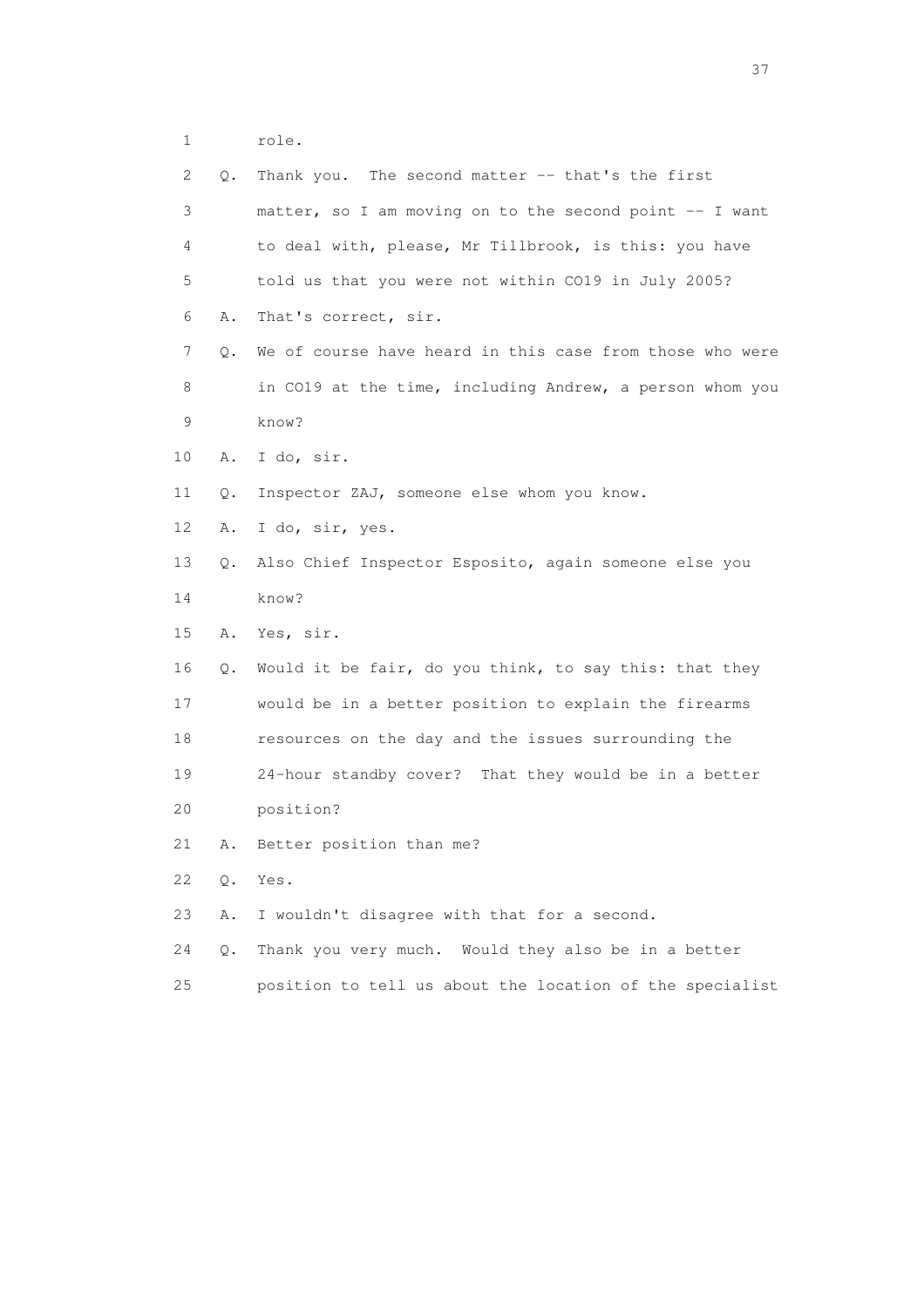1 firearms officers on the morning of the 22nd,

 2 whereabouts they were located, whether at home or in 3 hotels.

4 A. Of course, sir, they were there, I wasn't.

 5 Q. As far as they are concerned, Mr Tillbrook, by the way 6 that's not a criticism of you.

7 A. No, of course.

 8 Q. But would you also accept this, Mr Tillbrook, that they 9 were in the best position to advise on the day how to 10 use the resources available, given the threat level and 11 the fact that the threat could materialise anywhere in 12 London?

 13 A. Yes, sir. I would acknowledge that those individuals 14 are amongst the most experienced, if not the most 15 experienced in the country in that particular role. 16 Q. Thank you very much.

17 A. Particularly Mr Esposito and Andrew, particularly.

 18 Q. That's very handsome and generous of you, Mr Tillbrook, 19 and that brings me on to the third factor, which is 20 about intervention. I am just going to try to put this 21 in context before I ask you some questions.

22 A. Yes.

|    | 23 Q. Because you said yesterday that when specialist firearms |
|----|----------------------------------------------------------------|
| 24 | officers are in a confined situation, the range of             |
| 25 | tactical options is reduced. You were being asked              |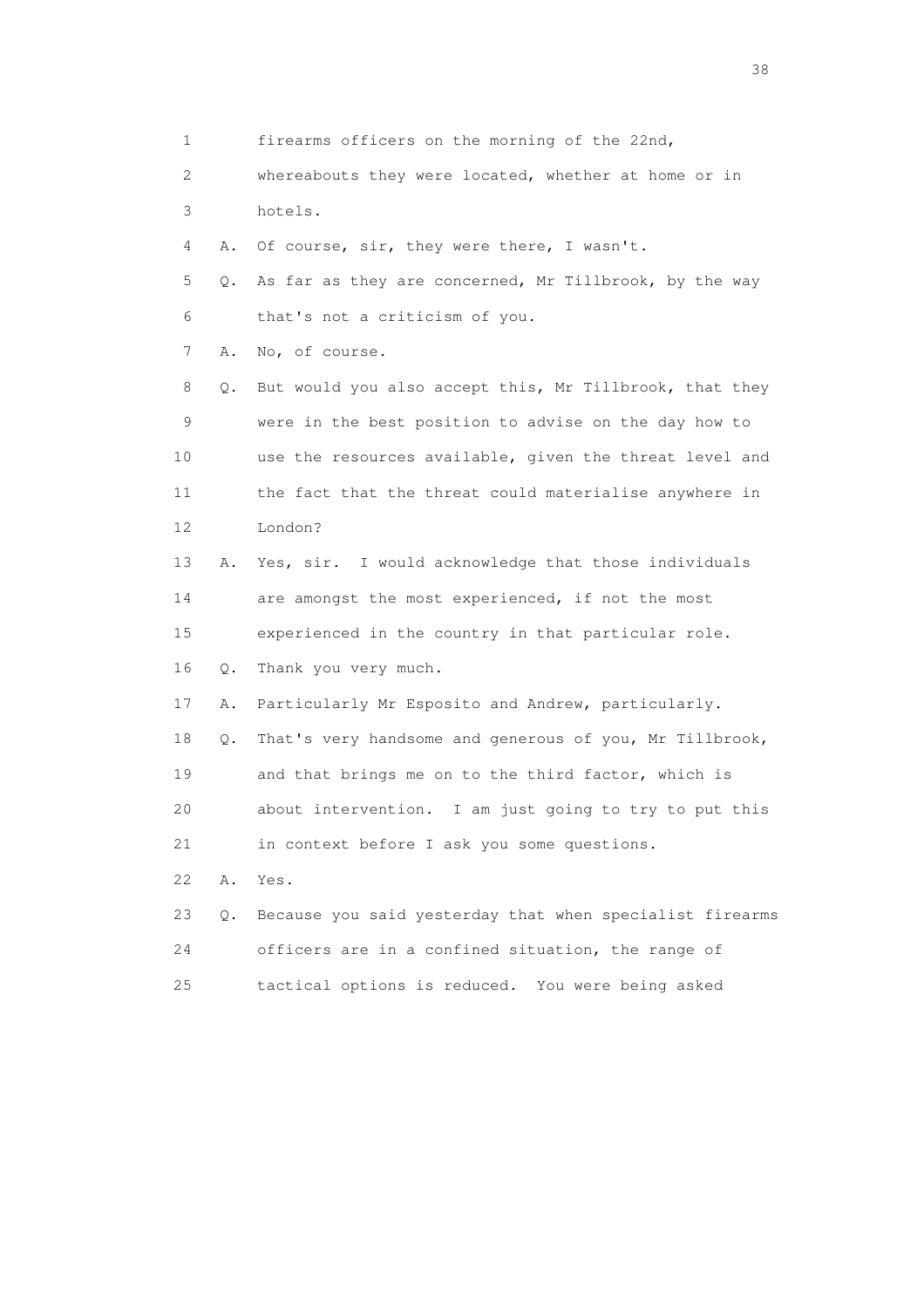1 questions.

| 2  | Α. | That's right, sir. Well, what is certainly reduced is       |
|----|----|-------------------------------------------------------------|
| 3  |    | the opportunity, and we were talking specifically about     |
| 4  |    | a tube carriage here, what is clearly reduced is the        |
| 5  |    | option of cover, and the option of distance.                |
| 6  | Q. | Well, that's what I want to come on to, if I may,           |
| 7  |    | Mr Tillbrook, but you see, what was being discussed         |
| 8  |    | yesterday was that the range of tactical options is         |
| 9  |    | reduced and the ultimate outcome may be very tragic, and    |
| 10 |    | the example that was put to you was of dealing with         |
| 11 |    | a potential suicide bomber in the middle of Hyde Park?      |
| 12 | Α. | Yes, sir.                                                   |
| 13 | Q. | But even in Hyde Park, in the situation put to you, the     |
| 14 |    | ultimate outcome may be tragic?                             |
| 15 | Α. | Of course. The environment is different.<br>The             |
| 16 |    | environment is different --                                 |
| 17 |    | SIR MICHAEL WRIGHT: What you said to me yesterday was the   |
| 18 |    | environment is different and the chances of avoiding        |
| 19 |    | a tragic outcome are probably better.                       |
| 20 | Α. | Possibly, sir. Possibly, because one thing that             |
| 21 |    | distance would give is the opportunity for just maybe       |
| 22 |    | a second or two's further assessment, let us say.<br>But    |
| 23 |    | the outcome may in the end be the same.                     |
| 24 |    | In the end, everything is going to depend upon<br>MR PERRY: |
| 25 |    | the actual situation confronting the firearms officer or    |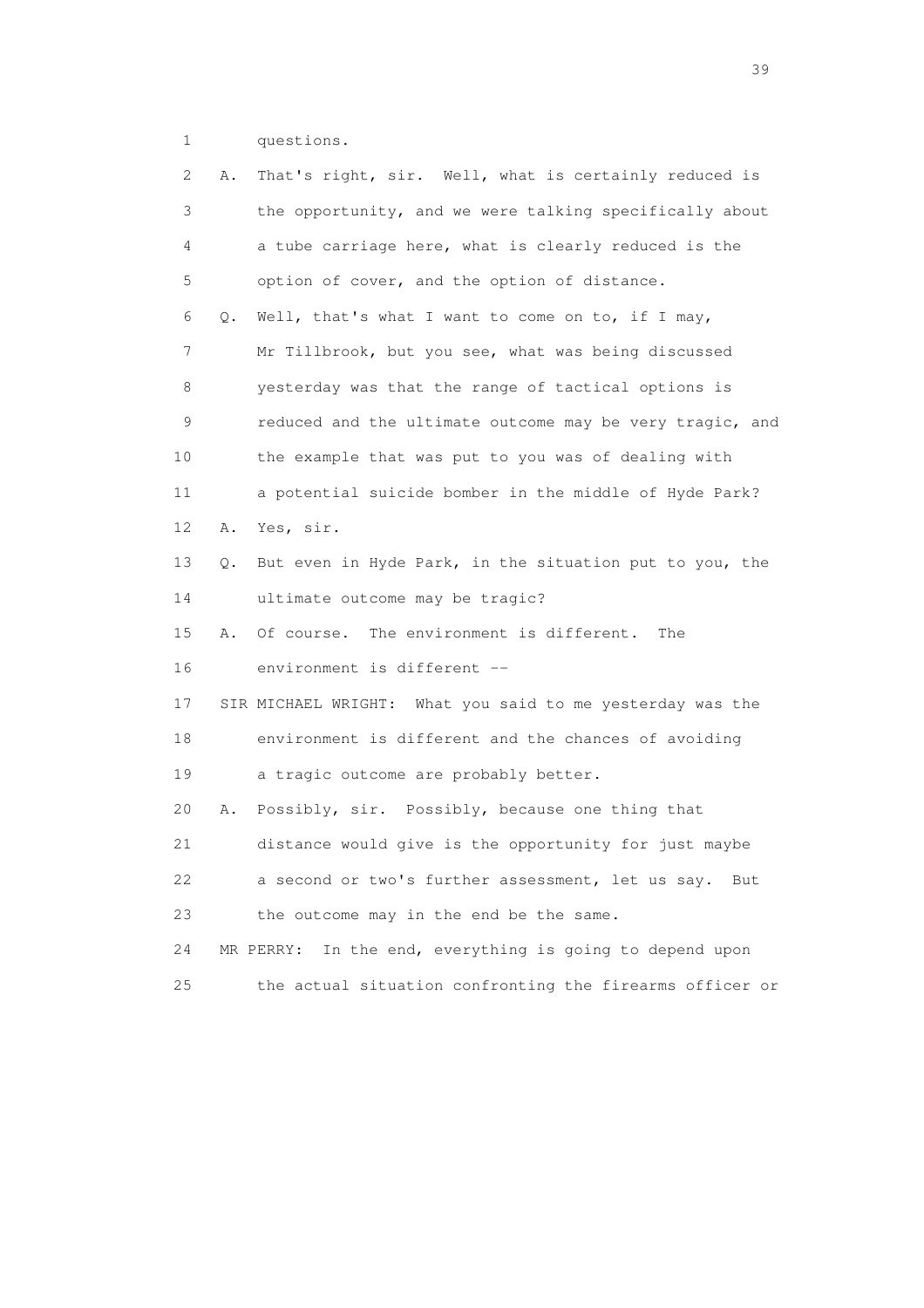1 officers in question?

2 A. Without a doubt, sir, without a doubt.

3 Q. The simple fact is that there is no such thing as

4 an easy intervention?

5 A. No, sir.

 6 Q. Even in Hyde Park, if you have the situation, if a child 7 appears or if the person in question is making his or 8 her way towards a group of people who are in the park, 9 that's going to present its own particular difficulty? 10 A. Yes, sir. There are many, many words that you could use 11 to describe the job that a firearms officer does; easy 12 is not one of them.

 13 Q. Given that there is no such thing as an easy challenge, 14 whether it be in Hyde Park, on a bus, a pavement outside 15 Brixton, a pavement outside Stockwell tube station, the 16 entrance hall of Stockwell tube station, on the 17 escalators at Stockwell tube station, or in a carriage 18 at Stockwell tube station, the difficulties and 19 challenges are immense in any of those situations? 20 A. They are, sir. Again, I keep using this phrase, 21 a million and one, but the environments can change -- 22 an environment can change at a split second. 23 Ultimately, it comes down to the judgment of 24 a well-trained and professional individual.

25 Q. The difficulties are going to be magnified once you have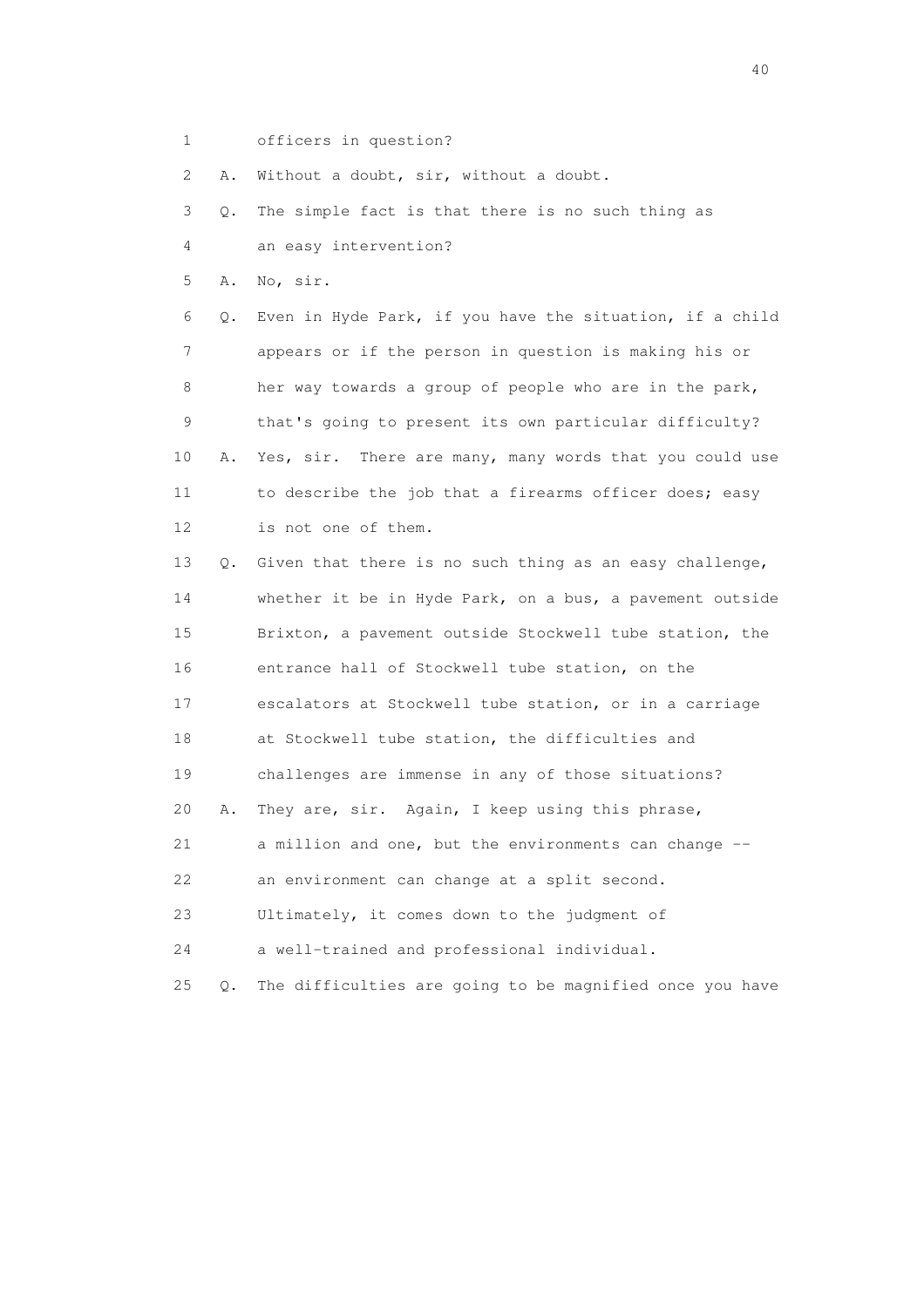1 other people, members of the public, around the person 2 who is the subject of the intervention? 3 A. Of course, sir. Again, it's -- they form part of the 4 environment and firearms officers are trained to 5 consider those things, of course, and they will always 6 in my opinion do what they need to do, making the best 7 possible effort to do so safely. 8 Q. That brings me really to the final point, because in all 9 of these situations, whether it's on the pavement, in 10 a park, wherever, police officers are making decisions 11 guided by the overriding principle that it is their 12 responsibility to protect the public? 13 A. It is, sir. And they never lose sight of that. As 14 I said yesterday, it is their job to put themselves 15 between the public and a threat. 16 MR PERRY: Thank you very much indeed. 17 SIR MICHAEL WRIGHT: Thank you, Mr Perry. Mr King? 18 MR KING: Nothing from me, sir, thank you. 19 SIR MICHAEL WRIGHT: Mr Horwell? 20 MR HORWELL: Do you want me to cross-examine now and then 21 have the break, or shall we have it now? Just in case 22 anything emerges, that's all. I haven't got very much 23 in any event. 24 SIR MICHAEL WRIGHT: Why don't you do the other matters that 25 you can deal with, and then we will deal with the whole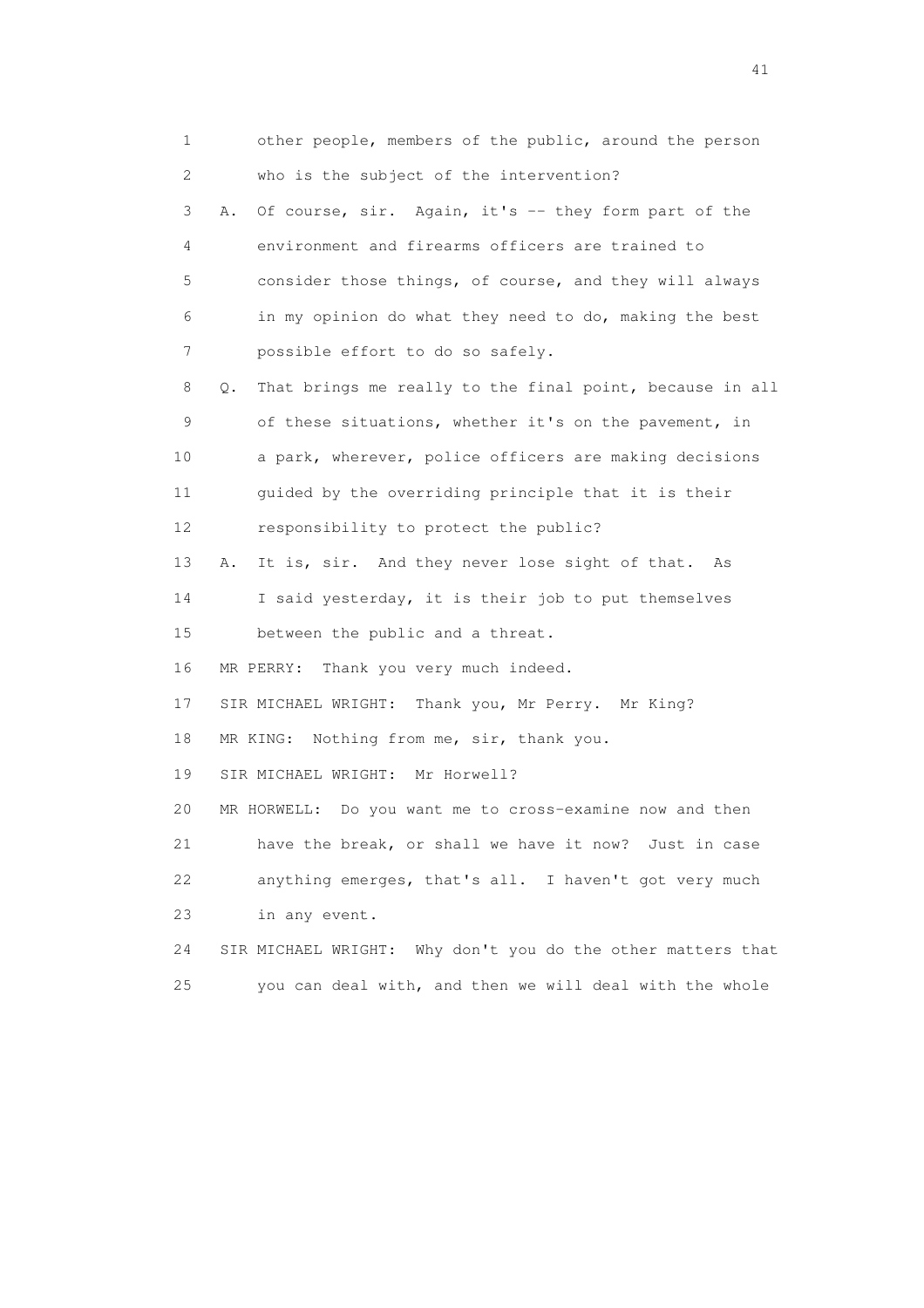1 lot.

 2 MR HORWELL: Of course. 3 Questions from MR HORWELL 4 MR HORWELL: Mr Tillbrook, Richard Horwell on behalf of 5 the Commissioner. 6 A. Good morning, sir. 7 Q. I have only a few questions to ask you. One relates to 8 an answer that you gave yesterday to Mr Mansfield, when 9 he asked you in respect of training what has changed. 10 You said very little has changed? 11 A. Yes. 12 Q. You have in part answered my question by what you said 13 this morning, but I think it's important that the jury 14 understand what you meant by that, "very little has 15 changed". It's not a statement that is made out of 16 arrogance? 17 A. No, sir. 18 Q. It's not a statement that is made through 19 an unwillingness to change? 20 A. No. 21 Q. The fact is that, having thought about it, no doubt over 22 many, many days and months, you have not been able to 23 change the training, for all of the reasons that you 24 have given over the last two days? 25 A. Indeed, sir, and I actually welcome the opportunity to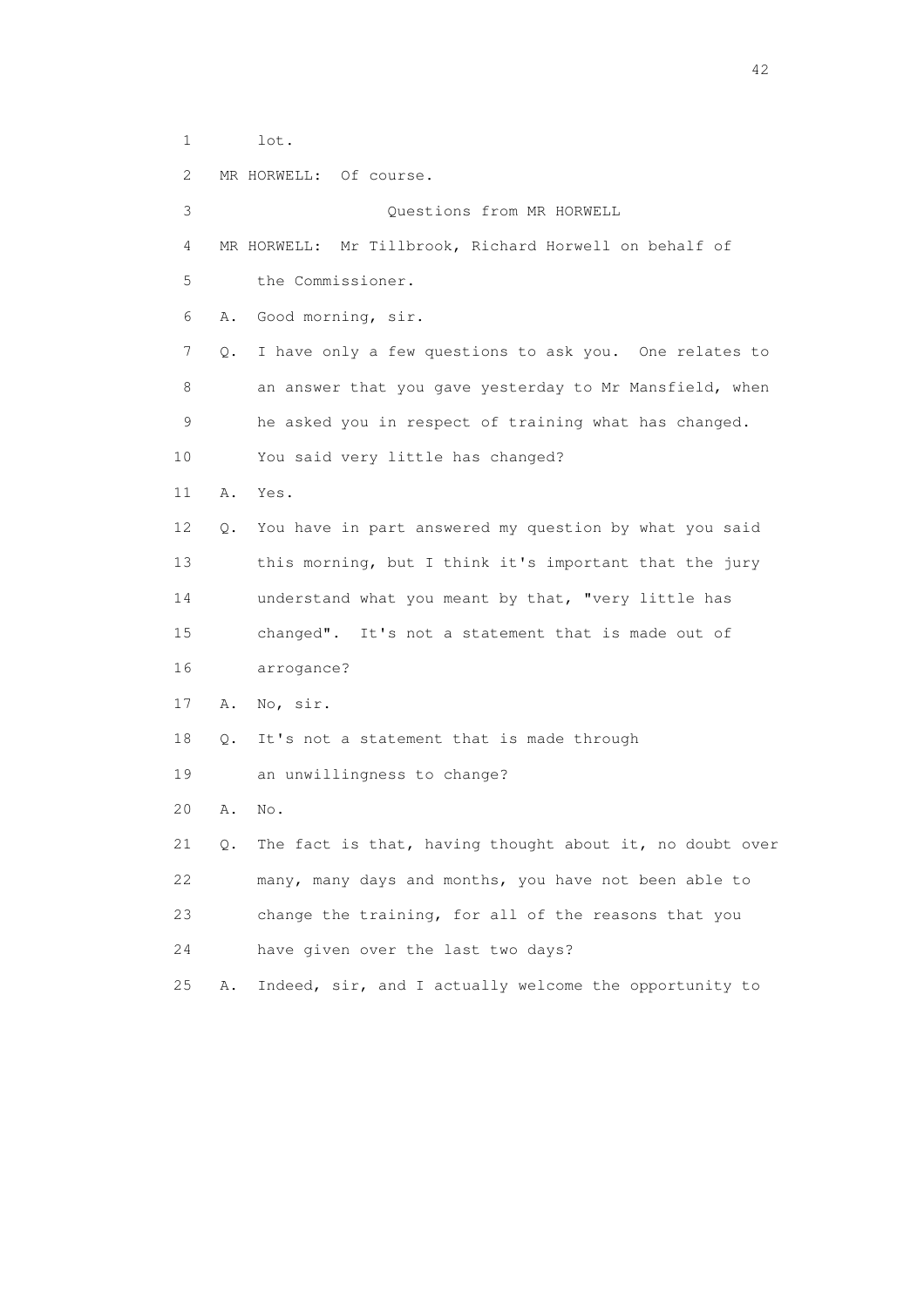1 qualify what I said yesterday.

2 Q. Do, please.

 3 A. Because if it sounded either defensive or arrogant it 4 really wasn't meant to, and I understand where 5 Mr Mansfield was coming from, in that the family would 6 wish there to be reassurances maybe that everything 7 possible is being done to ensure there would not be 8 a repetition.

 9 Now, the core tactics available to my staff from 10 armed intervention remain broadly the same, and I have 11 said this already this morning, that CO19 would not miss 12 any opportunity to debrief an operation, to re-examine 13 a tactic, to fine-tune a tactic, and that goes on every 14 day. So I really wouldn't wish it to appear in any way 15 arrogant that we think we have got it absolutely 16 perfect. We will look at what we do every day and at 17 every opportunity to try to improve.

 18 Q. Questions were asked of Mr Swain yesterday about the 19 blue book that firearms officers carry?

20 A. Yeah, blue card, sir.

21 Q. I am sorry.

22 A. Yes.

|     | 23 Q. I just want, simply on the basis of ensuring that the |
|-----|-------------------------------------------------------------|
| 24  | full evidence is given and accurate evidence is given,      |
| 2.5 | Mr Swain, a long time ago or some years ago since he had    |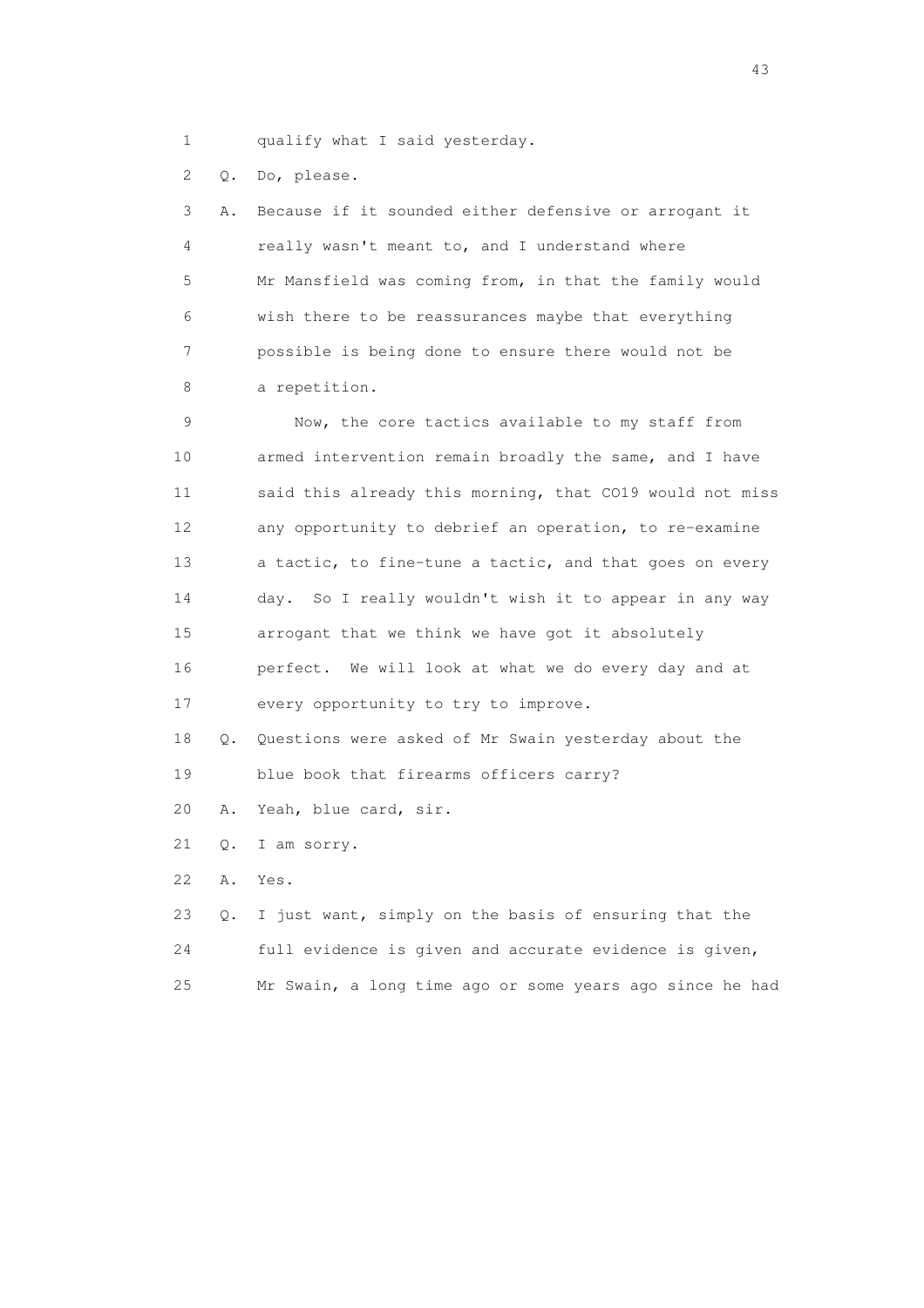| 1                         | a blue card, he thought that it was only Section 3 of          |
|---------------------------|----------------------------------------------------------------|
| $\mathbf{2}^{\mathsf{I}}$ | the Criminal Law Act on the card?                              |
| 3                         | SIR MICHAEL WRIGHT: I don't think he meant that.               |
| 4                         | MR HORWELL: You have a card, obviously?                        |
| 5                         | I do, sir.<br>Α.                                               |
| 6                         | Could you take it out?<br>$\circ$ .                            |
| 7                         | Yes, sir.<br>Α.                                                |
| 8                         | Could we have put up, please, page 290 of the documents.<br>Q. |
| 9                         | SIR MICHAEL WRIGHT: ACPO?                                      |
| 10                        | MR HORWELL: It's the ACPO manual.                              |
| 11                        | A. Replicated on here, sir.                                    |
| 12                        | SIR MICHAEL WRIGHT: I see. It's a straight print, is it?       |
| 13                        | It is, sir.<br>Α.                                              |
| 14                        | MR HORWELL: It's paragraphs 3.1, 4.1, 5.1 and if we go to      |
| 15                        | page 291, is it simply what is on page 290,                    |
| 16                        | Mr Tillbrook?                                                  |
| 17                        | Particularly individual responsibility, but -- and<br>Α.       |
| 18                        | I think Mr Mansfield asked a number of times about rules       |
| 19                        | of engagement yesterday.                                       |
| 20                        | $Q$ .<br>Yes.                                                  |
| 21                        | If one looks -- I am looking for a paragraph,<br>Α.            |
| 22                        | circumstances when weapons may be fired.                       |
| 23                        | Q.<br>Yes.                                                     |
| 24                        | If we look at 2.1, ultimately that is what a firearms<br>Α.    |
| 25                        | officer will depend upon.                                      |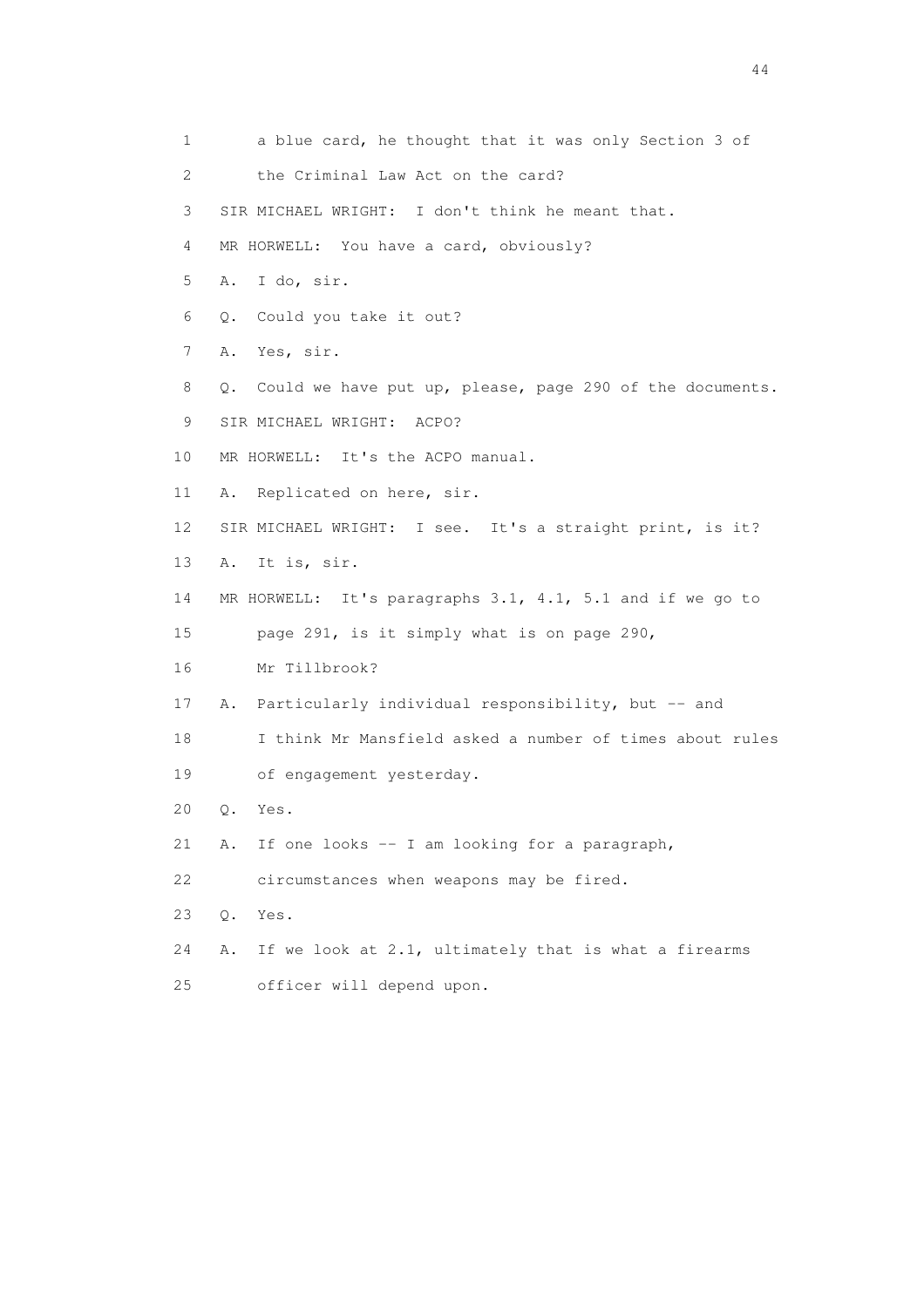- 1 Q. Is that on the blue card?
- 2 A. It is, sir, that firearms be fired when only absolutely
- 3 necessary and, clearly, that is the judgment of the 4 individual.
- 5 SIR MICHAEL WRIGHT: And where conventional methods if tried 6 are likely to fail.
- 7 A. Likely to fail, sir, and again all of these will be part 8 of the assessment. These will be assessed by the
- 9 individual. But that, if you want to call it a rule of 10 engagement, that's one, but firearms --
- 11 SIR MICHAEL WRIGHT: Does it actually have Section 3 of the 12 Criminal Law Act on there as well?
- 13 A. It does, sir.
- 14 SIR MICHAEL WRIGHT: On the card, I mean.
- 15 A. On the card, sir, yes.
- 16 MR HORWELL: I'm told helpfully there are copies of the blue
- 17 card if that would be of assistance to the jury.
- 18 SIR MICHAEL WRIGHT: I think it would be.
- 19 A. Because it also covers the issue of oral warnings.
- 20 SIR MICHAEL WRIGHT: Yes, and warning shots.
- 21 A. Yes.
- 22 SIR MICHAEL WRIGHT: Which are not approved of.
- 23 A. No.
- 24 SIR MICHAEL WRIGHT: I think this is something that may well
- 25 go in your jury bundle, ladies and gentlemen, you will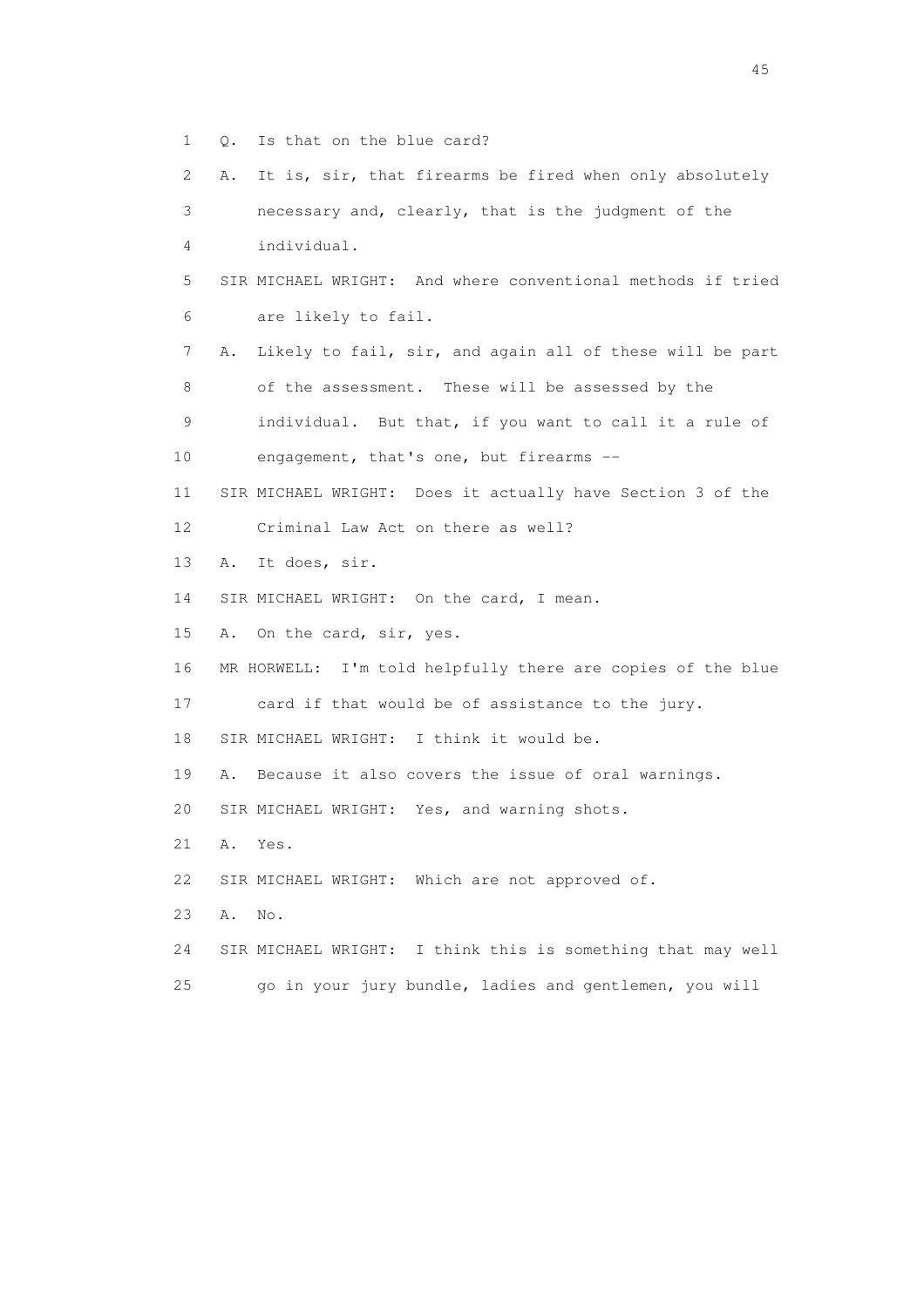1 probably find it helpful. (Pause).

| 2  | MR HORWELL: Now that we all have it, it will only take        |
|----|---------------------------------------------------------------|
| 3  | a few minutes, I will read the card because it is             |
| 4  | important, and this is a card that every firearms             |
| 5  | officer carries?                                              |
| 6  | Yes, this is their authorisation to carry a firearm,<br>Α.    |
| 7  | sir, yes.                                                     |
| 8  | And a firearms officer will be very familiar with these<br>0. |
| 9  | words?                                                        |
| 10 | Absolutely, yes. Yes.<br>Α.                                   |
| 11 | SIR MICHAEL WRIGHT: It is the first two pages that matter,    |
| 12 | isn't it?                                                     |
| 13 | MR HORWELL: Yes. If we all have them, I will start from       |
| 14 | the first page:                                               |
| 15 | "Individual Officer's Responsibility: The ultimate            |
| 16 | responsibility for firing a weapon rests with the             |
| 17 | individual officer, who is answerable ultimately to the       |
| 18 | law in the courts. Individual officers are accountable        |
| 19 | and responsible for all rounds they fire and must be in       |
| 20 | a position to justify them in the light of their legal        |
| 21 | responsibilities and powers. Any discharge of a weapon        |
| 22 | other than in training, whether intentional or                |
| 23 | otherwise, must be reported by the officer concerned.         |
| 24 | The pointing of a firearm at any person may also              |
| 25 | constitute an assault and must also be reported and           |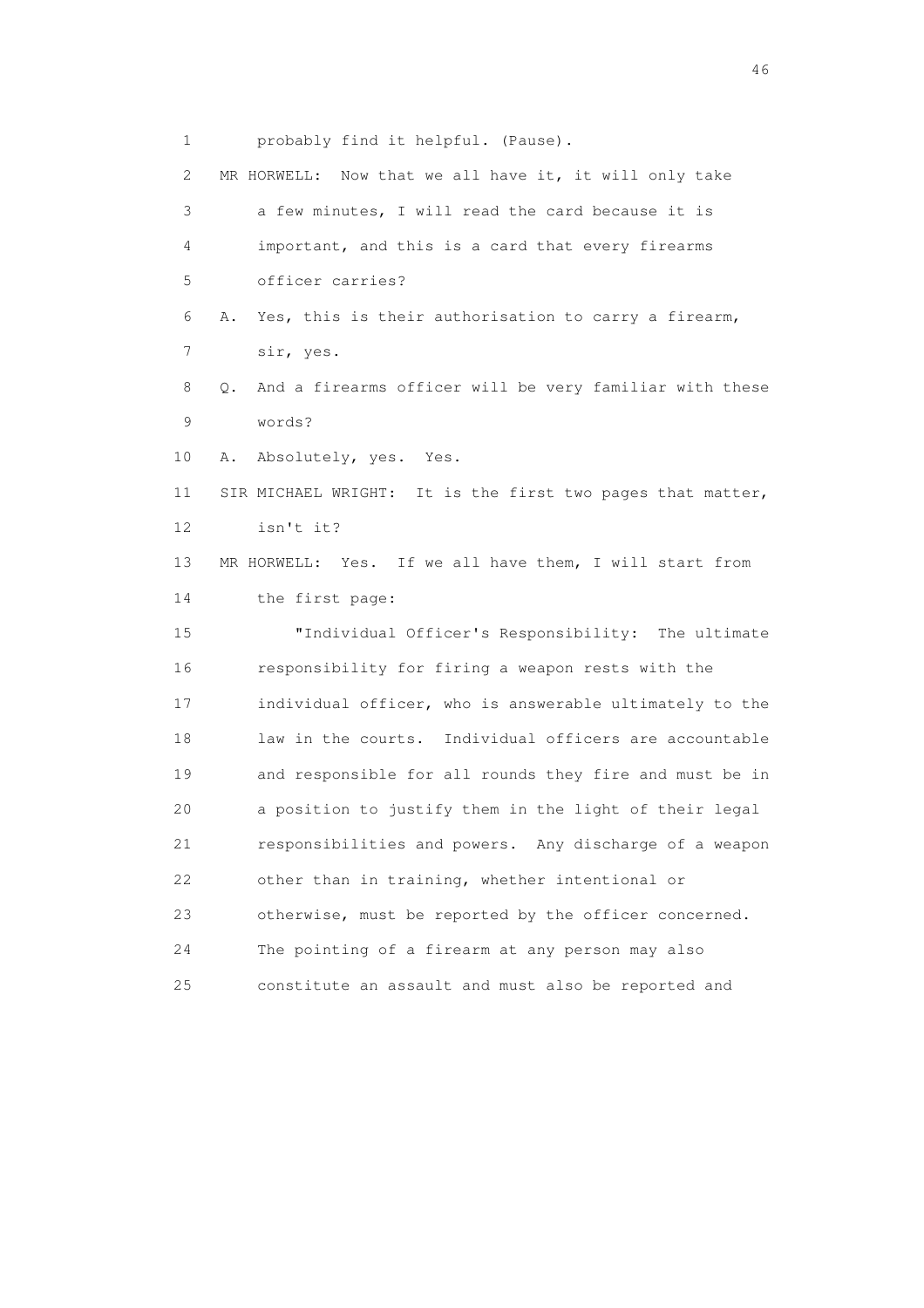1 recorded."

2 A. Yes.

 3 Q. This is what we have heard a lot of. Section 3 of the 4 Criminal Law Act 1967:

 5 "A person may use such force as is reasonable in the 6 circumstances in the prevention of crime, or in the 7 effecting or assisting in the lawful arrest of offenders 8 or suspected offenders or of persons unlawfully at 9 large. When making a determination as to whether the 10 level of force used was lawful in any particular 11 instance the courts will take cognisance of the articles 12 under the ECHR." 13 That's the European Convention of Human Rights? 14 A. Indeed, sir. May I just ask, clearly there are far 15 better legal minds than mine in here -- 16 Q. Careful, that may not be right, Mr Tillbrook. 17 A. When one refers to circumstances, is it not somewhere 18 qualified that there is the individual honestly believed 19 them to be at the time. Is that correct? 20 Q. That will all be part of the Coroner's directions at a 21 later stage, but you are absolutely right, yes. 22 "Circumstances When Weapons may be Fired: 23 "Firearms are to be fired by AFOs in the course of 24 their duty only when absolutely necessary after 25 conventional methods have been tried and failed or must,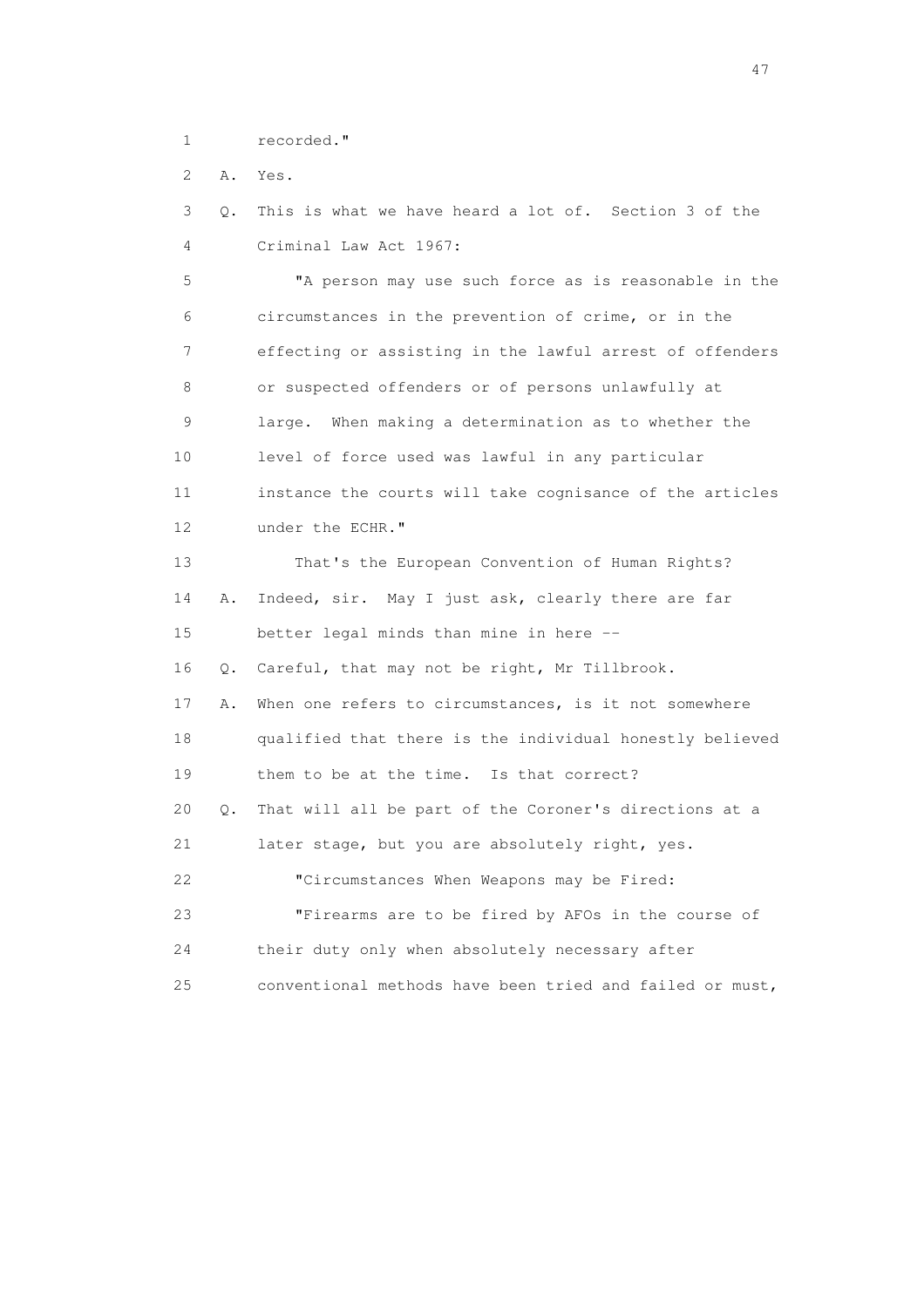1 from the nature of the circumstances, be unlikely to 2 succeed if tried. (It is strongly advised that warning 3 shots are a dangerous option as they may lead a subject 4 or other officers to believe they are under fire or 5 cause collateral injury.)" 6 A. Indeed, not something that's encouraged in any way. 7 Q. No. 8 "Oral Warning: 9 "AFOs shall identify themselves as such and shall 10 give a clear warning of their intent to use firearms, 11 with sufficient time for the warnings to be observed, 12 unless to do so would unduly place any person at a risk 13 of death or serious harm, or it would be clearly 14 inappropriate or pointless in the circumstances of the 15 incident." 16 A. Yes, sir. 17 Q. I don't think the rest of the card is relevant. 18 SIR MICHAEL WRIGHT: Would you like to put, ladies and 19 gentlemen, if you have not already done it, I think it's 20 tab 63 in the second volume of your bundle. 21 MR HORWELL: Thank you. 22 A. I say again, sir, the point was raised about rules of 23 engagement; that's about as probably close as an AFO 24 would have to rules of engagement. 25 Q. So if we were to summarise that which has just been read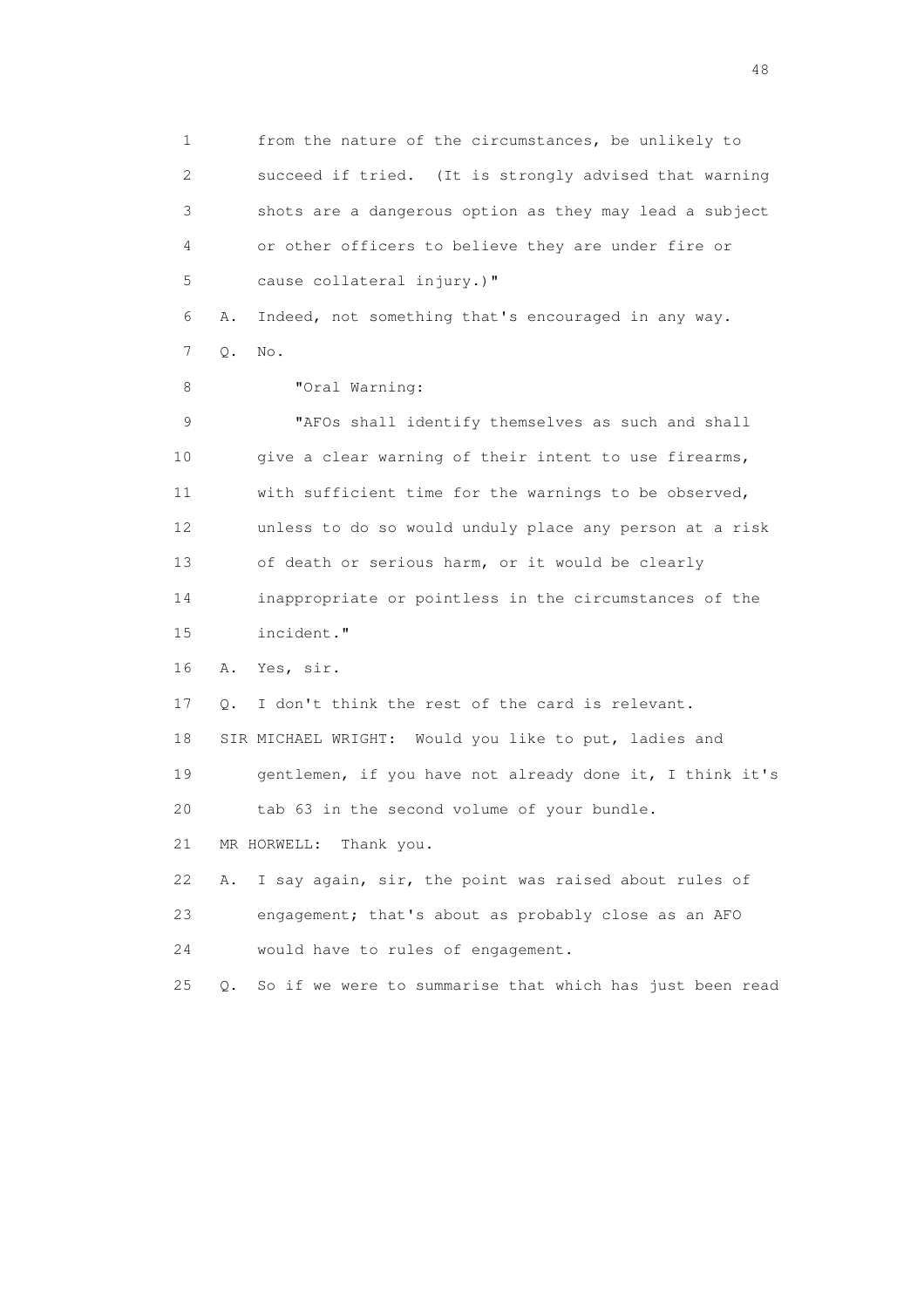1 out, the discharge of a weapon is an act of last resort? 2 A. When it's deemed absolutely necessary. 3 Q. If anyone were to ever consider that specialist firearms 4 officers are in any sense trigger-happy, Mr Tillbrook, 5 we not only have your evidence that they are not; is 6 that right? 7 A. Indeed, sir, and I think I would suggest that the tables 8 speak for themselves. 9 Q. That is what I was going to come to. We not only have 10 your evidence, we have the statistics that are revealed 11 in those tables that were shown to the jury yesterday? 12 A. Indeed, sir. In fact the term "trigger-happy" was used 13 by a fairly high-profile individual in the last couple 14 of years, I have got to say that my staff find that -- 15 well, reprehensible, a terrible comment to make about 16 professionals that do the job they do. 17 Q. Thank you. 18 Can I just finally, we have been round and round 19 this so many times, Mr Tillbrook, but it's been 20 mentioned again this morning, this suggestion that there 21 can be a window of opportunity in which the police can

 22 plan to stop somebody in circumstances similar to these. 23 We have heard a lot of evidence to the effect that 24 it is impracticable to have a plan in which there are 25 designed stop points for people, because it can take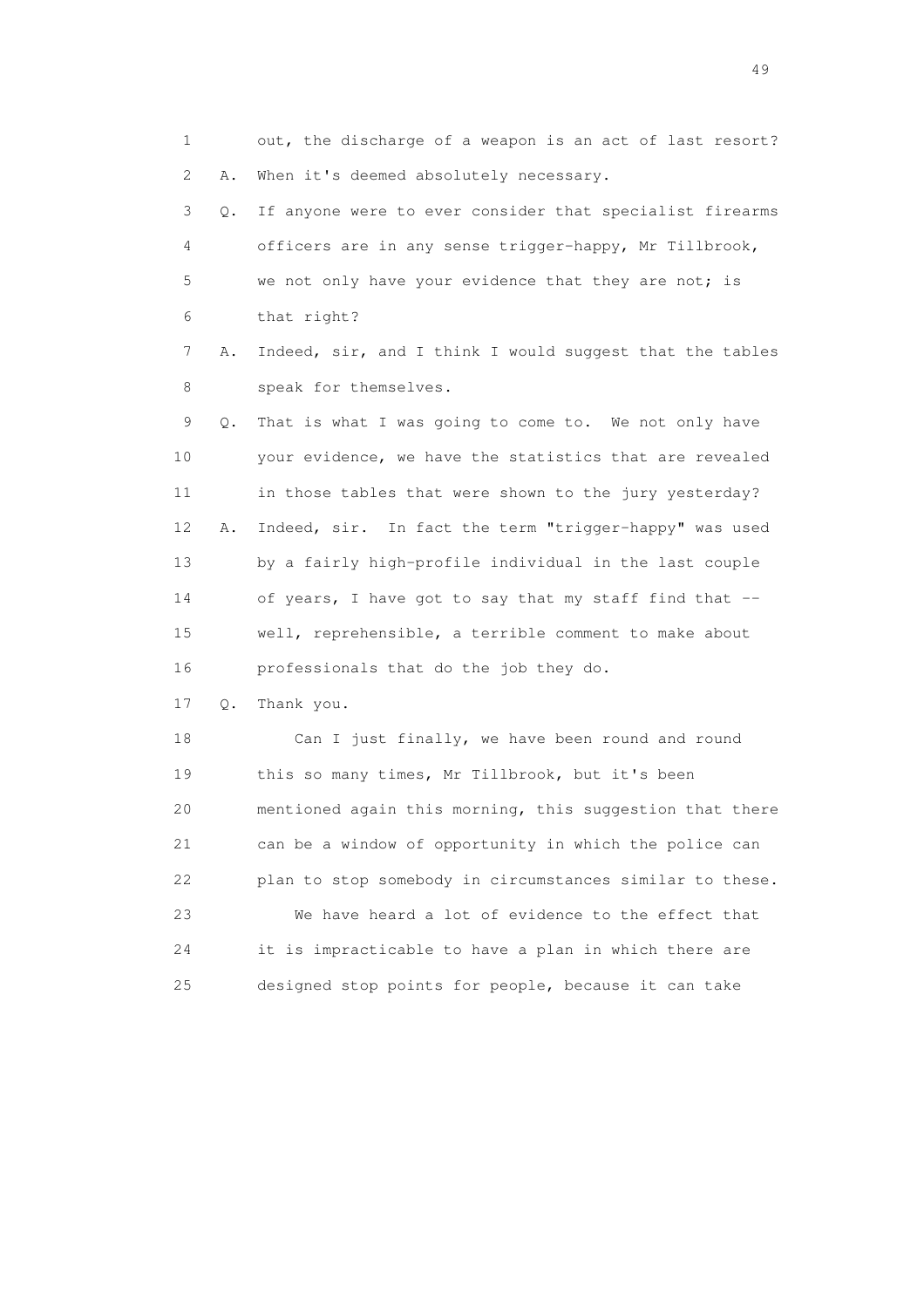1 moments, it can take minutes, in which somebody is 2 identified? 3 A. Indeed. 4 Q. That is an unknown in any situation? 5 A. Indeed, sir. I mean, any plan of course is desirable 6 but it can change in a split second. The environment in 7 which the officer finds him or herself can change in 8 a split second. 9 Q. So the variables are these: no idea at what stage anyone 10 is going to be identified to a level at which an armed 11 intervention is necessary? 12 A. Indeed. 13 Q. No idea where any individual is going to go, no idea how 14 that individual is going to proceed, on foot, or in 15 a vehicle? 16 A. Indeed, and may I add, sir, that even when the firearms 17 officers know these things, and they may choose the most 18 desirable place to carry out intervention, with a brick 19 wall in the background, for example, but you can never 20 negate the fact that even that environment can change 21 within a moment. 22 Q. The idea of a marked ARV car being near to premises, 23 that, as we have heard so many times already, 24 Mr Tillbrook, can blow the covert nature of 25 an operation?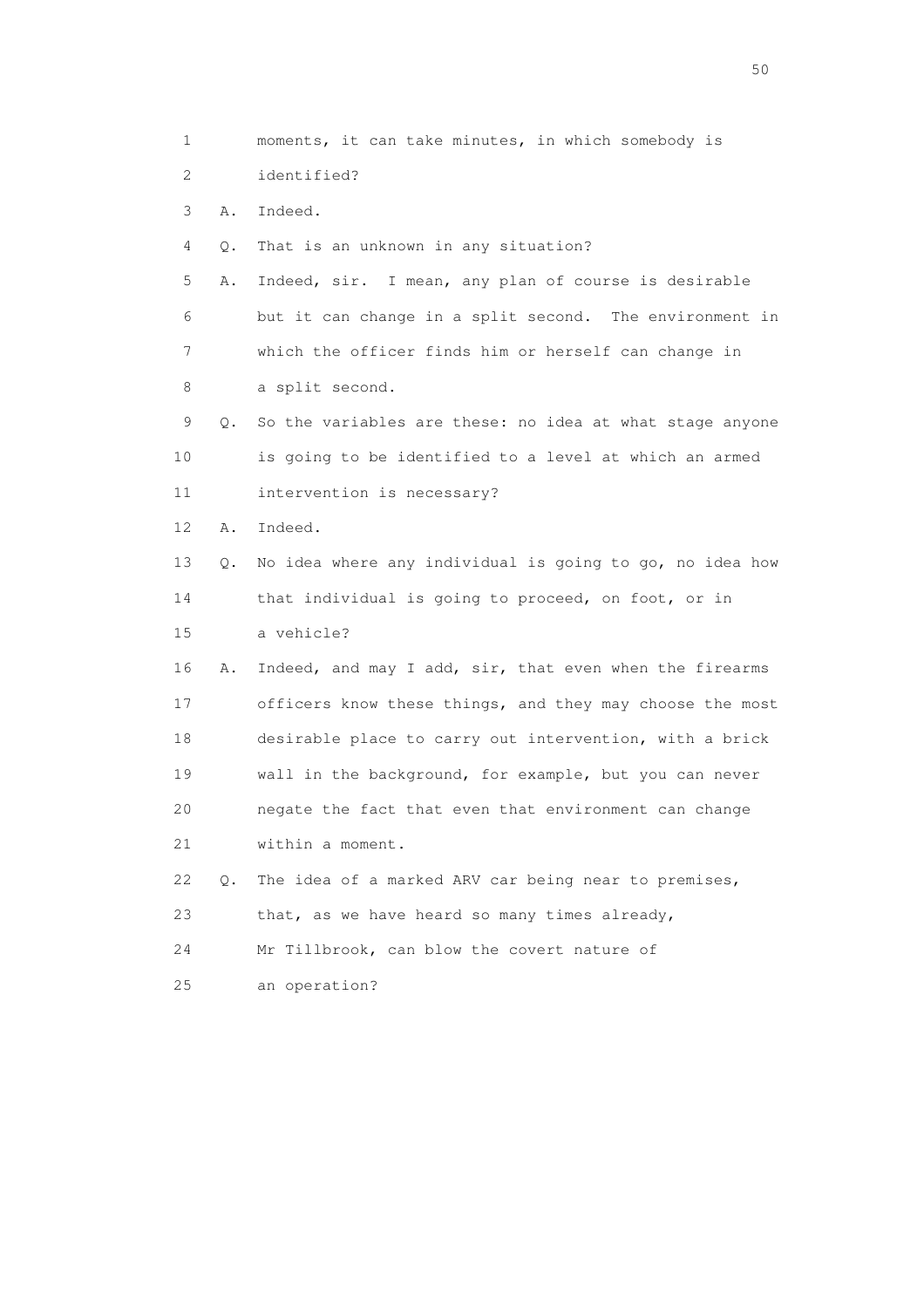1 A. An ARV, sir, is generally a large BMW with bright yellow 2 spots in the window with three officers kitted up. The 3 last thing it is is covert. Of course it's an available 4 resource, but the last thing it is is covert. 5 MR HORWELL: That's what I wanted to ask you. Thank you, 6 that's all I ask. 7 SIR MICHAEL WRIGHT: Mr Hough. Do you have anything on the 8 general evidence of the officer? 9 MR HOUGH: Yes, just two or three things. 10 Further questions from MR HOUGH 11 MR HOUGH: First of all, Mr Tillbrook, you were asked about 12 activities teams. 13 A. Yes. 14 Q. You very helpfully told us that there was one on duty on 15 the morning of 22 July? 16 A. The resource system tells me that is the case, sir, yes. 17 Q. The suggestion was that we don't know what they were 18 doing. We do know what they were deployed to do. 19 Perhaps we can have page 7685 of the documents on screen 20 for that. You may not have seen this recently or you 21 may. It's an operational policy log. 22 A. I have never seen this. 23 Q. Mr Esposito's first entry on 22 July upon taking over as 24 firearms tactical adviser, responsible for resourcing 25 that day at 6 am, was to write in the last sentence: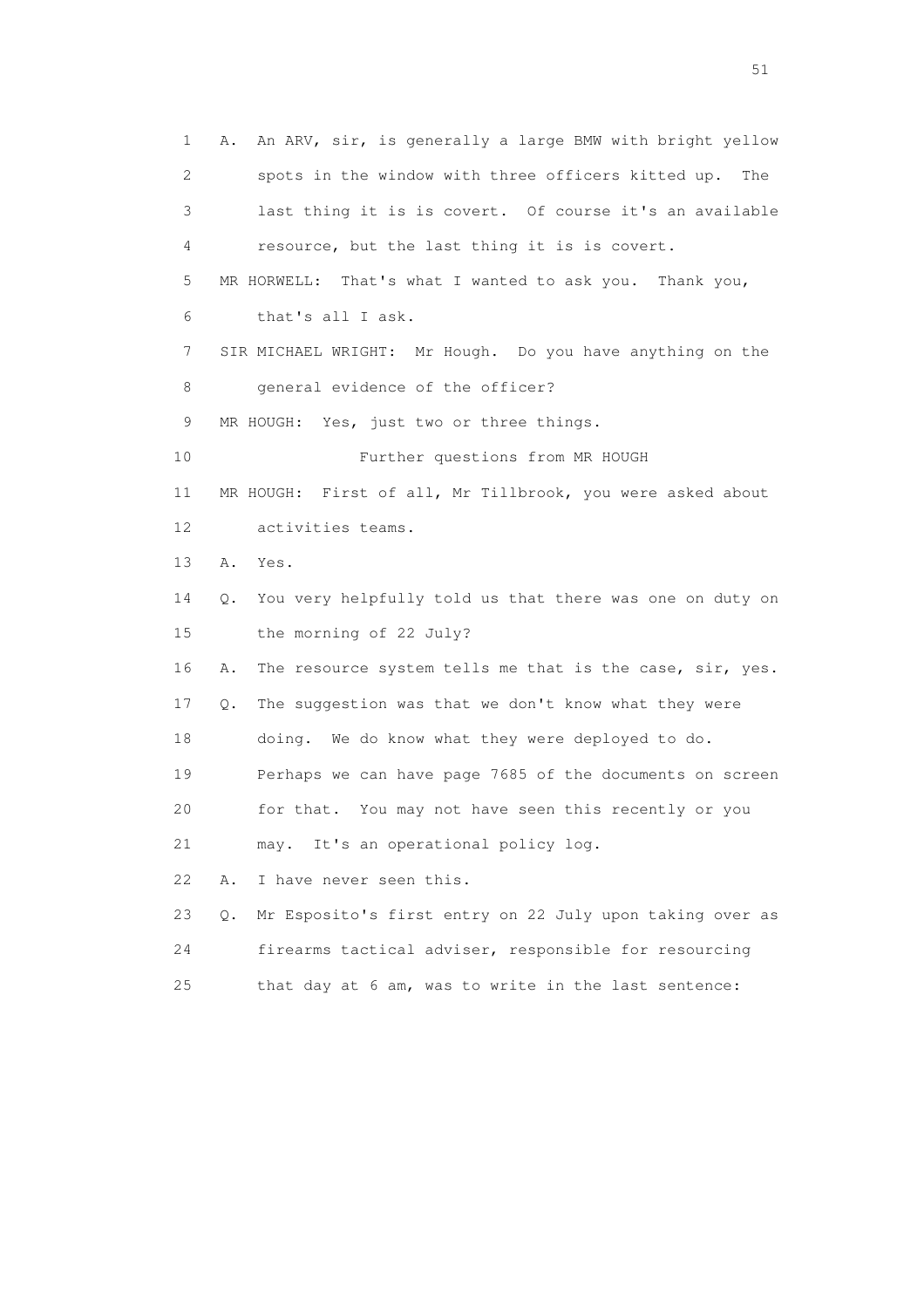1 "TST and ARV to be the spontaneous response." 2 A. I see that, sir. 3 Q. Does that indicate that that Tactical Support Team was 4 intended to play the role of providing a spontaneous 5 response if somebody like Mr Carter, the DSO in the 6 information room, should want a team of that kind to 7 provide a spontaneous response? 8 A. Indeed, sir, it was a CO19 resource available for 9 deployment to the command team as and when considered 10 necessary. 11 SIR MICHAEL WRIGHT: We can see from that, of course, that 12 Mr Esposito had effectively allocated both the 13 immediately and potentially available SFO teams to jobs. 14 A. Yes, sir. 15 SIR MICHAEL WRIGHT: That was the lot, that's all he had as 16 far as -- 17 A. At that stage, sir, yes, it appears so. 18 SIR MICHAEL WRIGHT: So he has effectively reserved the TSTs 19 and ARVs for spontaneous response. 20 A. He has, sir. And just to qualify that, the TSTs, yes, 21 ARVs, Mr Esposito would clearly know that ARVs are 22 available 24/7. I would not suggest for a minute he has 23 said, right, it will be that ARV -- he may have done, 24 but he would know there would be ARVs available if 25 required.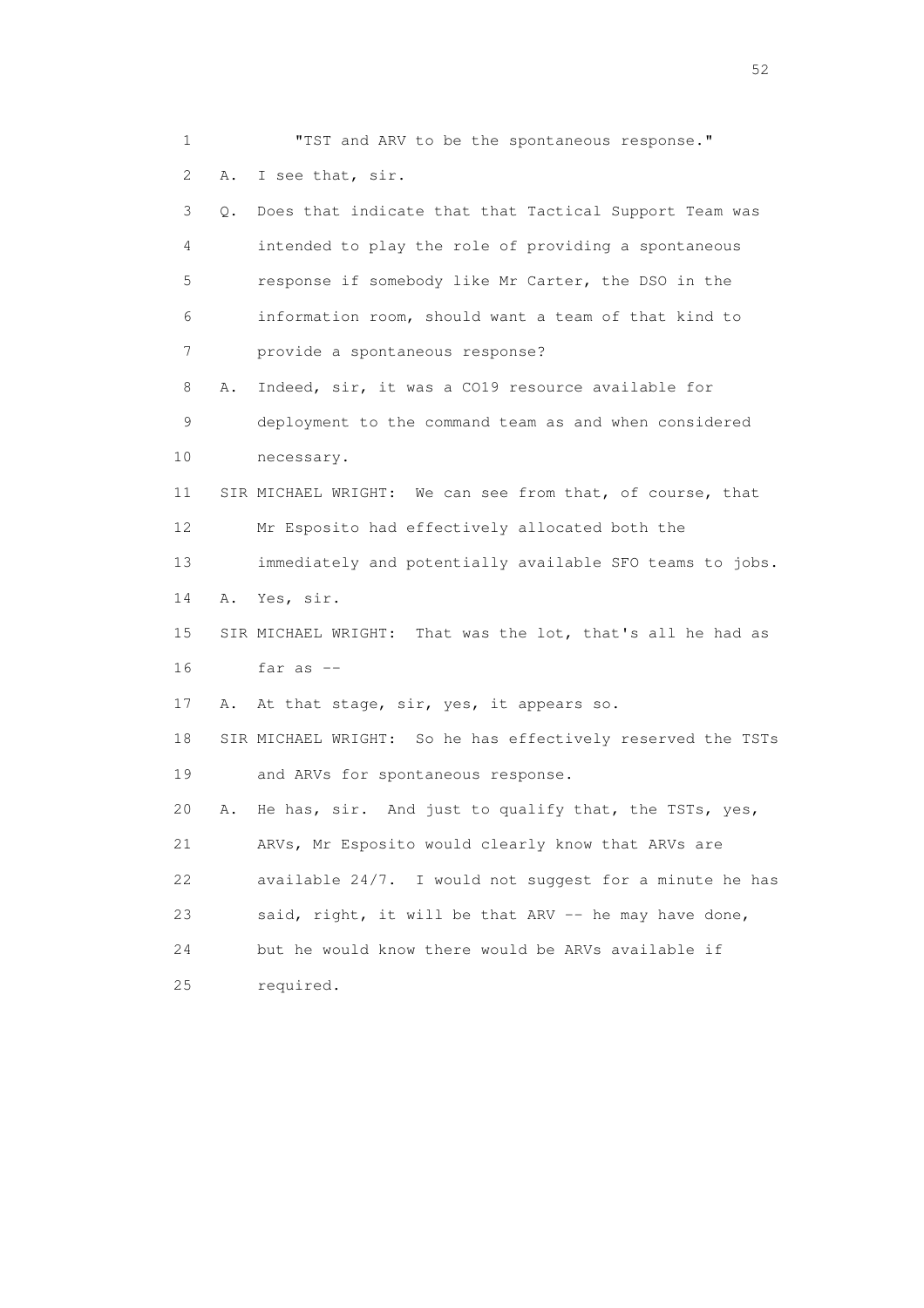1 MR HOUGH: They are generally a spontaneous response. 2 A. Generally a spontaneous response, yes. 3 SIR MICHAEL WRIGHT: That's their normal function, is it 4 not? 5 A. It's the reason -- it's what they are paid for, it's the 6 24/7, it's the first response to a call from the public 7 or our unarmed colleagues. 8 MR HOUGH: On that particular day, is this right, the DSO on 9 call in the information room would have a particular 10 need to have a spontaneous response team available to 11 him, given what had been happening over the previous 12 days? 13 A. It would make sen -- again, sir, I wasn't there but it 14 would make sense. 15 Q. So the TST team allocated for that purpose? 16 A. Yes, sir. 17 Q. You were also asked by me and then by others about ARV 18 deployments on the morning of the 22nd? 19 A. Yes. 20 Q. You indicated how many ARVs in different boroughs there 21 were? 22 A. Yes, sir. 23 Q. Is it possible to do research to find out if the 24 Southwark ARV was deployed to other operations that 25 morning, say, between 9.30 and 10?

 $\sim$  53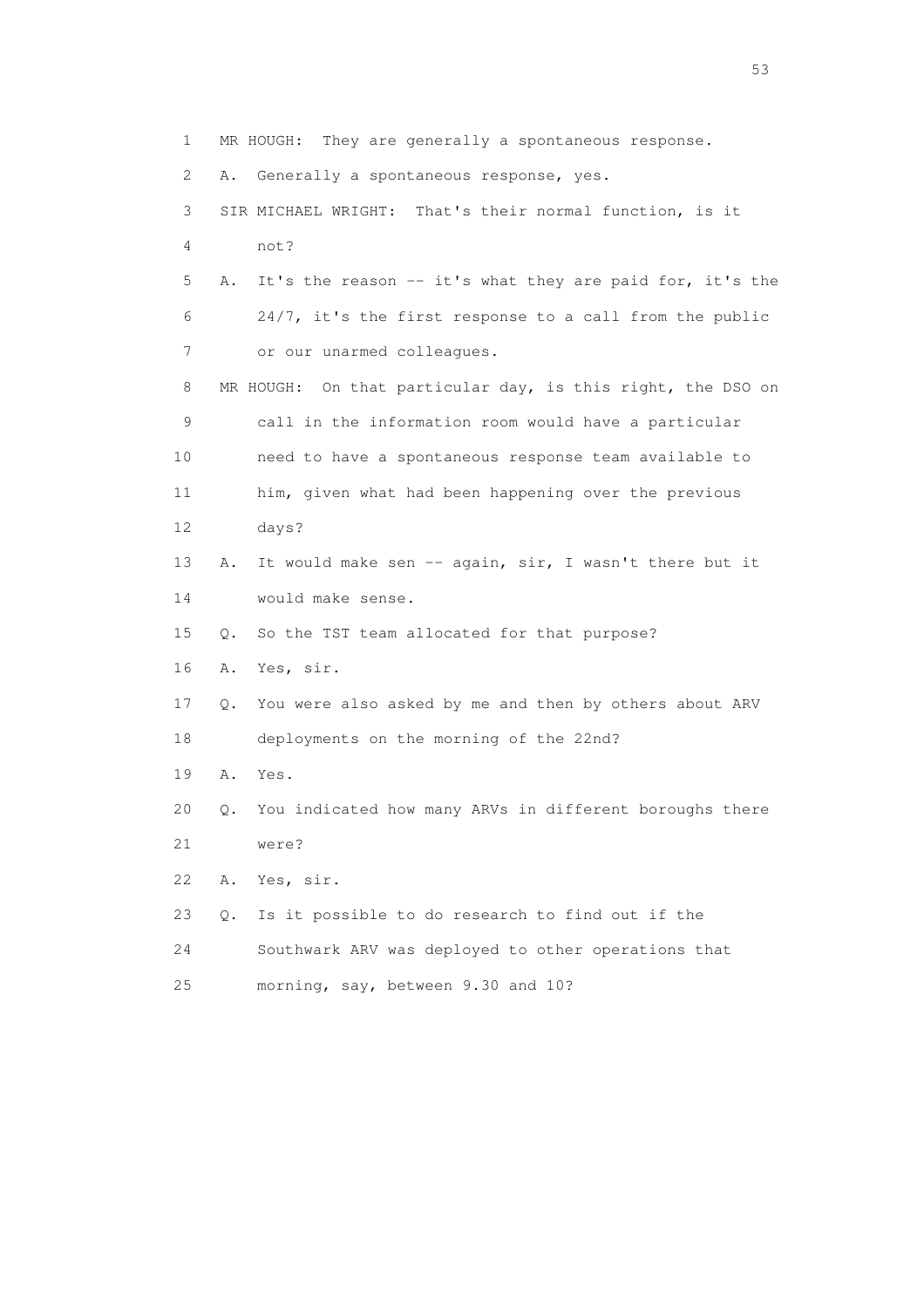1 A. It's --

 2 MR HORWELL: Sir, if I can interrupt Mr Hough, I hope 3 helpfully, we have, I hope, in the building information 4 as to where particular cars were at particular stages, 5 and we will obtain that. 6 SIR MICHAEL WRIGHT: Can it be dealt with on a hearsay 7 basis? 8 MR HORWELL: I am sure it can be. 9 MR HOUGH: Probably through Mr Reynolds on Monday. 10 SIR MICHAEL WRIGHT: Very well. 11 MR HOUGH: That was as preface also to this question: if the 12 Southwark ARV had been actively engaged on something 13 else important between 9.30 and 10 o'clock, would it 14 have been possible for those in the control room to call 15 upon an ARV from an adjacent borough? 16 A. Yes, sir. The duty officer would, the ARV duty officer  $17$  would  $-$  18 SIR MICHAEL WRIGHT: Not within four minutes, though. 19 A. Depends where they are, sir, they can move around pretty 20 quickly on occasions. It would really depend where they 21 were. I would suggest knowing what was going on at the 22 time that the ARV duty officer would do his or her 23 utmost to provide that response if asked. 24 MR HOUGH: Then this finally: you were asked about 25 challenges and interventions, and I think you said quite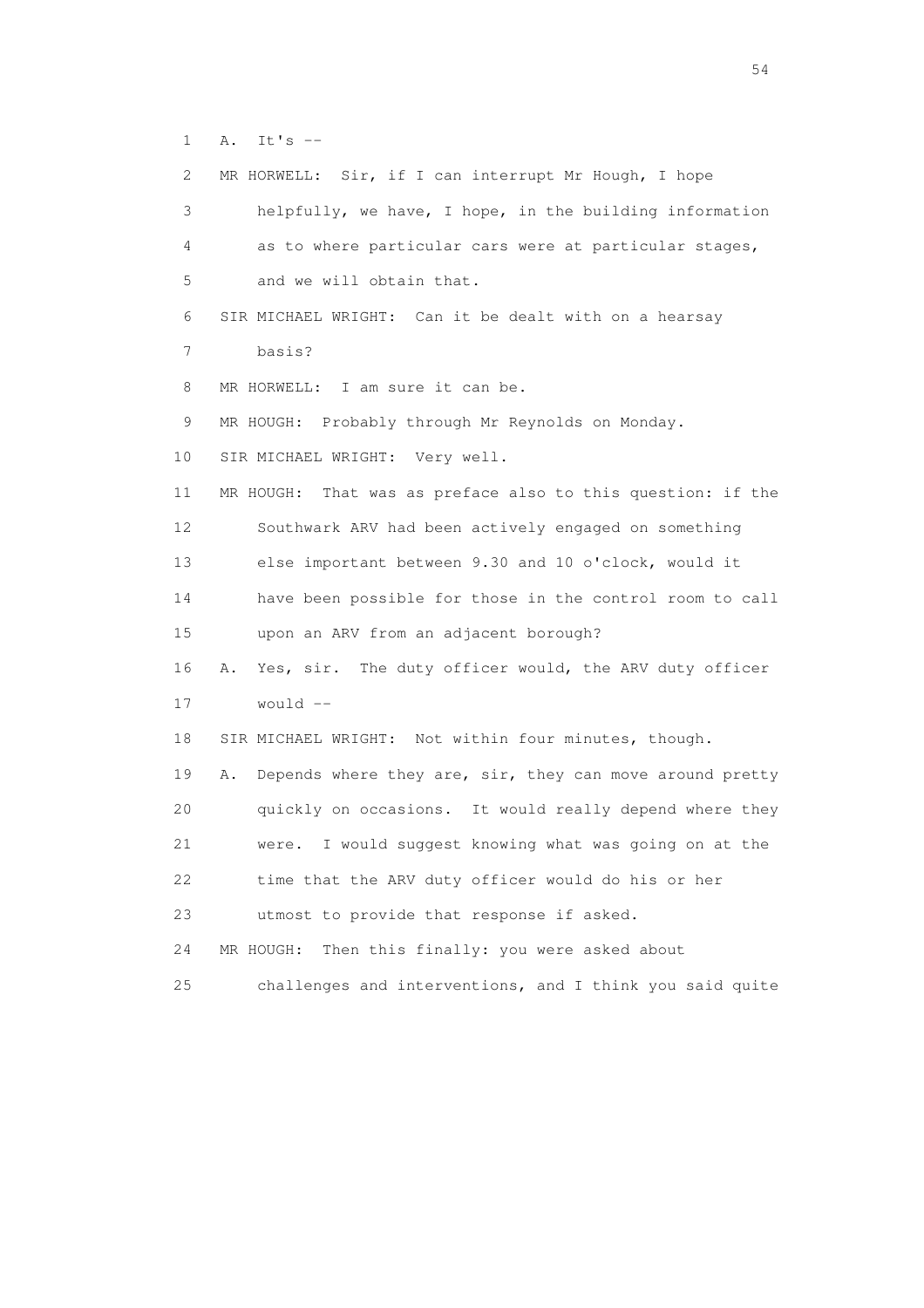1 understandably that any challenge or intervention in any 2 environment is difficult and challenging? 3 A. There are inherent risks, yes, on any given day, sir, or 4 any time. 5 Q. Will a tactical adviser who advises the Commander give 6 advice on where a challenge should take place, having 7 regard to the environment? Just as a general 8 proposition. 9 A. Well, what I think would probably happen, sir, is that 10 the tactical adviser would provide the options, but it 11 really would be down to the team leader at the time to 12 indicate where the most appropriate place for that 13 intervention would be to take place. 14 Q. In your experience, does a tactical adviser provide any 15 advice on the best place to effect a challenge, having 16 regard to what he knows of how SFOs work? 17 A. They may do, sir, they are hugely experienced 18 individuals, they have done the role themselves, and 19 they have an intimate understanding of what the 20 practitioners would do on the ground. 21 MR HOUGH: Thank you very much. Those are all the questions 22 that I have, subject obviously to this one point. 23 SIR MICHAEL WRIGHT: Let the jury go away for a cup of 24 coffee. You might have a slightly longer break than 25 usual. Don't let that worry you. We will let you know

the state of the state of the state of the state of the state of the state of the state of the state of the state of the state of the state of the state of the state of the state of the state of the state of the state of t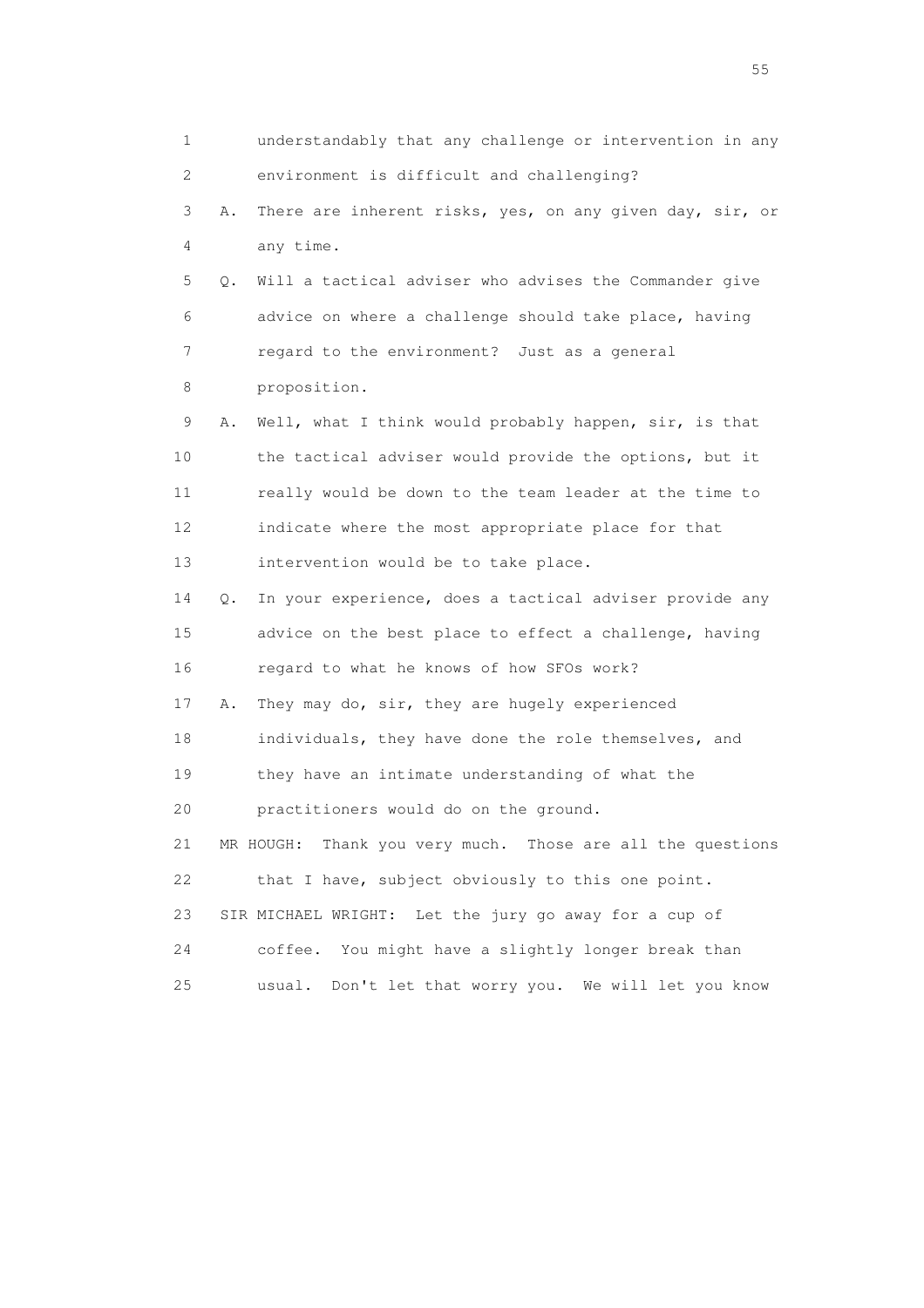1 when we are ready to go on.

 2 (11.20 am) 3 (In the absence of the jury) 4 SIR MICHAEL WRIGHT: Right. I think Mr Tillbrook can stay 5 where he is because he may as well listen to this. What 6 I really want to do, Mr Mansfield, is define and refine 7 as closely as possible the topic that you want to 8 explore. 9 We have had the evidence from Ivor as to what he 10 thought could have been achieved. We have actually also 11 heard from Mr Swain, for reasons which I don't suppose 12 Ivor knew anything about, that certainly the putting 13 down to the ground might not be a good idea when he is 14 dealing with peroxide-based explosives. 15 What is it you wished to explore further with this 16 officer? 17 MR MANSFIELD: It is the proposition I put to, in fact, 18 Mr Swain, and he I think accepted it was a reasonable 19 proposition, namely a training for CO19 to make a covert 20 approach from behind, and to, as it were, secure 21 simultaneously the arms of the suspect -- I am dealing 22 with the second category but it might apply to the 23 first -- 24 SIR MICHAEL WRIGHT: Can I just keep up with you. I want 25 really to define this as closely as I possibly can.

 $56<sup>o</sup>$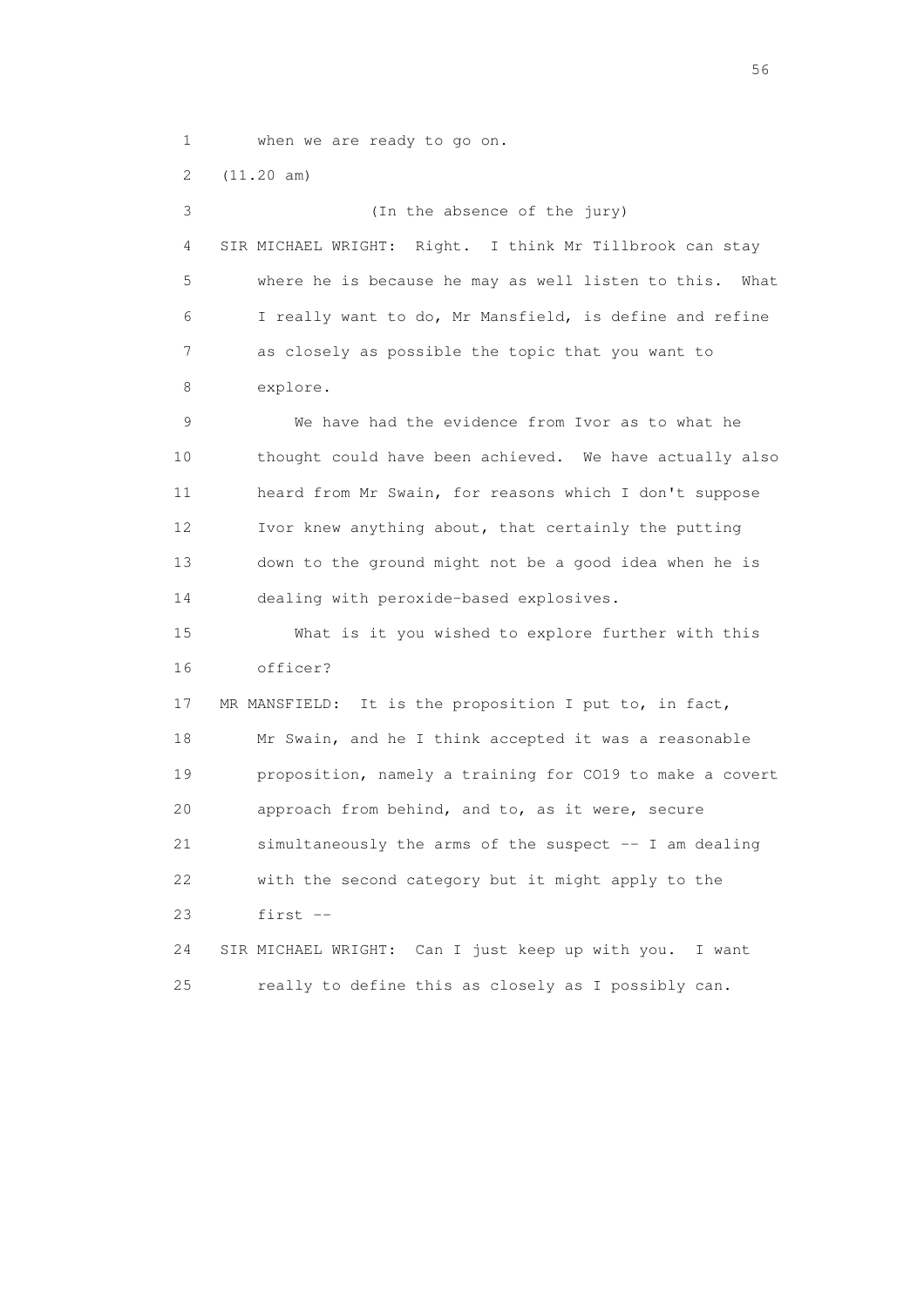1 MR MANSFIELD: This is the defined point. Covert approach 2 from behind --

3 SIR MICHAEL WRIGHT: All on foot, of course.

 4 MR MANSFIELD: All on foot, and we would say particularly 5 applicable to urban crowded areas where officers could 6 approach covertly.

 7 SIR MICHAEL WRIGHT: Covert approach from behind on foot, 8 securing arms.

 9 MR MANSFIELD: Yes, the obviously two officers with a third 10 on hand. The two officers either side who secure the 11 arms immediately in a position away from the body, and 12 then obviously a third officer may produce a weapon or 13 not depending on the position, but they would have to 14 declare who they were at that point.

15 SIR MICHAEL WRIGHT: He is the challenging officer.

16 MR MANSFIELD: Yes, well, the two officers doing it may

 17 declare they are armed police. That's the fairly 18 straightforward scenario.

19 SIR MICHAEL WRIGHT: Yes, and the question really is, any

20 training prior to 22 July 2005?

21 MR MANSFIELD: Yes.

 22 SIR MICHAEL WRIGHT: Now, I don't know whether, having had 23 a chance to chew it over, Mr Tillbrook, whether in fact 24 you are, you still think that that is something you 25 don't want to answer?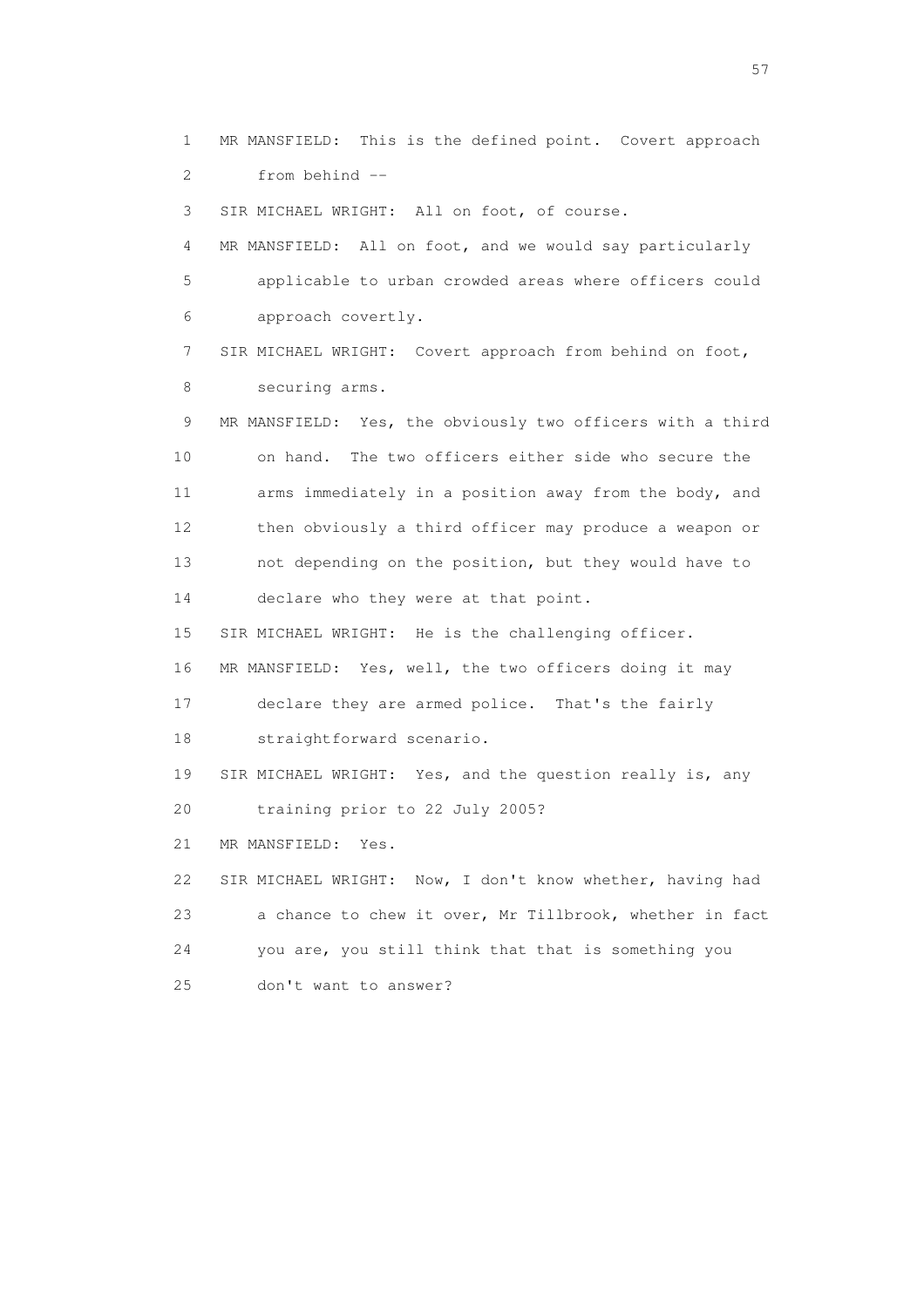1 A. I make a couple of points, if I may, sir. Firstly, the 2 manoeuvre, let us call it -- 3 SIR MICHAEL WRIGHT: I do not want you to answer the 4 question by accident. 5 A. No, sir, I understand. Let me put it this way, then: 6 having already said in evidence that CO19 will continue, 7 have and will continue to explore every possible option 8 to resolve such an incident with due regard to the 9 safety of everybody, we will continue to do so. 10 As far as was it in existence at around or before 11 July 2005, I'm not -- I'm simply not in a position to 12 answer that. I could go away and research it. Now, you 13 could argue, is answering a question about something 14 that was in place historically, would that compromise my 15 staff in the future? Well, quite possibly. Quite 16 possibly. I wouldn't wish to give away anything to 17 anybody which might compromise my staff in the future. 18 SIR MICHAEL WRIGHT: Okay. It depends, I suppose, whether 19 even thought it is historic, it may still be current. 20 A. Indeed, sir. 21 SIR MICHAEL WRIGHT: Okay, I understand that. I think let 22 Mr Horwell and Commander Stewart have a chat about this 23 with Mr Tillbrook, and if you want a PII hearing, 24 without the usual trimmings I am afraid, we will deal 25 with it in the usual way.

the state of the state of the state of the state of the state of the state of the state of the state of the state of the state of the state of the state of the state of the state of the state of the state of the state of t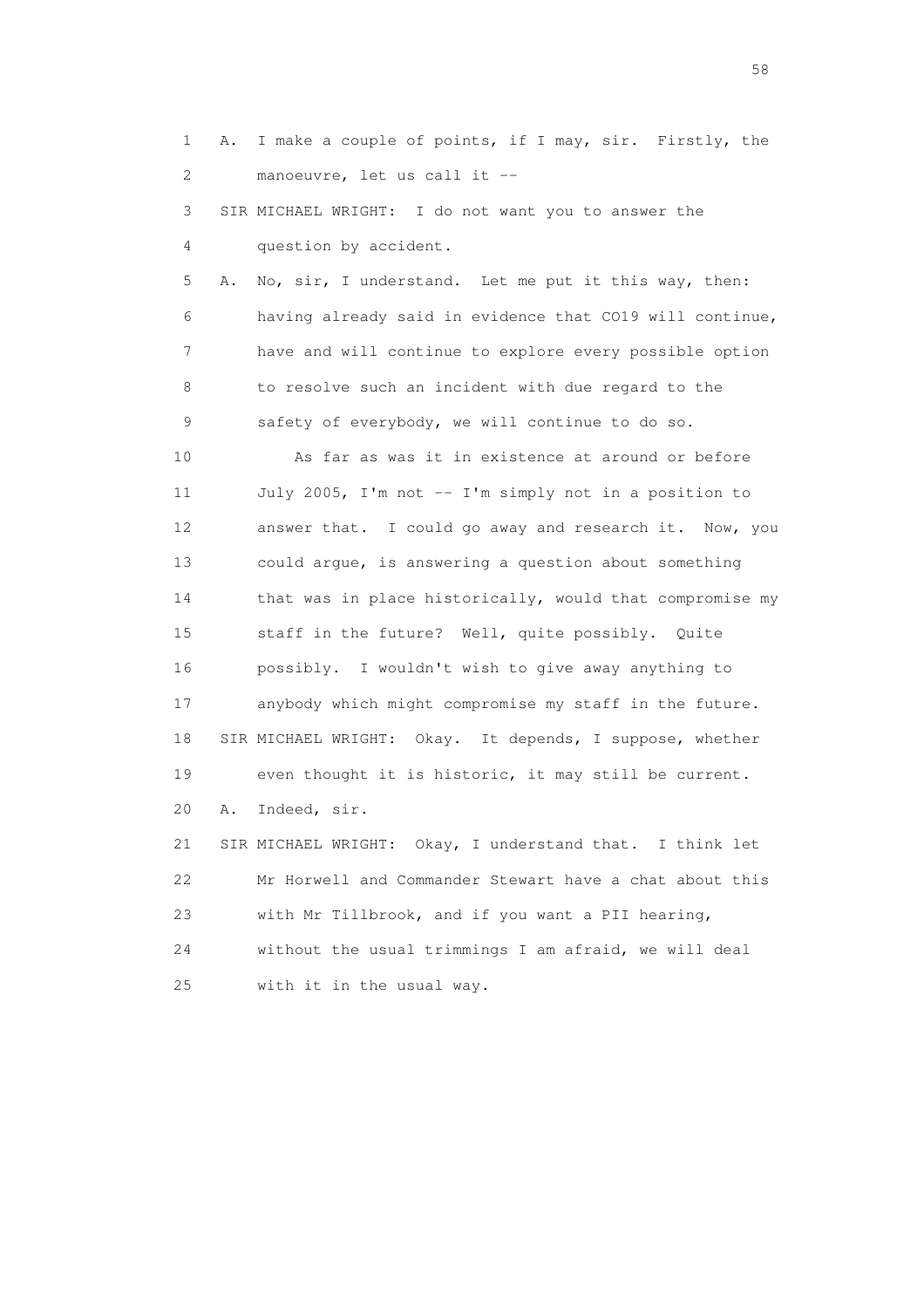1 MR HORWELL: Yes. We will let everyone know if that is to 2 take place. 3 SIR MICHAEL WRIGHT: Everybody else can have some coffee. 4 (11.25 am) 5 (A short break) 6 (11.50 am) 7 (In the presence of the jury) 8 SIR MICHAEL WRIGHT: Now, how do you want to deal with it, 9 Mr Horwell? Are you going to ask the question? 10 MR HORWELL: Thank you for the time. Mr Tillbrook is 11 content to say that in July 2005, this was not a tactic 12 that the police would have used. 13 SIR MICHAEL WRIGHT: Or trained for? 14 MR HORWELL: Or trained for. 15 SIR MICHAEL WRIGHT: That's right, is it, Mr Tillbrook? 16 A. Yes, sir, I have confirmed that. 17 SIR MICHAEL WRIGHT: Now, Mr Mansfield, a nil return is 18 a nil return. Do you want to ask anything else about 19 that? 20 MR MANSFIELD: I think it would be probably just extending 21 the ambit too far. 22 SIR MICHAEL WRIGHT: I think it would. Thank you very much. 23 Mr Tillbrook, thank you very much indeed. 24 A. Sir, thank you. 25 SIR MICHAEL WRIGHT: After all that, you are free to go.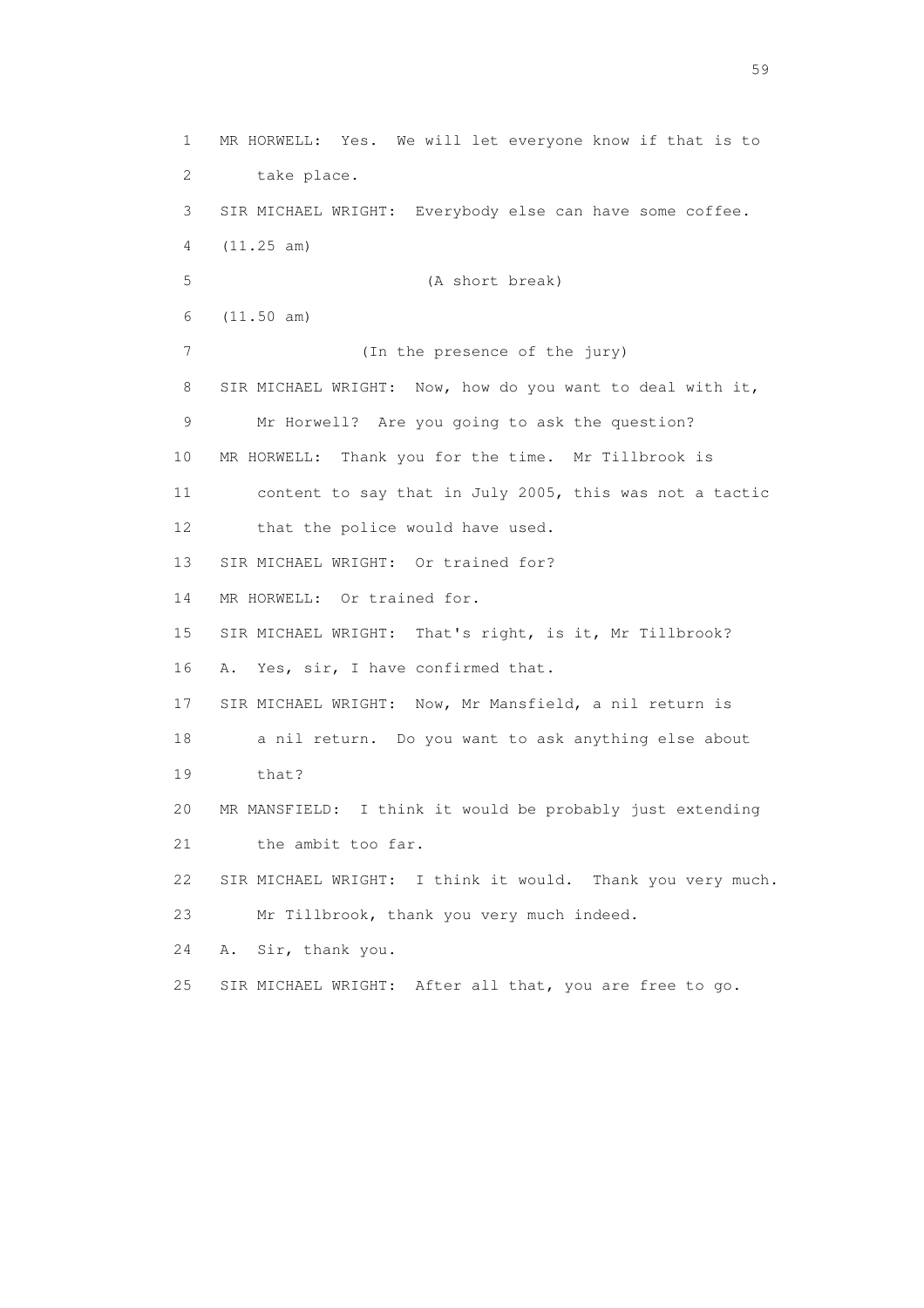1 A. Thank you, sir.

 2 (The witness withdrew) 3 MR HILLIARD: Sir, the next witness is Mr Macbrayne, please. 4 DETECTIVE SUPERINTENDENT JOHN MACBRAYNE (sworn) 5 SIR MICHAEL WRIGHT: Thank you, Mr Macbrayne, please sit 6 down. 7 A. Thank you, sir. 8 Ouestions from MR HILLIARD 9 MR HILLIARD: Is it John Macbrayne? 10 A. It is, sir, yes. 11 Q. Mr Macbrayne, I am going to ask you some questions first 12 of all on behalf of the Coroner, and then you may be 13 asked questions by others. 14 A. Yes. 15 Q. Do you have with you a statement that you made on 16 19 September 2008? 17 A. I do, sir, yes. 18 Q. Have you got some notes, JM1 and 2, original notes 19 I think that you made at the time of the events I am 20 going to ask you about? 21 A. I do, sir. Yes, sir, and I do have some other notes 22 which are from other officers which I have referred to 23 as having referred to in the statement. 24 Q. So you understand, you can look at all that material as 25 we go along, and please do so. We are under a bit of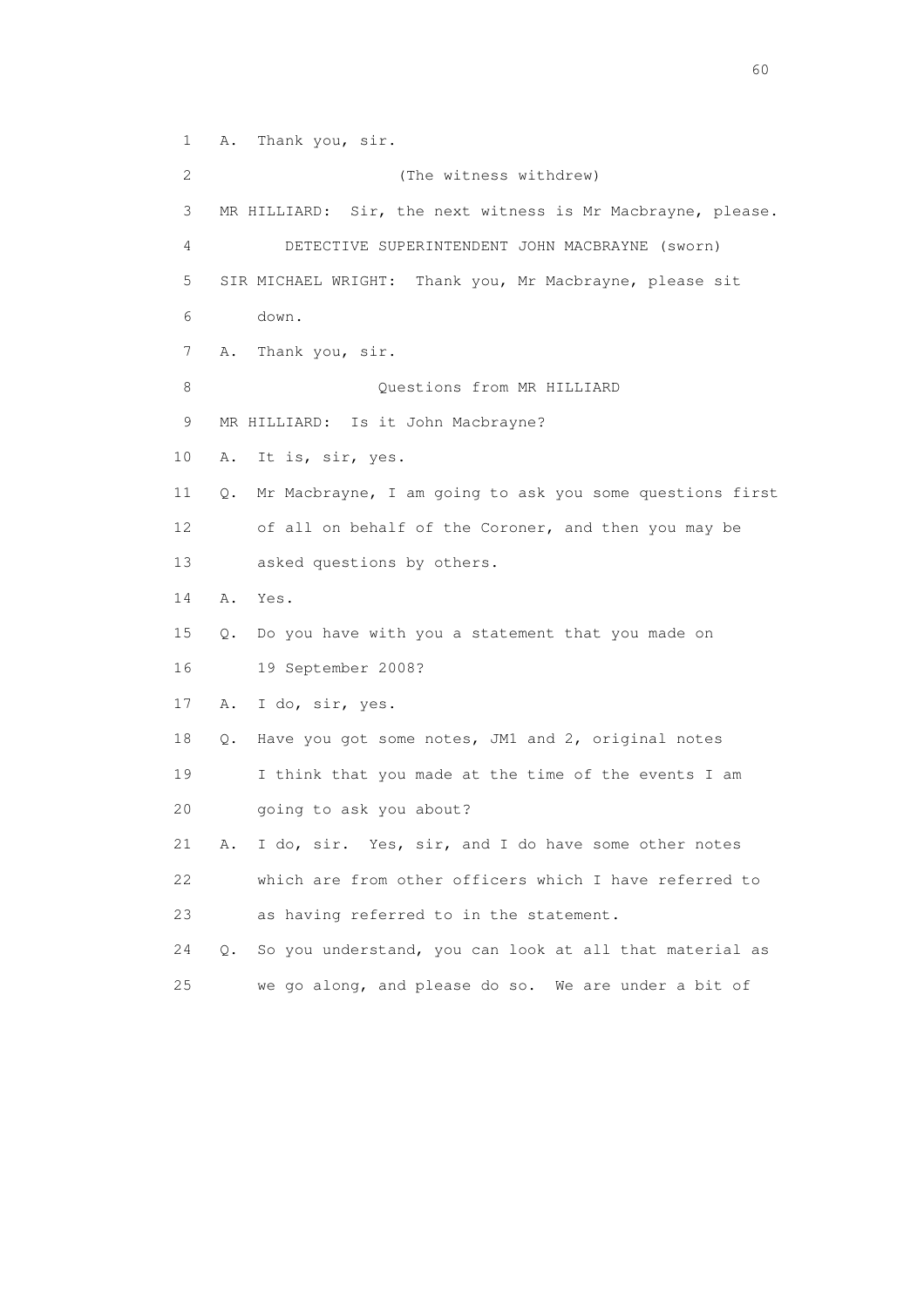1 time pressure, so it will help if you have those 2 documents there. 3 A. I have, sir. Just for absolute clarity, within the 4 binder, you can see I do have some other notes. 5 Q. Thank you for saying, but that's fine. Are you 6 a Detective Superintendent in the Counter-Terrorist 7 Command? 8 A. Yes, sir. 9 Q. What job did you have in July 2005? 10 A. I was the Detective Superintendent with the overall 11 responsibility for the forensic wing of the command, one 12 or two other bits as well but in particular that. 13 Q. Right. Overall responsibility for the forensic team, 14 which formed part of the group or branch; what does that 15 actually mean, can you just explain that? 16 A. There is a number of officers who are trained and 17 specially deployed around forensic recovery and search. 18 So they -- 19 Q. Picking up or recovering, what, items, for example, from 20 the scene of a crime or the scene of an arrest which 21 might then find themselves being examined by scientists? 22 A. Yes. 23 Q. Is that right? 24 A. They're the conduit from the scene to scientific 25 examination.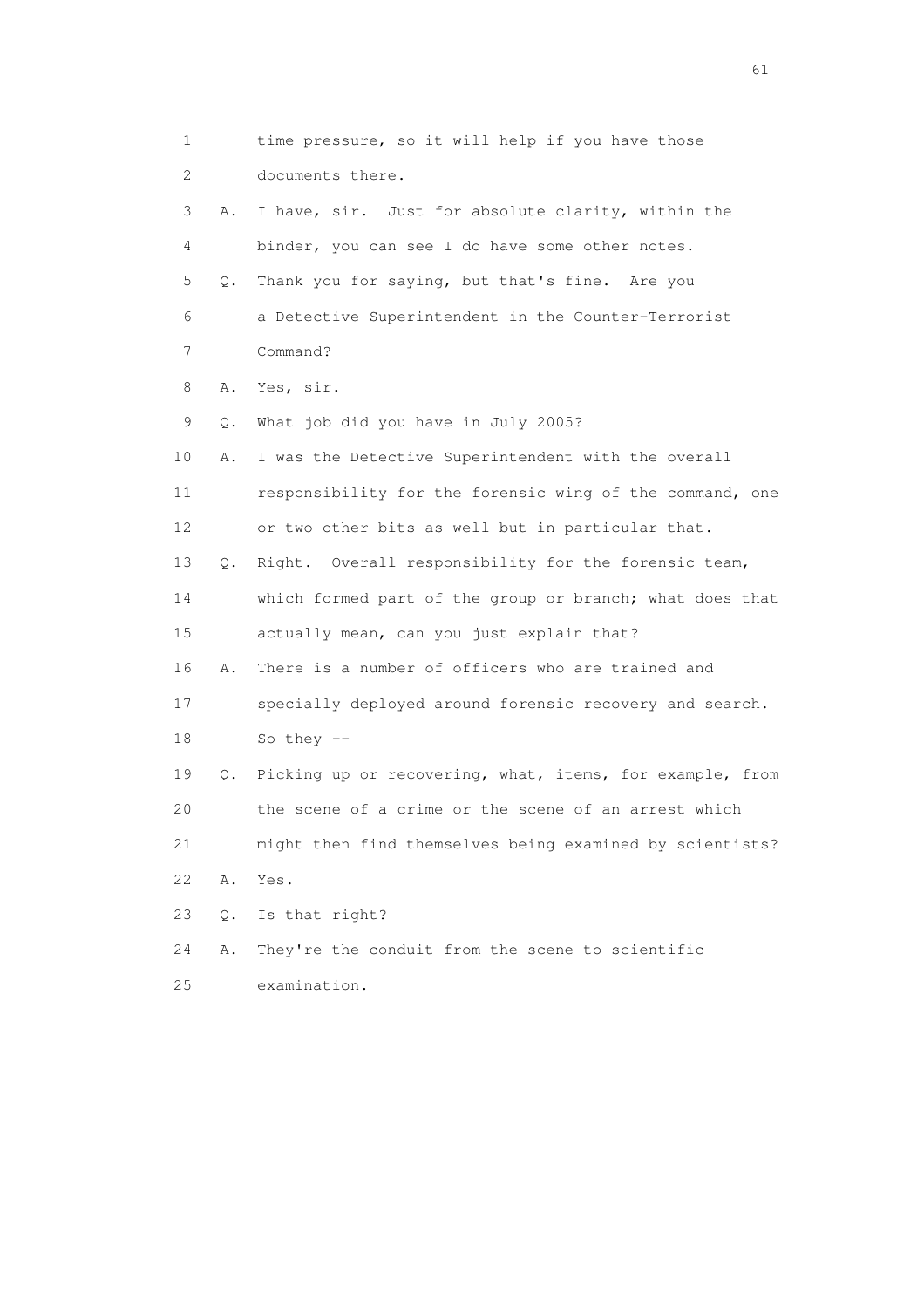- 1 Q. DNA, fingerprints, all that kind of thing?
- 2 A. That's correct, sir.

 3 SIR MICHAEL WRIGHT: You are seen on television going round 4 in white suits?

5 A. They are, sir, yes.

6 SIR MICHAEL WRIGHT: Not you, they.

7 A. Yes.

8 MR HILLIARD: All right. Anyway, all that process we

 9 understand goes on, and you were in charge of that, you 10 had overall responsibility for it?

11 A. I did, sir, yes.

12 Q. Presumably the events of 7/7, as it's known,

 13 7 July 2005, must have been very time consuming for you 14 indeed?

 15 A. It was, sir, yes, it put a considerable amount of 16 pressure on all the officers. I can't remember then, 17 but it's about right, there was around about 28 officers 18 in that section. I think there are in effect around 19 about another 100 country-wide trained, and they were 20 all called upon, everyone who was available was called 21 upon to support the events of the 7th. 22 Q. Because you have a number of scenes of explosions 23 obviously to examine in minute detail?

 24 A. Yeah, there were, in effect there were four scenes of 25 explosions on 7 July, but in its entirety for that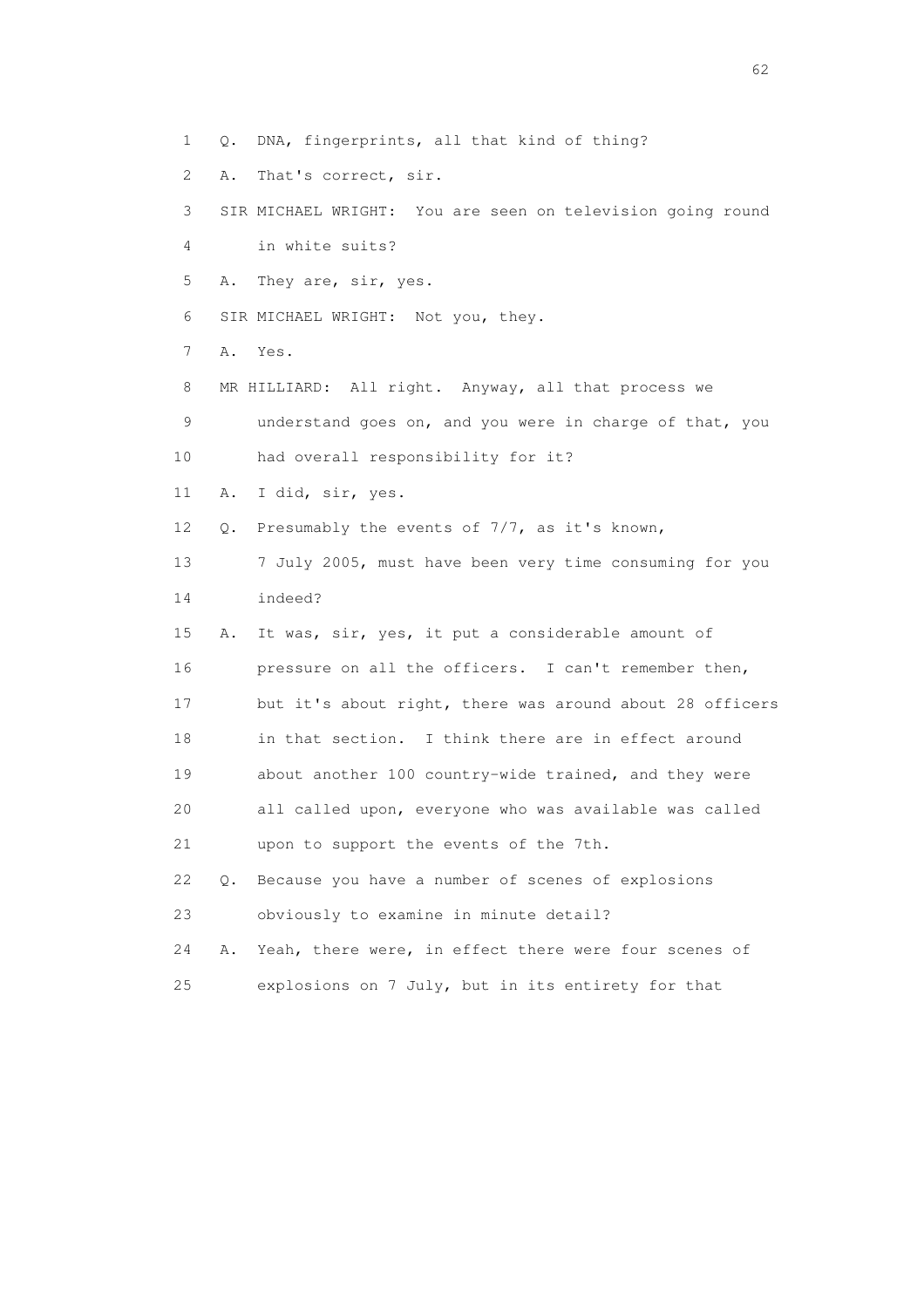1 investigation, there were over 200 different crime 2 scenes of one form or another, whether it be vehicles, 3 premises or -- 4 SIR MICHAEL WRIGHT: You mean you were calling in forensic 5 officers from other Forces? 6 A. Yes, sir, there is a network of officers who are trained 7 in the same way as the permanent Metropolitan Police 8 officers for this very event, either to support 9 a terrorist incident or terrorist search, let us say, in 10 a different part of England and Wales, or to support our 11 efforts if there is a big inquiry. 12 SIR MICHAEL WRIGHT: You have recourse to all of them. 13 A. More or less. 14 MR HILLIARD: You give an example of how time consuming, for 15 obvious reasons, the process can be. You explain in 16 your statement that officers were still engaged at the 17 Russell Square scene from 7 July 2005, still engaged 18 there on 21 July; is that right? 19 A. They were, sir, yes, and they were also still engaged in 20 West Yorkshire dealing with what became known as the 21 bomb factory for 7 July. 22 Q. Right. Looking at paragraph 5 of your statement, you 23 explain that, given the scale and complexity of 24 terrorist investigations, particularly following events 25 like those on 7 July and 21 July, which I am now coming

experience of the contract of the contract of the contract of the contract of the contract of the contract of the contract of the contract of the contract of the contract of the contract of the contract of the contract of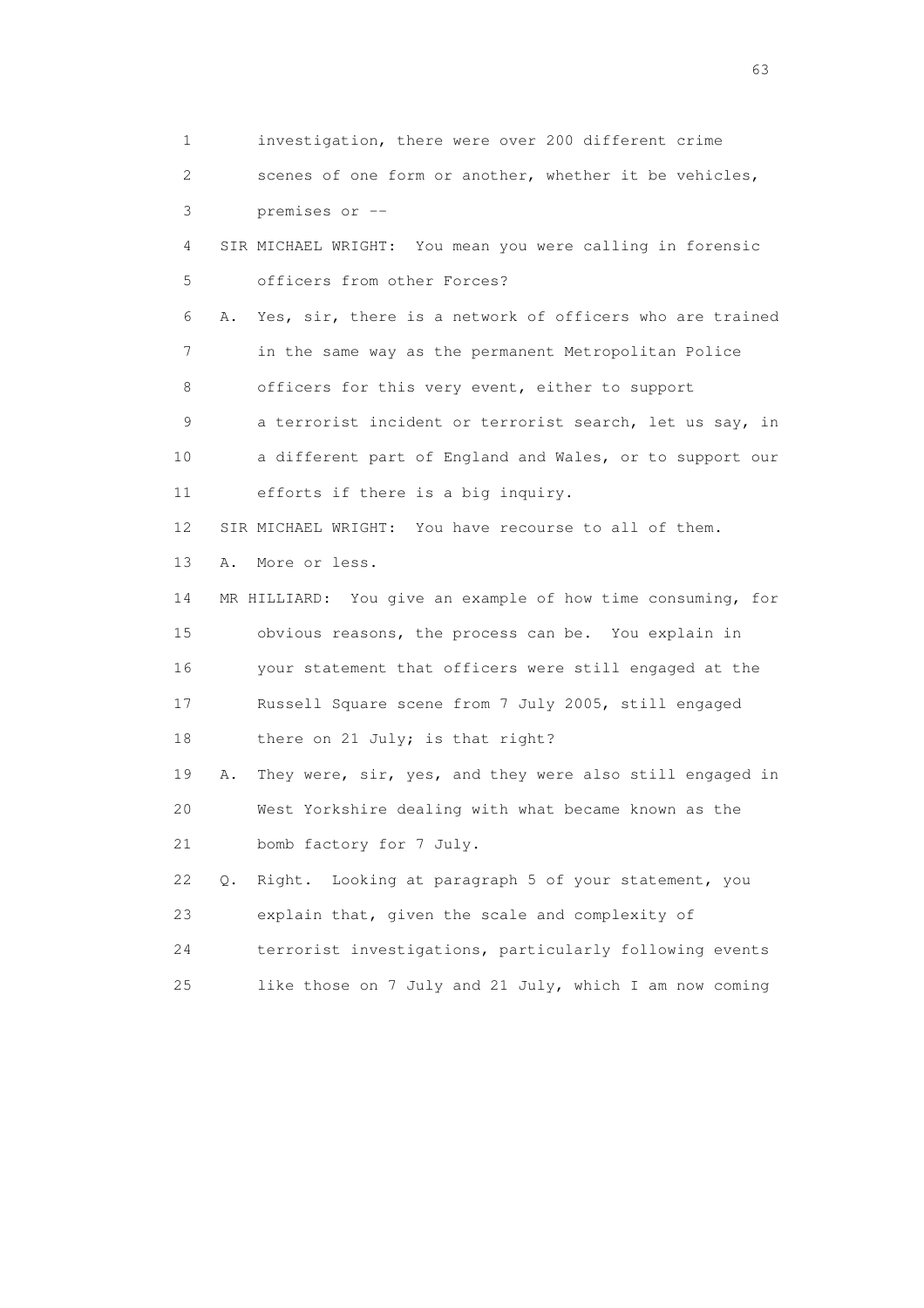1 on to, you say that something called a forensic 2 co-ordination role is required. So somebody has to do 3 that job. Can you just tell us, what's meant by 4 forensic co-ordination, please? 5 A. In effect it's, and it doesn't just happen, it happens 6 whenever there is multiple searches, so it's not just 7 bomb scenes, for example, but it's somebody to do with 8 the crossover issues for each scene, to provide the 9 officers who are the scene examiners at each scene with 10 the adequate support. It might be making sure there is 11 lifting equipment made available, it might be all those 12 sorts of issues, but it's also a conduit for 13 information. 14 Q. So if something particularly significant is found at 15 a scene, sort of people you are going to tell us about, 16 would they be responsible for getting that information 17 back to what I will call HQ? 18 A. In effect, sir, yes. By way of example, I think in the 19 early days after 7 July, an issue arose around the 20 amount of people contacting the scenes for information, 21 so another aspect of that was to be a single point of 22 contact, or a focal point for the scene examiners to 23 provide the information, so they weren't constantly 24 bothered by varying aspects of the organisation or 25 outside for information from the scene. So it was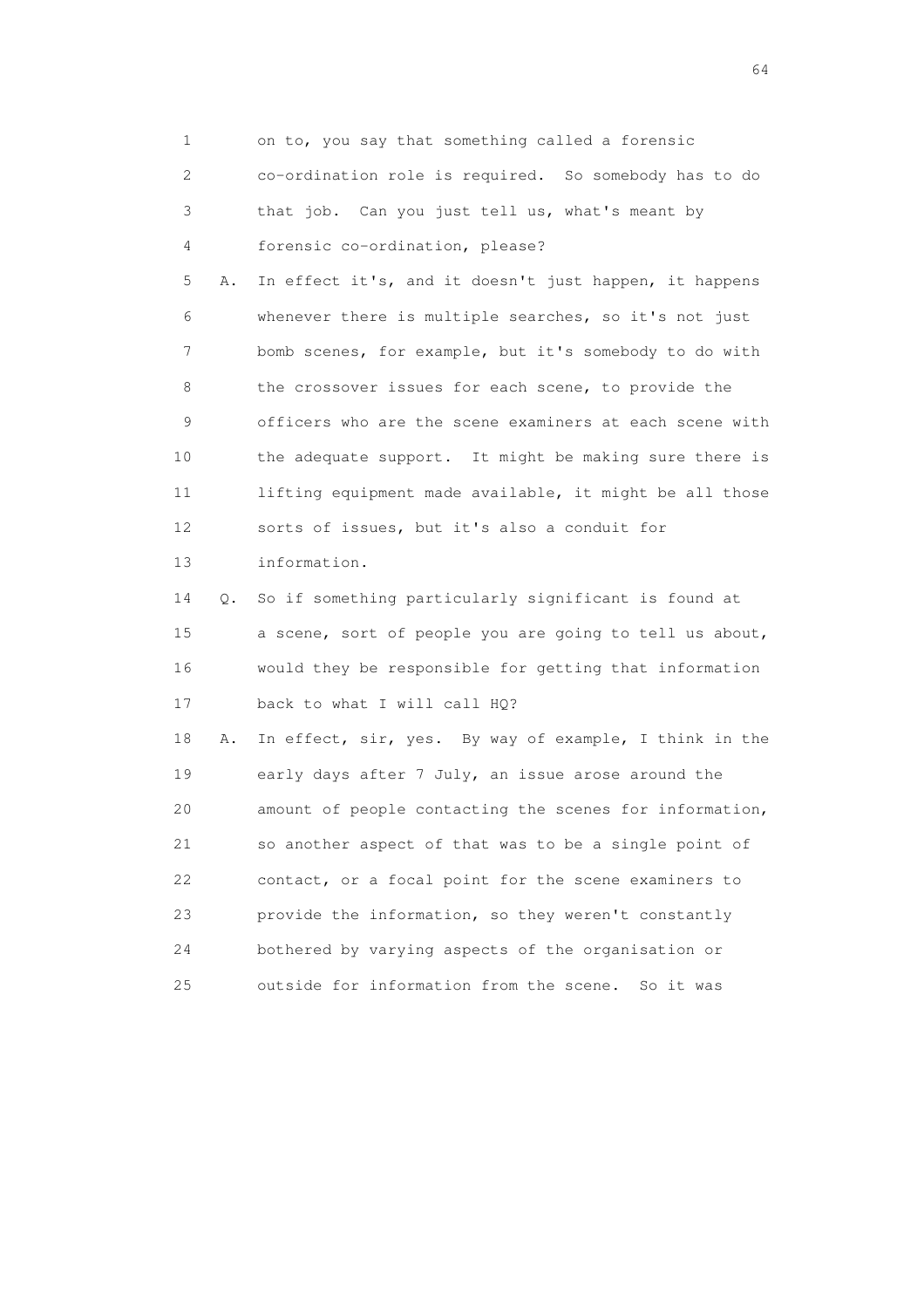1 another chain, if you like, or link in the chain, to 2 facilitate the scene examination, to make sure they got 3 the support they needed but to provide a point of 4 contact for them. 5 In this case on 21 July that was carried out by 6 Detective Sergeant Jolly. 7 0. With the assistance of? 8 A. Acting Detective Inspector Asman. Mr Asman had carried 9 out the role, or was carrying out the role for 7 July, 10 Mr Jolly did it for the 21st but they were both still on 11 duty and both supporting -- you know, Jolly took the 12 lead role in that aspect. 13 Q. Forensic co-ordination role being carried out then for 14 21 July by Mr Jolly and Mr Asman, and another name you 15 give in your statement, the scene examiner at 16 Shepherd's Bush station, please, was who? 17 A. It was Detective Constable Andrew Meneely, sir, and he 18 in effect is responsible for the search. He won't do 19 all the search himself necessarily but the recovery, the 20 packaging and the recording of exhibits found at the 21 search. 22 Q. Right. Have you had access to various documents, 23 worksheets, notes and so on, these three officers 24 completed? 25 A. Yes, sir.

 $\sim$  65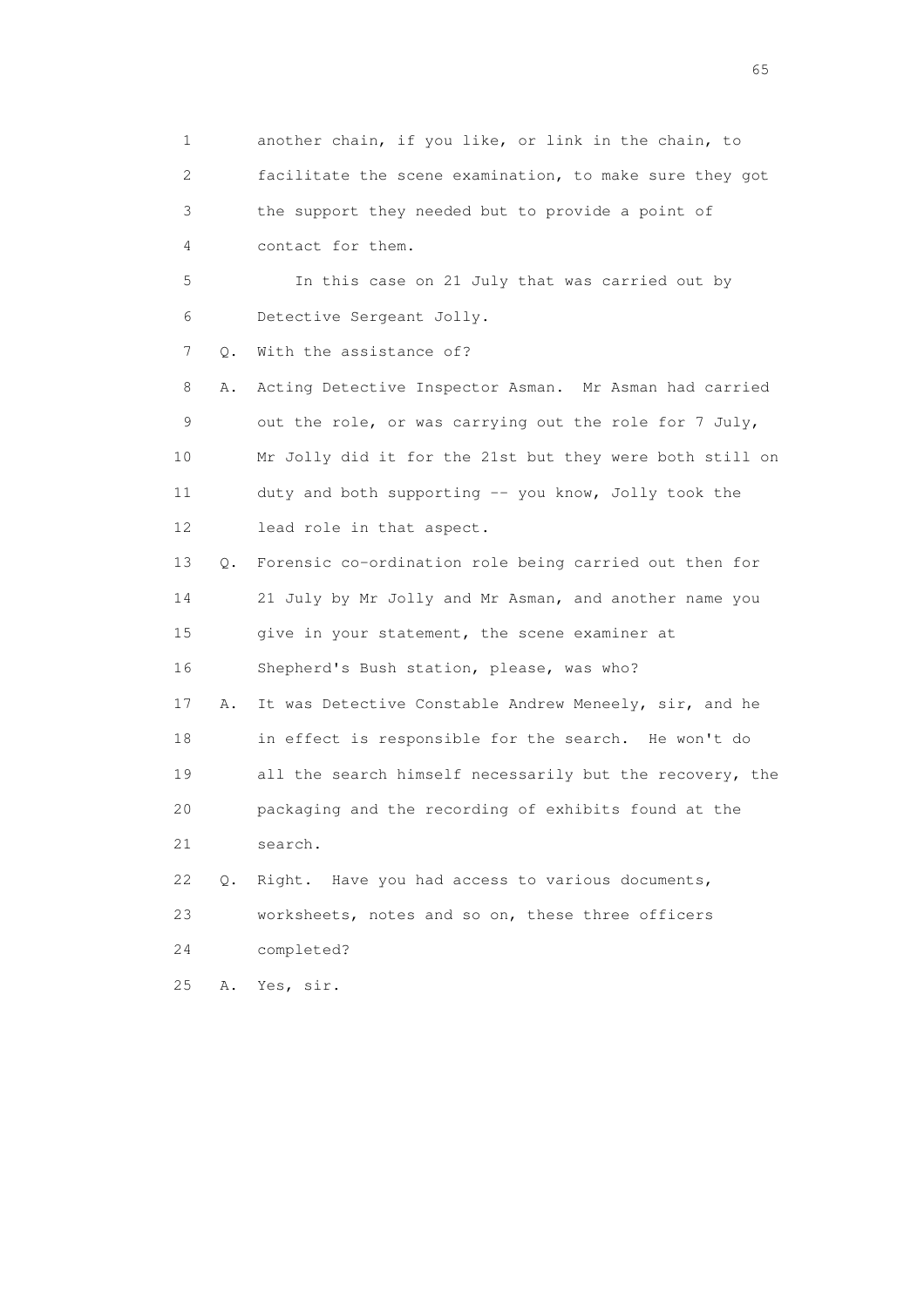1 Q. You can just help us a bit to follow the sequence of 2 timing. On 21 July 2005, were the events at the Oval, 3 Warren Street and Shepherd's Bush Underground stations, 4 were those reported I think between 12.35 and 12.43? 5 A. Yes. 6 Q. Then the bomb on the bus at Columbia Road in Hackney, 7 was that reported at about six minutes past 1? 8 A. Yes. 9 Q. Just following the sequence through, at about 1 o'clock 10 in the afternoon, was information received from the 11 exhibits officer at the Oval to the effect that 12 monitoring equipment had given an indication of the 13 potential presence of a nerve agent? 14 A. That is correct, sir, yes. 15 Q. What does that mean? 16 A. There is some monitoring equipment that can detect 17 different chemicals or agents, and what that really 18 meant to us, was there was the potential for this to be 19 a chemical or a biological sort of attack, and that's, 20 I'm not an expert on nerve agents, sir, but that sort of 21 thing. 22 Q. Right. 23 SIR MICHAEL WRIGHT: One of the quickest monitoring factors 24 is that everybody's eyes started streaming when they 25 were investigating the rucksacks?

 $\sim$  66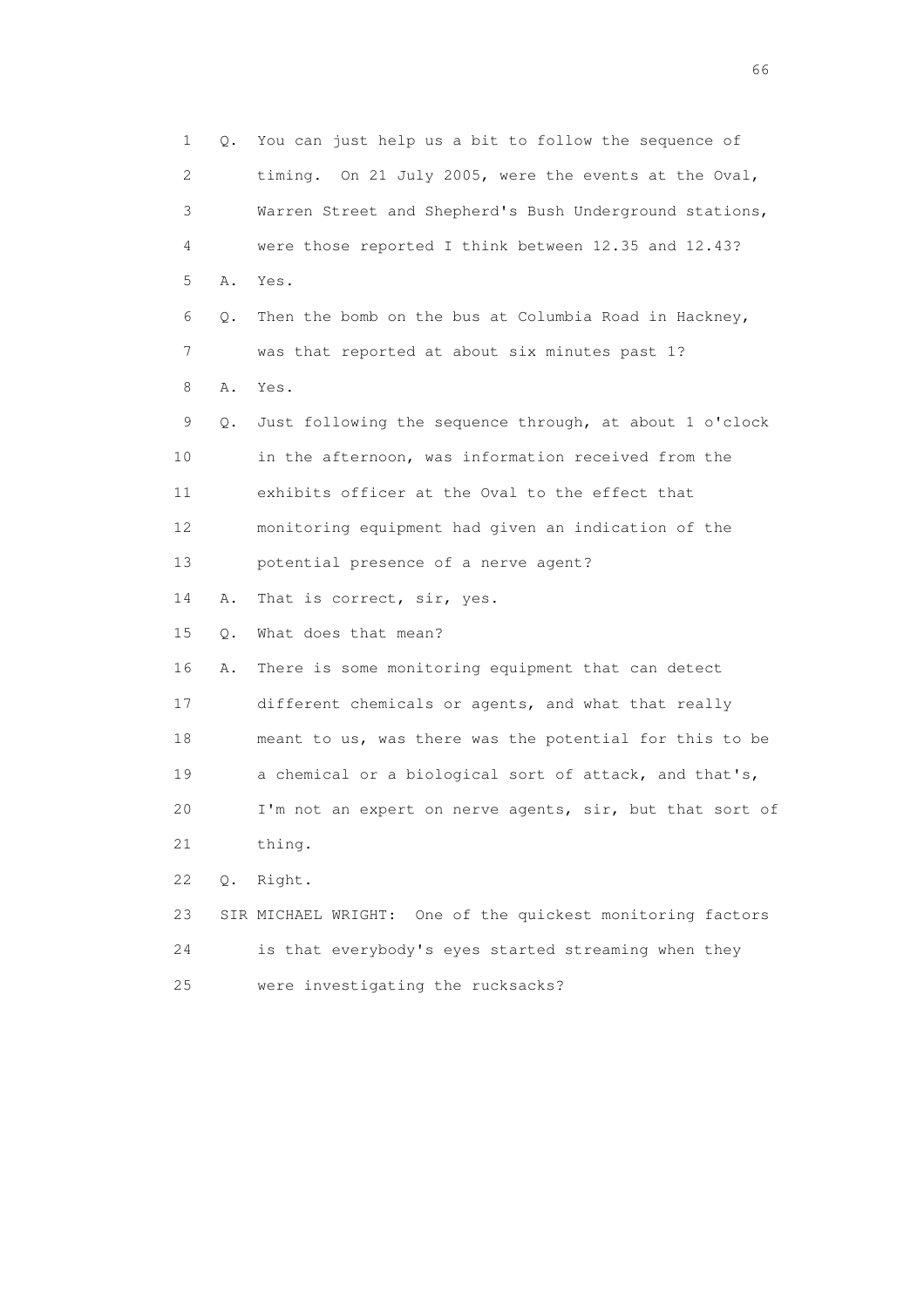1 A. That's right, sir. I don't know whether that was them 2 examining the rucksack or just the members of the public 3 who had been on the train at the time, but it would be 4 very difficult to decipher the two. 5 SIR MICHAEL WRIGHT: This was a reported symptom, if you 6 like? 7 A. Yes, which would be another indicator of potential 8 problems. 9 MR HILLIARD: And the upshot was, is this right, that 10 experts from Porton Down were called to the scene? 11 A. Yes, sir, yes. 12 Q. Were the four scenes closed to all except explosives 13 officers who were obviously there to make sure things 14 were as safe as they could be? 15 A. Yes, and although I can't say with certainty whether 16 they did or didn't go in, I suspect that they too would 17 be in the same position and would wait for the 18 deployment of the personnel from Porton Down. But some 19 of them have training and may have felt they could do 20 it, but they would be in control at that stage in terms 21 of declaring safety. 22 Q. Just so far as the explosives officers are concerned, we 23 are going to hear about Porton Down in a moment, but 24 there is Porton Down to look at the scenes, there is the 25 explosives officers; and is this right, the scene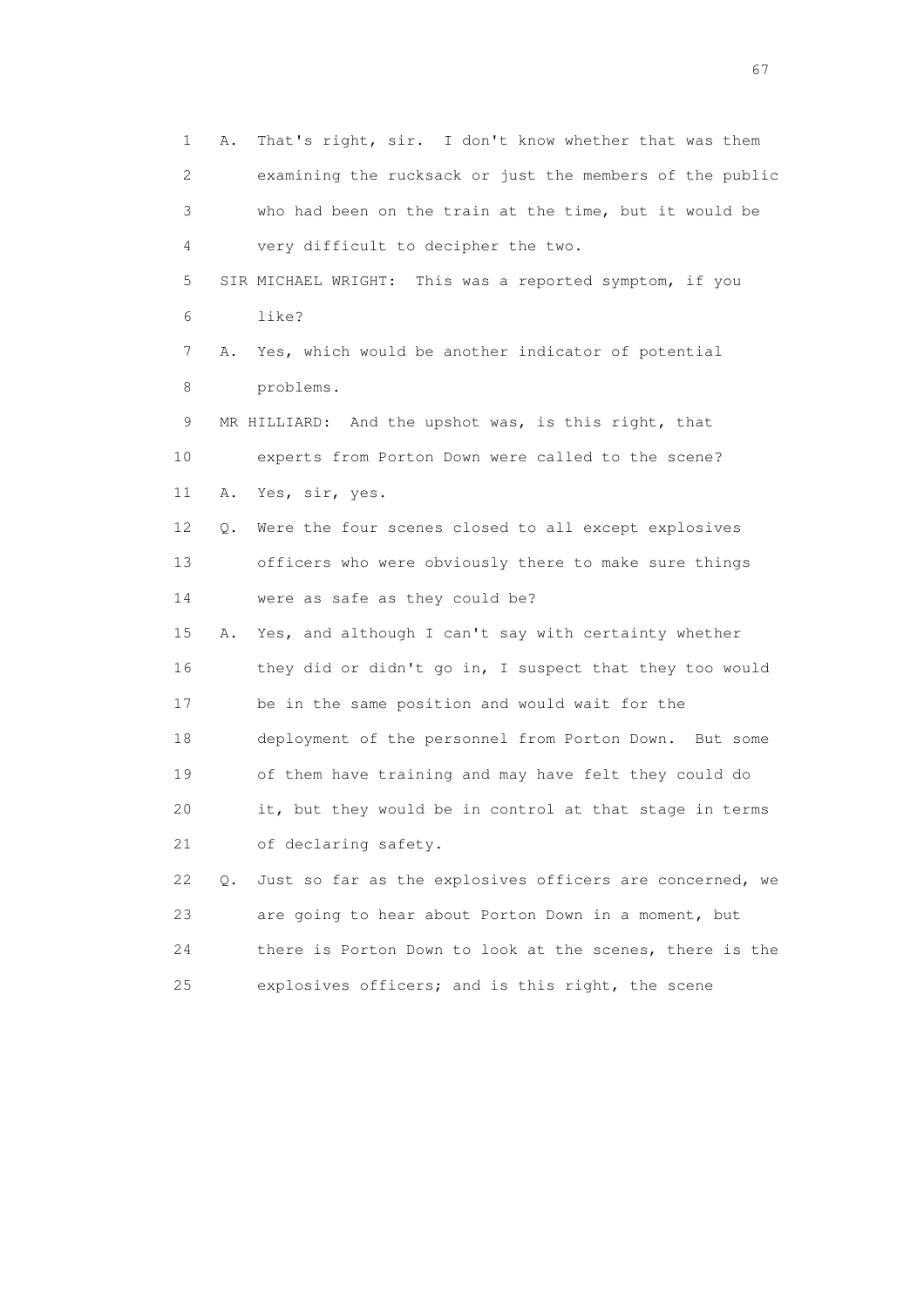| $\mathbf 1$ |    | examiner doesn't assume control of the scene until the |
|-------------|----|--------------------------------------------------------|
| 2           |    | explosives officer and in this case Porton Down have   |
| 3           |    | said that it's safe to do so?                          |
| 4           | Α. | That's correct, sir, yes.                              |
| 5           | Q. | Porton Down sent two teams; is that right?             |
| 6           | Α. | Yes, sir.                                              |
| 7           | Q. | And went to the Oval and Warren Street first before    |
| 8           |    | going to Shepherd's Bush and the Hackney bus; is that  |
| 9           |    | right?                                                 |
| 10          | Α. | That's correct, sir, yes.                              |
| 11          | Q. | I think they were at the Oval from 1549, started at    |
| 12          |    | 1549; is that right?                                   |
| 13          | Α. | Yes, sir.                                              |
| 14          |    | $Q$ . And $--$                                         |
| 15          |    | SIR MICHAEL WRIGHT: The one we are interested in is    |
| 16          |    | Shepherd's Bush, isn't it?                             |
| 17          |    | MR HILLIARD: That's the one we are coming to.          |
| 18          |    | Arrived at Shepherd's Bush at 1745; is that right?     |
| 19          | Α. | Yes, sir.                                              |
| 20          | Q. | Between 1745 and 8 o'clock -- I should say ten to 9 in |
| 21          |    | fact, 1745 to 8.50 in the evening, were they making    |
| 22          |    | their assessment?                                      |
| 23          | Α. | They were, sir. It probably was --                     |
| 24          | О. | They completed it at 2050; is that right?              |
| 25          | Α. | Yes, I think that's correct, sir, yes. It's drawn from |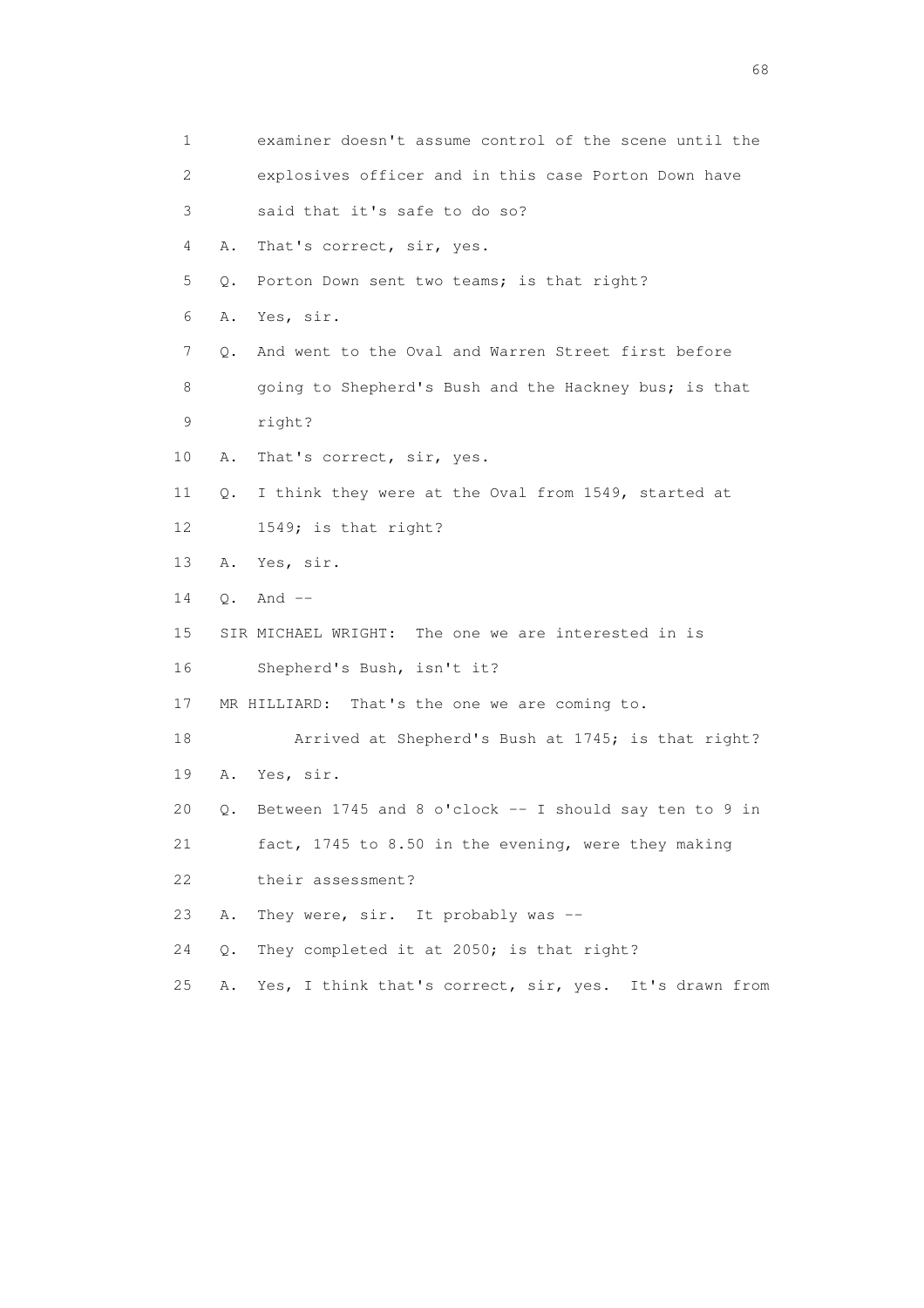1 Mr Meneely's note but yes, 2050, they had finished their 2 assessment.

 3 Q. They had completed their assessment and said, is this 4 right, that they were really virtually certain at that 5 initial stage that the device was peroxide based, so in 6 fact the concerns that had been expressed didn't 7 actually come to pass; is that right?

 8 A. That's correct, sir, I think the first part of it was 9 discussions between them, the scene examiner, the 10 explosives officer about perhaps the methodology they 11 would employ. They then entered the scene, examined the 12 device and then left, and by that time, 2050, they had 13 finished.

14 SIR MICHAEL WRIGHT: So you had clearance at 2050?

15 A. Yes, sir, yes.

16 MR HILLIARD: So that meant the scene examiner could begin;

17 is that right?

18 A. That's correct, sir, yes.

 19 Q. Is the first thing that happens what's called opening 20 photography?

21 A. That's correct, sir, yes.

 22 Q. Does that mean you take pictures to show the scene 23 before it's disturbed by detailed examination?

24 A. That's correct, sir, yes. It's just a practice that's

25 developed over the years in response to varying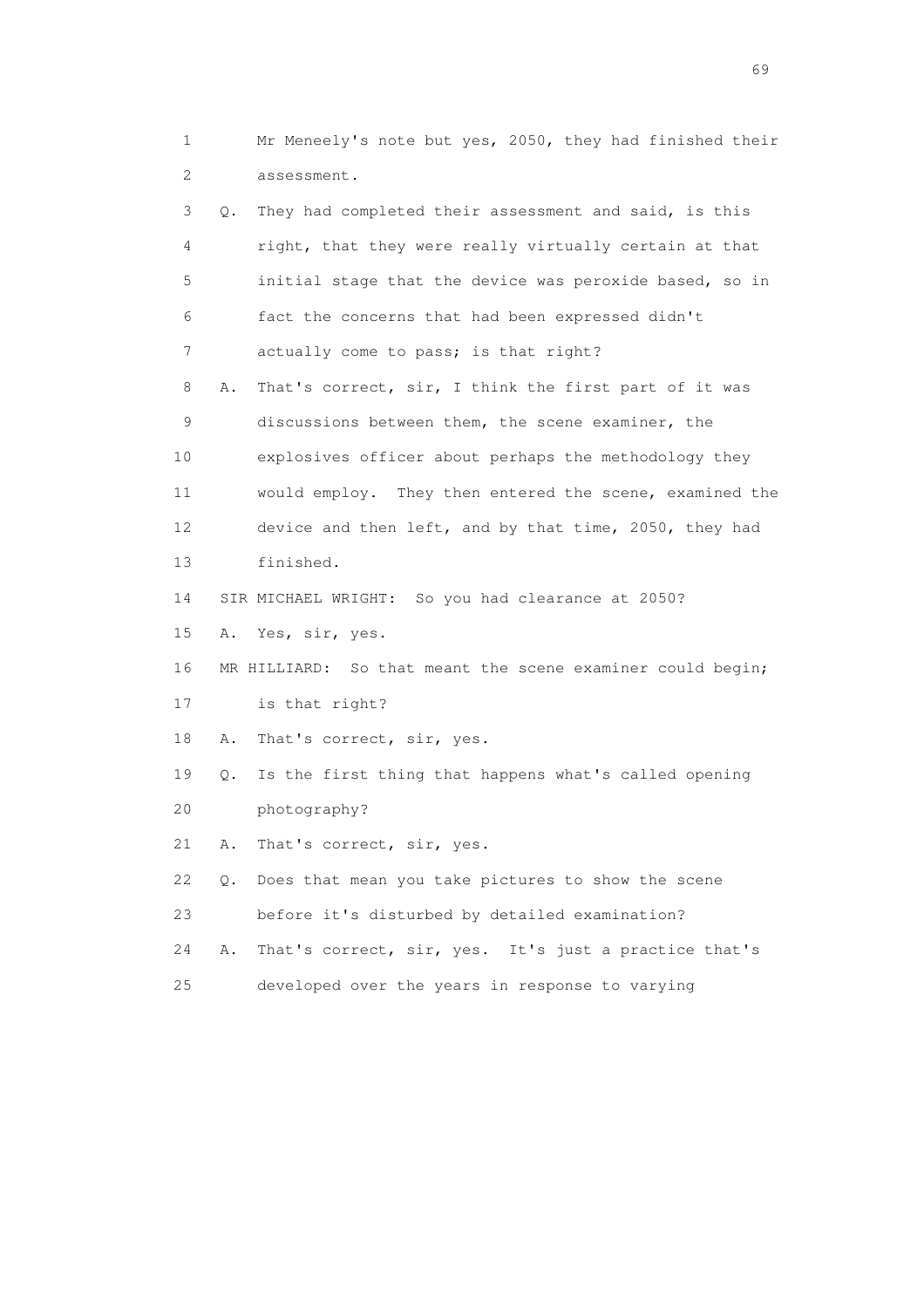1 terrorist trials, in effect.

2 Q. So you can see how everything was?

3 A. Yes.

 4 Q. That didn't begin at Shepherd's Bush, is this right, 5 until 10 o'clock because of a defect with the original

- 6 camera?
- 7 A. That's correct, sir, an hour was lost, just over.

 8 Q. Thank you. I think the opening photography concluded at 9 1.15, so into the early hours of the 22nd?

10 A. That's correct, sir, yes.

11 Q. At 1.30 did Mr Asman contact Mr Meneely?

12 A. Yes, sir.

13 Q. Top of your page 5, and give him what instruction?

 14 A. He gave him an instruction that the priority of the 15 rucksack search should be correspondence and other items 16 that might lead to the identification of the suspect. 17 The reason being that it probably boils down to the 18 scene examiner, depending on the situation at the time, 19 but there is the potential that they would start, for 20 example, sampling the explosive material so the 21 remainder of it could be removed, and that takes some 22 considerable time, so it was a potential -- not 23 necessarily change of priority but was to reiterate the

24 priority for Mr Meneely.

25 Q. Right. Then did Mr Meneely give priority to that, and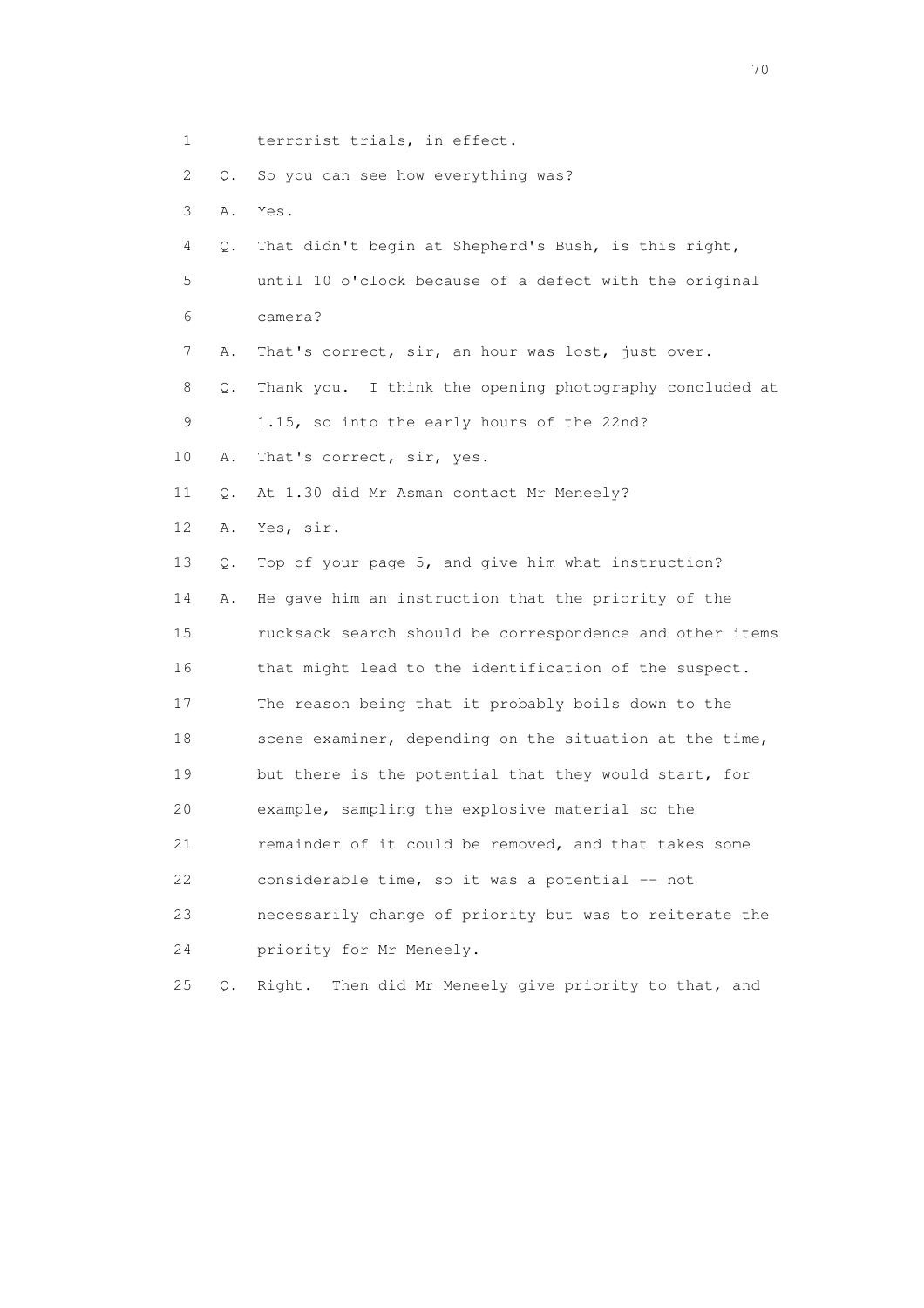| 1  |    | I think at 1.53 did he pass details of the gym card in   |
|----|----|----------------------------------------------------------|
| 2  |    | the name of Hussain Osman that was in the rucksack, did  |
| 3  |    | he pass those details to Sergeant Jolly?                 |
| 4  | Α. | He did, sir, yes.                                        |
| 5  | Q. | I think Mr Meneely also explained that the rucksack had  |
| 6  |    | started to smoke and so the explosives officer had been  |
| 7  |    | given the job again to have another look?                |
| 8  | Α. | Yes, sir. At a number of the scenes, I can't be precise  |
| 9  |    | exactly where, but the material was quite volatile and   |
| 10 |    | it started bubbling, smoking and then stopped and        |
| 11 |    | started again, so there was -- the risk around it was in |
| 12 |    | doubt and the explosives officer was re-tasked.          |
| 13 | Q. | Mr Meneely, although it had begun to smoke, managed to   |
| 14 |    | get some items out of the rucksack to try to progress    |
| 15 |    | the investigation?                                       |
| 16 | Α. | That is correct, sir, yes.                               |
| 17 | Q. | Those were a cap, a South Bank gym card itself; is that  |
| 18 |    | right?                                                   |
| 19 | Α. | Yes, sir.                                                |
| 20 | Q. | Some paperwork and a bottle of water?                    |
| 21 | Α. | Two lots of paperwork, sir. There was some religious     |
| 22 |    | correspondence and some torn paperwork in an envelope    |
| 23 |    | and a bottle of water which was actually not within the  |
| 24 |    | rucksack, but was within the carriage, and had some of   |
| 25 |    | the material -- looked like it had some of the explosive |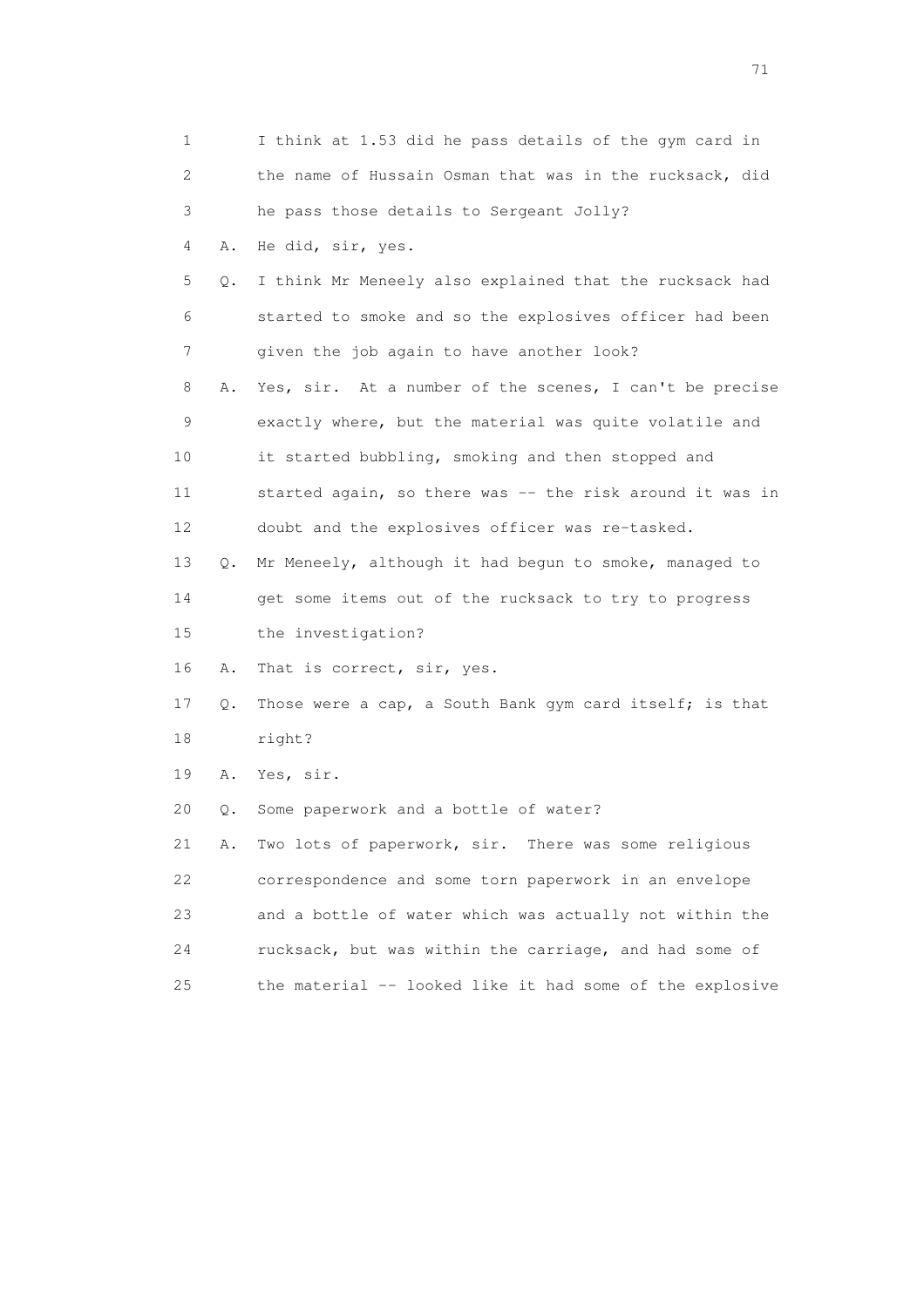1 material on it, so it had potentially been in the bag, 2 so he collected that too. 3 Q. I think Mr Meneely took a video film of the contents of 4 the bag, but no still images at that time; is that 5 right? 6 A. A video was taken, whether it was by Mr Meneely or 7 a colleague, I'm not entirely sure, but a video was 8 taken, that's correct. 9 Q. I think as you understand it, you have been informed 10 that the video does show the detail of the gym card; is 11 that right? 12 A. It does, sir, yes. 13 Q. 3.25, the explosives officer was stood down; is that 14 right? 15 A. That's correct. In effect he had declared the scene 16 safe. 17 Q. In the meantime and up to that time of 3.25, I think 18 between five to 2 in the morning and 25 past 3, was 19 Mr Meneely engaged amongst other things in 20 reconstructing torn photographs that we have seen many 21 times now that had come from the bag, the rucksack? 22 A. Yes, the photographs and the -- there is some jobseeker 23 allowance correspondence, the general correspondence. 24 Q. Does his digital camera show that he took his first 25 image, first picture at 3.33 in the morning and the last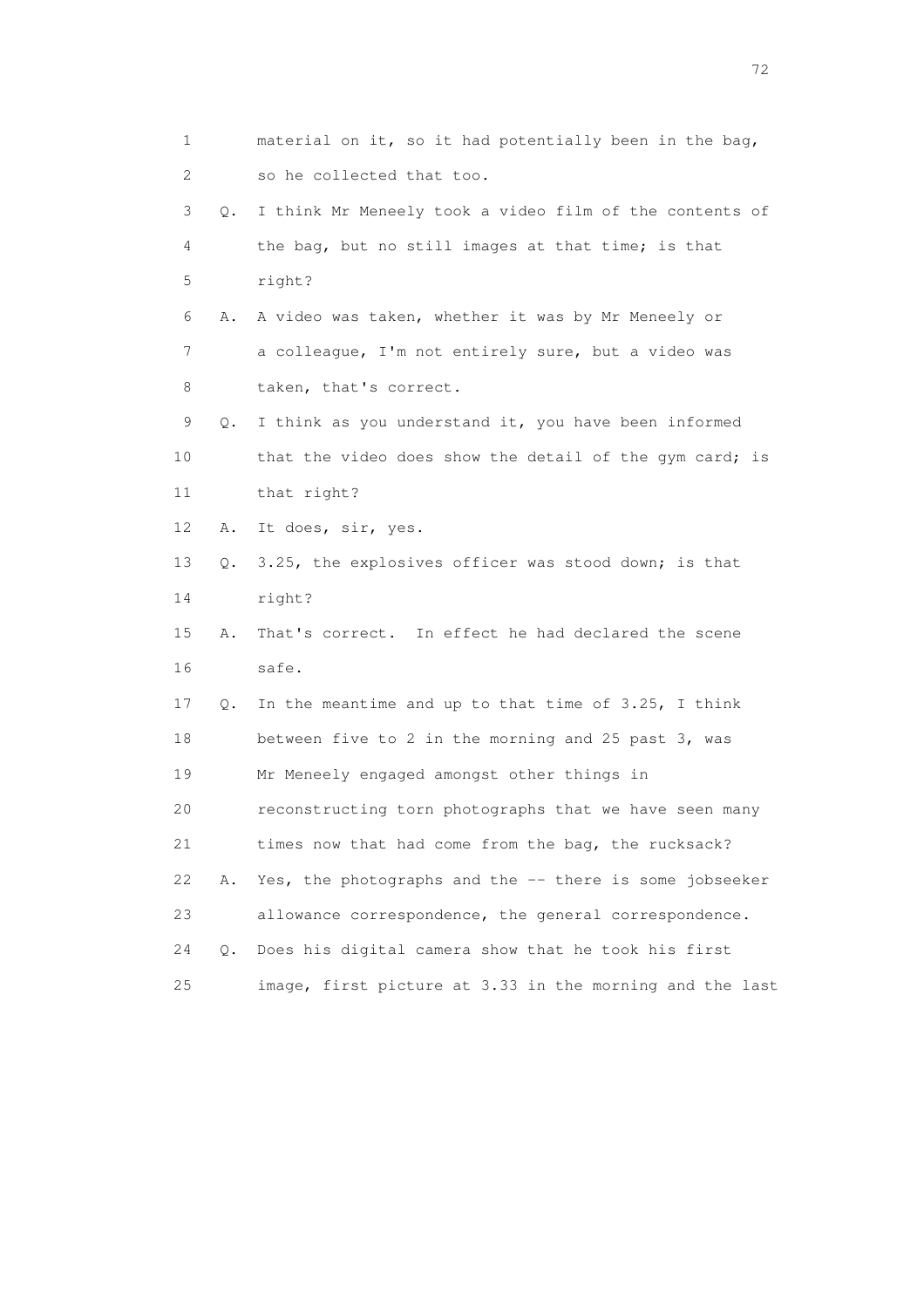| 1  |    | image of the torn photographs was taken at four minutes     |
|----|----|-------------------------------------------------------------|
| 2  |    | past 4 in the morning; is that right?                       |
| 3  | Α. | That is correct. There are obviously images after 4.04,     |
| 4  |    | but in relation to the photographs, the last one was        |
| 5  |    | 4.04.                                                       |
| 6  | Q. | Right. So far as the gym identification card and the        |
| 7  |    | cap which had come from the rucksack were concerned, at     |
| 8  |    | 2 o'clock in the morning, did Detective Constable           |
| 9  |    | Weedon, who had also been involved helping at the scene,    |
| 10 |    | did he telephone the details about those items into         |
| 11 |    | an SO13 operations room?                                    |
| 12 | Α. | He did, sir, yes. Again, that was something that            |
| 13 |    | evolved out of 7 July, so that there was a point of         |
| 14 |    | contact and an audit trail for the information coming       |
| 15 |    | from the scenes, so that the various aspects of SO13, as    |
| 16 |    | it was then, could access it from that operations room      |
| 17 |    | which is distinct from the other operations room but        |
| 18 |    | clearly relevant to this --                                 |
| 19 |    | SIR MICHAEL WRIGHT: Help me, Mr Macbrayne, what's not quite |
| 20 |    | clear, you have listed the items that Mr Meneely managed    |
| 21 |    | to get out of the bag before it started smoking or          |
| 22 |    | before everything stopped because of the smoking, did       |
| 23 |    | that include the photographs?                               |
| 24 | Α. | They were in the envelope which is, I have shown in my      |
| 25 |    | statement as exhibit AM8.                                   |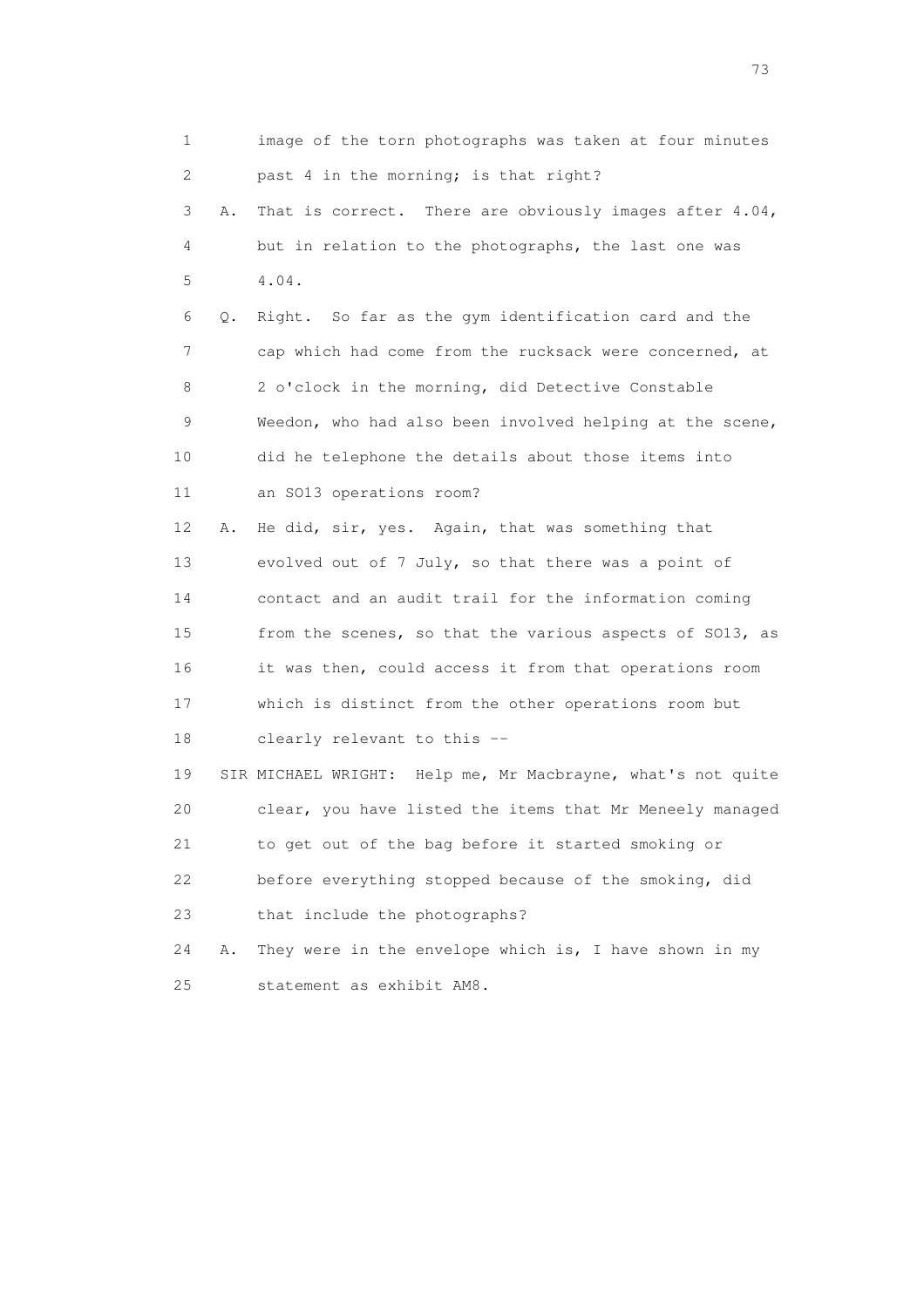1 SIR MICHAEL WRIGHT: What you have described as "torn

2 paperwork".

3 A. I think probably when he has listed them, he didn't know

4 they were photographs or --

5 SIR MICHAEL WRIGHT: I follow.

6 A. It also includes the --

7 MR HILLIARD: He is engaged actually in --

 8 A. He puts them together and it does include the jobseeker 9 allowance correspondence and other stuff.

10 SIR MICHAEL WRIGHT: It all came out just before the bag

11 started smoking.

12 A. Yes, it did.

13 SIR MICHAEL WRIGHT: Thank you.

 14 MR HILLIARD: So Mr Weedon has telephoned the details about 15 the card and the cap into an SO13 operations room, and

16 at 2.05 am did Mr Asman contact you?

17 A. Yes, sir.

18 Q. For what reason?

 19 A. He told me that the details from the gym card which 20 I made a note in my book, which you referred to earlier. 21 Q. What did you actually write down about the gym card? 22 A. If I can refer to it, it's very rough note, but I think 23 it's just the very broad details of it. I have written 24 the name, the ID number, the words, "part photo and bar 25 card, South Bank club, 124-130 Wandsworth Road", and the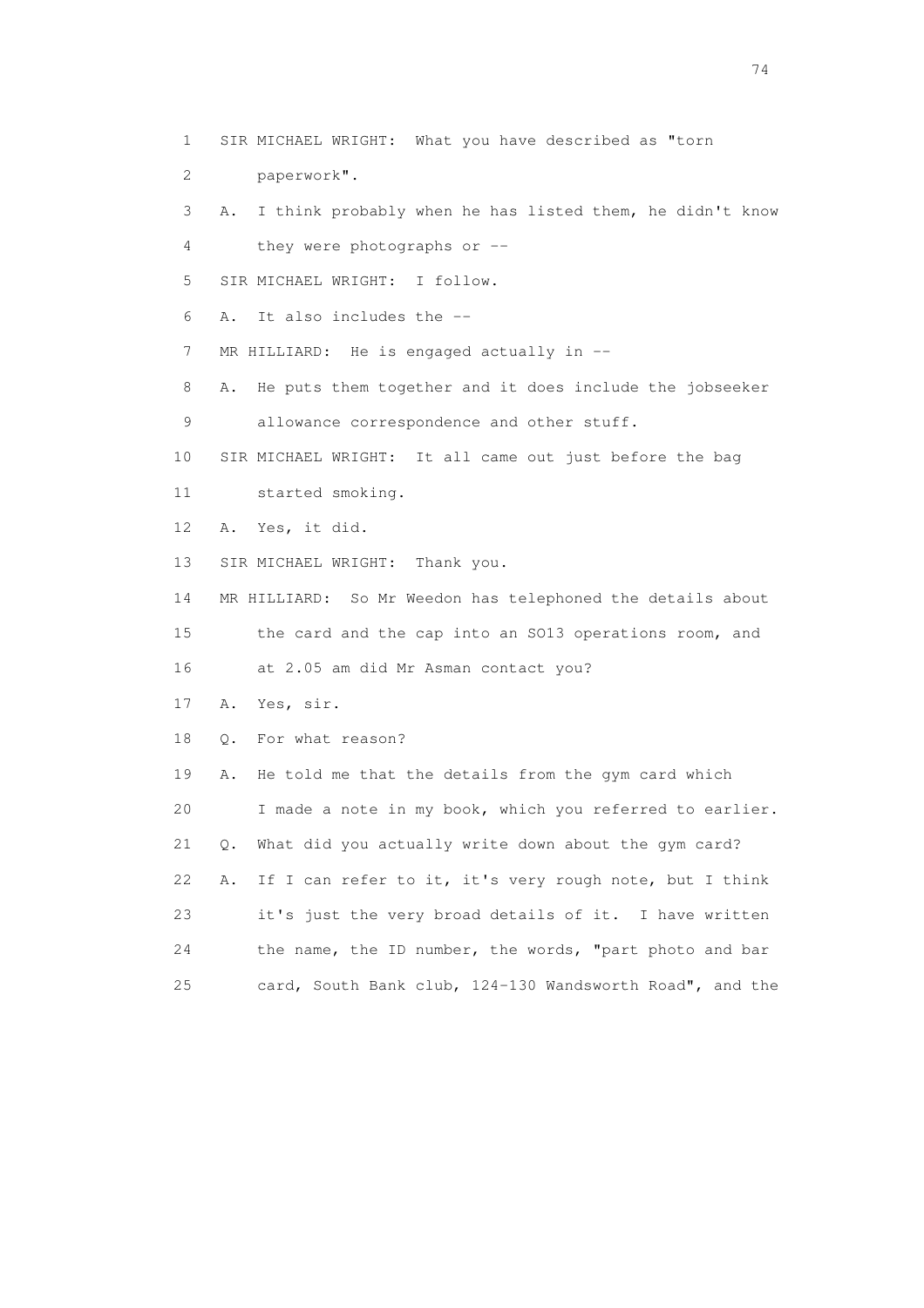1 phone number and the email address. 2 Q. 1396, it's in the statements bundle. There we are. 3 A. Yes, sir. 4 Q. You have timed the note, is that right, is that 2.05? 5 A. It is, yes, sir. 6 Q. Does that say Keith -- 7 A. Keith Asman. 8 Q. So that's what you are telling us about, all right. 9 Thank you very much. 10 You were given that information from the gym card, 11 you have made a note of it, and is this right, that as 12 a result of that conversation, the cap and the gym card, 13 and is it also the video that Mr Meneely had taken? 14 A. I believe that's right, sir. Last night in, before 15 coming here, I looked at the notes of DS Jolly again, 16 and there is notes in there relating to the 17 transportation of stuff that suggests it might have been 18 a little bit later than 2.05 but I can't answer whether 19 it was -- my recollection is that during the course of 20 that conversation, we have discussed bringing those 21 items from the scene. 22 Q. So to New Scotland Yard for you to look at? 23 A. Yes, sir. 24 Q. As you recall it, do you think pretty soon after the 25 2.05 call?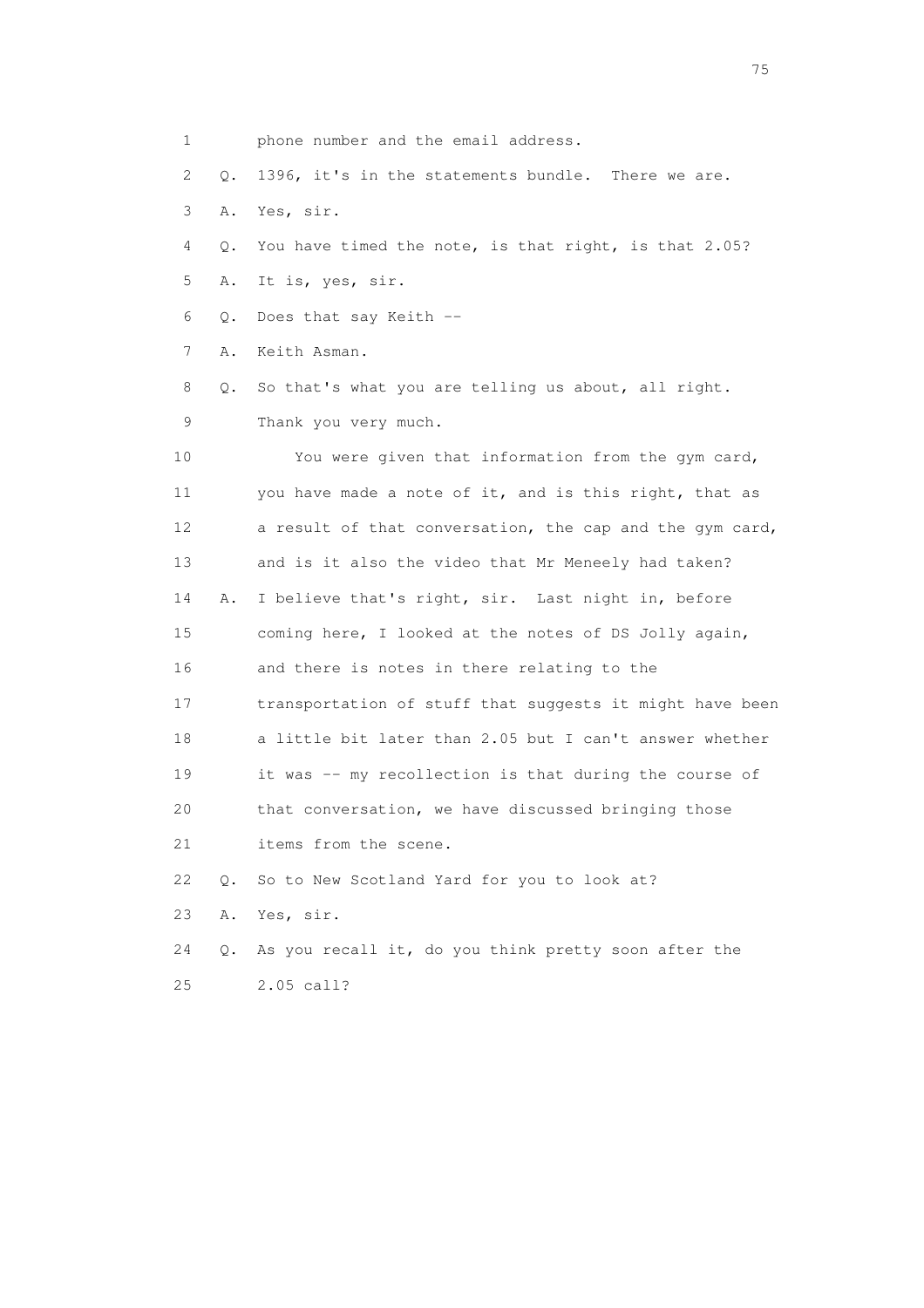1 A. Yes, sir, pretty quickly after that we were, the 2 potential significance was obvious and we were taking 3 whatever steps we could to progress it. 4 Q. I think you can remember discussing the gym card with 5 colleagues, in particular Mr Mellody who we have heard 6 from; is that right? 7 A. Yes, sir. 8 Q. We have also heard that officers were sent to the gym 9 and enquiries were made to try to find the keyholder so 10 you could get into the gym; correct? 11 A. Yes, sir. 12 Q. I think by 3 am an officer had recovered the gym 13 membership card that was actually kept at the gym 14 itself; is that right? 15 A. Yes, sir. 16 Q. Was it apparent that it was a dual membership with 17 Abdi Samad Omar, and there was a card for each of them; 18 is that right? 19 A. That's correct, sir. 20 Q. If we can have a look at those, 1404, that's the 21 Hussain Osman card; is that right? 22 A. Yes. 23 Q. I think over the page will be the back of that card. It 24 doesn't matter, that's just a gym card. That's 1409. 25 So those are the two cards that were actually recovered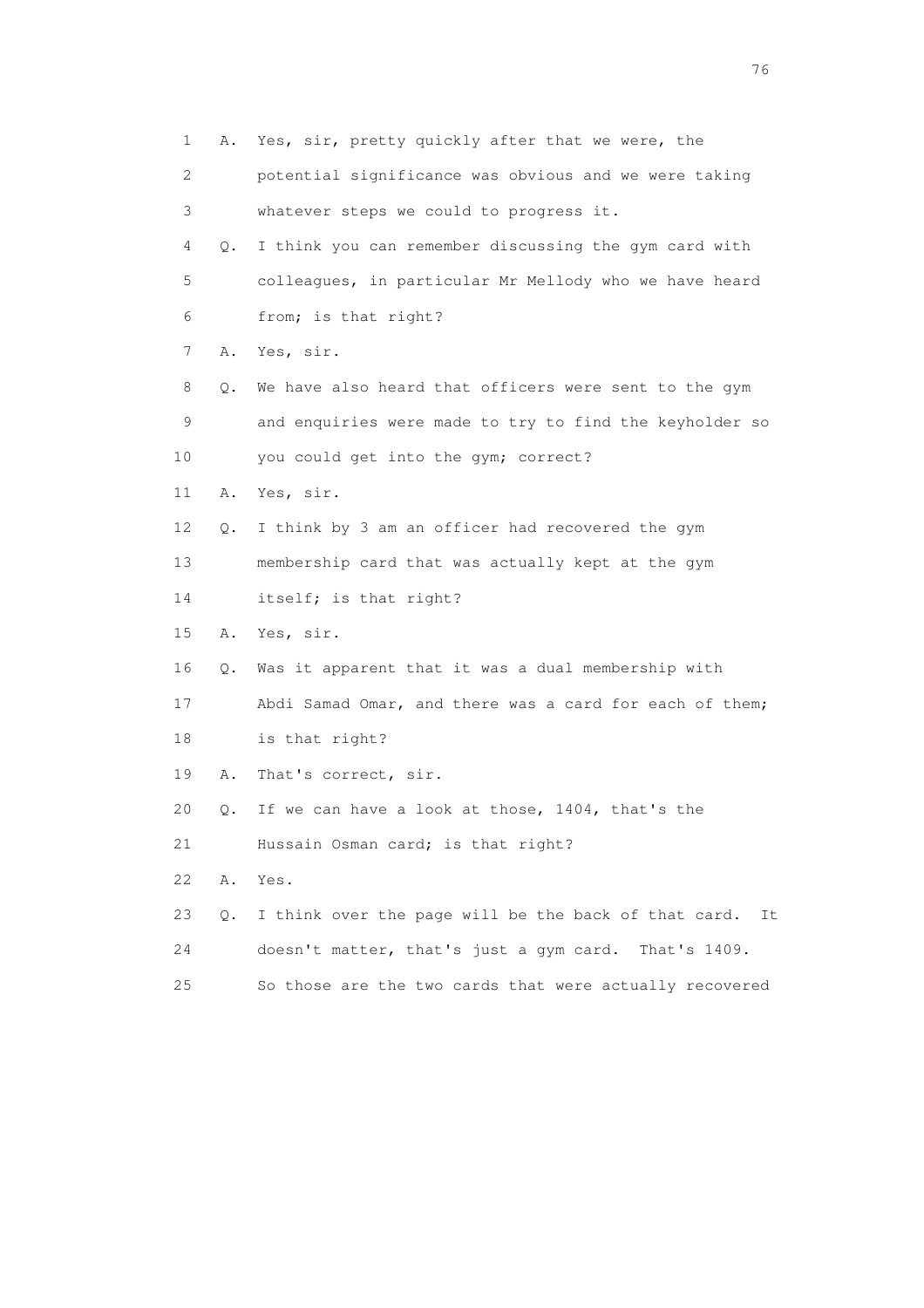1 from the gym; is that right?

2 A. That's correct, sir, yes.

| 3               | Q. | The photos you say in your statement from the gym, so on |
|-----------------|----|----------------------------------------------------------|
| 4               |    | these cards, were put in to something you have described |
| 5               |    | as the operational intelligence system. Can you tell     |
| 6               |    | us, what's that?                                         |
| 7               | Α. | Well, there was a $-$ that was Mr Mellody's sort of area |
| 8               |    | of expertise. In fact he was in charge of the            |
| 9               |    | intelligence system, but there was -- he is much better  |
| 10              |    | placed than me to describe what the mechanics of it      |
| 11              |    | were, but there was a system, and part of our            |
| 12 <sup>°</sup> |    | intelligence aspect of the command, similar to the       |
| 13              |    | forensic, there is an intelligence one, they had their   |
| 14              |    | mechanisms in place and it went into that system.        |
| 15              | Q. | Right, he is coming back on Monday, I think, so he will  |
| 16              |    | be able to tell us.                                      |
| 17              |    | Then at 3.10 am did Mr Meneely tell Mr Jolly that        |
| 18              |    | the photograph on the Hussain Osman card, gym card, was  |
| 19              |    | the same person as the man in the wedding photo, so the  |
| 20              |    | torn-up pictures that Mr Meneely had been putting back   |
| 21              |    | together?                                                |
| 22              | Α. | Yes, sir.                                                |
| 23              | Q. | Did Detective Sergeant Jolly tell you that?              |
| 24              | Α. | Yes, sir.                                                |
| 25              | Q. | Then at about the same time, did Mr Jolly tell you, we   |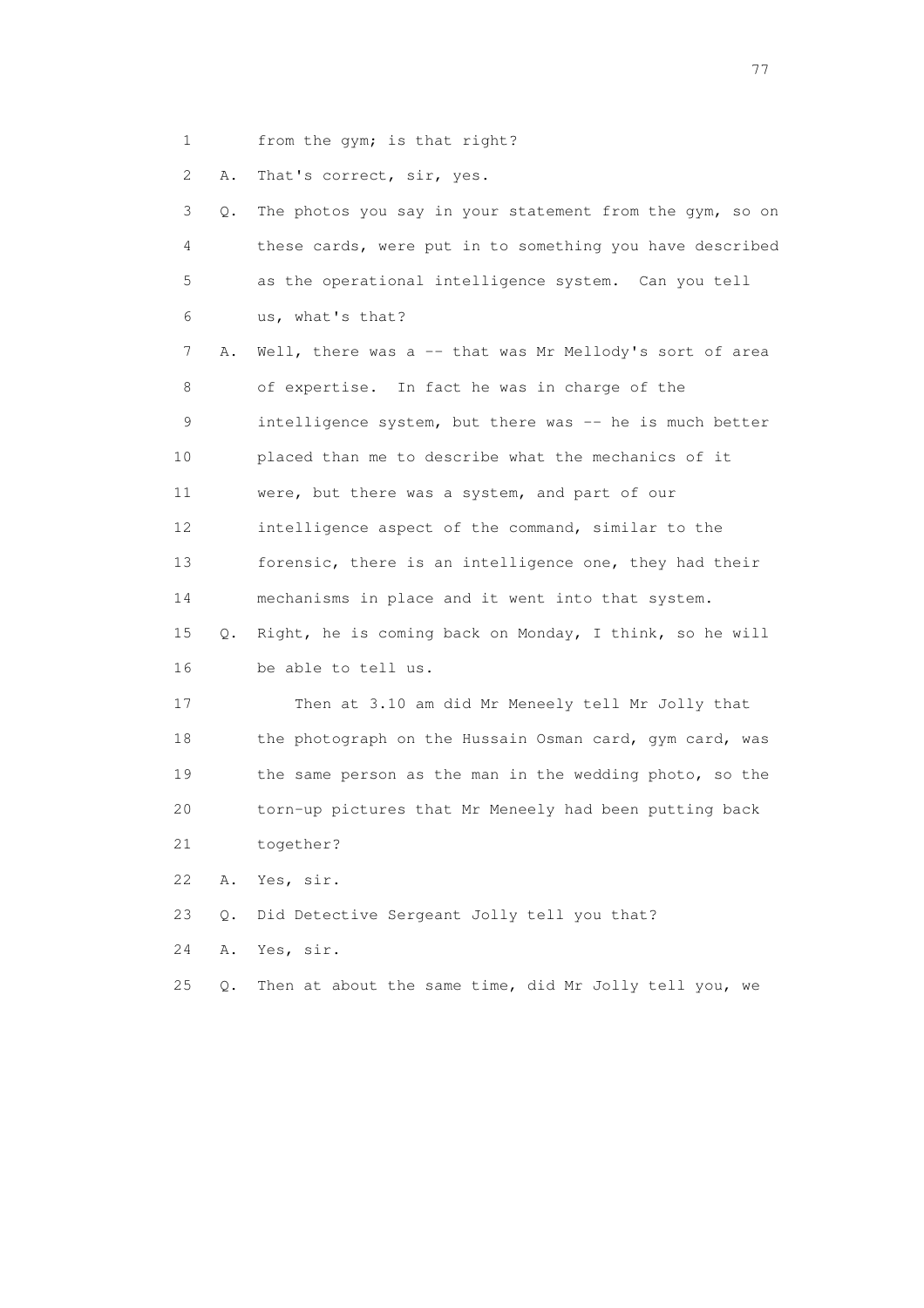| $\mathbf 1$ |    | have heard about this as well, that jobseekers           |
|-------------|----|----------------------------------------------------------|
| 2           |    | correspondence in the name of Girma was also found in    |
| 3           |    | the rucksack?                                            |
| 4           | Α. | That's correct, sir, yes.                                |
| 5           | Q. | Now I am going to the last page of your statement.       |
| 6           |    | As far as the torn wedding photos from                   |
| 7           |    | Shepherd's Bush were concerned, did you have any way of  |
| 8           |    | being able to say when those pictures had been taken?    |
| 9           | Α. | No, sir, not from -- I think my recollection is at the   |
| 10          |    | time I either had a conversation with Mr Jolly --        |
| 11          |    | certainly with Mr Jolly, potentially Mr Meneely as well, |
| 12          |    | although I can't exactly recall, and there was nothing   |
| 13          |    | on them to say when they had been taken.                 |
| 14          | Q. | Did it fall to you in any way to make any decision as to |
| 15          |    | if surveillance officers were going to become involved,  |
| 16          |    | as to what material they should be given? Do you see     |
| 17          |    | what I mean, in terms of photographs? Whose job's that?  |
| 18          | Α. | I think it was certainly my responsibility, overall      |
| 19          |    | responsibility for the scenes, and clearly as part of    |
| 20          |    | that, I could have called for those photos if $I -$ for  |
| 21          |    | that potential. But at that stage I don't think any      |
| 22          |    | discussion had taken place, or I might be wrong, around  |
| 23          |    | the deployment of surveillance teams, and as I say in my |
| 24          |    | statement I think, in any event the -- I certainly       |
| 25          |    | formed the view that the wedding photos, if we can call  |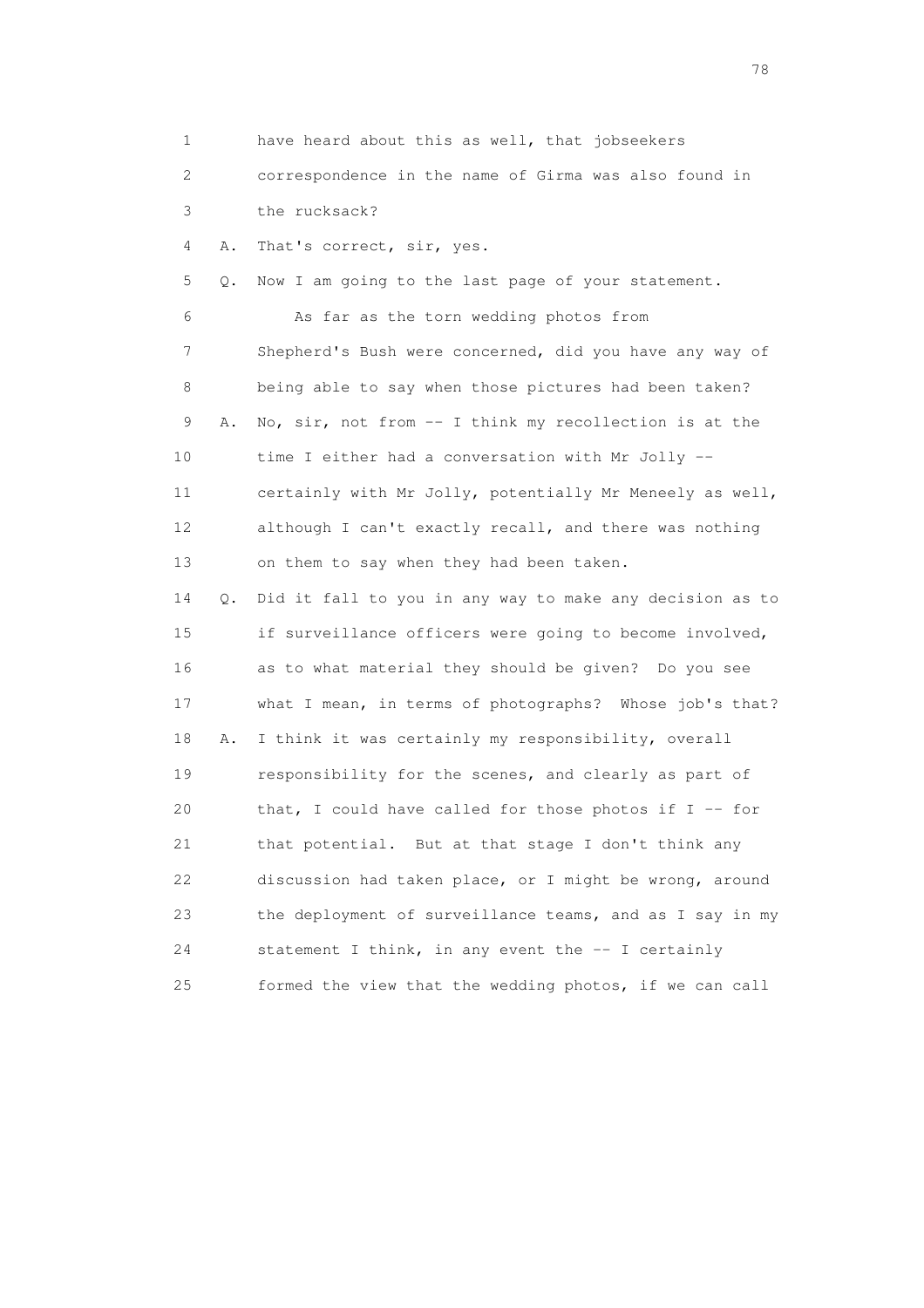1 them that, didn't take us further, and that they also 2 had a huge potential forensic value. And so whilst 3 I can't remember whether there was a specific "we need 4 them for surveillance" or we don't, there was a clearly 5 an option open to me to say, "We must remove them now" 6 but I also had to balance that with their forensic 7 potential, which was significant.

 8 Q. To examine them for fingerprints and so on, which 9 presumably obliterates, I think; the sort of powder 10 that's put on will obliterate the image?

 11 A. The chemicals will, as I think has happened in this 12 case, will render it to destruction in terms of visible 13 value, yes. Principally fingerprints, but of course I 14 was aware that they had been torn or cut into small 15 pieces, but equally potentially DNA examination, 16 I haven't mentioned it in the statement, but other 17 forensic disciplines do have potential for success in 18 terms of potentially fibres, particularly where it's 19 been torn, catching to the edge of the photograph, and 20 potentially some sort of mechanical fit. So, for 21 example, if a part of that photograph had been missing, 22 and it was subsequently recovered on someone's person or 23 at an address, then a scientific process could be gone 24 through that would link them to that rucksack, in 25 effect.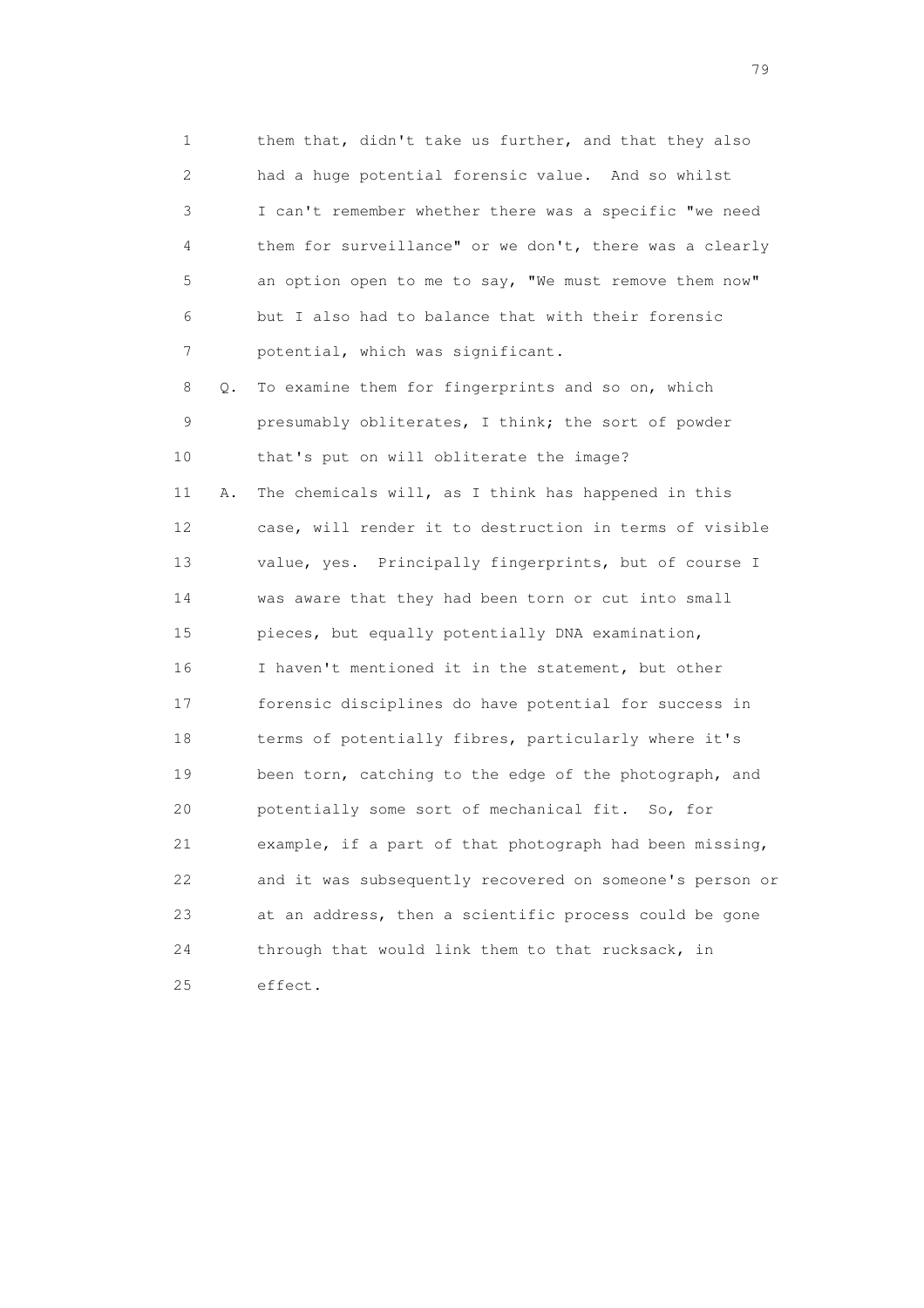1 Q. Presumably, though, once the bits had been put back 2 together, the torn photographs, would this be right, 3 I don't know, if somebody had wanted, or if you had 4 taken a decision that they might be useful if 5 surveillance was going to be conducted, presumably 6 a photograph could be taken, could it, of them as it 7 were -- I won't say stuck back together, but you know 8 what I mean, when they have been put back in their 9 proper shape?

10 A. Yes.

 11 Q. Which would then avoid the need to destroy the item by 12 tests; is that right?

 13 A. Yes, indeed, that's right. DC Meneely did reconstruct, 14 if that's the word, the photographs. He did photograph 15 them during that time. However, the reason, his reason 16 for photographing them or one reason, I don't know what 17 was entirely in his mind, was that the point you have 18 already made, that they were going to be examined to 19 destruction and to avoid constant opening of the bags 20 and constant touching or copying of the photographs, 21 which destroys the forensic evidence and can mean that 22 the integrity or continuity of those photographs can be 23 called into question, the scene examiner can take record 24 photography, which is -- their term for it is record 25 photography, to show what was then subsequently

entration of the state of the state of the state of the state of the state of the state of the state of the state of the state of the state of the state of the state of the state of the state of the state of the state of t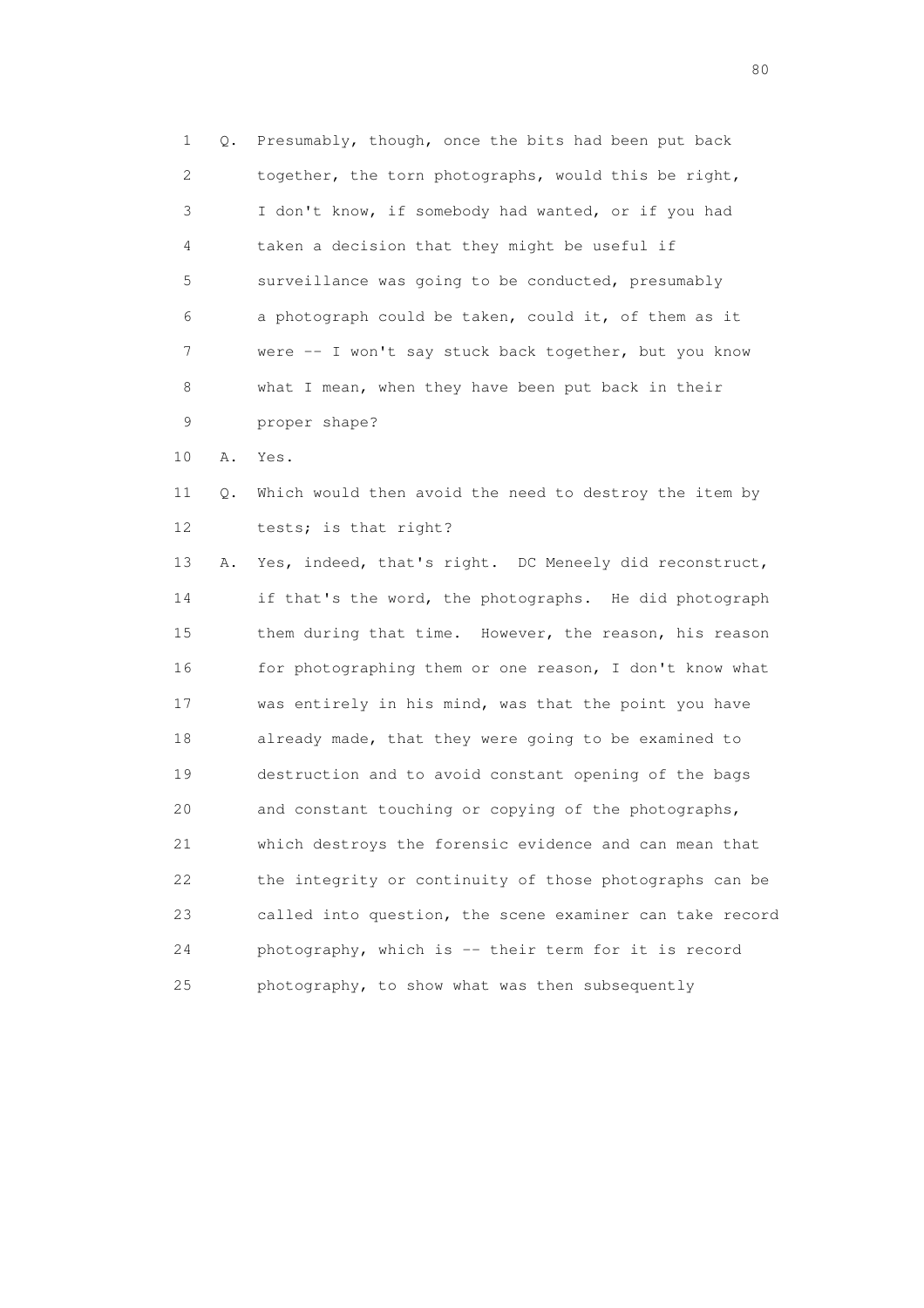1 examined.

| 2  |    | Now, on this occasion, DC Meneely did that, as           |
|----|----|----------------------------------------------------------|
| 3  |    | I have said earlier, between 3.33 and 4.05. Sometimes    |
| 4  |    | that takes place -- for example if the weather is poor   |
| 5  |    | or the conditions are poor, that may well take place     |
| 6  |    | much later and back at the police station, but on this   |
| 7  |    | occasion it did take place and it did take place by 4.04 |
| 8  |    | in the morning, or 4.03 in the morning.                  |
| 9  | Q. | Did you know in due course whether the gym card images   |
| 10 |    | were going to be used by surveillance officers? Is that  |
| 11 |    | something you ever became aware of?                      |
| 12 | Α. | I was aware of that, and I think part of the<br>Yes.     |
| 13 |    | reason or part of the rationale, as I recall, for        |
| 14 |    | sending the officers to the gym was not only to make the |
| 15 |    | obvious enquiries as to where we gleaned the address of  |
| 16 |    | Scotia Road and things like that, but was to see what    |
| 17 |    | records they had. Because -- and as it turned out they   |
| 18 |    | had a duplicate, if that's the right word, of the gym -- |
| 19 |    | or they had the original, whichever way it was, of the   |
| 20 |    | gym card. That negated the need for using the one that   |
| 21 |    | was found within the scene, which was then also going to |
| 22 |    | be subject to forensic examination.                      |
| 23 |    | So having previously called for the items from the       |
|    |    |                                                          |

 24 scene, and that was to see them -- clearly there is 25 a potential photograph of somebody connected to that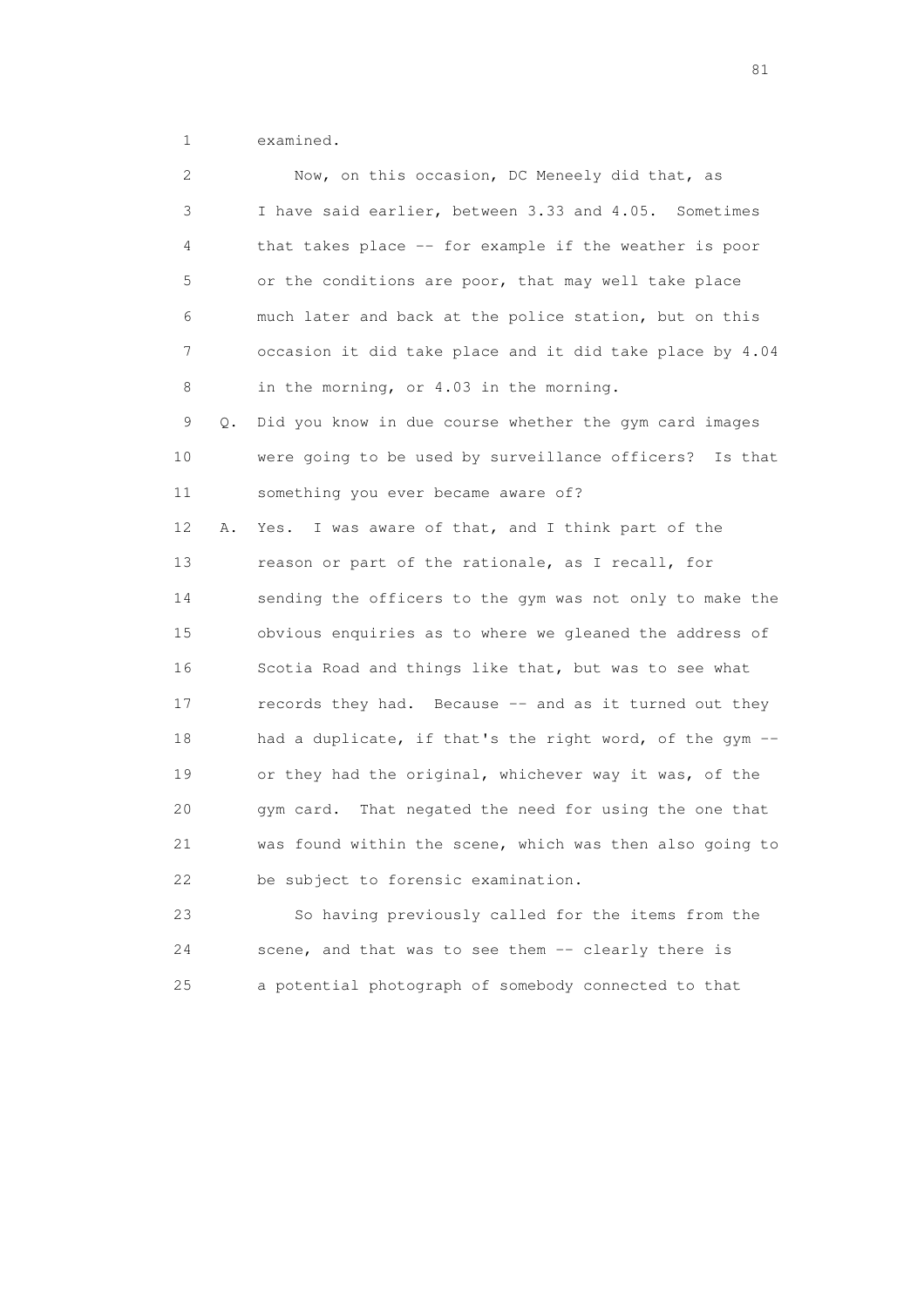1 device on it, it's critical that that information came 2 back to the centre.

 3 Once we realised we had or were getting the same 4 thing without any forensic considerations, those 5 originals from the scene are sent back to the scene, for 6 the safe-keeping of DC Meneely. 7 Q. I am getting at this: whether you knew that the gym 8 cards were going to be used by surveillance officers and 9 if you did, whether you considered that they might also 10 benefit from having the wedding photographs? Do you

11 see, that's the question.

 12 A. Yes, sorry, I understand. I think whether -- I knew 13 that there was a potential for surveillance, for sure, 14 and that is why we instigated the enquiries to get the 15 photographs we did.

 16 I clearly formed -- well, I did form the view from 17 the conversations I had had, that the wedding 18 photographs, I didn't know that DC Meneely had 19 photographed them, so on -- my mindset was around the 20 originals, that they had significant forensic value, 21 they had been torn or cut into small pieces, and they 22 actually didn't take us any further in terms of the 23 identification or the image of what turned out to be 24 Hussain Osman.

25 Clearly I am doing that without actually seeing the

experience of the state of the state of the state of the state of the state of the state of the state of the s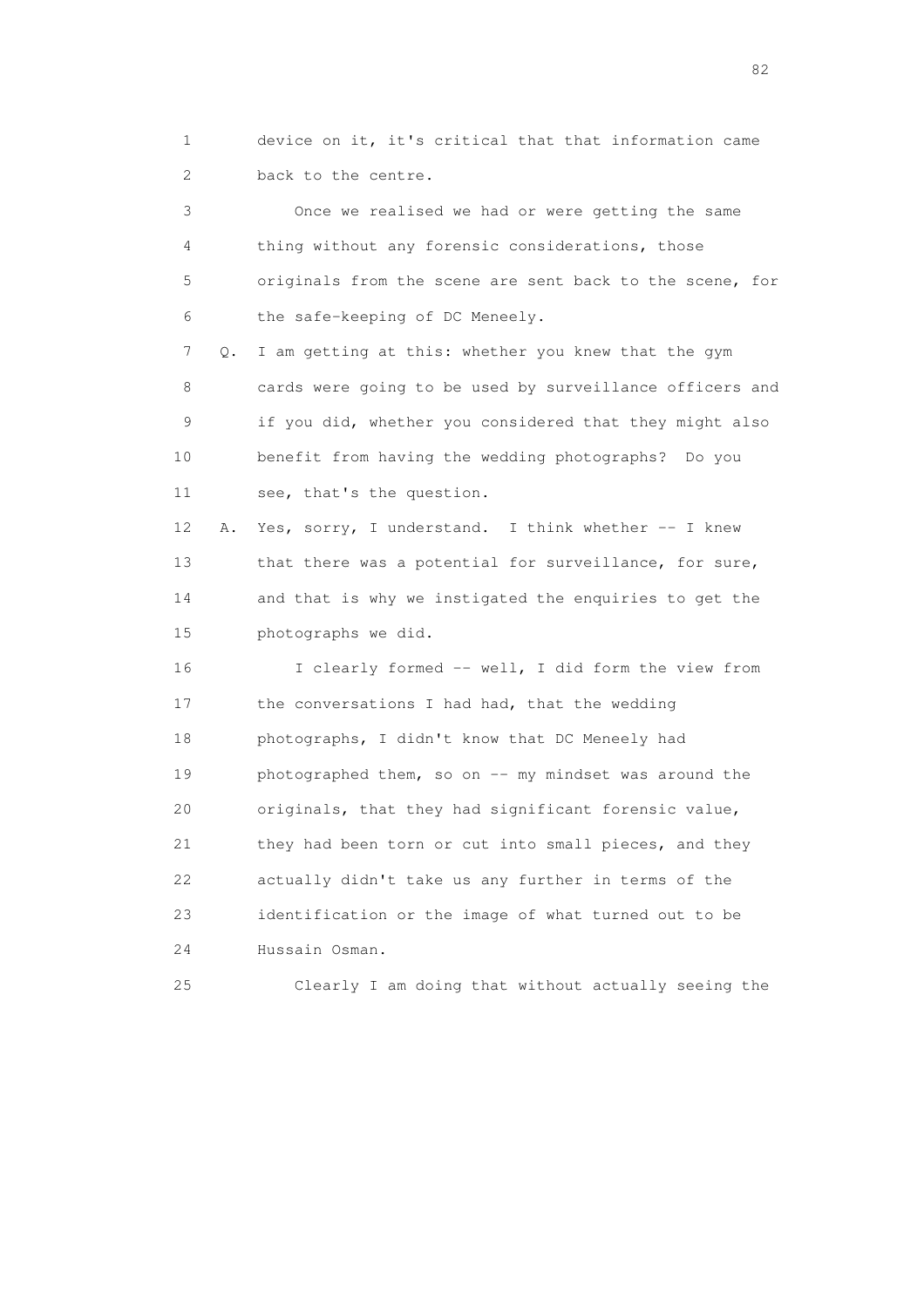1 photographs, but that's the position I reached. 2 Q. All right. The last point is this: I just want to ask 3 you something, very, very little because again we have 4 a witness coming on Monday who's going to deal with 5 this. If we have your notes, please, which are 6 page 1395, if we can have that on the screen. In the 7 copy that we have, I don't know if this is right in the 8 original book, this page headed "Op Ragstone" is 9 immediately before the page that has the note of the 10 conversation at 2.05 am; yes? 11 A. Yes, sir. 12 Q. Does it follow that this page would have been written at 13 sometime before five past, if we are trying to time the 14 note, two in the morning on the 22nd? 15 A. Unfortunately not, sir. On that, I generally use 16 (indicated) that side of the page and that one's blank. 17 Q. Yes? 18 A. I am not organised enough that I always write on that 19 side later on if something is relevant to the page. But 20 the Ragstone entries are on the left-hand side. I don't 21 know when they were written. They were written at some 22 time during the course of the evening, but I couldn't 23 say when. I don't think they were before that. In fact 24 I'm very confident they weren't before that but I 25 couldn't be absolutely sure.

experience and the contract of the contract of the contract of the contract of the contract of the contract of the contract of the contract of the contract of the contract of the contract of the contract of the contract of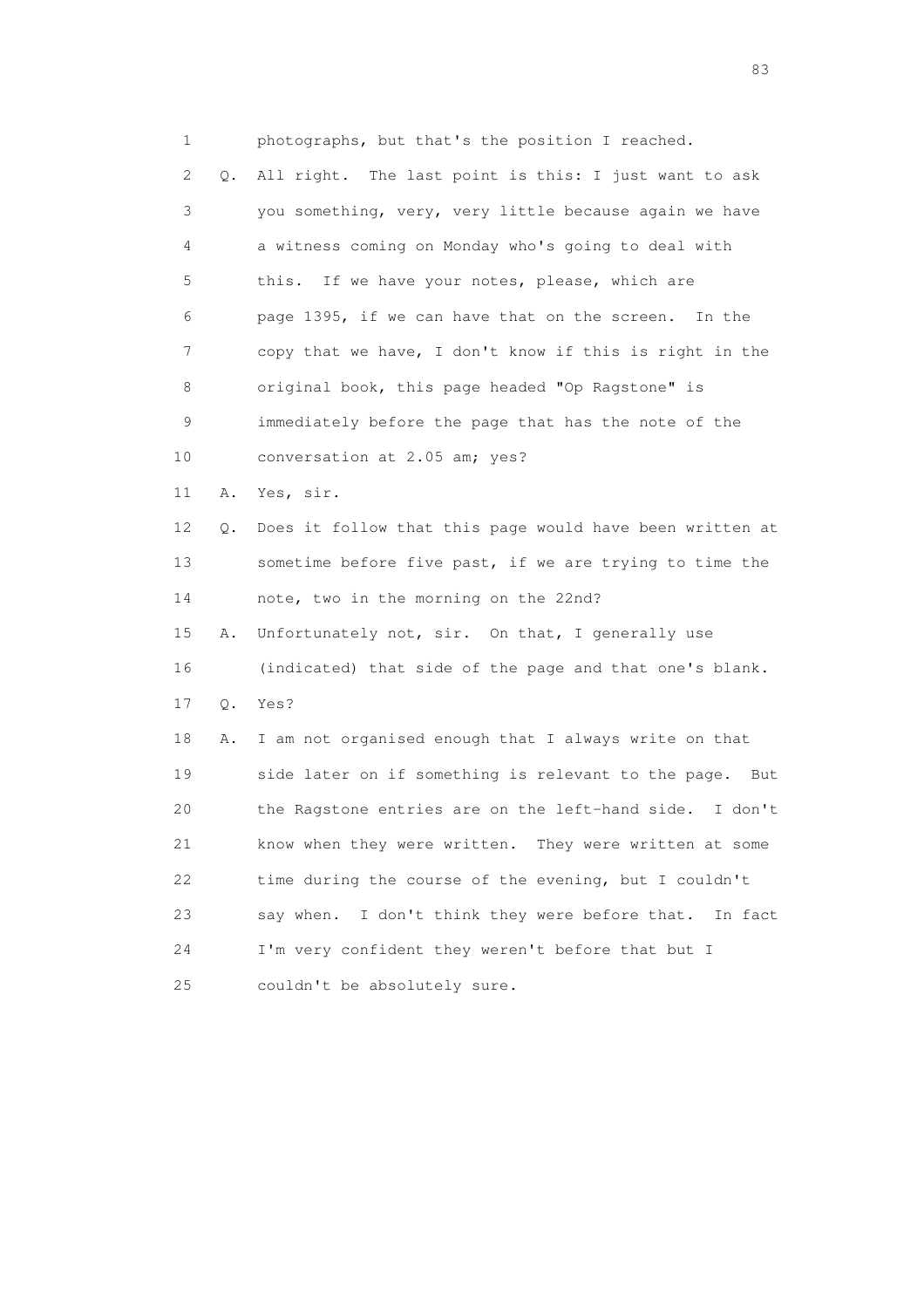| 1  | Q.    | They would probably be on the right-hand side page,      |
|----|-------|----------------------------------------------------------|
| 2  |       | would they?                                              |
| 3  | Α.    | Yeah, the following on page is more about the stuff from |
| 4  |       | In fact the next entry on the right-hand<br>the scene.   |
| 5  |       | page is around the jobseeker allowance. I can't be       |
| 6  |       | sure, I don't think it was -- I'm confident it wasn't    |
| 7  |       | before but I couldn't time it.                           |
| 8  | Q.    | When you say some time in the evening, do you mean by    |
| 9  |       | that some time this night?                               |
| 10 | Α.    | Yes, that's right, it's definitely that night, because   |
| 11 |       | I had started a new book by, in preparation, I think,    |
| 12 |       | for a 7 am meeting. I do have an entry in the second     |
| 13 |       | book timed at 5.40.                                      |
| 14 | Q.    | So you think we could say before 5.40?                   |
| 15 | Α.    | I think so, sir, yes.                                    |
| 16 | $Q$ . | If we just look at this, Operation Ragstone, then we can |
| 17 |       | see four vehicles, is that "in farm in Cumbria"?         |
| 18 | Α.    | Yes.                                                     |
| 19 | Q.    | And then some vehicle details are given?                 |
| 20 | Α.    | Yes, sir.                                                |
| 21 | Q.    | Then do you see, is it, "report, 15 Asians in combat     |
| 22 |       | company"?                                                |
| 23 | Α.    | I think it's "in combat" or it might be "camping".       |
| 24 | Q.    | Yes?                                                     |
| 25 | Α.    | I think there might be an oblique missing.               |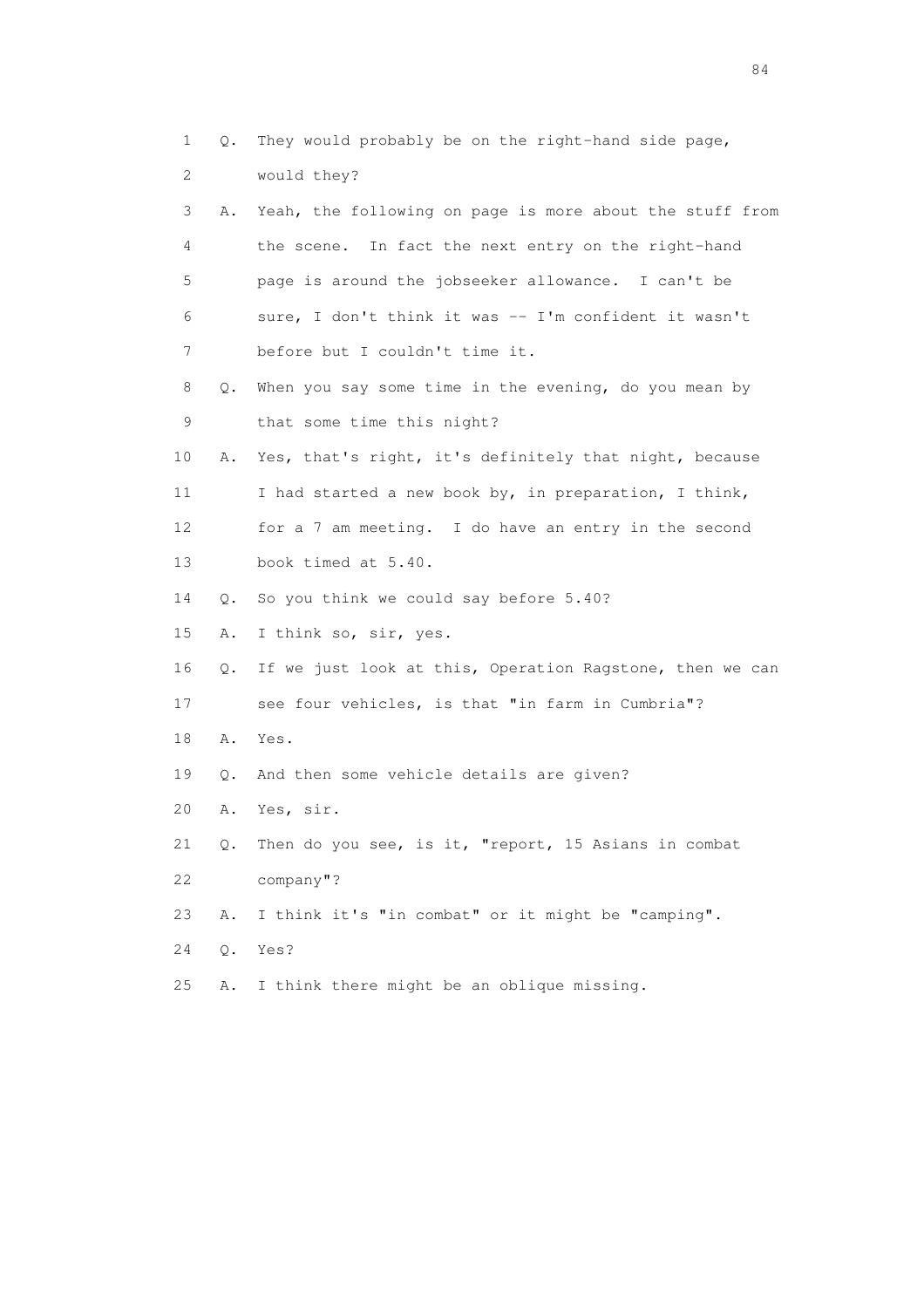1 Q. Then there is a reference to vehicles, yes?

2 A. Yes.

|    | 3<br>О. | Can you help with this: did you have any direct            |
|----|---------|------------------------------------------------------------|
|    | 4       | knowledge yourself of Operation Ragstone?                  |
|    | 5<br>Α. | I may have been aware of its existence, I certainly<br>No. |
|    | 6       | was at that time, but beyond that, no, sir.                |
|    | 7<br>Q. | Did you know, for example, whether or not                  |
|    | 8       | surveillance -- we know they were -- would you have        |
|    | 9       | known at this time that surveillance photographs had       |
| 10 |         | been taken in the course of the operation?                 |
| 11 | Α.      | I don't think so, sir, no. It's possible it came out       |
| 12 |         | during the course of the conversations on the night but    |
| 13 |         | not prior to that.                                         |
| 14 | Q.      | Did anybody discuss with you the possibility of            |
| 15 |         | comparing the photographs, for example, that you have      |
| 16 |         | from the gym club with any of the Ragstone photographs,    |
| 17 |         | to see if it was possible to say whether the same people   |
| 18 |         | were involved? Was that ever discussed with you?           |
| 19 | Α.      | No, I don't think so, I think that from my recollection    |
| 20 |         | clearly an awful lot of work was going on from the         |
| 21 |         | intelligence side to research all the information that     |
| 22 |         | was available, and things like the Ragstone information    |
| 23 |         | obviously came to light and beyond that people are         |
| 24 |         | clearly doing research around that, which I am sure        |
| 25 |         | would have included trying to find photographs, but        |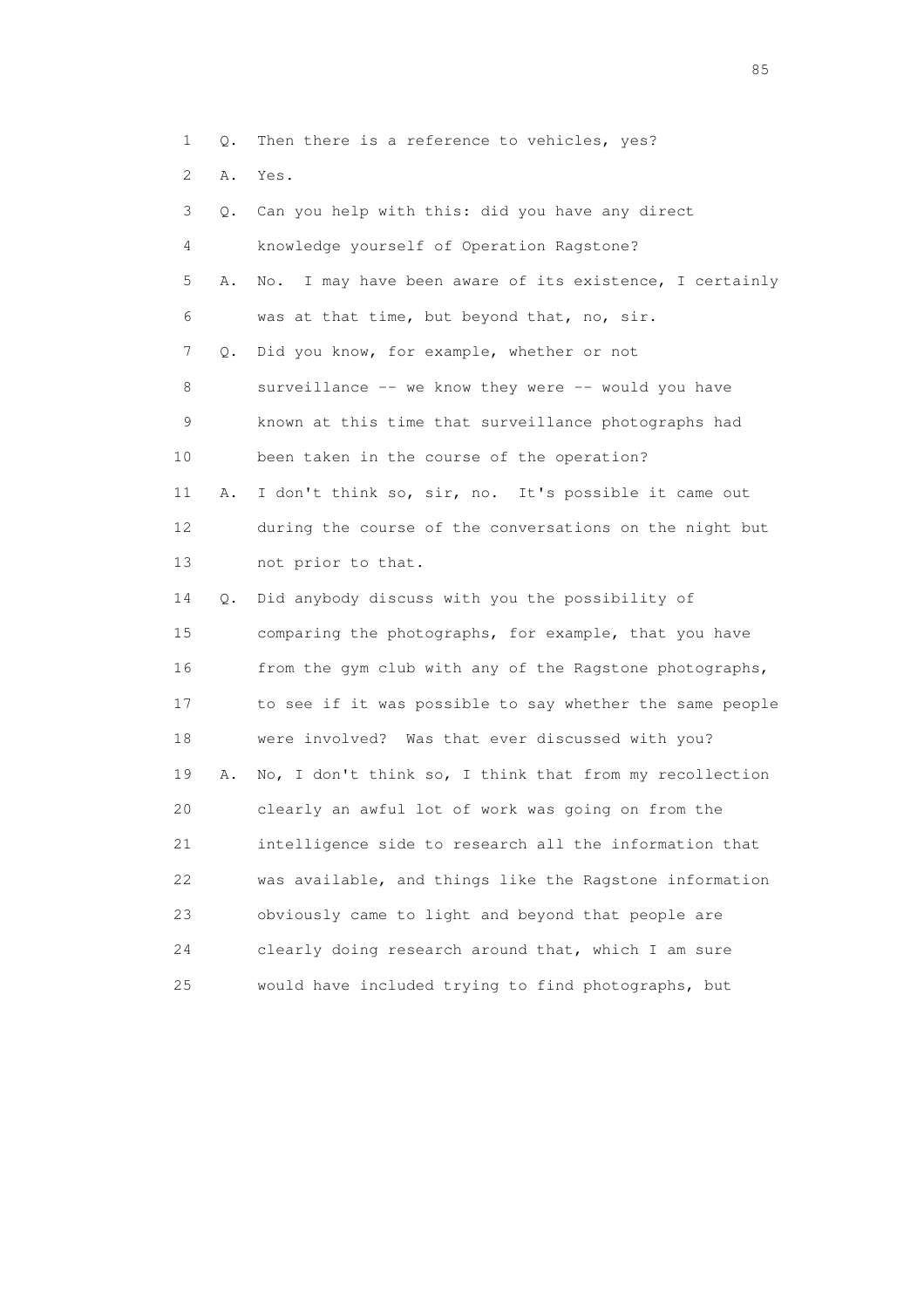1 I don't know and I don't think -- I am sure we -- no-one 2 discussed with me getting to the point of well, we have 3 got these photographs now, we need to compare now. 4 SIR MICHAEL WRIGHT: I am sure it's my fault, because 5 I haven't quite tied this up in my mind. As we now 6 know, of course, the Ragstone -- there was a link, 7 a visible link from the Ragstone photographs of the car 8 which led to Omar. 9 A. Yes. 10 SIR MICHAEL WRIGHT: How did Ragstone come up to be entered 11 into your notebook at this time, around about some time 12 just before 5 o'clock in the morning? How did the topic 13 actually arise? 14 A. I don't know, sir. I am trying to remember, and look at 15 the note and see if -- 16 SIR MICHAEL WRIGHT: Because what you were looking at at 17 that time was the material that had been recovered from 18 the rucksack at Shepherd's Bush. 19 A. Yes, sir, and that instigated other enquiries, the gym 20 card, and then subsequently the jobseeker allowance in 21 the name of Girma. 22 SIR MICHAEL WRIGHT: And that leads to a car and the car 23 leads to Ragstone. 24 A. Yes. 25 SIR MICHAEL WRIGHT: I don't suppose, it may be because it

entration of the contract of the contract of the contract of the contract of the contract of the contract of the contract of the contract of the contract of the contract of the contract of the contract of the contract of t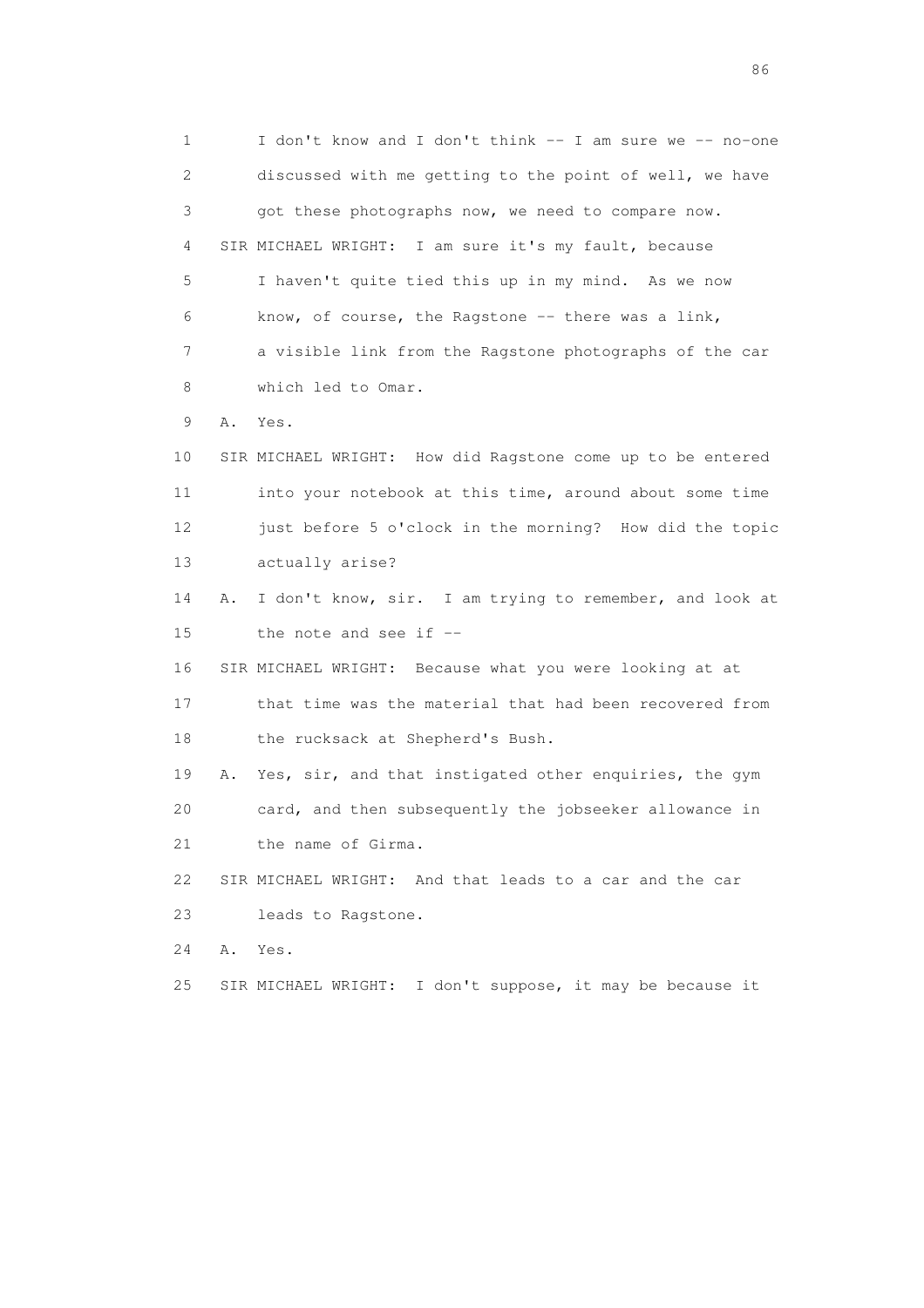| 1  | was in other hands, you don't know how Ragstone then           |
|----|----------------------------------------------------------------|
| 2  | comes to be mentioned to you?                                  |
| 3  | No, I don't, sir, I just remember it being discussed and<br>Α. |
| 4  | I have made a note around it.                                  |
| 5  | SIR MICHAEL WRIGHT:<br>I see.                                  |
| 6  | MR HILLIARD: Thank you very much.                              |
| 7  | SIR MICHAEL WRIGHT: Mr Mansfield.                              |
| 8  | Questions from MR MANSFIELD                                    |
| 9  | MR MANSFIELD: Good morning. My name is Michael Mansfield.      |
| 10 | I represent the family of Jean Charles de Menezes.             |
| 11 | Sir.<br>Α.                                                     |
| 12 | Since that topic has now arisen, perhaps I can just<br>Q.      |
| 13 | develop it with you. Could you have the maps brochure,         |
| 14 | please, page 4.                                                |
| 15 | Α.<br>Yes.                                                     |
| 16 | Have you seen this before?<br>Q.                               |
| 17 | Very briefly, sir, yes.<br>Α.                                  |
| 18 | I will just give you a moment. There are some points<br>Q.     |
| 19 | I want to direct your attention to. The car that the           |
| 20 | learned Coroner has just talked about, which is in your        |
| 21 | notebook, is there, the blue Golf L199; you see that?          |
| 22 | Yes, sir.<br>Α.                                                |
| 23 | That is linked to somebody sometimes shortly called<br>Q.      |
| 24 | Yesh Girma, a woman, do you see that above?                    |
| 25 | Yeshiembet Girma, yes.<br>Α.                                   |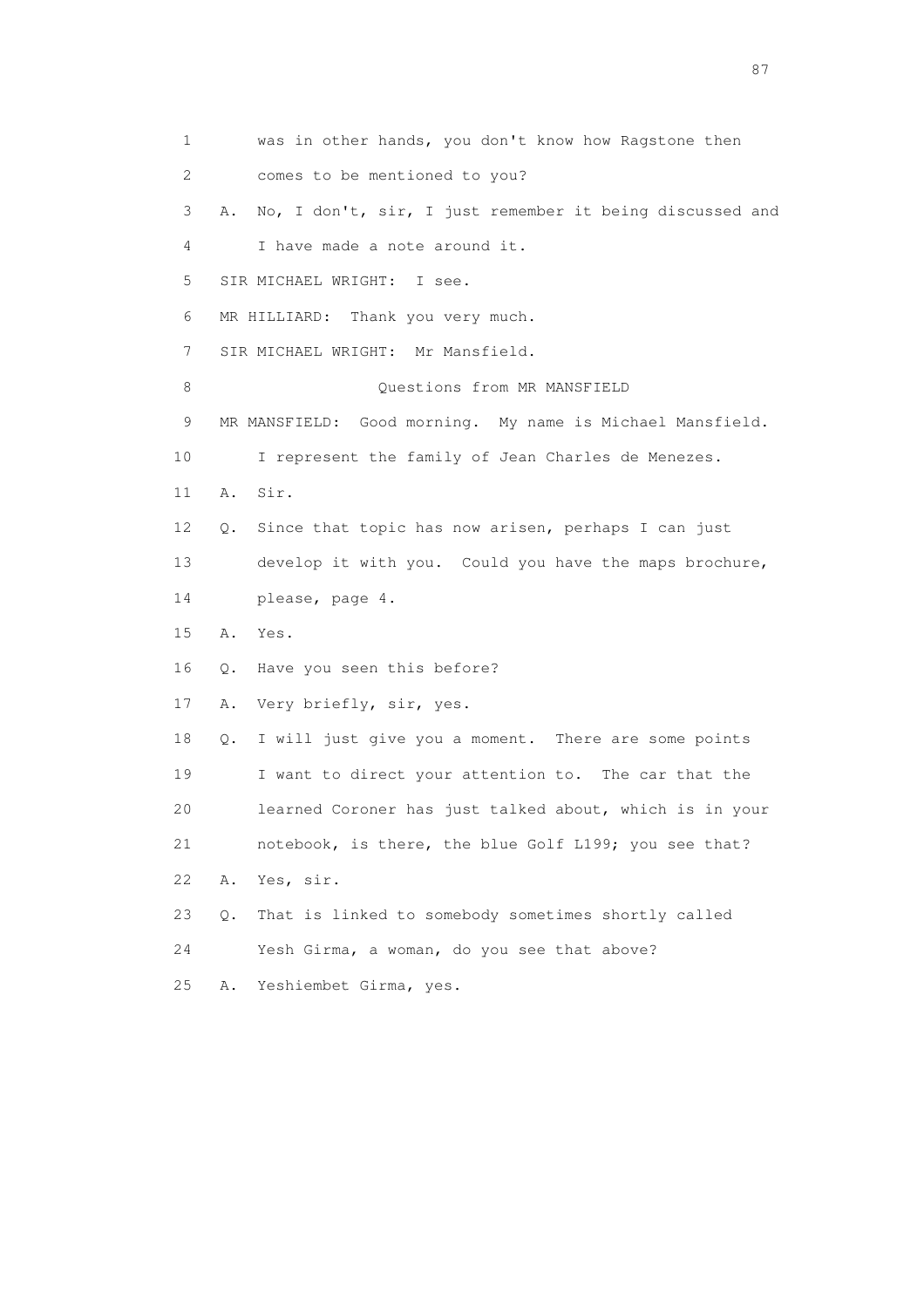1 Q. It is all, as you will see from the top, information or 2 intelligence known prior to the 22nd. I am not 3 suggesting that you have researched all this to get to 4 this, but this is what was known. You will see in the 5 middle of the page that the, towards the middle, blue 6 Golf was seen on the operation, Ragstone, again you have 7 that in your note? 8 A. Yes, sir. 9 Q. Then to the right of that, but without an arrow, at the 10 moment, is the name of Hussain Osman; do you see that? 11 A. Yes, sir. 12 Q. Just for the moment, that will do. Now I want you to 13 look at your notes, please. The page you just had with 14 Ragstone at the top, 1395, I think you have said was 15 written at about 5 am? 16 A. Well, no, sir, I can't say a time, I am going from my 17 second notebook, there is another entry timed and it was 18 in that book -- 19 SIR MICHAEL WRIGHT: Before 5.40. 20 MR MANSFIELD: Before 5.40. 21 A. I think so, sir. 22 Q. I want you to look at JM2. Is that another book? 23 A. It is, sir, yes. 24 Q. This is a red notebook. Is it hardback? 25 A. It is, sir, yes.

en de la construction de la construction de la construction de la construction de la construction de la constr<br>1880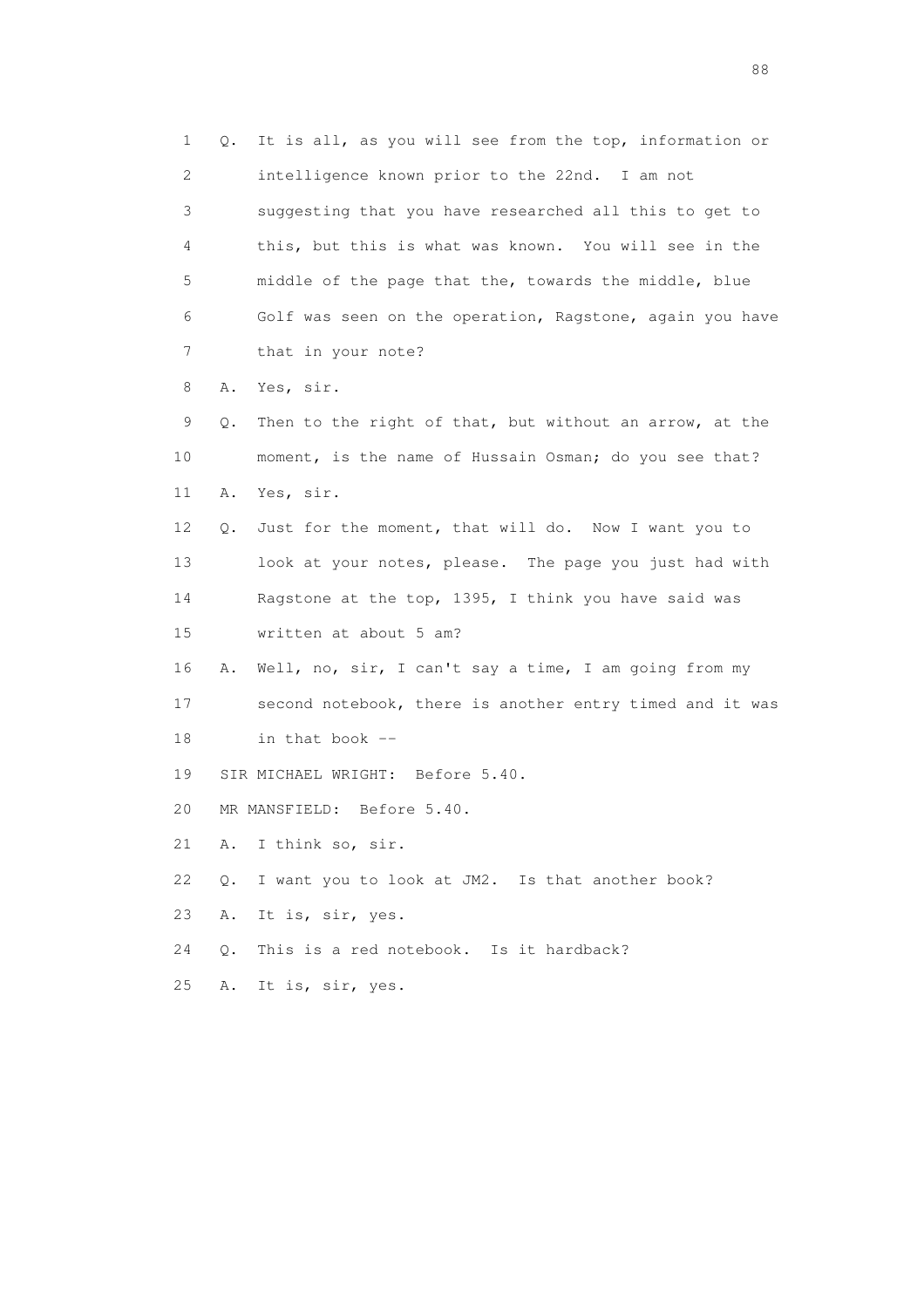1 Q. Could you look at the page which we have as 1399. Would 2 you be kind enough, unless you have an objection, may 3 I see the original? (Handed). Thank you. (Handed). 4 Could you hang on to it please, thank you very much. 5 This notebook which we have starting on 1398, with 6 the heading "Operation Vivace" at the top? 7 A. Vivace. 8 Q. All right. Never mind. 9 A. I am sure it's me, sir. 10 Q. No, no, it could be anybody. On 1398, when was this 11 written up, can you help us? 12 A. Well, I think from memory, I did this in advance of 13 a meeting at 7 am that I knew was going to take place at 14 or around 7 am, and from recollection it was to make 15 sense of the rather scrawled note in my other book, the 16 timing issue because I do have one there that says 17 5.40 am, which, because I can't find any record of that 18 in the earlier book, I am assuming was written at around 19 5.40 am and then I have another one at 7 am in the 20 conference room, which is very brief details of that 21 meeting. 22 Q. Right. So that the jury may follow how you are working 23 this out, can we have 1401 on screen. This is a later 24 page in the same red notebook JM2, and that's the one

25 that has "7 am conference room" at the top, 22nd?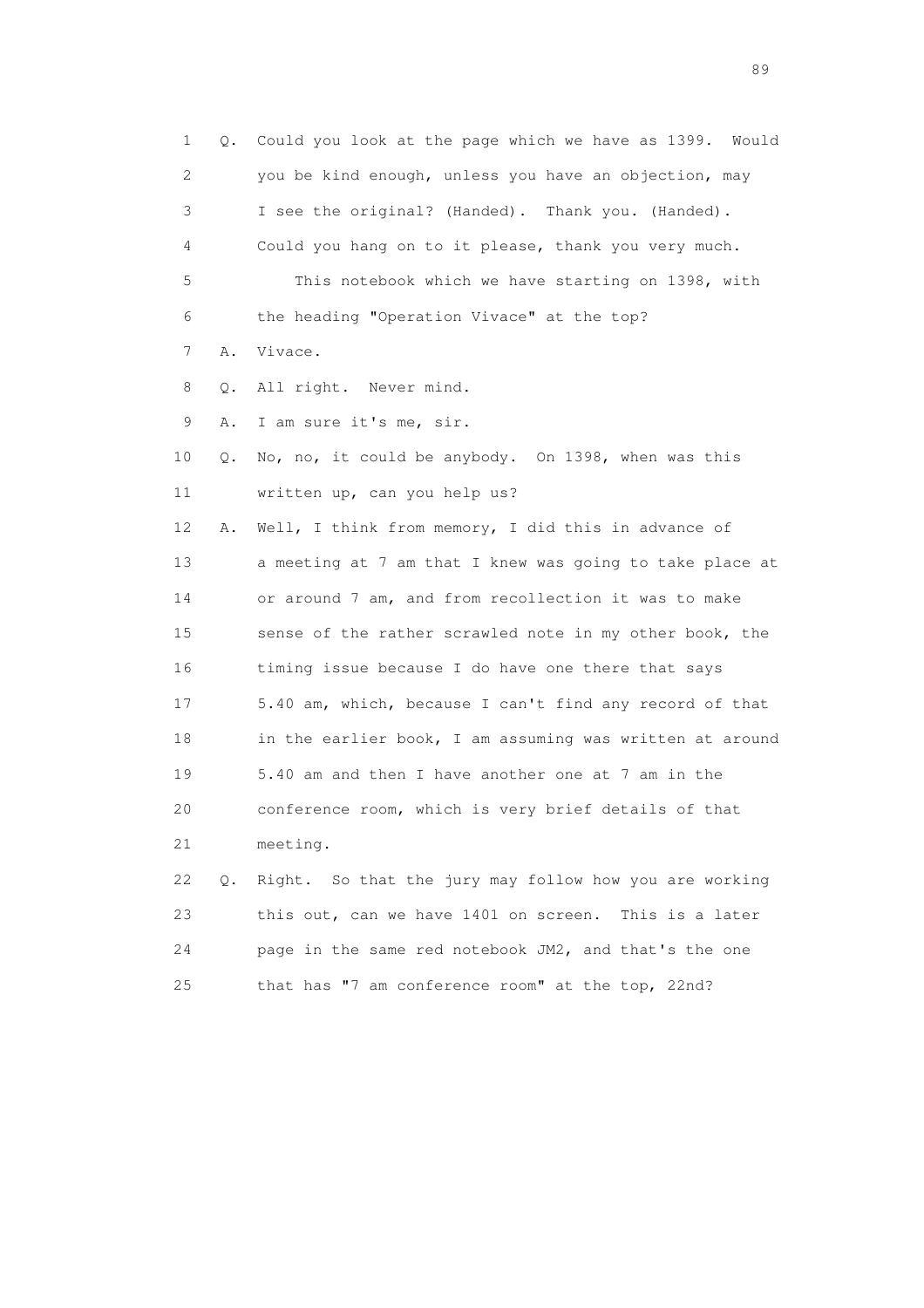1 A. Yes, sir.

| 2  | Q. | So this is the context, you are assembling notes for the |
|----|----|----------------------------------------------------------|
| 3  |    | 7 o'clock meeting. Now can we go back to 1399, and       |
| 4  |    | I want to go down this page to the same blue car.        |
| 5  |    | L199 FPA. You have written out the name of the woman     |
| 6  |    | who's on that schedule we have just looked at, and       |
| 7  |    | an address.                                              |
| 8  |    | Now I want you to look to the right-hand side.           |
| 9  | Α. | Yes, sir.                                                |
| 10 | Q. | "Wife of H Osman"?                                       |
| 11 | Α. | Wife of Osman, yes.                                      |
| 12 | Q. | Yes, wife of Osman?                                      |
| 13 | Α. | Yes, sir.                                                |
| 14 |    | SIR MICHAEL WRIGHT: Is that your writing?                |
| 15 | Α. | It is, sir, yes.                                         |
| 16 |    | MR MANSFIELD: When did you discover that?                |
| 17 | Α. | I don't know, sir. I don't know, sir.                    |
| 18 | О. | So what we need to add is that, on this schedule, on the |
| 19 |    | 4th, is that somebody was able to inform you because you |
| 20 |    | weren't part of Ragstone, were you?                      |
| 21 | Α. | No, sir, no.                                             |
| 22 | Q. | Somebody has told you, you have got from some source,    |
| 23 |    | the fact that if we go back to the maps brochure,        |
| 24 |    | page 4, before the 22nd or on the 22nd, somewhere around |
| 25 |    | that, certainly before the shooting, the blue Golf was   |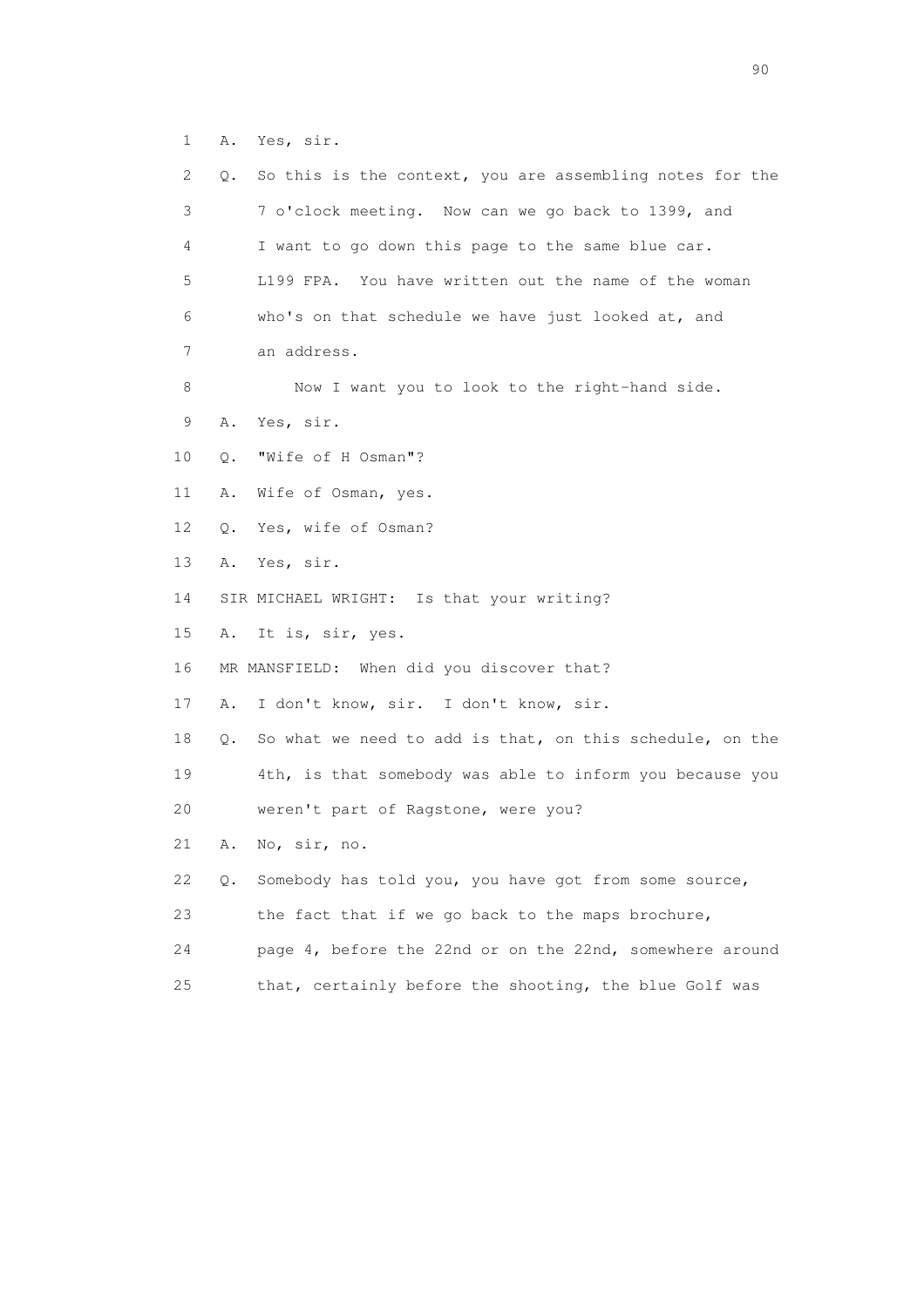- 1 not only linked to the woman named above but was linked 2 to Osman; correct?
- 3 A. I think that must be right, sir, yes.

 4 Q. Yes. So I would ask for, at least in pencil, an arrow 5 to be added to this map schedule. Now I just want to 6 continue. Can you help us, please, I am going to 7 suggest to you it's very important where you got this 8 information from. It can have only come from a limited 9 number of sources, can't it?

- 10 A. Yes.
- 11 Q. The limited number of sources in your case must be 12 primarily Mr Mellody?
- 13 A. Either Mr Mellody or those who were working, doing that 14 research work, I would suggest, yes, I can't be sure.
- 15 Q. All right, the intelligence unit?
- 16 A. I would say so, sir, yes, because that's where, as far 17 as I'm aware, the work was being done around developing 18 the information that had been found, whether it be from 19 the gym card or anything.
- 20 Q. During your time that morning, because you spend

21 a reasonable amount of time with Mr McDowall, who is the

- 22 Gold Commander, and also of course you attend this
- 23 7 o'clock meeting, don't you?
- 24 A. Yes, sir.
- 25 Q. At any time between 4 o'clock and 7 o'clock in that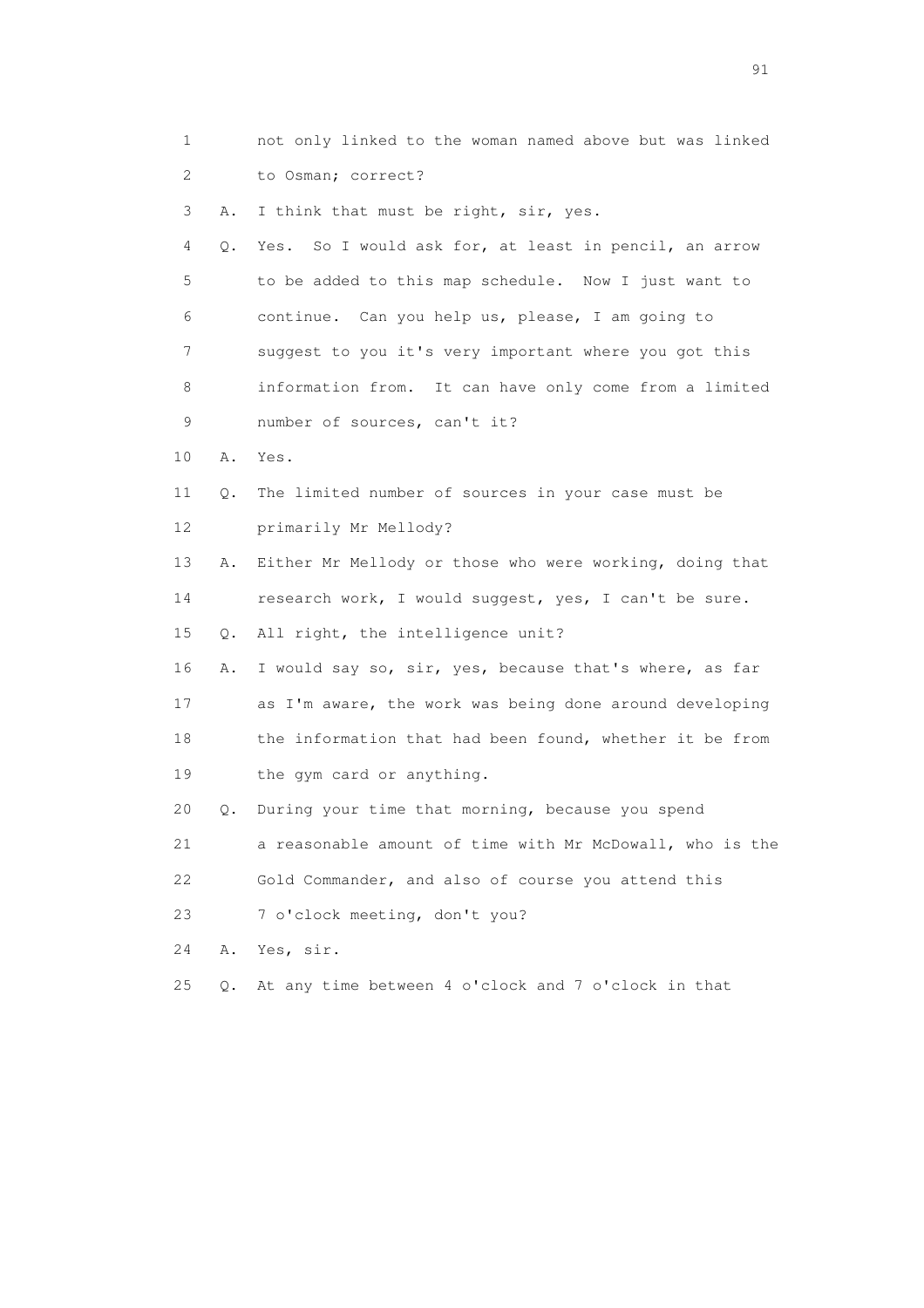| $\mathbf 1$    |    | three hour window, has anybody mentioned to you that the |
|----------------|----|----------------------------------------------------------|
| $\overline{c}$ |    | Ragstone operation involved taking photographs, in fact  |
| 3              |    | that was one of its main objectives, to capture people   |
| 4              |    | and photographs of what they were doing, did anybody     |
| 5              |    | mention that?                                            |
| 6              | Α. | It's very possible they did, sir, I don't know. I don't  |
| 7              |    | know.                                                    |
| 8              | Q. | I would like you to think about it, because this is      |
| 9              |    | an urgent, imperative, high threat situation on this     |
| 10             |    | morning, to track down, and you are part of a proactive  |
| 11             |    | operation, aren't you, to track down?                    |
| 12             | Α. | Yes, sir, yes, of course.                                |
| 13             | Q. | I appreciate you only have a part of it, but you are     |
| 14             |    | a part of it, and you are at some of the crucial         |
| 15             |    | meetings, aren't you?                                    |
| 16             | Α. | I am at a number of meetings, sir, yes, both.            |
| 17             | Q. | If somebody is talking about photographs at Ragstone,    |
| 18             |    | that would -- whilst you may not be interested in what   |
| 19             |    | they have had for breakfast and so on, you would be      |
| 20             |    | interested if they had taken photographs, wouldn't you?  |
| 21             | Α. | Well, I would be interested in the same context as       |
| 22             |    | everybody else, I suppose, I'm there and it's            |
| 23             |    | interesting, but I wasn't then developing that forward   |
| 24             |    | or, for example, undertaking the role of Mr Boutcher or  |
| 25             |    | anybody else. So it's perhaps more relevant to others    |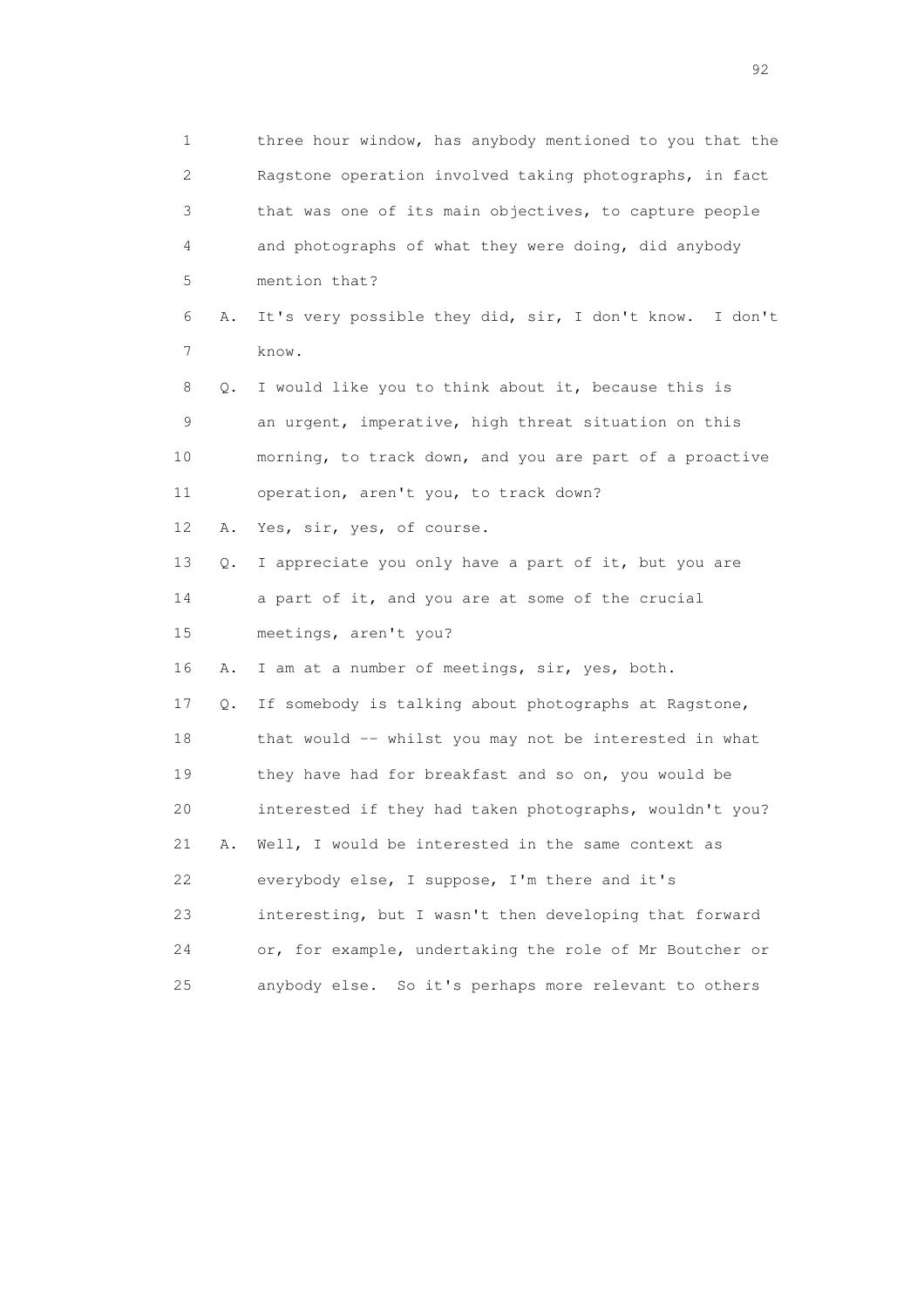1 than me, but I'm there and interested, yes, of course. 2 SIR MICHAEL WRIGHT: Well, Mr Mansfield has established that 3 at some time before the 22nd, or certainly before the 4 7 o'clock meeting on the 22nd, you had picked up from 5 somewhere, you think Mr Mellody, the fact that there was 6 a link between the blue Golf through Yeshiem Girma, to 7 Mr Osman. You may not know the answer to this, we will 8 have to ask Mr Mellody, that's one thing, that merely 9 tells you that a car to which Osman could be linked was 10 up at -- was there at Operation Ragstone. 11 Did you at that stage know whether Osman was there? 12 A. No, sir. Not as far as I can recall. 13 SIR MICHAEL WRIGHT: Had you actually seen the Ragstone 14 photographs? 15 A. I have seen one or two of them subsequently, but not at 16 the time. 17 SIR MICHAEL WRIGHT: I am so sorry, before the 22nd? 18 A. No. My recollection is that however the link was made, 19 which I think you have articulated, was made, and that's 20 ongoing work that's of interest, and yes, I am making 21 notes around what's going on because it may become 22 relevant to me, I may need to know, it may be important 23 or I may be asked later on. But I can't honestly say or 24 recall what I knew when, around Ragstone or what the 25 actual detail of it was.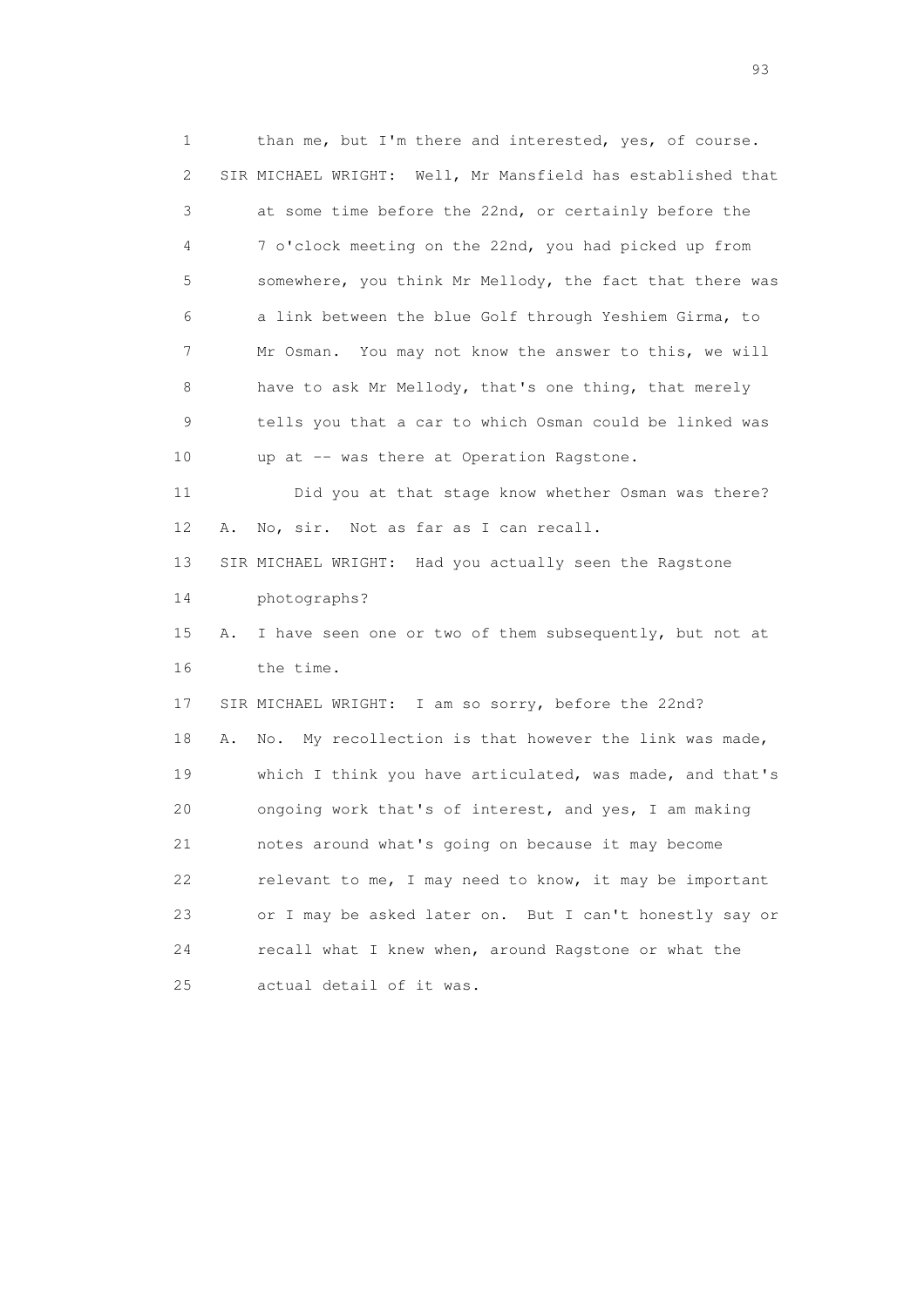1 MR MANSFIELD: I may have to obviously reserve this further 2 information for Mr Mellody when he comes back on Monday. 3 Now, I do want to turn to an area which was 4 definitely within your purview, as it were, and that's 5 the rucksack. You knew perfectly well that night, after 6 4 o'clock, and I'll make it precise, you were present at 7 a meeting with Mr McDowall, the Gold Commander, when 8 strategy was set, were you not? 9 A. Yeah, I was at a meeting with Mr McDowall when the 10 strategy was formulated. 11 Q. Yes, and you have read his statement and you 12 acknowledged that that was an accurate reflection of the 13 strategy that was being set? 14 A. Yes, I think so, from my recollection, sir, yes. 15 Q. And the strategy involved surveillance, didn't it? 16 A. It did, sir, yes. 17 Q. You knew in fact it was going to be one of the prime 18 objectives in the first place to control and contain the 19 premises via surveillance? 20 A. Yes. 21 Q. Particularly 21 Scotia Road? 22 A. Scotia and Portnall, yes. 23 Q. Of course Portnall comes into it as well. And you knew 24 that the name Osman, as well as the other name, had 25 a link to Scotia Road?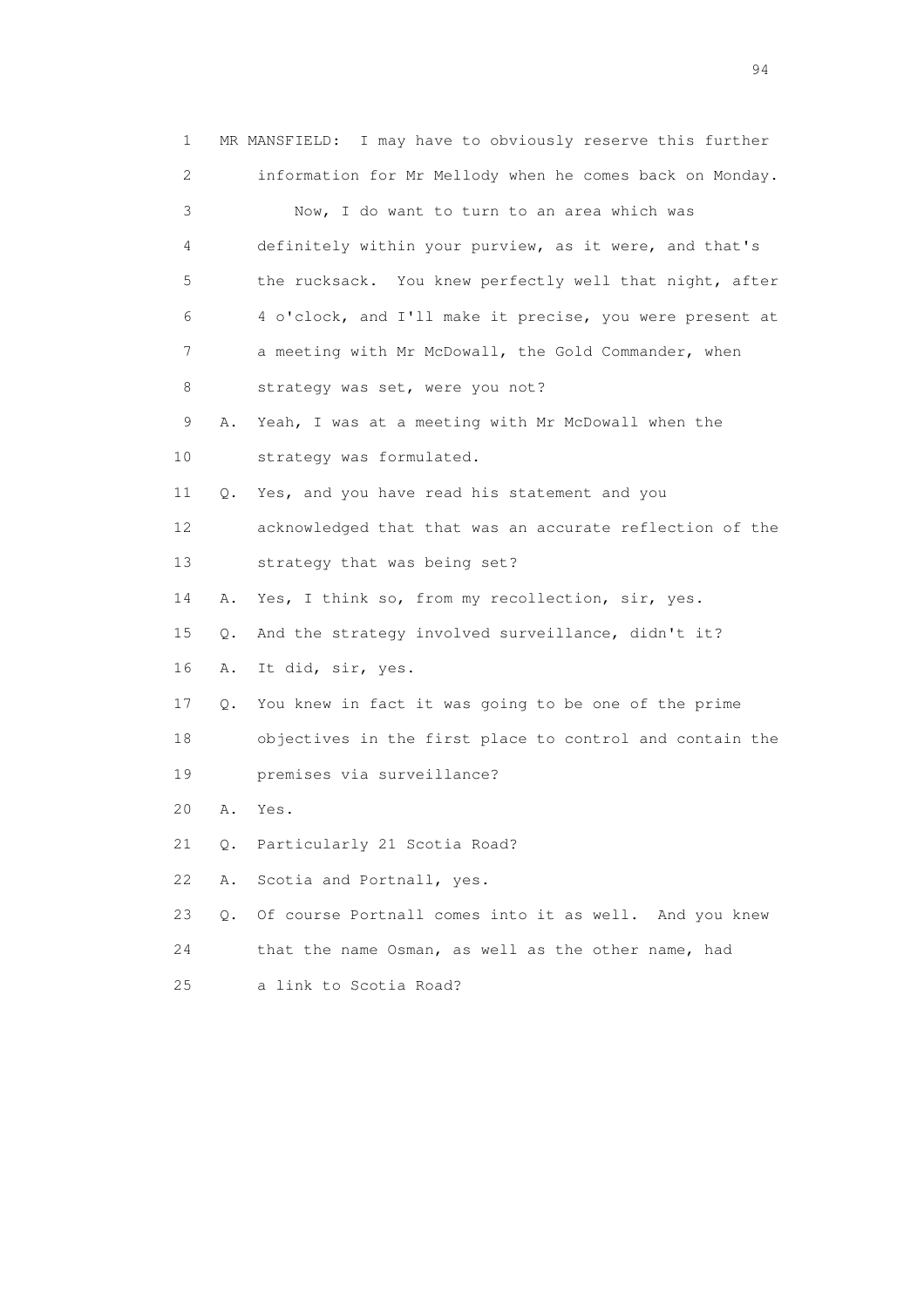1 A. Yes, sir, yes.

| 2  | Q.    | You not only knew it at 4.55, when the strategy was set; |
|----|-------|----------------------------------------------------------|
| 3  |       | you knew it of course at the 7 o'clock meeting in New    |
| 4  |       | Scotland Yard when a large number of people were present |
| 5  |       | discussing the very operation?                           |
| 6  | Α.    | Well, that follows, sir, yes.                            |
| 7  | Q.    | Yes, it does, so you see it's just to deal with one      |
| 8  |       | answer you gave this morning: you weren't aware that     |
| 9  |       | there was surveillance at that stage; you were certainly |
| 10 |       | aware from 4.55 onwards that surveillance was a prime    |
| 11 |       | objective of the operation?                              |
| 12 | Α.    | Oh, absolutely, yes, of course.                          |
| 13 | Q.    | Absolutely. You are also aware that if the surveillance  |
| 14 |       | team are going to conduct surveillance, they need the    |
| 15 |       | best possible assistance that they can have; you are     |
| 16 |       | aware of that?                                           |
| 17 | Α.    | Yes, sir.                                                |
| 18 | Q.    | When you saw the gym card, by which I mean not the one   |
| 19 |       | from the rucksack but one that had come from the gym, so |
| 20 |       | it didn't involve any forensic difficulties, what did    |
| 21 |       | you think about that gym card? Did you think it was      |
| 22 |       | good, bad, indifferent, what?                            |
| 23 | Α.    | In terms of the image?                                   |
| 24 | $Q$ . | Yes?                                                     |
| 25 | Α.    | I think it's a good image.                               |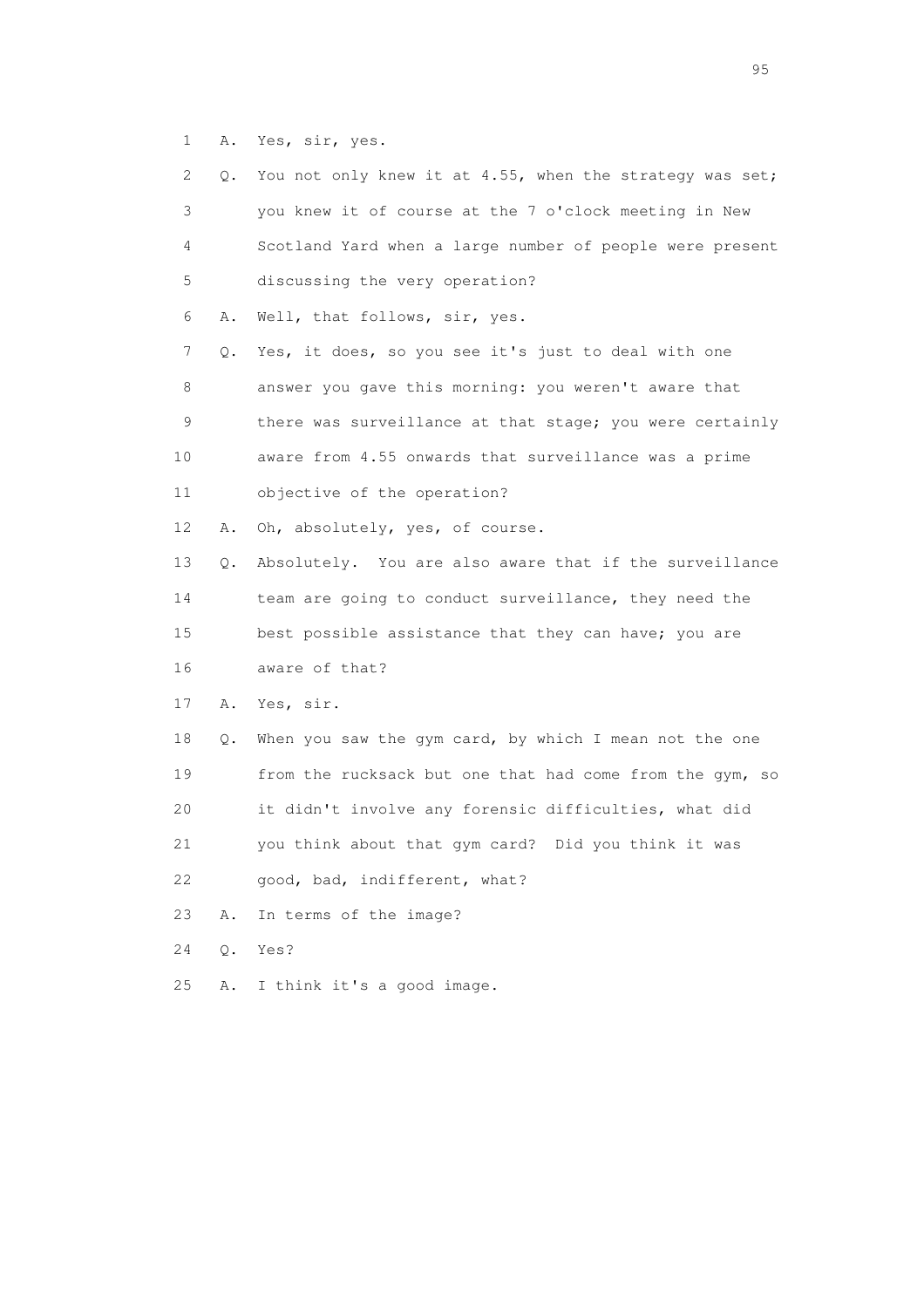- 1 Q. You do?
- 2 A. Yes.

| 3  | 0. | I only ask you because the surveillance officers one     |
|----|----|----------------------------------------------------------|
| 4  |    | after another, and I won't name all of them, regarded it |
| 5  |    | as a rather poor image, but that's not your view?        |
| 6  | Α. | No, it's not my view.                                    |
| 7  | О. | You thought that was a good image, did you?              |
| 8  | Α. | I think it is a -- yes, a good image, yes.               |
| 9  | О. | When was it taken?                                       |
| 10 | Α. | I'm not sure, actually, from recollection, I think that  |
| 11 |    | my -- and I think I am wrong about this, but my memory   |
| 12 |    | was I thought at the time it was about six months old,   |
| 13 |    | but I think from discussions I have had in relation to   |
| 14 |    | coming here today, that actually the other photograph in |
| 15 |    | relation to Abdi Omar could be timed at six months old   |
| 16 |    | but it's less clear about Hussain Osman is my            |
| 17 |    | understanding.                                           |
| 18 | Q. | I am sorry, I'm not interested in what you have learnt   |
| 19 |    | today. What did you discover on the 22nd about when      |
| 20 |    | this photograph, which you regarded as a good image, was |
| 21 |    | Must have been taken by?<br>taken?                       |
| 22 | Α. | Well, it was, I can't say, because I don't know exactly  |
| 23 |    | what I knew at the time, but my recollection is that it  |
| 24 |    | had been obtained from the gym and we at least had       |
| 25 |    | detail of when he joined the gym and there was some sort |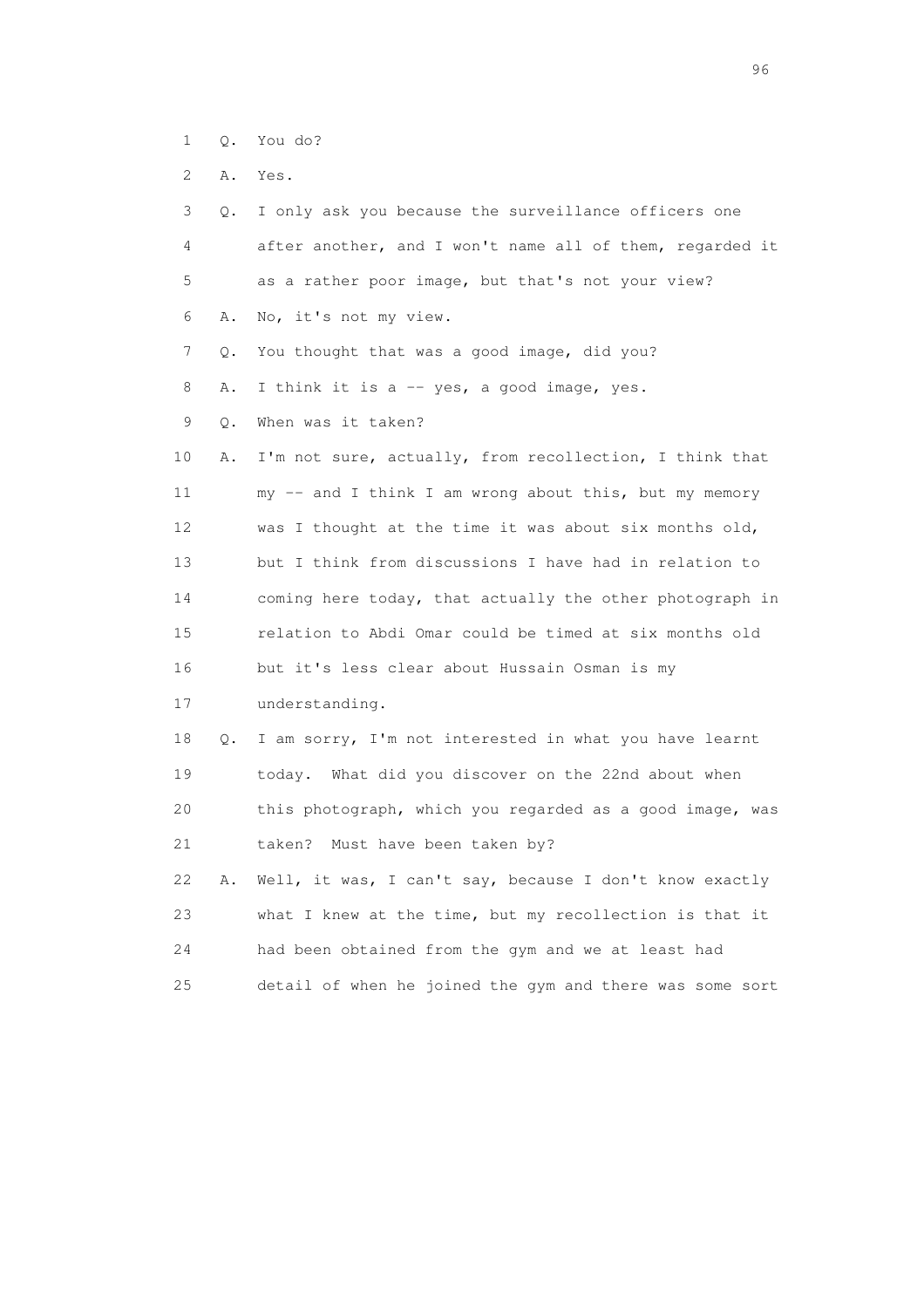1 of date to it.

2 Q. When had he joined the gym?

3 A. I don't know, sir.

4 Q. You don't know. Did you know at the time?

 5 A. Well, that's what I have just tried to explain. I think 6 I thought at the time it was within about six months.

7 It was relatively recent.

8 Q. Do your notes assist on this?

 9 A. I don't think so, sir, but perhaps. If you could direct 10 me to them and where they may assist, I'll look, but 11 I don't think they do.

12 Q. They don't.

13 A. No.

 14 Q. But in fact there was information, I am going to 15 suggest, if you were paying attention to detail, which 16 I suggest you should have been, somebody had gone to the 17 gym that night, you knew that; somebody had obtained the 18 gym card from the gym, taken a copy of it and left the 19 original back at the gym, and had acquired the dates on 20 which the two individuals depicted in the gym cards had 21 joined; and the name of the witness, so you know exactly 22 who I am talking about, Melissa Moore; do you know her? 23 A. No, sir, I don't.

 24 Q. That's the officer. Can we have statements page 1544, 25 please.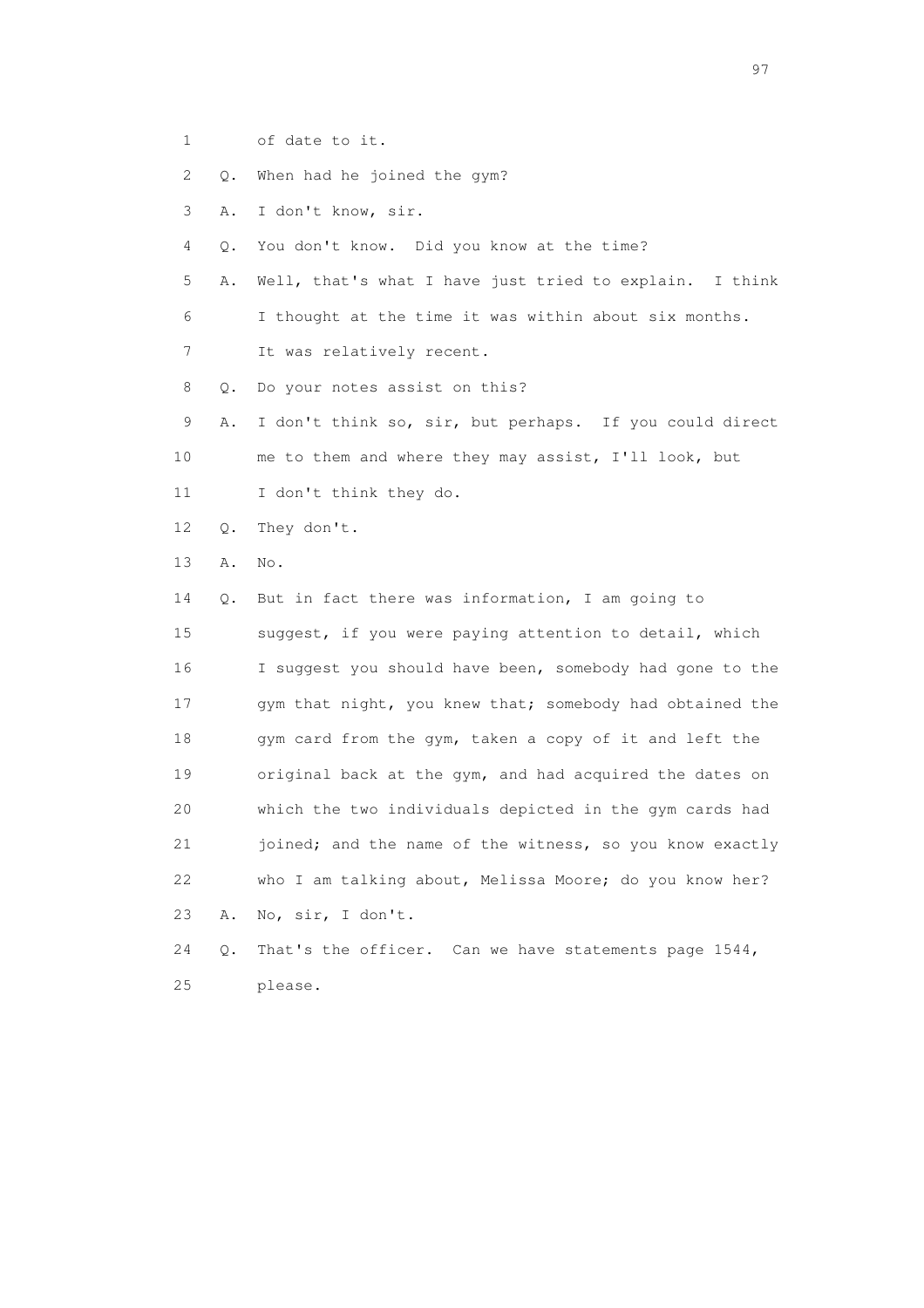1 A. Just one thing you said, sir, that I may be incorrect 2 about. I thought they had brought the original away 3 from the gym. 4 Q. That may be my mistake, I stand corrected, they may have 5 brought the original as well from the gym. I stand 6 corrected. 7 A. Yes, sir. 8 Q. I think we have seen an original here from the gym, you 9 are quite right. 10 Now, the date, 1544, we have it there. The date of 11 joining for Osman is at the top of that page, do you 12 see? 29 December 2003. So assuming that that card was 13 issued then with that photograph, and I have to make 14 that assumption for the moment, that that photograph is 15 likely to have been taken, logically, before 16 December 2003; do you see that? 17 A. Yeah, or in December 2003. 18 SIR MICHAEL WRIGHT: I don't think you can say any more than 19 that, because it doesn't have to have been taken at that 20 date or anywhere near it. 21 MR MANSFIELD: Of course, I appreciate that. 22 A. And it could have been subsequently taken and you know, 23 it's a new card issued, I don't know. 24 Q. What you were working on, I think, is if you look on 25 that page a little further down, the Omar date of

en 1988 en 1989 en 1989 en 1989 en 1989 en 1989 en 1989 en 1989 en 1989 en 1989 en 1989 en 1989 en 1989 en 19<br>De grote en 1989 en 1989 en 1989 en 1989 en 1989 en 1989 en 1989 en 1989 en 1989 en 1989 en 1989 en 1989 en 19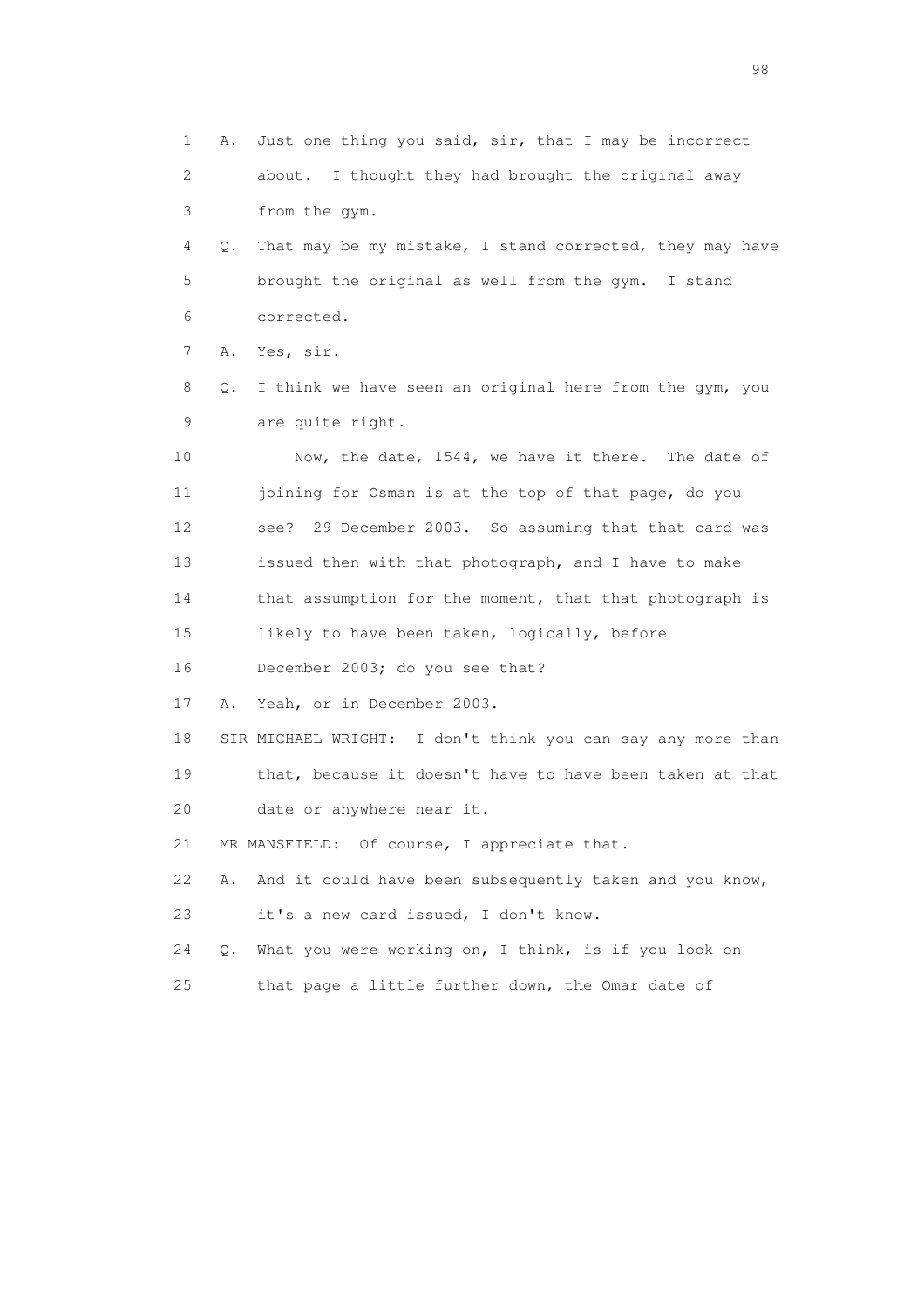1 joining, as you will see, is much more recent? 2 A. Yes. 3 Q. Now, that's in relation to the gym card itself. You 4 also knew, because you have told us, and I want to 5 examine this a little bit, that there were other 6 photographs according to the person at the scene doing 7 the examination? 8 A. Yes. 9 Q. His view was that these other photographs were of the 10 same man? 11 A. Yes, sir. 12 Q. Where was he doing this examination? 13 A. At the scene, sir. 14 Q. Right. Where did he do the reconstruction? 15 A. At the scene, sir. 16 Q. Where did he do the photography? 17 A. The scene as well, sir. 18 Q. Right. If you had wanted to see them yourself, you 19 could have asked them to be -- that is not the originals 20 but his photographs -- brought to the Yard, couldn't 21 you? 22 A. I could have, sir, yes, but I didn't -- I didn't know 23 that there was photographs of the photograph existing. 24 Q. Well, that's standard procedure, isn't it, you explained 25 to my learned friend that when they go to the scene, you

en de la construction de la construction de la construction de la construction de la construction de la constr<br>1990 : le construction de la construction de la construction de la construction de la construction de la const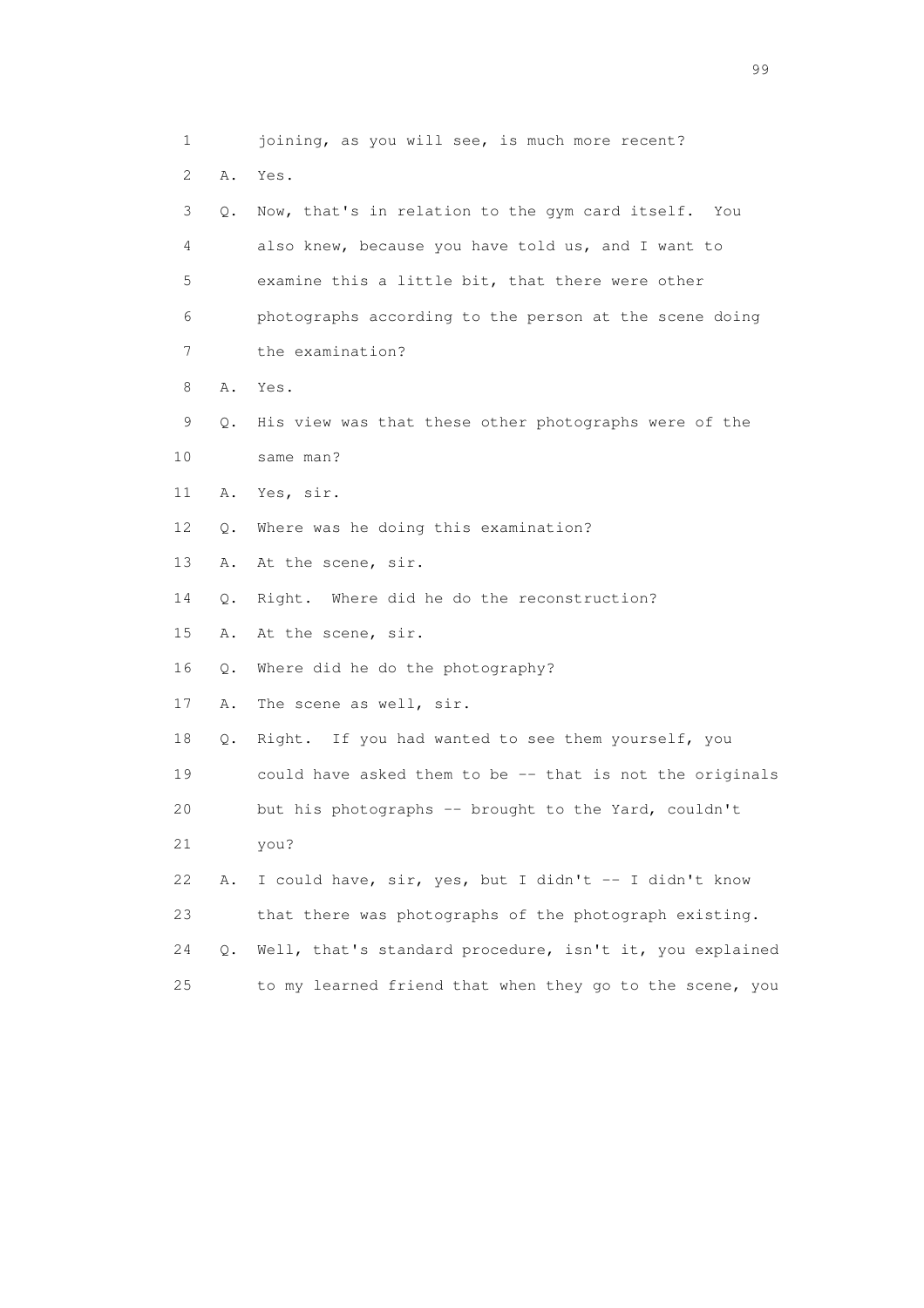1 take photographs of what's found at the scene, that is 2 standard procedure?

3 A. What's standard -- yes, sir, but what's standard 4 procedure is that there is opening photography of the 5 scene so it's undisturbed; they are more general and 6 would not and did not in this case go into the detail of 7 what was in the -- within the rucksack.

8 It is also standard procedure that at some stage, 9 what's termed record photography would be taken of those 10 items because they were likely to be destroyed, that in 11 this case was taken at the scene. That is not always 12 the case.

 13 Q. Did you ask, if you were a little unsure about the 14 situation, Mr Meneely: are you going to take photographs 15 of these photographs since we are seeking a bomber? 16 A. I can't remember exactly the discussions I had. I think 17 the position was that I had had a discussion with either 18 him and/or DS Jolly that they were cut into pieces, that 19 they had high forensic value, and my -- the opinion 20 I formed without seeing them, I accept, was that they 21 didn't take the identification or the photographic issue 22 further. So I think, having formed that mindset, 23 I didn't then -- as I think you are pointing out -- 24 I did not then ask for or instruct, ask, make further 25 inquiry of DC Meneely about the record photography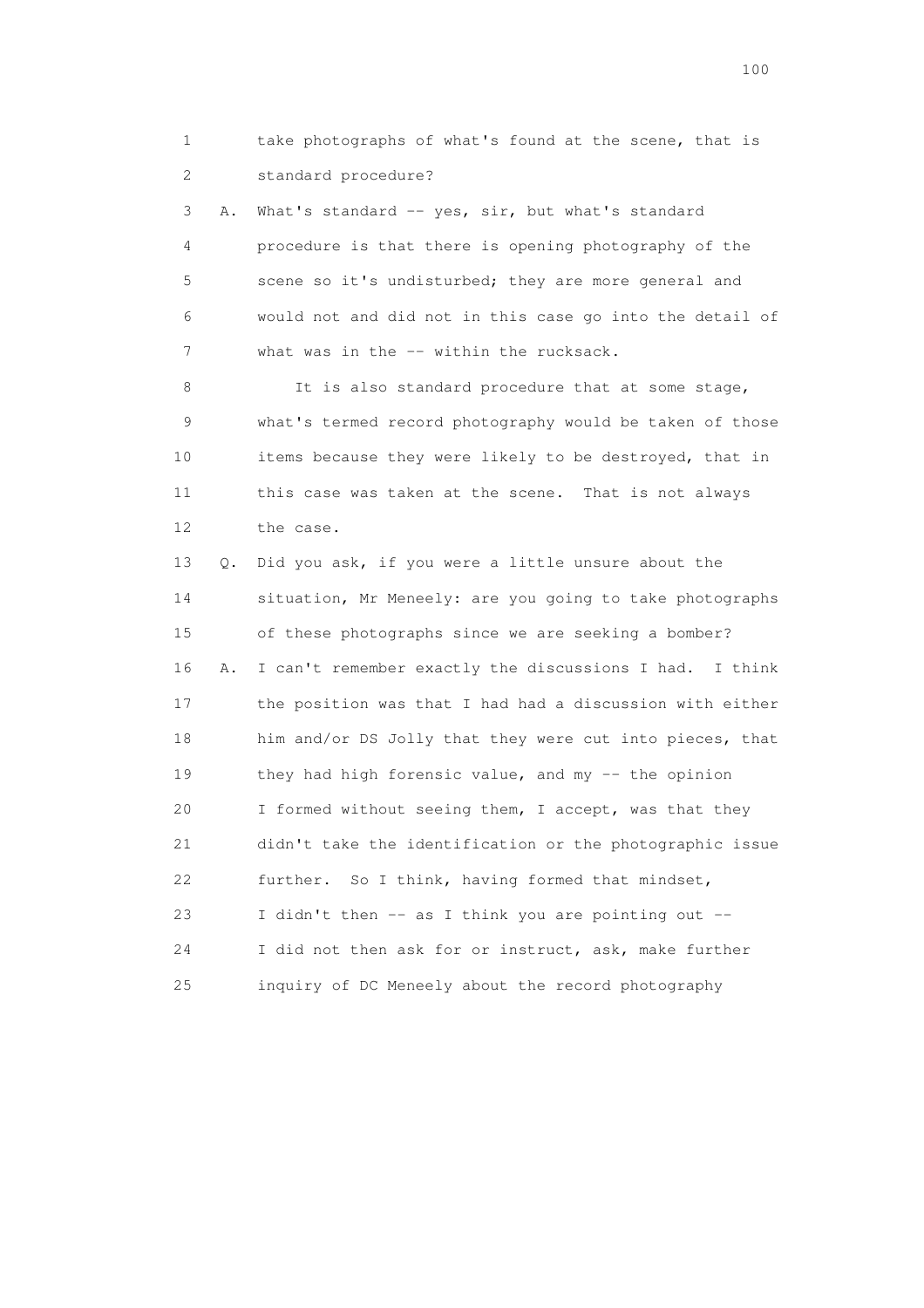1 aspect, whether he was going to do it, when he was going 2 to do it, and what he would then do or should do with 3 the image. I didn't do that, that's correct. 4 SIR MICHAEL WRIGHT: When you had this discussion with 5 Mr Meneely, if I have understood this correctly, you had 6 not seen them? 7 A. I hadn't seen them at all -- 8 SIR MICHAEL WRIGHT: You were relying on his description of 9 what the state of the photographs was? 10 A. I was, sir, and I think even some of the -- and I can't 11 be certain that I think I did speak to Mr Meneely on the 12 night, but for the reasons I tried to outline earlier, 13 a lot of my conversation would have been with Mr Jolly. 14 MR MANSFIELD: Is there any record of the conversation with 15 Mr Jolly? 16 A. In Mr Jolly's book, I think there is a very brief note. 17 Q. Is there any suggestion from Mr Jolly, whatever the 18 record that's been kept, that he was saying to you that 19 these were useless photographs? 20 A. There is no note to that effect, no. What the note 21 says, they appear to be the same as the person, in the 22 same person as the gym card. 23 Q. Yes, and what I am going to suggest to you is that you 24 should never have decided without seeing copies -- I'm 25 not talking about the originals because they need to be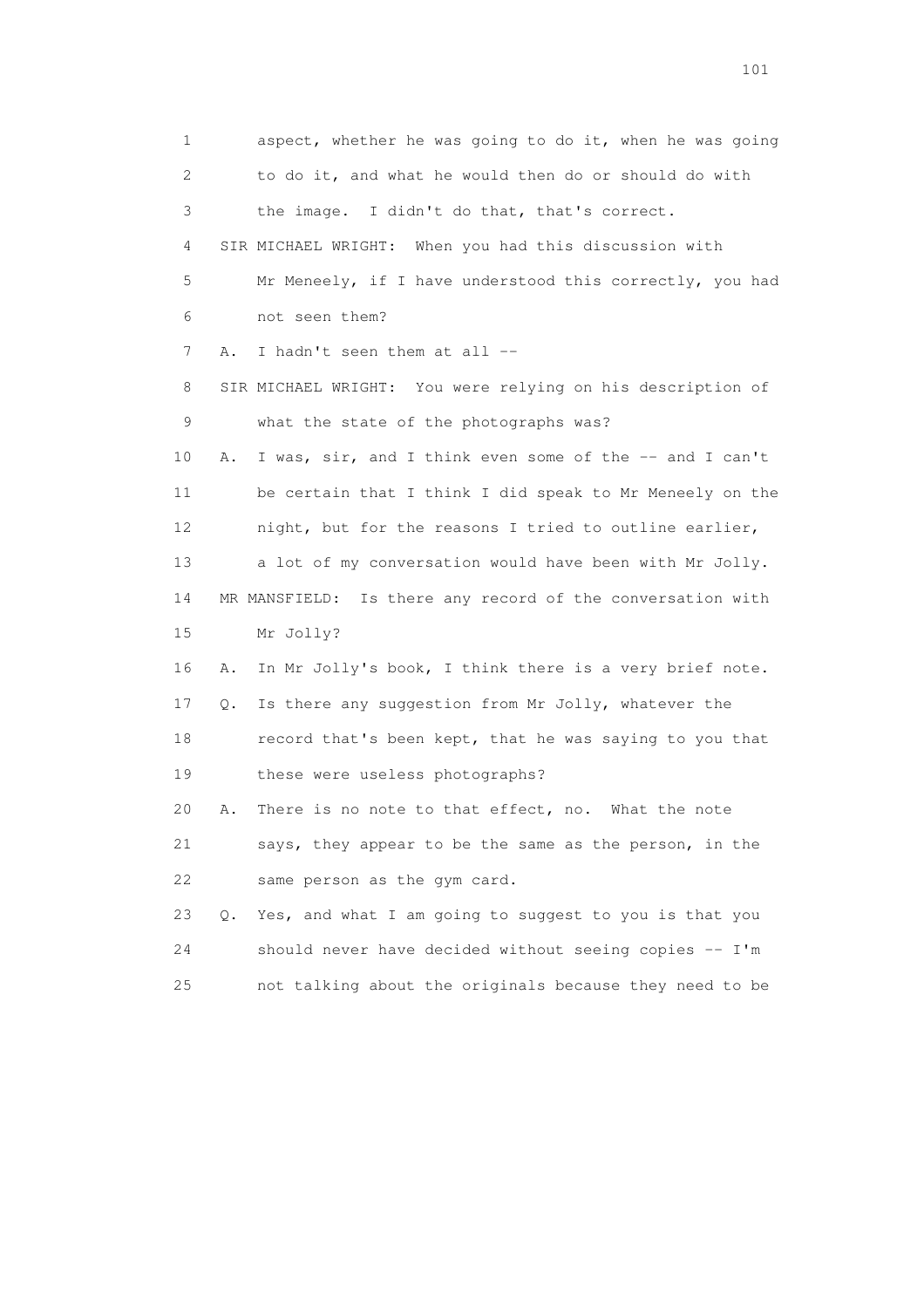1 kept safe -- of the originals which were available by 2 4 o'clock, that these were photographs you were not 3 going to be interested in, should you? 4 A. Well, I think I made the judgment on the basis of the 5 originals. I think, as I accept, I didn't make inquiry 6 around the photography. If I had known, and been alive 7 to the fact that the photography was taking place, then 8 I can understand that it's a logical point for me to 9 then say, "Let's get the copies out", but I didn't do 10 that because I wasn't -- for one reason I wasn't alive 11 to the fact that that photography was actually taking 12 place. 13 Q. I want to take it a little bit further, because when did 14 you see the photographs first? 15 A. I think I probably -- it's -- I either saw them, I think 16 I saw them as part of or in the preparations for the 17 trial of Hussain Osman and others, I think. I have 18 certainly seen them in the media during the course of 19 and other documents during the course of this inquest. 20 SIR MICHAEL WRIGHT: You are still talking about the wedding 21 photographs? 22 A. I assume so. 23 MR MANSFIELD: Yes. 24 SIR MICHAEL WRIGHT: I just wanted to be sure. 25 MR MANSFIELD: So it's clear, the trial of the man in the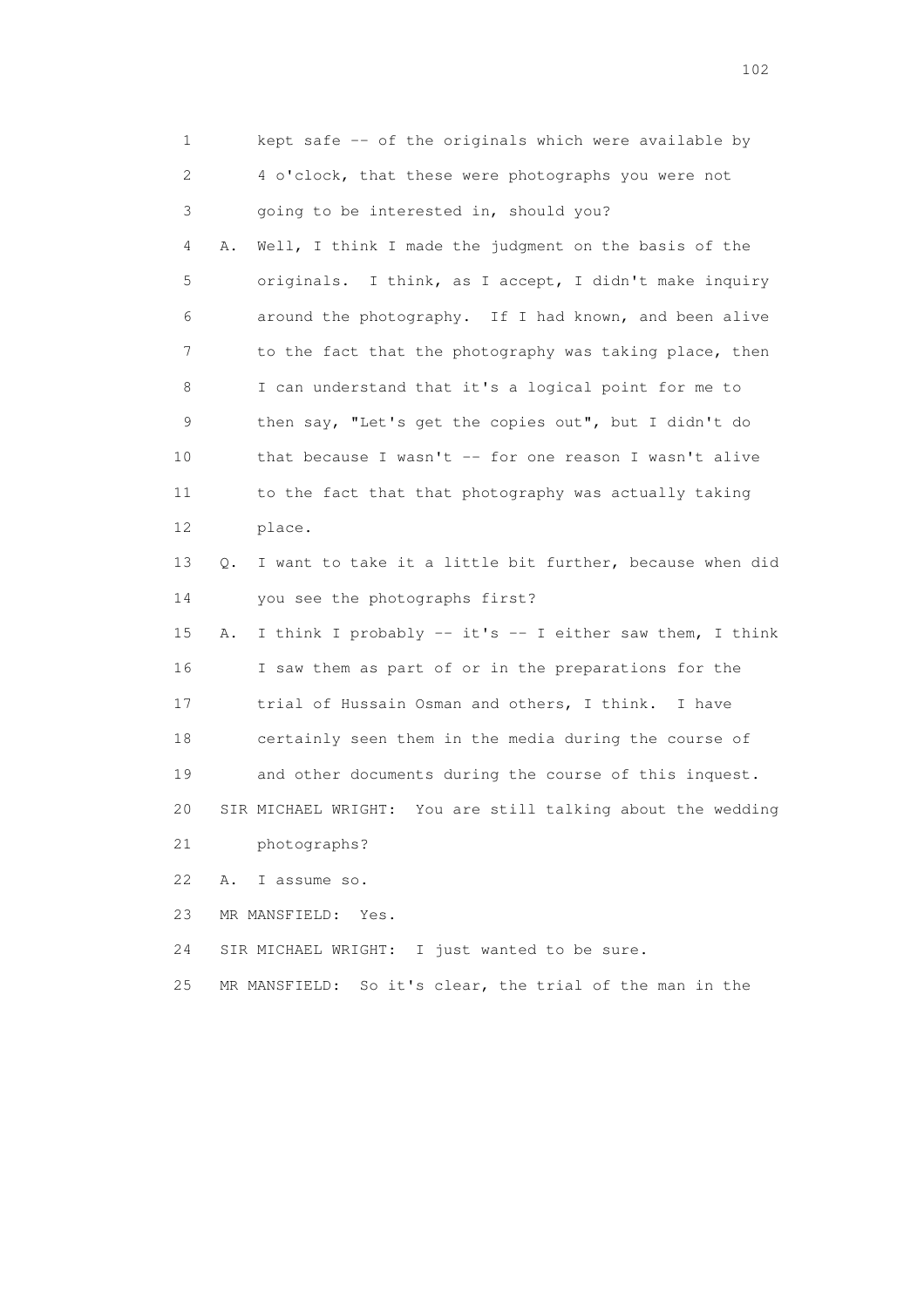1 photographs is much, much later, isn't it?

2 A. Oh, yes, it is, sir, yes.

 3 Q. So you don't see them on the 22nd, 23rd, 24th, 25th, 4 anything within days of this all happening, you don't 5 get to see them.

 6 A. I think I can check actually, sir. I think what 7 happened was they stayed with DC Meneely, and stayed in 8 his camera, probably until I think the 25th, but I can 9 double check.

10 Q. The 25th of?

 11 A. If I ... the ... yeah, it stayed with DC Meneely, the 12 camera and therefore -- and the disk or the card within 13 it, stayed with him until Monday the 25th.

14 Q. Of July?

 15 A. July 2005 from which a print was produced, which I have 16 here if you wish to see, of what was on the disk, and 17 again that was stored because it was taken from the 18 point of view of being a record with the expectation 19 that the items within it may well be destroyed, and he 20 has taken photographs of varying correspondence, the 21 photographs, and other items such as the explosive 22 material that was in and around the rucksack. 23 Q. Did you see it on the 25th?

24 A. No, I didn't, sir.

25 Q. So the first time you saw it, that is these wedding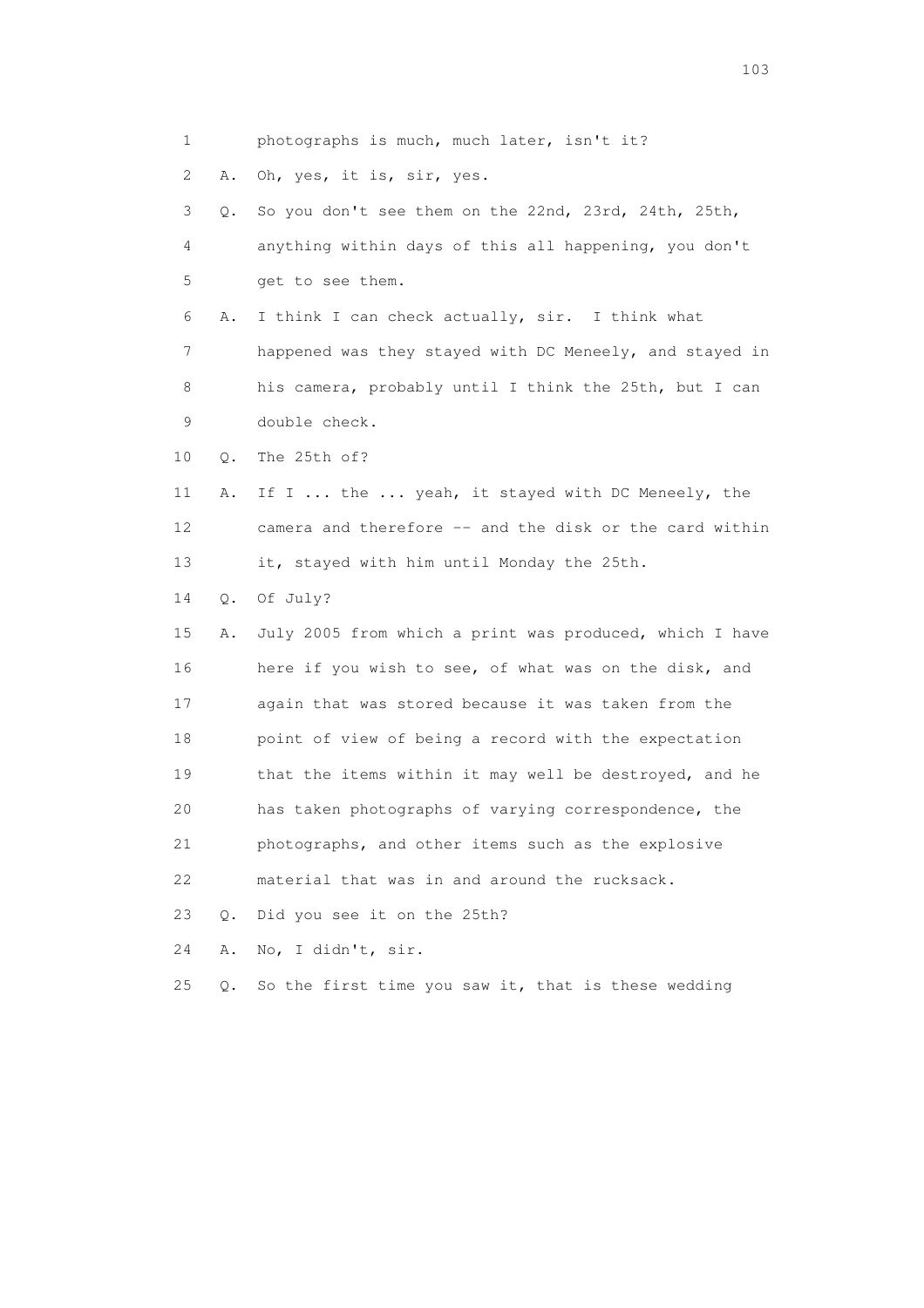- 1 photographs, reconstructed, and of course now you have 2 seen them, you do accept they are very clear, aren't
- 3 they?
- 4 A. They are --
- 5 Q. They are, all right?
- 6 A. They are clear, yes.

 7 Q. Just continuing, at 4 o'clock when you knew -- sorry, 8 4.55 when the strategy was set -- at any time, because 9 you were with Mr McDowall, up until that point, in his 10 office or wherever he was seeing you, did you say to 11 Mr McDowall, "Actually, they found some other 12 photographs at the scene besides the gym card"? 13 A. I don't think so, sir, I have no recollection of doing 14 so, and if I had it would have been from my mindset at 15 the time, which was they were the same as the gym card, 16 they were cut into small pieces and they didn't take us 17 any further. 18 Q. That's all very well for you to make that decision 19 without having seen them and without a single word from 20 the officer who took the photograph to suggest they were 21 useless, you have agreed that?

 22 A. Well, I have agreed that I hadn't seen them. I think 23 I did have a quick discussion with the officer and 24 certainly -- and DS Charlie(?) as well, I can't be 25 absolutely certain.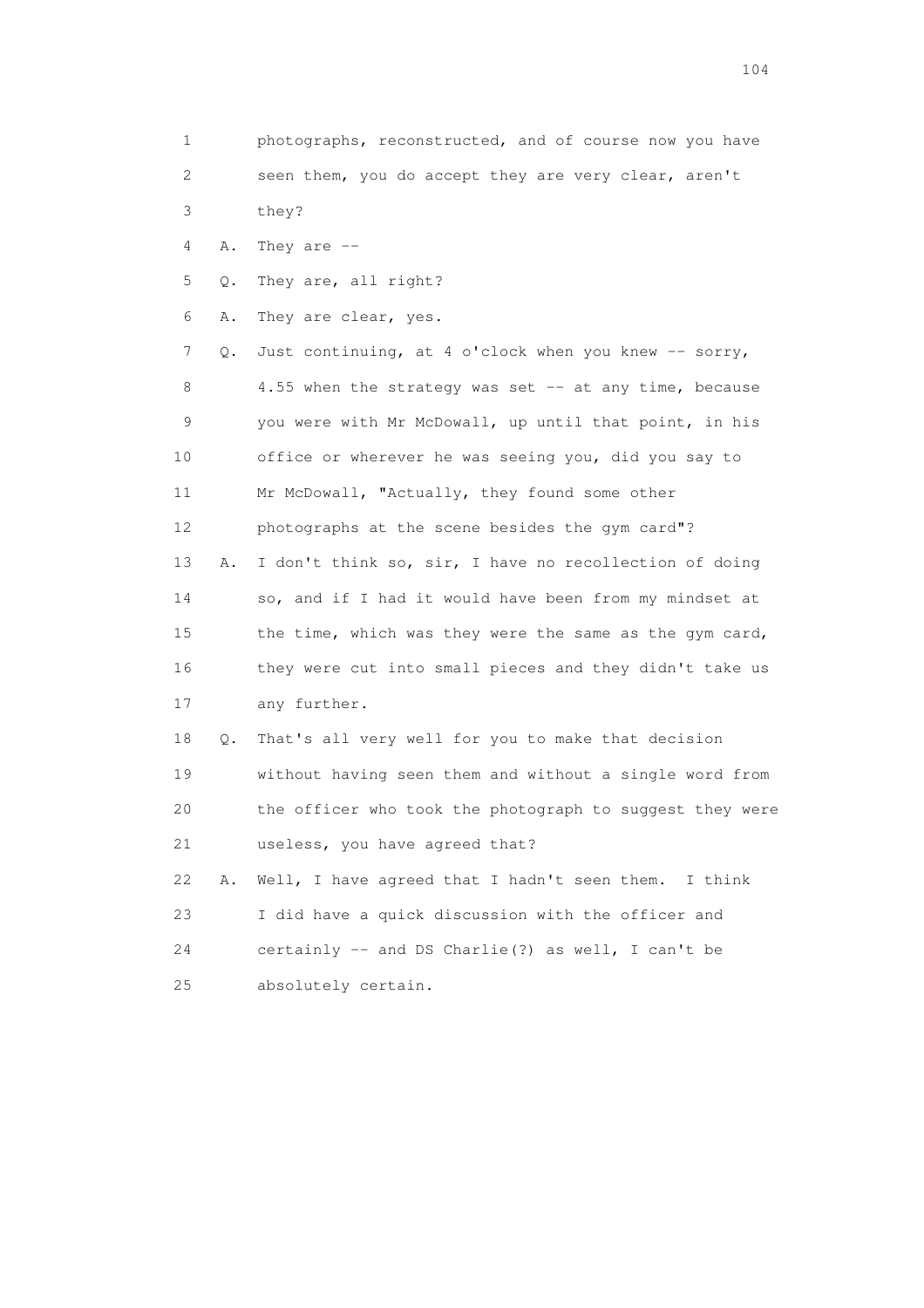1 Q. Let us be absolutely clear: no-one had suggested to you 2 that the photographs were useless, had they?

 3 A. I don't think anybody -- I can't recall anybody saying 4 in those exact terms, in other words forget about them, 5 they are useless, but I did form a clear impression that 6 they didn't actually take anybody any further, and they 7 had a hugely potential value forensically, the originals 8 that is.

 9 SIR MICHAEL WRIGHT: I understand that, but I would have 10 thought, wouldn't you assume as a matter of course, that 11 everything that came out of the rucksack would have been 12 photographed?

 13 A. It would be, sir, but it wouldn't necessarily be 14 photographed there and then in situ. It just depends on 15 the prevailing circumstances as to when they would be 16 photographed.

 17 SIR MICHAEL WRIGHT: Of course the consideration of forensic 18 value involving, as you say, all sorts of tests which 19 wouldn't lead to the destruction of the photographs, the 20 whole point about that is that they are photographed 21 before that starts?

22 A. Yes, sir.

## 23 MR MANSFIELD: I can deal with the next part very quickly 24 just before lunch.

25 Will you accept from me you don't mention the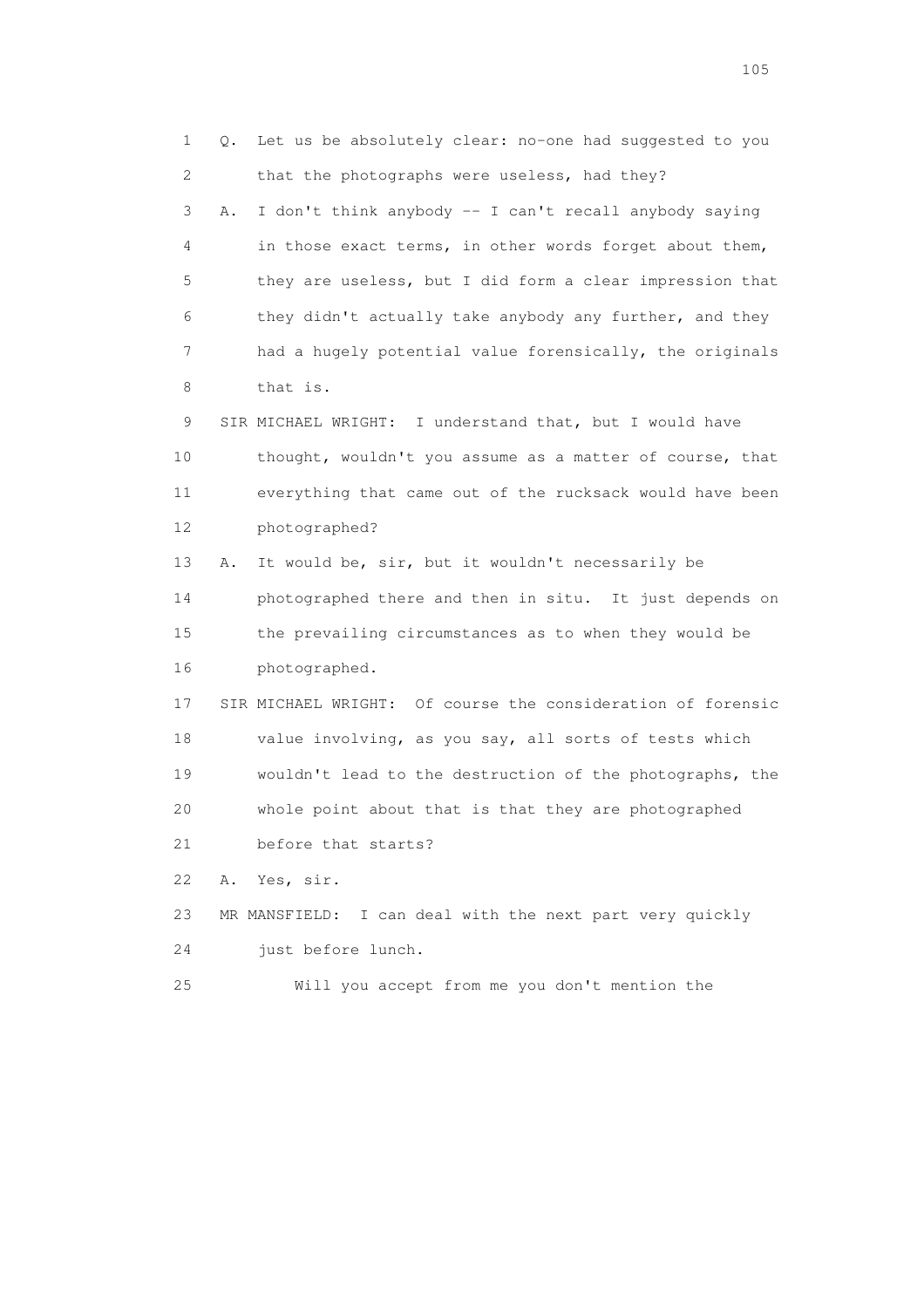| 1                         |    | existence of these photographs to Mr McDowall; you do    |
|---------------------------|----|----------------------------------------------------------|
| $\mathbf{2}^{\mathsf{I}}$ |    | not mention them in fact at all that day to anyone in    |
| 3                         |    | any of the operations concerned with either              |
| 4                         |    | Portnall Road or Scotia Road, do you?                    |
| 5                         | Α. | I can't recall doing that, sir, so if -- I think if --   |
| 6                         |    | I would have to accept that, sir, yes, if you said that, |
| 7                         |    | I can't dispute that at all.                             |
| 8                         | Q. | No, and on top of that, you can check your notes if      |
| 9                         |    | necessary over lunch, there doesn't appear to be any     |
| 10                        |    | reference in your notes, JM1 or 2, to the existence of   |
| 11                        |    | these photographs, does there?                           |
| 12                        | Α. | I don't think so, sir, no.                               |
| 13                        | Q. | What's the explanation for not even mentioning them?     |
| 14                        | Α. | I think the explanation is, as I have tried already to   |
| 15                        |    | illustrate, was I had a conversation, Mr Jolly has       |
| 16                        |    | a note of relaying the fact, and it is one line, that    |
| 17                        |    | the wedding photos are the same as the ID card.<br>That  |
| 18                        |    | once, from the discussions I had, I was of the view, and |
| 19                        |    | I accept I hadn't seen them, but I was of the view that  |
| 20                        |    | they didn't take us any further, and that actually the,  |
| 21                        |    | because at the same time or there or thereabouts,        |
| 22                        |    | whether it was the same conversation I'm not quite so    |
| 23                        |    | sure, but at more or less the same time, I was told      |
| 24                        |    | about the jobseeker correspondence in the name of Girma, |
| 25                        |    | which was something new to the inquiry. It was a new     |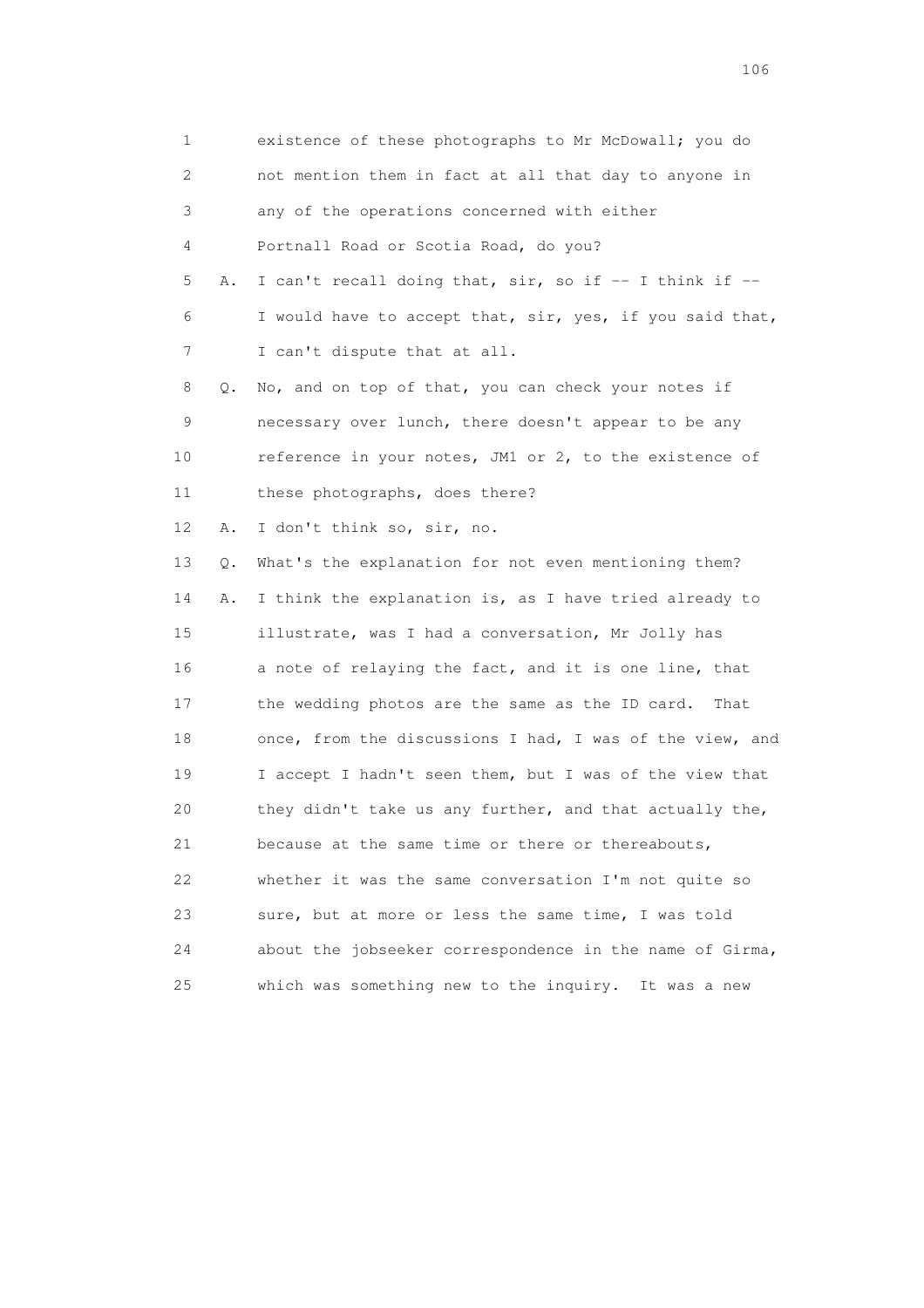1 name and clearly needed significant research done to 2 develop that and see whether that person could have been 3 the bomber and what was the connection of that person or 4 those correspondence to the attack and that maybe the 5 focus in my mind switched to Girma, because I was 6 satisfied or I felt I was satisfied that the wedding 7 photos didn't take the matter further.

8 MR MANSFIELD: Sir, would that be a convenient moment? 9 MR HILLIARD: Can I just mention this, I don't know much 10 longer the witness will be because the next witness is 11 anonymous, so if we can put the screens up and delay 12 lunch a bit ...

13 SIR MICHAEL WRIGHT: How much more do you have,

14 Mr Mansfield?

15 MR MANSFIELD: I can finish it.

16 MR HILLIARD: And others, I hope.

17 SIR MICHAEL WRIGHT: Does anyone else have anything?

18 MR PENNY: Five or ten minutes, sir.

19 SIR MICHAEL WRIGHT: Five.

20 MR HORWELL: I have some too, sir.

21 SIR MICHAEL WRIGHT: Five? That's all right.

22 MR HORWELL: Mr Mansfield hasn't finished but I will be

23 shorter than Mr Mansfield, let us put it that way.

24 MR MANSFIELD: I'm going to do the next bit quickly.

25 I have dealt with the fact that you have not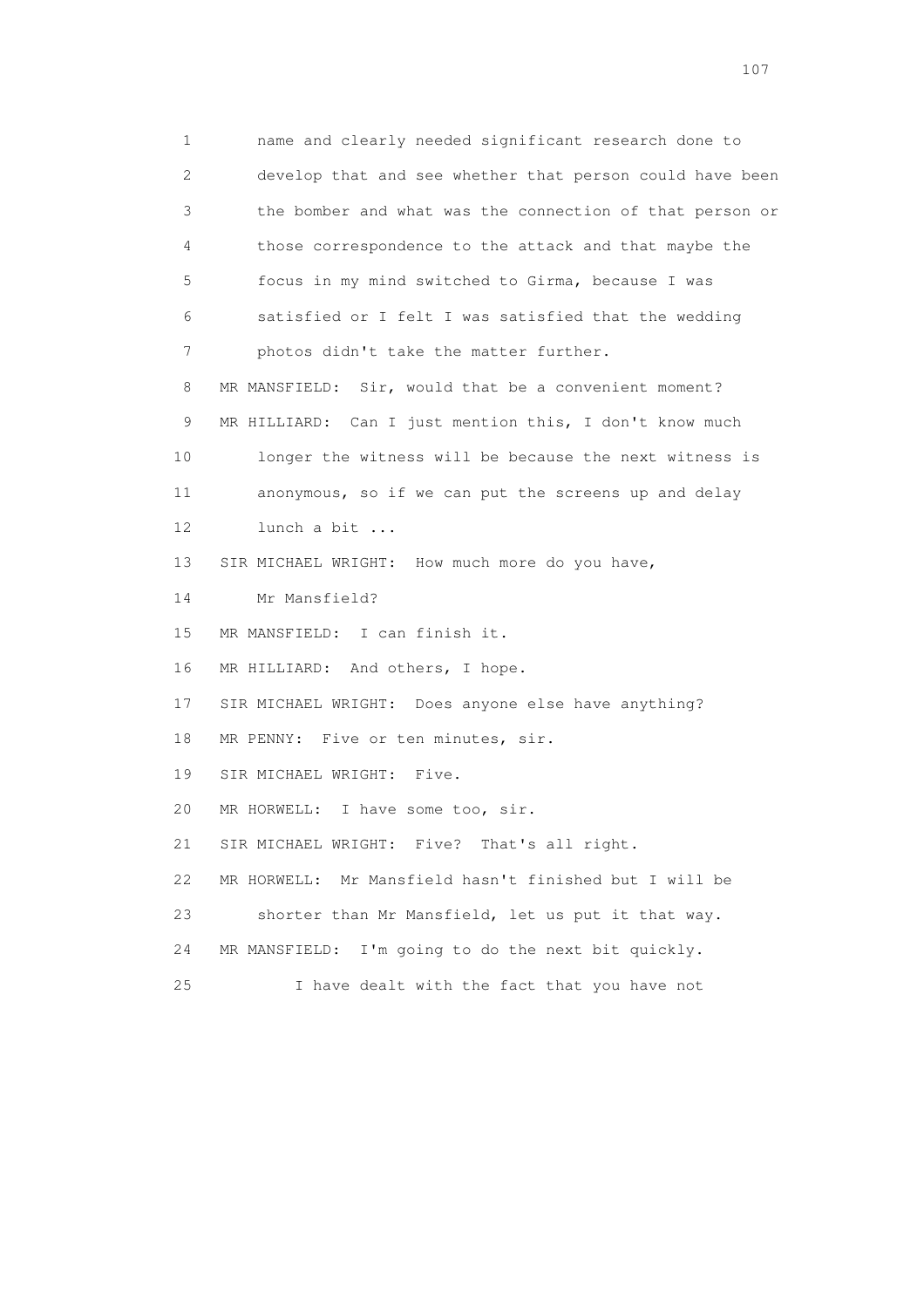| 1  |       | mentioned it to anybody in any of the meetings. Then      |
|----|-------|-----------------------------------------------------------|
| 2  |       | you come to make a statement on 4 September this year,    |
| 3  |       | do you remember?                                          |
| 4  | Α.    | Yes.                                                      |
| 5  | Q.    | There is not a mention of it there, is there?             |
| 6  | Α.    | There isn't, sir, no.                                     |
| 7  | $Q$ . | Why not?                                                  |
| 8  | Α.    | I think because I was still, I don't say -- I think       |
| 9  |       | I had no knowledge, I had forgotten about it, I had       |
| 10 |       | moved on from that, I didn't realise that that            |
| 11 |       | information was -- I must have forgotten about it,        |
| 12 |       | because I made this statement on that date, on $-$ sorry, |
| 13 |       | you have got the date, I have got a copy but not a dated  |
| 14 |       | copy. I was asked around the meeting with Mr McDowall     |
| 15 |       | and the firearms aspect of it, and my presence during     |
| 16 |       | the course of the night of the 21st into the 22nd, and    |
| 17 |       | that's what I made a statement about. I didn't -- it      |
| 18 |       | didn't occur to me and it wasn't put to me that anything  |
| 19 |       | else was an issue until I subsequently met with those     |
| 20 |       | instructing you, and -- which led to the second           |
| 21 |       | statement.                                                |
| 22 | $Q$ . | Just moving away from the wedding<br>All right.           |
| 23 |       | photographs for a moment, once you knew the name Osman    |
| 24 |       | that morning, and either before the surveillance teams    |

25 get to their various venues, although that might be too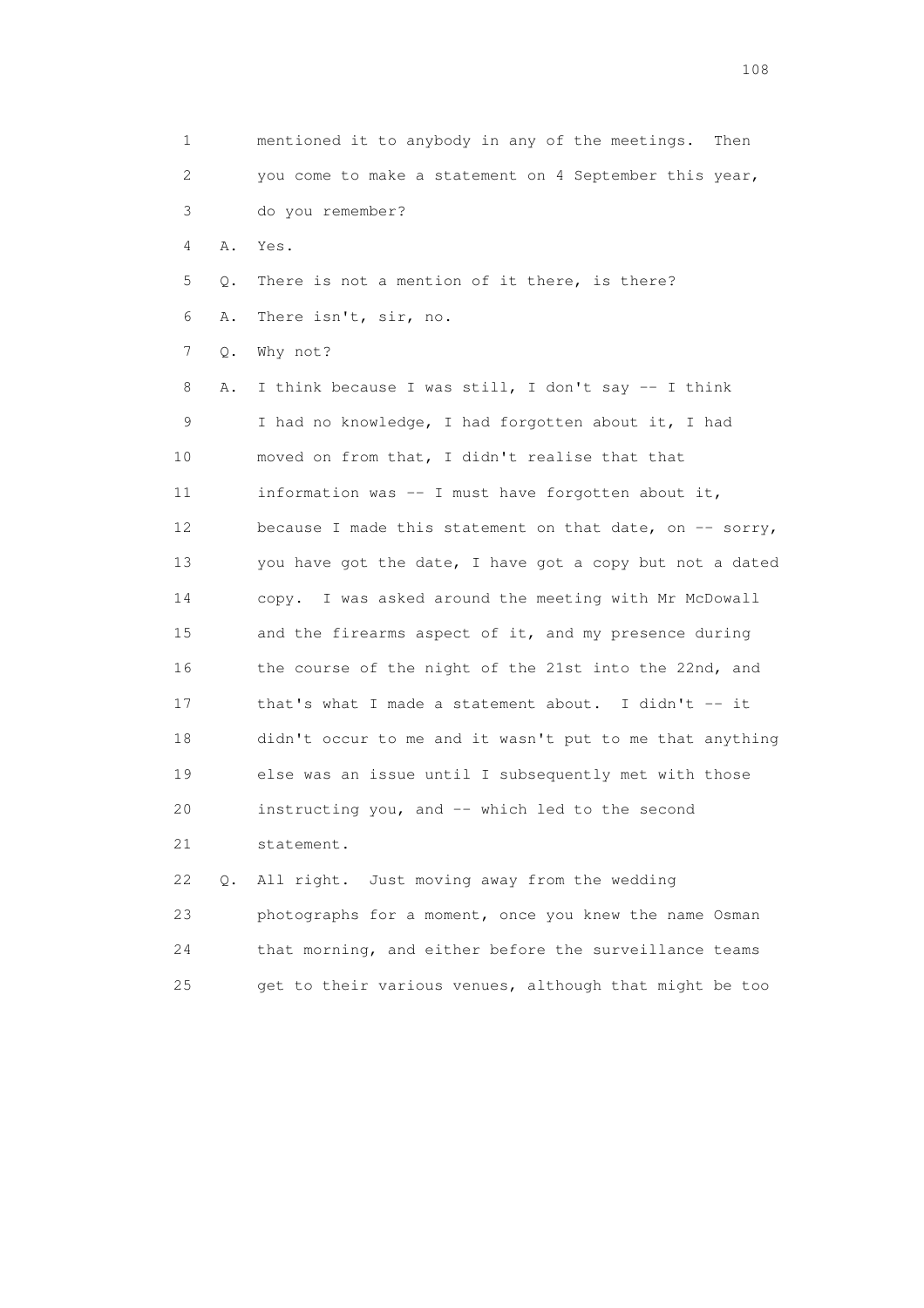1 quick but certainly from 6 am onwards, did you make any 2 enquiries of the DVLA? 3 A. I didn't make any personal enquiries of the DVLA. That 4 would fall to Mr Mellody's team who were developing the 5 intelligence packages. I don't know what they did and 6 didn't do. I would expect that they would at some 7 stage. Whether it is possible at that time of night, 8 I don't know, sir. 9 Q. All right, I leave that for him. Secondly, was 10 there available to the DSO the next day a blue folder 11 which contained a series of what's been called 12 professionally taken photographs relating to four 13 suspects? Do you know anything about that? 14 A. I don't, sir, no. 15 Q. Were you ever involved in compiling a brochure or file 16 containing photographs of that kind? 17 SIR MICHAEL WRIGHT: You are talking about what Mr Paddick 18 described? 19 MR MANSFIELD: Yes, it's Mr Paddick and Mr Smith has 20 accepted there were photographs, he called them 21 professionally taken, Mr Paddick called them 22 surveillance photographs. 23 A. Either way, sir, no. 24 SIR MICHAEL WRIGHT: It doesn't mean anything to you. 25 MR MANSFIELD: Thank you very much.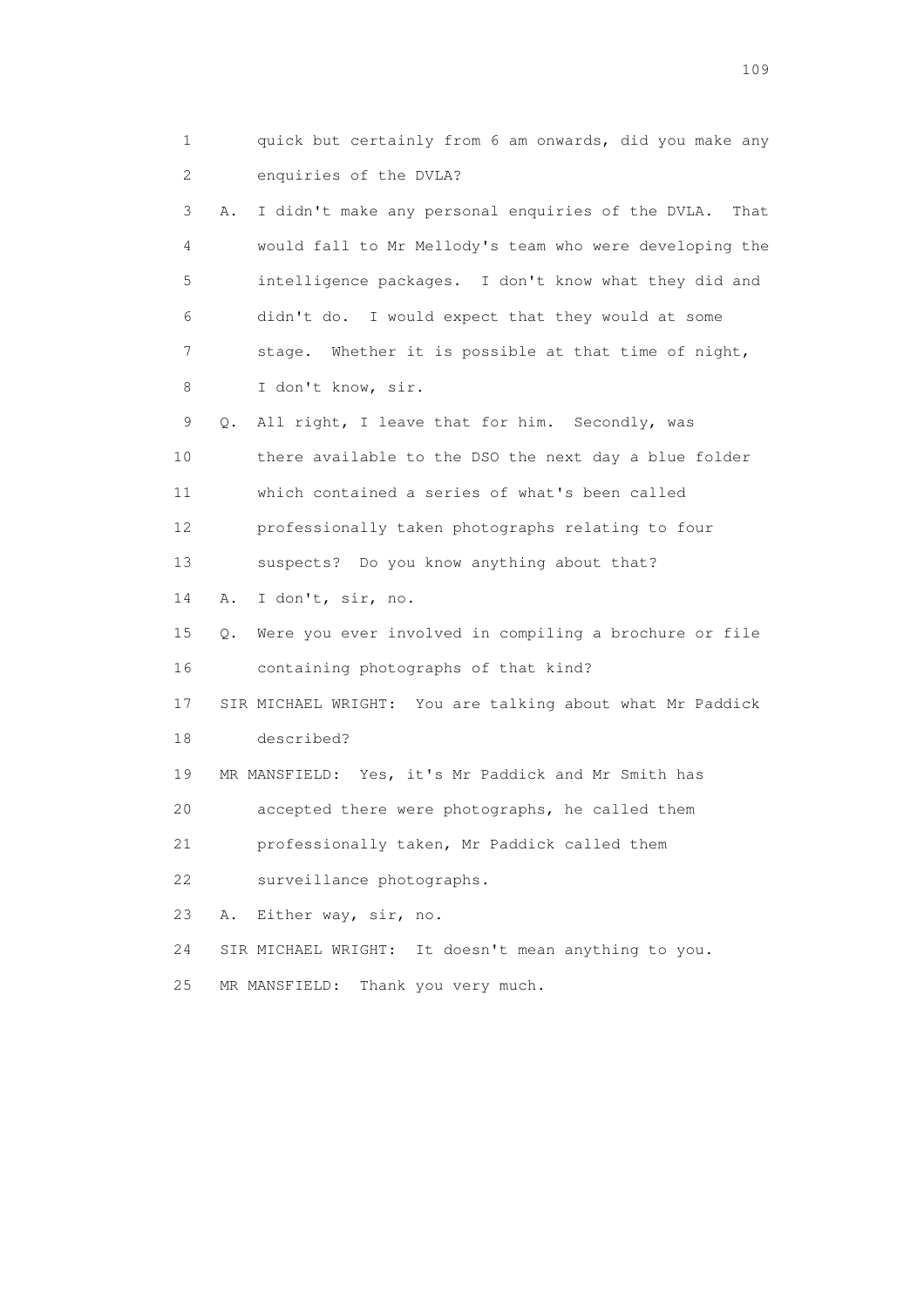1 SIR MICHAEL WRIGHT: I have one question about this. 2 Whatever view you took of them, as I understand it, 3 Mr Meneely or Mr Jolly appears to have reconstructed 4 these wedding photographs? 5 A. Yes. 6 SIR MICHAEL WRIGHT: At the scene. 7 A. Mr Meneely did that. 8 SIR MICHAEL WRIGHT: Did that and as we now know, 9 photographed them. 10 A. Yes, sir. 11 SIR MICHAEL WRIGHT: Would he have done that off his own bat 12 or would he have had to have instructions? 13 A. No, he would have done that off his own bat. 14 SIR MICHAEL WRIGHT: Very well. Mr Gibbs? 15 MR GIBBS: No questions, thank you. 16 SIR MICHAEL WRIGHT: Sorry; Mr Davies? 17 MR DAVIES: Still no questions. 18 SIR MICHAEL WRIGHT: Thank you very much. You are doing 19 very well so far. 20 MR STERN: No questions. 21 SIR MICHAEL WRIGHT: Thank you. Mr Penny? 22 Questions from MR PENNY 23 MR PENNY: Right, Mr Macbrayne, I am under starters orders 24 so we had better do it quickly. I'm asking questions on 25 behalf of Commander McDowall and other senior officers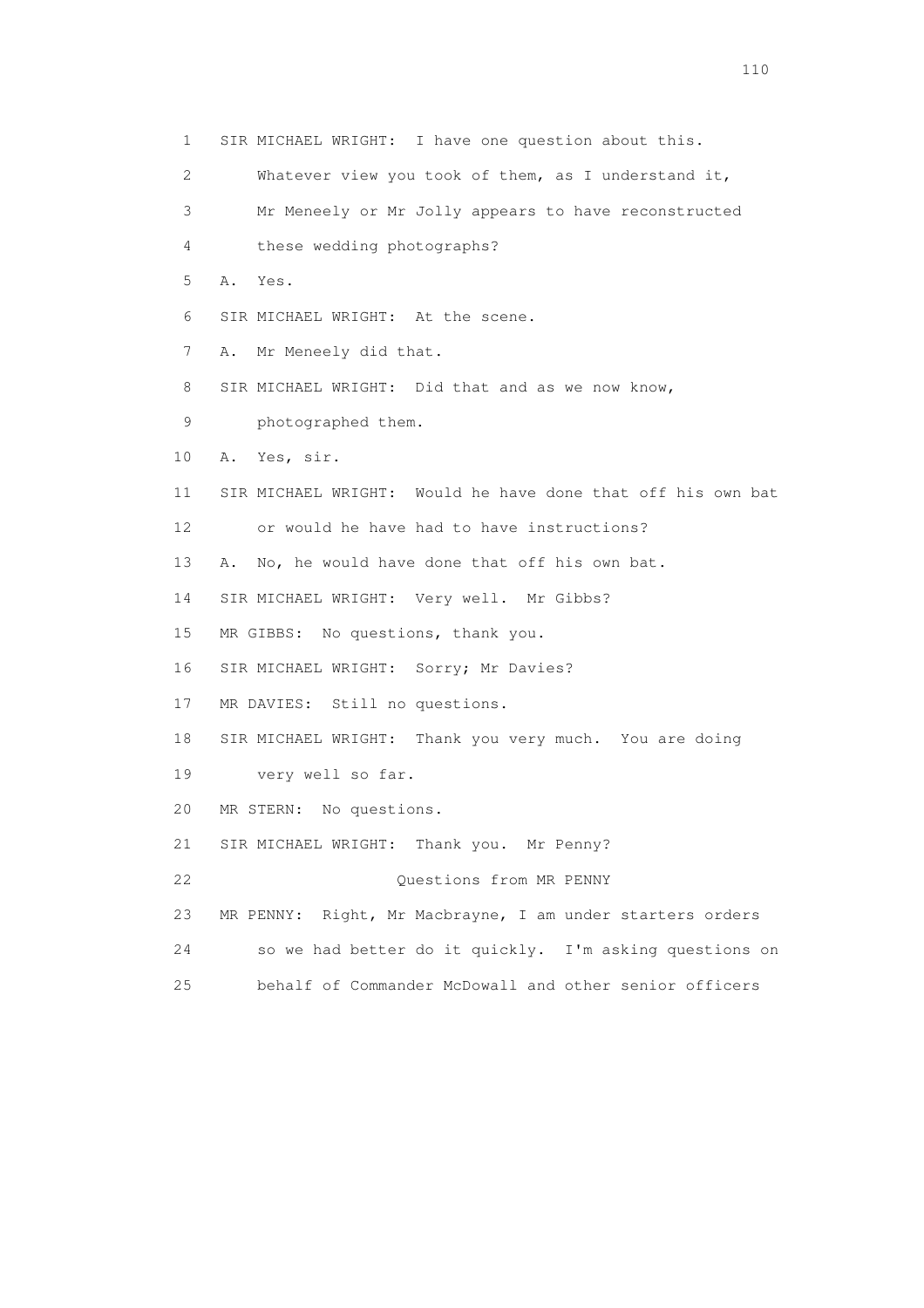1 as far as this is concerned.

| 2  |    | Can we look at your notes, please. The position is       |
|----|----|----------------------------------------------------------|
| 3  |    | that the exhibit JM1, that you produced in your witness  |
| 4  |    | statement given in this matter, were the rough notes     |
| 5  |    | that you made. If we look at page 1389, please. We can   |
| 6  |    | see top right-hand corner, you have written "JM1".       |
| 7  |    | Those were the rough notes that you made during the      |
| 8  |    | course of the night, is that right?                      |
| 9  | Α. | That's correct, sir, yes.                                |
| 10 | Q. | They come from one of your books?                        |
| 11 | Α. | Yes.                                                     |
| 12 | Q. | For the purposes of the 7 o'clock meeting in preparation |
| 13 |    | for it, you wrote them up in neater form replicating     |
| 14 |    | some of the information as it had been received in       |
| 15 |    | another book, JM2. If we go to page 1398 we can see      |
| 16 |    | "JM2" written in the top right-hand corner?              |
| 17 | Α. | Yes, sir.                                                |
| 18 | Q. | So JM1 is the information as it comes in and JM2 is when |
| 19 |    | you write it up for the purposes of your preparation for |
| 20 |    | the 7 o'clock meeting, which you attended with all the   |
| 21 |    | other officers that were --                              |
| 22 | Α. | Yes, sir.                                                |
| 23 | Q. | I want to look at one issue in particular with you,      |
| 24 |    | please. Can we go, please, to page 1397. If we just      |
| 25 |    | have up on the screen as well 1396, if that's possible.  |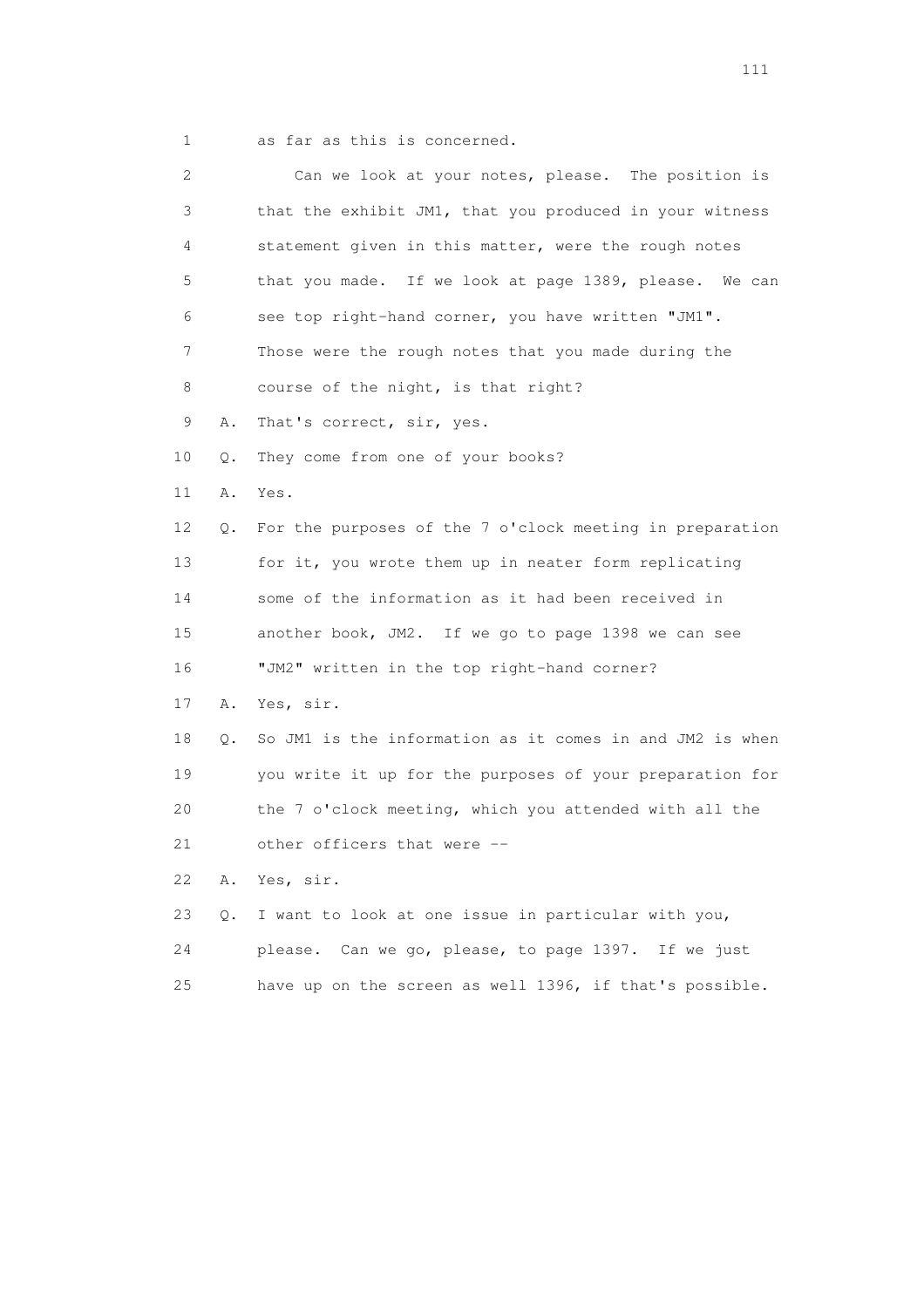| 1                         |           | Can we have 1396 and 1397 up? No, all right. This will   |
|---------------------------|-----------|----------------------------------------------------------|
| $\mathbf{2}^{\mathsf{I}}$ |           | be difficult then.                                       |
| 3                         | Α.        | I can see them both, sir.                                |
| 4                         | Q.        | All right. 1396, can we just briefly look at 1396.       |
| 5                         |           | That's the page you were being asked about by            |
| 6                         |           | Mr Mansfield?                                            |
| 7                         | Α.        | Yes.                                                     |
| 8                         | Q.        | Which has the information about Hussain Osman which came |
| 9                         |           | from the gym and then at the bottom we have the          |
| 10                        |           | information which comes from the jobseeker               |
| 11                        |           | documentation?                                           |
| 12                        | Α.        | Yes, sir.                                                |
| 13                        | О.        | In relation to Girma?                                    |
| 14                        | Α.        | Yes, sir.                                                |
| 15                        | $\circ$ . | Of course as far as the contacts that are being          |
| 16                        |           | suggested are concerned, it shouldn't be forgotten that  |
| 17                        |           | these two items had come from the same rucksack at the   |
| 18                        |           | scene?                                                   |
| 19                        | Α.        | Yes.                                                     |
| 20                        | Q.        | Right. So if we go over the page to 1397, we can see     |
| 21                        |           | there under the name Abdi Omar, can we see that you had  |
| 22                        |           | written down at some stage during the course of that     |
| 23                        |           | night:                                                   |
| 24                        |           | "Abdi Omar, Pownall Close, 21 Scotia Road, SW2".         |
| 25                        | Α.        | Yes, sir.                                                |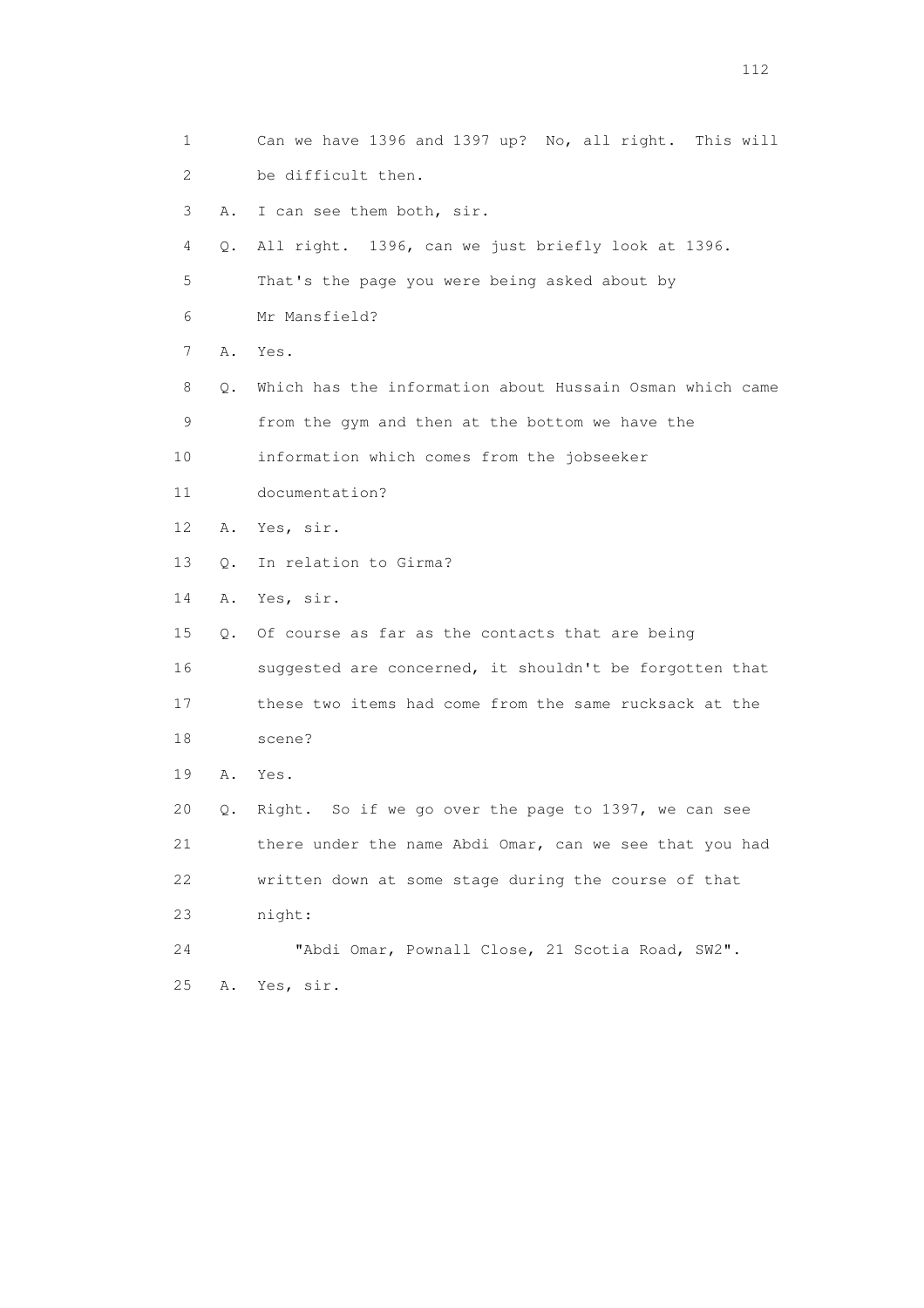1 Q. Can we have up on the screen, pleas please, page 1857. 2 This is Mr McDowall's red book. 1857, please. I am not 3 doing very well on calling out the numbers. Then if we 4 look in the page, this is a note which began at least at 5 4.20 from Mr McDowall, and if we just follow it down, we 6 can see: 7 "Abdi Samad Omar -- Warren Street night duty CID, 8 21 Scotia Road training camp? Black Nissan Primera". 9 Then the note of the Primera's registration, and: 10 Th three other vehicles". 11 Then we see the words: 12 "Pownall Road?? 15 Asian males dressed in combat 13 clothing, camping." 14 Can we leave that and put up page 374. These are 15 Alan's notes. Alan is the SO12 officer. Do you know 16 who I am talking about, Mr Macbrayne? 17 A. No, I don't, sir. 18 Q. Don't worry about it, we do, and we know that he was at 19 least involved in receiving some information at some 20 stage that night. Here we have, in the middle of the 21 page, I don't know if you can see it: 22 "Abdi Samad Omar, 26/6/63, both 21 Scotia Road SW2? 23 Another Pownall Road." 24 I am taking it in the round. It appears that some 25 time that morning the information that was available to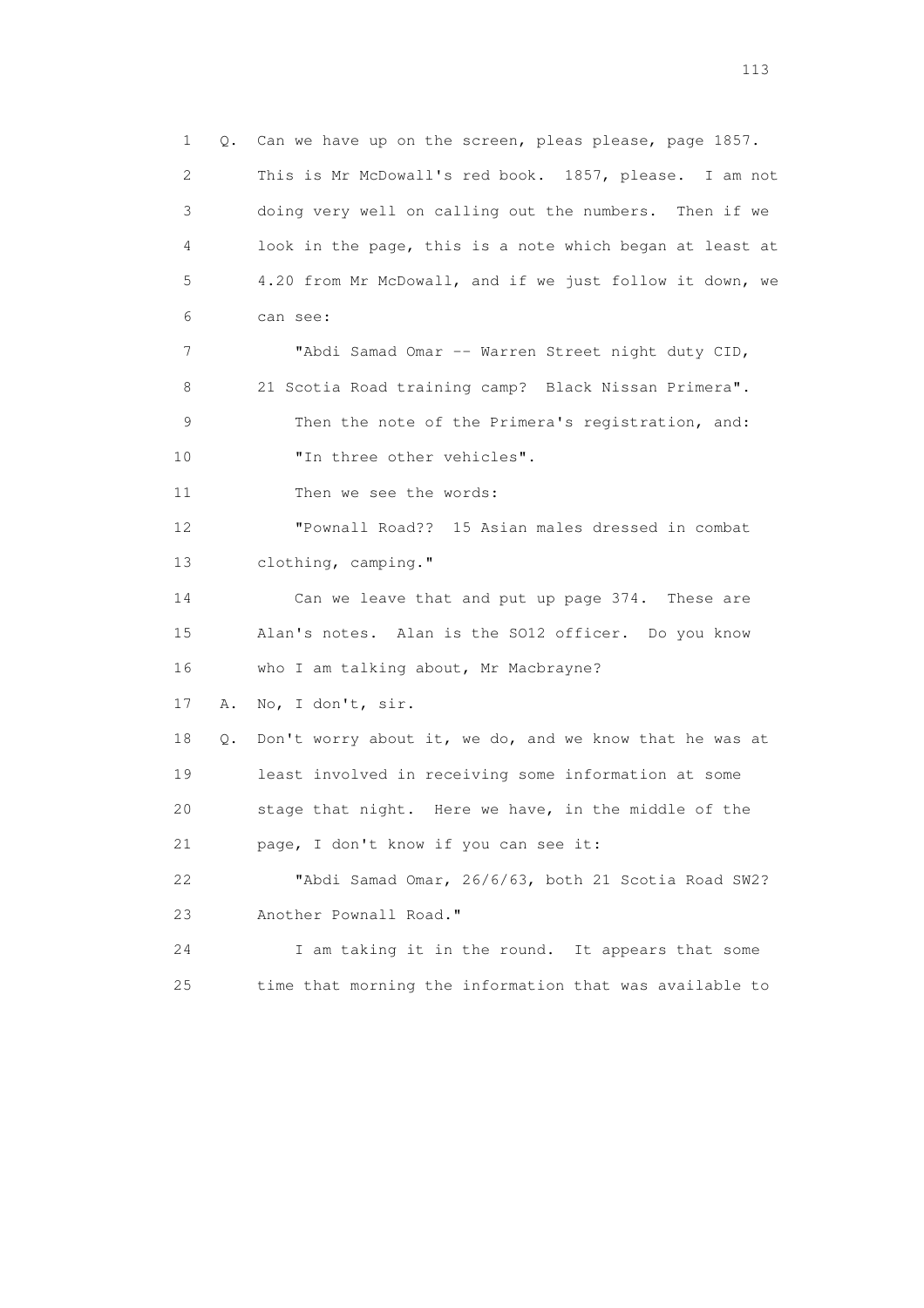1 Mr McDowall, to you and to Alan as to the second address 2 was somewhat hazy and there was a question mark over it 3 and it was in relation to somewhere called Pownall Road 4 or Pownall Close? 5 A. Yes. 6 Q. If we look on in your notes, please, and go to 7 page 1398, we are now into JM2, this is when you are 8 writing up the notes, and we can see in the middle of 9 the page, can you see that, "other address 10 Pownall Close"? 11 A. Yes, sir. 12 Q. These are the notes that are written up in preparation 13 for the 7 o'clock meeting. If we have a quick look at 14 the bottom of the page, we can see you are writing up 15 the Ragstone information, "four vehicles at Baybrown 16 Farm, 15 Asian males". 17 Over the page onto 1399, some of this information we 18 probably know off by heart, the details of the four 19 vehicles, and then details of a telephone number. If we 20 could have the whole page visible, please, thank you. 21 Then over the page at 1400, can we see at the top 22 there, "Cliff Todd, 5.40 am, packaging to be", 23 something? 24 A. "Vented". 25 Q. That's something to do, is it, with the handling of one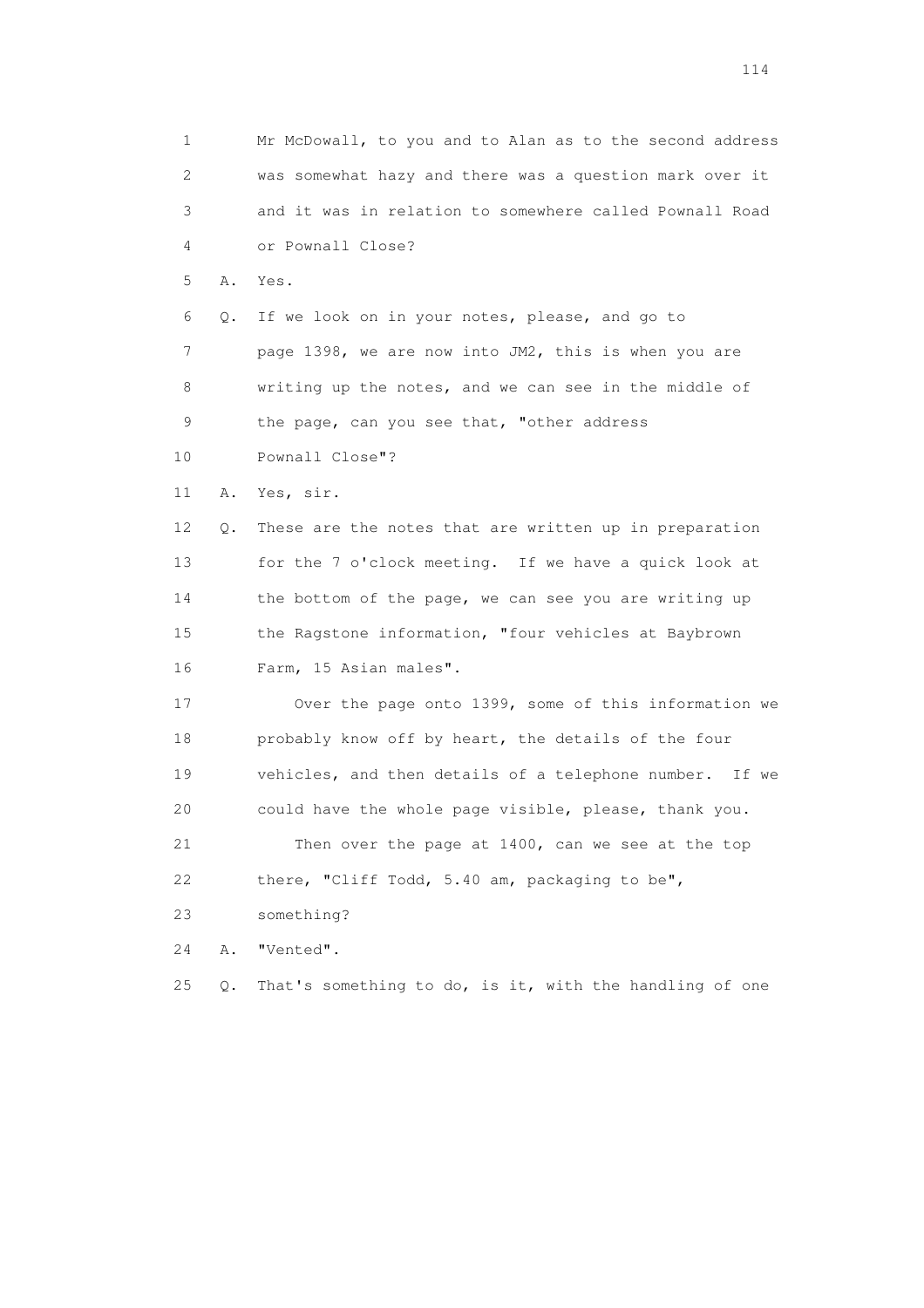| $\mathbf{1}$ |           | of the exhibits at one of the scenes?                   |
|--------------|-----------|---------------------------------------------------------|
| 2            | Α.        | That would be specifically to do with the explosive     |
| 3            |           | materials.                                              |
| 4            | 0.        | You have written that down, timing it as being          |
| 5            |           | information that you received at 5.40 that morning?     |
| 6            | Α.        | Yes, sir.                                               |
| 7            | Q.        | Then we have 5.40, and a line across and you write, do  |
| 8            |           | you, "21 Scotia appears historic"?                      |
| 9            | Α.        | Yes, sir.                                               |
| 10           | Q.        | Below that, "61A Portnall Road, W9, March 2004". So at  |
| 11           |           | that stage, at 5.40, it appears that you have got more  |
| 12           |           | precise hardened up information about that address, 61A |
| 13           |           | Portnall?                                               |
| 14           | Α.        | It would appear so, sir.                                |
| 15           | $\circ$ . | You have received information that Scotia is a historic |
| 16           |           | address in relation at least to one or two of these two |
| 17           |           | suspects?                                               |
| 18           | Α.        | I think there was concern around it, but I think the    |
| 19           |           | next entry relates to the Primera, which was found in   |
| 20           |           | the vicinity of Scotia which --                         |
| 21           | $\circ$ . | We heard other information that the Primera was seen at |
| 22           |           | 6.20 in the morning, so about 40 minutes later, so      |
| 23           |           | Scotia obviously continued to be of relevance.<br>It's  |
| 24           |           | really the timing I am interested in as to when the     |
| 25           |           | precise address for Portnall Road was identified.       |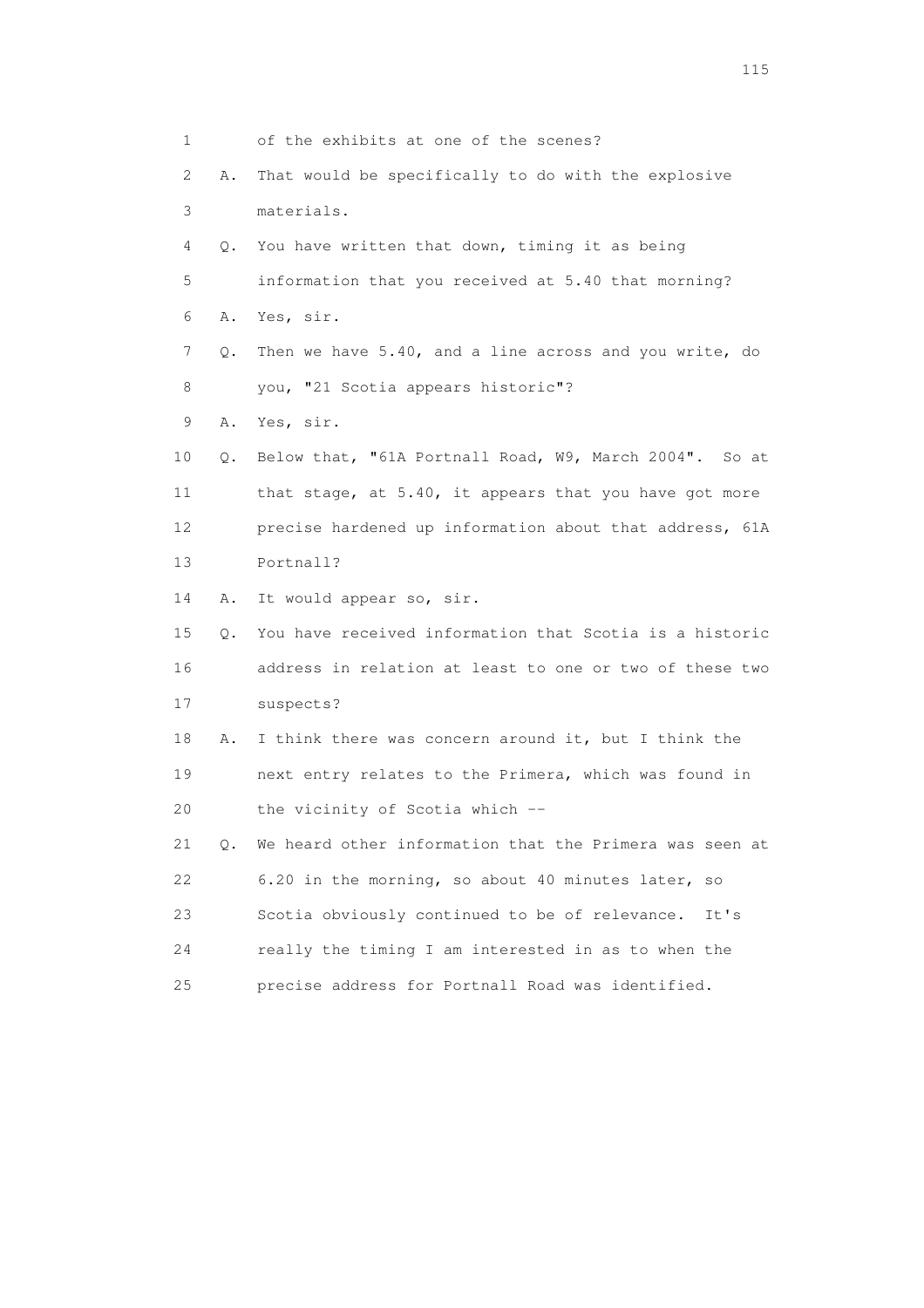1 Having looked at your notes, can we go back to 2 Commander McDowall's red book at 1857, where we were, 3 and can we turn over to 1858. This at the bottom of the 4 page is where Commander McDowall recorded the strategy 5 which we know was set at 4.55 am. Then over the page to 6 1859, and at the top 5.15 am, "tac advisers present", is 7 what Commander McDowall has recorded. Then jobseeker, 8 Stockwell, Elias Girma Eyassu, Operation Anomalous, and 9 there we have Commander McDowall recording the 10 information, "61A Portnall Road, W9 -- Omar, 11 14 March 2004" and that piece of information, you in 12 your notes had recorded receiving at 5.40 am; is that 13 right, Mr Macbrayne? As in the precise address? 14 A. Well, I have got a definite precise note of 5.40, yes. 15 MR PENNY: It's really just the sequence of the receipt of 16 the information that I wanted to deal with with you. 17 Thank you very much. 18 SIR MICHAEL WRIGHT: What does it all come to? Is it all 19 the information, relevant information, apart from the 20 wedding photographs, that was found in the rucksack was 21 in the possession of senior officers at Scotland Yard by 22 5.40? 23 MR PENNY: The existence, the precise existence of the 24 second address, 25 minutes after Commander McDowall

25 records a meeting taking place with tactical advisers.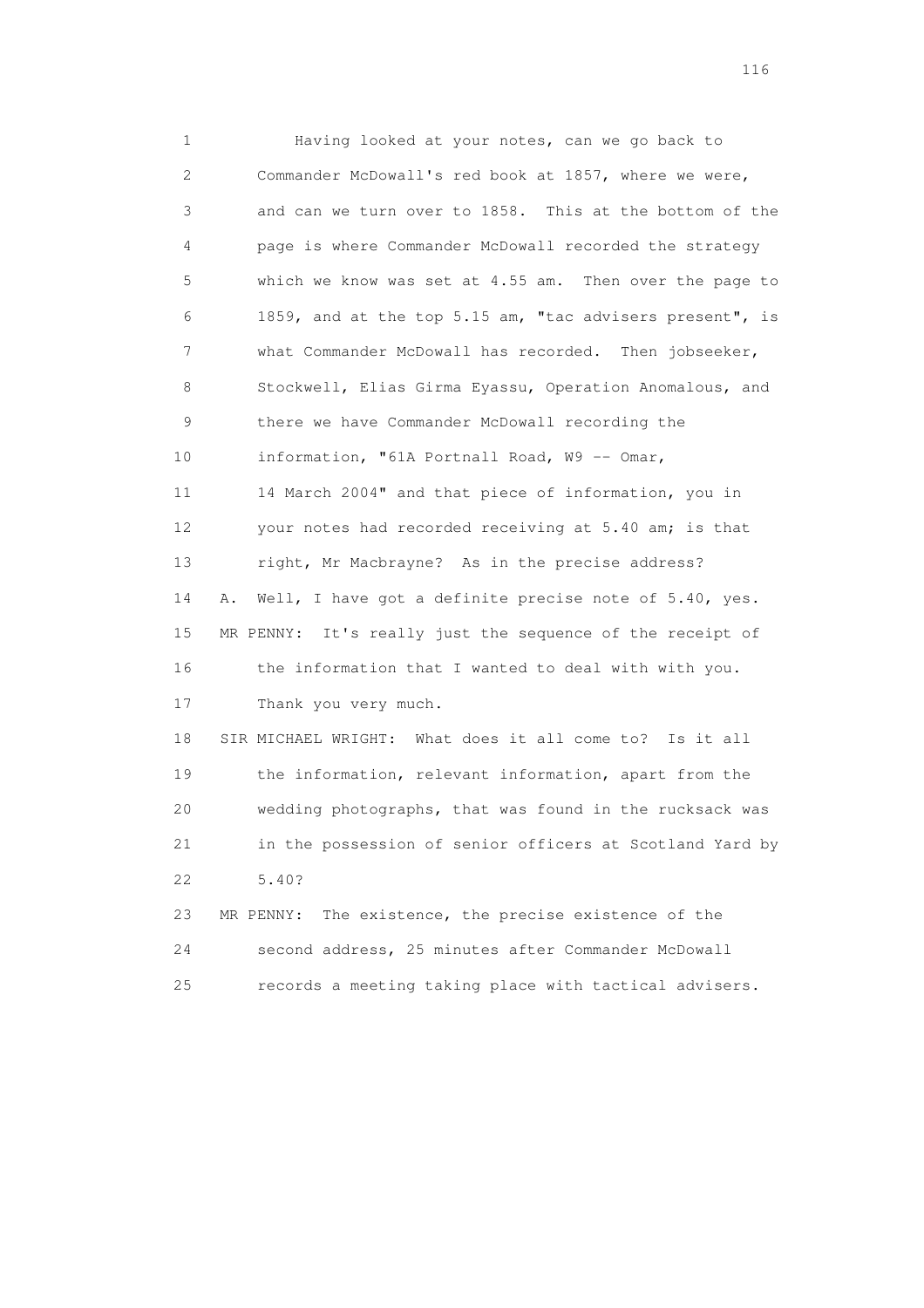1 SIR MICHAEL WRIGHT: Got it, thank you. Thank you very 2 much. Yes, Mr King? 3 MR KING: Nothing from me, thank you. 4 SIR MICHAEL WRIGHT: Mr Horwell. 5 Questions from MR HORWELL 6 MR HORWELL: Mr Macbrayne, Richard Horwell on behalf of 7 the Commissioner. 8 A. Sir. 9 Q. Your actions and decisions on the night of the 21st/22nd 10 have been called into question. Can we first of all 11 establish something about you. You joined the 12 Metropolitan Police Service in January 1980. 13 A. Yes, sir. 14 Q. You transferred, and I am taking your career very, very 15 quickly, Mr Macbrayne -- 16 A. It's gone quickly, sir. 17 Q. You transferred to the Anti-Terrorist Branch in 18 January 2000? 19 A. Yes, sir. 20 Q. So by the time of these events you had been a police 21 officer for 25 years and part of SO13, the 22 Anti-Terrorist Branch, for five and a half years? 23 A. Yes, sir. 24 SIR MICHAEL WRIGHT: And in forensics? 25 A. Specifically I think about, probably about a year before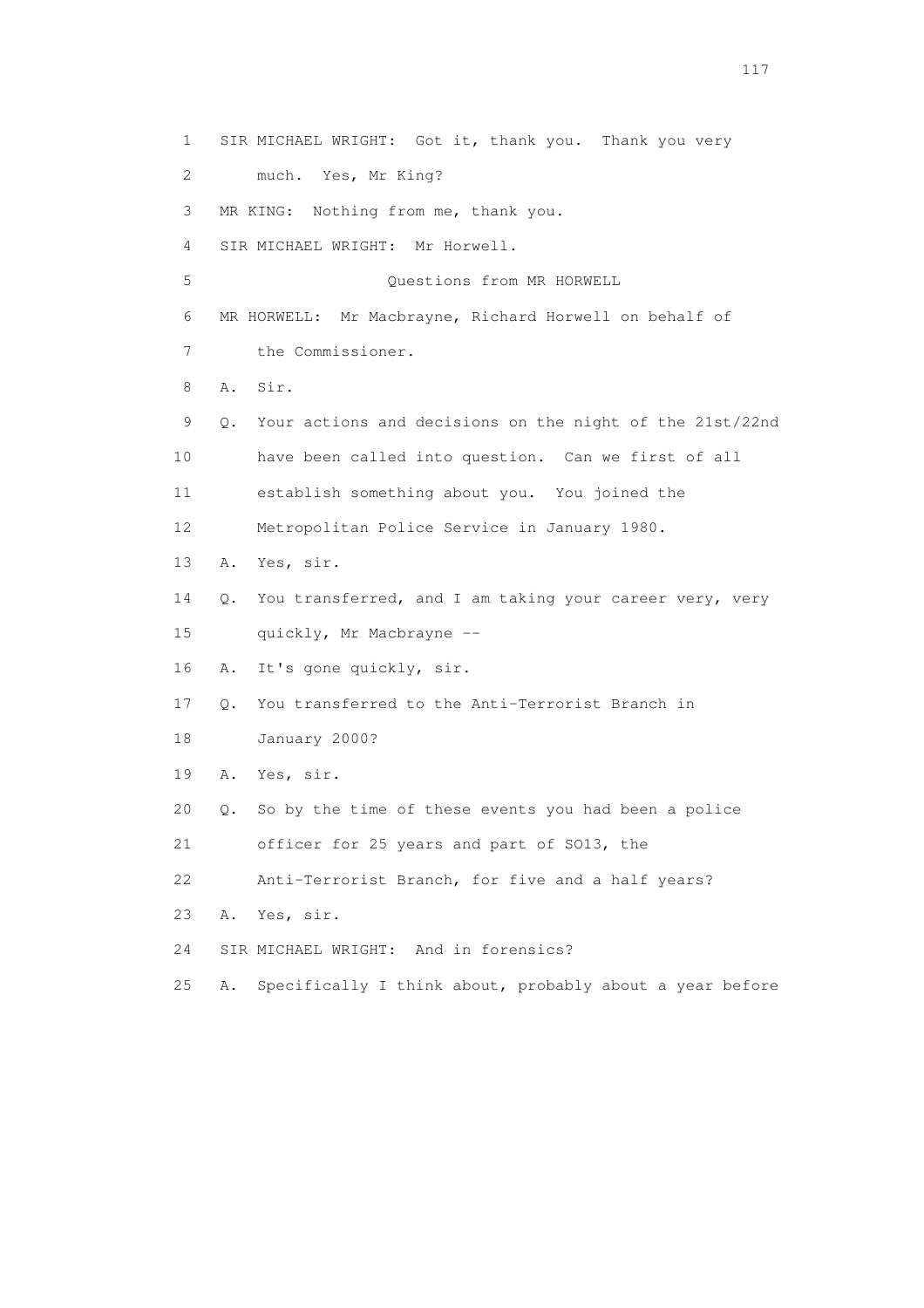1 2005. I may be wrong about that.

| 2  |           | MR HORWELL: At the time, Detective Superintendent, and what |
|----|-----------|-------------------------------------------------------------|
| 3  |           | was your overall responsibility for what was taking         |
| 4  |           | place in July of that year?                                 |
| 5  | Α.        | It was to -- the way I see my responsibility, it was to     |
| 6  |           | put the systems in place, and make sure the people who      |
| 7  |           | were examining the scenes, whether it be the 7th, the       |
| 8  |           | 21st or the varying addresses that came with it were        |
| 9  |           | able to do their job to facilitate an effective forensic    |
| 10 |           | recovery for the purpose of subsequent prosecutions,        |
| 11 |           | investigations.                                             |
| 12 | Q.        | So overall responsibility for the forensic teams for        |
| 13 |           | both 7 July and the 21st?                                   |
| 14 | Α.        | Yes, sir, and other issues including the major incident     |
| 15 |           | room, high tech unit, and other areas of the business as    |
| 16 |           | well, but obviously particularly the forensic in this       |
| 17 |           | case.                                                       |
| 18 | Q.        | Just to move forward, very recently you received the        |
| 19 |           | Queen's Police Medal for your services to the               |
| 20 |           | Metropolitan Police Service?                                |
| 21 | Α.        | Yes.                                                        |
| 22 | $\circ$ . | Let us turn to these events. You had started your duty      |
| 23 |           | for these relevant hours at 8 o'clock in the morning on     |
| 24 |           | 21 July?                                                    |
| 25 | Α.        | Or thereabouts, sir, that would be the norm.                |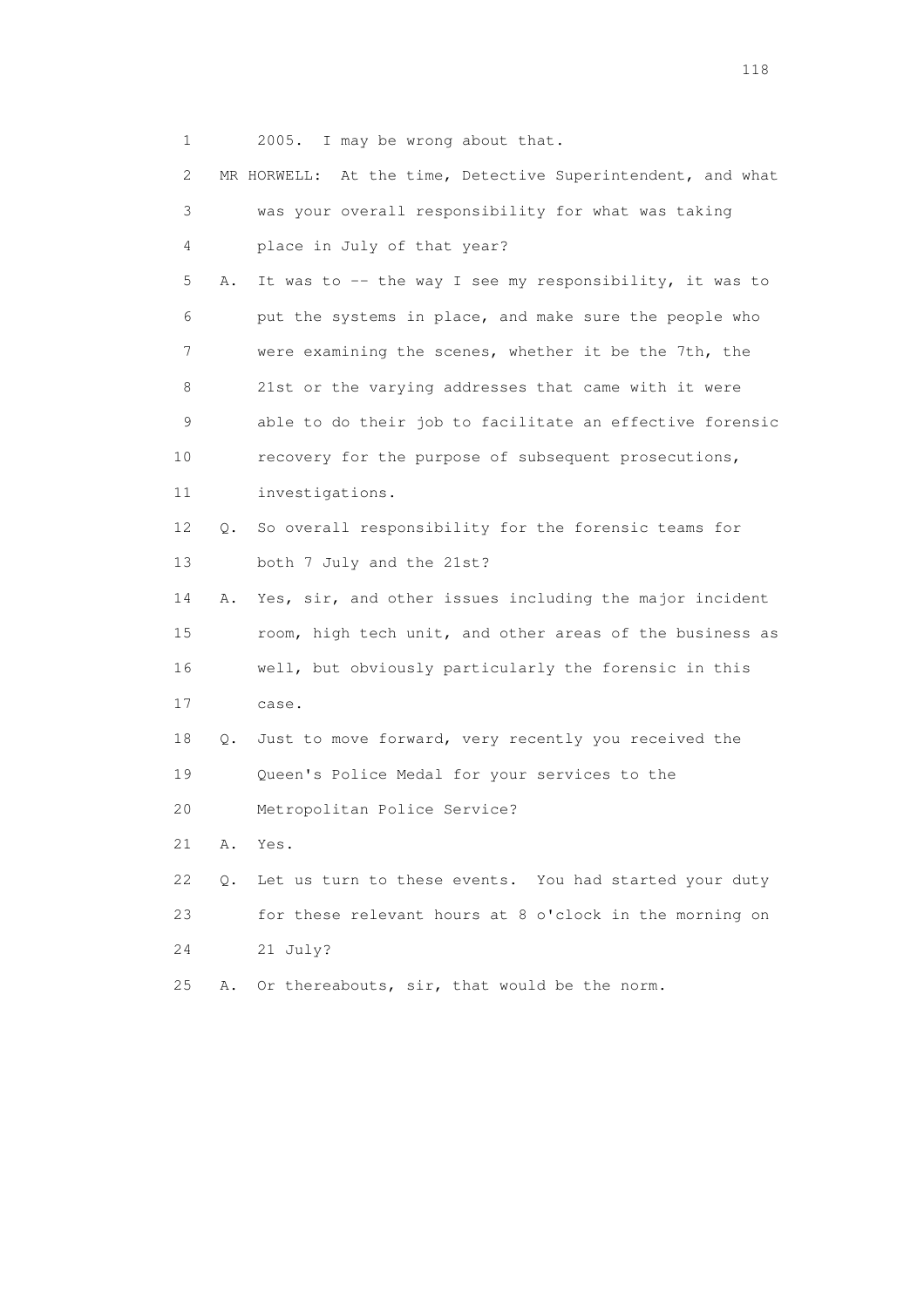| $\mathbf{1}$   | Q. | You remained on duty for some 24 hours; is that right?   |
|----------------|----|----------------------------------------------------------|
| 2              | Α. | Yes.                                                     |
| 3              | Q. | Until about 8 o'clock in the morning on the 22nd?        |
| 4              | Α. | Yes, sir.                                                |
| 5              | Q. | You have said time and time again in relation to         |
| 6              |    | questions asked of you by Mr Mansfield that you were     |
| $\overline{7}$ |    | very much concerned with the potential forensic value    |
| 8              |    | which these exhibits in the bag may have had?            |
| 9              | Α. | Yes.                                                     |
| 10             | Q. | I am sure the point is obvious but a prosecution can     |
| 11             |    | turn on a single fingerprint?                            |
| 12             | Α. | Yes, sir.                                                |
| 13             | Q. | A single invisible fibre?                                |
| 14             | Α. | Sir.                                                     |
| 15             | Q. | And an invisible sample of DNA?                          |
| 16             | Α. | Yes, sir.                                                |
| 17             | Q. | Clearly very much in your mind was keeping the integrity |
| 18             |    | of these exhibits until the scientists had examined      |
| 19             |    | them?                                                    |
| 20             | Α. | Yes, sir. We have adopted a practice, if you like, of    |
| 21             |    | learning from experience and it's been quite clear, not  |
| 22             |    | only in the time I have been involved in this sort of    |
| 23             |    | work from 2000 onwards but prior to that, that we needed |
| 24             |    | to refine our practices because, quite rightly, the      |
| 25             |    | forensic, the risks of contamination, the risks of lack  |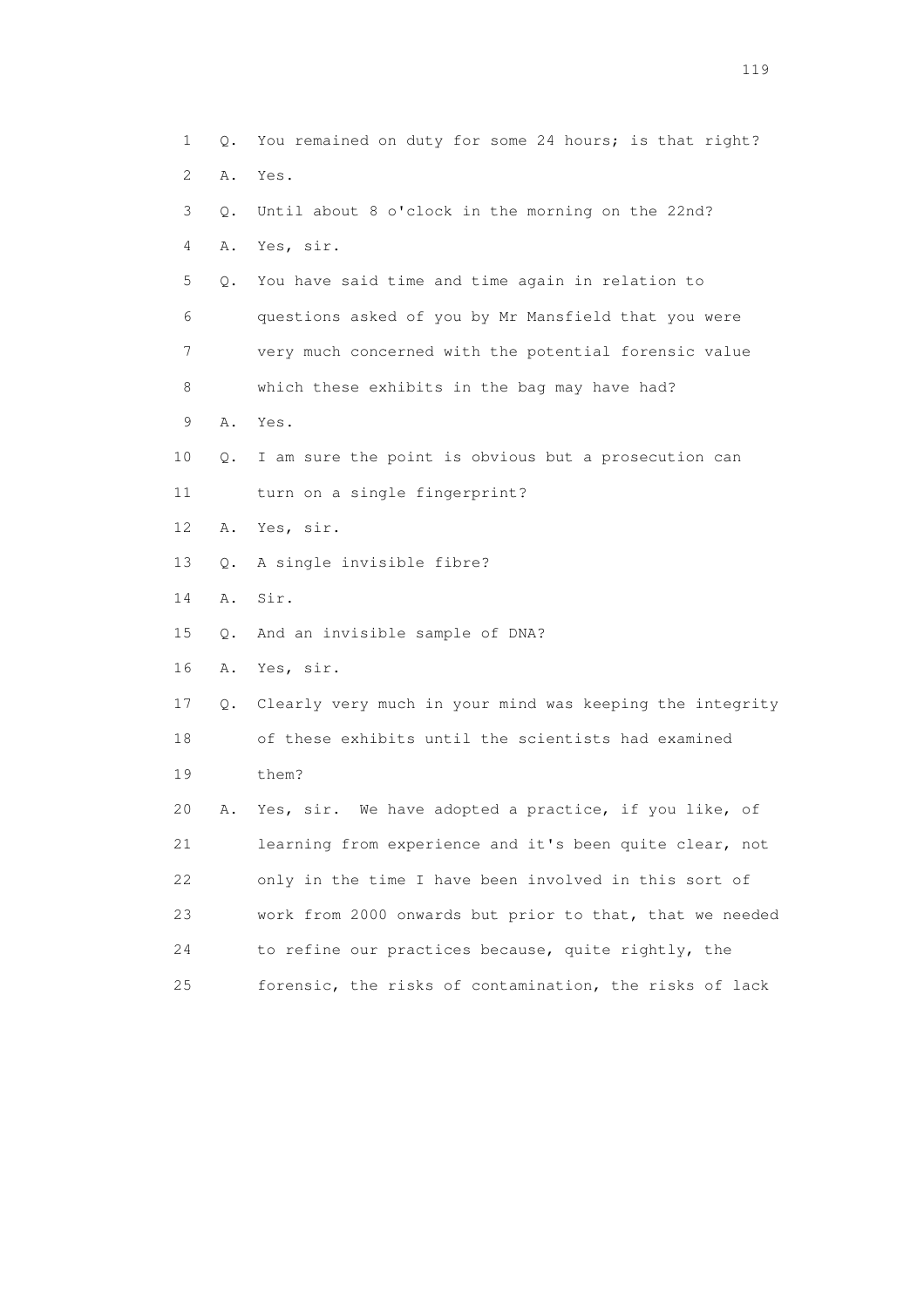1 of continuity of the forensics issue -- forensic 2 exhibits, is absolutely critical. So yes, that's an 3 absolutely key aspect, to get that absolutely right. 4 Q. Because exhibits, I'm sure the jury understand -- we can 5 look at the actual photographs we have -- exhibits are 6 sealed at the scene? 7 A. Yes. 8 Q. And should that seal be broken before the exhibit is in 9 the hands of a scientist, all sorts of allegations can 10 be made against police officers? 11 A. Allegations, sir, or even just the risk of innocent 12 contamination or damage to fingerprints or DNA that may 13 be contained on them. 14 Q. Now, Mr Mansfield asked you at least twice: no-one 15 suggested to you that the photographs were useless? 16 A. That's correct. 17 Q. Can we turn that question around: did anyone say to you 18 that the photographs were of value? 19 A. Nobody said to me, sir, that they are of -- no, is the 20 short answer. No, that there is nothing that was said 21 to me that made me think that they were of absolute huge 22 significance, and why I am sure of that is that there 23 was a similar discussion around the gym identity card, 24 which clearly was of absolute significance, and that 25 sparked a chain of events. In other words, one, it was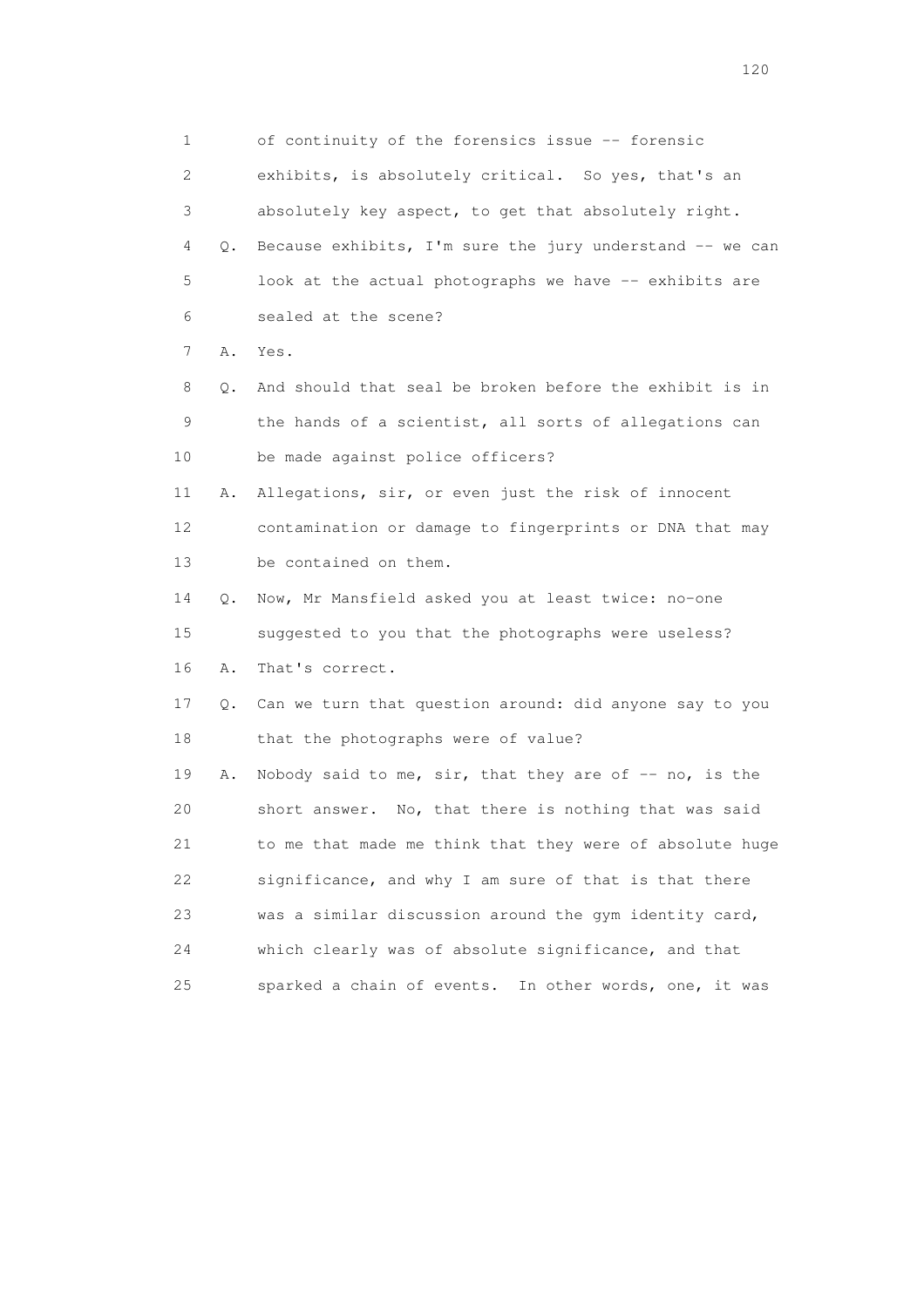| 1        | being called from the scene; two, the enquiries to the      |
|----------|-------------------------------------------------------------|
| 2        | gym to see what else could be found and, as turned out,     |
| 3        | a second version was recovered.                             |
| 4<br>Q.  | Mr Meneely, an experienced exhibits officer?                |
| 5<br>Α.  | He is, sir.                                                 |
| 6<br>Q.  | And obviously if he thought that a piece of evidence was    |
| 7        | a breakthrough in the course of an investigation, he        |
| 8        | only has to telephone you?                                  |
| 9<br>Α.  | He does, $\sin$ , yes, or there's a very quick route in $-$ |
| 10<br>Q. | Or one of your other officers?                              |
| 11<br>Α. | And there was a formal route through the ops room, sir,     |
| 12       | yes.                                                        |
| 13<br>Q. | So we can have some idea of what Mr Meneely was faced       |
| 14       | with, could you look at these, and I'll ask the jury to     |
| 15       | see them very, very quickly. (Handed). These are the        |
| 16       | actual photographs that Mr Meneely took from the            |
| 17       | rucksack, exhibit AM8, part of it.                          |
| 18<br>Α. | Yes, sir.                                                   |
| 19<br>Q. | And when the jury see them, they will see that there is     |
| 20       | nothing on those fragments of photographs because they      |
| 21       | have been examined by scientists, I imagine for             |
| 22       | fingerprints; is that right?                                |
| 23<br>Α. | It is fingerprint treatments that damage them, yes, sir.    |
| 24<br>Q. | And fingerprint treatment effectively destroys the          |
| 25       | exhibit?                                                    |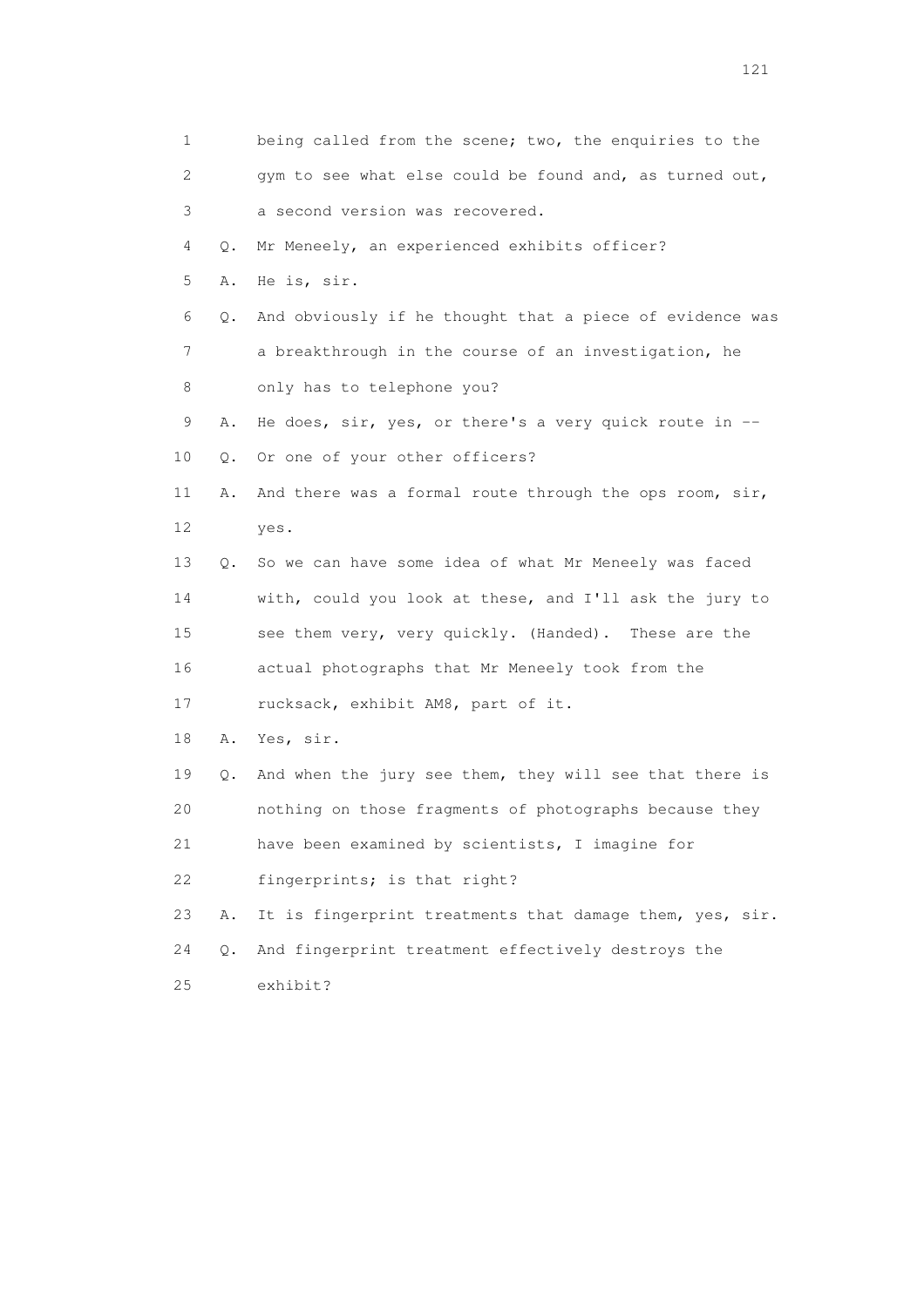1 A. It depends on the treatment, but yes, there's a chemical 2 treatment that will have this effect. 3 SIR MICHAEL WRIGHT: It ruins the picture? 4 A. It ruins the picture but is particularly effective in 5 recovery of ... 6 MR HORWELL: Yes. 7 We can see from those three bags the size of the 8 fragments and the size of the photographs that 9 Mr Meneely would have seen? 10 A. Yes, sir. 11 MR HORWELL: Could they just be shown very quickly, please 12 (Handed). 13 SIR MICHAEL WRIGHT: I think you did tell us; was 14 a fingerprint recovered? 15 A. Several were recovered, sir, I think from the whole 16 exhibit AM8, which is the envelope, the correspondence 17 and the photos, there was 12 I think; and from the 18 actual photographs themselves there was five, and one of 19 which remains unidentified. 20 SIR MICHAEL WRIGHT: This is as they were found, is it, 21 apart from the fact that they have been treated? 22 A. Yes, in terms of the way they were cut. 23 (Pause) 24 SIR MICHAEL WRIGHT: Mr Meneely must be good at jigsaw 25 puzzles because, if I have this right, he had put them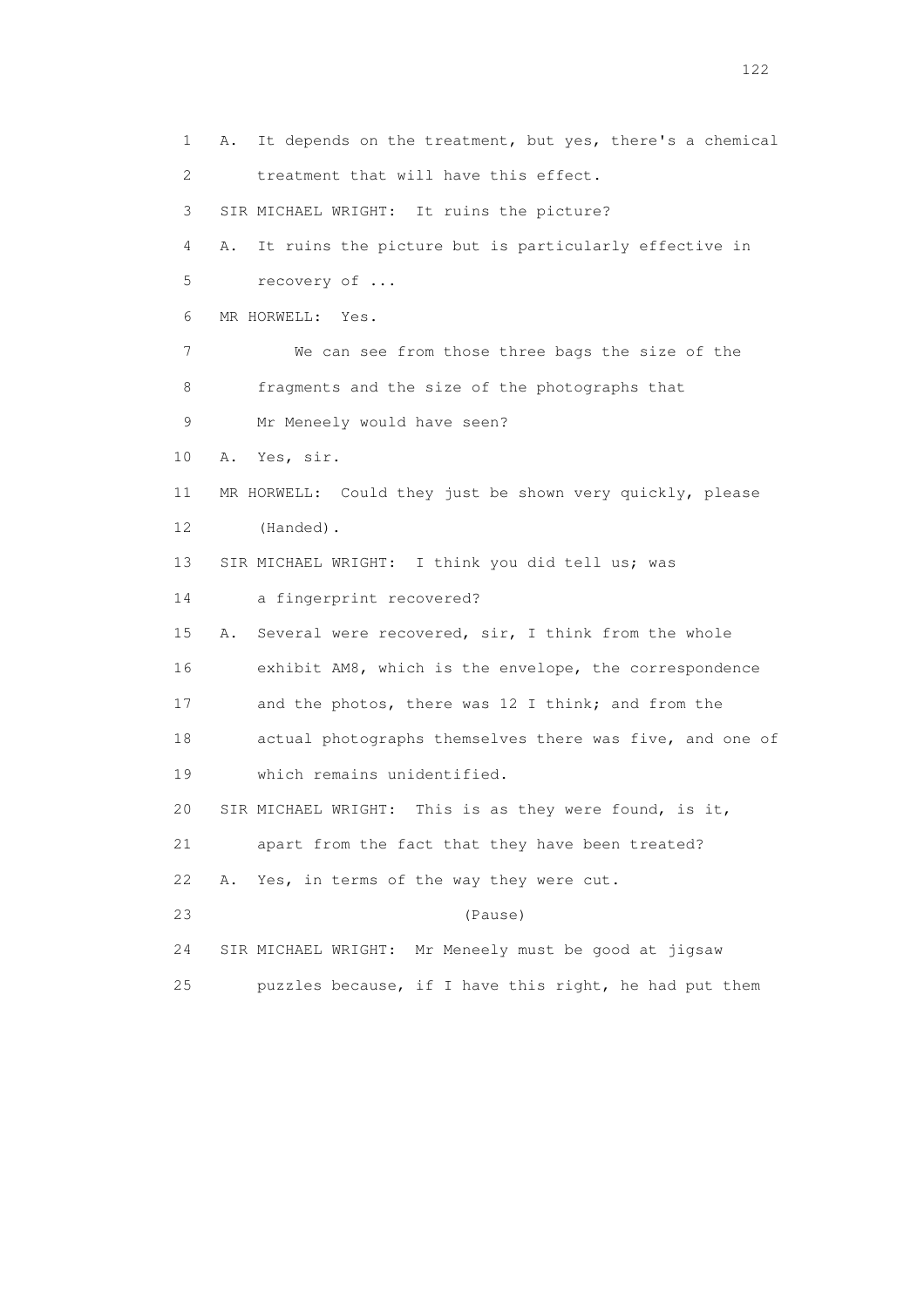1 together in order to see the pictures by four minutes 2 past 4 that morning? 3 A. Yes, sir. 4 (Pause) 5 MR HORWELL: It's simply the size of the photos, that's the 6 only point. 7 SIR MICHAEL WRIGHT: I appreciate, thank you. 8 MR HORWELL: So that the jury can have some idea of the 9 complexities of forensic work in relation to events such 10 as these, can you help the jury as to how many exhibits 11 were seized in relation to both the 7th and the 12 21st July, numbers submitted for analysis? 13 A. I think in this inquiry, Vivace, there was -- 14 Q. Do you mean both 7th and 21st? 15 A. No, I mean the 21st I think was in the region of 16 25,000 -- 17 Q. For just 21 July? 18 A. -- were recovered and about 10 per cent, about 2,500 19 were submitted for some sort of forensic treatment, 20 whether it be fingerprints, DNA fibres. I think in 21 terms of the overall of both events, it's in excess of 22 70,000, I am aware of that; it's probably significantly 23 more when CCTV exhibits, which are treated slightly 24 differently, are taken into account. 25 Q. DNA and fingerprints were found on a large number of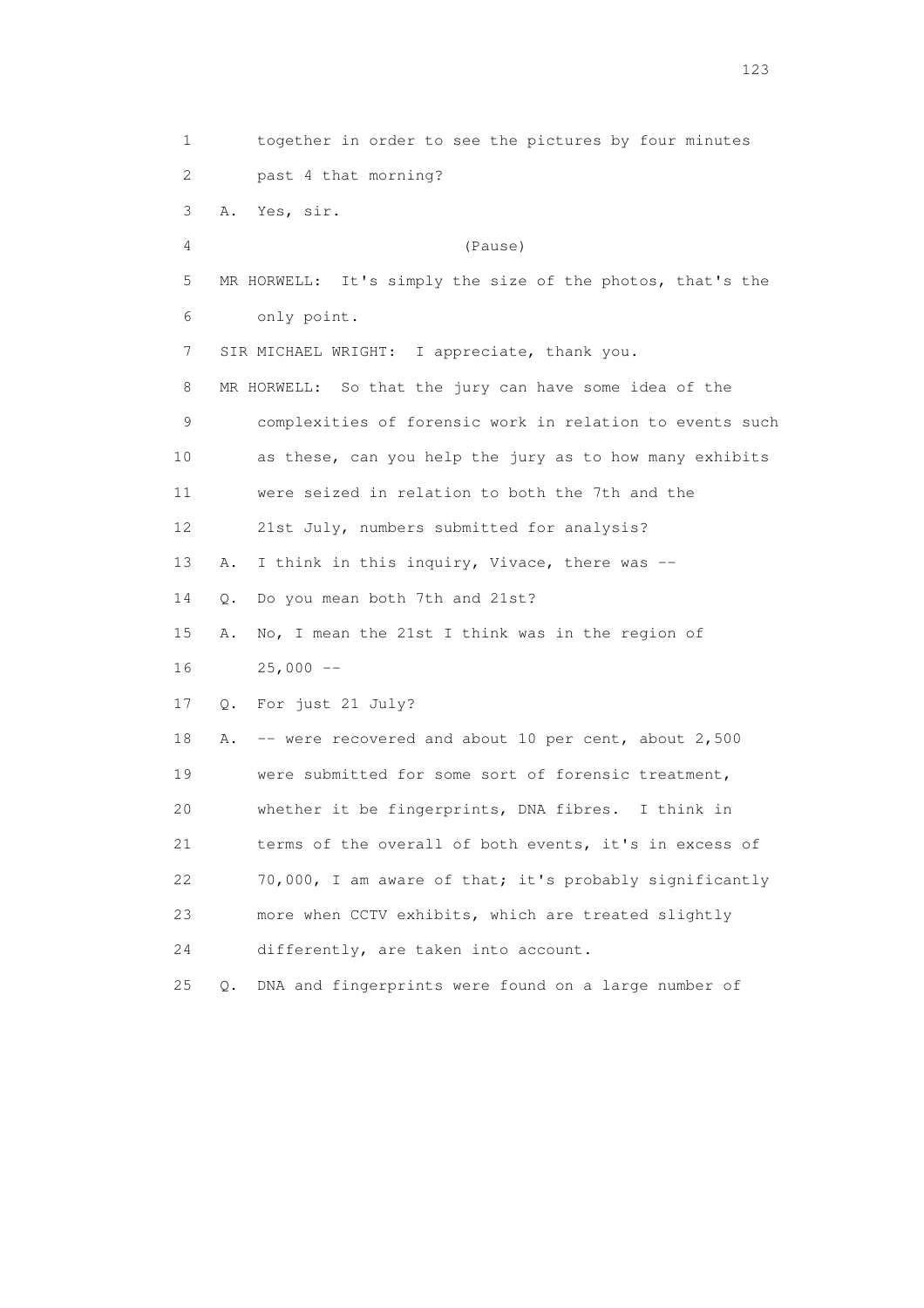- 1 those exhibits?
- 2 A. They were, sir, yes.

 3 Q. At this stage of a criminal investigation of this 4 gravity, you have no idea in advance what an exhibit may 5 reveal? 6 A. Absolutely not, sir, no. 7 Q. On 22 July, did you act throughout in the best interests 8 of this investigation? 9 A. Yes. 10 Q. Did you consider that the photograph that you had of 11 Hussain Osman would be of value to surveillance 12 officers? 13 A. I did, sir, yes, and I was also aware we had the CCTV 14 image which I know you have seen. But I do, I did and 15 still do think that, whilst identification from 16 a photograph of any sort is extremely difficult, and 17 I understand the difficulties for surveillance officers 18 in that regard, I do think it is a good image. 19 Q. And of course it has the considerable benefit of being 20 linked to the name Hussain Osman, through his membership 21 of the gym club? 22 A. It does, sir, yes. 23 MR HORWELL: Mr Macbrayne, thank you, that's all I ask. 24 MR HILLIARD: No, thank you. 25 SIR MICHAEL WRIGHT: Mr Macbrayne, thank you very much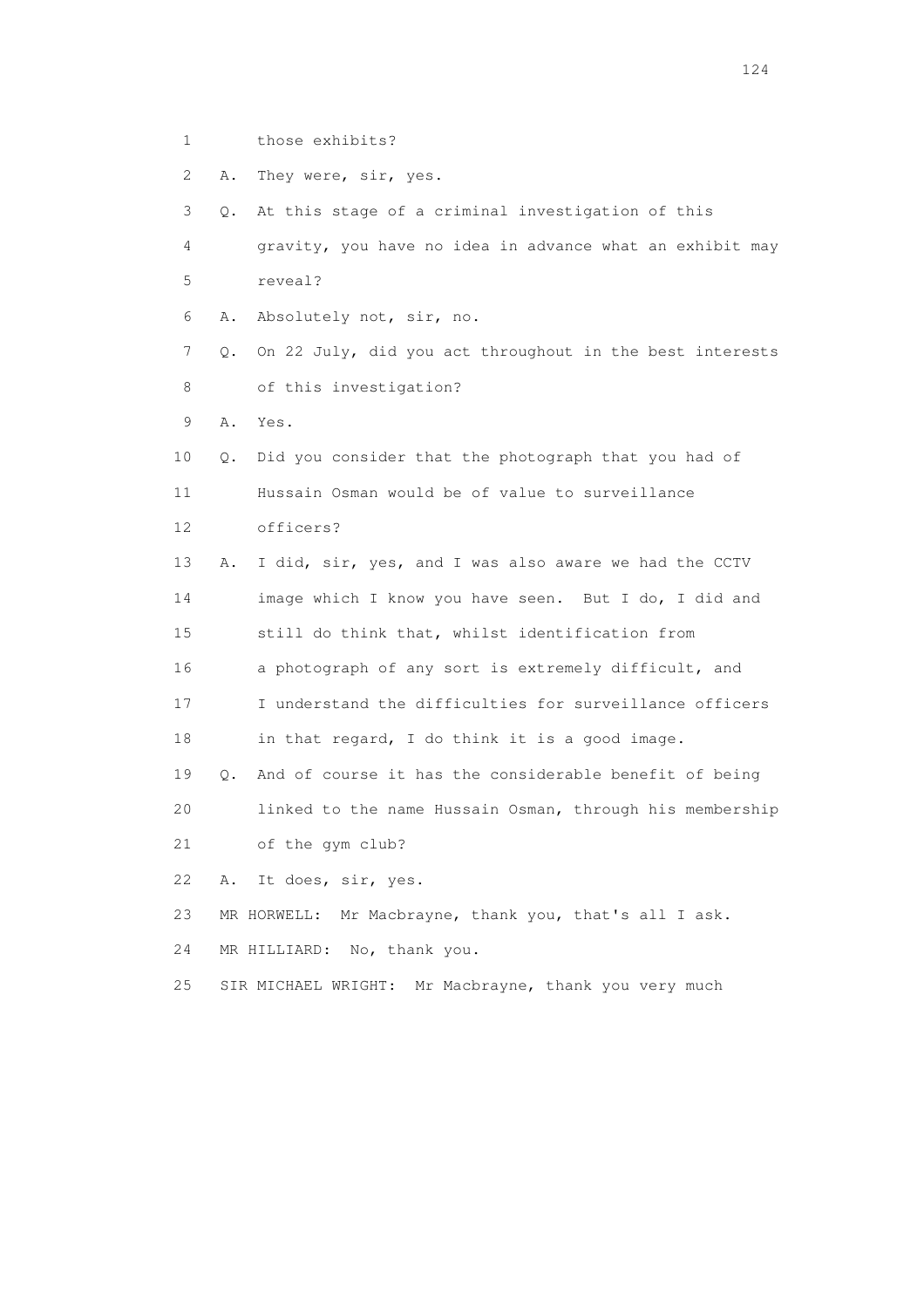1 indeed. That's it, you are free to go. 2 A. Thank you, sir. 3 (The witness withdrew) 4 SIR MICHAEL WRIGHT: At the risk of indigestion, I say 2.15. 5 (1.30 pm) 6 (The short adjournment) 7 (2.15 pm) 8 (In the presence of the jury) 9 SIR MICHAEL WRIGHT: Yes. 10 MR HILLIARD: The next witness is Neil, please. 11 CODENAME "NEIL" (sworn) 12 SIR MICHAEL WRIGHT: Yes, thank you, please sit down. 13 Ouestions from MR HILLIARD 14 MR HILLIARD: You will be known as Neil for the purposes of 15 these proceedings. 16 A. Right, sir. 17 Q. I will ask you questions first of all on behalf of the 18 Coroner, and then you may be asked questions by others. 19 Do you have a copy of a witness statement you made on 20 13 September last year? 21 A. I haven't got one with me, I have seen it and read it in 22 the past. 23 Q. All right. It doesn't matter, we will have to do 24 without. 25 You were, are you still employed as an explosives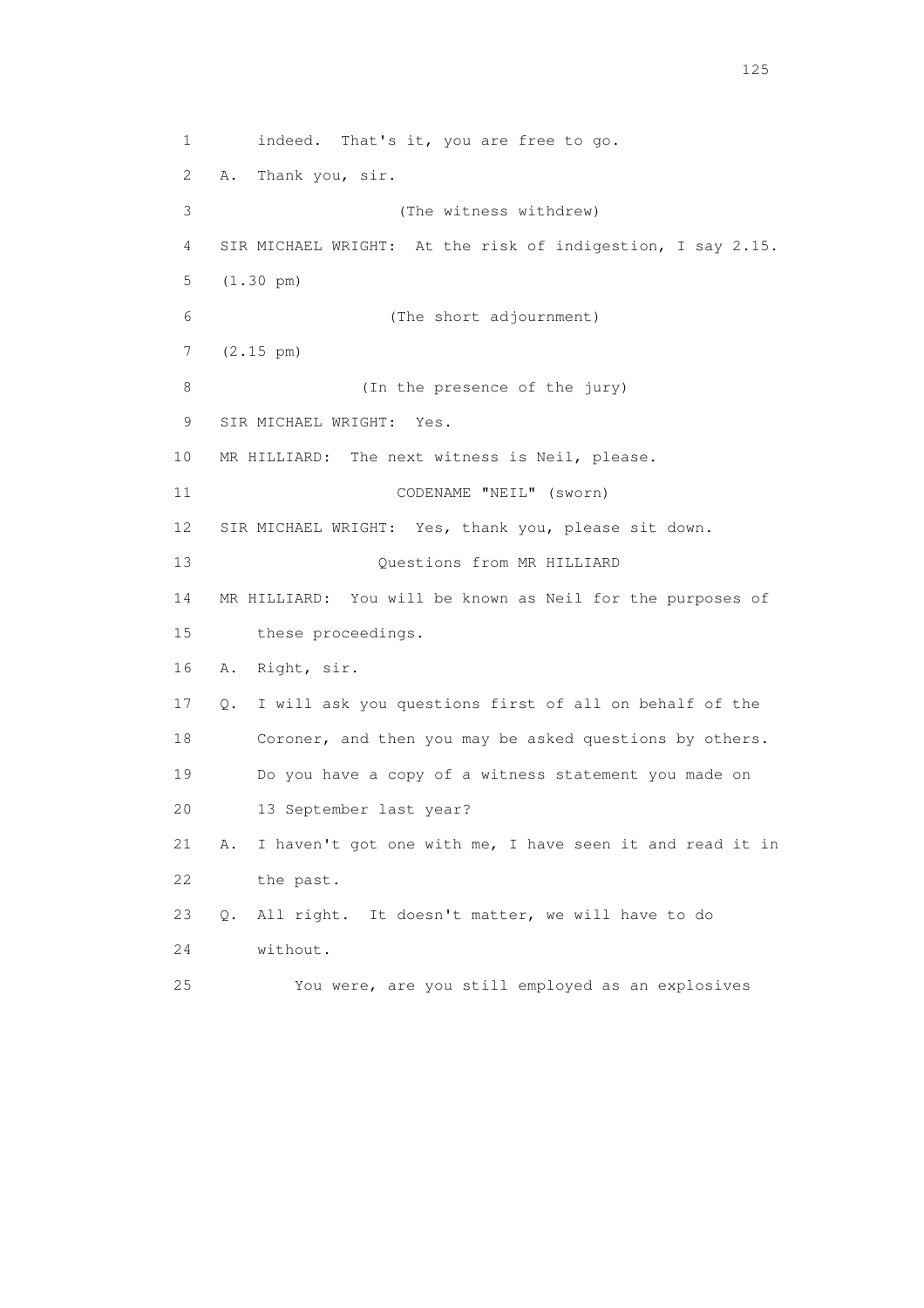1 officer by the Metropolitan Police?

2 A. Yes, sir.

 3 Q. Did you have extensive experience, we don't need all the 4 details, in the army with explosives before you joined 5 the Metropolitan Police in 2005? 6 A. That's correct, sir. 7 MR STERN: Sir, if it helps, I have a spare copy here. 8 (Handed). 9 SIR MICHAEL WRIGHT: That's very helpful, thank you. 10 MR HILLIARD: Thank you very much. (Handed). 11 A. Thank you. 12 Q. If we can just start, please, with dealing with your 13 involvement in the aftermath of the 7/7 attacks. It 14 should be page 3 of your statement. In the days after 15 those bombings, did you receive information about the 16 nature of the devices which had been used? 17 A. There was assessments as to what type of device had been 18 used but there was no real details on the explosive type 19 at that particular point. 20 Q. Right. Did you become aware in due course that the main 21 charge of the bombs had been a form of organic peroxide? 22 A. Yes, sir. 23 Q. I think in the course of your service in the army, from 24 time to time you had put together home-made, as it were, 25 made by you, improvised explosive devices for use as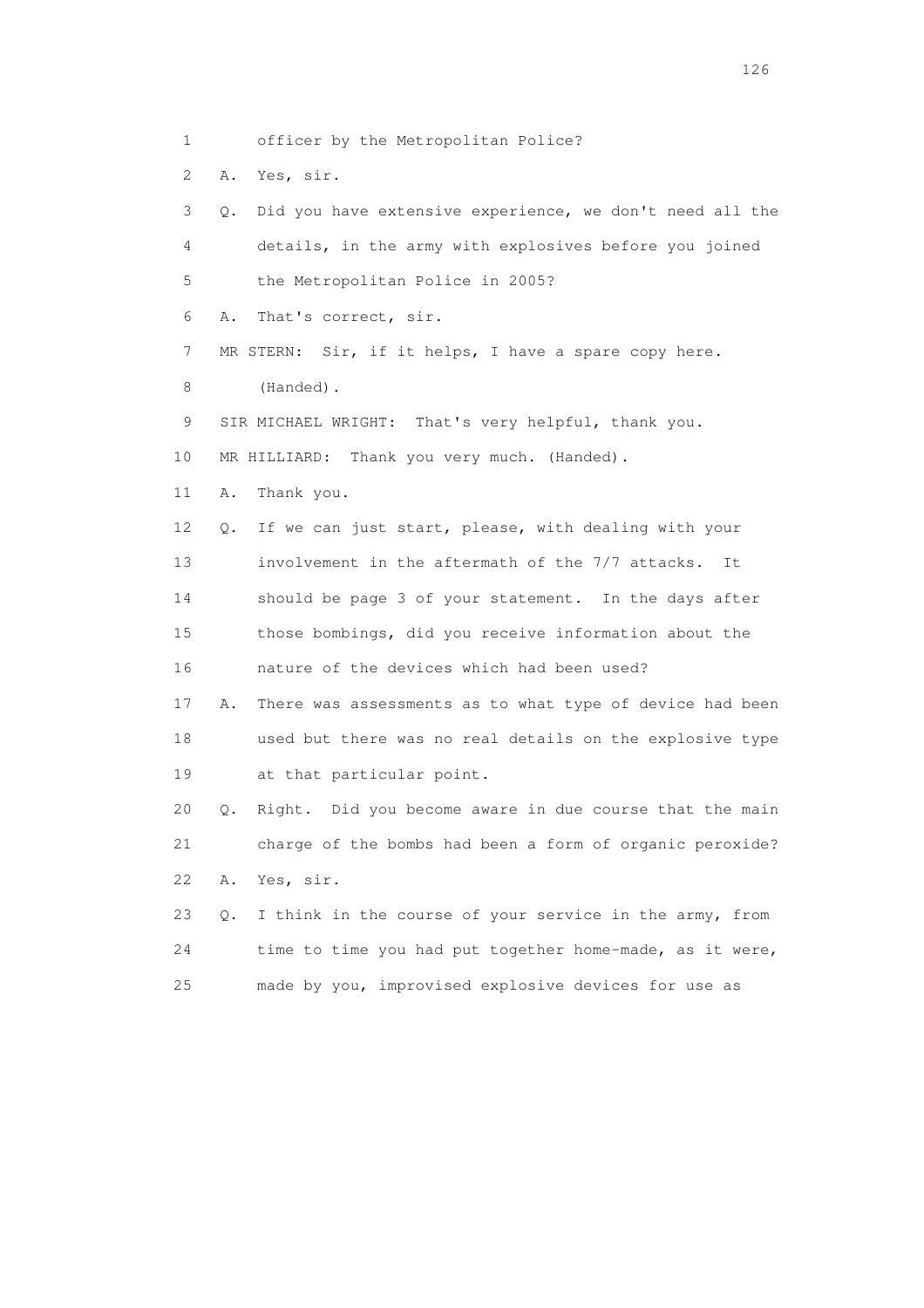1 training aids; is that right?

2 A. That's correct, sir.

|  |          |  |  | 3 0. Had you ever used peroxide as a component part of any of |  |  |
|--|----------|--|--|---------------------------------------------------------------|--|--|
|  | 4 those? |  |  |                                                               |  |  |

5 A. Not at all, sir, it's far too dangerous to manufacture.

6 Q. Dangerous because?

7 A. Basically it is extremely sensitive to both heat,

 8 friction, electrical charge, even the static in your 9 body. If you were to put your hand on a small amount of 10 organic peroxide explosive it can cause it to detonate. 11 So it's just far too unsafe for us to manufacture.

 12 Q. On 12 July 2005, did you receive a call asking you to go 13 to Luton as soon as possible?

14 A. Yes, sir.

 15 Q. And the purpose of that? I am looking at the top of 16 page 4 if it helps you.

 17 A. It was to clear one of two vehicles that had been found 18 in the Luton area. The one that I was tasked to was in 19 Luton train station, and it was believed they had been 20 used to transport the 7/7 bombers from their location in 21 Leeds down to Luton train station.

22 Q. From where they had got a train to London?

23 A. Yes.

24 Q. Did you see the vehicle in the station car park?

25 A. Yes.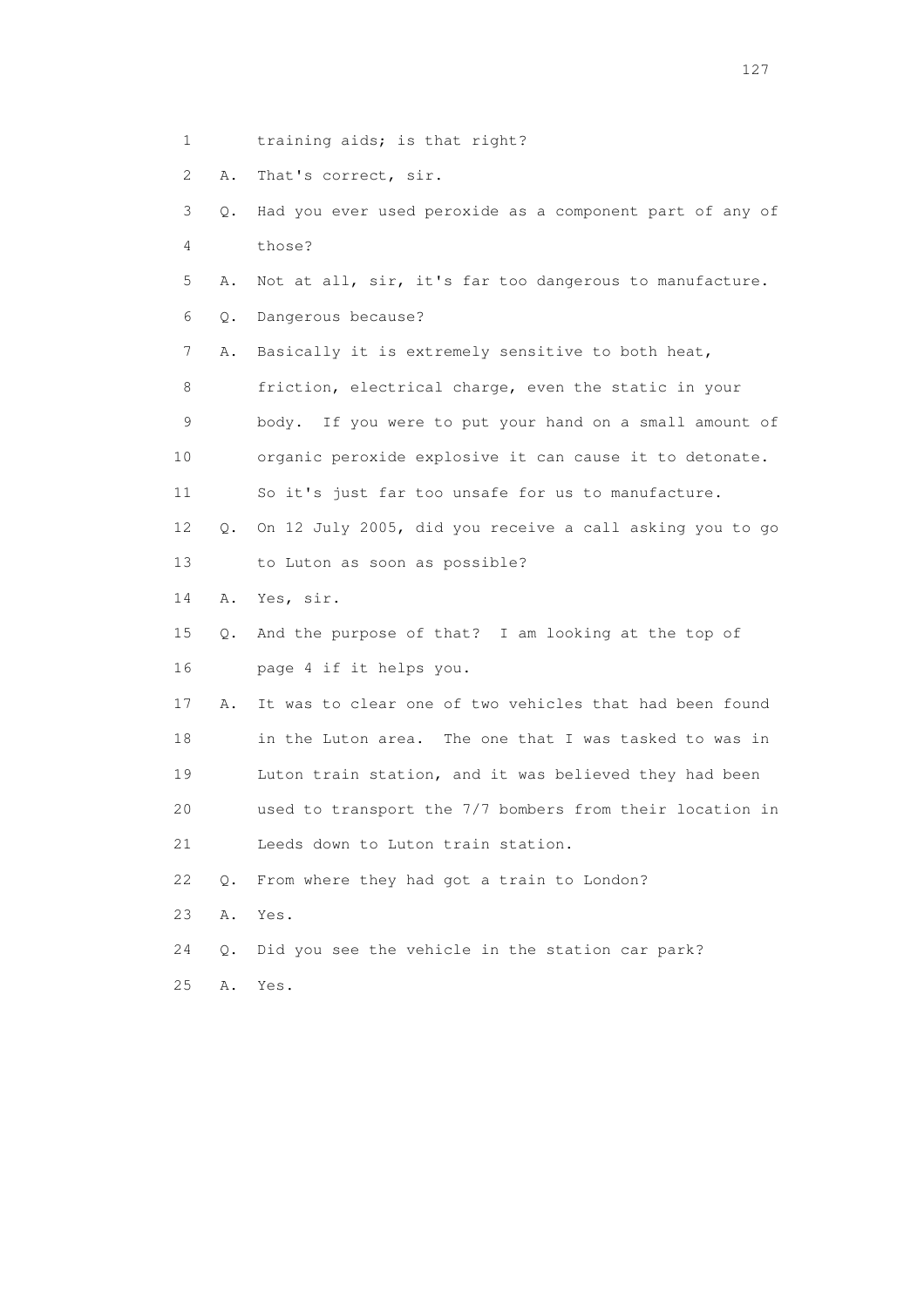1 Q. I'm not going to go through everything that was in it, 2 but in the front passenger footwell, could you see 3 a black rucksack? 4 A. That's correct, sir. 5 Q. Was it zipped shut? 6 A. Yes, sir. 7 Q. Obviously you couldn't see inside it? 8 A. No. 9 Q. Using particular equipment and from a distance, did you 10 have or make sure that the rucksack was taken out of the 11 vehicle? 12 A. Yes, sir. 13 Q. How did you go about trying to look inside it? 14 A. What we did, or what I decided to do, having moved it 15 sufficiently to negate a victim operated IED threat 16 within the -- 17 Q. Sorry, a victim operated IED? 18 A. Improvised explosive device. So make sure there wasn't 19 a booby trap with, inside the rucksack if I had just 20 gone in and it took my hand. 21 SIR MICHAEL WRIGHT: It's a booby trap really. 22 A. Yes, sir. I then was happy enough to make a small 23 incision with a knife in an area of my own choosing on 24 the bag itself, and then to look inside. 25 MR HILLIARD: Did you undo the zip or not?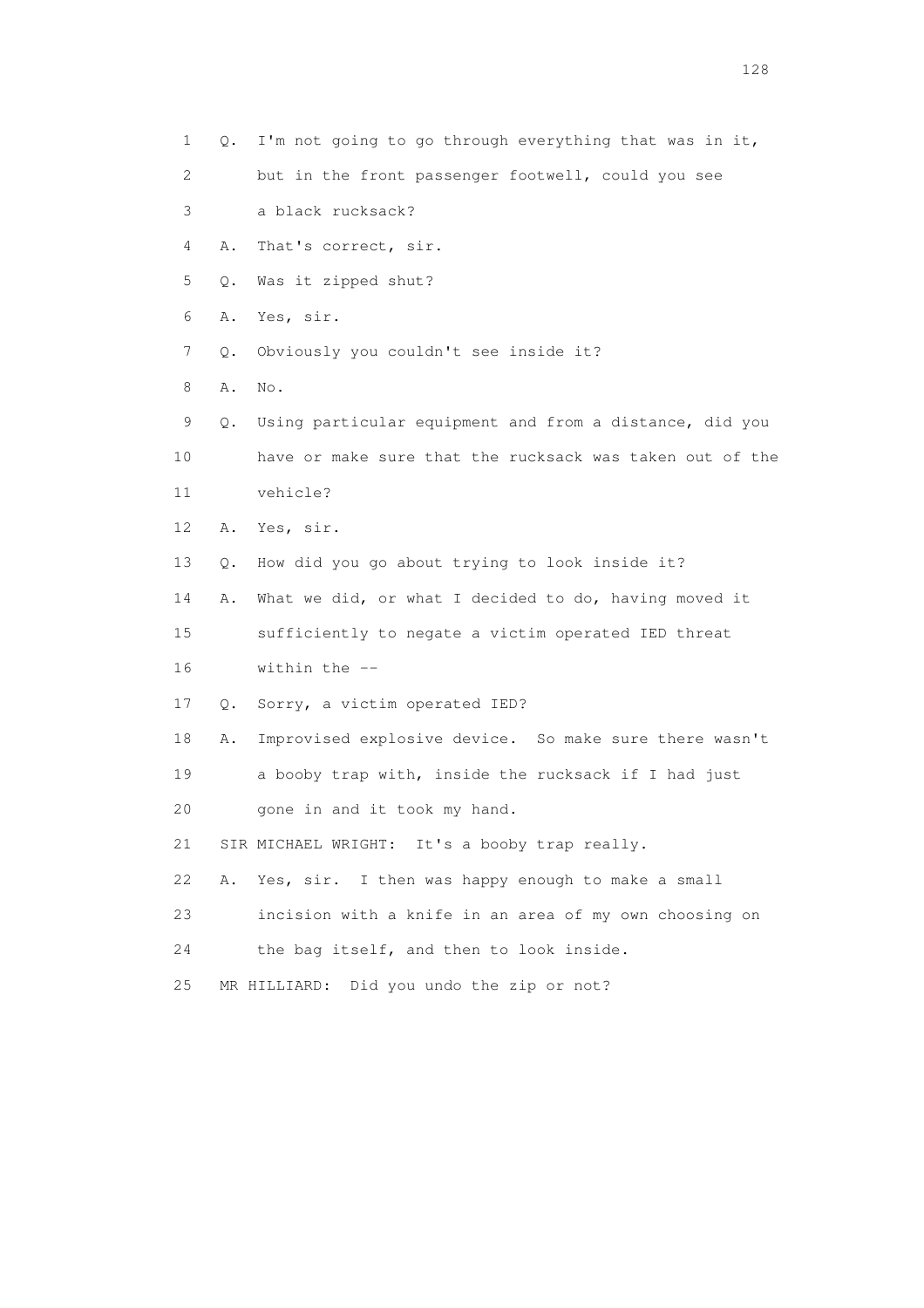- 1 A. No.
- 2 Q. Because?

| 3  | Α. | One of the problems with organic peroxide explosives is   |
|----|----|-----------------------------------------------------------|
| 4  |    | that it can go through a chemical process called          |
| 5  |    | sublimation, where it goes from a solid to a vapour and   |
| 6  |    | then recrystallises on any sort of surface; if any of     |
| 7  |    | that peroxide explosive had recrystallised on the zip,    |
| 8  |    | you open the zip, it can cause friction and cause it to   |
| 9  |    | detonate.                                                 |
| 10 |    | SIR MICHAEL WRIGHT: That then detonates the whole bomb?   |
| 11 | Α. | Possibly, sir.                                            |
| 12 |    | MR HILLIARD: What you do is cut the bag open effectively? |
| 13 | Α. | Yeah.                                                     |
| 14 | Q. | When you did that, were you able to see a number of       |
| 15 |    | items?                                                    |
| 16 | Α. | Yes, sir.                                                 |
| 17 | Q. | I think in due course, is this right, they were taken     |
| 18 |    | out of the bag, put on the ground where they were         |
| 19 |    | photographed?                                             |
| 20 | Α. | That's correct, sir.                                      |
| 21 | Q. | Can we get those on the screen, please, Tom. Were there   |
| 22 |    | a total of 12 of this kind of item?                       |
| 23 | Α. | That's correct, sir.                                      |
| 24 | Q. | These, as you may have heard Mr Horwell say, are the      |
| 25 |    | mock-ups that have been done?                             |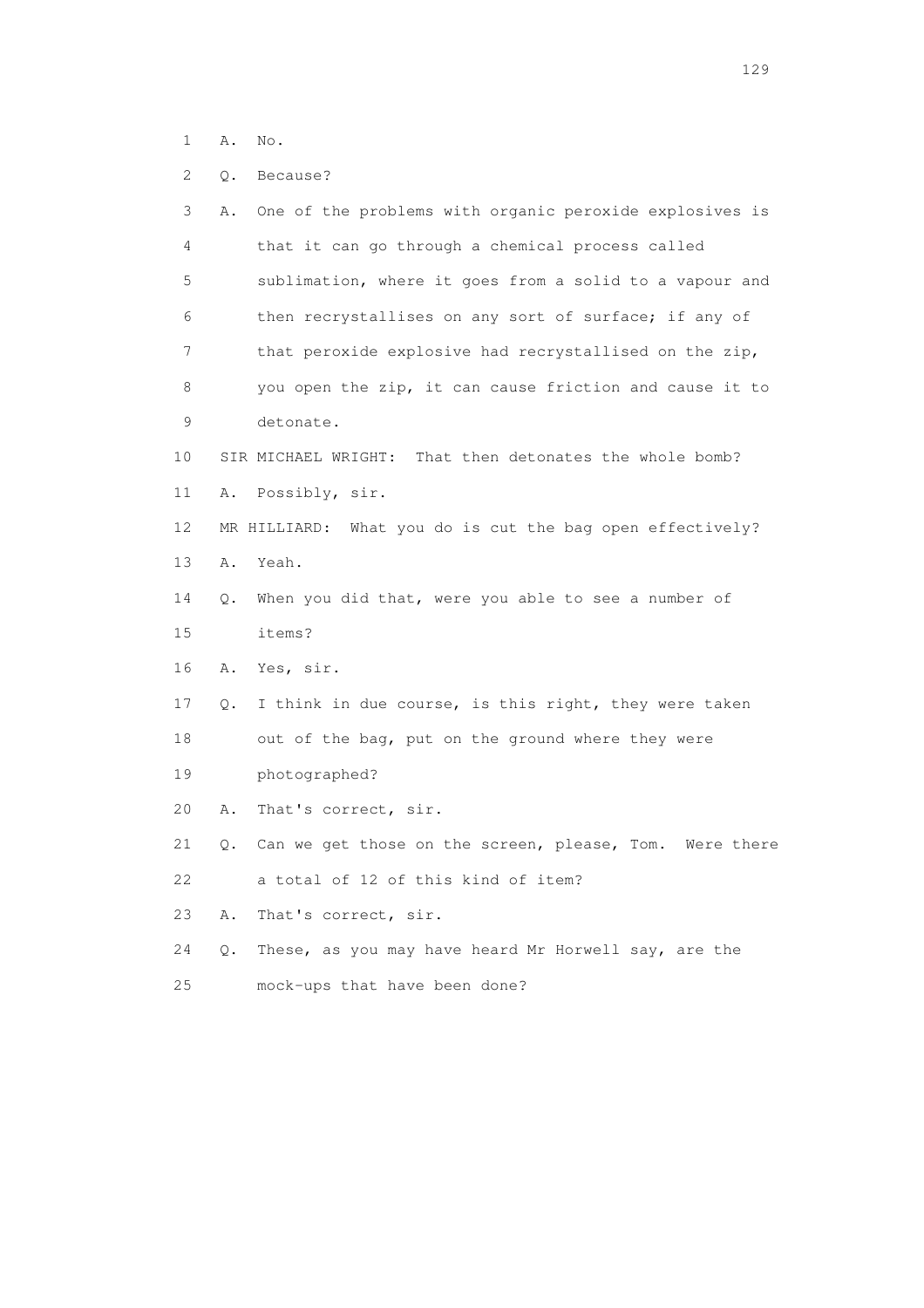- 1 A. Yes, sir.
- 2 Q. First of all, there is some jars, is that right, which
- 3 I have; you can see those on the bottom right?
- 4 A. Yes, that's correct, sir.
- 5 Q. Four of those. Then there is those sort of flat items 6 up the top?
- 7 A. Yes, sir. They are actually the bottom of soft drinks 8 bottles that have been --
- 9 Q. Right, so those are two (indicated) of the -- or
- 10 mock-ups of two of the jars, front right, aren't they,
- 11 of the picture?
- 12 A. That's correct, sir.
- 13 Q. Then these are the other two, we can see they have sort
- 14 of wire coming out of the top or masking tape?
- 15 A. Yes, sir.
- 16 Q. We can see these have nails sticking out and we will
- 17 hear about those later. Correct?
- 18 A. Okay, sir.
- 19 Q. Then the flat items, I will hold those up again, you 20 were about to say they are the bottom of?
- 21 A. Basically like a soft drinks bottle, 1.5-litre,
- 22 whoever -- the perpetrators had cut the bottom of the 23 bottle and used it like a container, put cling film on 24 it and put the organic peroxide explosive inside of 25 that, sir.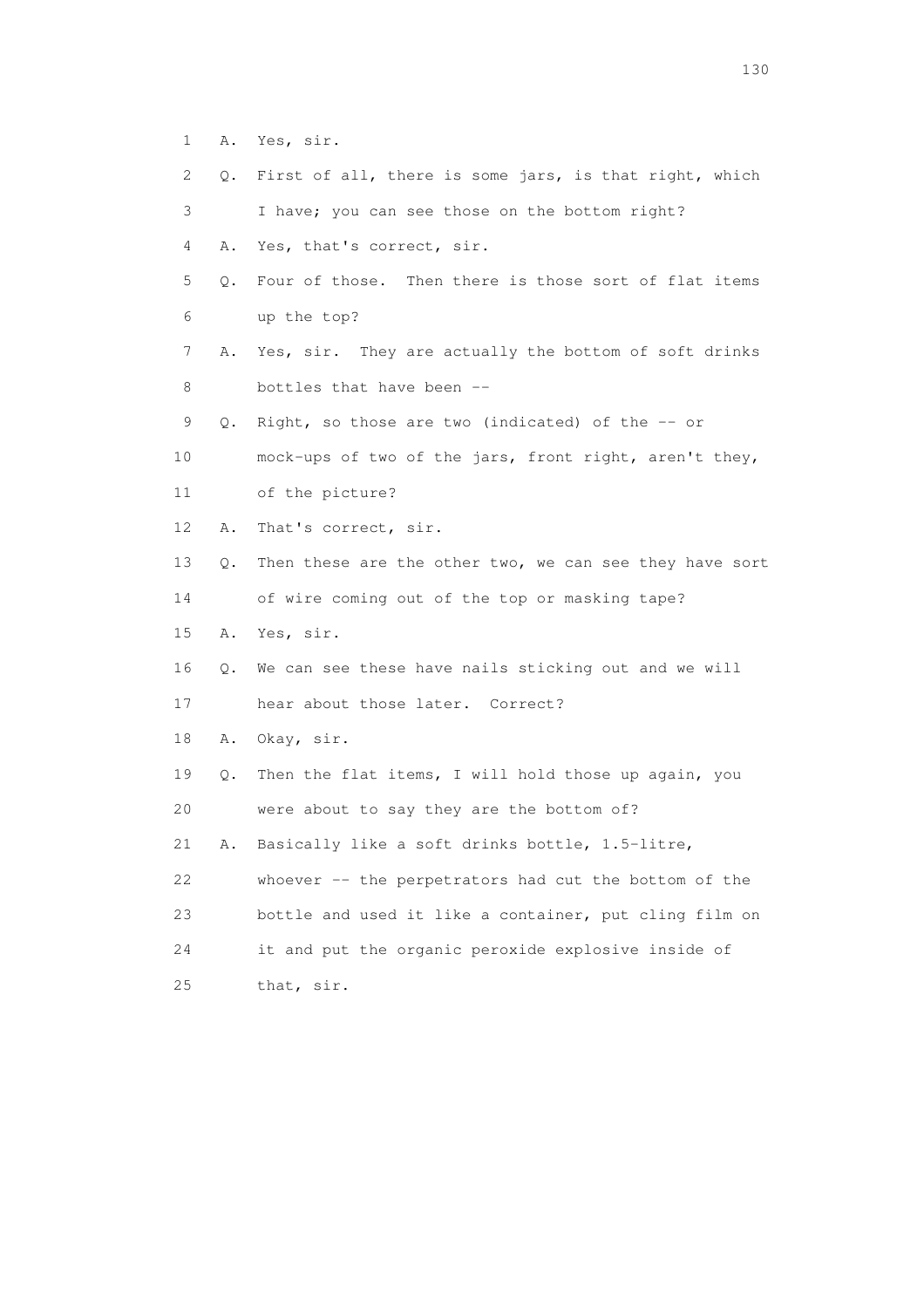| 1  | Q. | Then to the left, those four items, I have a mock-up of      |
|----|----|--------------------------------------------------------------|
| 2  |    | one here, can you describe them for us?                      |
| 3  | Α. | Basically they were sheets of what looked like A4<br>Yeah.   |
| 4  |    | paper that had been tightly wrapped, and inside of it        |
| 5  |    | was a quantity of organic peroxide explosives and then       |
| 6  |    | heavily taped with the earthing tape that you can see on     |
| 7  |    | the example there.                                           |
| 8  | Q. | To make effectively a sort of slimmish tube of the           |
| 9  |    | material; is that it?                                        |
| 10 | Α. | Yes.                                                         |
| 11 | Q. | So when you managed to look inside the bag you were able     |
| 12 |    | to see those items?                                          |
| 13 | Α. | Yes, sir.                                                    |
| 14 | Q. | Then they are taken out and photographed. Did you x-ray      |
| 15 |    | them?                                                        |
| 16 | Α. | I x-rayed the four devices to the right of the actual        |
| 17 |    | screen itself, basically because with the other items        |
| 18 |    | you could clearly see inside of them and that negated        |
| 19 |    | any sort of threat inside of those. But with the other       |
| 20 |    | four items, especially the ones with the cables going        |
| 21 |    | inside, I wanted to see if there was any initiator           |
| 22 |    | inside, and when we took the x-rays of the two with the      |
| 23 |    | cable, they found flash bulbs which will be a typical        |
| 24 |    | igniter for, as it was, TATP explosives.                     |
| 25 |    | SIR MICHAEL WRIGHT:<br>That's the four jars or whatever they |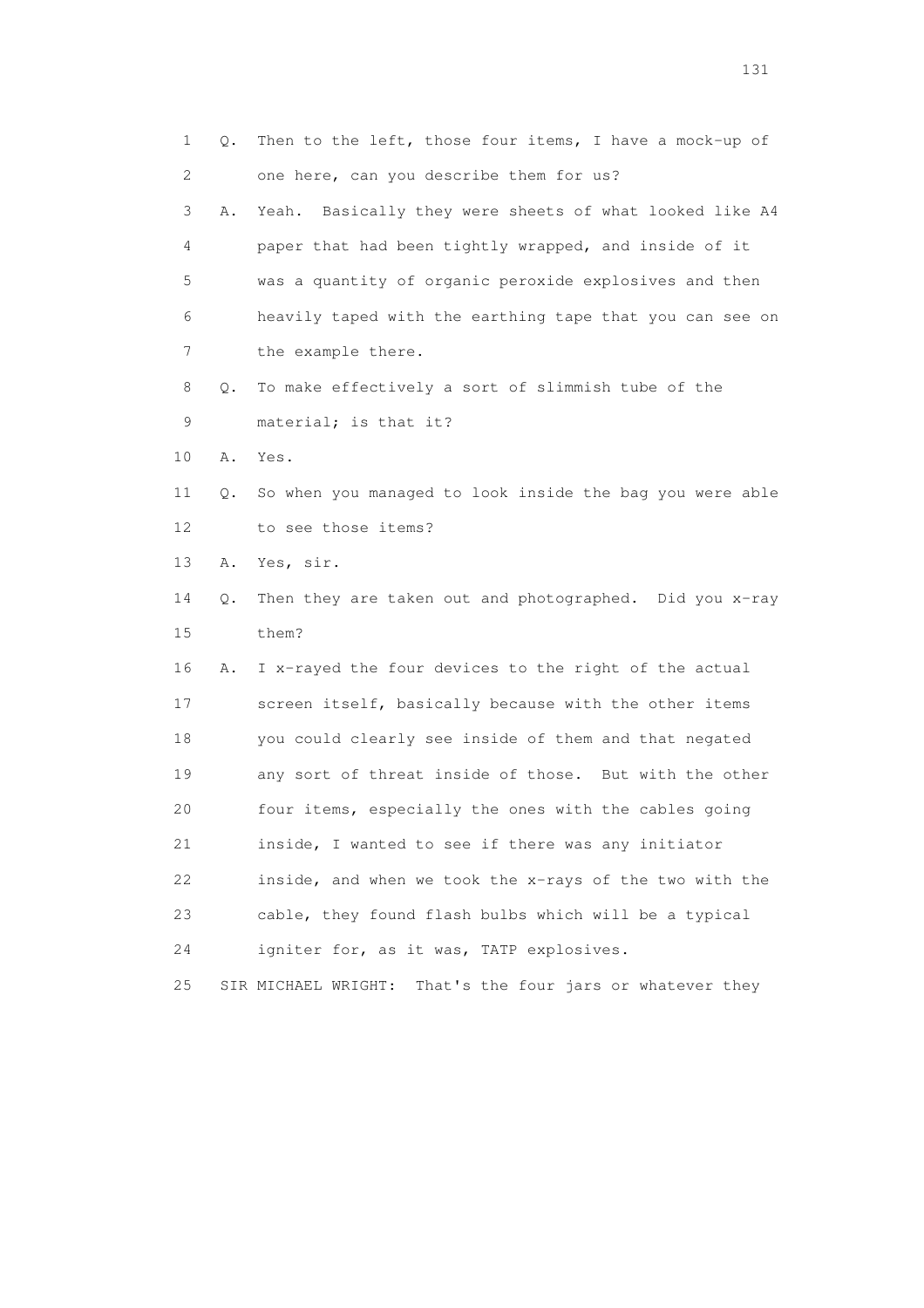1 were?

2 A. Yes, sir.

 3 MR HILLIARD: Did you speak to a scientist at the forensic 4 explosives laboratory, and did you discuss whether it 5 was safe to try to fingerprint these items? 6 A. Yes, sir. 7 Q. What was the view you were given? 8 A. That it was far too dangerous for anyone to actually 9 handle them. I then inquired would it be beneficial if 10 I could try and take a sample, and the advice was given 11 that, you know, it was my own decision whether it was -- 12 whether I could take the risk to actually get into one 13 of the containers to actually get a sample; and having 14 looked at the items, the easiest ones were the four jars 15 at the top of the actual picture which only had 16 cellophane on, because I could easily cut one of those 17 open with a knife, pour some desensitising fluid inside 18 there and then take a sample from that. 19 Q. The flat packages? 20 A. Yes, sir. 21 Q. Did you take a sample from one of those? 22 A. Yes, sir. 23 Q. You did, all right. Ordinarily, would items like this

 24 be taken away to the laboratory and be examined there? 25 A. No, not at all, sir, they were far too dangerous to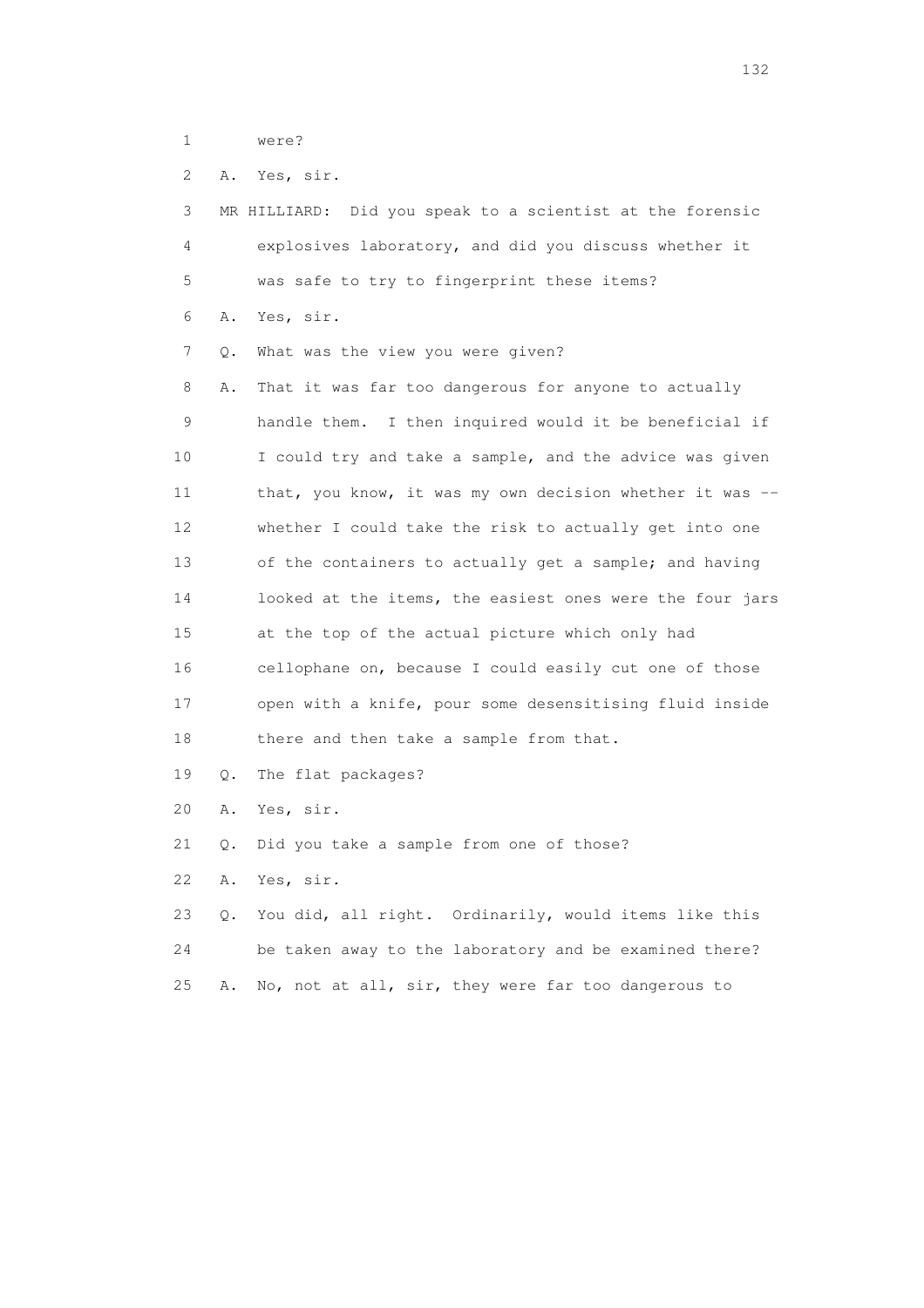| 1              |    | actually move any sort of distance and the forensics --  |
|----------------|----|----------------------------------------------------------|
| $\overline{c}$ | Q. | I meant as it were ordinarily if you find items of       |
| 3              |    | significance that --                                     |
| 4              | Α. | Yes, sir.                                                |
| 5              | Q. | As far as these were concerned you were saying?          |
| 6              | Α. | The nature of the explosives, because it is so           |
| 7              |    | sensitive, is far too dangerous to move any distance at  |
| 8              |    | all, and obviously the forensic scientist would have     |
| 9              |    | refused to take it into the forensic laboratory, just    |
| 10             |    | because of the nature of how dangerous it is so they     |
| 11             |    | wanted --                                                |
| 12             | Q. | One of us is speaking too quickly. It could be me.       |
| 13             | Α. | It's probably myself, sir.                               |
| 14             | Q. | In case it's you, just -- yes?                           |
| 15             | Α. | So they would only take a sample that had been           |
| 16             |    | desensitised, and then subsequently with the other items |
| 17             |    | they were destroyed by demolition a short distance from  |
| 18             |    | where the vehicle was so we didn't cross-contaminate any |
| 19             |    | other evidence.                                          |
| 20             | Q. | So can you just explain to us, so they are photographed, |
| 21             |    | x-rayed and they are too dangerous to take to the        |
| 22             |    | laboratory?                                              |
| 23             | Α. | That's correct, sir.                                     |
| 24             | Q. | So they are detonated not quite there but --             |
| 25             | Α. | It's about 150 metres down the car park was an area of   |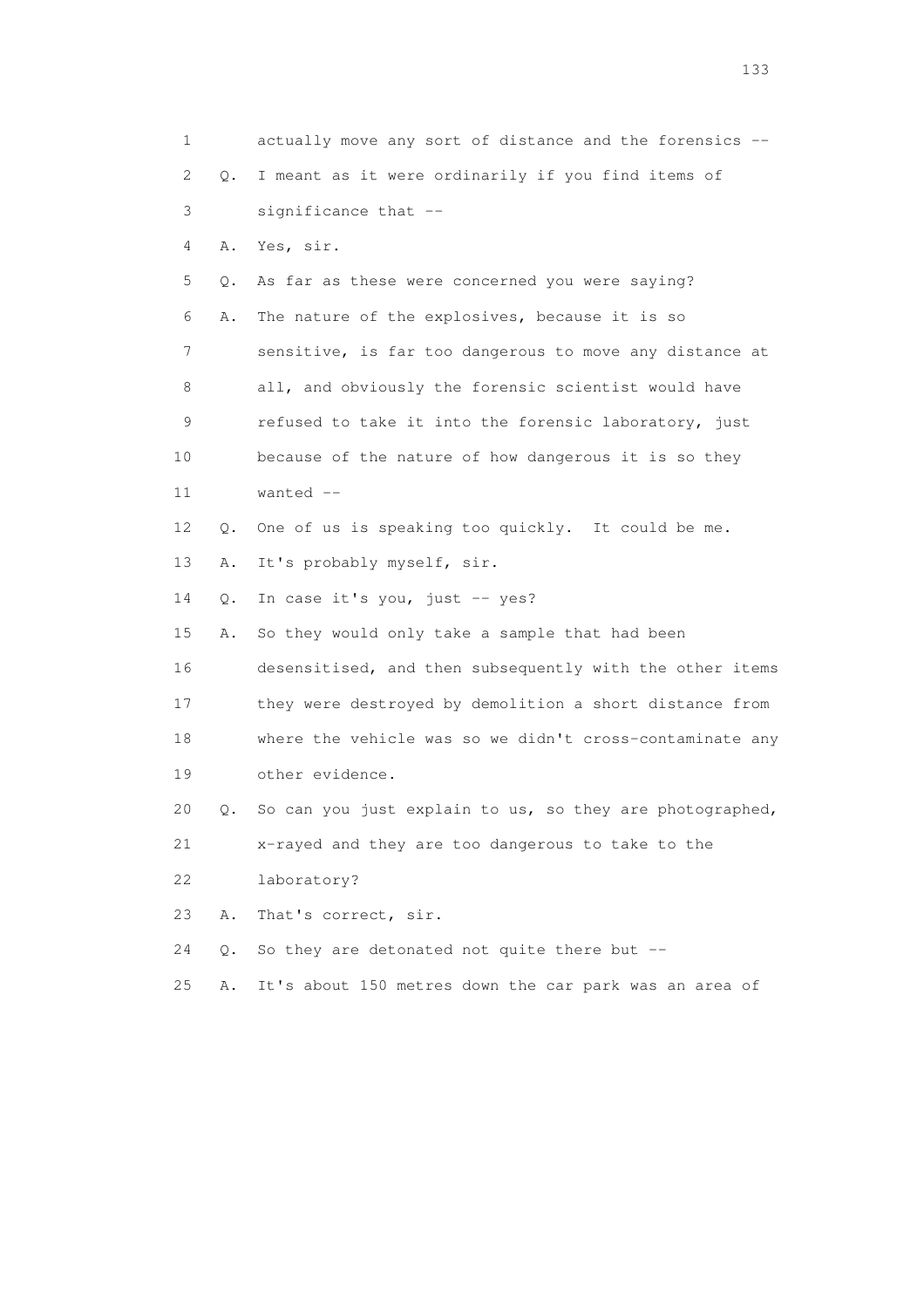1 rough ground, grass, where I dug a small pit, got the 2 fire brigade to bring some sandbags, each item was 3 detonated using a single electrical detonator -- 4 Q. Pause a moment. A detonator that was, as it were, there 5 ready or that you had to provide? 6 A. That I had to provide. 7 Q. I do not want to go into details about it but how big, 8 as it were, the detonator that you had to use, roughly 9 the size? 10 A. It uses an amount of high explosives about the size of 11 your fingernail. So when it actually functions it will 12 sound like a gunshot, so a very, very small explosive 13 charge, but very powerful inasmuch as you get the rest 14 of the explosive train to start, to actually propagate 15 it. 16 Q. I think you had 80 or so -- 17 SIR MICHAEL WRIGHT: While you are talking about that, 18 sorry, Mr Hilliard, it's hardly proper to ask if you got 19 a big bang or perhaps you did. The kind of explosion 20 that these items were producing when you detonated them, 21 capable of killing? 22 A. Yes, sir. 23 MR HILLIARD: We are going to come to that. If you read on 24 it's all there. 25 Right, 80 or so sandbags, is that right, delivered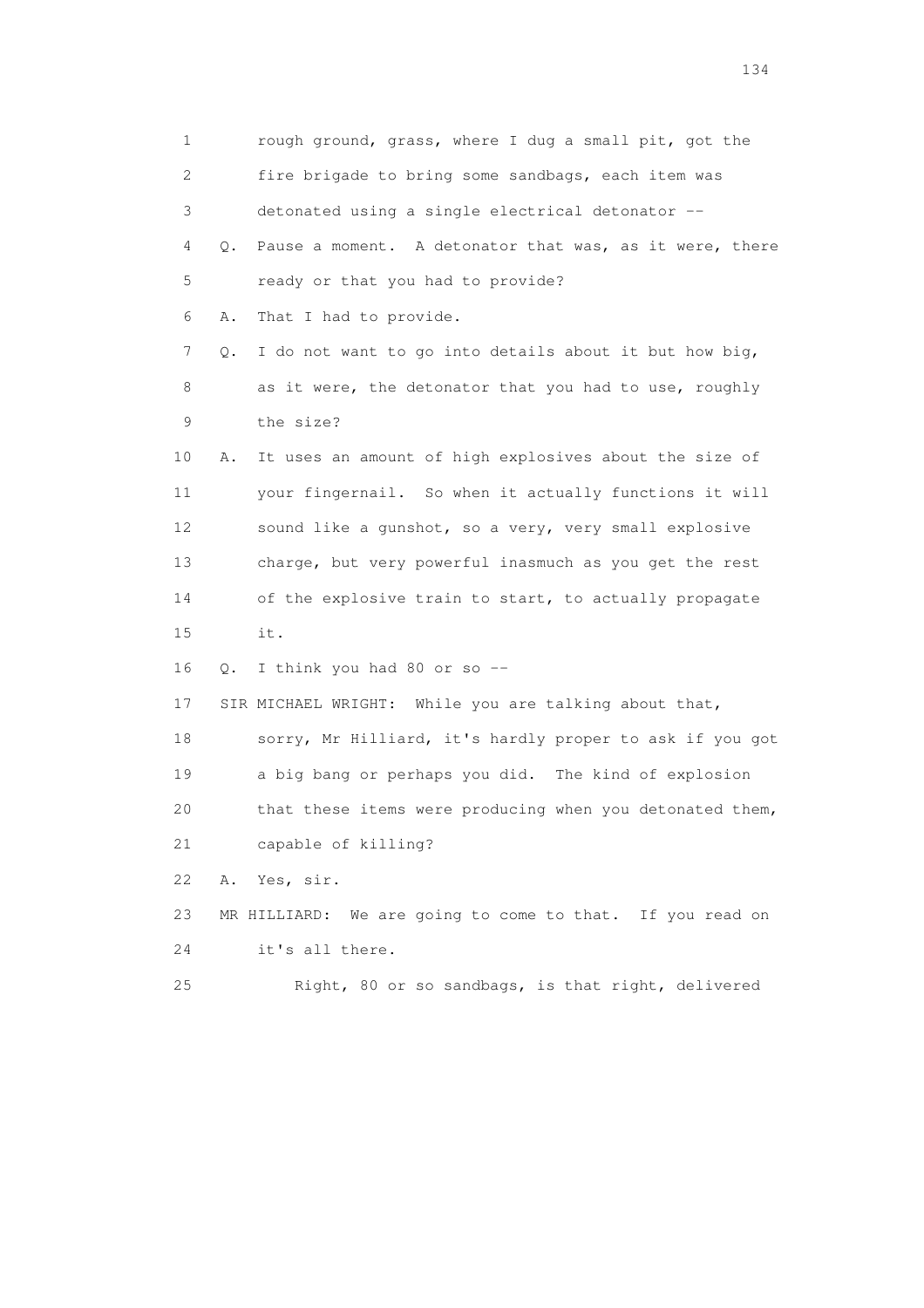- 1 by the fire brigade?
- 2 A. Yes, sir.

3 Q. You have dug a little pit, is that right?

- 4 A. That's correct, sir.
- 5 Q. You put in their turn each of these, did you, with a 6 detonator in the pit?

7 A. Yes, sir.

- 8 O. Then detonated them?
- 9 A. Yes, sir.
- 10 Q. If you have got page 6 of your statement, so we have it 11 as accurate as we can, last but one paragraph, you just 12 explain and we will come on to lethal or not in 13 a minute, what happened when you detonated these various 14 devices?
- 15 A. You got a violent explosion and a typical sort of 16 supersonic crack, which is very typical of a high 17 explosive charge or a high explosion being detonated, 18 and much more violent than you would associate with just 19 a detonator function. So from that and from my 20 experience of working with explosives, I realised that 21 the actual explosive inside there was a high explosive. 22 Q. First of all, what happened to the sandbags? 23 A. The sandbags were completely disintegrated and there was 24 some remnants of them, they were blown sort of 5 or 6 25 metres away from that, once again indicative of a high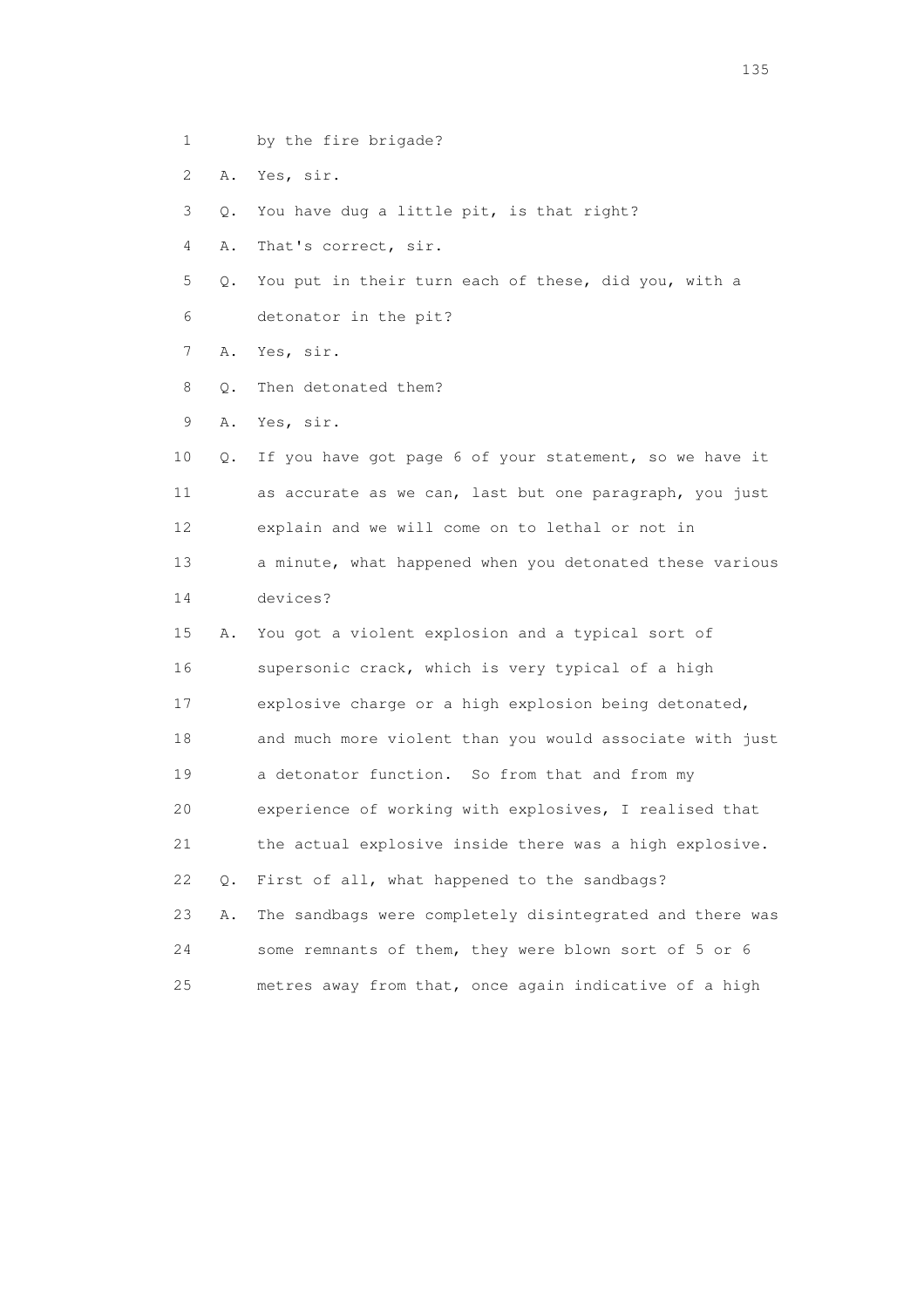1 explosive charge.

 2 Q. Two of these, ones towards the bottom right, had got 3 nails taped round them?

4 A. Yes, sir.

 5 Q. Correct? What was the effect of that when those were 6 detonated? I am looking at the bottom of the page. 7 A. Yeah, the nails are added by the bomb maker to produce 8 improvised fragmentation, and the effect on the sandbags 9 was to shred the sandbags, because obviously the nails 10 are sharp and blown at supersonic speed through the 11 sandbags themselves. 12 Q. You note in your statement that the nails pierced the 13 sandbags to a considerable depth? 14 A. Yes, sir. 15 Q. I will just come to the question you were asked a moment 16 or two ago. Knowing what you do and having seen what 17 you had when each of these items was detonated, what was 18 your opinion about detonating one of these even in

19 an unconfined space?

 20 A. That anyone that was in close proximity, say within 1 to 21 2 metres, maybe a little bit more, would be more than 22 likely killed by the effect of the explosion.

23 Q. Pause a minute.

24 A. And then --

25 Q. Just a minute.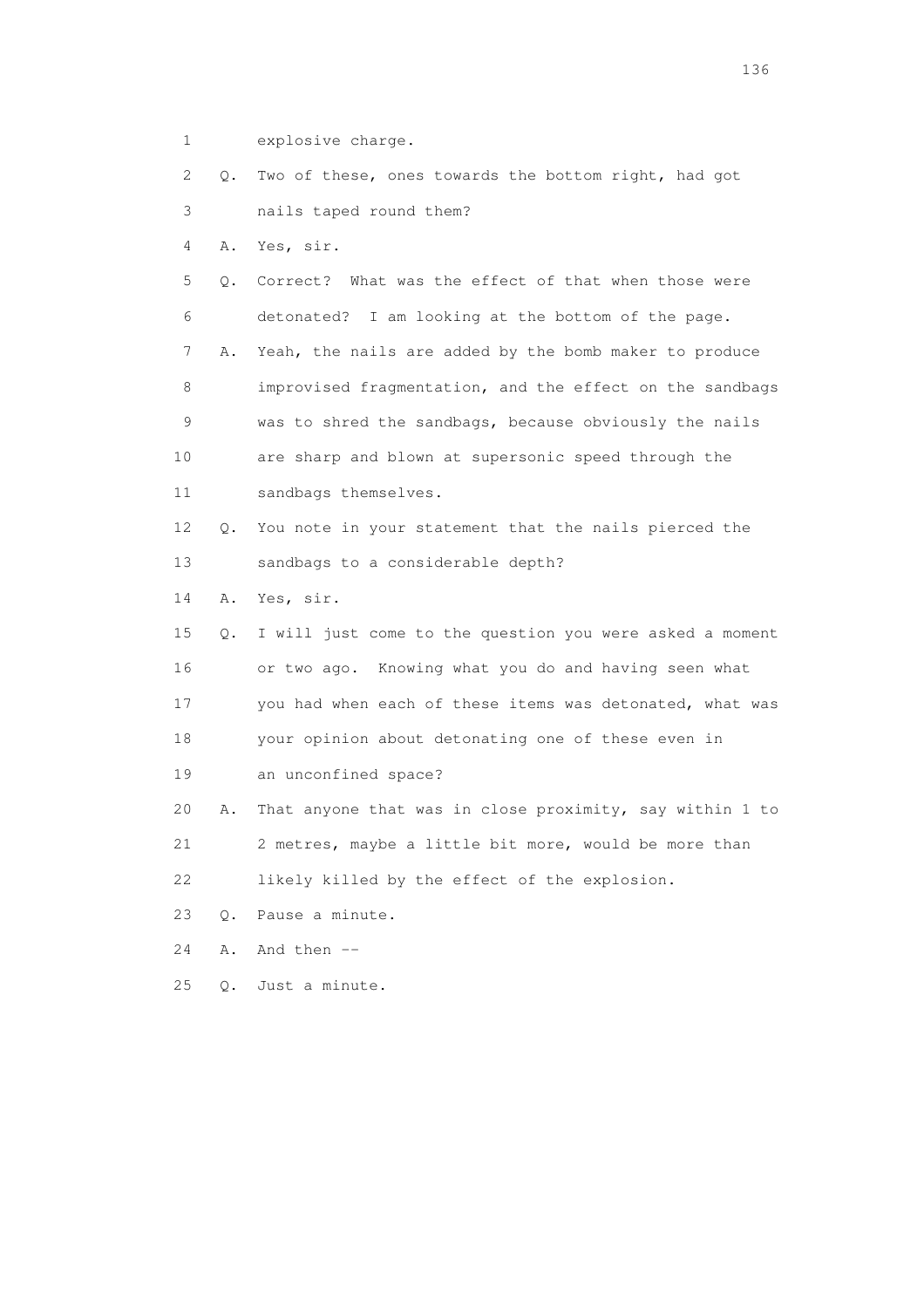1 A. Sorry. 2 Q. So 1 to 2 metres, maybe a bit more, likely to be killed? 3 A. Yes. 4 Q. Then you were going on to say? 5 A. Then as the distance increases, maybe out to 10 metres 6 you would get injuries particularly with the devices 7 that had the fragmentation, the nails on. 8 Q. And serious injury? 9 A. Yes, I mean obviously dependent on where the nails 10 struck the body, if it had been near the face, 11 et cetera, and then as the distance progresses further 12 outwards, then the injuries would become less and less. 13 Certainly I would -- in my experience of the military, 14 it would be very much like an anti-personnel hand 15 grenade, so if you think back to any war films that 16 people have seen, that sort of effect of a grenade going 17 off in there. 18 Q. I am afraid you are still going too fast. 19 SIR MICHAEL WRIGHT: You have to break the habits of 20 a lifetime, Neil. 21 A. Sorry. Basically just to finish on that, it's very much 22 like the effect of a small hand grenade. 23 MR HILLIARD: Right. If I read it we will go a bit more 24 slowly. 25 A. Yes.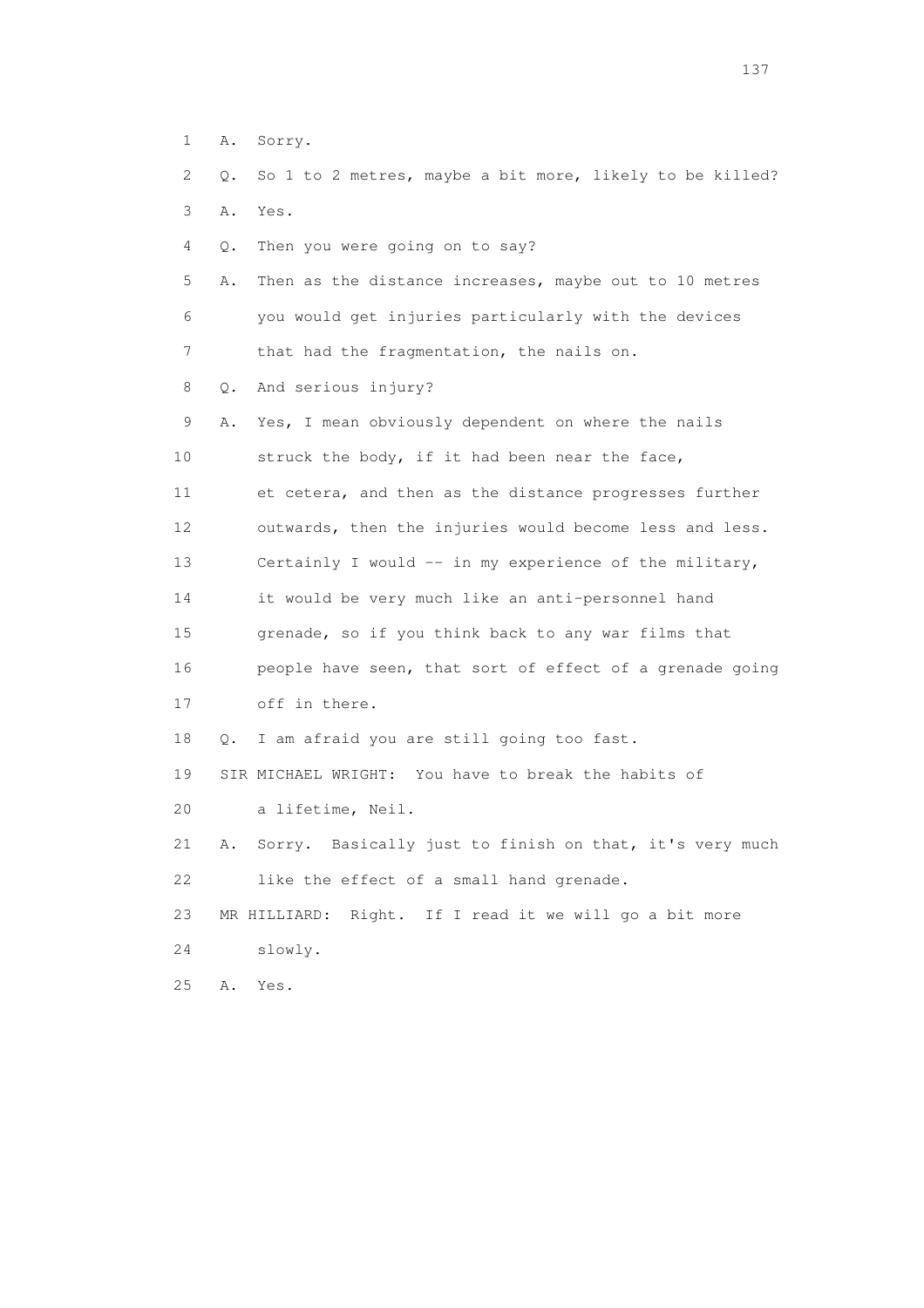1 Q. I think you concluded, is this right, that if the 2 devices were to be detonated more than one at a time, 3 because you were setting them off one after the other, 4 if they were to be detonated more than one at a time, 5 and/or in a confined space such as an underground train, 6 I think you thought the effect of the explosion and the 7 range over which the explosion would be lethal would be 8 greatly magnified; is that right? 9 A. That's correct, sir, because basically the explosive 10 effect has nowhere to go apart from inside that 11 container. 12 Q. Did you in fact or do you have a view as to what the 13 different types, we have sort of three types really 14 there, haven't we? 15 A. Yes, sir. 16 Q. Do you have a view as to what the purpose of each of 17 them was? Because they are all different. They are 18 types. It suggests they were perhaps to be used for 19 different things. From your experience, can you help, 20 and slowly, as to what that was? 21 A. Yes. The items on the left-hand side of the image, the 22 long tubes, I believe were going to be used as what we 23 call a booster tube. The main explosive charges in the 24 rucksacks were organic peroxide explosives. 25 Q. Pause a moment. Yes?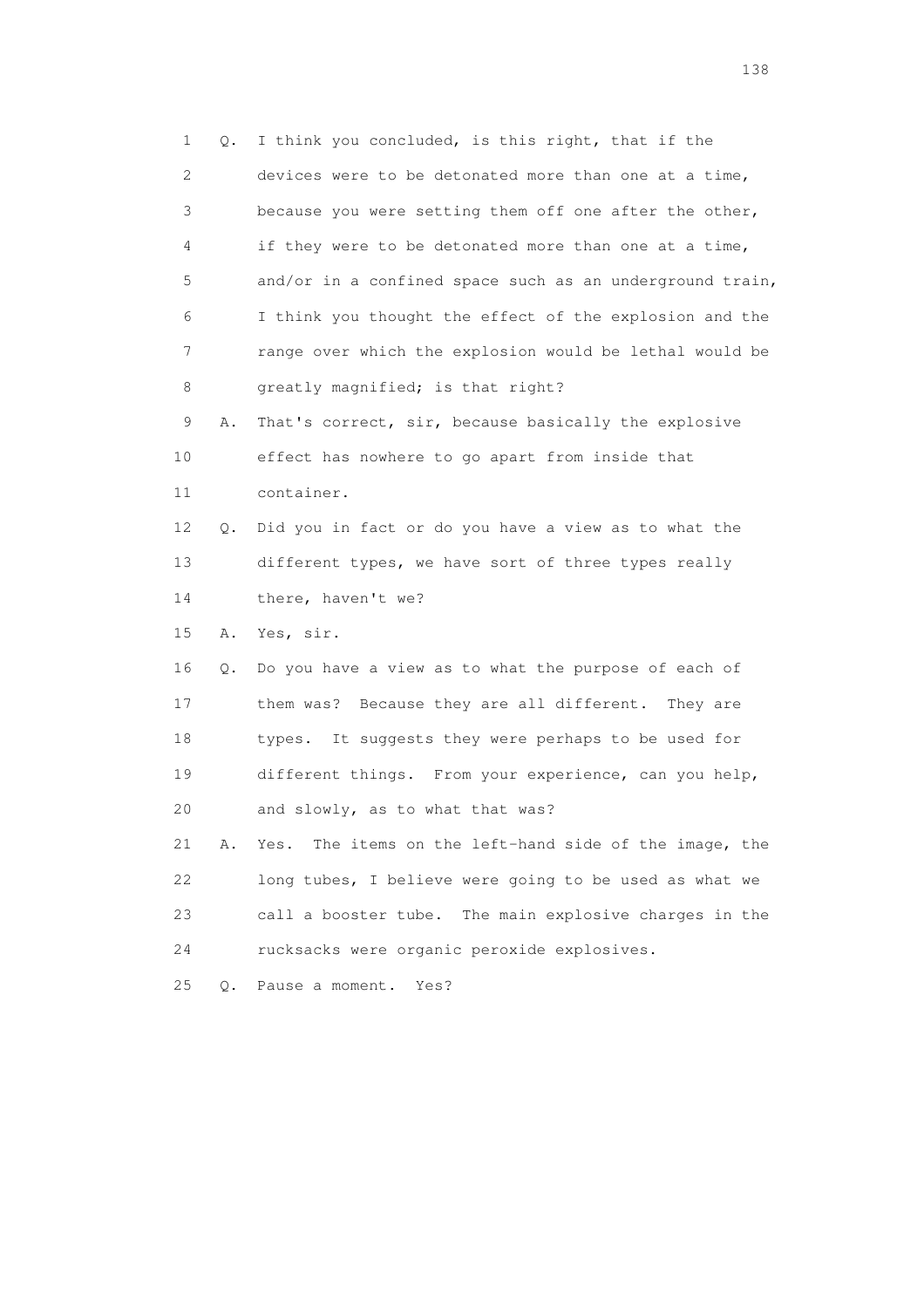1 A. Which is relatively insensitive. The explosive inside 2 these items was pure peroxide explosive, which is as 3 I said before very sensitive. It would be extremely 4 dangerous for the terrorist to transport a large 5 quantity of TATP or HMTD or pure organic explosives as 6 a main charge, because obviously on a tube train he 7 would only have to be bumped into or if he dropped that 8 rucksack the whole thing would detonate.

9 Q. Pause again. Yes?

 10 A. So to make the device safer for the terrorist to 11 transport and to actually deploy, he would have a small 12 amount of this organic peroxide explosive or the pure 13 peroxide explosive surrounded by the organic explosive, 14 which is a lot more -- or a lot less sensitive, and you 15 could knock it, move it about and carrying it with 16 relative safety as you know, any explosive is dangerous. 17 So we think they were the four booster tubes --

18 Q. To go with --

 19 A. Potentially the argument was there that: are there, for 20 the devices, main charges somewhere? These were never 21 found, so that's what we thought they were, because they 22 matched very much the devices, the failed devices from 23 the 21/7 attacks when a device was taken apart and we 24 found one of these boosters inside there that was 25 similar to this type.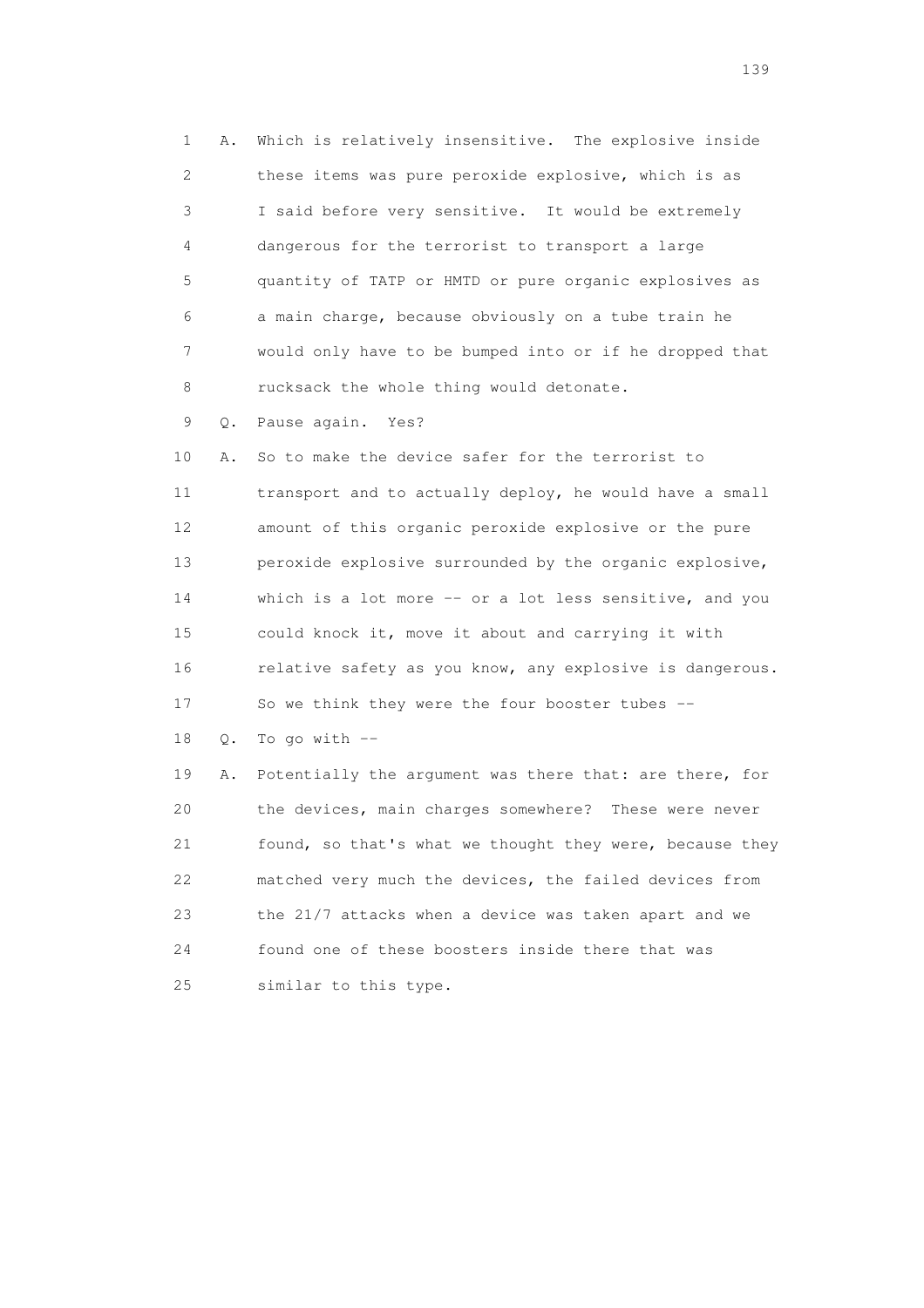- 1 Q. So that's the tube-like ones?
- 2 A. That's correct.

 3 Q. Then what I have been calling the flat ones? 4 A. Yes. Once again, just my opinion that potentially these 5 were test mixes of home-made explosive, because 6 obviously by the nature of making a home-made explosive, 7 you can't guarantee that it is going to work, so with 8 our experience from Northern Ireland, we found that 9 terrorists would do test blows of explosives in remote 10 areas to see how effective their mix had been. And 11 potentially this is what we might have found with these. 12 And because they were going for a suicide mission, they 13 decided to collect all the explosives together, just put 14 them in the car and take them with them. Once again, 15 there was evidence of TATP explosive at the bomb-making 16 factory in Leeds. The other four devices -- 17 Q. Pause a moment. If we come to the four, the bottom 18 right, two of which have the nails? 19 A. Yeah, effectively we can split those four into two. We 20 have the two with the cables running in. Those ones, 21 the x-ray showed up had a flash bulb as the initiator, 22 so to cause those to function, you would attach 23 a battery on to the end of the cable, the current would 24 pass through to the flashbulb, cause that to ignite and 25 that heat would be enough to set off the explosives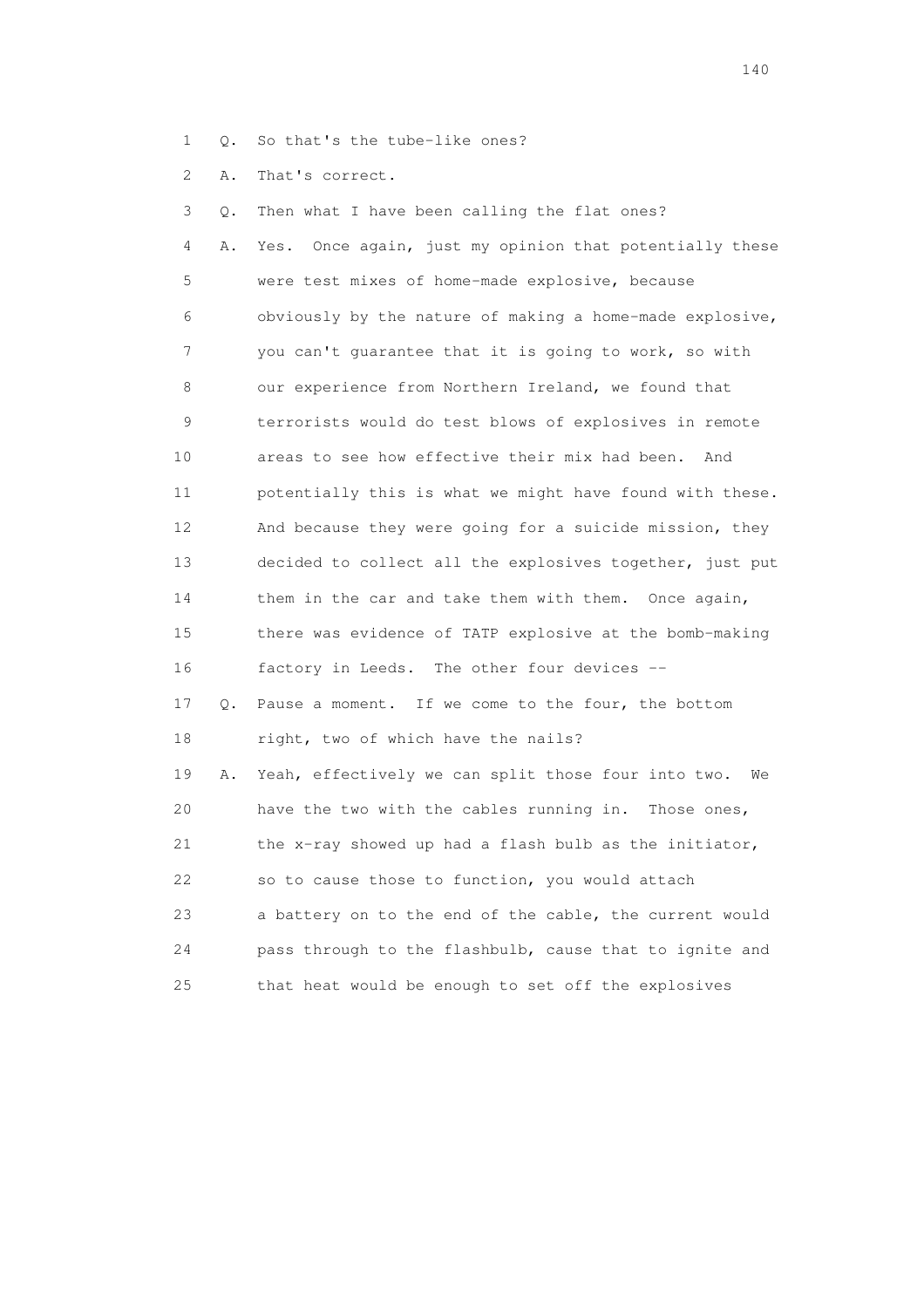1 inside.

2 Q. Pause a moment.

 3 A. Two other jars had a lighting or a firework fuse pushed 4 through a hole in the top of the actual container and 5 then the, surrounding the igniter, or the fuse, were 6 match heads. These had been placed there, so when you 7 strike a match, the matches would flare up, cause the 8 firework fuse to burn down into the explosive, and once 9 again cause it to actually detonate. But one point to 10 note that with all four of those devices, because of the 11 nature of the explosive inside there, you could 12 literally grab one of those and just throw it on the 13 floor and that would cause it to detonate, so really the 14 means of initiation was overelaborate, potentially for, 15 if it was going to be used as an anti-personnel weapon. 16 Q. Right. Just so we understand, not, you say you could 17 throw it and it would probably --

18 A. Yes.

 19 Q. Do I understand what you are saying right, that these 20 are not, although they were suicide bombers, these -- 21 and you have explained how you might put the bit on the 22 left in the rucksack and so on -- aren't typically what 23 people might strap to themselves for example or are 24 they?

25 A. The two with the cables on the outside could well be.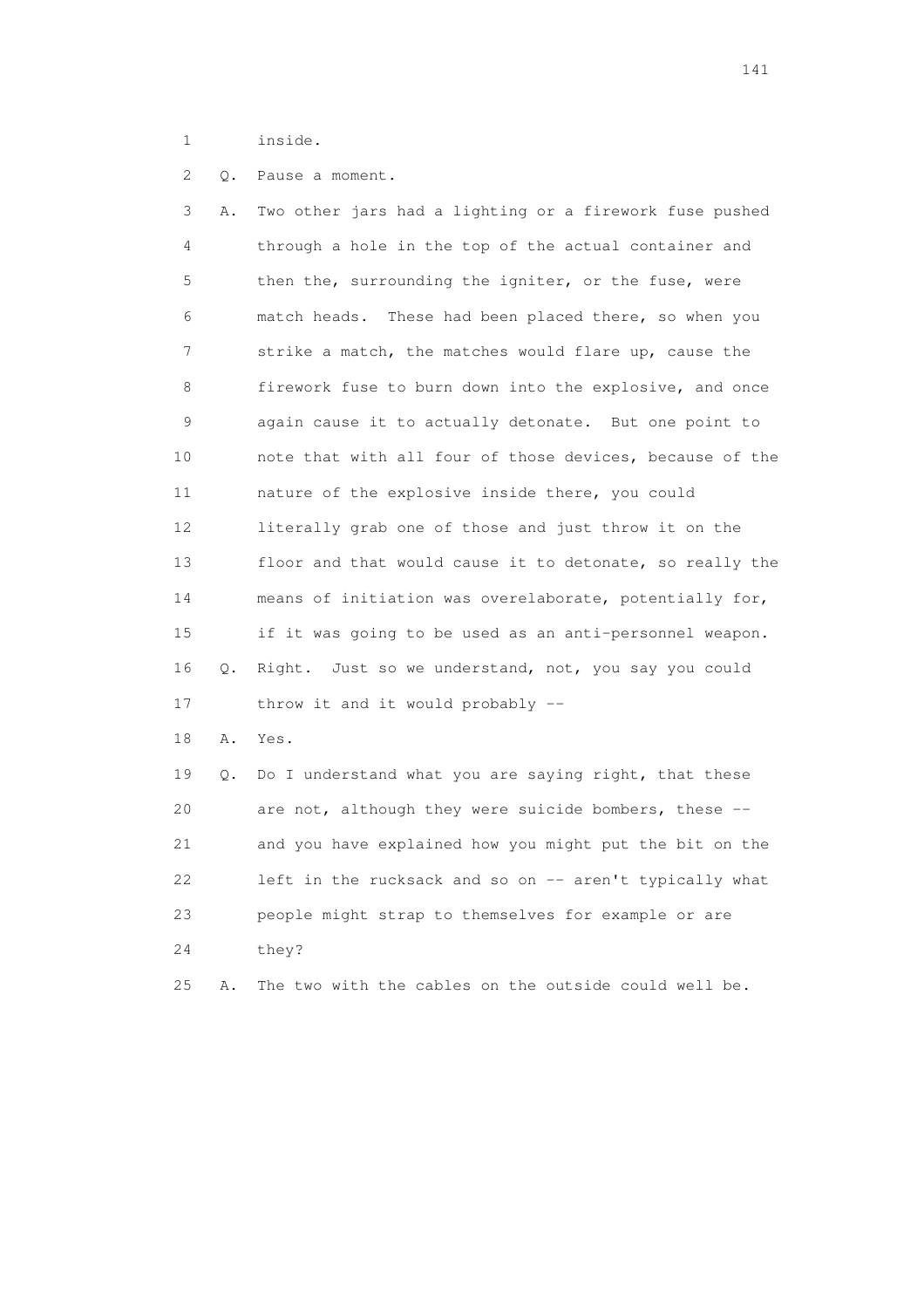1 The ones with the burning fuse, I would suggest would 2 not be, because of the difficulty in lighting the item 3 in a concealed environment if it was stuffed inside your 4 jacket or something like that. Whereas the ones with 5 electrical cable, it could simply be a case of 6 connecting a battery to it -- 7 Q. If you had it in a pocket or something of that sort, 8 then you would go up with it? 9 A. Whereas the other one you would have to bring out into 10 the open, light a match and then ignite it. 11 SIR MICHAEL WRIGHT: Were they, the ones with the cables, 12 it's difficult to see in the photographs, full of 13 explosives or just empty glass jars? 14 A. No, they were full to the top, sir. 15 SIR MICHAEL WRIGHT: Was that organic peroxide or the pure? 16 A. The pure explosives, sir. 17 SIR MICHAEL WRIGHT: They carried them down to Luton? 18 A. Yes, sir. 19 SIR MICHAEL WRIGHT: All right. 20 MR HILLIARD: Then on 17 July, just to finish off, you had 21 gone to what's been called the bomb factory in Leeds; is 22 that right? 23 A. That's correct. 24 Q. Sure enough peroxide was the principal fuel; is that 25 right?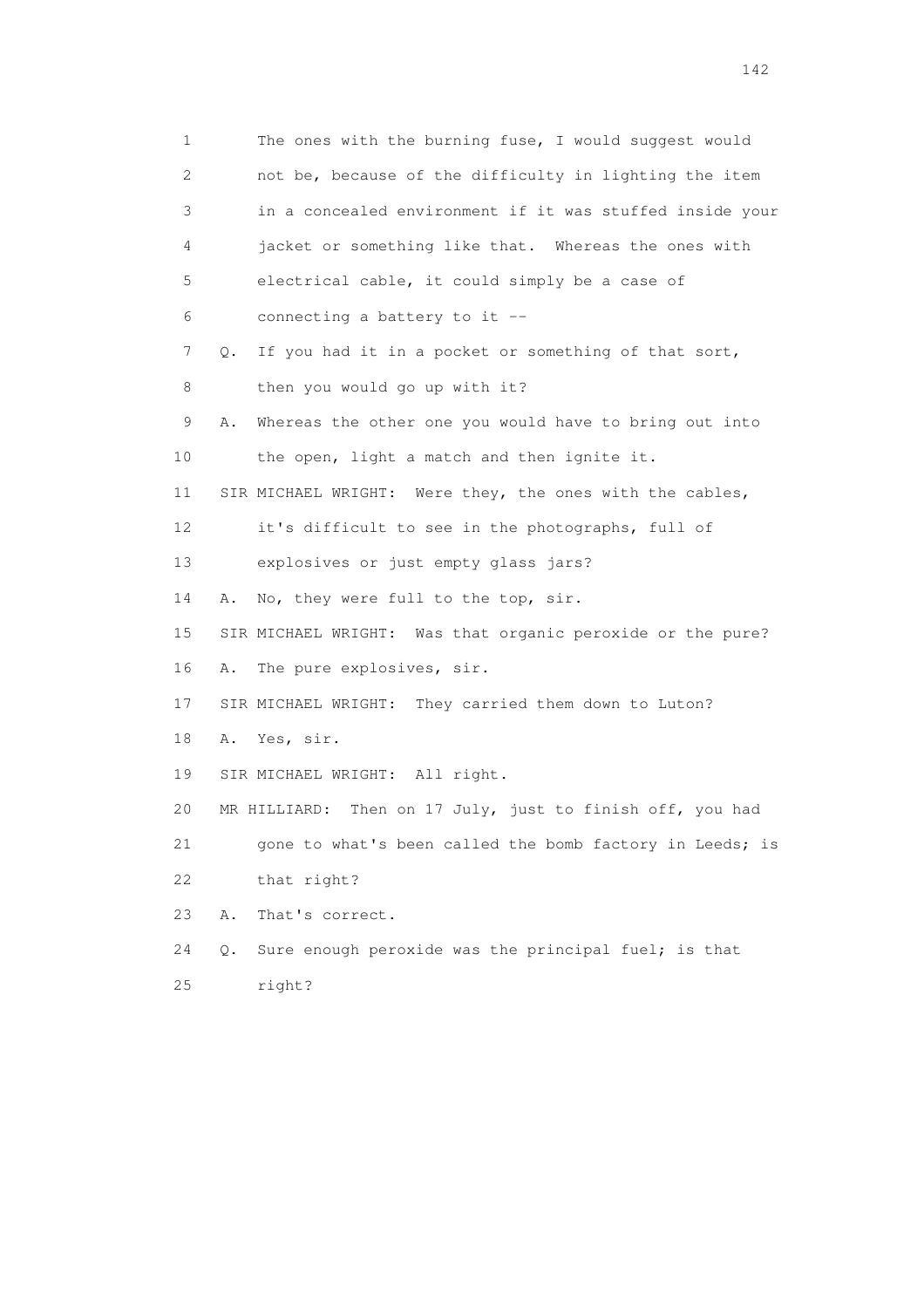1 A. That's correct, sir.

 2 Q. An organic peroxide had been what you call the trigger; 3 is that right?

4 A. Yes, sir.

5 SIR MICHAEL WRIGHT: I don't know, at some point,

6 Mr Hilliard, do you want the jury to see this?

 7 MR HILLIARD: I didn't, really, but if they want to see 8 them ...

 9 SIR MICHAEL WRIGHT: I will ask if they do. I think they 10 do. Particularly they want to be able to have a look at 11 the jars, because they are not very clear in the 12 photograph.

13 MR HILLIARD: No. There we are. (Handed).

14 SIR MICHAEL WRIGHT: We will hand them round separately.

 15 The first lot are the jars, cable connectors or fuse 16 stuck in it. Those you think are particularly suitable

17 for carrying on the body?

18 A. Yes, sir.

19 SIR MICHAEL WRIGHT: Well, insofar as anything is.

20 A. Easy to conceal inside your pockets or anything like

21 that, sir. (Pause).

22 SIR MICHAEL WRIGHT: While this is going round, it's

 23 slightly idle curiosity, Mr Neil, but I am interested 24 because of a case I was involved in many, many years 25 ago.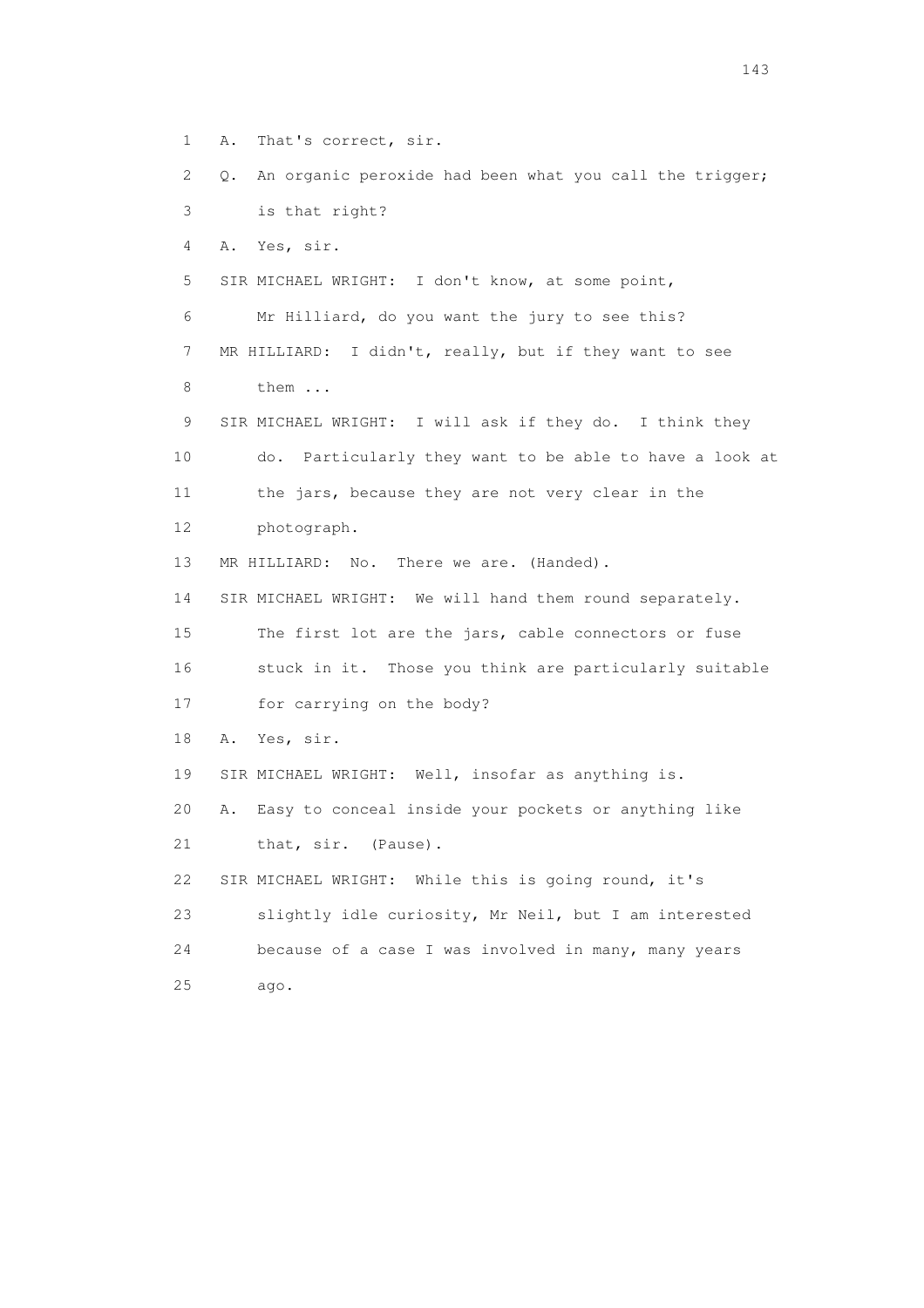| 1                         | How does this stuff, the peroxide-based explosive,                              |
|---------------------------|---------------------------------------------------------------------------------|
| $\mathbf{2}^{\mathsf{I}}$ | in its pure state, how does that compare with liquid                            |
| 3                         | nitroglycerin?                                                                  |
| 4                         | I would say probably, TATP and HMTD, this pure organic<br>Α.                    |
| 5                         | peroxide is probably more dangerous, sir.                                       |
| 6                         | SIR MICHAEL WRIGHT:<br>Than nitroglycerin?                                      |
| 7                         | Yeah, because one of the problems is you can make it in<br>Α.                   |
| 8                         | a scientific laboratory which does happen, but one of                           |
| 9                         | the problems is all this time and in storage it degrades                        |
| 10                        | and becomes even more sensitive, so one of the                                  |
| 11                        | problems --                                                                     |
| 12                        | SIR MICHAEL WRIGHT: Which nitroglycerin does not?                               |
| 13                        | Like I say, a lot of terrorist groups certainly in<br>Α.<br>$\mathbb N \circ$ . |
| 14                        | the Middle East have gone away from using this because                          |
| 15                        | of the fact that it was so dangerous and they had what                          |
| 16                        | we referred to as own goals where the terrorist would be                        |
| 17                        | killed by his own device.                                                       |
| 18                        | SIR MICHAEL WRIGHT: That's a question I have which I have                       |
| 19                        | to ask you in a minute. (Pause). That's a comment, not                          |
| 20                        | a question. (Pause). While we have an enforced pause,                           |
| 21                        | Neil, we heard, I think from Mr Swain yesterday, that it                        |
| 22                        | is thought that with this sort of explosive something                           |
| 23                        | like one in five of terrorist bomb-makers kill                                  |
| 24                        | themselves?                                                                     |
| 25                        | That's probably correct, sir.<br>Α.                                             |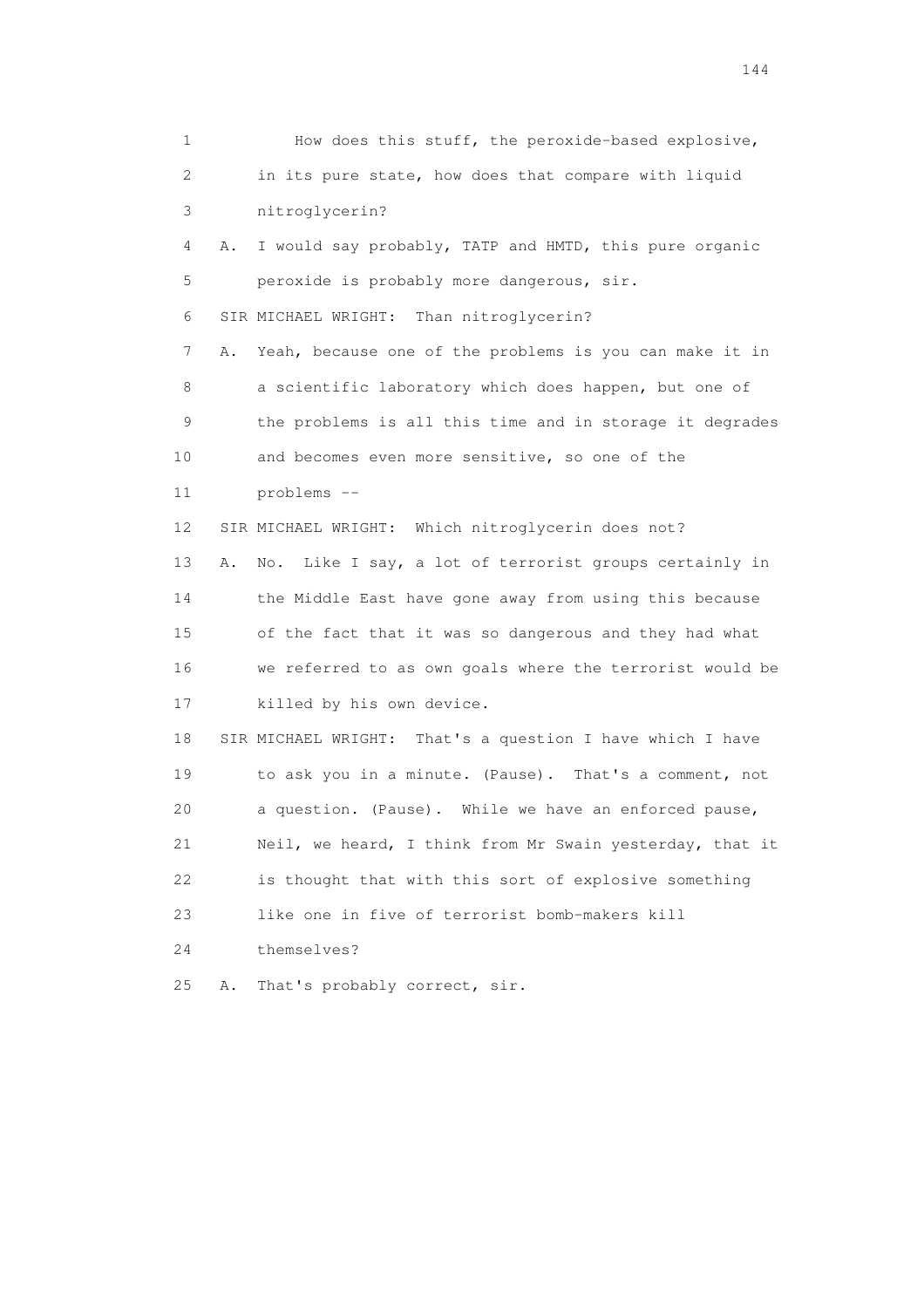1 SIR MICHAEL WRIGHT: Have there been any such cases in this 2 country? 3 A. Not of terrorist groups, sir, but there has certainly 4 been a case where schoolboys and those people interested 5 in manufacturing their own explosives purely from 6 a scientific point of view have ended up injuring 7 themselves, sir. 8 SIR MICHAEL WRIGHT: Yes, but you are not aware of any cases 9 in this country of terrorist-based -- a terrorist-based 10 bomb manufacturer using this material and killing 11 himself? 12 A. Yes, there was one in London, sir, a gentleman had 13 manufactured some and it was initially reported as a gas 14 explosion, but subsequent investigation found that he 15 had actually been manufacturing organic peroxide 16 explosives. 17 SIR MICHAEL WRIGHT: Was that before or after 22 July? 18 A. Before, sir. 19 MR HILLIARD: Then the last thing, please, I think you were 20 asked, having been asked I think, you had your own view 21 but also discussed it with colleagues, but were you 22 asked whether before 7 July you had ever come across or 23 heard of rucksacks or luggage being used by a suicide 24 bomber as a means of carrying the device that they 25 exploded?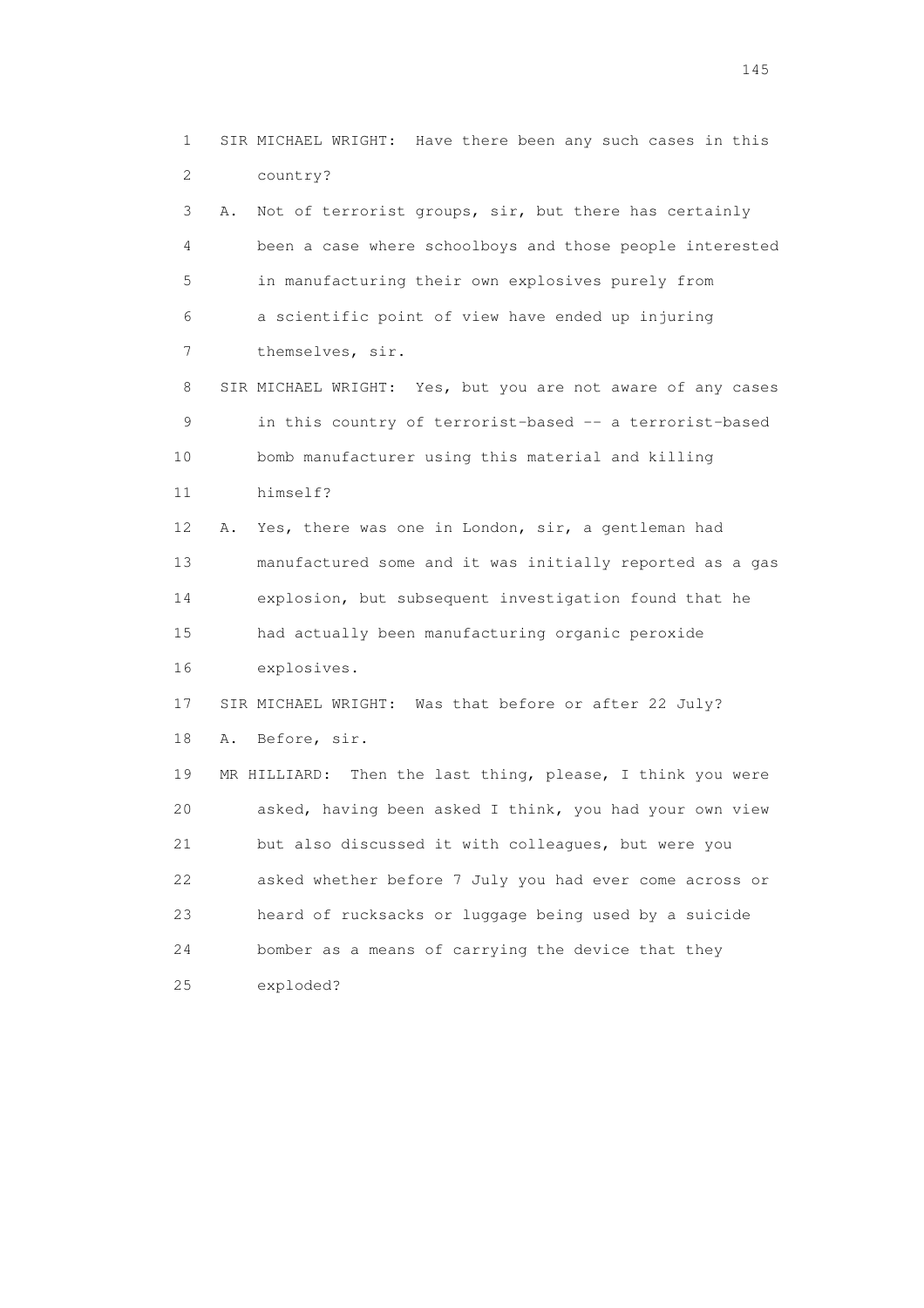1 A. Yes, sir.

2 Q. Had you come across that before?

3 A. No, no, I hadn't, sir.

 4 Q. I think as you understood it, the experience before 7/7 5 was that suicide bombers had carried their explosives on 6 them, in other words either under clothing or packed 7 into a belt around the body; is that right? 8 A. That's correct, sir, because their aim was to conceal 9 the fact that they were carrying a device, because the 10 targets they were attacking or intending to attack had 11 security around them and carrying something like luggage 12 et cetera would immediately steer security people to 13 them, sir. 14 MR HILLIARD: Thank you very much. 15 SIR MICHAEL WRIGHT: Does the presence of the iron, the 16 nails and so forth, packed around the explosives, does 17 it have any -- is there any potential chemical reaction 18 between the iron and the explosives? 19 A. No, sir, because that was actually taped to the glass. 20 SIR MICHAEL WRIGHT: They are separated? 21 A. That's correct. 22 SIR MICHAEL WRIGHT: Thank you. Yes, Mr Mansfield. 23 Questions from MR MANSFIELD 24 MR MANSFIELD: Good afternoon. My name is 25 Michael Mansfield. I represent the family of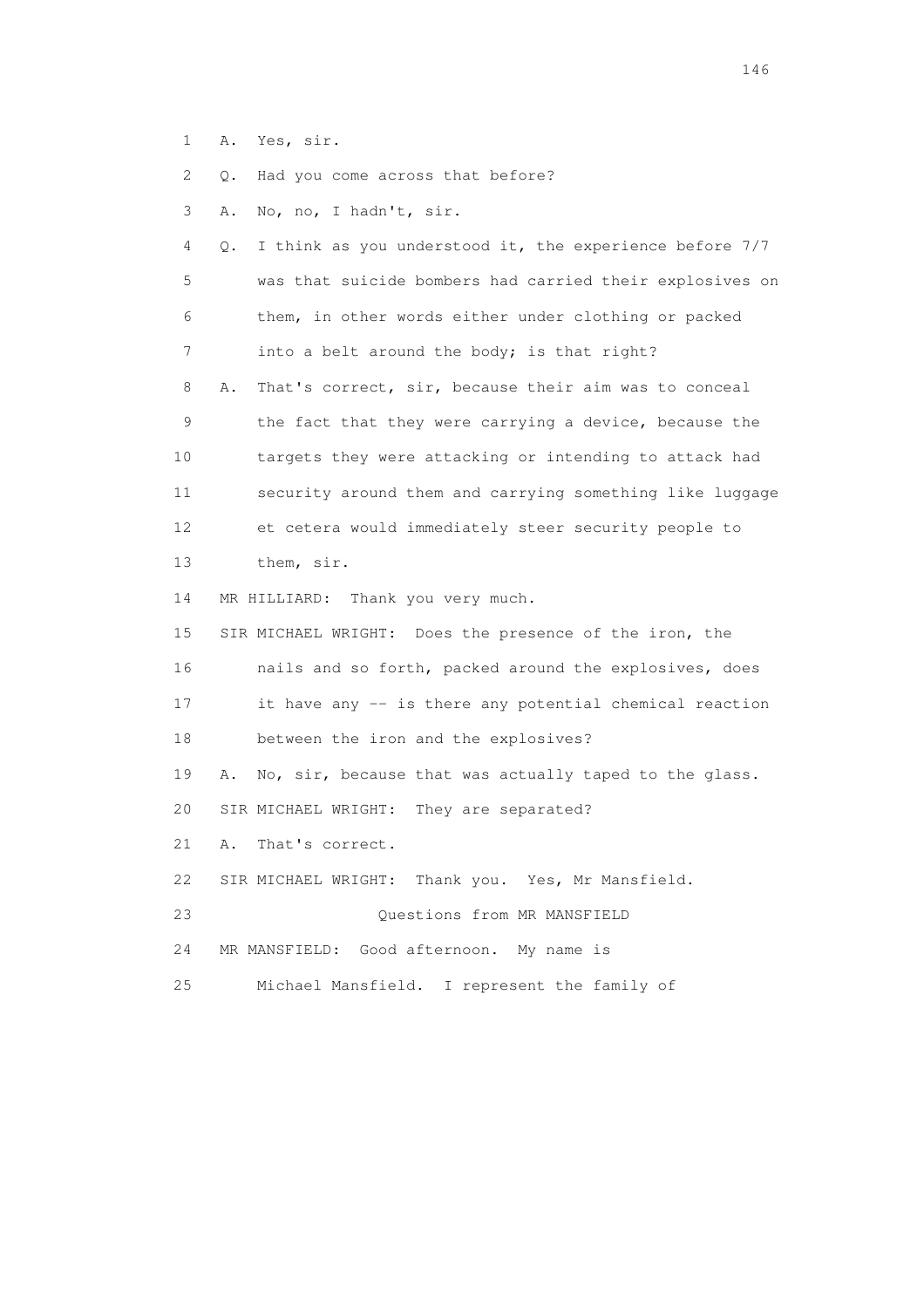1 Jean Charles de Menezes.

2 A. Hello, sir.

|                 | 3<br>Q. | I want to separate the two issues. First of all, the     |
|-----------------|---------|----------------------------------------------------------|
|                 | 4       | items which were in the photograph, perhaps the          |
|                 | 5       | photograph could be brought back up, please, of the      |
|                 | 6       | items from the boot. We have seen reconstructions of     |
|                 | 7       | those. Do you have your statement in front of you?<br>It |
|                 | 8       | might be a bit quicker. The one on 13 September.         |
|                 | 9       | That's the one.                                          |
| 10              | Α.      | Yes, sir.                                                |
| 11              | Q.      | Could you look at what is for you the seventh page.      |
| 12 <sup>°</sup> |         | I just want to get you to confirm that when you made the |
| 13              |         | statement, this statement, as I have just indicated in   |
| 14              |         | 2007, you had a paragraph on this page which is near the |
| 15              |         | end that reads as follows, I want to see if this is      |
| 16              |         | still your view:                                         |
| 17              |         | "As far as I am aware, the use to which the bombers      |
| 18              |         | intended to put the small devices which I detonated      |
| 19              |         | remains unconfirmed."                                    |
| 20              |         | Just pausing, the small devices, are they meant to       |
| 21              |         | include the ones that are in that photograph?            |
| 22              | Α.      | Yes, sir.                                                |
| 23              | Q.      | If we just read on:                                      |
| 24              |         | "However, given particularly their size, composition     |
| 25              |         | and construction, and the fact that they were being      |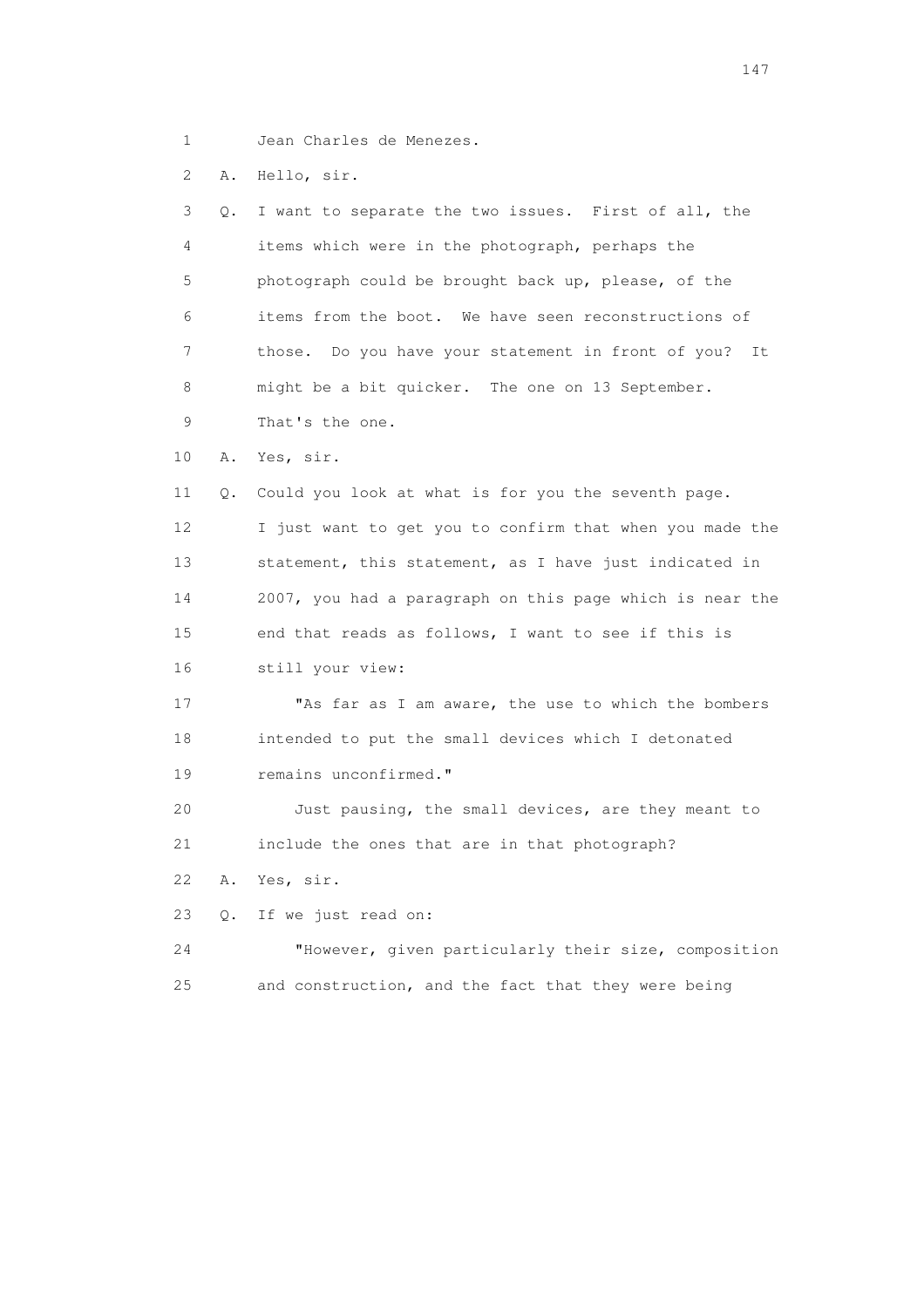1 carried in the passenger compartment of the car whilst 2 the main charges were in the boot, leads me to the view 3 (which I understand is shared by others involved in the 4 investigation of the 7/7 bombings) that the devices were 5 intended for use either as 'defensive weapons' against 6 police or others in the event the bombers had been 7 stopped or challenged on their way down from Leeds to 8 Luton (in effect as a form of grenade) or as suicide 9 devices with which the bombers would have attempted to 10 kill themselves to evade arrest in the event of such 11 a challenge." 12 That's what you wrote last year. Is that still your 13 view? 14 A. Yes, sir. 15 Q. I want to pass to suicide vests and belts and so on, 16 that form of suicide bomb? 17 A. Yes, sir. 18 Q. Are you familiar with that? 19 A. I have seen examples of those types of devices. 20 Q. You have, right, I just want to ask you a bit about it 21 for a moment. First of all, we know from Commander Dick 22 that there was no intelligence to suggest that suicide 23 bombs or belts, in terms of vests or belts, were being 24 manufactured in the United Kingdom. I want to ask you 25 whether, with your connection with the Leeds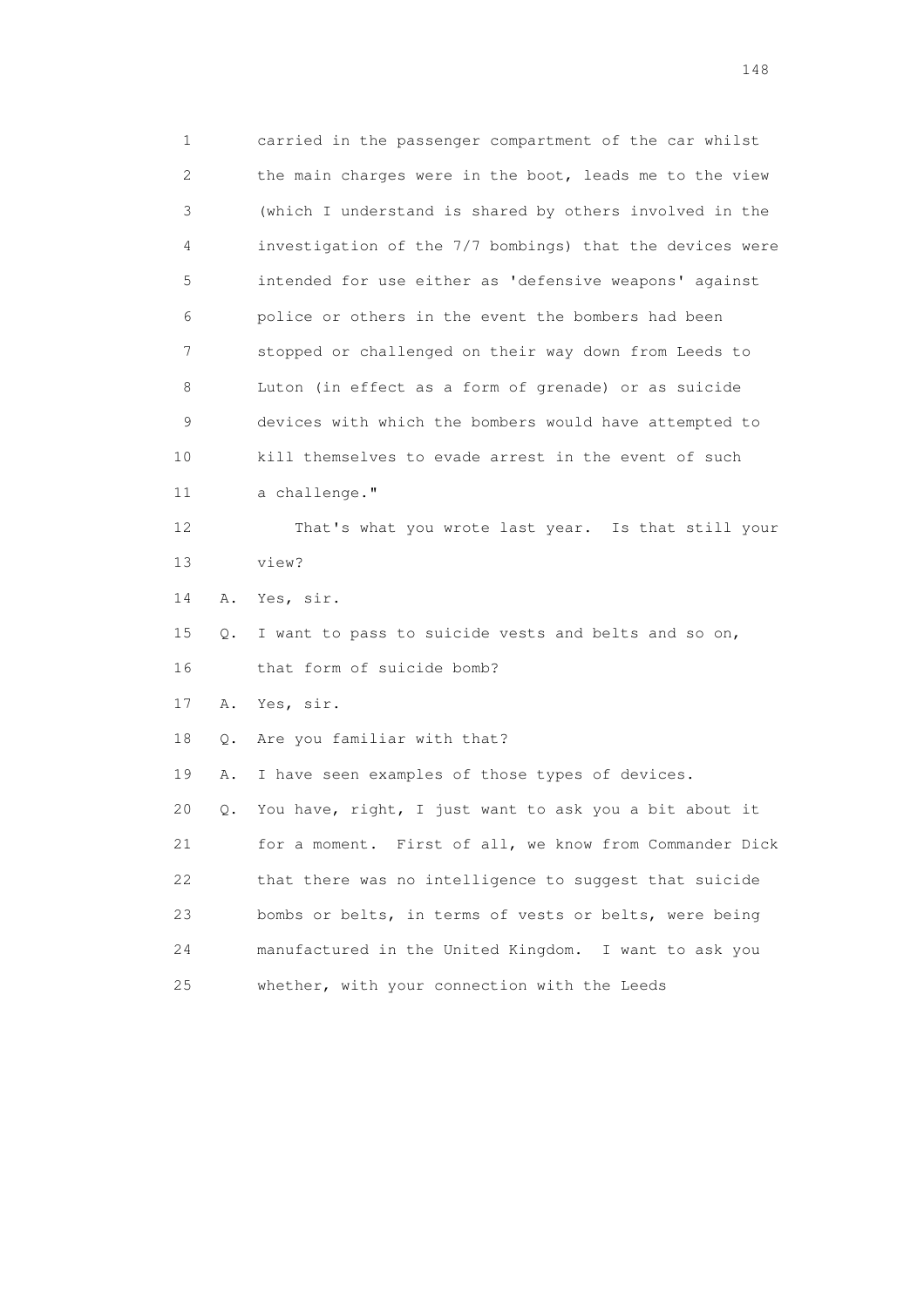1 investigation and so on, is it right that there was no 2 material that you found or you are aware of from the 3 laboratory suggesting that suicide vests or belts or 4 anything akin to that had been found at any of the 5 addresses up to 22 July 2005?

6 A. That's correct, sir.

 7 Q. In other words, it's not just a case of sticking a bit 8 of explosive in your pocket. In order to construct 9 a suicide belt or vest, is it not right that the 10 customary way of doing it is to secrete the explosive 11 material inside pouches that are then linked, either 12 round a belt at the waist or in a vest that goes over 13 the rest of the body or part of the body?

14 A. That's correct, sir.

 15 MR MANSFIELD: Sir, I wonder in the light of that answer, 16 I have certainly warned Mr Hilliard, there is a very 17 short clip from a television programme that everybody 18 has been served with which just, it's about, I don't 19 know, 20 seconds of clip, of an actual suicide bomber 20 filmed by the Israeli army. Unless there is objection, 21 I just want to show the clip? 22 SIR MICHAEL WRIGHT: I have not seen this. I don't know 23 about it. Does anybody have any objections?

24 MR STERN: I haven't seen the clip.

25 SIR MICHAEL WRIGHT: Nor have I.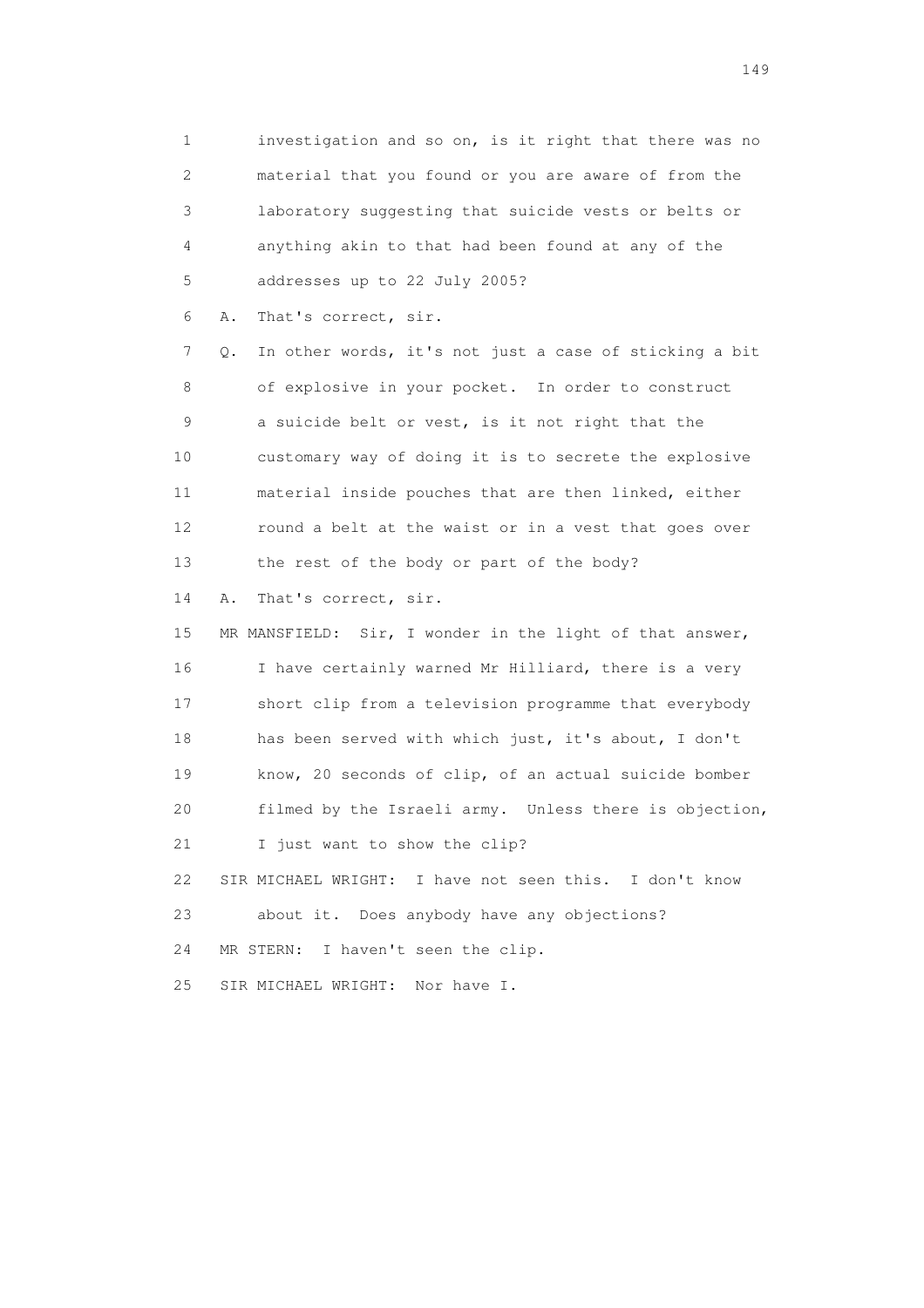1 MR MANSFIELD: It was a Panorama programme originally. 2 I don't ask for the commentary or the rest of the 3 programme, just the part of it where the programme went 4 to Israel and retrieved film of -- 5 SIR MICHAEL WRIGHT: Just explain to me the point, if you 6 will. 7 MR MANSFIELD: It's just to demonstrate, because nobody -- 8 one has had reconstructions, no objection to that -- no 9 one has actually -- one's had descriptions given of 10 suicide belts and vests. The film actually shows 11 an example of one. 12 SIR MICHAEL WRIGHT: Using organic peroxide? 13 MR MANSFIELD: It's TATP. 14 SIR MICHAEL WRIGHT: Very well. 15 MR MANSFIELD: I have asked Tom. 16 SIR MICHAEL WRIGHT: Have you set this up? 17 MR MANSFIELD: Yes. 18 SIR MICHAEL WRIGHT: Very well. 19 (Video footage shown) 20 MR MANSFIELD: I'm hoping there will be no commentary. 21 I don't mind the commentary but I'm eliminating that. 22 It's very shortly after this, this is in fact in Israel. 23 There. (Pause). This is an Israeli officer talking 24 about it. I don't ask for what his description is, 25 unless anybody wants it. There is another clip,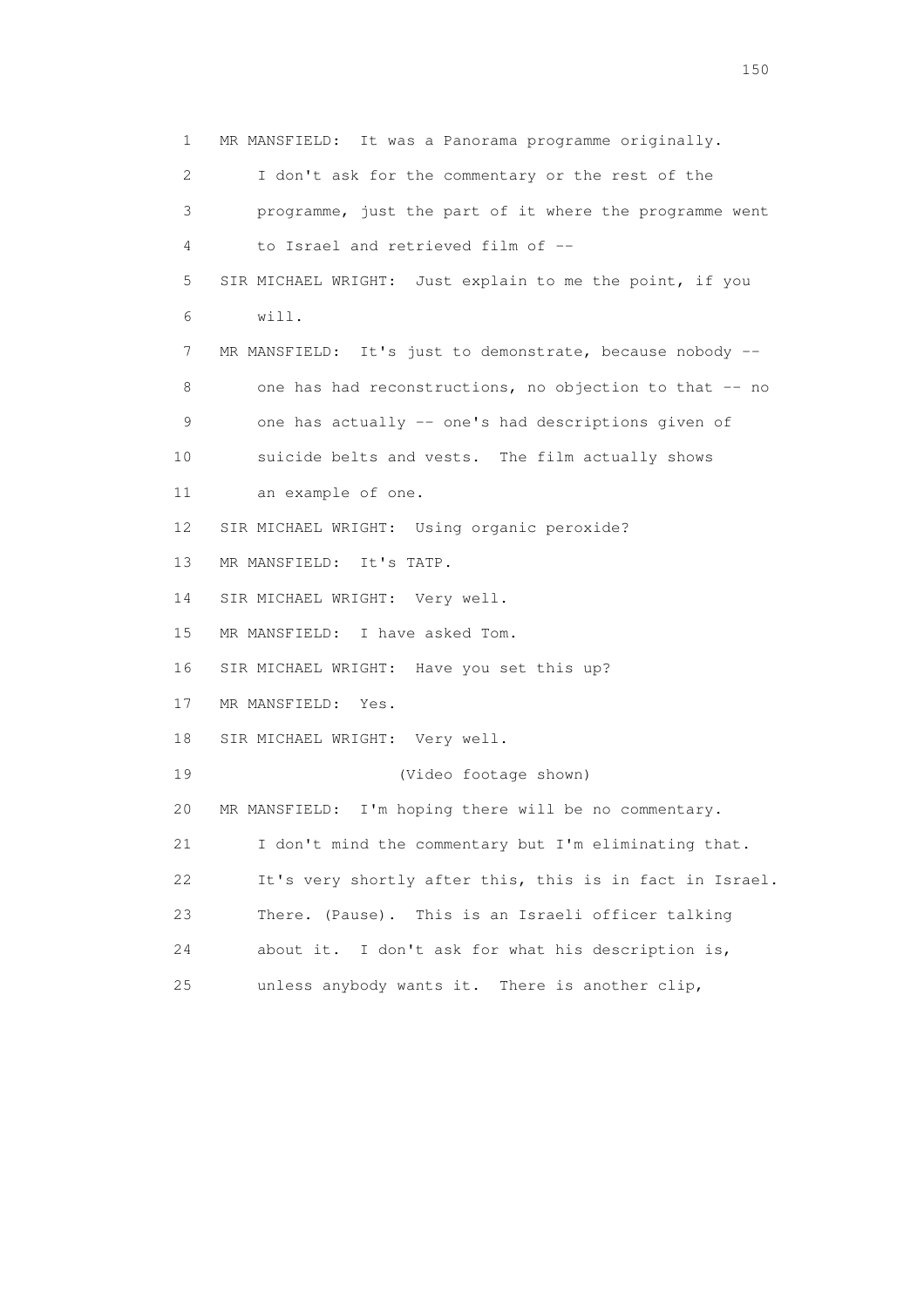1 I think, that just comes after this. (Pause). Thank you 2 very much. I don't think there is any dispute about it. 3 It was somebody who was stopped by the Israeli army and 4 he was made to take it off. 5 SIR MICHAEL WRIGHT: Oh, it wasn't a demonstration. 6 MR MANSFIELD: No, no, this was an actual event, that we are 7 led to believe happened, and the Israeli officer is 8 talking through the fact that they had stopped somebody 9 and filmed it. 10 SIR MICHAEL WRIGHT: Yes. 11 MR MANSFIELD: Now, that's what's called a suicide vest, 12 isn't it, what you saw there? 13 A. Yes, sir. 14 Q. Continuing with this -- 15 SIR MICHAEL WRIGHT: Yes, can I immediately while I think 16 about it ask a question about that? 17 MR MANSFIELD: Yes, certainly. 18 SIR MICHAEL WRIGHT: What would your comment be on the 19 apparent sizes and dimensions of what we have just been 20 looking at, as to the type of bomb it was intended or 21 type of explosion that it was intended to produce? 22 A. It would -- not knowing whether it had fragmentation in 23 it, there seems a considerable amount of explosives on 24 the actual or in the jacket itself. And that would 25 indicate that he was going for mass casualties,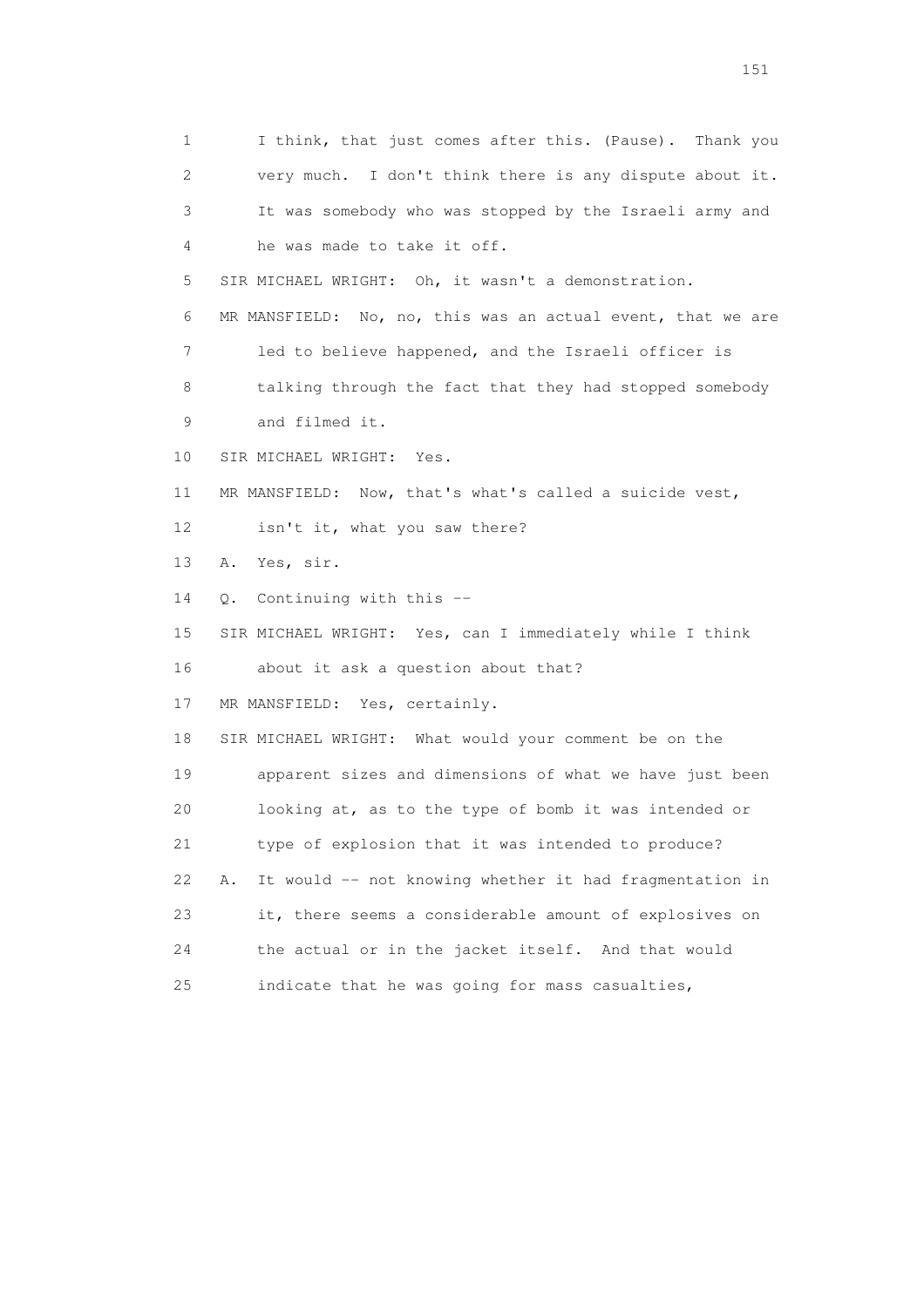1 potentially typically in Israel, of going on a bus or 2 some form of public transport to cause maximum 3 casualties. 4 SIR MICHAEL WRIGHT: You have told Mr Mansfield already that 5 in your view, the devices that were found at Luton were 6 primarily at any rate intended as almost like personal 7 grenades to use against an arresting or challenging 8 police officer? 9 A. Yes, sir. 10 SIR MICHAEL WRIGHT: Much smaller scale of explosion. 11 A. Yes, sir. 12 SIR MICHAEL WRIGHT: Yes, thank you. 13 MR MANSFIELD: Just one more thing, and that is, in relation 14 to, as it were, either the belt or the vest form of 15 this, to construct it, is it commonly, whether vest or 16 belt, contained in what's called pouches so they are 17 separate compartments which are then linked together 18 with a wire? 19 A. Yes, sir. 20 Q. Then in order to detonate such a thing as a belt or 21 a vest, one of the ways of doing it is to have a PP9 22 battery in your pocket with a wire coming either from 23 the vest or the belt, through the clothing, into the 24 pocket where the battery is? 25 A. Yes, sir.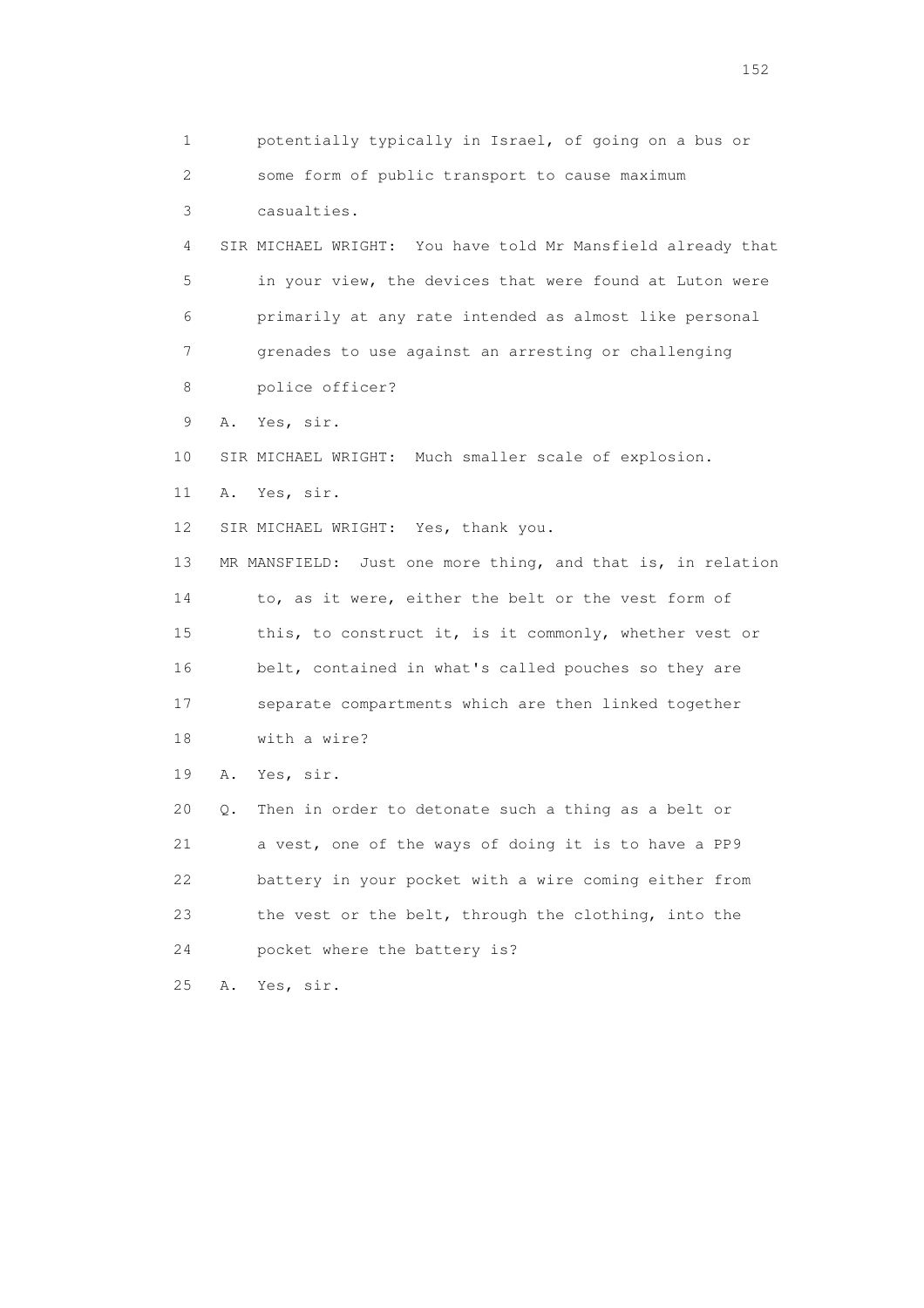1 Q. Right, and then if you are going to detonate that, you 2 would have to have your hand in your pocket and connect 3 the wire to the battery to make a circuit? 4 A. That's correct, sir. 5 MR MANSFIELD: Thank you very much. 6 SIR MICHAEL WRIGHT: Thank you. Mr Davies. 7 MR DAVIES: No, thank you, sir. 8 SIR MICHAEL WRIGHT: Thank you. Mr Stern. 9 Questions from MR STERN 10 MR STERN: Just a few questions. I represent two of the 11 firearms officers. 12 Can you just help us, please, you are a very 13 experienced individual in relation to explosives. You 14 said you had seen suicide bombs, but I'm just wondering 15 what your experience is in that regard? 16 A. During my military service, I have served in Afghanistan 17 and was witness to the aftermath of an attempted suicide 18 attack on a German Forces base, where an Iraqi civilian 19 disabled a -- wandered into the sentry post carrying 20 hand grenades that had all been rigged to be initiated, 21 and unfortunately he had fallen short, the devices had 22 functioned prematurely, but I haven't actually defused, 23 if that's the thing, of a device itself. 24 Q. I just wondered whether you had carried out research, 25 because we heard from an individual yesterday, Mr Swain,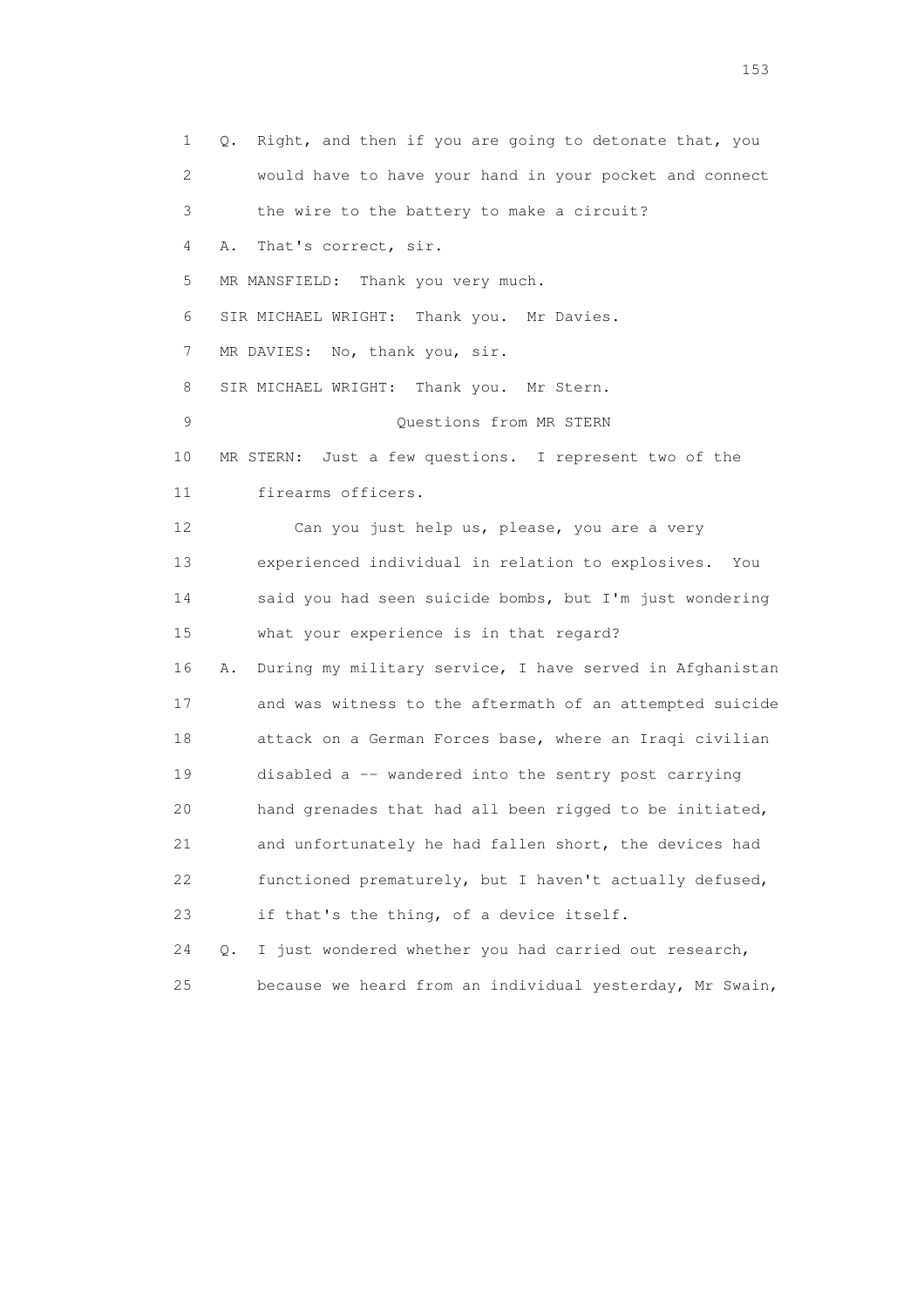2 A. Yes.

 3 Q. He has done a lot of research and I wondered -- 4 A. It's in our professional interest to make sure that we 5 are aware of the threats around the world, sir. 6 Q. Absolutely. I just want to ask you one or two questions 7 because you may be able to help with this. The first is 8 this: I think when you first went to Luton station, at 9 the car park, the trained explosives dog was led past 10 the vehicle? 11 A. That's correct, sir. 12 Q. At that time, I don't want to ask you about anything 13 that has taken place since then, but at that time the 14 trained explosives dog gave no indication of detecting 15 any explosives? 16 A. That's correct, sir. 17 SIR MICHAEL WRIGHT: That's not a criticism of the dog. 18 MR STERN: I am not criticising the dog, far be it from me 19 to do that. 20 Because at that time, dogs were not trained to 21 detect that type of explosive? 22 A. That's correct, sir. 23 Q. The second aspect was this: in relation to the rucksack, 24 I think you were concerned that just unzipping the 25 rucksack might cause the detonation?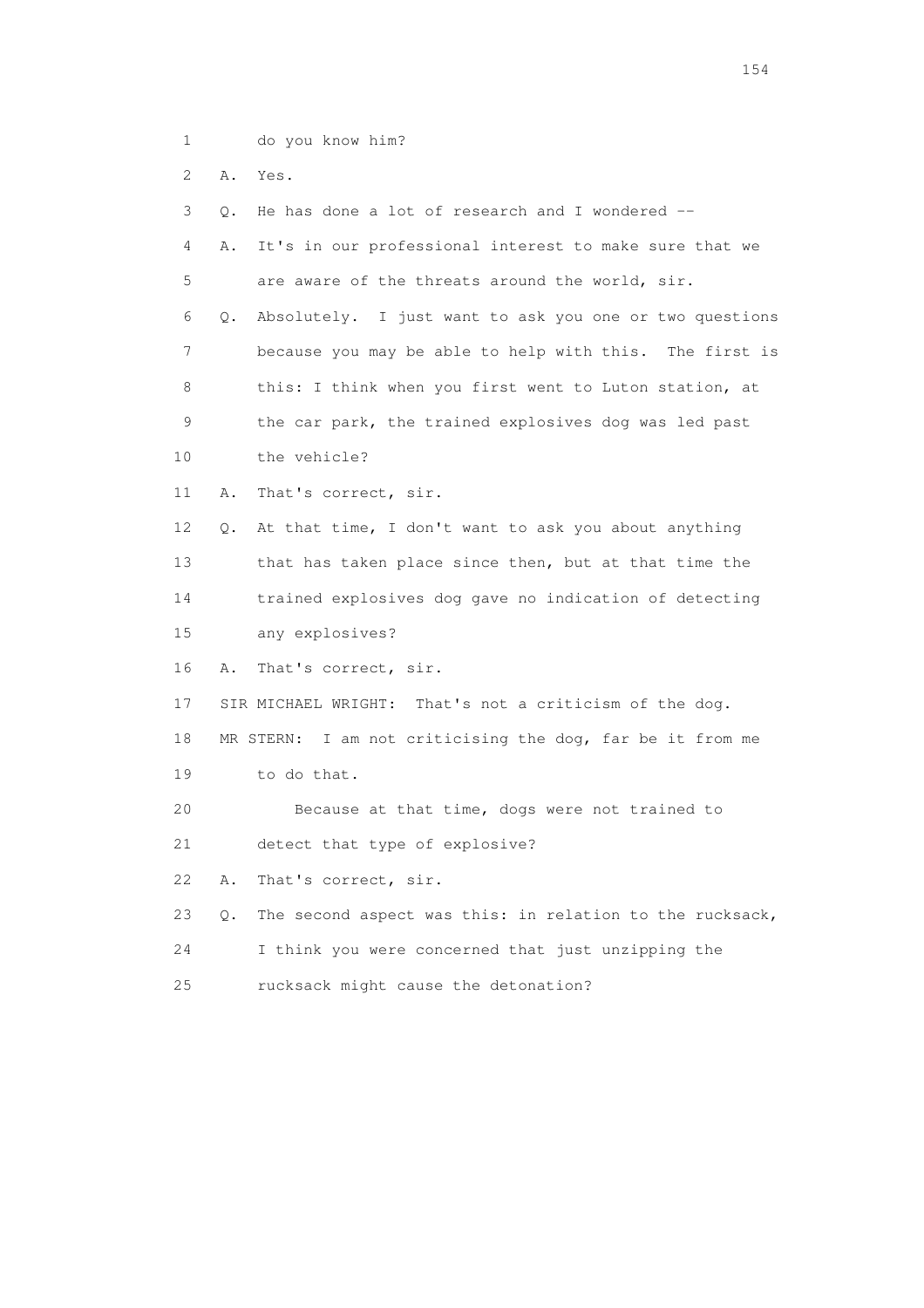1 A. Yes, sir.

| $\mathbf{2}^{\mathsf{I}}$ | Q.    | You told us that there were sandbags that were used, you |
|---------------------------|-------|----------------------------------------------------------|
| 3                         |       | arranged for sandbags to come to the car park, and you   |
| 4                         |       | dug a hole. You didn't tell us the number. I think       |
| 5                         |       | there were about 80 of them?                             |
| 6                         | Α.    | Yes, sir.                                                |
| 7                         | Q.    | Were those 80 put over the pit in order to protect you   |
| 8                         |       | and anyone else who may have been around in this open    |
| 9                         |       | space?                                                   |
| 10                        | Α.    | Yes, sir, and basically to catch any fragmentation which |
| 11                        |       | subsequently could be used as evidence and taken to the  |
| 12                        |       | laboratory for examination, sir.                         |
| 13                        | Q.    | I think the trains were suspended as well?               |
| 14                        | Α.    | Yes, that's correct, sir.                                |
| 15                        | Q.    | Were you aware of any evidence linking the bombers from  |
| 16                        |       | 7 July and 21 July?                                      |
| 17                        | Α.    | No, sir.                                                 |
| 18                        | Q.    | The devices that you have shown us that were found at    |
| 19                        |       | the car park, they could easily have been carried in     |
| 20                        |       | a coat or jacket pocket, could they not?                 |
| 21                        | Α.    | Yes, sir.                                                |
| 22                        | Q.    | They would not have been visible if they were carried in |
| 23                        |       | an appropriate way to anyone at all?                     |
| 24                        | Α.    | Correct, sir.                                            |
| 25                        | $Q$ . | Let me ask you this, as I say you are a person with      |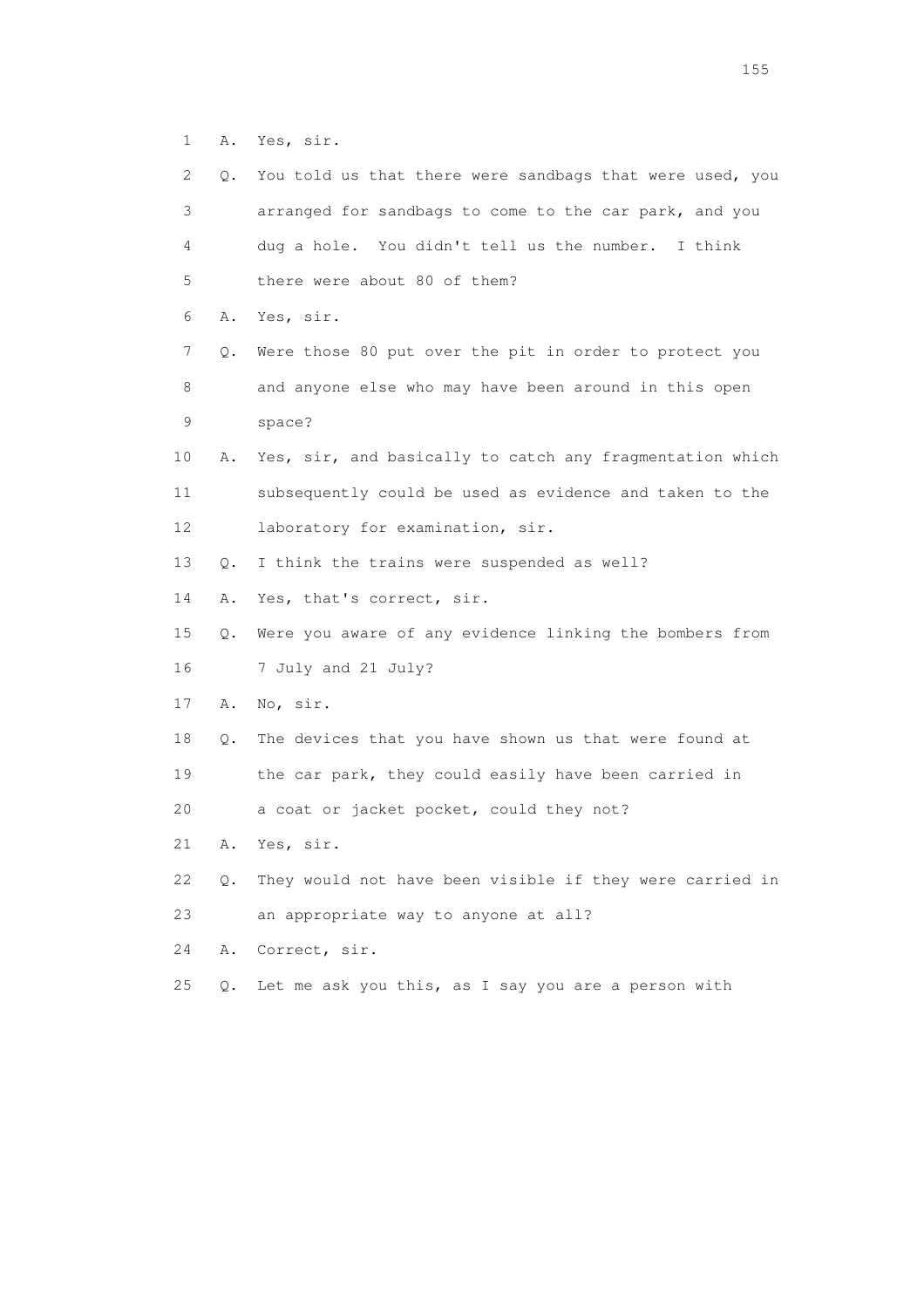1 great experience in this regard: what would be your 2 approach to a suicide bomber? How would you approach 3 a person, I don't mean to disarm them but would you go 4 near a suicide bomber? 5 A. The only time that I would go near a suicide bomber is 6 that he would be required to strip naked, move himself 7 away from where the items of clothing or any luggage 8 that he had, move off and then I would examine the 9 actual items of clothing. At no point would I approach 10 a suicide bomber when he is still fully clothed. 11 MR STERN: Thank you very much. 12 SIR MICHAEL WRIGHT: Thank you. Ms Leek? 13 MS LEEK: No, thank you, sir. 14 SIR MICHAEL WRIGHT: Mr Penny? 15 MR PENNY: No, thank you. 16 SIR MICHAEL WRIGHT: Mr King? 17 MR KING: No, thank you. 18 SIR MICHAEL WRIGHT: Mr Horwell? 19 Questions from MR HORWELL 20 MR HORWELL: Only a few questions. Richard Horwell on 21 behalf of the Commissioner. 22 I am sure you have said this already, Neil, but can 23 I please, in case there is any doubt, ask you to 24 confirm, any one of those small jars that the jury has 25 seen, if they were detonated, they will kill anyone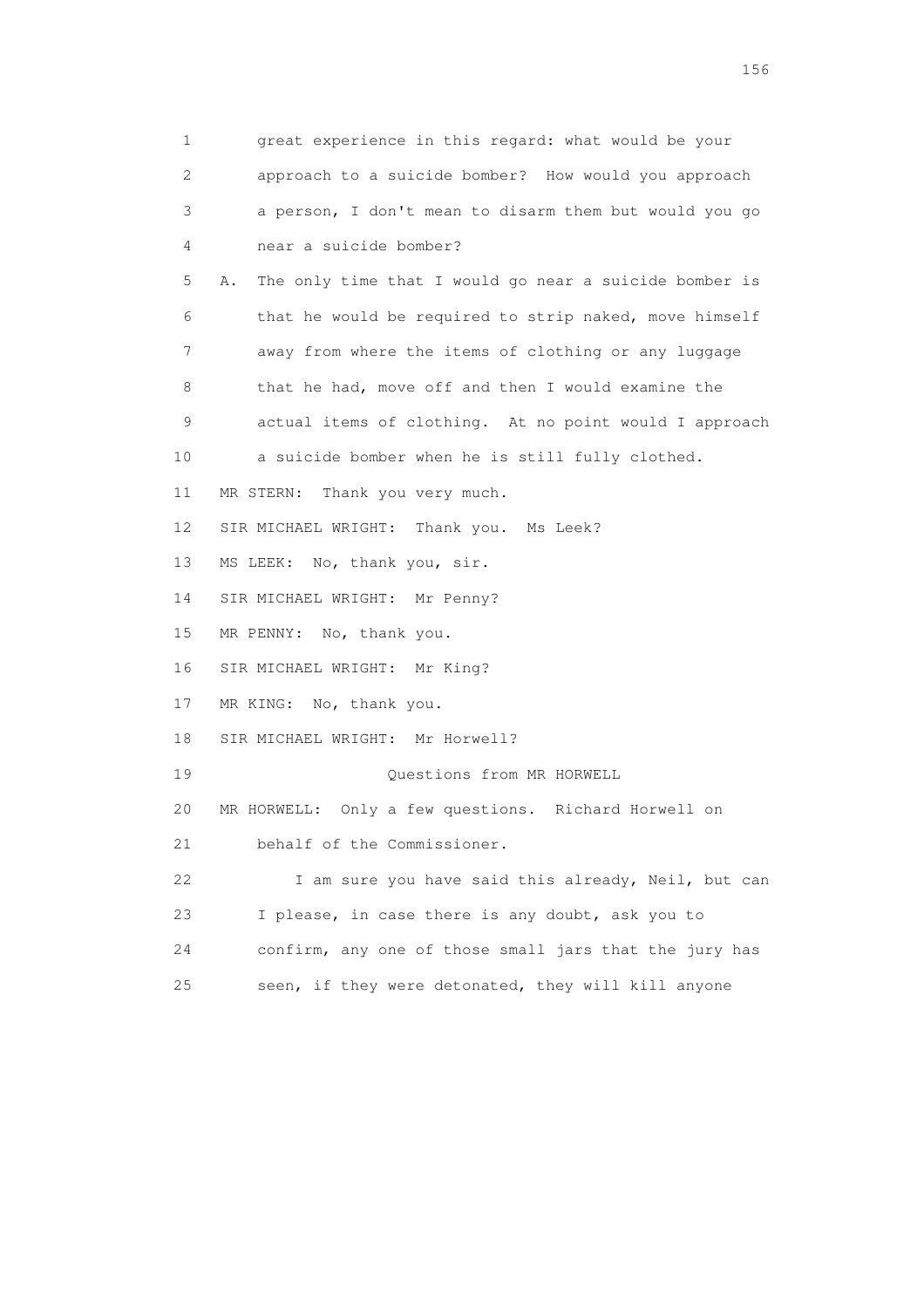- 
- 1 within a short distance?

2 A. Yes, sir.

|     | 3 Q. Could I ask you to look, please -- it's a long, long |
|-----|-----------------------------------------------------------|
| 4   | time since we looked at the exhibits brochure. That's     |
| 5   | the other brochure that I think we have only seen the     |
| 6 — | once. If you could be given a copy. It should have        |
|     | "Exhibits Brochure" on the front.                         |

8 A. I have the maps brochure. (Handed).

 9 Q. The reason I'm asking you about this is when we first 10 saw this brochure, a page was missing and it's 11 subsequently been inserted in the bundle. Let us just 12 to remind ourselves, start at page 4, please. This is, 13 as we know, the bomb factory for the 21 July bombers. 14 These are pages that we have seen before. I'm going to 15 take very little time on them. We are seeing here the 16 materials and pots and pans and the like that are used 17 to reduce peroxide, if we go on pages 5 and 6, to 18 manufacture the explosive.

19 A. Yes, sir.

 20 Q. The page that we were not able to see last time, because 21 it was missing, was page 9. As I have said, page 9 has 22 now been inserted in these bundles. These are the light 23 bulbs that can be used to detonate these devices? 24 A. Yes, sir.

25 Q. Light bulbs, of course, were found at Curtis House. To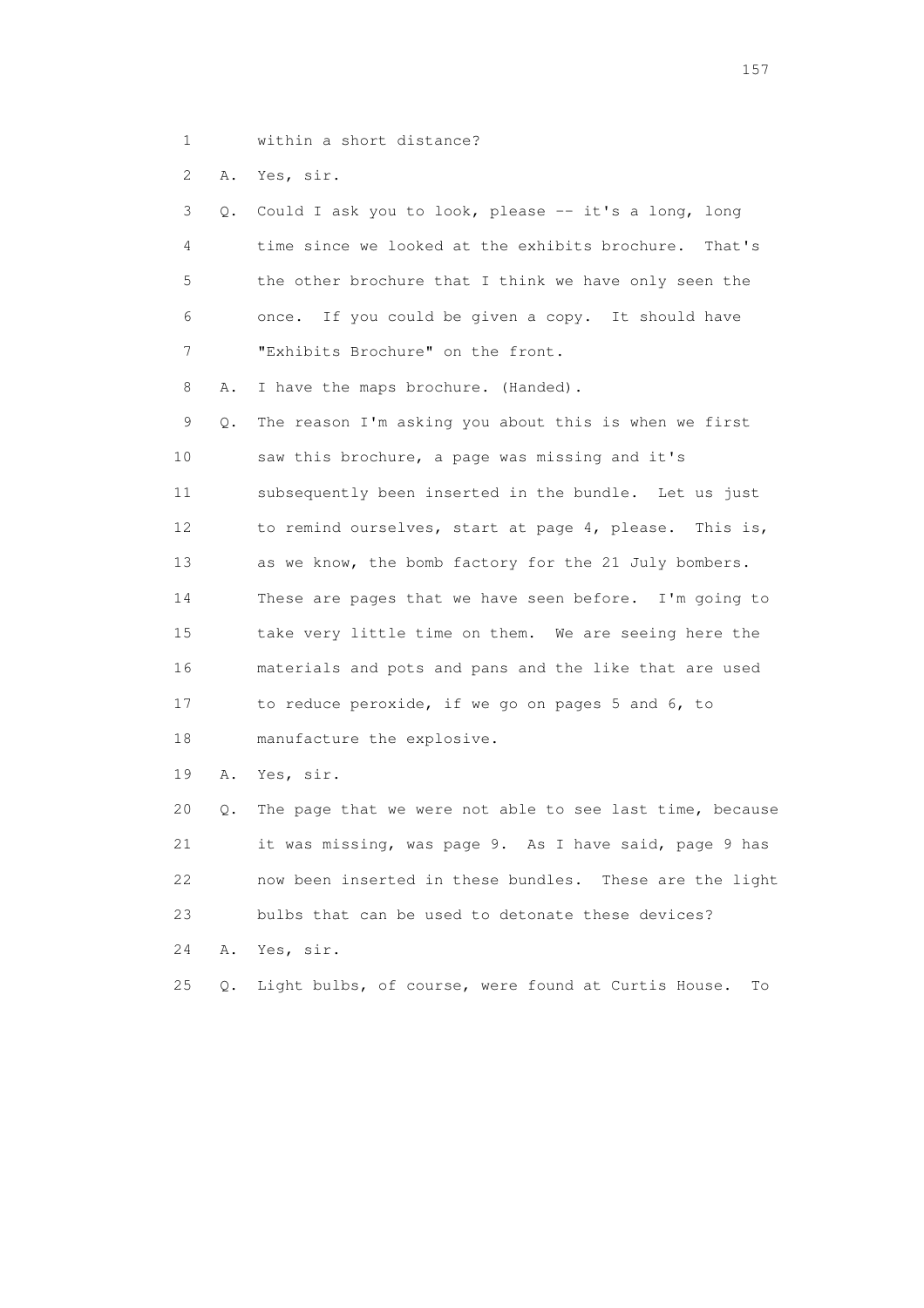1 remind ourselves, if we go to page 10, and 11 please, 2 these are the many, many bottles and cans of liquid 3 peroxide that were found at Curtis House, and the 4 bombers had utilised a great deal of patience, no doubt, 5 and ingenuity to turn that peroxide into a bomb? 6 A. Yes, sir.

 7 Q. The fear on 22 July was that the bombers would change 8 tactics. They had used rucksacks on the 7th, they had 9 used rucksacks on the 21st. But the fear on the 22nd 10 was that they would utilise a different form of carrying 11 the explosive, and when the protection of the public is 12 your duty, that fear was a sensible one to have; do you 13 not agree?

14 A. Yes, sir.

 15 Q. Anyone who has the patience, the tenacity, the ingenuity 16 to manufacture these wretched devices is plainly going 17 to have the skill and the ingenuity to make a body belt? 18 A. Yes, sir.

 19 Q. Mr Mansfield has just played a very small episode from 20 a Panorama programme showing a body belt on a child? 21 A. Yes.

 22 Q. Now, from your expertise, Neil, is that a very large 23 body belt?

24 SIR MICHAEL WRIGHT: Relatively speaking.

25 MR HORWELL: Relatively speaking, of course.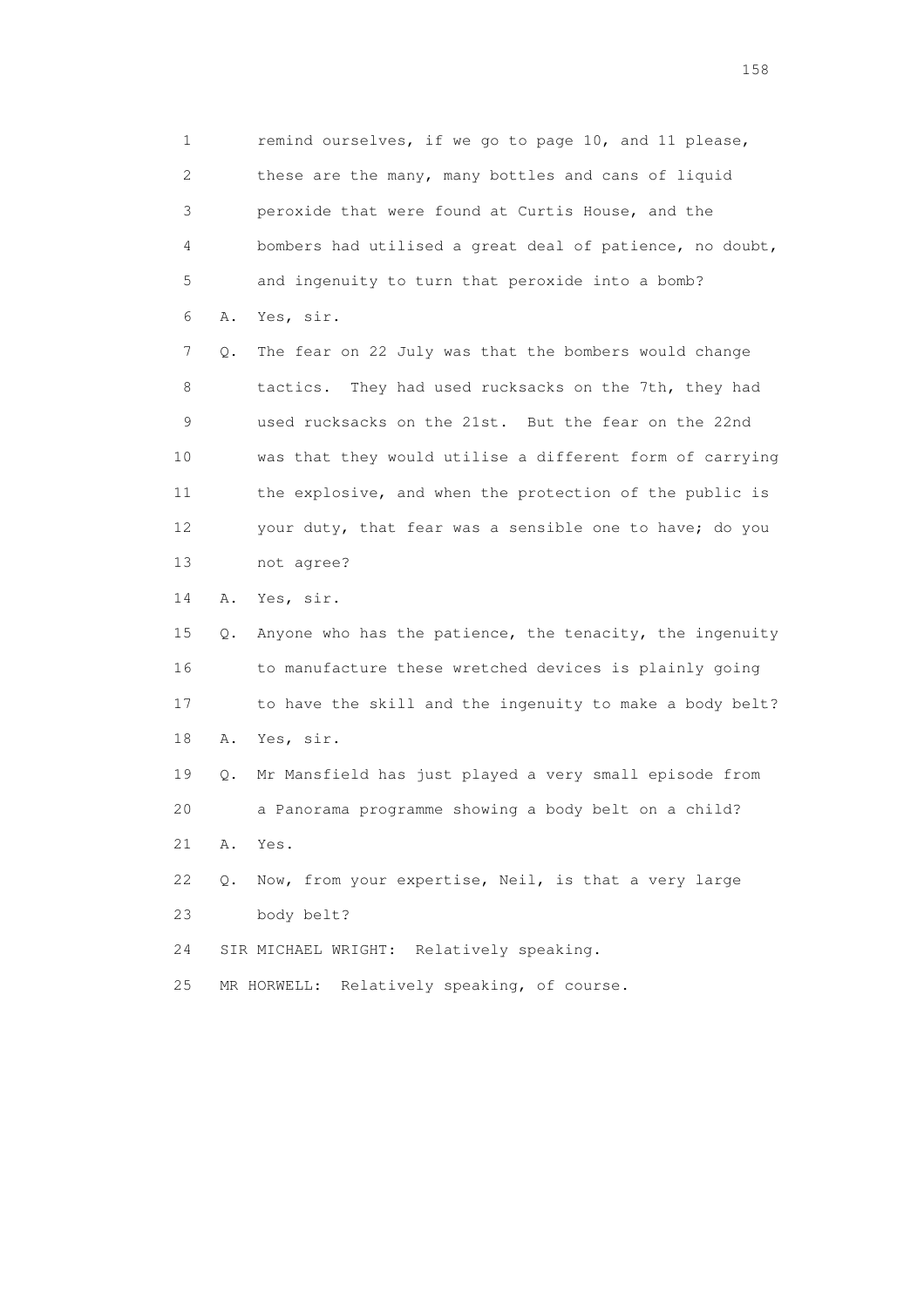1 A. Yes, for that individual it is, because obviously being 2 a child, you have slight build, it was fairly bulky, so 3 would need quite a large jacket to conceal that. But 4 from my experience, I have seen devices that use other 5 types of explosives, and basically if you look at 6 a person, he could be wearing just a long shirt and you 7 would not notice that he had anything on. They've also 8 made them into pants, so you would wear them as 9 underpants or put another pair of pants over the top. 10 So there is no lack of ingenuity from terrorist 11 organisations in which they will secrete the device. 12 Q. If we try to imagine the mindset of a terrorist, it's 13 not simply to butcher people, it is to bring capital 14 cities such as London to a standstill; do you not agree? 15 A. Yes, sir. 16 Q. Therefore their objectives were not only to murder 17 people, but to cause chaos on Underground systems? 18 A. Yes, sir. 19 Q. So if they use small devices that only killed five, six 20 or seven people, that would suit their ends? 21 A. At the end of the day, sir, when it's reported in the 22 press, it's still reported as a bomb. It doesn't say 23 a large bomb or a small bomb. It is a bomb that has 24 killed people. So a small device would have a similar 25 media effect as a large car bomb.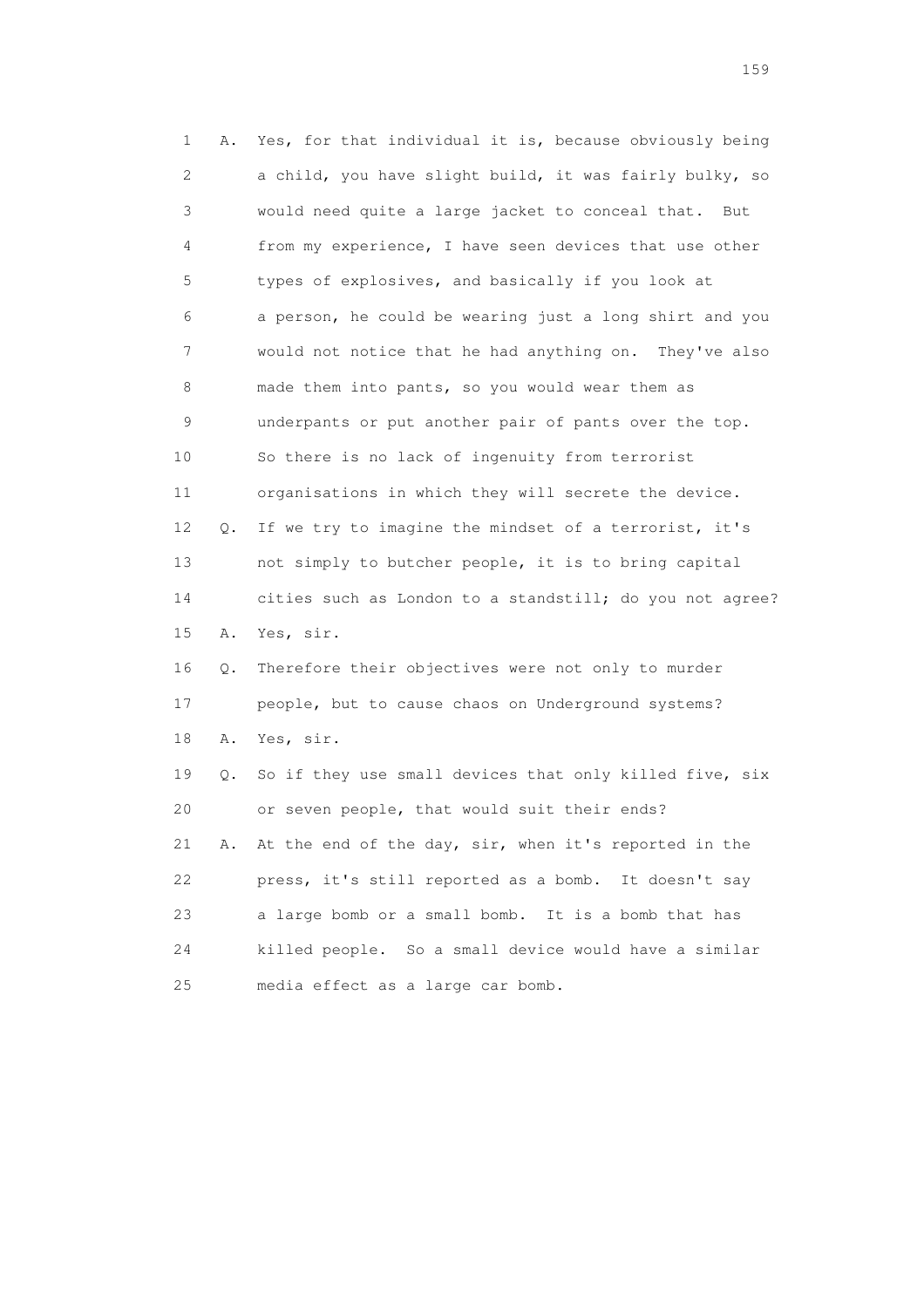1 Q. Do you not agree that people that have this terrible 2 degree of ingenuity, it is not beyond their ability to 3 manufacture small body belts that cannot be seen, that 4 will kill in an underground carriage? 5 A. Yes, sir. 6 MR HORWELL: Thank you. 7 SIR MICHAEL WRIGHT: Thank you very much. Mr Hilliard? 8 Further questions from MR HILLIARD 9 MR HILLIARD: Just this, I want to make sure I have 10 understood right, you were telling us first of all when 11 we looked on the screen as I understand it why you think 12 the devices were made in the first place, so the booster 13 charges were the tubes, the test explosives were the 14 flat packages and so on. 15 A. Yes. 16 Q. The passage that Mr Mansfield was asking you about where 17 you had said in your statement, given where the items 18 were in the car, that your view was they were intended 19 for use either as defensive weapons against the police 20 or as suicide devices in an attempt to evade arrest. 21 Are you saying there you mean that's why they had taken 22 them with them on this particular journey? 23 A. It was an assumption because one of the things we 24 couldn't understand was why they were left behind in the 25 actual vehicle itself. Maybe they had a change of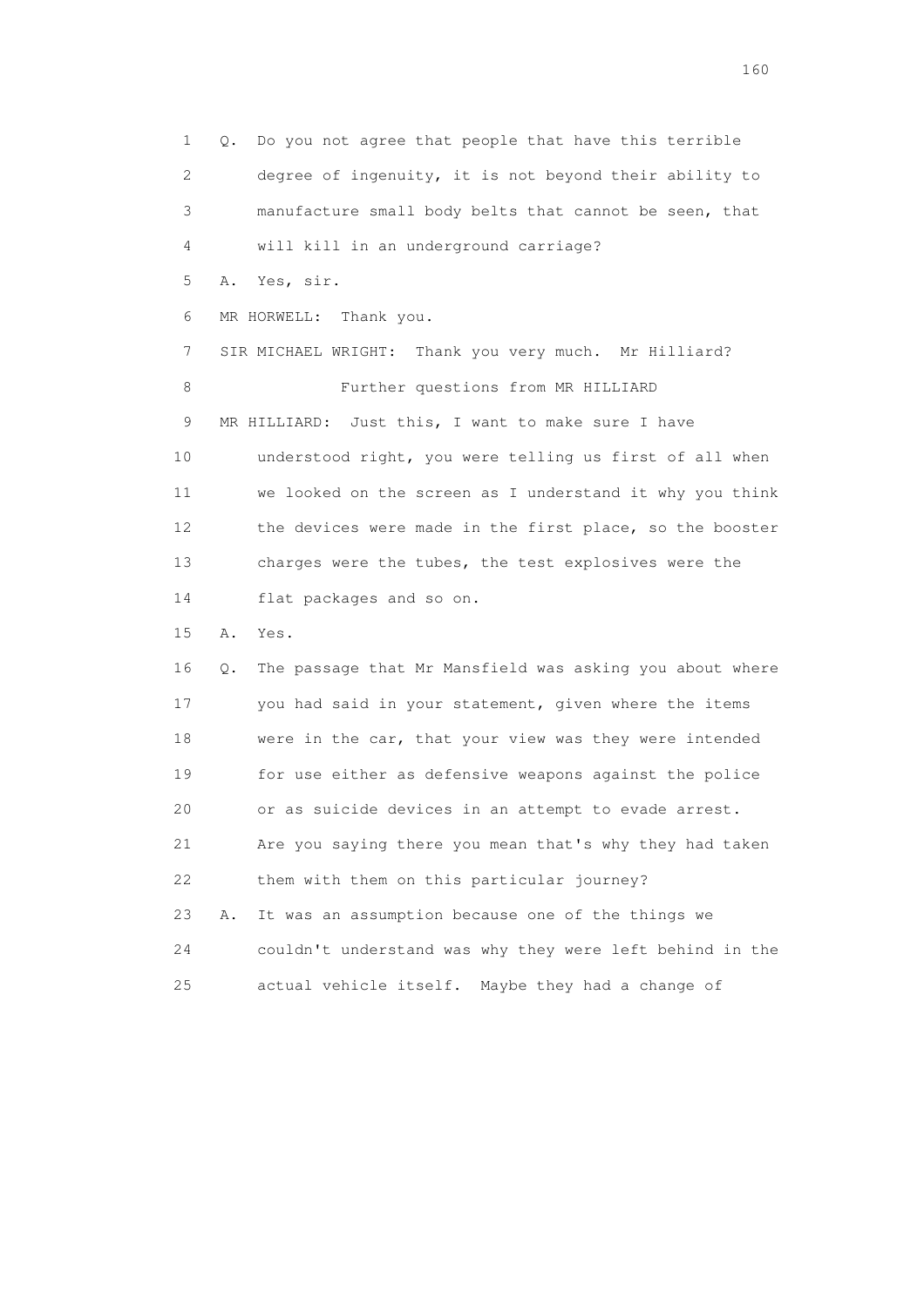1 heart. No one has conclusively said the reason why 2 those devices, one were manufactured and two were left 3 in the vehicles. 4 Q. You are talking about different things, the explanation 5 you were giving me is why you think they were made in 6 the first place? 7 A. Yes. 8 Q. What you were dealing with, with Mr Mansfield, was why 9 it may be they were carried in the vehicle on that day? 10 A. Yes. 11 MR HILLIARD: Thank you very much. 12 SIR MICHAEL WRIGHT: Thank you very much indeed, Neil. As 13 soon as the doors have been cleared you are free to go. 14 (The witness withdrew) 15 MR HILLIARD: Sir, the next witness is going to be C2402. 16 Can I just explain because I know that one of the jurors 17 has to leave, that's the last witness we are calling 18 today. 19 SIR MICHAEL WRIGHT: Just to explain to you who this is, 20 because we have not heard him mentioned before, this 21 gentleman is the team leader of the surveillance team 22 that took up position outside Portnall Road. 23 CODENAME "CENTRAL 2402" (sworn) 24 SIR MICHAEL WRIGHT: Thank you, please sit down. 25 Questions from MR HILLIARD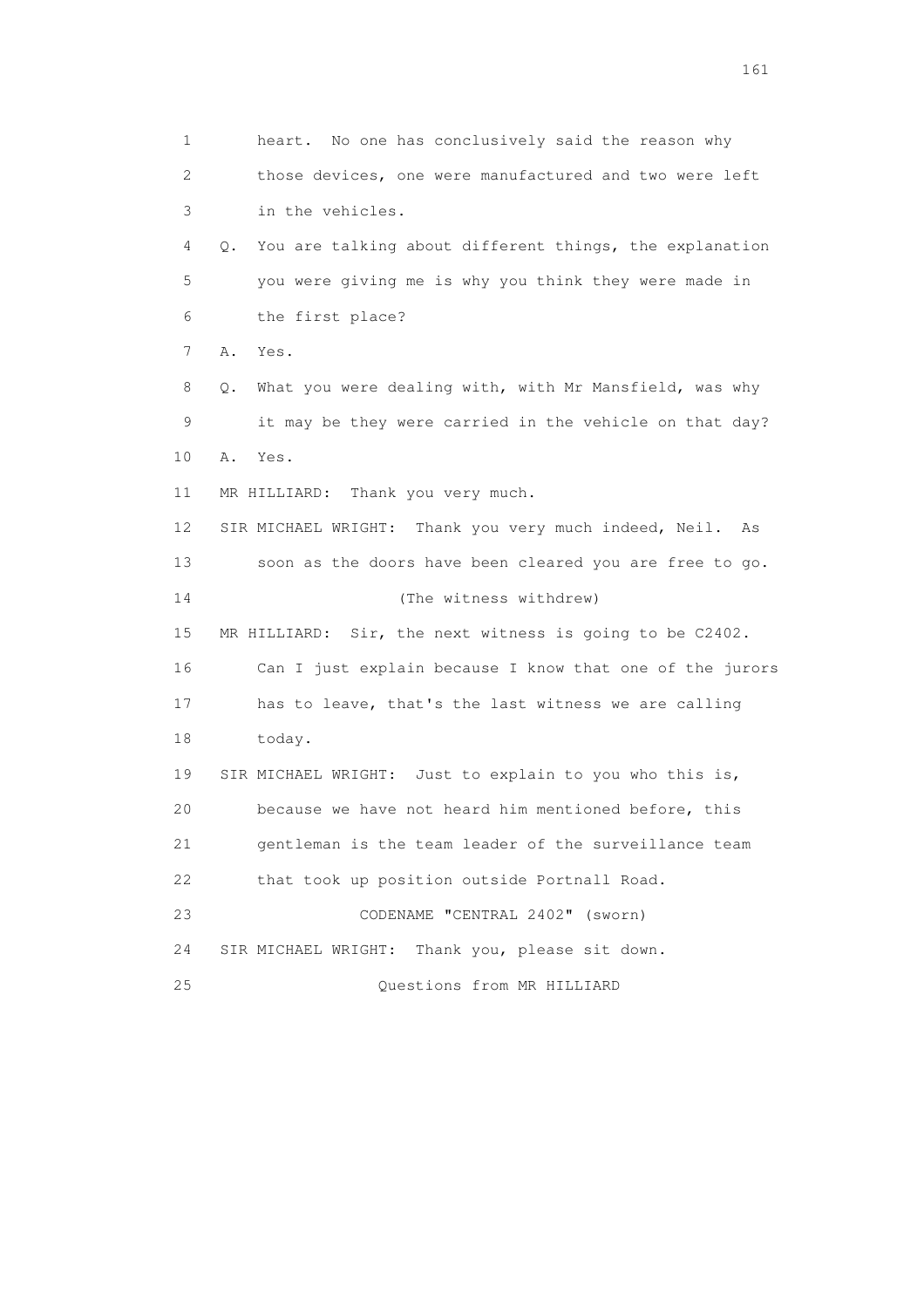1 MR HILLIARD: You are going to be known for the purpose of 2 these proceedings as C2402, all right? 3 A. Yes, sir. 4 Q. I am going to ask you some questions first of all on 5 behalf of the Coroner, then you may be asked questions 6 by others. 7 A. Okay, sir. 8 Q. Have you got a copy of a witness statement you made on 9 21 October, in fact this year? 10 A. Yes, sir, I have. 11 Q. Do you have the copy there? 12 A. In front of me now, yes. 13 Q. In making that, did you have available to you copies of 14 a log book that you completed on 22 July 2005? 15 A. Yes, sir. 16 Q. Of a pocket book containing some notes? 17 A. Yes, sir. 18 Q. And also copies of the pocket books of some members of 19 your team? 20 A. Yes, sir, I do. 21 Q. It's already been indicated before you came into court 22 that on 22 July 2005 you were, I think, the team leader 23 of the blue surveillance team; is that right? 24 A. That's correct, sir, I was, yes. 25 Q. At about 5 o'clock in the morning on the 22nd, did you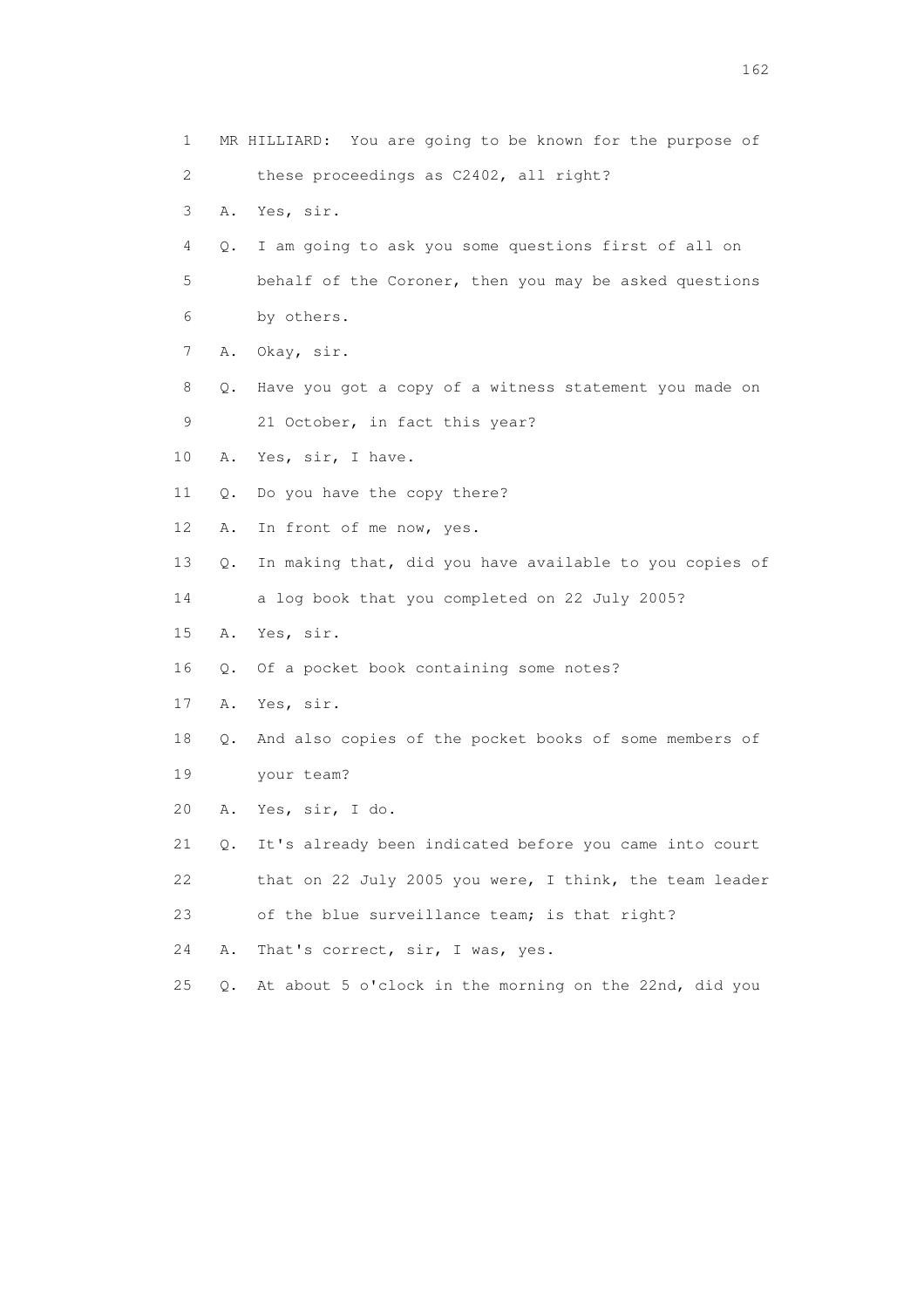1 get a call at home from somebody who's been known as 2 Colin? 3 A. Correct, sir, I did. 4 Q. Calling from room 1600, the operations room at New 5 Scotland Yard? 6 A. Yes, sir. 7 Q. What did he want? 8 A. He instructed me to get myself and my team to 9 Scotland Yard as soon as possible, and he reiterated it 10 was as soon as possible. 11 Q. What was it about? 12 A. He mentioned it was in relation to the activities of the 13 previous 24 hours, ie the suicide bombers, and that we 14 were to be deployed -- 15 Q. In connection with that? 16 A. In connection with that, yes. 17 Q. I think you contacted your team by pager and passed on 18 the message? 19 A. That's right, sir, yes, I did. 20 Q. You, I think, got to New Scotland Yard at about 21 6 o'clock; yes? 22 A. Correct, correct. 23 Q. Did you see Colin? 24 A. I did, sir, yes. 25 Q. What did he say to you?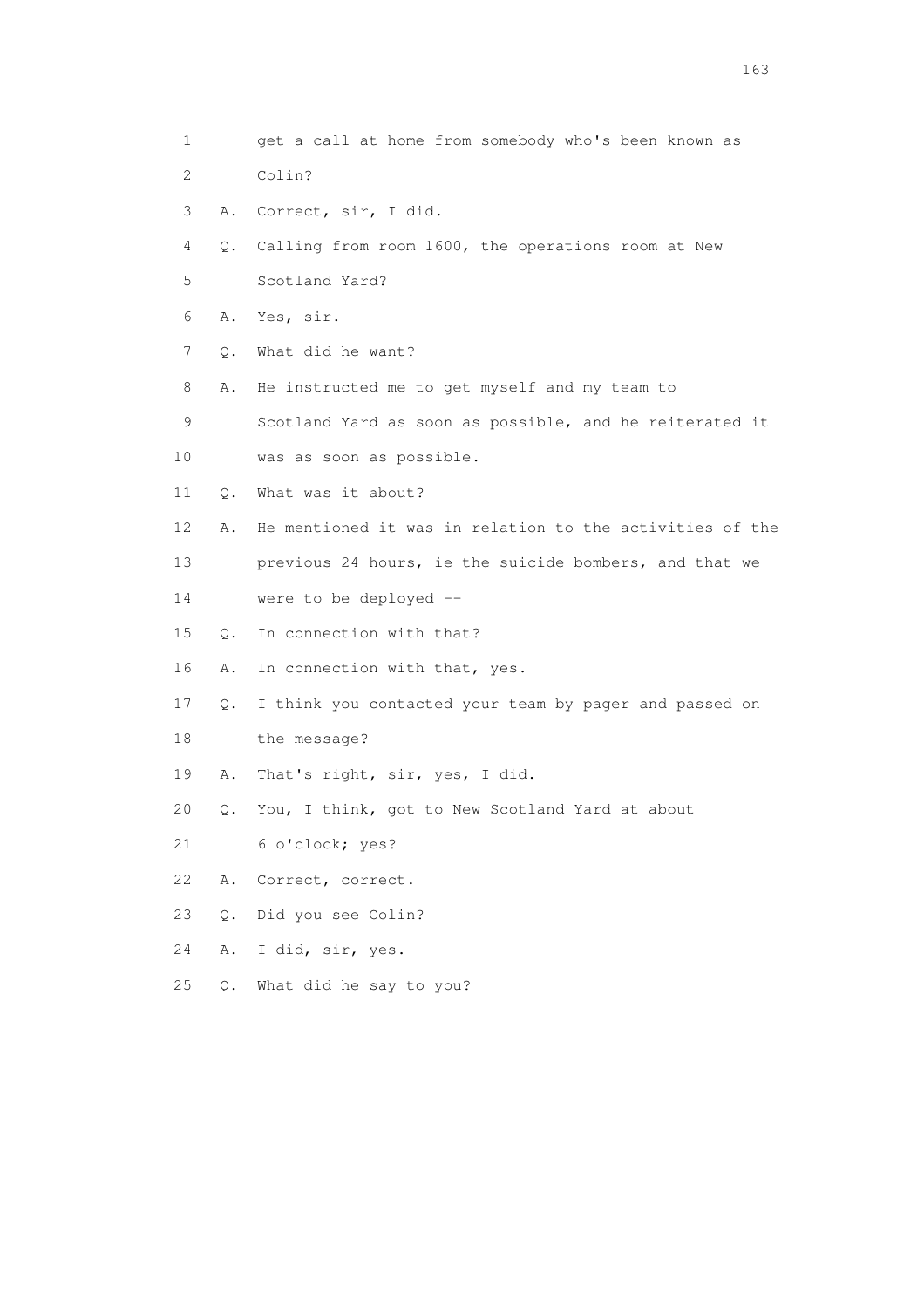1 A. He reiterated pretty much what he had told me on the 2 phone, that there had been some -- evidence had been 3 recovered from one of the crime scenes the night before, 4 and that I would get a briefing from DI Whiddett 5 forthwith. 6 Q. Had the material recovered from one of the crime scenes, 7 had that given information about addresses? 8 A. Not at that point. It didn't allude to that at that 9 point, no. It was a conversation which lasted a minute, 10 if that, before DI Whiddett came and spoke to me. 11 Q. Your statement says: 12 "I saw Colin briefly who clarified that some 13 addresses for the bombing had been discovered..." 14 A. Yes, sorry, he made me -- may well have mentioned that, 15 yes. 16 Q. Right, and that you would receive a briefing from 17 Mr Whiddett? 18 A. Yes. 19 Q. I think at that time only two or three members of your 20 team were present, the rest still on their way? 21 A. En route, I believed, yes, sir. 22 Q. It may be this is where the confusion has come in. 23 I think it's some time after 6, is it, that Mr Whiddett 24 actually told you about specific addresses that had come 25 to light through enquiries overnight?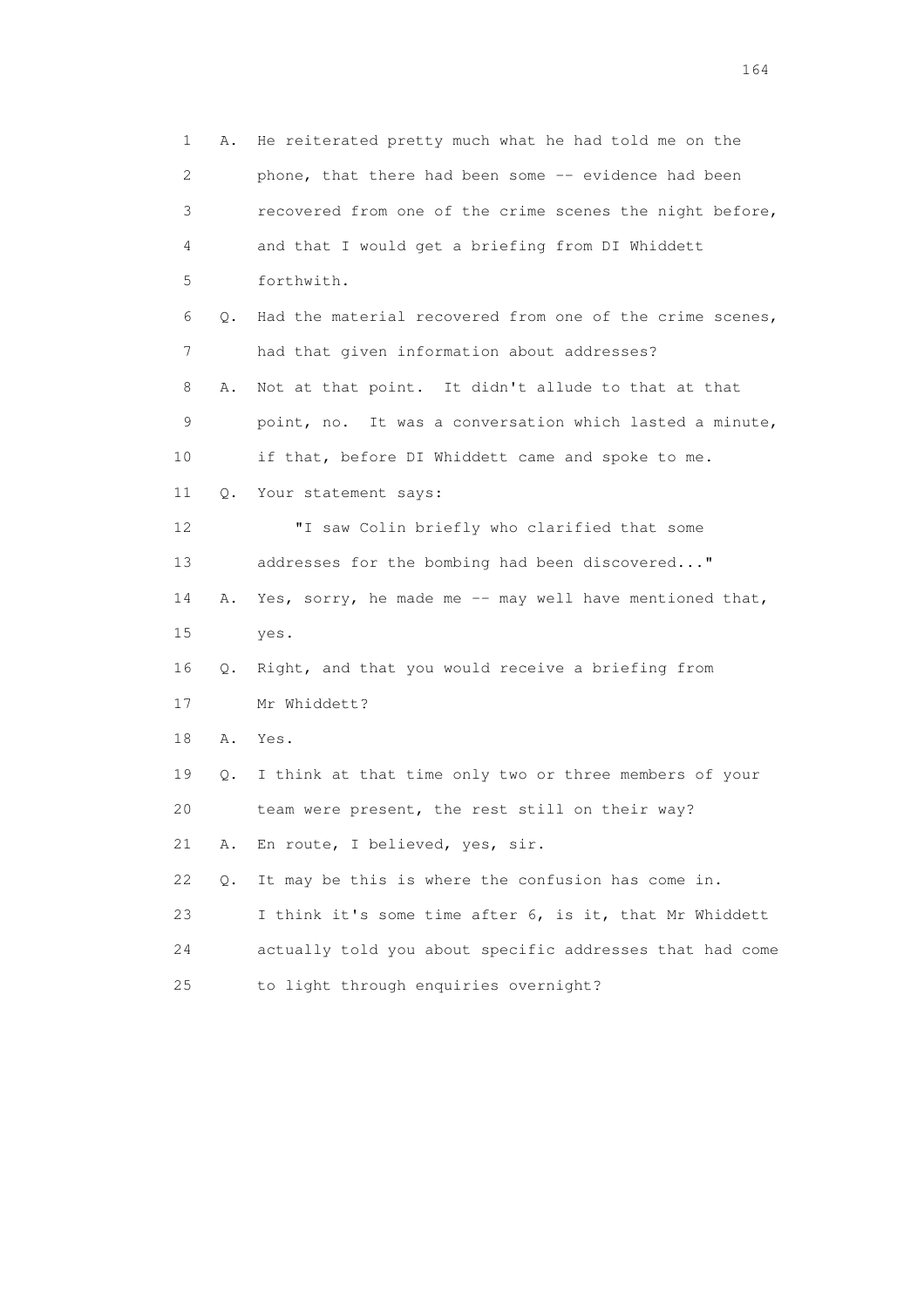| 1  | Α. | That's correct, sir, and they were the addresses that    |
|----|----|----------------------------------------------------------|
| 2  |    | I wrote down in my pocket book.                          |
| 3  | Q. | Right, and they were, is this right, addresses for the   |
| 4  |    | suspects for the bombings might be Portnall Road, 61A    |
| 5  |    | Portnall Road, 21 Scotia Road and 34 Mitcham Lane; is    |
| 6  |    | that right?                                              |
| 7  | Α. | That's correct, sir, yes.                                |
| 8  | Q. | Suspects, were you told, Abdi Omar, codename Regal Wave, |
| 9  |    | and Hussain Osman, codename Nettle Tip?                  |
| 10 | Α. | Yes, sir.                                                |
| 11 | Q. | Were you also told that another address, Flat 40,        |
| 12 |    | Blair House, on the Stockwell Gardens Estate was also    |
| 13 |    | believed associated with the suspects?                   |
| 14 | Α. | That's correct, sir, yes.                                |
| 15 | Q. | Were you told about two vehicles, a blue VW Golf, the    |
| 16 |    | start of the registration I'm only going to give that,   |
| 17 |    | L199, and a black Nissan Primera, again, just the start, |
| 18 |    | P579; were you told about those?                         |
| 19 |    | A. Yes, sir.                                             |
| 20 | Q. | Were you told that the Golf was thought to be connected  |
| 21 |    | with the Blair House address?                            |
| 22 | Α. | Yes, that's right, correct, sir, yes, I was.             |
| 23 | Q. | Were you told that the registered keeper or owner of the |
| 24 |    | Primera was at Portnall Road?                            |
| 25 | Α. | The vehicle I believe was registered to a keeper at      |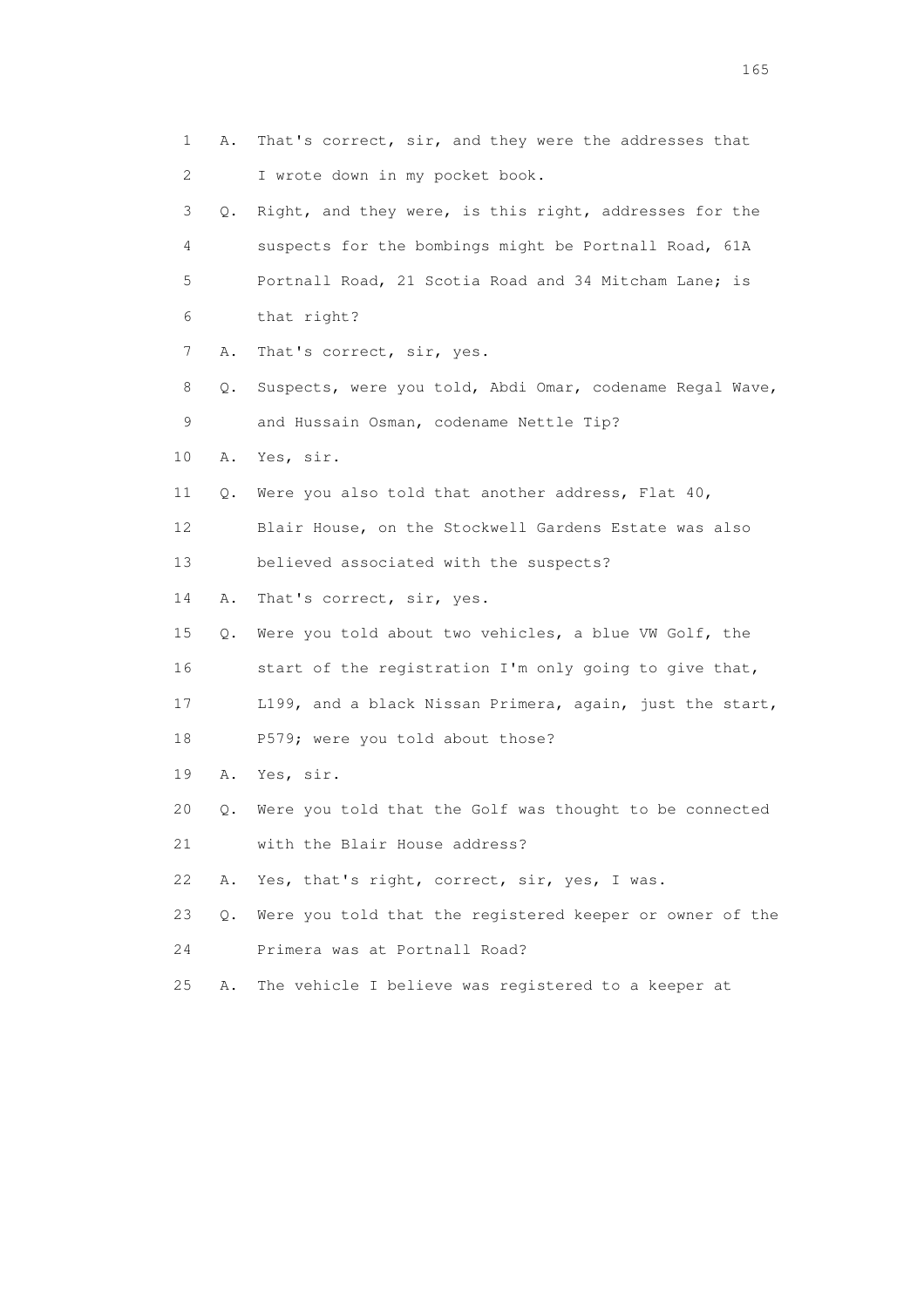- 1 Portnall Road, yes.
- 2 Q. Were you told that the vehicle itself had been seen
- 3 outside Scotia Road?
- 4 A. That's correct, sir, yes.
- 5 Q. Were you shown any photographs?
- 6 A. I was shown two photographs at that time. One of which
- 7 was a copy of something that was recovered from the
- 8 crime scene, I believe the day before, which was of
- 9 a pass, some kind of identity pass.
- 10 Q. Can you remember what the other one was or not?
- 11 A. I can't remember what that was, sir, no.
- 12 Q. That I think you say didn't appear to be a very good
- 13 quality, that one?
- 14 A. That -- I did comment on that, yes.
- 15 Q. Did you in fact ask Mr Whiddett if there was any better 16 image?
- 17 A. I did, sir, yes.
- 18 Q. Were you told by another officer that there was a better 19 photocopy available?
- 20 A. Yes, sir, I was.
- 21 Q. Did he say where that was, though?
- 22 A. He said that it was in the possession of an SO13
- 23 inspector who was apparently engaged elsewhere, and
- 24 wasn't contactable at that time.
- 25 Q. Did you ever get the better copy?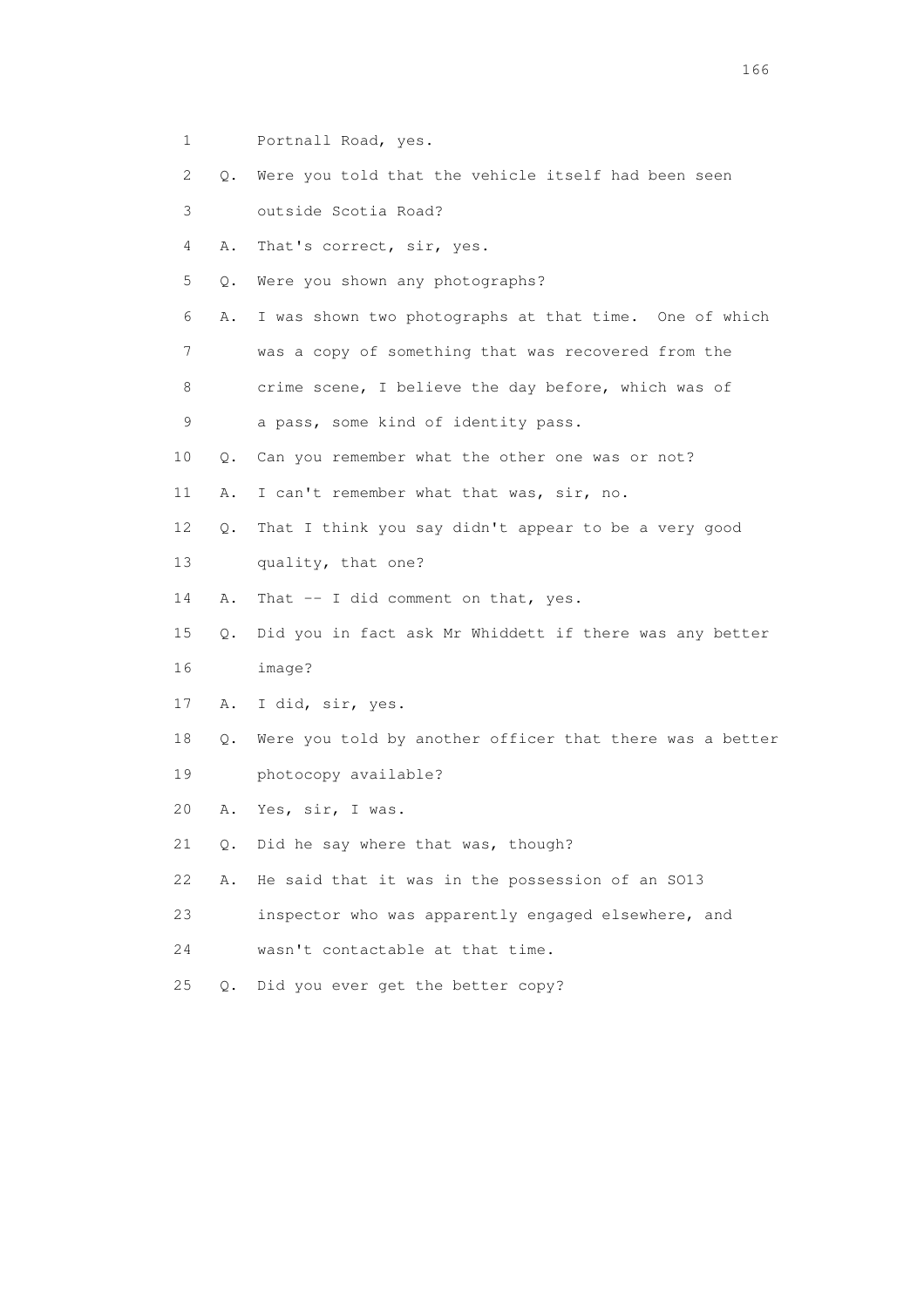1 A. No, I didn't see that particular copy, sir, no. 2 Q. Did you make copies of the photocopied image, as it 3 were, did you make more copies? 4 A. I did, for the benefit of my team, I did, sir, yes. 5 Q. For the team, but that is the one that is of not very 6 good quality? 7 A. That's right, it was a photocopy of a photocopied copy. 8 Q. You made copies, you say, for your team. You showed 9 them the image, but did they take their own copies of 10 the image, your team or not, did they give them back to 11 you? 12 A. As I recall it, some officers, at that time they did 13 take away a copy. Others didn't. For example, the 14 motorcyclists wouldn't do that normally. 15 Q. You were aware, I think, when you were speaking to 16 Mr Whiddett that some members of your team weren't 17 present; is that right? 18 A. That's correct, sir, yes. 19 Q. Indeed, I think you have seen copies of pocket books of 20 some of them which give different times for the 21 briefing, 6.30 in one case, 6.50 in another? 22 A. Yes, sir. 23 Q. Do you remember a sort of rolling briefing going on, as 24 they came in, they would be updated on what was going 25 on?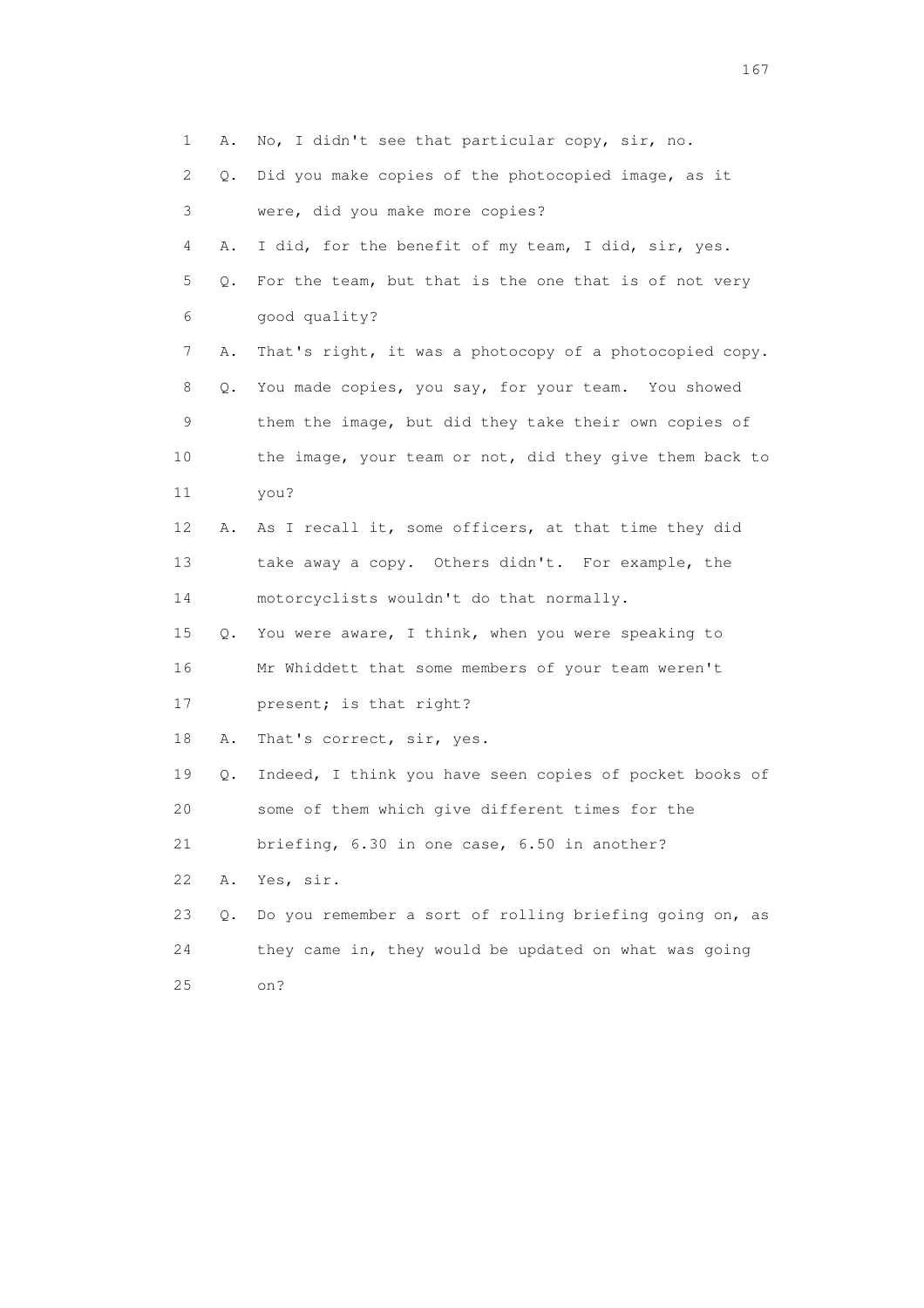| 1  | Α. | That's right, sir. I mean, to say a briefing is, it      |
|----|----|----------------------------------------------------------|
| 2  |    | formalises something which was pretty informal.          |
| 3  | Q. | Right. Did Mr Whiddett tell you that the red team were   |
| 4  |    | controlling Scotia Road?                                 |
| 5  | Α. | Yes, he did, sir.                                        |
| 6  | Q. | Did he mention anything about the grey team?             |
| 7  | Α. | He did. He said that the red team would be relieved in   |
| 8  |    | due course by the grey team at that particular address,  |
| 9  |    | Scotia Road.                                             |
| 10 | Q. | Did he give you your job?                                |
| 11 | Α. | Our -- yes, our priority was to get to Portnall Road     |
| 12 |    | address as soon as possible, and control it.             |
| 13 | Q. | If any of the suspects appeared, were you told what was  |
| 14 |    | to happen?                                               |
| 15 | Α. | Yes, we would be supported by CO19 officers and an armed |
| 16 |    | intervention ie arrest would take place.                 |
| 17 | Q. | Did he say that he would update you when he had got      |
| 18 |    | further information?                                     |
| 19 | Α. | Yes, sir, he did.                                        |
| 20 | Q. | And that you would be contacted by Silver firearms       |
| 21 |    | commander and the CO19 team leader in due course?        |
| 22 | Α. | That's correct, sir, yes.                                |
| 23 | О. | What sort of time did you leave New Scotland Yard        |
| 24 |    | yourself?                                                |
| 25 | Α. | I said in my statement, bearing in mind this is the      |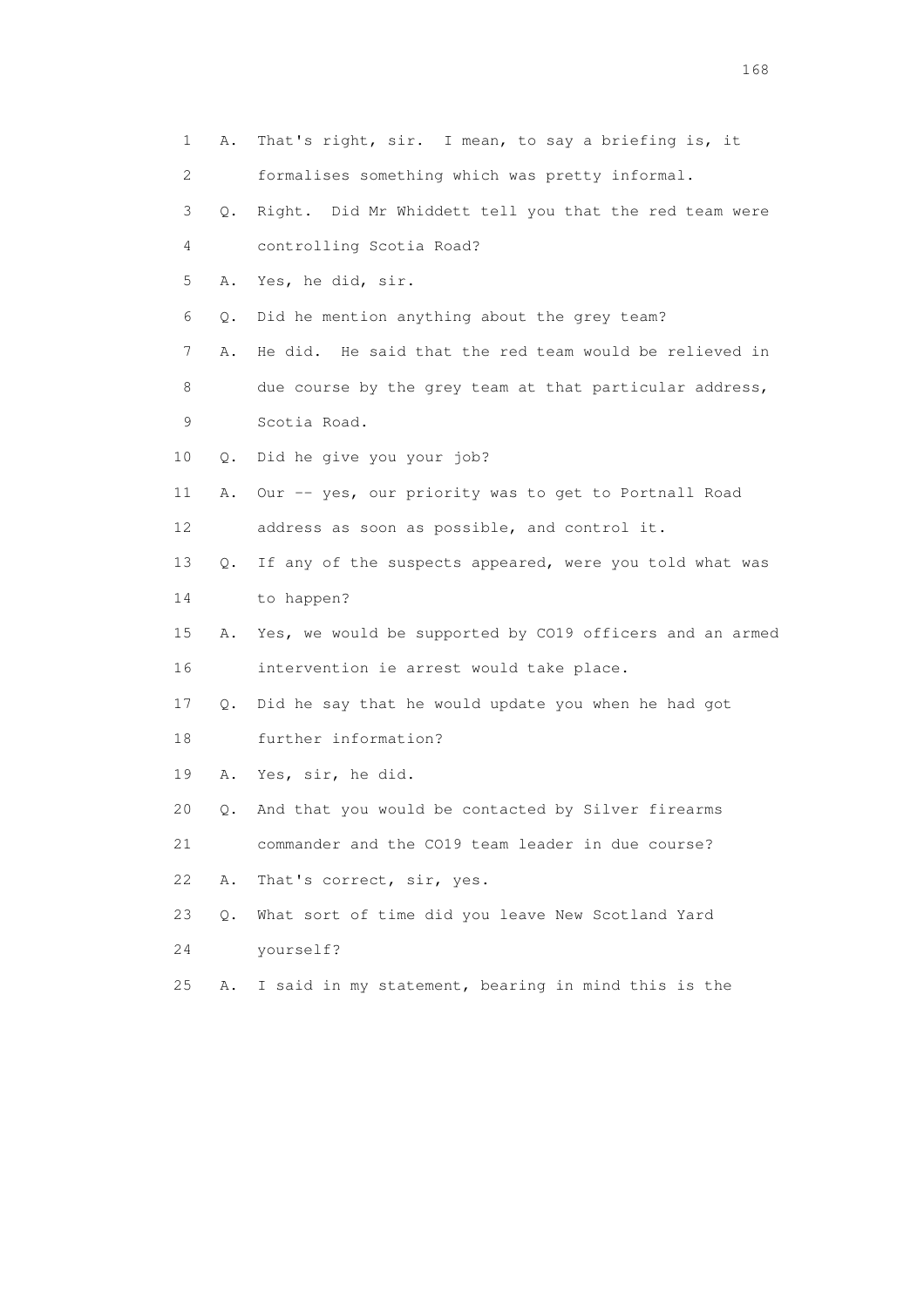1 first time I have recorded any, anything in the three 2 years, so it was some time between 6.30 am and 7 am. 3 Q. Can you help us with the sort of time you were satisfied 4 you had enough people to do the job there at 5 Portnall Road? 6 A. Yes, that was at 7.08. It was when I opened the log 7 book. 8 Q. You wouldn't open it unless, as it were, you were 9 absolutely satisfied you were ready to go? 10 A. That's correct, sir, yes. 11 Q. You have told us that you had been told what was to 12 happen or what would happen if any suspects came from 13 the address. Did you ever ask for information about 14 what to do with anybody who came from the address who 15 wasn't apparently one of the suspects? 16 A. Yes, I do. It's a routine question that a team leader 17 would ask and I do, and I did, ask that on the day. 18 Q. Do you remember who you asked for that information? 19 A. That would have gone through the ops room, whoever the 20 surveillance monitor was on that day, I don't recall who 21 that was. 22 SIR MICHAEL WRIGHT: Was that when you had got there? 23 MR HILLIARD: When you had actually got there, was this? 24 A. Yes, when we got there, sir. 25 Q. Did you get an answer to that question?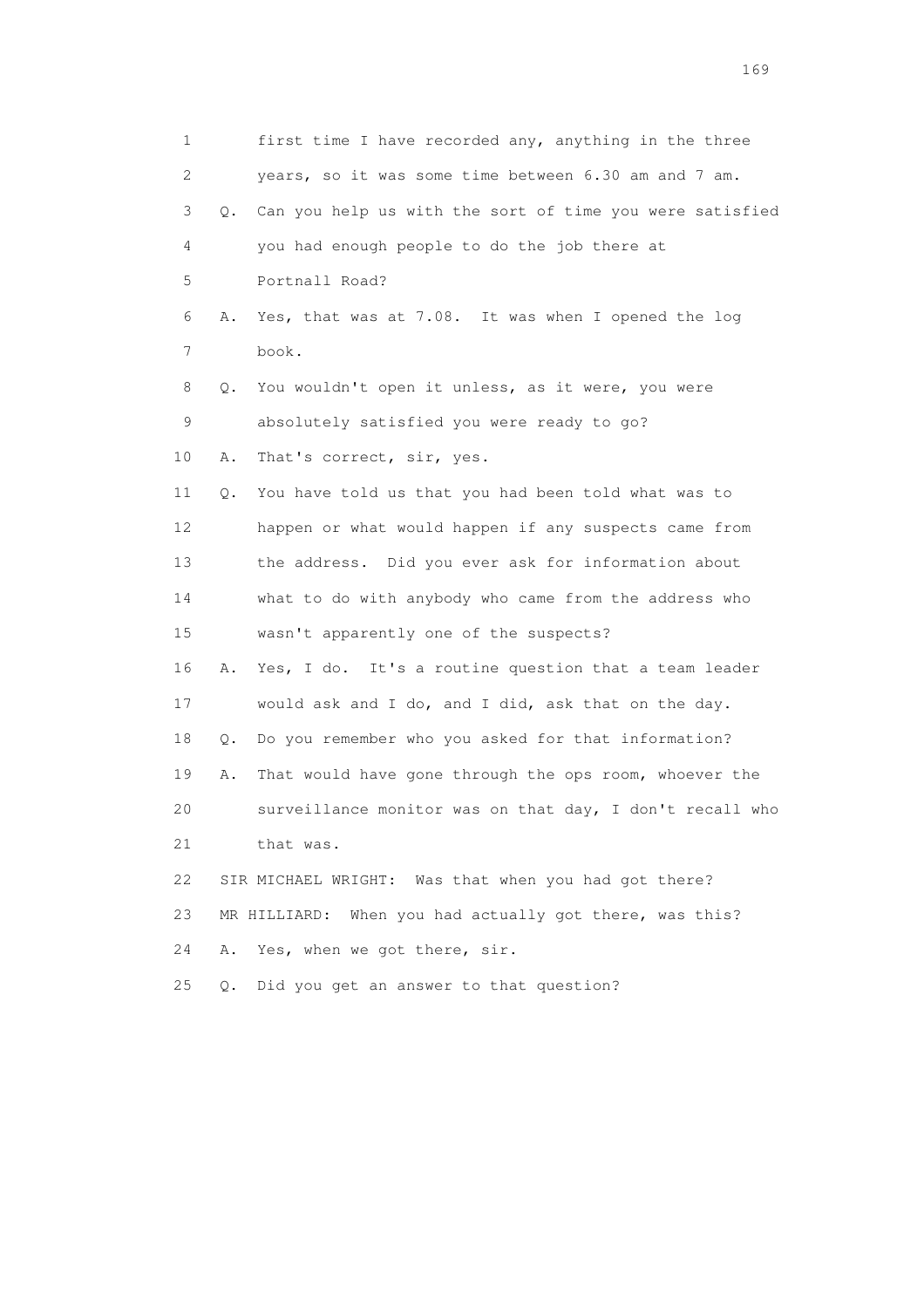1 A. No, not at the time.

| 2  | Q. | Did you have any information or did you ask for any           |
|----|----|---------------------------------------------------------------|
| 3  |    | about the firearms team?                                      |
| 4  | Α. | Well, it's when I got to the location, talking on the         |
| 5  |    | radio, I would expect if we were going to be supported        |
| 6  |    | by the firearms team, then I would hear them on the net,      |
| 7  |    | that wasn't happening and that then prompted me into          |
| 8  |    | making enquiries as to where they were.                       |
| 9  | Q. | Again, who do you think you made or can you remember --       |
| 10 | Α. | That would have gone through to the ops room again, sir,      |
| 11 |    | yes.                                                          |
| 12 | Q. | Would there ordinarily be a time difference between the       |
| 13 |    | deployment of a surveillance team and the arrival of the      |
| 14 |    | firearms team on an operation of this sort?                   |
| 15 | Α. | Well, again, I mean, given the unique nature of this, we      |
| 16 |    | would not have expected a gap ordinarily in previous          |
| 17 |    | operations that I have been --                                |
| 18 |    | SIR MICHAEL WRIGHT: You would not have expected a gap?        |
| 19 | Α. | No, in ordinary circumstances, I would not have expected      |
| 20 |    | a gap. However, given the rapid nature of our                 |
| 21 |    | deployment, then it wasn't entirely -- it was                 |
| 22 |    | understandable to a certain extent.                           |
| 23 |    | Right, and you say you wouldn't have expected<br>MR HILLIARD: |
| 24 |    | a gap ordinarily in previous operations, but on this one      |
| 25 |    | you say it was understandable to a certain extent?            |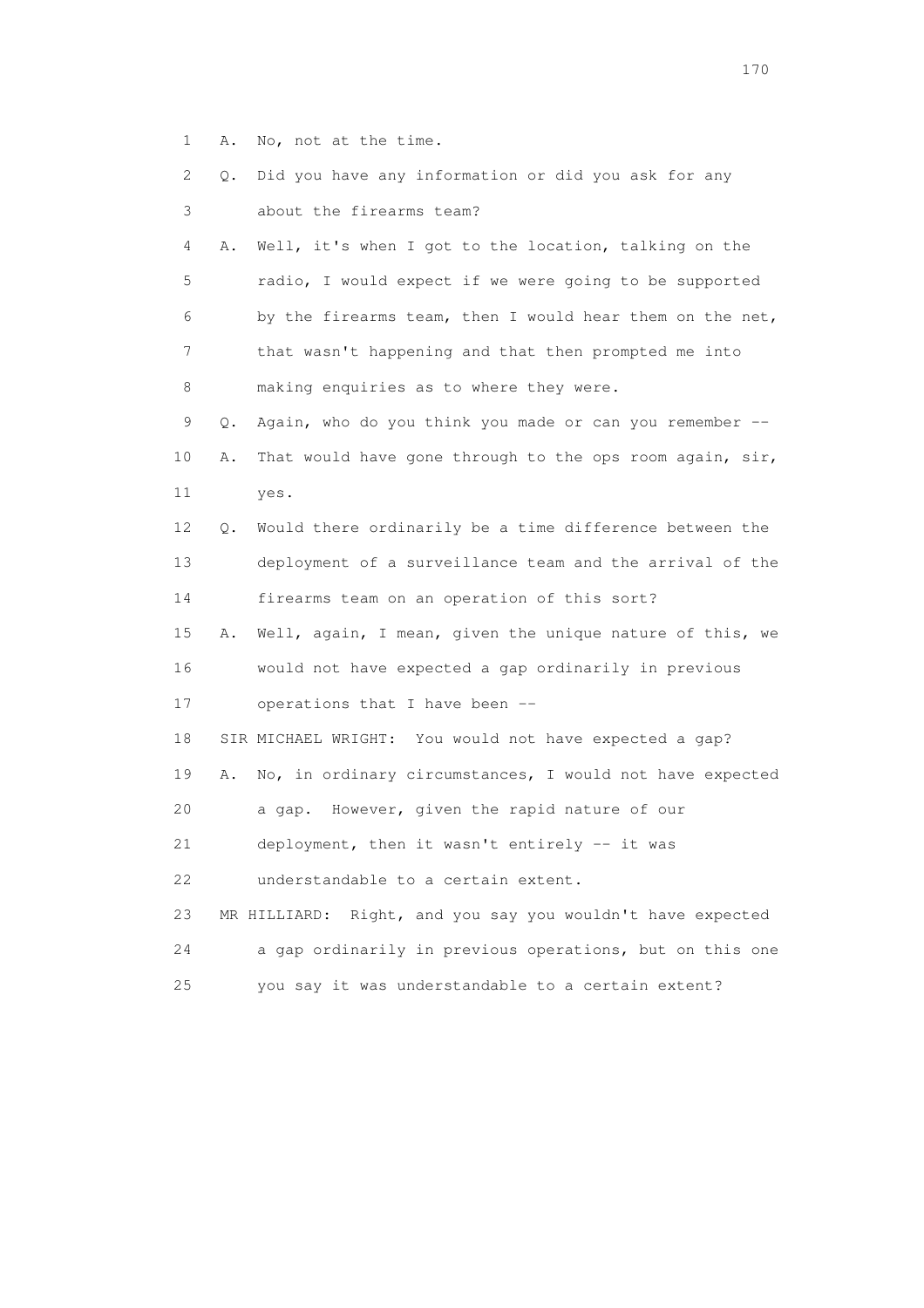1 A. Given the very hurried nature and the rapid nature of 2 our deployment from Scotland Yard, yes. 3 SIR MICHAEL WRIGHT: Would you know enough about the way of 4 life of a CO19 officer to know that it might well take 5 longer to deploy a firearms team from scratch than it 6 would to deploy one of your teams? 7 A. Absolutely, sir, yes. 8 SIR MICHAEL WRIGHT: You would have understood that. 9 A. I do appreciate that, yes. 10 MR HILLIARD: When you say "understandable to a certain 11 extent", can you explain; do you mean not completely 12 understandable, or perhaps you do? 13 A. Obviously it was -- we were told that we would get armed 14 support on that deployment. I have gone there hoping 15 that they would be there straightaway, which they 16 weren't. So I qualify that by -- I may sound a little 17 bit uncertain there, but I could understand it in the 18 circumstances. Obviously that's reflecting back on it 19 over three years later. 20 Q. Right. So you ask where the firearms team was, and what 21 answer did you get from the ops room? 22 A. I can't recall what answer I got, sir. 23 Q. See if your statement helps, do you have the second page 24 just below the middle of the page, can you see you say: 25 "I recall asking where the firearms team were."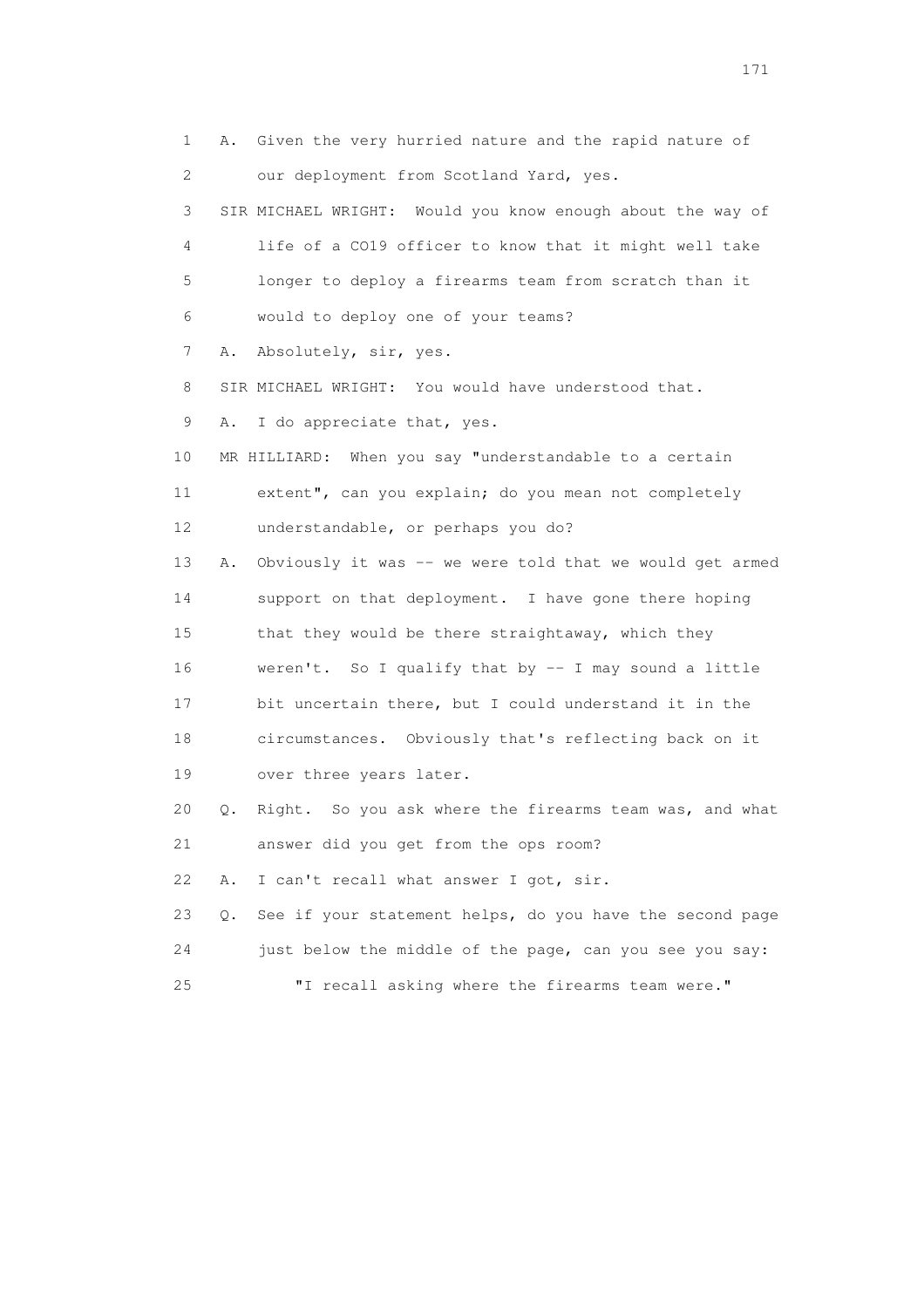- 1 A. Yes. I beg your pardon.
- 2 Q. It's very difficult and it's a long time after that you 3 even made the statement, isn't it, so it's probably 4 difficult? 5 A. It is, sir, yes, but I -- simply reiterating that 6 I would be contacted by Silver when they arrived at the 7 scene. 8 Q. Were you told later on by Silver that the firearms team 9 were deployed at Harrow Road? 10 A. At some time later on, yes, that's correct. 11 Q. Did you discuss a strategy with Silver in the event that 12 either on foot or in a vehicle there was movement away 13 from the address by one of the apparent suspects? 14 A. Yes, sir, we did. 15 Q. And surveillance officers would follow the suspect from 16 the address, is this right, to either end of 17 Portnall Road? 18 A. Yes, sir. 19 Q. That's the sort of distance that you had in mind? 20 A. Yes. 21 Q. Where they would be arrested, I think you have said, by 22 CO19 officers; is that right? 23 A. Yes, in a discreet distance away so as not to compromise 24 the integrity of the address itself.
- 25 MR HILLIARD: Right. Thank you very much.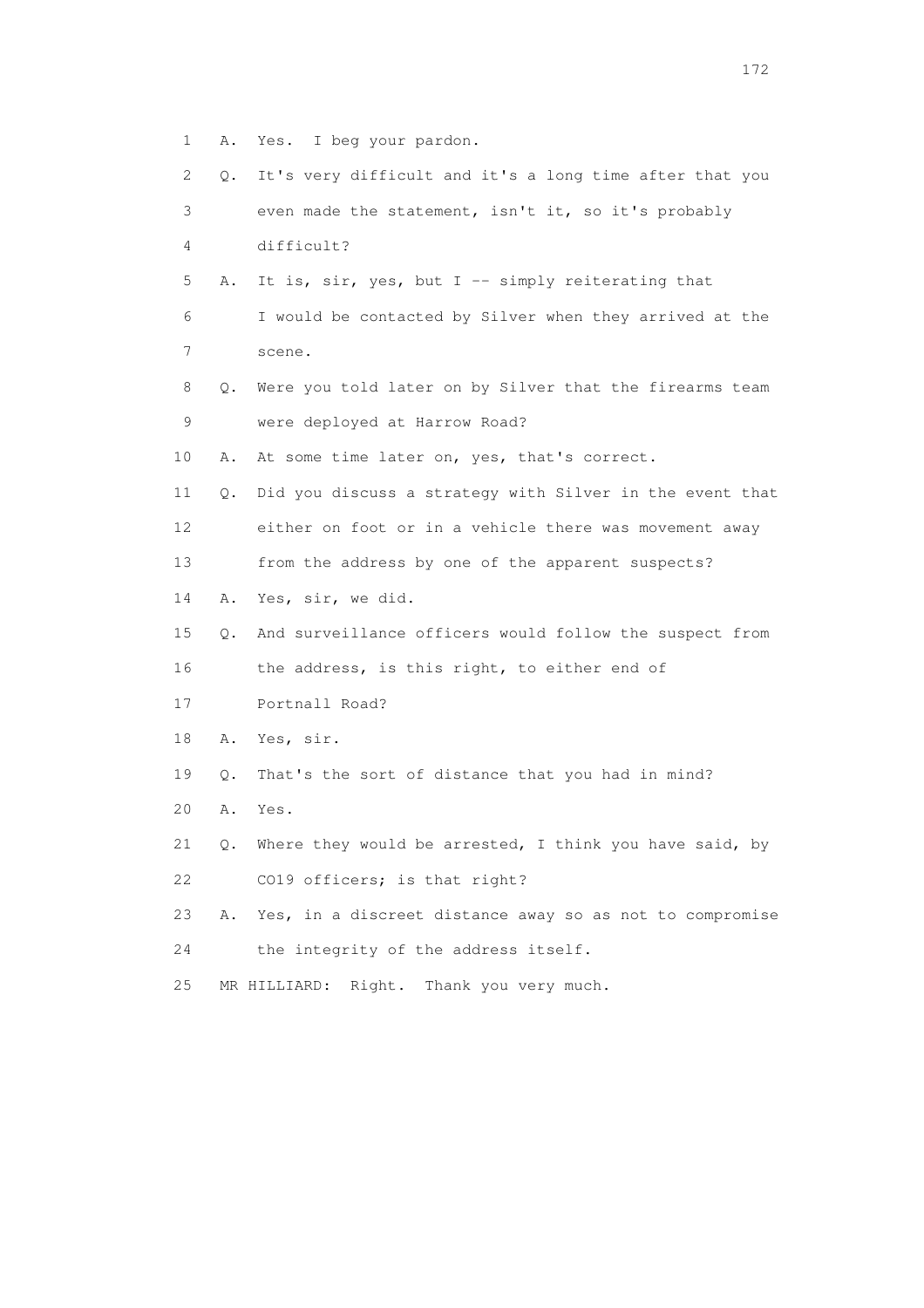1 SIR MICHAEL WRIGHT: Thank you. Mr Mansfield. 2 Questions from MR MANSFIELD 3 MR MANSFIELD: Good afternoon. My name is 4 Michael Mansfield. I represent the Jean Charles 5 de Menezes family. 6 A. Yes, sir. 7 Q. I just want to take up the last point. Could we have 8 7704, document. It should be a plan of Portnall Road. 9 Portnall Road is marked there? 10 SIR MICHAEL WRIGHT: Sort of. 11 MR MANSFIELD: But not very clearly. 12 SIR MICHAEL WRIGHT: It's the middle one, that's it. 13 MR MANSFIELD: If you look along it, there is a star against 14 the number 61. 15 A. Yes, sir, I can see that, yes. 16 Q. Now, first of all, did you have a map like this, or this 17 map, I don't know? 18 A. No, I didn't, sir, no. 19 Q. Did you have any kind of map before you went there? 20 A. Yes, it was a street map of London we were issued with, 21 yes. 22 Q. What has been put repeatedly in this inquest every time 23 I have suggested it is that nobody would ever work out 24 where to stop somebody. Now, in your case, and 25 I suggest perfectly sensibly, you worked out with your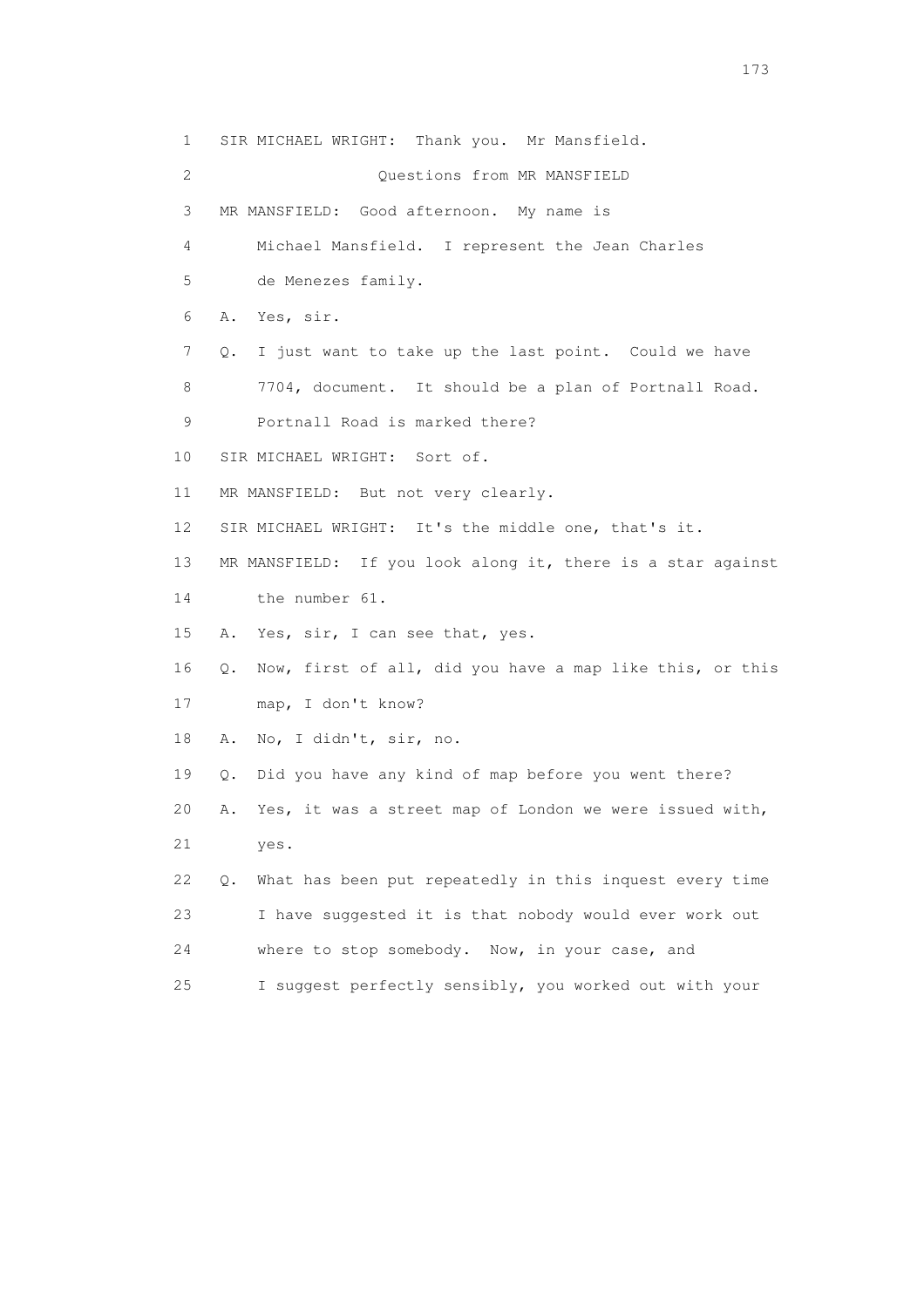1 Silver Commander where it was safe to stop somebody; is 2 that right? 3 A. That's correct, sir, yes. 4 Q. It's common sense to work that out, isn't it? 5 A. Well -- 6 Q. I am sorry, I am asking you obvious questions. 7 A. Yes. 8 Q. Up until today the opposite has been apparently 9 contested on behalf of others. 10 Now, was it clear to you that the strategy that had 11 been set -- I don't know, you haven't mentioned it in 12 your statement -- that a suspect or subjects leaving the 13 address were to be not allowed to run but to be stopped 14 at a safe distance, so obviously you don't compromise 15 the address, and of course one of the concerns was 16 public transport. 17 Do you remember any of this strategy being 18 discussed? 19 A. No, it wasn't discussed with me at all, sir, no. 20 Q. Wasn't discussed with you? 21 A. No. 22 Q. Did you know where the nearest public transport was to 23 this address? 24 A. I did, yes, sir, I knew where there was a bus stop 25 fairly close by.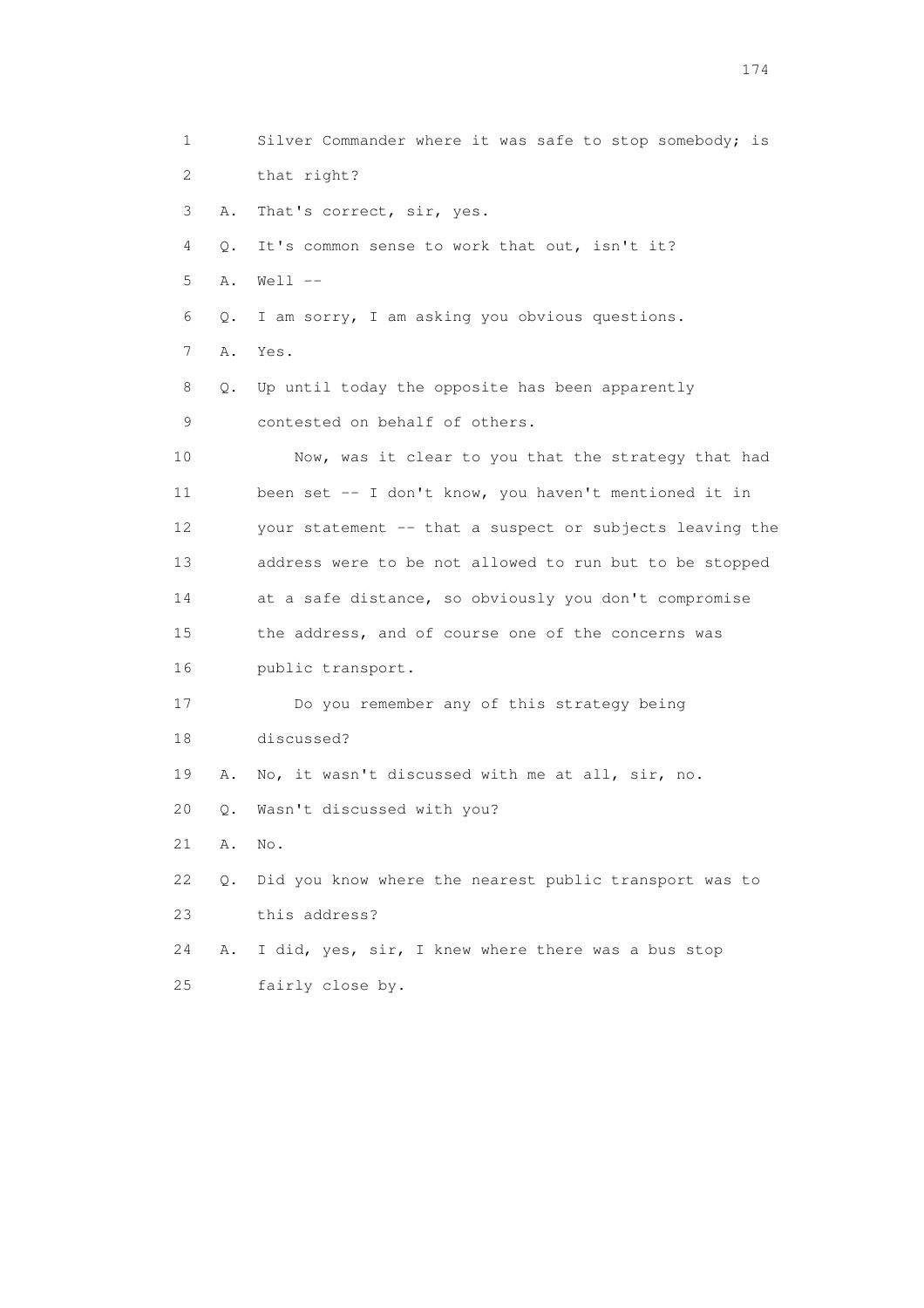1 Q. Looking at the plan here, I'm sorry, it's some time ago 2 and if you can't help -- if you came out of number 61 as 3 it is on the plan, would the person turn to the left or 4 the right to go to the bus stop? 5 A. If the Harrow Road is to the south of this picture, then 6 the subject would turn left out of that address. 7 Q. Turn left? 8 A. Yes, sir. 9 Q. All right. The plan that you had worked out is that 10 a stop for a subject or suspect would be off this plan, 11 would it, at either end of the road? 12 A. Yes, sir, that's right. 13 Q. At either end? 14 A. Yes. 15 Q. Just dealing with subjects, did you understand that in 16 your case -- perhaps you didn't understand. Did you 17 understand on what basis the armed intervention would 18 take place? In other words a positive identification, a 19 possible identification, a probable identification, was 20 that part of your thinking or you weren't bothered? 21 A. It wasn't that I wasn't bothered, sir, no. There was no 22 formality as you have described it. It was certainly 23 down to my team to try to make that identification if we 24 could of that subject that we took a photograph of. 25 Q. Did you have a framework at that time within which you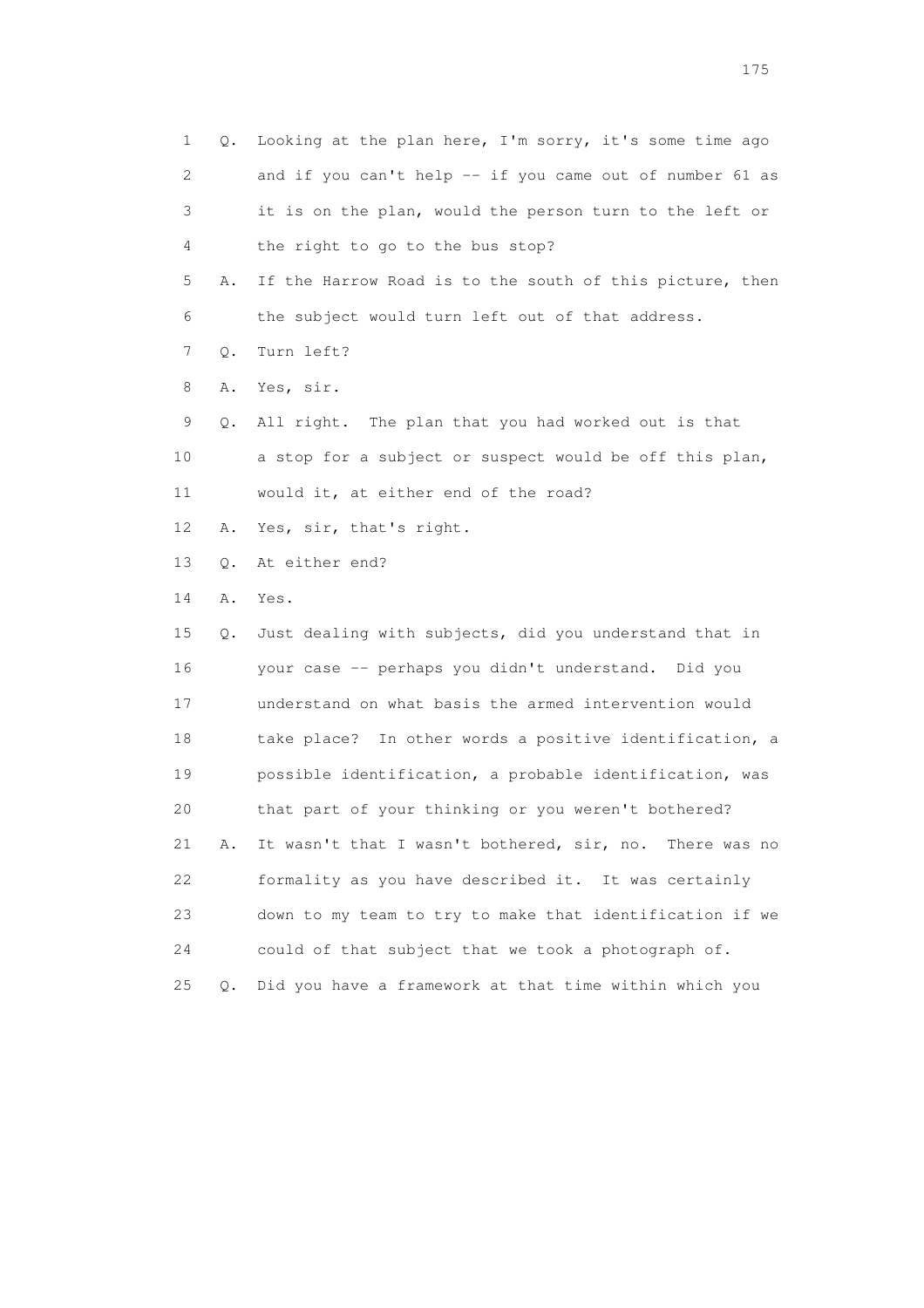| 1  |    | worked, in other words something that would be clearly   |
|----|----|----------------------------------------------------------|
| 2  |    | understood by others, in other words positive, probable, |
| 3  |    | possible, negative, or just a form of words?             |
| 4  | Α. | It was -- possibly identified with was a possible.       |
| 5  | Q. | Possibly identified with?                                |
| 6  | Α. | Yes.                                                     |
| 7  | Q. | That's how you understand PIW?                           |
| 8  | Α. | Possibly identical with, yes.                            |
| 9  | Q. | I think you have realised straightaway, slightly         |
| 10 |    | different meanings and they may be important.<br>In your |
| 11 |    | case, please understand, I am not going through what     |
| 12 |    | actually happened, but PIW meant at that time what?      |
| 13 | Α. | It's a possible.                                         |
| 14 | Q. | It's a possible?                                         |
| 15 | Α. | Yes.                                                     |
| 16 | Q. | All right. Of course you have got a different situation  |
| 17 |    | to Scotia Road because it's an identifiable door that    |
| 18 |    | you are looking at?                                      |
| 19 | Α. | Yes, sir, it is.                                         |
| 20 | Q. | Did you have a fixed -- I don't want to know where it    |
| 21 |    | was or what it was -- position first of all so you could |
| 22 |    | keep an eye on the front door or was it mobile?          |
| 23 | Α. | Well, I had officers from my team, it wasn't -- in terms |
| 24 |    | of premises, are you asking?                             |
| 25 | Q. | No, I do not want $--$                                   |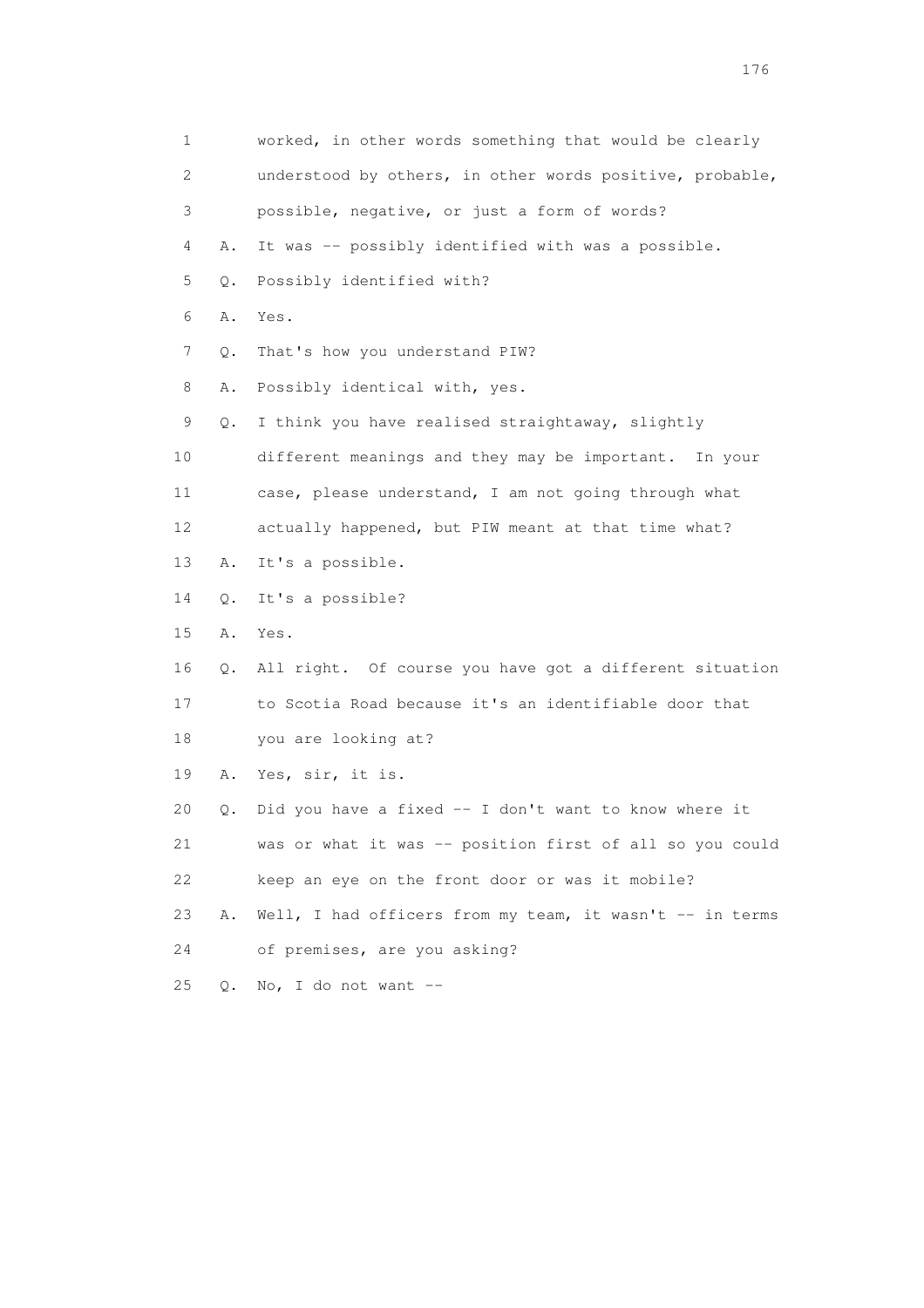1 A. Or a team member, I had a team member who had good 2 control of that door. 3 Q. Had good control. I don't want to know how he had it, 4 but he had good control. 5 Did you do this, I don't know the answer to this, 6 I'm just asking you, in case he happened to miss it 7 because he is doing something else, did you have any 8 back-up, in other words an officer or officers nearby? 9 A. Yes, sir, I did. 10 Q. Did you know where the officers were who were nearby? 11 A. They were either in a position to get to either end of 12 the street. 13 Q. Right. Then I have only got one other question for you. 14 You talked about being shown an image. Can you look at 15 tab 37 which will come up on screen, you can have a hard 16 copy if you wish. Tab 37 in the jury bundle. The image 17 or images that you were shown, was this one of them? 18 A. If that is the image taken from the identity card, then 19 yes it was, but I can't, given the length of time, say 20 for certain that that was the actual image, sir. 21 Q. Yes, it is one taken from a gym card in fact so it's 22 like an identification card. 23 A. Okay. 24 Q. So I suppose it's too long ago for you to say, well,

25 this is a similar quality or worse quality, or ...?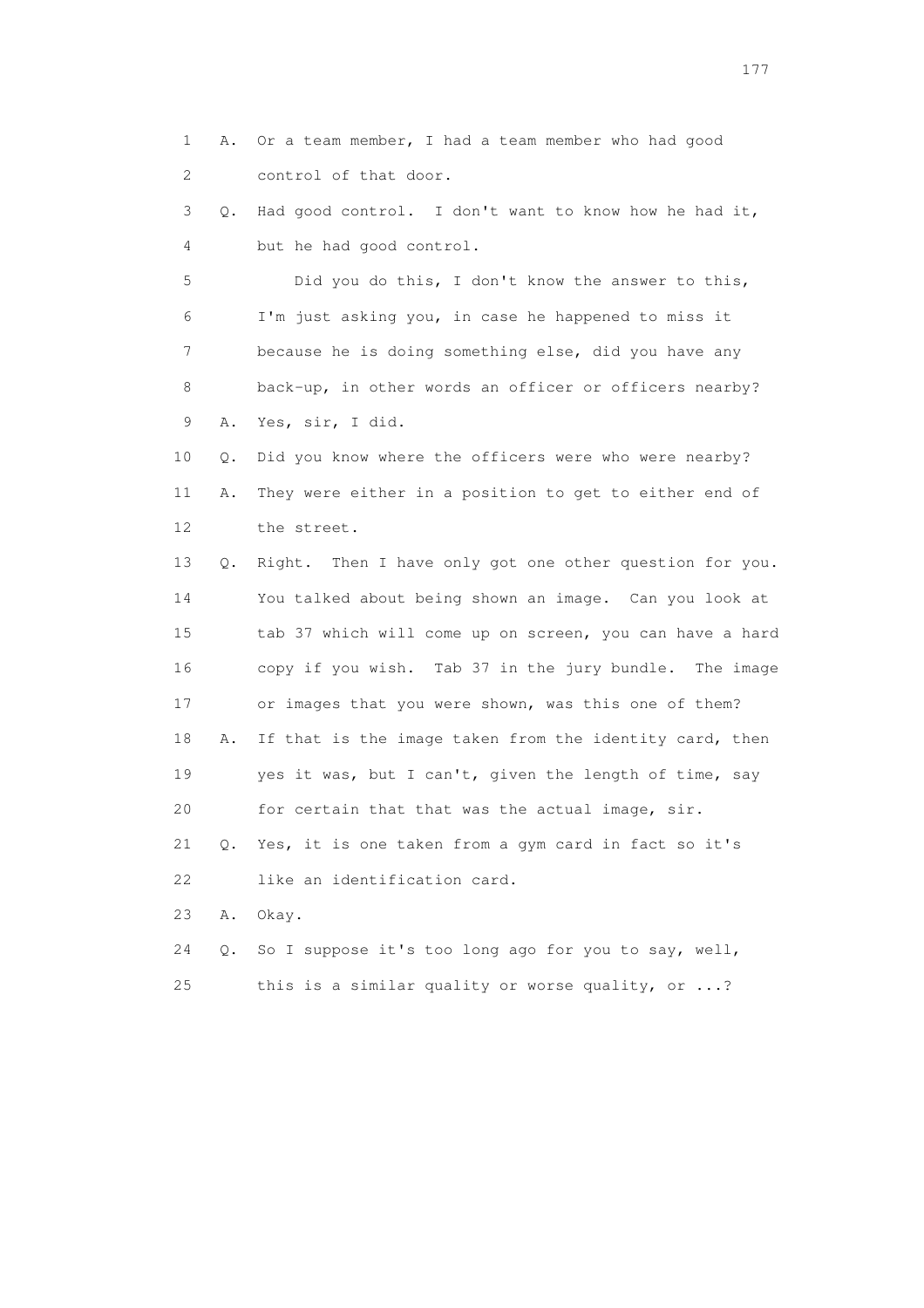1 A. I can't really say, but when I made that comment to 2 DI Whiddett initially, it was only the fact that I had 3 been made aware that there was perhaps a better copy 4 that I had something to compare it with. I never 5 actually saw that. So I don't know how well the copy 6 that we actually got was. 7 MR MANSFIELD: Thank you very much for your help. 8 SIR MICHAEL WRIGHT: Thank you very much. Mr Davies? 9 MR DAVIES: No, thank you, sir. 10 SIR MICHAEL WRIGHT: Mr Stern? 11 MR STERN: No, thank you. 12 SIR MICHAEL WRIGHT: Ms Leek? 13 MS LEEK: No, thank you. 14 Questions from MR PENNY 15 MR PENNY: Just a few things, please. I ask questions on 16 behalf of Mr McDowall, DAC Dick, DCI Purser and 17 Chief Inspector Esposito. 18 A. Yes, sir. 19 Q. Just first of all about the way in which the blue team 20 became involved. You got your call, I think you told us 21 about 5 am? 22 A. It was approximately 5 am, yes. 23 Q. By the time that you got to Scotland Yard, you think 24 that a number of the members of your team were there 25 already, although you were amongst the first, I think,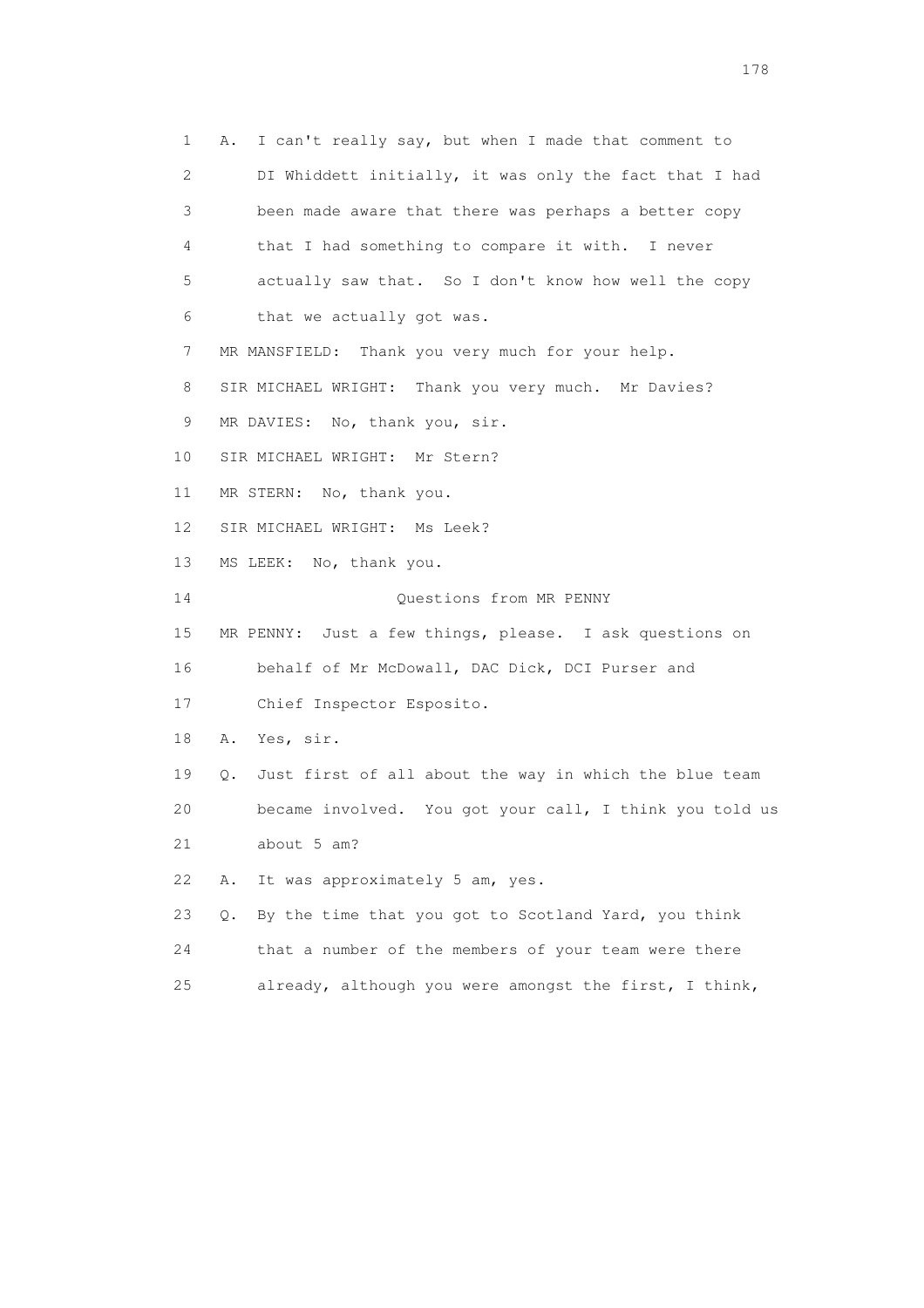1 to arrive?

2 A. Yes, I believe so, sir, yes.

| 3               | О. | You have seen the notebooks of some of your colleagues,  |
|-----------------|----|----------------------------------------------------------|
| 4               |    | some of the other members of the team who were briefed   |
| 5               |    | by DI Whiddett that morning, and I think you have        |
| 6               |    | noticed or you have seen that some of them have noted    |
| 7               |    | the fact that they attended a briefing as late as 6.50   |
| 8               |    | that morning?                                            |
| 9               | Α. | That's correct, sir, yes.                                |
| 10              | Q. | So the position is that, as one would expect, depending  |
| 11              |    | upon where you lived and how quickly you could get in    |
| 12 <sup>°</sup> |    | upon being contacted, some arrived more quickly than     |
| 13              |    | others, others weren't in a position to get into         |
| 14              |    | Scotland Yard for very nearly two hours after they had   |
| 15              |    | been contacted?                                          |
| 16              | Α. | That's correct, sir, yes.                                |
| 17              | Q. | Which is just in the nature of things?                   |
| 18              | Α. | It is, yes.                                              |
| 19              | Q. | If someone phones you up and says, "Get into work now    |
| 20              |    | immediately, there is something very important to be     |
| 21              |    | done"?                                                   |
| 22              | Α. | Correct, sir, yes.                                       |
| 23              | Q. | But you as a surveillance team can deploy, I suppose,    |
| 24              |    | without having to concern yourselves with such things as |
| 25              |    | firearms and that sort of thing, equipment that you      |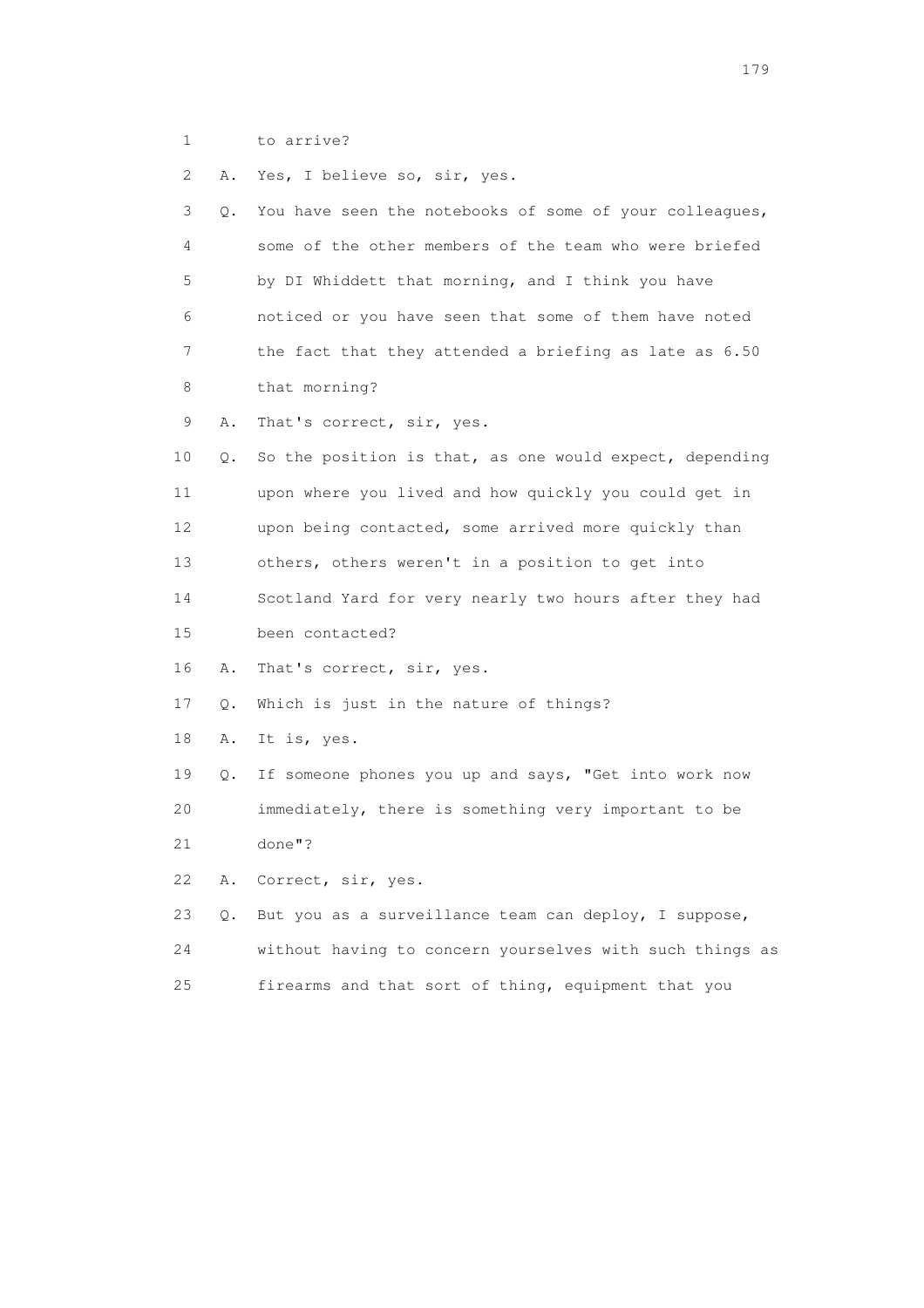| $\mathbf 1$               |       | need? I know you will have equipment, but it's easier    |
|---------------------------|-------|----------------------------------------------------------|
| $\mathbf{2}^{\mathsf{I}}$ |       | for a surveillance team to get out and on the plot than  |
| 3                         |       | it is for a firearms team?                               |
| 4                         | Α.    | Relatively speaking, sir, yes, but obviously the         |
| 5                         |       | firearms aspect to our work is still -- there are        |
| 6                         |       | certain protocols and procedures that we have to         |
| 7                         |       | conduct.                                                 |
| 8                         | Q.    | In this case it was to deal with handguns?               |
| 9                         | Α.    | That's correct, sir, yes.                                |
| 10                        | Q.    | I think the position is that you made the decision to    |
| 11                        |       | deploy with only part of your team, is that right?       |
| 12                        | Α.    | That's correct, sir, yes.                                |
| 13                        | Q.    | Because you wanted to get out there?                     |
| 14                        | Α.    | Yes.                                                     |
| 15                        | Q.    | So I don't know, do you have any idea of what sort of    |
| 16                        |       | percentage of your team you took with you when you first |
| 17                        |       | went?                                                    |
| 18                        | Α.    | As a minimum I would be quite happy to take that over    |
| 19                        |       | with four people and one of those may be a motorcyclist. |
| 20                        | Q.    | Of course the scene you were dealing with at             |
| 21                        |       | Portnall Road was a single long narrow street with       |
| 22                        |       | Georgian terraces on it?                                 |
| 23                        | Α.    | That's correct, yes, sir.                                |
| 24                        | $Q$ . | As somebody came out of the premises at 61A              |
| 25                        |       | Portnall Road, there were two ways they could go, they   |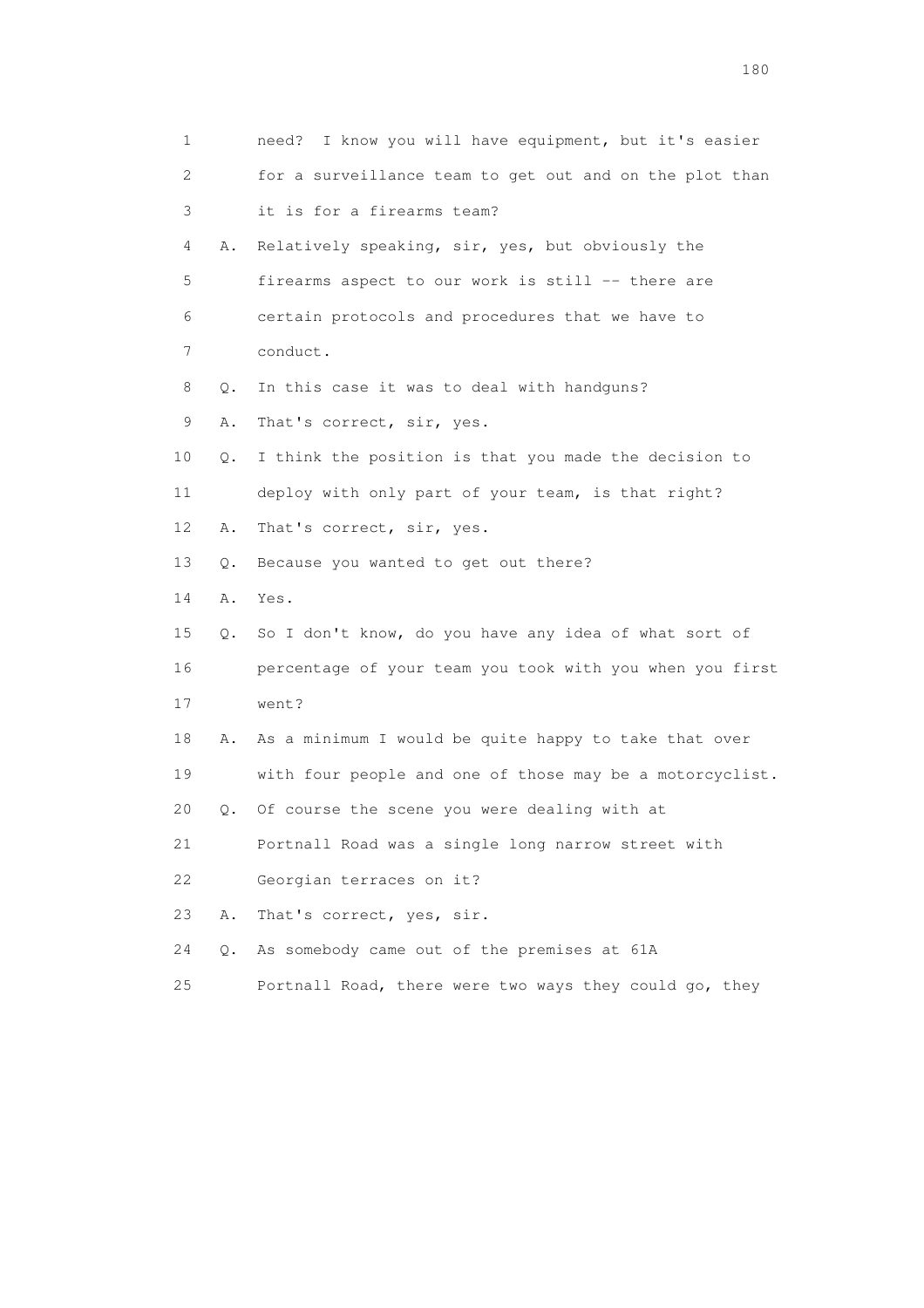|    | 1       | could either go right or left out of the front door?     |
|----|---------|----------------------------------------------------------|
|    | 2<br>Α. | Essentially. We couldn't discount the possibility of     |
|    | 3       | there being a rear exit, I couldn't say for sure, but I  |
|    | 4       | think that was it.                                       |
| 5  | Q.      | At the bottom end of that street, you have the           |
|    | 6       | Harrow Road?                                             |
|    | 7<br>Α. | Yes, sir.                                                |
|    | 8<br>Q. | The other end leads off further up towards the           |
| 9  |         | Harlesdon/Kensal Rise area?                              |
| 10 | Α.      | Other residential roads, sir, yes.                       |
| 11 | Q.      | Anyway, you think that you were satisfied to commence    |
| 12 |         | surveillance at about 7.08 that morning?                 |
| 13 | Α.      | Yes, sir, I could.                                       |
| 14 | Q.      | The reason you can nail that down is because that's when |
| 15 |         | you opened the log?                                      |
| 16 | Α.      | Absolutely right, sir, yes.                              |
| 17 | Q.      | You had contact with the operations room, no doubt both  |
| 18 |         | over the telephone and via the Cougar system that        |
| 19 |         | morning?                                                 |
| 20 | Α.      | Yes, sir.                                                |
| 21 | Q.      | I would like you just to help us with the record that    |
| 22 |         | was made by the surveillance monitor in relation to the  |
| 23 |         | communications that came from your team. Can we look at  |
| 24 |         | page 1464, exhibits. Maybe it's in the statement         |
| 25 |         | That's it.<br>bundle.                                    |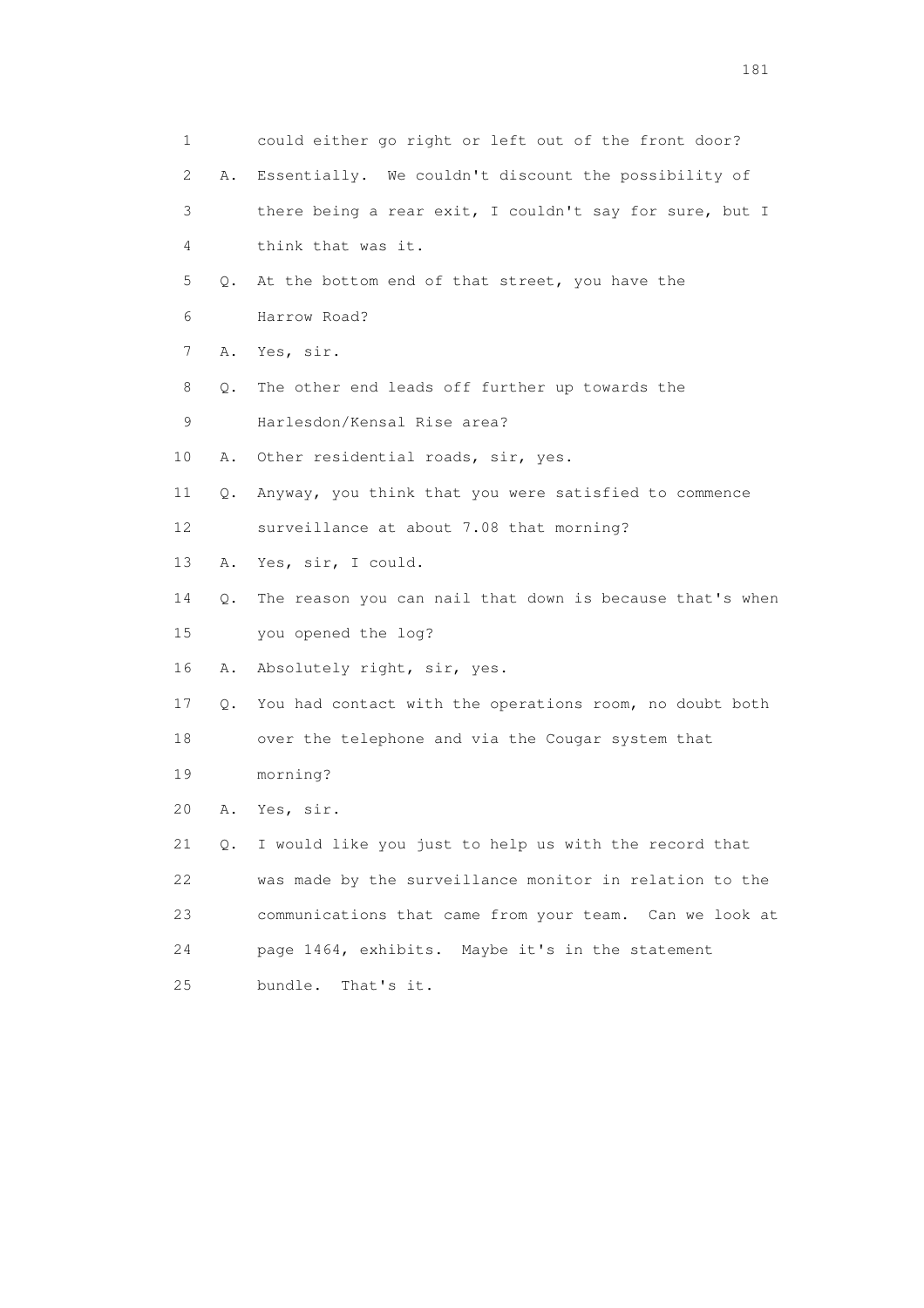1 This of course wasn't a document that you created, 2 but it was created on the computer by the surveillance 3 monitor who it would appear in fact spoke to more than 4 just your team, the blues, but also to the reds at 5 various stages? 6 A. Yes, sir. 7 Q. We can see his name is Bernard. If we look at the 8 second entry down, he has recorded on the surveillance 9 monitor -- control room log the fact that the vehicle 10 with a registration given there is unattended at 11 Scotia Road. That's a message that's come in from the 12 red team at 6.20? 13 A. Yes. 14 Q. But the message that's been recorded by the surveillance 15 monitor at 7.55 suggests that your team stated or rather 16 the monitor recorded that you, the blue team, were in 17 the vicinity of Portnall Road at 7.55? 18 A. Yes, sir. 19 Q. Just this: someone who was in the control room, if they 20 were looking at that log, might well gain the impression 21 from that log, if it was up on a screen for example and 22 they were looking to it, that you had in fact only 23 deployed at 7.55? 24 A. That's very possible, sir, yes. 25 Q. When in fact we know the truth to be that your log which

182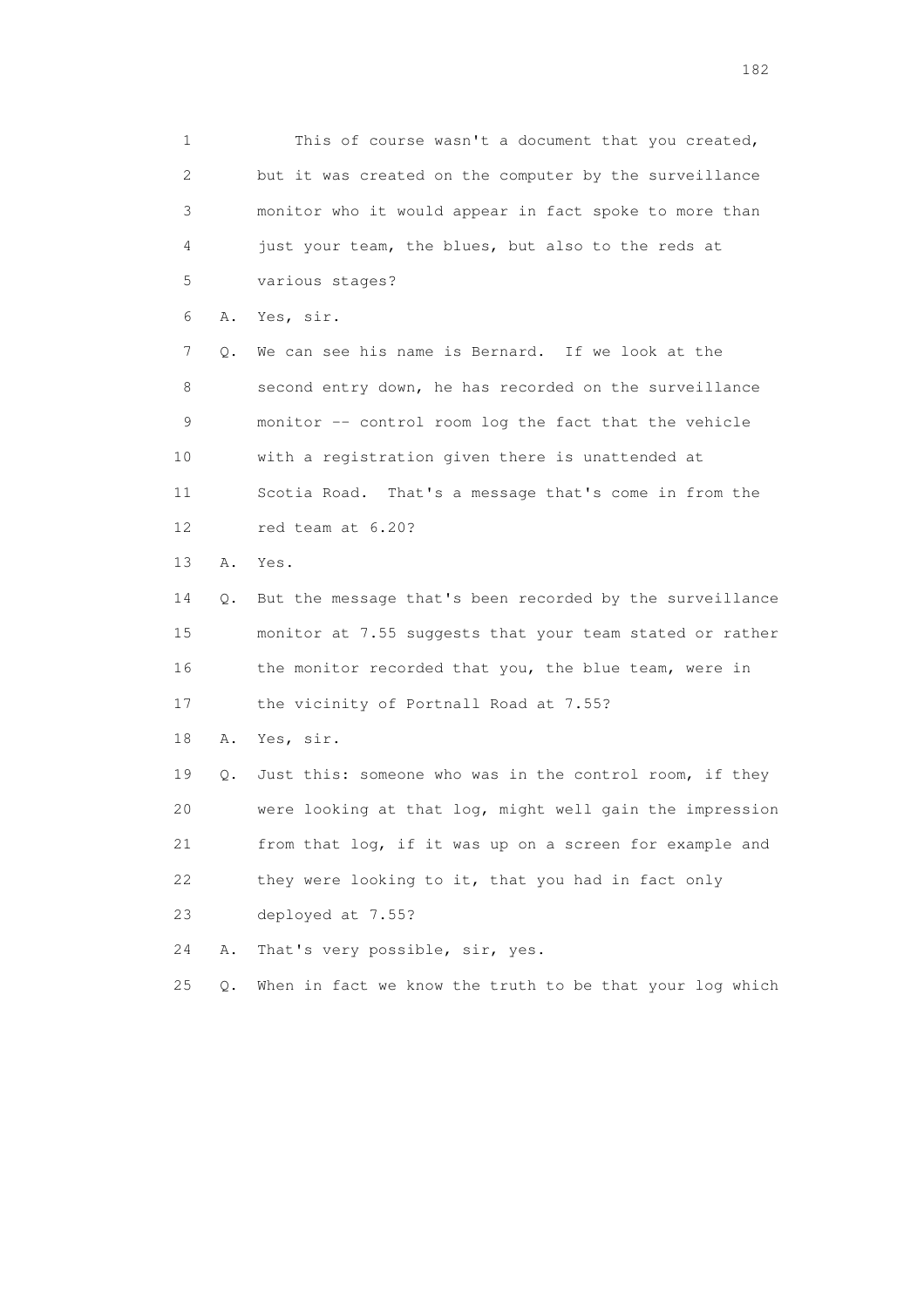- 1 you opened, your document makes it plain that you had in 2 fact deployed at 7.08?
- 3 A. That's correct, sir, yes.

 4 Q. So I suppose what we can take from that is that what's 5 on the log in the control room won't necessarily always 6 be accurate?

7 A. So it seems, sir, yes.

8 Q. So it seems, as far as that example --

 9 SIR MICHAEL WRIGHT: It might. It depends when he checked 10 in. I would expect you to check in as soon as you got 11 there, but you might not have done, I suppose? 12 A. Sir, as I made a supplementary statement trying to offer 13 some sort of an explanation here. What would happen in 14 this, in 2005 we were using a Cougar system which, as 15 you are probably aware, it's not the -- it is affected 16 by local environmental factors. One of the first things 17 that we have to do is to establish communications, and 18 that is with the operations room as well. 19 MR PENNY: They need to know you are there.

20 A. They need to know we are there, and with that --

 21 SIR MICHAEL WRIGHT: We are told you all had mobile phones 22 as well.

23 A. We had mobile phones as well.

24 SIR MICHAEL WRIGHT: You could have rung in on the mobile

25 phone and it wouldn't necessarily have come up on the

183 and the contract of the contract of the contract of the contract of the contract of the contract of the contract of the contract of the contract of the contract of the contract of the contract of the contract of the co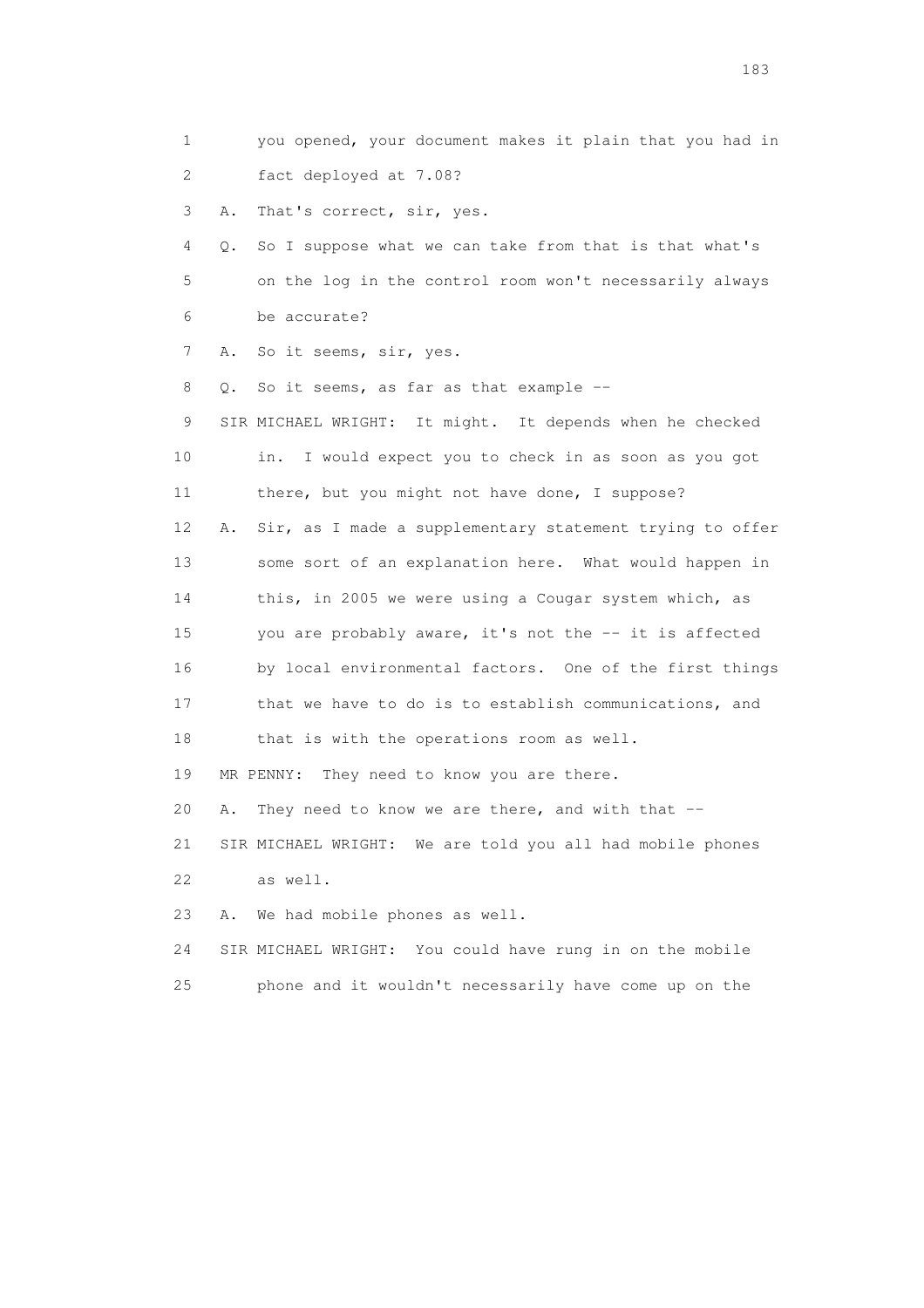- 1 screen.
- 2 A. I could have done, but it's -- that would not be normal, 3 I wouldn't do that ordinarily, sir. 4 MR PENNY: Shall we just look to see whether you did in fact 5 phone in on the mobile phone. 6 A. Yes, sir. 7 Q. Can we look at page -- 8 SIR MICHAEL WRIGHT: I shouldn't have started this, should 9 I? 10 MR PENNY: As somebody else said, you have started so I'll 11 finish. 1577, please. I don't know which bundle this 12 has come from. I hope it's statements. If it's not, 13 let us try documents or exhibits. 14 SIR MICHAEL WRIGHT: Are you looking for the telephone 15 schedule? 16 MR PENNY: Yes, the supplementary bundle. 17 SIR MICHAEL WRIGHT: Well, we are not going to embark on it 18 now. 19 MR PENNY: All right. Let me just put the proposition to 20 you, and if anyone wants to dispute it they can 21 challenge it: your telephone is recorded as being in 22 contact with the operations room at 7.38 that morning. 23 A. Yes, sir. 24 Q. So that's either half an hour after you opened the log, 25 or 20 minutes before the surveillance monitor made the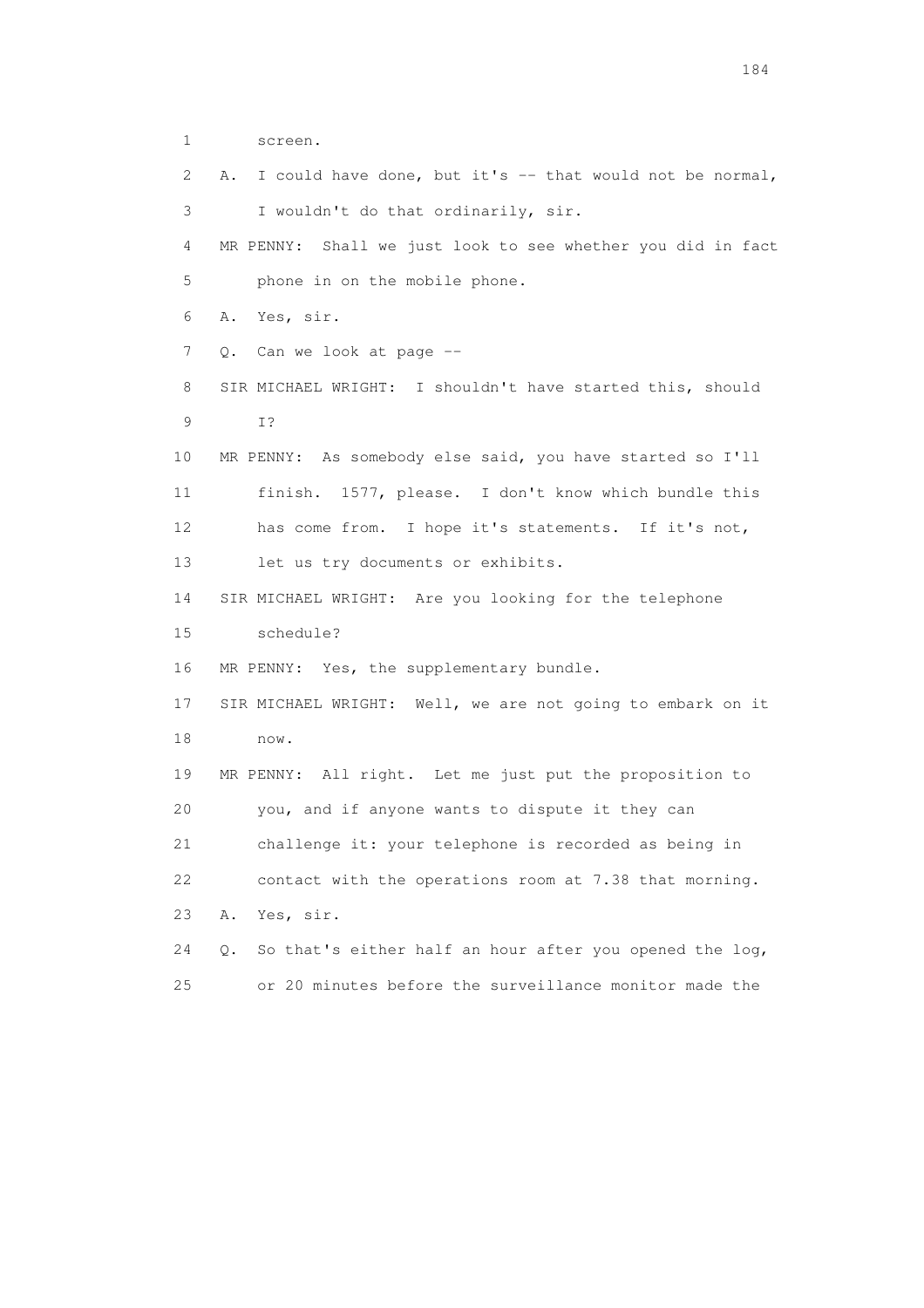1 entry in relation to 7.55?

2 A. Apparently so, sir, yes.

 3 Q. But if you communicated with them, well, you have 4 already told us that you communicated with them, for 5 example, in relation to the question of the whereabouts 6 of the firearms team? 7 A. Well, that's correct, sir. 8 Q. Now, if you as the team leader were interested in the 9 whereabouts of the firearms team, you could have, for 10 example, obtained a means of contacting the Silver 11 firearms commander? 12 A. I could have, had I asked for it, yes. 13 Q. You could have asked for the mobile telephone number of 14 the Silver firearms commander? 15 A. Very possibly, yes, I could, sir. 16 Q. And that would have been provided to you and you could 17 have made a telephone call to the Silver firearms 18 commander if necessary? 19 A. Yes, hypothetically. 20 Q. Had you been in possession of the Silver firearms 21 commander's mobile telephone and had you thought it 22 necessary to locate the firearms team, you could have 23 made both of those calls? 24 A. Possibly, sir, yes. Can I just, on that particular 25 point, it's not, I didn't see it and still don't, within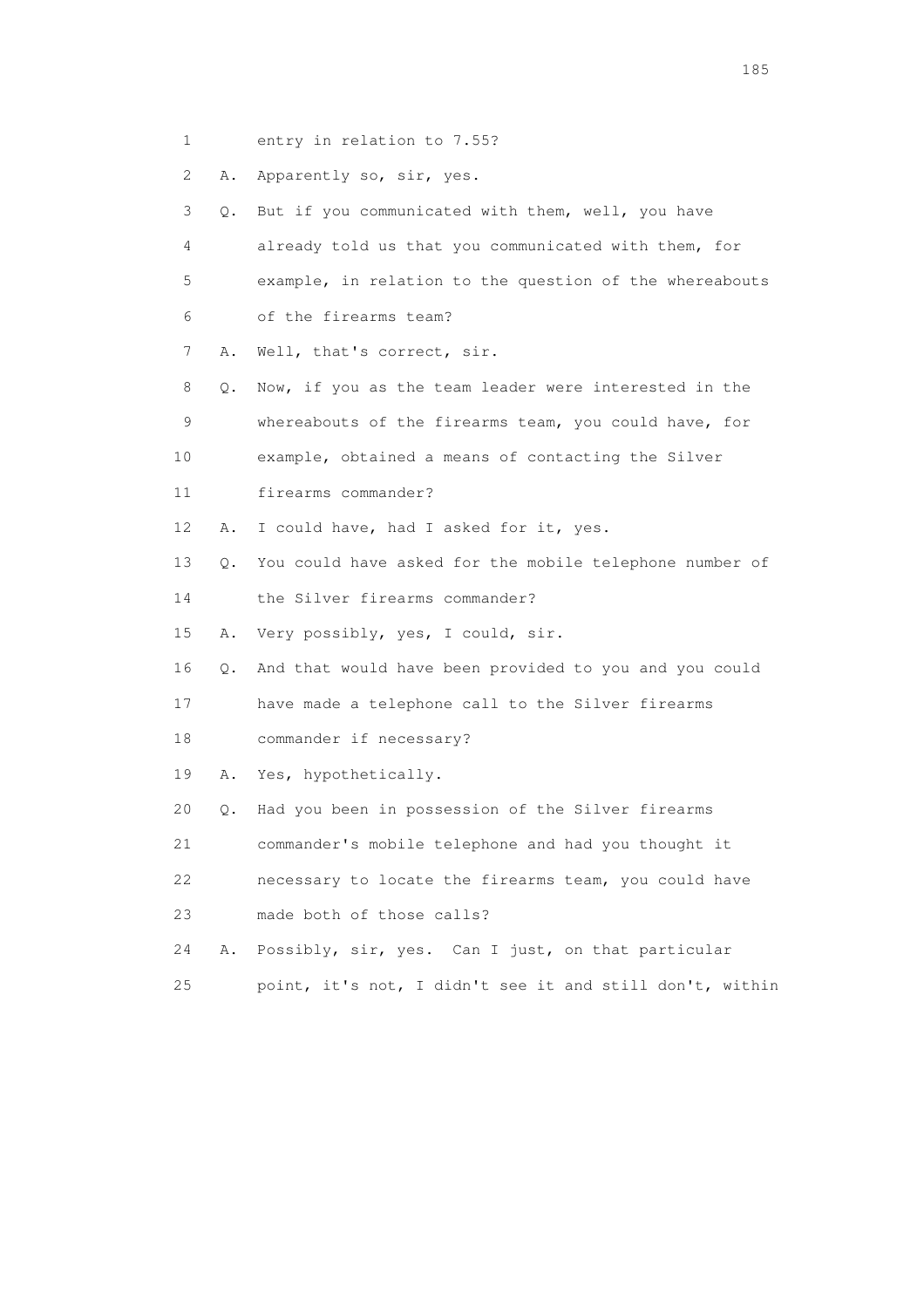1 my role to question the whereabouts, once I am told that 2 the firearms team will be coming, I accept that, and 3 I know that they will get there as soon as possible, and 4 there was no -- 5 Q. In the case of the firearms team that came to join you, 6 they deployed from New Scotland Yard shortly after 7 8 o'clock that morning? 8 A. I don't know where they deployed from, sir, no. 9 Q. They got to Harrow Road police station and I think you 10 then established contact with them? 11 A. When they did, sir, yes. 12 MR PENNY: Thank you very much. 13 MR KING: Nothing, thank you. 14 MR HORWELL: No, thank you, sir. 15 SIR MICHAEL WRIGHT: Mr Hilliard. 16 Further questions from MR HILLIARD 17 MR HILLIARD: The later time that's in the running log, blue 18 team in vicinity of Portnall Road, that would not be for 19 example when you got all your team there, would it? 20 A. No, sir. 21 MR HILLIARD: Thank you very much. 22 SIR MICHAEL WRIGHT: Thank you very much indeed. 23 (The witness withdrew) 24 MR HILLIARD: Sir, I think perhaps there are one or two 25 matters to mention to you, but so the jury know where we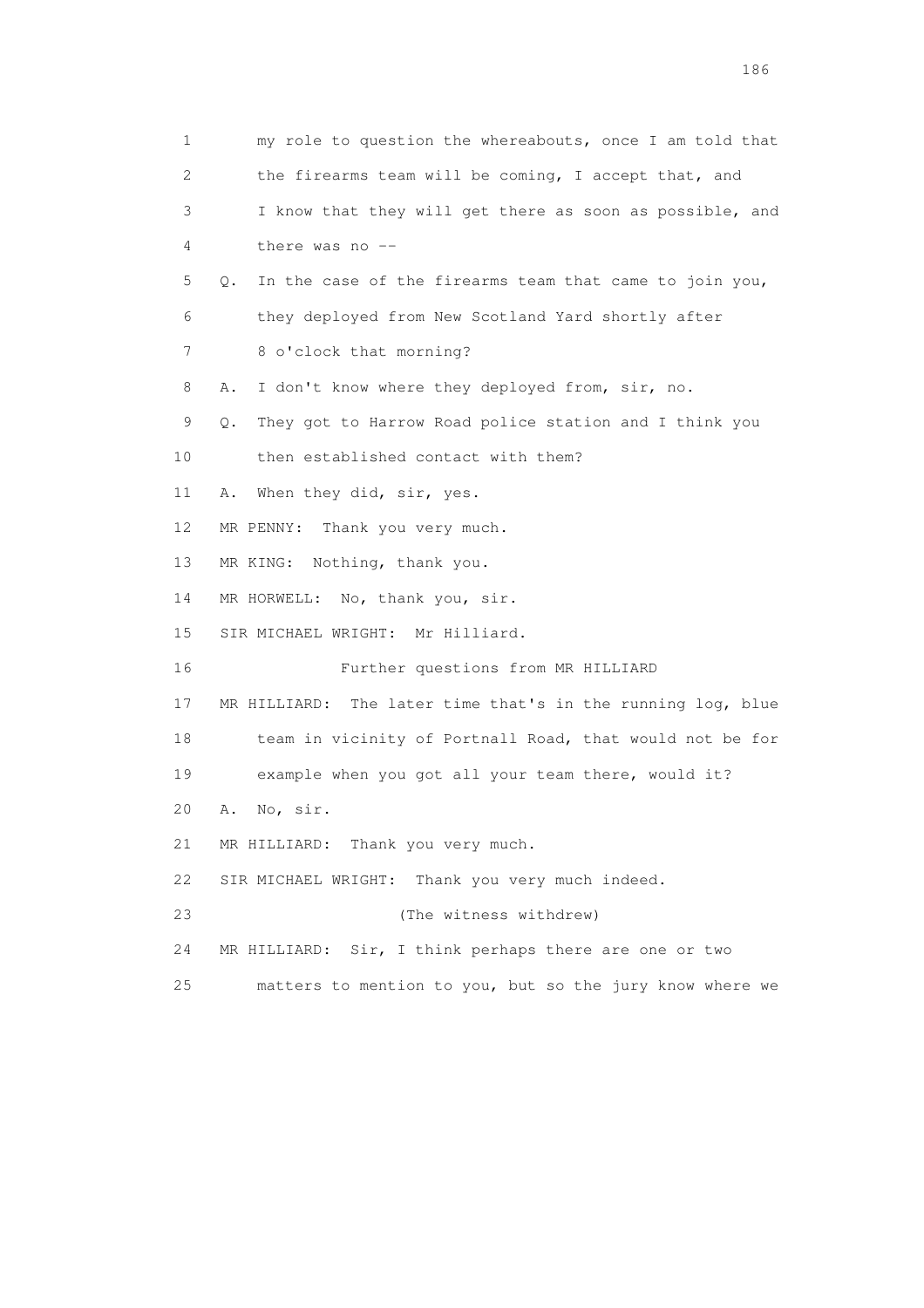| $\mathbf{1}$   | are, there are three witnesses to call on Monday, and   |
|----------------|---------------------------------------------------------|
| 2              | then that's it. There may be the odd statement to be    |
| $\mathfrak{Z}$ | read but so we are on course to finish on Monday.<br>It |
| 4              | should not be a late day.                               |
| 5              | SIR MICHAEL WRIGHT: Ladies and gentlemen have a quiet,  |
| 6              | peaceful weekend. Don't let Monday worry you too much.  |
| 7              | We will see you at 10 o'clock on Monday morning.        |
| 8              | (In the absence of the jury)                            |
| $\mathsf 9$    |                                                         |
| $10$           |                                                         |
| 11             |                                                         |
| 12             |                                                         |
| 13             |                                                         |
| 14             |                                                         |
| 15             |                                                         |
| 16             |                                                         |
| 17             |                                                         |
| 18             |                                                         |
| 19             |                                                         |
| 20             |                                                         |
| 21             |                                                         |
| 22             |                                                         |
| 23             |                                                         |
| 24             |                                                         |
| 25             |                                                         |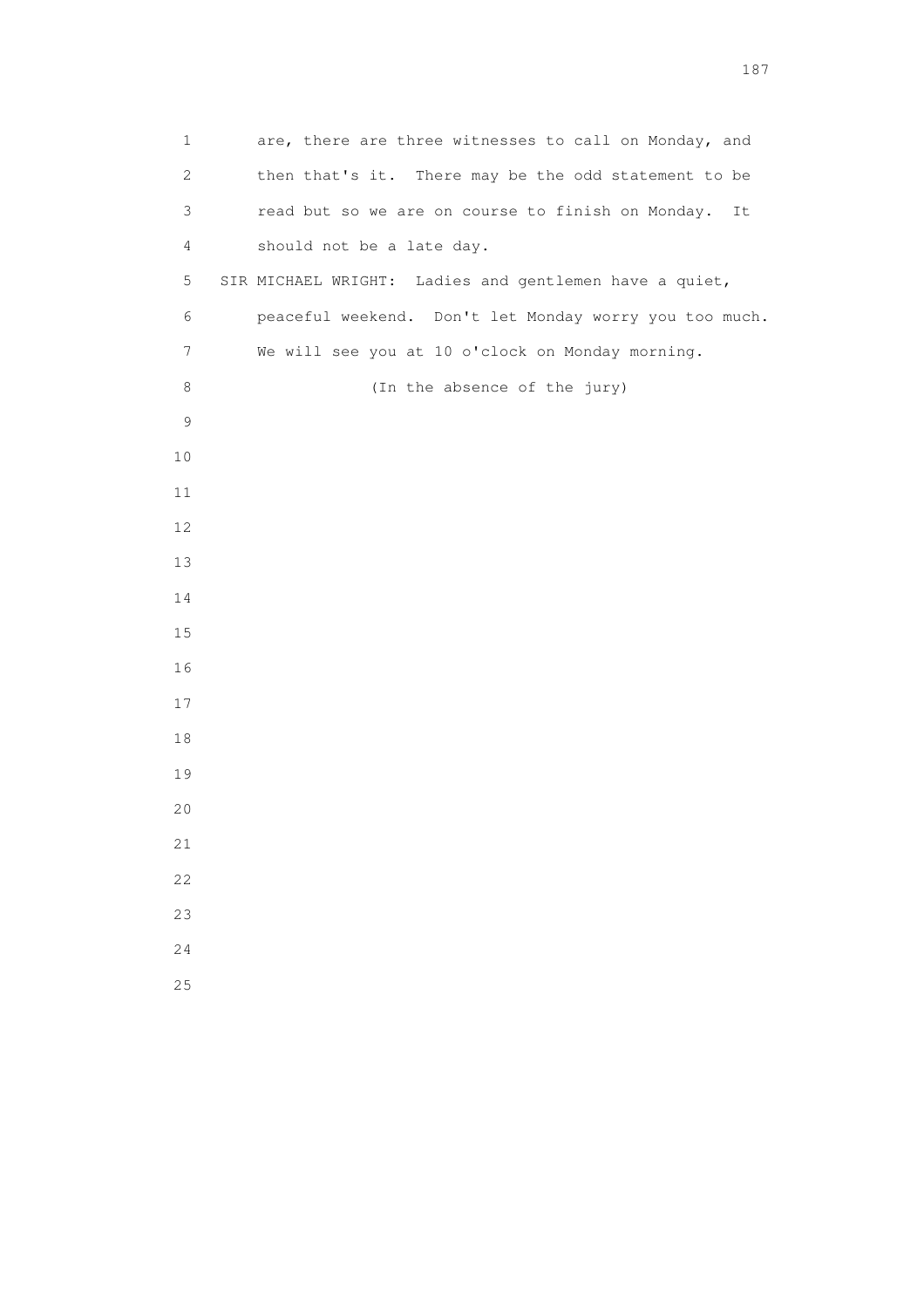1 INDEX 2 PAGE 2 3 CHIEF SUPERINTENDENT WILLIAM .................... 1 4 TILLBROOK (continued) 5 6 Questions from MR MANSFIELD (continued) .. 2 7 8 Questions from MR STERN ................... 23 9 10 Questions from MR PERRY .................. 34 11 12 Questions from MR HORWELL ................ 42 13 14 Further questions from MR HOUGH .......... 51 15 16 DETECTIVE SUPERINTENDENT JOHN ................... 60 17 MACBRAYNE (sworn) 18 19 Questions from MR HILLIARD ................. 60 20 21 Questions from MR MANSFIELD .............. 87 22 23 Questions from MR PENNY .................. 110 24 25 Questions from MR HORWELL ................ 117